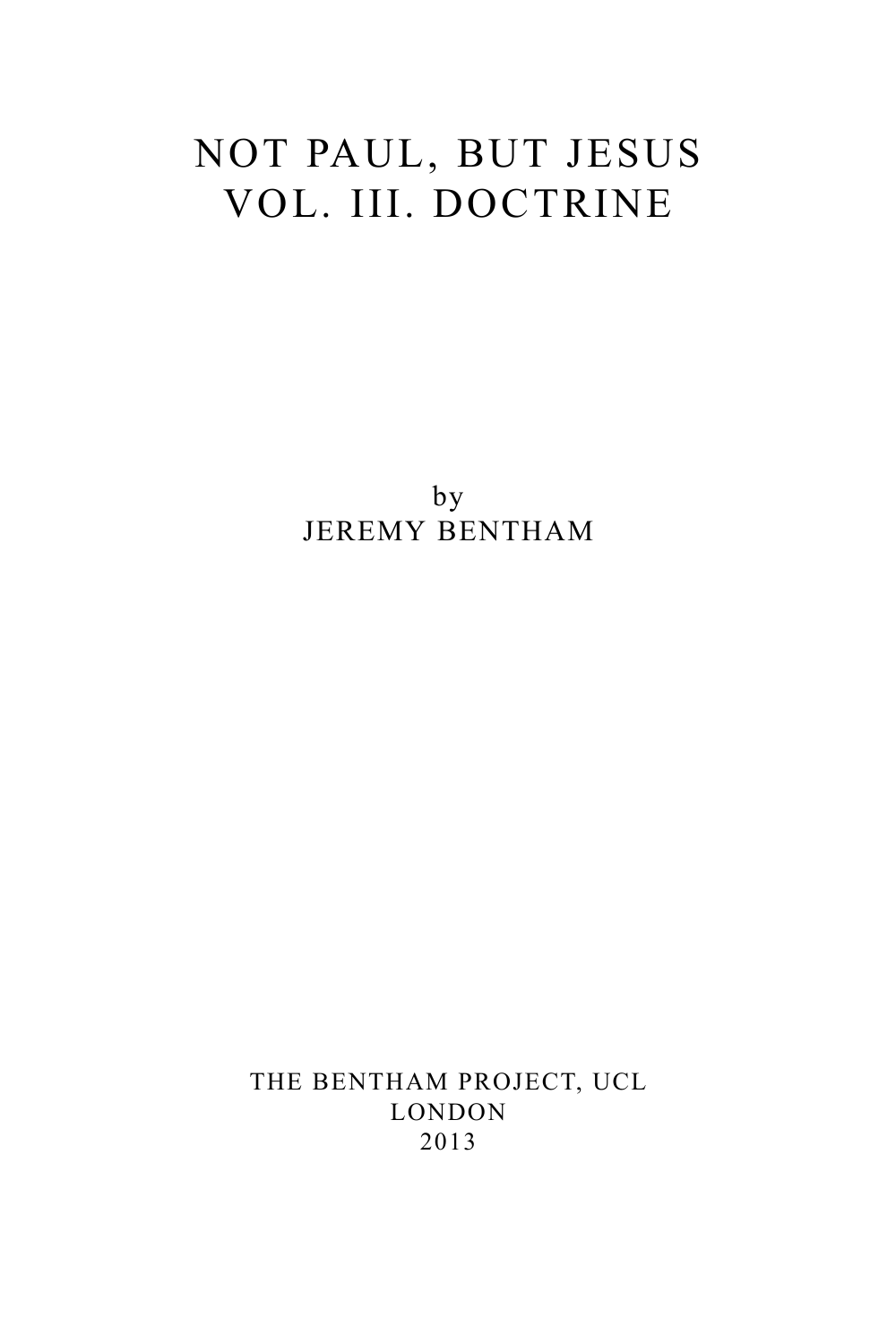*Not Paul, but Jesus Vol. III. Doctrine* by Jeremy Bentham published by the [Bentham Project,](http://www.ucl.ac.uk/Bentham-Project) UCL, 2013.

This work is licensed under a [Creative Commons CC BY-NC-ND](http://creativecommons.org/licenses/by-nc-nd/3.0/deed.en_GB) [3.0 Unported License.](http://creativecommons.org/licenses/by-nc-nd/3.0/deed.en_GB)

### *The Collected Works of Jeremy Bentham*

The new critical edition of the works and correspondence of Jeremy Bentham (1748-1832) is being prepared and published under the supervision of the Bentham Committee of University College London. In spite of his importance as jurist, philosopher, and social scientist, and leader of the Utilitarian reformers, the only previous edition of his works was a poorly edited and incomplete one brought out within a decade or so of his death. Eight volumes of the new *Collected Works*, five of correspondence, and three of writings on jurisprudence, appeared between 1968 and 1981, published by Athlone Press. Further volumes in the series since then are published by Oxford University Press. The overall plan and principles of the edition are set out in the General Preface to *The Correspondence of Jeremy Bentham* vol. 1, which was the first volume of the *Collected Works* to be published.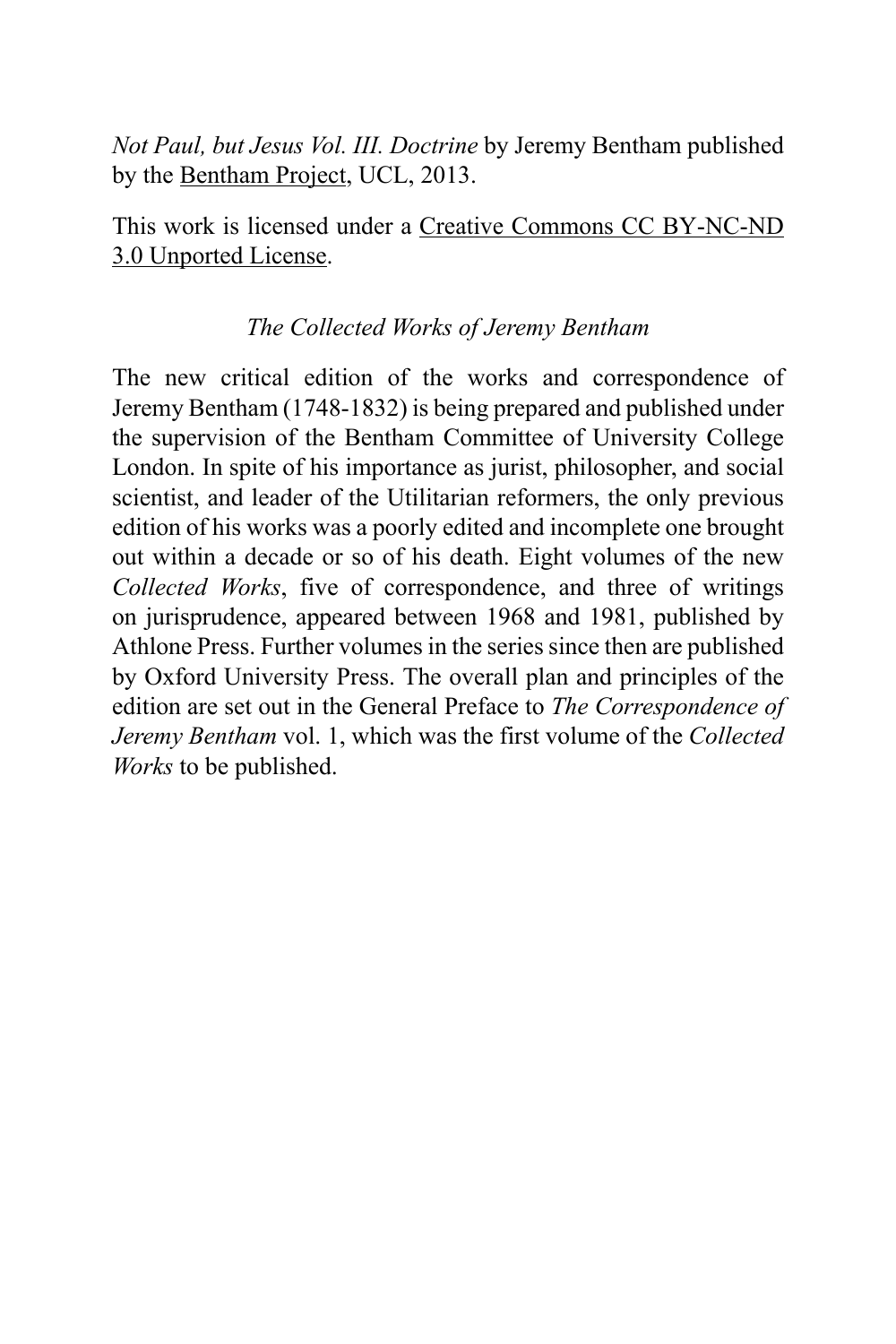# CONTENTS

| EDITORIAL INTRODUCTION                                                                                                               | 7        |
|--------------------------------------------------------------------------------------------------------------------------------------|----------|
| A NOTE ON THE PRESENTATION OF<br>THE TEXT                                                                                            | 9        |
| PART I. ASCETICISM                                                                                                                   | 10       |
| Chapter 1. Asceticism what—inimical to Happiness<br>and Virtue—its Mischiefs<br>§. 1 Asceticism what—its opposition to Utility—their | 10       |
| relation to Happiness, pleasure and pain<br>§. 2 Pursuit of pleasure. Limits set to it by Virtue—<br>Asceticism is Vice              | 10       |
| §. 3 Pretences employed by Asceticism                                                                                                | 15<br>19 |
| Chapter 2. Asceticism continued. War made by<br>Asceticism against the pleasures of sense—its<br>groundlessness                      | 25       |
| Chapter 3. Asceticism continued. War made by<br>Asceticism against the eccentric pleasures of the                                    |          |
| bed—its groundlessness, causes and inconsistencies<br>§. 1 —its Groundlessness considered in a general view                          | 28<br>28 |
| $\S.$ 2 —its causes<br>§. 3 Groundless charges employed—1. Supposed                                                                  | 28       |
| injury to population<br>$\S. 42$ —Imaginary deterioration of the lot of the                                                          | 30       |
| female sex                                                                                                                           | 36       |
| §. 5 3.—Imaginary injury to personal security<br>§. 6 Inconsistencies in the war thus made                                           | 40       |
|                                                                                                                                      | 40       |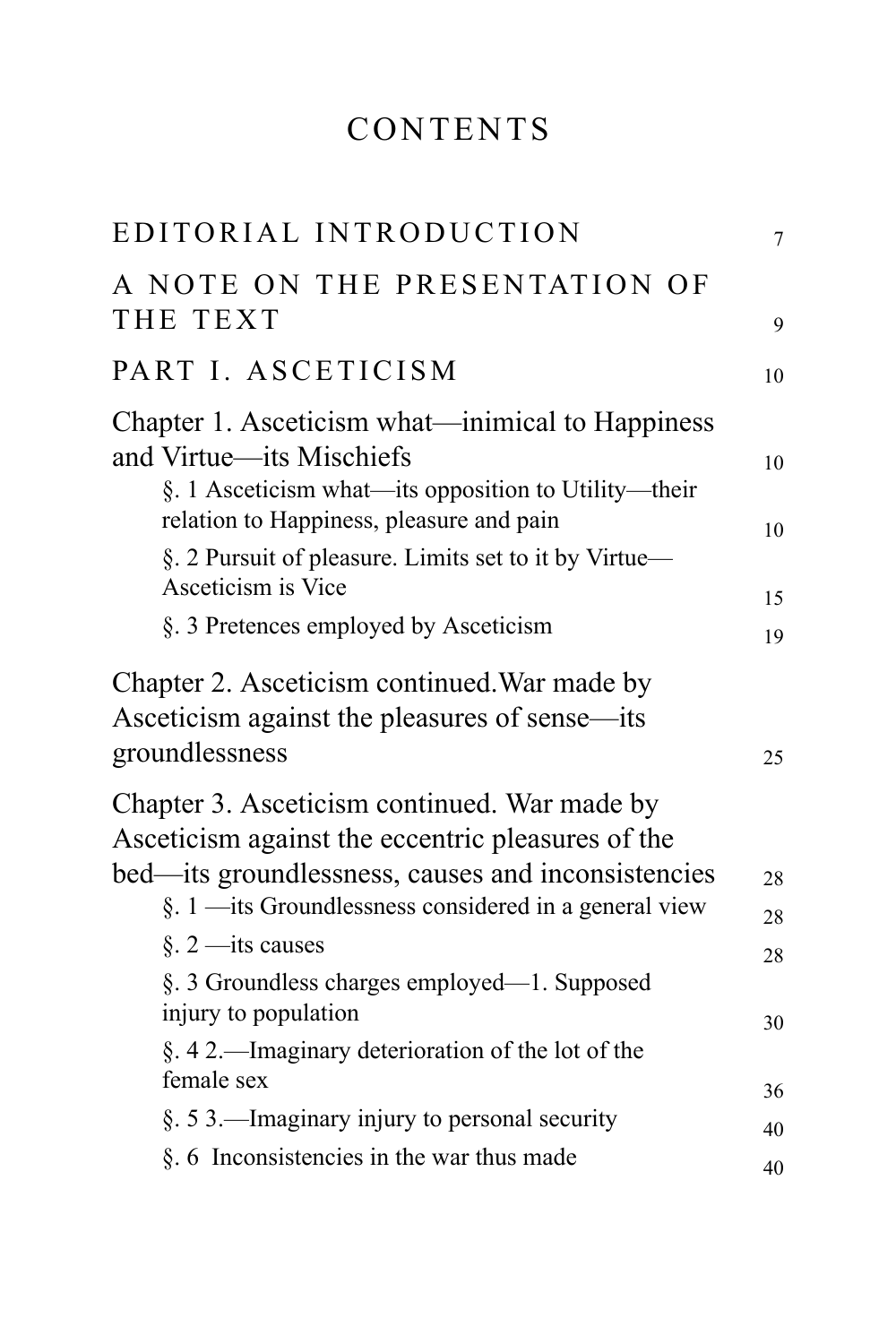| §. 7 Peculiar asperity of the vituperation lavished upon<br>these modes—its causes                                                                                                              | 47       |
|-------------------------------------------------------------------------------------------------------------------------------------------------------------------------------------------------|----------|
| §. 8 Its innoxiousness manifested by the impossibility<br>of finding place for it in an arrangement of penal law<br>grounded on utility                                                         | 52       |
| §. 9 Groundlessness of the particular asperity against<br>the pleasures of the bed                                                                                                              | 54       |
| Chapter 4. Asceticism continued. Evils produced<br>by the pleasures of the bed in the ordinary<br>mode.—Remedies to them interdicted by                                                         |          |
| Asceticism<br>§. 1 1. Intercourse without cohabitation. 2.<br>Cohabitation without marriage. 3. Marriage<br>polygamous on both sides. 4. Intercourse with<br>precautions. 5. Voluntary Abortion | 57<br>57 |
| §. 2 Power of breeding-up or not during early infancy                                                                                                                                           | 60       |
| §. 3 Divorce by consent                                                                                                                                                                         | 66       |
| Chapter 5. Asceticism continued. Suicide,<br>the all-comprehensive remedy against all<br>evils—Groundlessness of the interdiction put upon<br>it by Asceticism                                  | 68       |
| Chapter 6. Asceticism continued. Happiness<br>and Virtue, how diminished by Asceticism in an<br>indirect way.—Useful and genuine obligations                                                    |          |
| elbowed out by spurious ones                                                                                                                                                                    | 77       |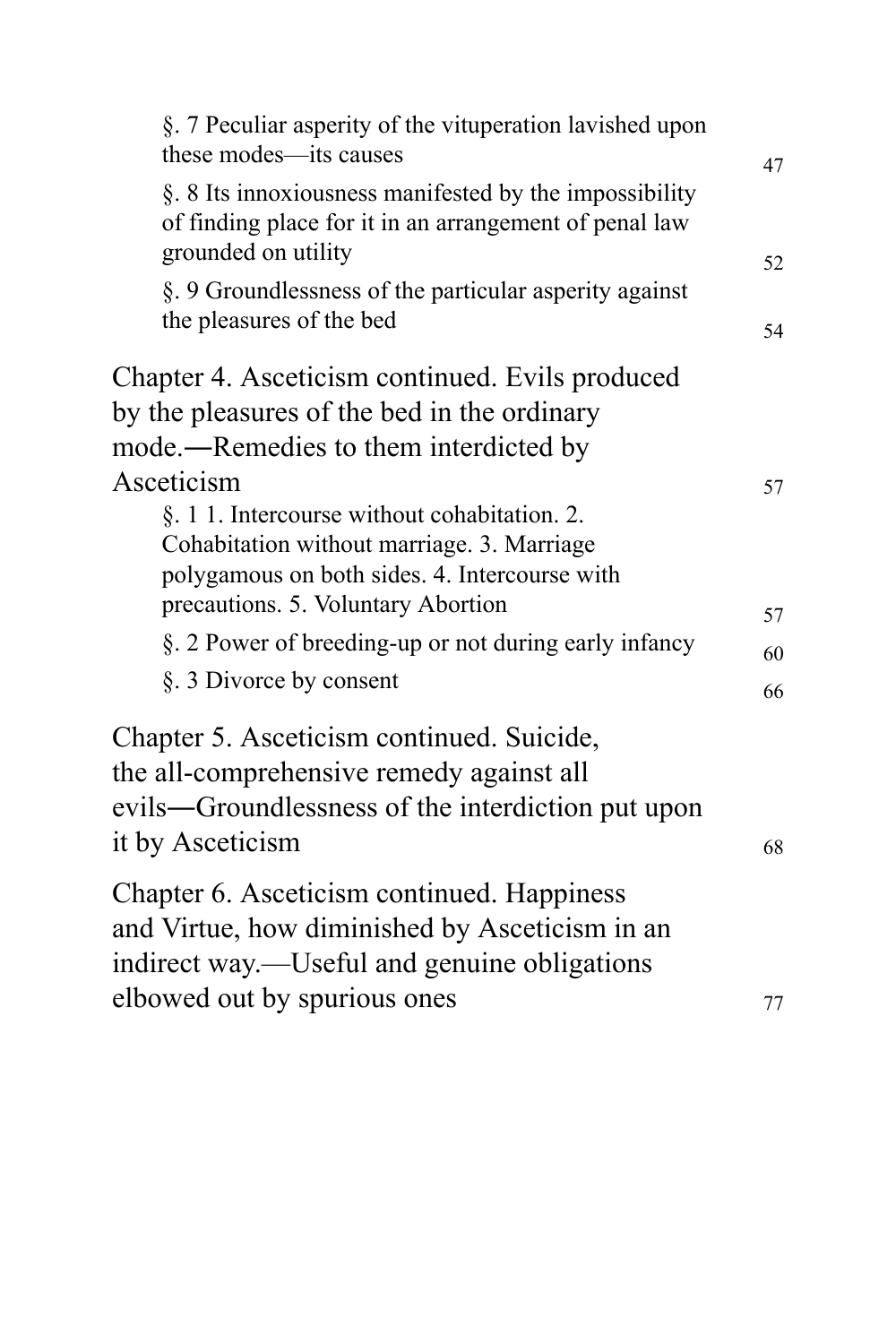| PART II. ASCETICISM IS NO PART<br>OF THE RELIGION OF JESUS                                                                                                                                                                                     | 79  |
|------------------------------------------------------------------------------------------------------------------------------------------------------------------------------------------------------------------------------------------------|-----|
| Chapter 7. Asceticism, as above, uniformly<br>discountenanced, nowhere countenanced, by Jesus.<br>1. Negative proof—For the condemnation passed in<br>Asceticism no warrant can be found in the Gospels.<br>Proof—Bishop Gastrell's Institutes | 79  |
| Chapter 8. 2. Positive proof from the discourses of<br>Jesus                                                                                                                                                                                   | 84  |
| Chapter 9. 3. Presumptive proof from his practice                                                                                                                                                                                              |     |
| —the practice of Jesus                                                                                                                                                                                                                         | 108 |
| §. 1 Introduction                                                                                                                                                                                                                              | 108 |
| §. 2 Intercourse with Mary Magdalene and other<br>females. Paul's explanation of it                                                                                                                                                            | 112 |
| §. 3 Mary Magdalene—no warrant for supposing her a<br>prostitute                                                                                                                                                                               | 115 |
| §. 4 Origin of the supposition of her being a prostitute                                                                                                                                                                                       | 120 |
| Chapter 10. The condemnation passed upon these<br>forms not any part of the religion of Jesus<br>§. 1 In the allusions made by Jesus to the destruction of<br>the ill-famed Cities, no condemnation of the eccentric                           | 125 |
| pleasures of the bed is contained<br>§. 2 The propensity to the eccentric pleasures of the<br>bed, when reaped by consent, is not the reputed cause<br>of the destruction of the ill-famed Cities                                              | 125 |
| §. 3 In the Epistles of the Apostles, Paul excepted, no                                                                                                                                                                                        | 134 |
| condemnation of this propensity is contained                                                                                                                                                                                                   | 138 |
| Editorial Appendix to Ch. 10                                                                                                                                                                                                                   | 147 |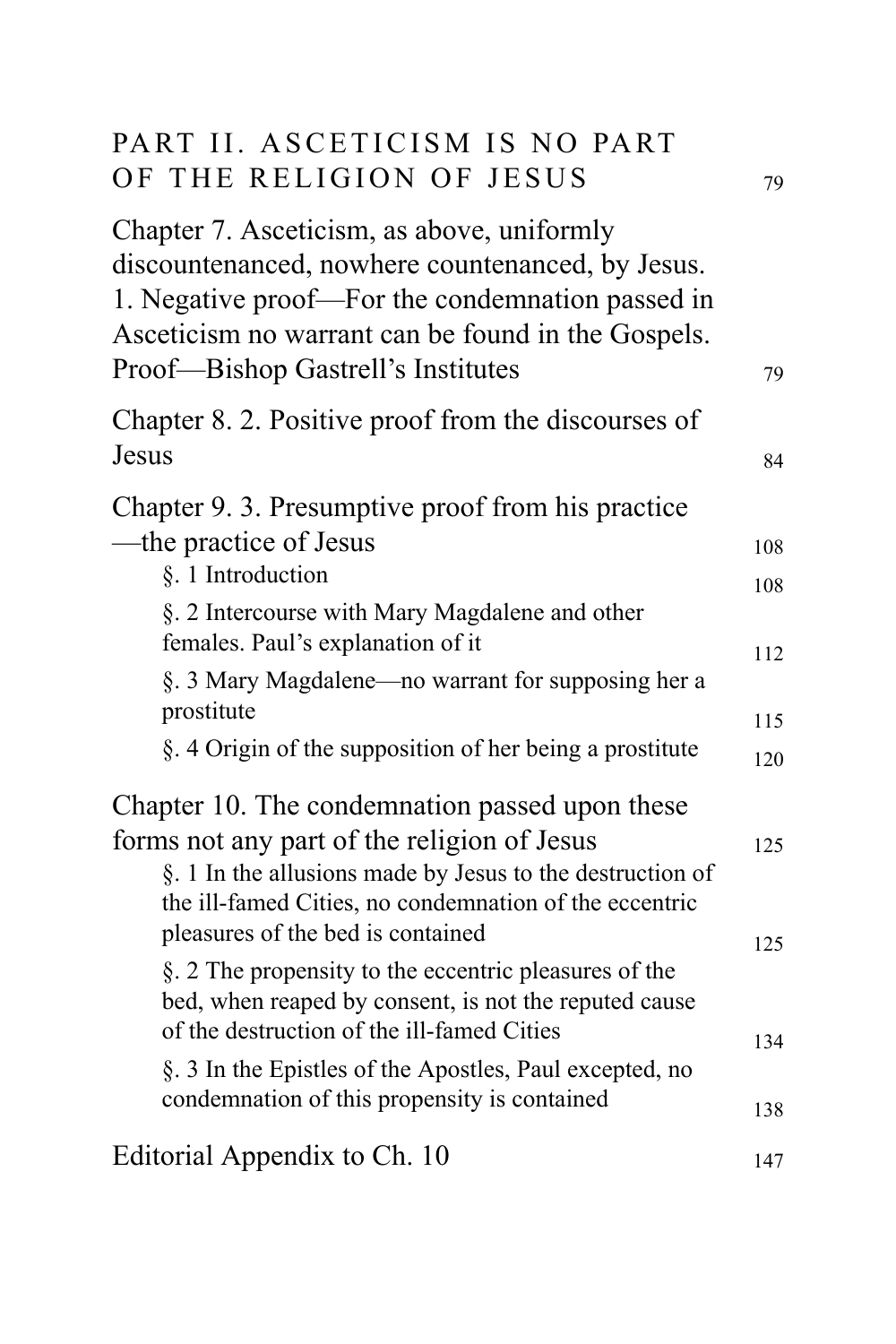| §. 2 In the account given of the destruction of the<br>consumed Cities, no condemnation of the propensity in<br>question is contained                                  | 147        |
|------------------------------------------------------------------------------------------------------------------------------------------------------------------------|------------|
| Chapter 11. Condemnation passed on the eccentric<br>pleasures of the bed in the Mosaic law—it had its<br>source in an illusion of the fancy                            | 149        |
| Chapter 12. Little regard shewn to the Mosaic<br>prohibitions of the eccentric pleasures of the bed<br>§. 1 Story of the Young Levite and his Concubine:<br>Judges xix | 161        |
| §. 2 Story of Jonathan and David                                                                                                                                       | 161        |
| §. 3 Houses of resort for this purpose protected under<br>the Kings                                                                                                    | 163<br>168 |
| §. 4 In the discourses of the Prophets no condemnation<br>of these pleasures is contained                                                                              | 170        |
| Chapter 13. The eccentric pleasures of the bed,                                                                                                                        |            |
| whether partaken of by Jesus?                                                                                                                                          | 177        |
| §. 1 Introduction                                                                                                                                                      | 177        |
| §. 2 Intercourse of Jesus with the Apostle John<br>§. 3 Intercourse of Jesus with the stripling in the loose                                                           | 183        |
| attire                                                                                                                                                                 | 187        |
| §. 4 Jesus and Socrates compared in this respect                                                                                                                       | 195        |
| Chapter 14. How asceticism, not being part of the<br>religion of Jesus, came to be received as such-non                                                                |            |
| Ascetic sects extinguished by the Ascetic                                                                                                                              | 198        |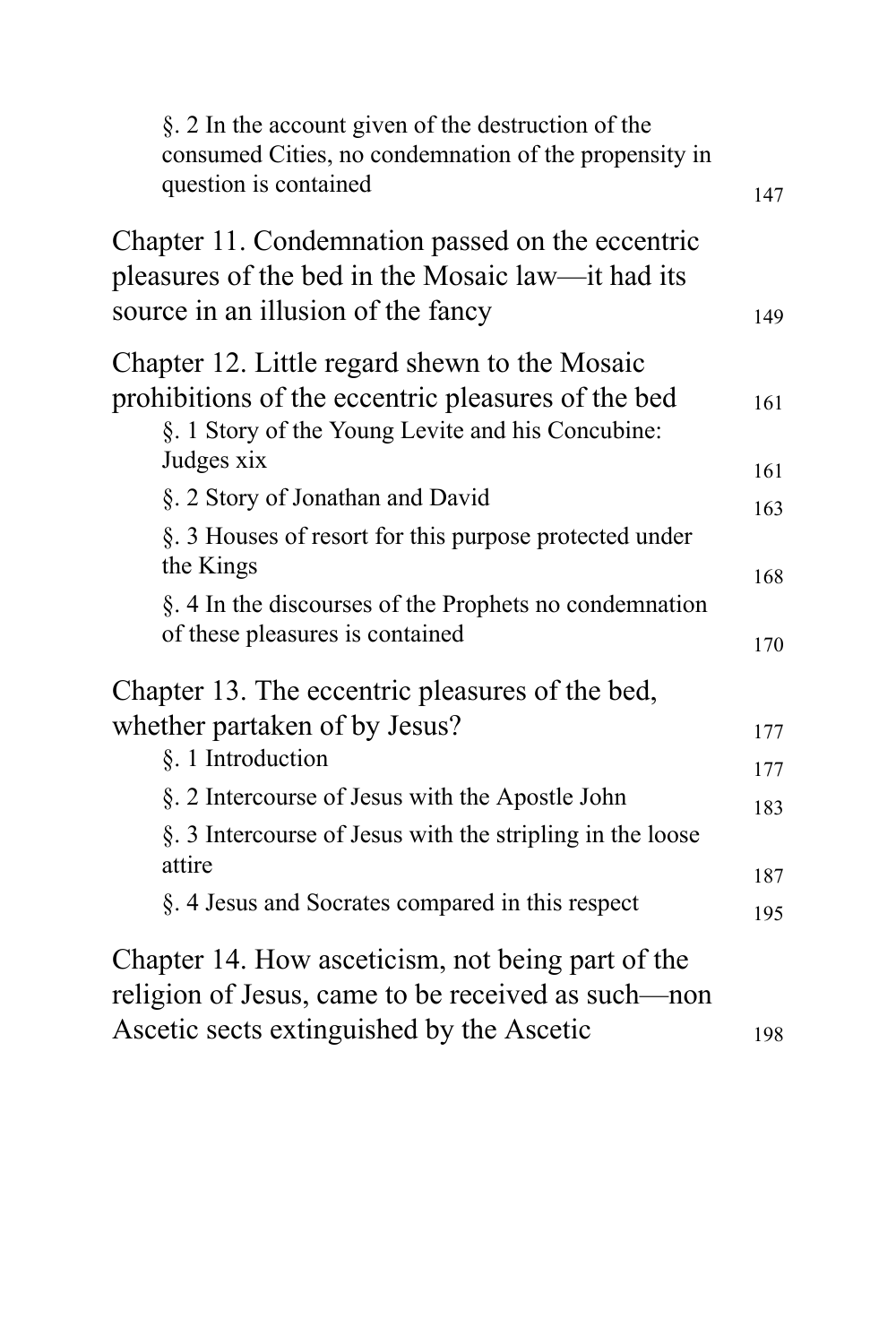# <span id="page-6-0"></span>EDITORIAL INTRODUCTION

Bentham addressed the subject of sexual non-conformity when working on his penal code in the 1770s and 1780s. He argued that, since consensual sexual activity did not cause harm to any one, it should not be constituted into a criminal offence, and hence the English penal laws against homosexuality should be repealed.<sup>[1](#page-6-1)</sup> Bentham returned to the subject in the mid-1810s as part of a wideranging critique of religion. In 1814 he wrote an essay entitled 'Of Sexual Irregularities'. In 1816 he composed material under the heading 'Sextus',<sup>[2](#page-6-2)</sup> into which he integrated some of the material written for 'Of Sexual Irregularities'.<sup>[3](#page-6-3)</sup> In the autumn and winter of 1817–18 he redrafted 'Sextus' in order to form the third and final volume of 'Not Paul, but Jesus'. It is this text that is published here for the first time.

While neither the second nor the third volumes of 'Not Paul, but Jesus' were published during Bentham's lifetime, the first volume appeared in 1823.<sup>[4](#page-6-4)</sup> In the work as a whole, Bentham aimed to drive a wedge between the religion of Jesus and the religion of Paul— between Christianity and Paulism.<sup>[5](#page-6-5)</sup> In this third volume, he focused on sexual morality. He argued that the doctrine of asceticism, the direct opposite of the principle of utility, had not only not been approved but had been condemned by Jesus, whereas Paul had taught and encouraged it. The reason why so many sexual practices were

<span id="page-6-1"></span> $<sup>1</sup>$  A version of this material was edited by Louis Crompton and published under the title</sup> of 'Jeremy Bentham's Essay on Paederasty' in *Journal of Homosexuality*, III (1978), 383– 405, and IV (1978), 91–107.

<span id="page-6-2"></span> $2$  The allusion was to sexual gratification as the sixth sense.

<span id="page-6-3"></span><sup>3</sup> A preliminary version has been published in Jeremy Bentham, *Selected Writings*, ed. S.G. Engelmann, New Haven, 2011, 33–100, The authoritative edition of this essay, together with 'Of Sexual Irregularities' and other material, will appear as part of *The Collected Works of Jeremy Bentham* in *Of Sexual Irregularities and other writings on Sexual Morality*, ed. P. Schofield, C. Pease-Watkin, and M. Quinn, Oxford, 2014.

<span id="page-6-4"></span><sup>4</sup> *Not Paul, but Jesus*, London, 1823, was published under the pseudonym of Gamaliel Smith.

<span id="page-6-5"></span><sup>&</sup>lt;sup>5</sup> See University College London Library, Bentham Papers, box 161, fo. 216 (30 December 1817) for the term 'Paulism'.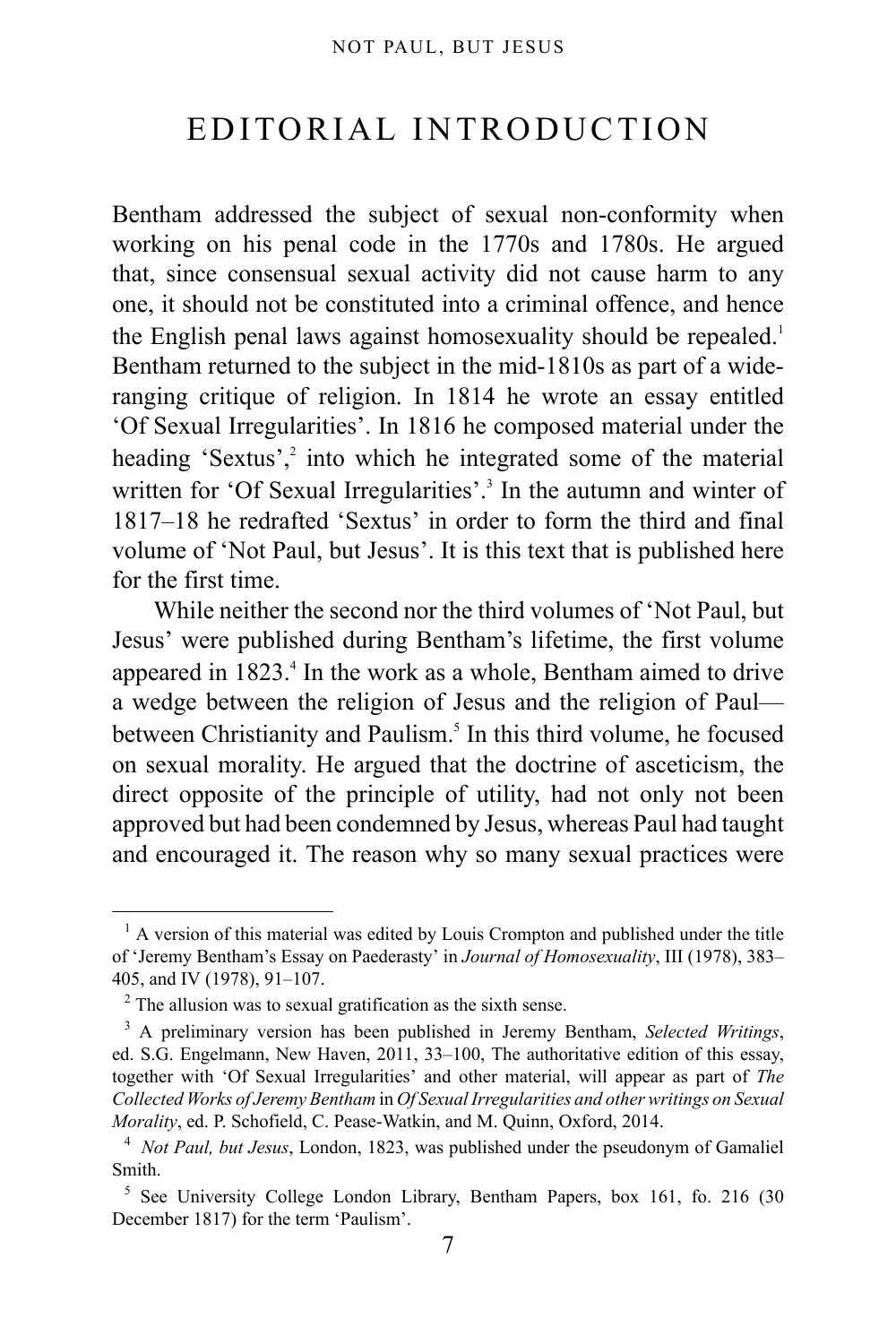condemned, in some cases criminalized, and in the case of male same-sex relationships, in England at least, punished with death, was the prevalence of a sexual morality that had originated in the Mosaic law but had been incorporated into the Christian tradition by the teachings of Paul. The only sexual practice that was approved was the 'regular' one involving one male and one female, within marriage, for the procreation of children. All other 'modes' of sexual gratification were condemned as unnatural, distasteful, and disgusting, and, therefore, morally wrong. The false standard of 'good taste' was thereby set up against the only true standard, the principle of utility.

I am grateful to the Leverhulme Trust whose generous grant has made possible the online publication of this important work. I am grateful to University College London Library for permission to reproduce this transcript of manuscripts in their possession. I would like to thank colleagues at the Bentham Project for their help in the preparation of the text. Catherine Pease-Watkin produced an initial transcript of the manuscripts and she, together with Michael Quinn, have been responsible for most of the annotation. Michael Quinn has undertaken a rigorous check of the edited text against the original manuscript on which it is exclusively based. Kristopher Grint has devised the TEI scheme for online presentation of the text.

The text is a preliminary version, in that the authoritative version will eventually appear as part of a complete edition of *Not Paul, but Jesus* in the *Collected Works of Jeremy Bentham*.

Philip Schofield General Editor, *The Collected Works of Jeremy Bentham* University College London April 2013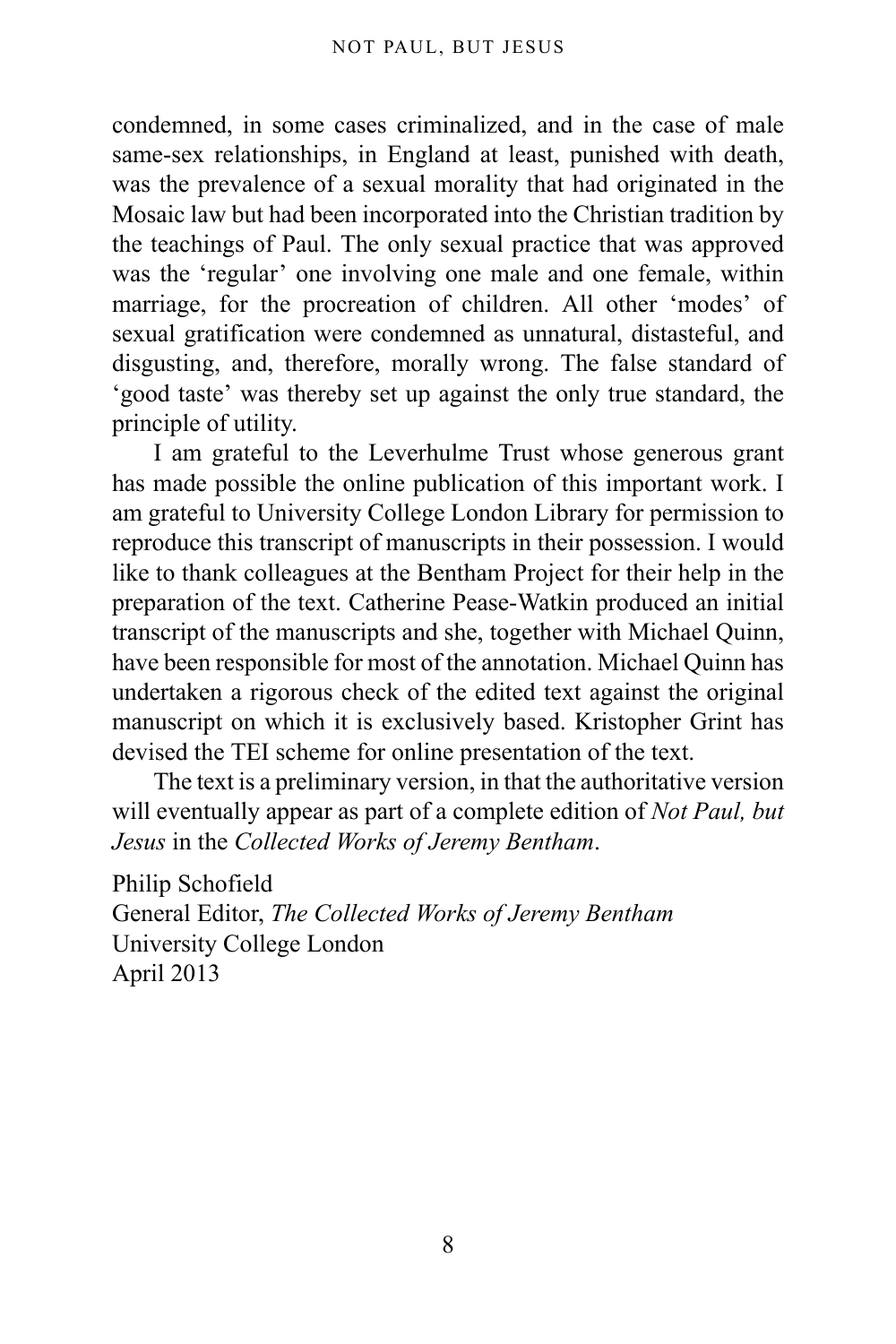# <span id="page-8-0"></span>A NOTE ON THE PRESENTATION OF THE TEXT

The original manuscripts on which the text is based appear on the right-hand side of the text. The numerals [161–216], for instance, refer to box clxi, folio 216, in the Bentham Papers, University College London Library. The date of the manuscript appears after the box and folio number.

Bentham did not add accents to his rendition of Greek words. Accents have, therefore, been editorially supplied.

Bentham's footnotes have been shaded for purposes of clarity.

### **Symbols**

| $\Box$                | Space left in manuscript.     |
|-----------------------|-------------------------------|
| [t <sub>o</sub> ]     | Word(s) editorially supplied. |
|                       | Reading doubtful              |
| $\left[\ldots\right]$ | Word(s) proved illegible.     |

### **Abbreviations**

| <b>Bowring</b> | The Works of Jeremy Bentham, published under        |
|----------------|-----------------------------------------------------|
|                | the superintendence of  John Bowring, 11 vols.,     |
|                | Edinburgh, 1843.                                    |
| CW             | The authoritative edition of The Collected Works of |
|                | Jeremy Bentham.                                     |
| MS add.        | Text added to the original manuscript reading.      |
| MS alt.        | Alternative manuscript reading, usually interlinear |
|                | or marginal.                                        |
| MS del.        | Word(s) deleted in manuscript.                      |
| MS orig.       | Original manuscript reading.                        |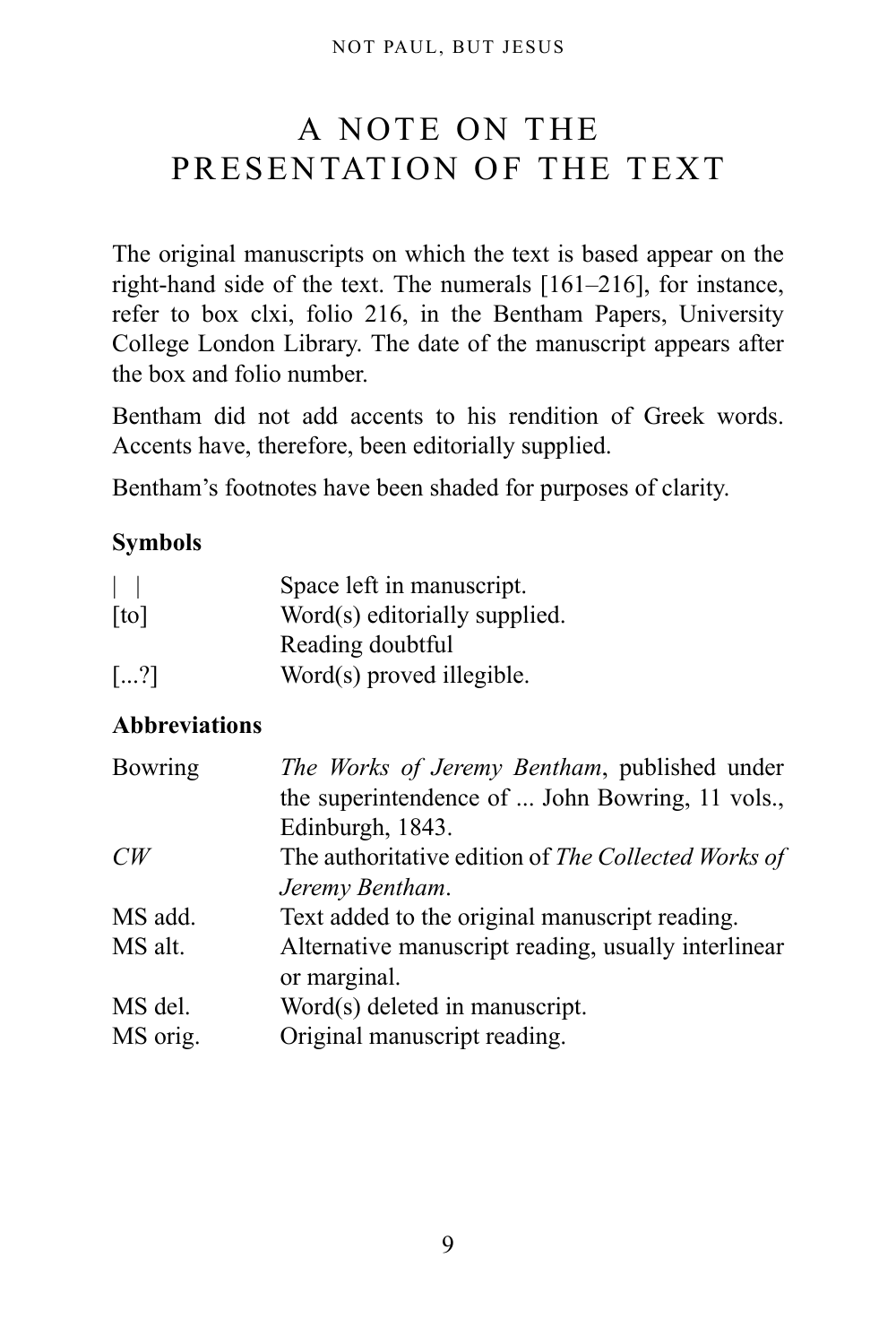# PART I. ASCETICISM

# <span id="page-9-1"></span><span id="page-9-0"></span>CHAPTER 1. ASCETICISM WHAT —INIMICAL TO HAPPINESS AND VIRTUE—ITS MISCHIEFS

<span id="page-9-2"></span>§1. *Asceticism what—its opposition to Utility their relation to Happiness, pleasure and pain*

 $[161-216]$   $[1817 \text{ Dec}^r 30]$ 

Of the doctrines above noticed as having been taught by Paul, though they had not been taught by Jesus,<sup>[1](#page-9-3)</sup> and as belonging therefore to a religion of Paul's own invention, call it for example Paulism, we come now to that which stands last-mentioned, $2$  and for the designation of which the word *Asceticism* is here employed.

Concerning the doctrine of Asceticism,  $[four]^3$  $[four]^3$  positions have presented themselves as demonstrable—viz.

1. That asceticism is to the whole extent of it a doctrine purely and incontestably mischievous.

2. That neither in any of the sayings or acts of Jesus is any countenance whatsoever lent to it: but on the contrary, much and uniform discountenance.

3. That to a great extent and on many occasions it has been taught by Paul, and that great anxiety has been manifested by him for the enforcement of it.

4. That to Paul and Paul alone this doctrine is indebted for the influence which, down to this time, has been exercised by it.

 $[161-217]$   $[1817 \text{ Dec}^r 30]$ 

By asceticism I understand any system or article of doctrine in and by which endeavours are used to engage men to forego pleasure

<span id="page-9-3"></span><sup>&</sup>lt;sup>1</sup> i.e. in the preceding volumes of 'Not Paul, but Jesus'.

<span id="page-9-4"></span><sup>&</sup>lt;sup>2</sup> In a manuscript at 161–155 (23 August 1817), Bentham had listed Paul's doctrines as 1. Magnification of faith absolutely considered; 2. Magnification of faith as opposed to works; 3. Cacodæmonism; and 4. Asceticism.

<span id="page-9-5"></span><sup>&</sup>lt;sup>3</sup> MS 'three'.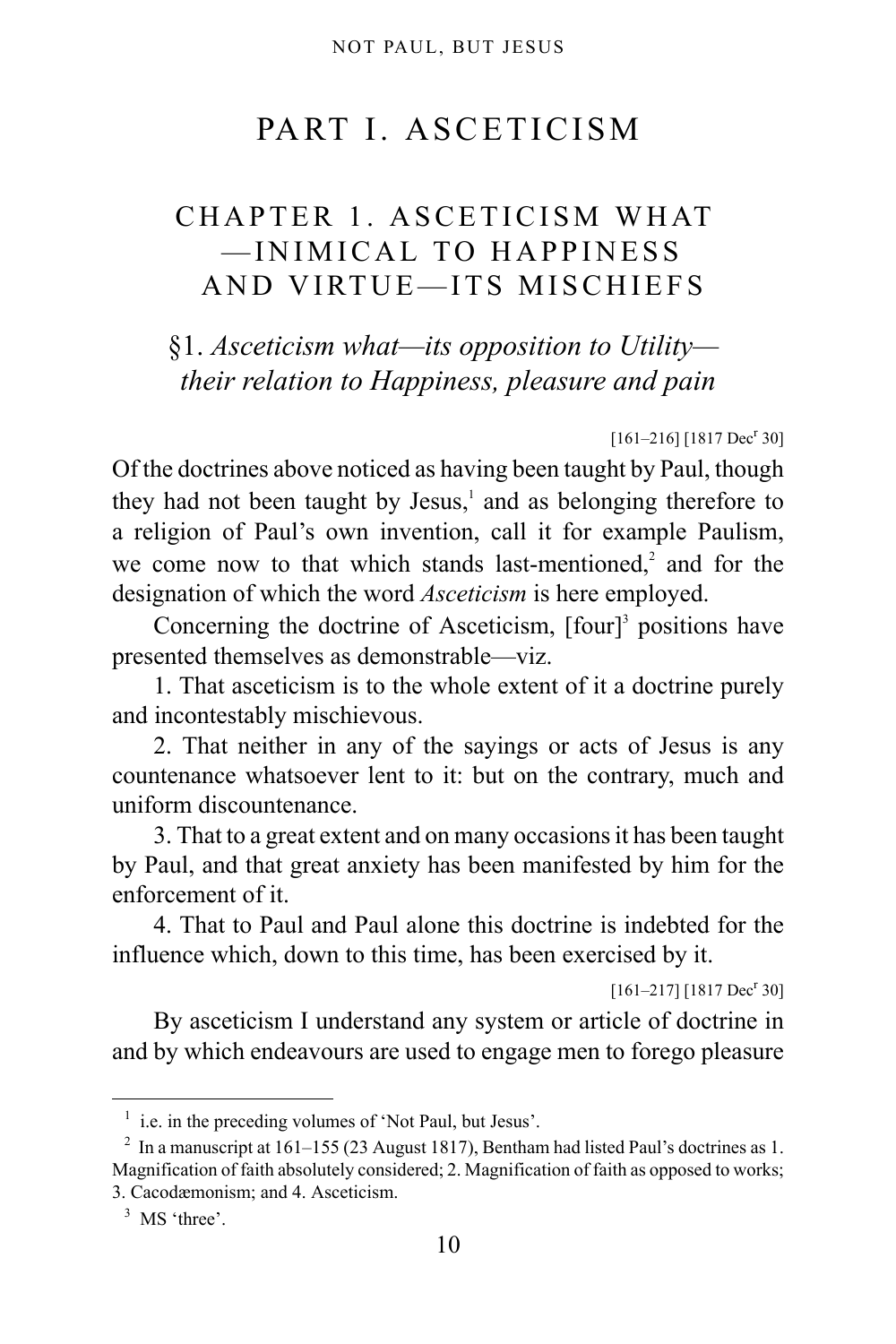in any shape for any other cause than the procurement of still greater pleasure in the same or some other shape, or the avoidance of pain to an amount more than equivalent: or to subject themselves [to] pain for any other cause than the avoidance of still greater pain, or the procurement of pleasure to an amount more than equivalent.

Correspondent and near of kin on this occasion to the word *doctrine* is the well known word *principle*: along with or instead of the doctrine, frequent is the need we shall have to speak of the principle, of asceticism.

 $[161-218]$   $[1817$  Dec<sup>r</sup> 30]

By the appellation of the doctrine of *general utility*—say commonly for shortness the principle of utility $\alpha$  $\alpha$  $\alpha$ —is designated that doctrine by which endeavours are used to engage men on every occasion to pursue that course of action by which, in so far as happiness is concerned, the greatest quantity of happiness,<sup>[b](#page-10-1)</sup> say or *well-being*, will be produced.

[161–219] [1817 Dec 30]

<span id="page-10-0"></span>a The use of the word *utility* labours under this inconvenience, viz. that not, in the language of the logician, being a *conjugate* of either the word happiness, or of the word pleasure, or of the compound appellatives absence of pain or exemption from pain—i.e. in the language of the grammarian not being derived from the same *root*, it affords not any immediate or certain indication of the relation between the idea associated [with] it and the ideas respectively associated with those several locutions.

Unhappily the language affords not any locution by which that purpose so desirable can be accomplished: nor, upon a long and diligent search, could any one more apposite than the one here employed—*utility*—be found.

By the word *utility* what is directly designated is the property which an object has of being the cause of the other considered in the character of an effect: by an useful action—an action of which utility is a quality—is here understood an action which has for its effect, or at any rate for its tendency, the augmentation of the stock of pleasures or, what is correspondent and may be equivalent, the diminution in the stock of pains.

[161–220] [1817 Dec 30]

<span id="page-10-1"></span>b Attached to the use of the word *happiness* is in like manner this inconvenience, viz. that in the usual acceptation of it, it is confined to the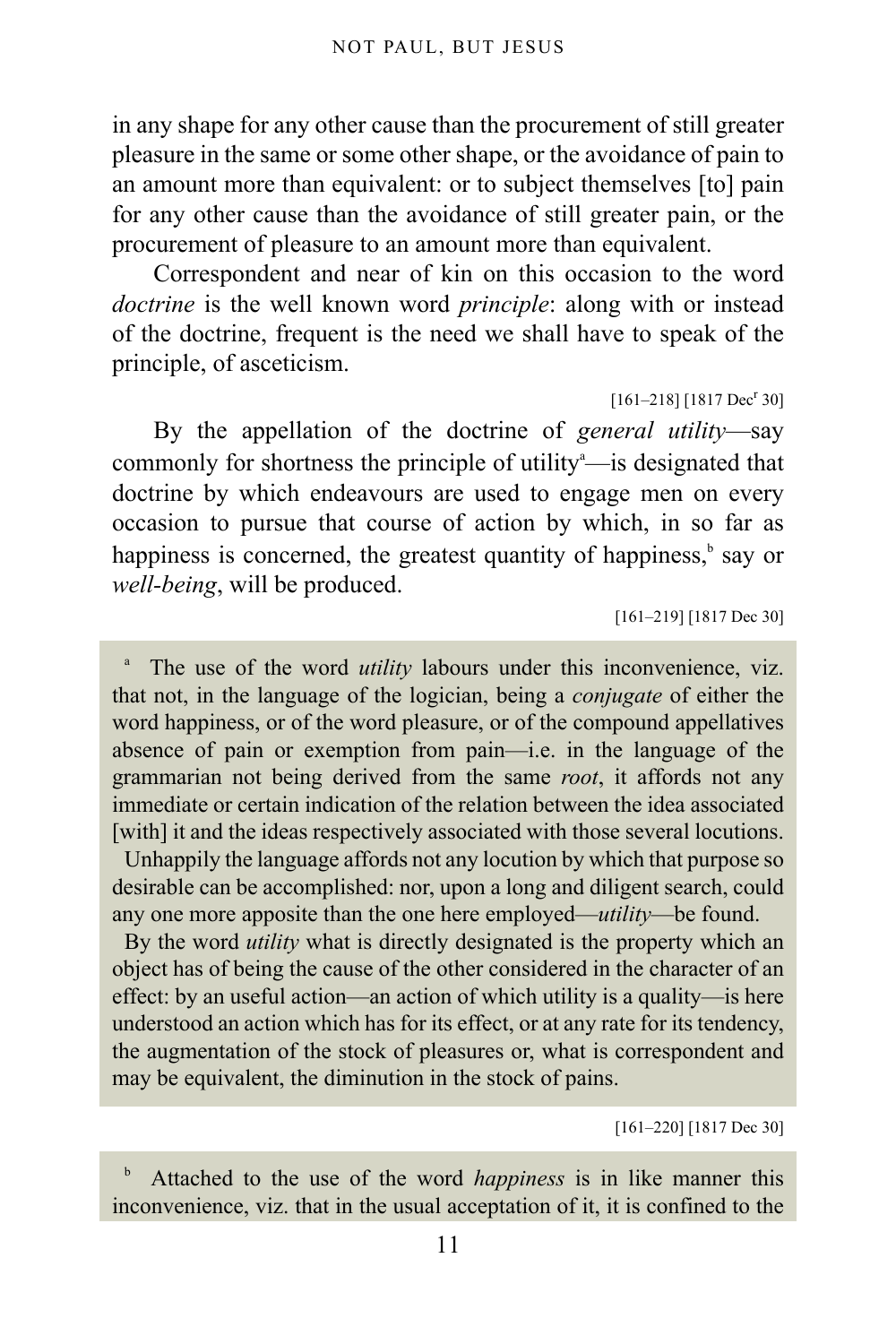designation of a large, to the exclusion of a small, quantity of the object which it is employed to designate. Of this limitation, one consequence is that, not being a conjugate of any one of the words by which the only sort of object to the designation of which in such large quantity it is applicable is designated, for example the words pleasure and exemption from pain words which have the advantage of being capable of being employed for the designation of the object without reference to *quantity*—the relation of its import to the respective imports of those several words is, as above in the case of utility, apt to be out of sight: out of sight and that so compleatly as to be matter of doubt.

Seeing that nothing to which the name of *pleasure* has ever been applied can of itself, or otherwise than accompanied at least with exemption from pain, suffice to constitute what is meant by the word happiness, some men (James Harris, for example, in that one of his three treatises which has Happiness for its subject), $4$  in the view they give of happiness, have made a point of leaving pleasure altogether out of the account: accordingly in the whole of that work of his, scarcely will you find any the least intimation that, to the constituting happiness, any thing to which the name of pleasure has ever been given can be necessary or even so much as contributory.

The consequence is that with him *happiness* is a mere empty name—a word with which no determinate idea stands associated: a sign by which nothing whatsoever is signified: a straw would be much to give for all that in this work is presented to view by the word *happiness*. See on this head Bentham's *Chrestomathia*, Part II. § |  $\vert \cdot \vert^5$  $\vert \cdot \vert^5$ 

[161–221] [1817 Dec 30]

To [the] designation of the sensation which, by a man who sits down to his dinner with a good appetite, is experienced in the putting into his mouth the first morsel of bread, no one will refuse the application of the word *pleasure*: on the other hand, scarcely to this same sensation in the eyes of any one could the word *happiness* be found applicable with propriety.

This being admitted, follows a position, the truth of which will not appear open to dispute—viz. *pleasure is not happiness*.

<span id="page-11-0"></span><sup>4</sup> See James Harris, *Three Treatises: The First concerning Art: the Second concerning Music, Painting and Poetry: the Third concerning Happiness*, 2nd edn., London, 1765, pp. 107–247, particularly pp. 131–5, where Harris argues against the equation of pleasure with happiness.

<span id="page-11-1"></span><sup>5</sup> See *Chrestomathia*, London, 1817, Appendix V, § VIII. 'Specimen of a New Encyclopedical Sketch, with a correspondent Synoptic Table, or Diagram', pp. 172–219, at 173–4 n., reproduced in *Chrestomathia*, ed. M. J. Smith and W. H. Burston, Oxford, 1983 (*CW*), Appendix IV, § VIII, pp. 179–212, at 179–80 n.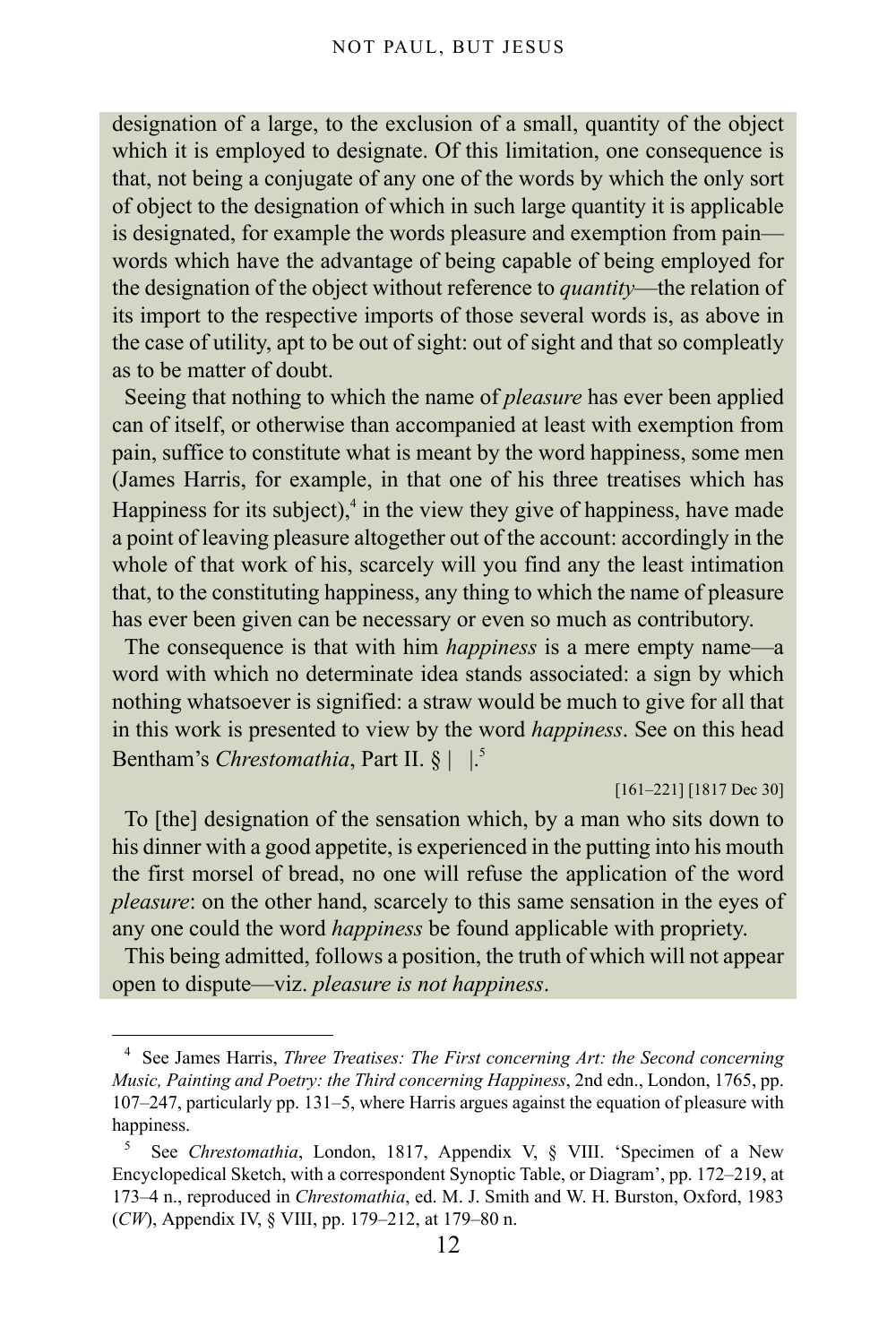Observe now what a source of fallacies is contained in the unapt and unhappy form which, in so prodigiously important a part of the field of thought and action, has been assumed by language.

Next comes—and with all the appearance of an induction strictly and irrefragably logical—the position following, viz. therefore pleasures belong not to the account of happiness—or thus, happiness is not composed of pleasures—or thus—No quantity of pleasure can constitute happiness —or thus—In no quantity can *pleasure* have the effect of constituting *happiness*.

#### [161–222] [1817 Dec 30]

Attached in like manner is this same inconvenience to the word *wealth*. The piece of rag which the beggar in the lowest stage of indigence has just cast or suffered to drop from him as being no longer convertible by him to any sort of use—with any degree of propriety, can this rag be termed *wealth*? Who is there that would be found to answer in the affirmative?

But this rag, whence comes it that it is not wealth? Only because there is not enough of it. Add to it as many more such as will make it fill a waggon, it shall be worth £20 or £30. Of these rags are there not as yet enough in quantity to constitute wealth? Well, then, add to it as many more as are imported into England in the course of a twelvemonth for the use of the paper-makers: then, instead of pounds, you will have thousands of pounds. For want of adverting to these distinctions, and thence for want of having found clear ideas to attach to leading terms—to terms of the most extensive import, and the most frequent occurrence—works have been written by which, instead of light, clouds of darkness have been spread over every part of the field of thought and action to which they have applied themselves: and thus, instead of accelerating, the effect of those works has been the retarding the progress of art and science.

#### [161–223] [1817 Dec 30]

To this inconvenience, where shall we find the remedy? Long has it been found already: it remains not to be discovered: it requires but to be transferred and adopted: it consists in the word *matter* when properly applied:—why? only because the word matter is alike applicable to any quantity: to any quantity how small so ever as well as how great so ever.

To the Chemist, though the object itself is perceptible only not visible, the locution *matter of heat* is most familiar: the idea not less clear.<sup>[6](#page-12-0)</sup> In a

<span id="page-12-0"></span><sup>6</sup> See, for instance, [Antoine-Laurent] Lavoisier, *Elements of Chemistry, in a New Systematic Order, containing all the Modern Discoveries*, Edinburgh, 1790 (first published as *Traité élémentaire de chimie*, 2 vols., Paris, 1789), pp. 4–5: 'This substance, whatever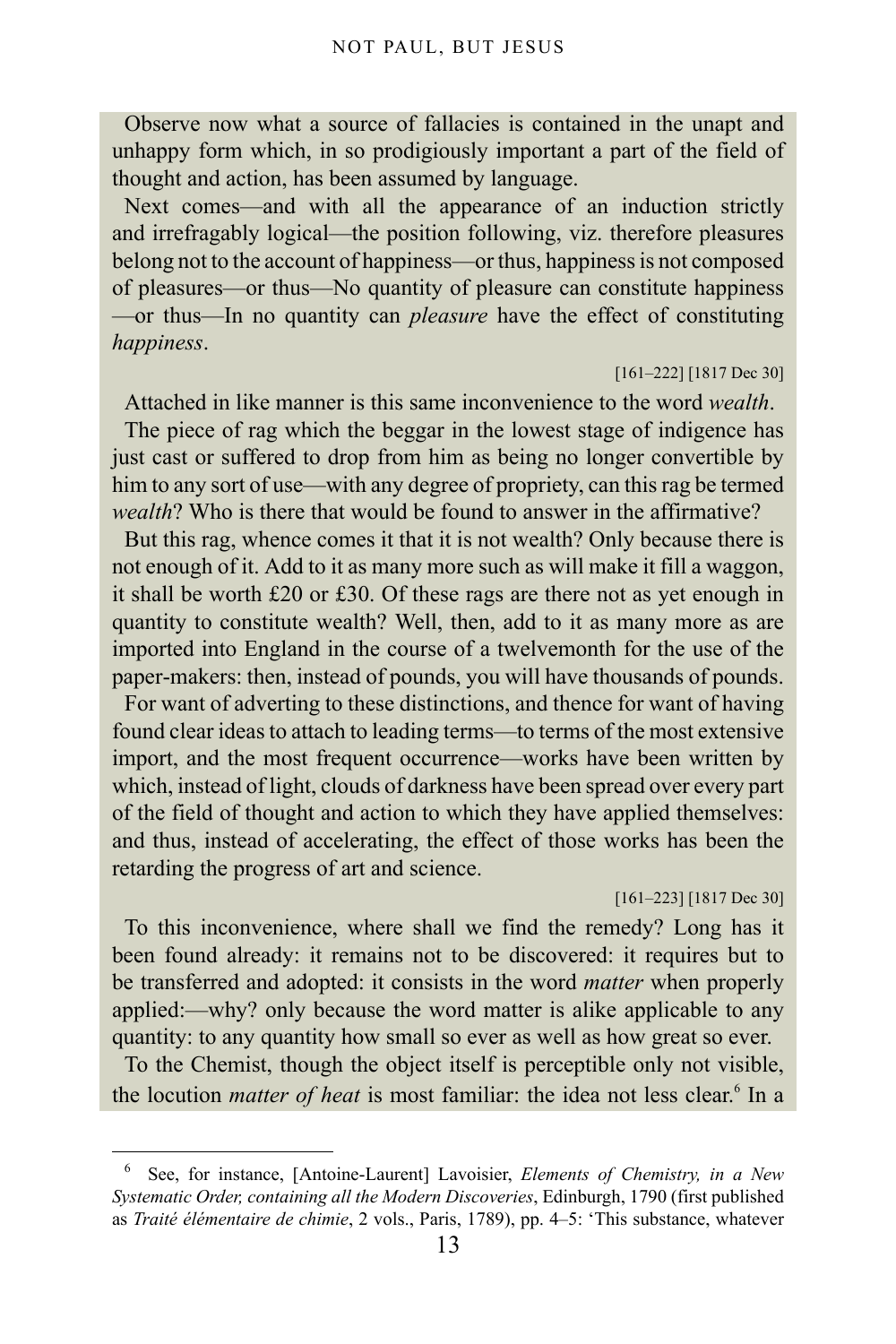lump of ice taken at the freezing point, no man will say that he feels heat: no chemist, those excepted by whom heat is regarded as a mere quality, will deny that he has the matter of heat: for as the fluid in the thermometer descends, he has less and less, as it rises more and more, of it.

Thus also, no man will say but that in the rag which the beggar has just cast from him there exists not the matter of wealth: no man who has not, either by religious terror or philosophic pride, been driven into insanity will say that in pleasure, be it in what shape it may and in whatsoever small quantity it may, he has not the matter of happiness.

The object designated by the locution the *matter of happiness* being thus far fixt, now then may be seen two species or ideal parcels of it, in one or other of which every object to which with propriety it can be applicable may on every occasion be found: the one *positive*, viz. pleasure; the other negative, viz. absence of or exemption from pain. In one or other of these shapes will every thing, for the designation of which the compound term matter of happiness can be employed, be found.

#### [161–218]

So far as the application of it extends, directly opposite, therefore, are the doctrine and principle of asceticism to the doctrine and principle of utility as here explained.

[161–224] [1817 Dec 30]

In vain, indeed, would the appellation matter of happiness be denied to the word pleasure, for in the pursuit of pleasure, accompanied all along with the avoidance of pain, will not man alone, but every sensitive being whatsoever, be at all times—at all waking times at least—occupied.

Such is the fact—the indisputable fact: nor can any intelligible reason be assigned for so much as a wish that it were otherwise.

But though without pleasure there can not be any happiness, yet in no instance can the pursuit of pleasure be conducive to happiness if such pursuit have for its effect either the exclusion of greater

it is, being the cause of heat, or, in other words, the sensation which we call *warmth* being caused by the accumulation of this substance, we cannot, in strict language, distinguish it by the term *heat;* because the same name would then very improperly express both cause and effect. For this reason ... I gave it the names of *igneous fluid* and *matter of heat*'; and Joseph Francis Jacquin, *Elements of Chemistry*, London and Edinburgh, 1799 (first published at Vienna as *Lehrbuch de allgemeinen und medicinischen Chymie*), p. 26: 'Of Caloric, or the Matter of Heat'.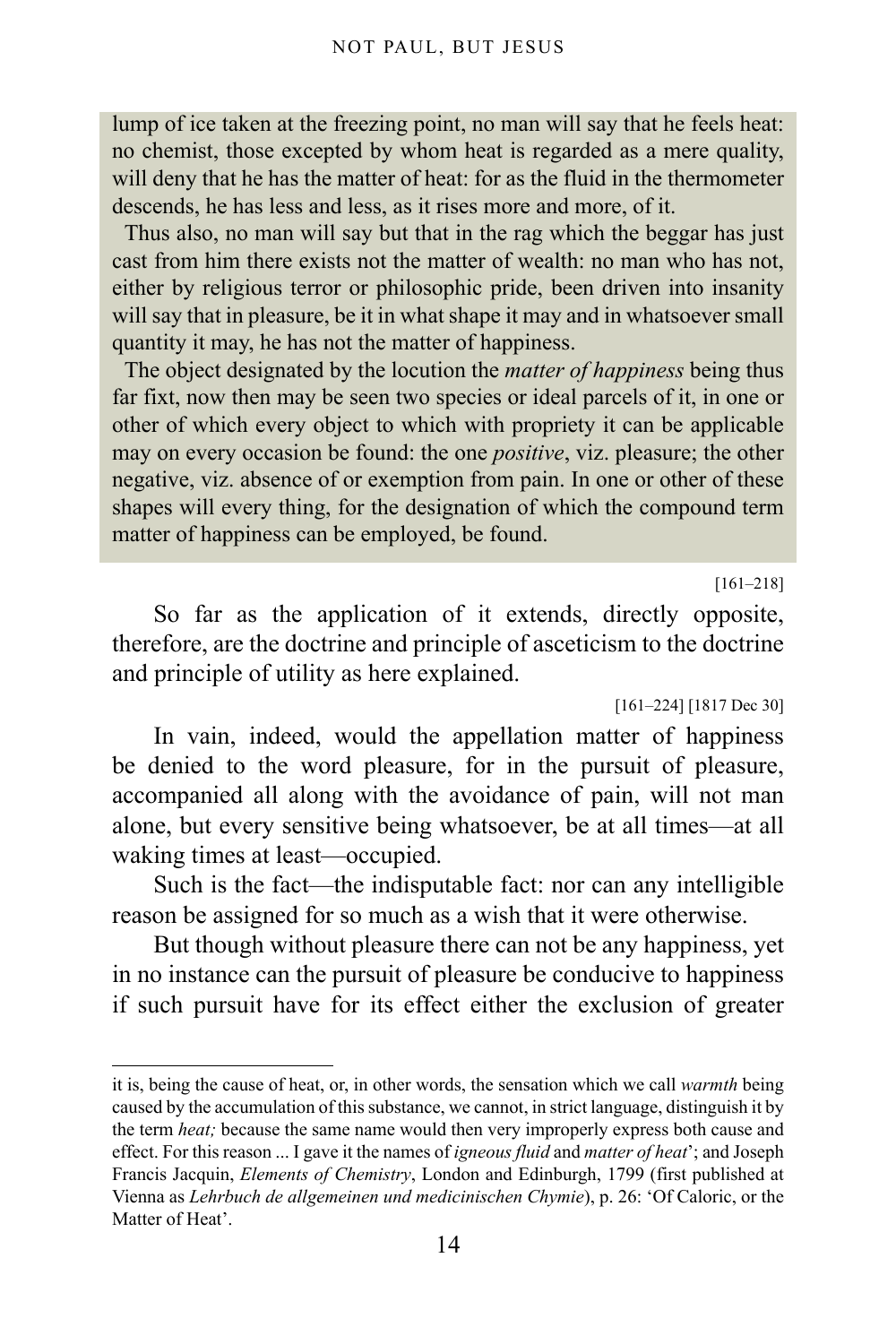pleasure, or the giving entrance to pain in a quantity more than equivalent.

Here, then, in so far as the maximum of happiness is the object —here we have two limitations both necessary to success: hence for the indication of these two limitations, two corresponding rules: 1. put not exclusion upon greater pleasure. 2. give not entrance to pain more than equivalent.

> <span id="page-14-0"></span>§2. *Pursuit of pleasure. Limits set to it by Virtue— Asceticism is Vice*

> > [161–239] [1817 Dec 30]

Of him by whom, in the pursuit of pleasure, due regard is paid to both these rules, the conduct is in so far *virtuous*: virtue, the fictitious entity *virtue*, is contained in it.

If the greater pleasure in the fear of preventing which a man's pursuit of pleasure finds in this way a cause of restraint is his own pleasure merely, or the more than equivalent pain in the avoidance of which he finds in this same way a cause of restraint is his own pain merely, the virtue by which the restraint is composed is commonly termed *prudence*: to distinguish this from another sense in which the same word pruden[c](#page-14-1)e is also wont to be employed, it may be termed *self-regarding* prudence.

<span id="page-14-1"></span> $\alpha$  viz. that quality in an action or that character in the mind by which, what person so ever be the person whose happiness or well-being is the object towards which the conduct is directed, *means* are chosen and adjusted to *ends*, whatever be the ends.

The person or persons whose bosoms are the seat of the greater *pleasure* the exclusion of which is thus avoided, or of the more than equivalent *pain* the production of which is thus avoided, are they persons other than the agent in question? in so far as they respectively are so, the virtue by which the restraint in question is imposed is wont to be characterized by the names of beneficence and benevolence: benevolence in so far as the design alone is considered; beneficence in so far as that design is considered as having taken effect.

[161–240] [1817 Dec 30]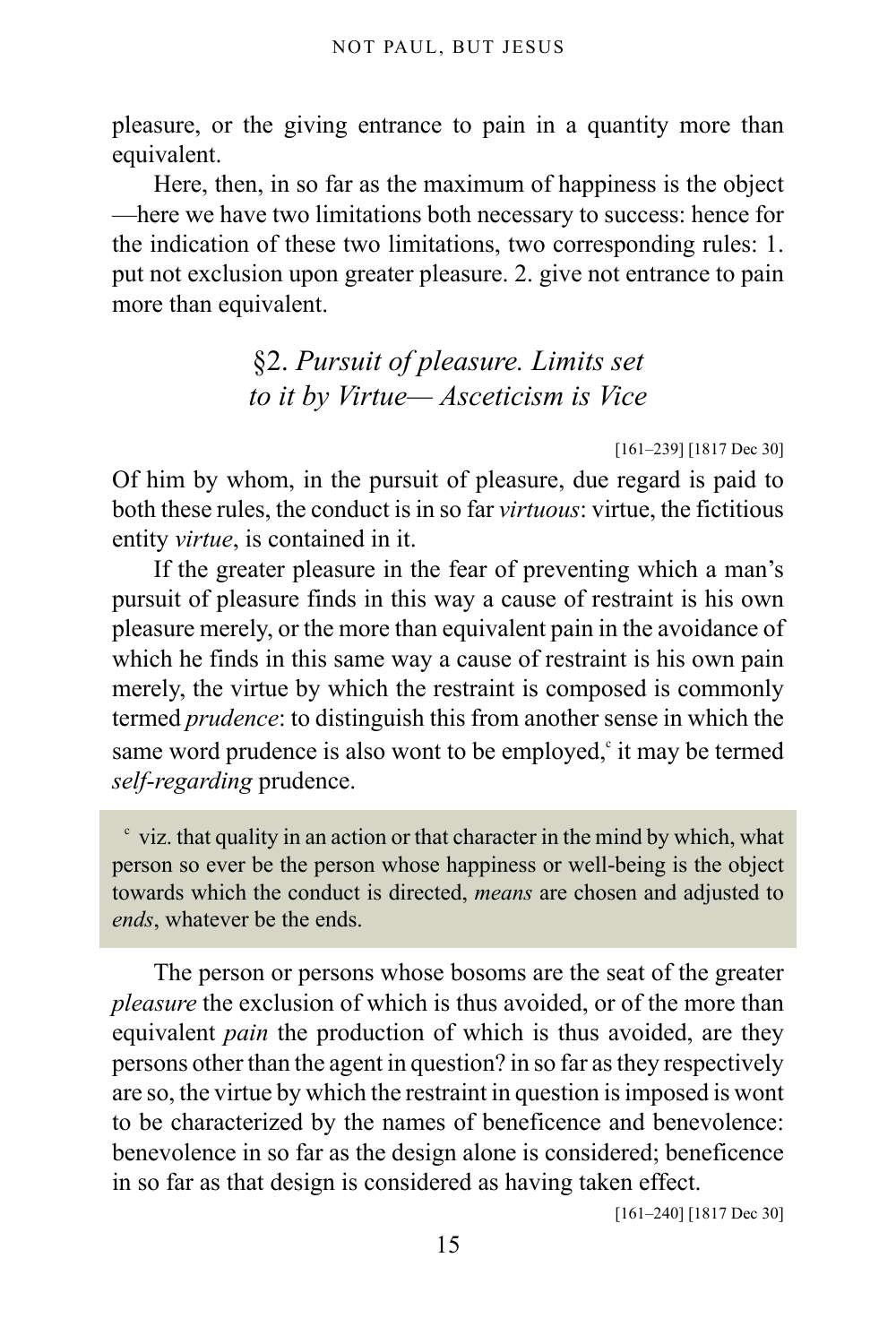Beneficence and benevolence, is the exertion of them respectively regarded as matter of obligation? probity is the name which in this case is given to the virtue: *probity*, also in some cases *justice*:<sup>4</sup> legal justice, if an[d](#page-15-0) in so far as the obligation is considered as rendered perfect by the application of the force of the law: natural justice in so far as the fulfilment of it is considered as not being thus enforced and thereby as being itself left *imperfect*: in this case the obligation, if any, which remains is termed an obligation merely *moral*, in contradistinction to a *legal* one.

<span id="page-15-0"></span><sup>d</sup> Though this same word justice is also wont to be employed on other occasions and in senses somewhat different.

These same virtues, are they considered as not being regarded as matter of obligation? In this case, in the designation of the virtue in question—the virtue by which the restraint is produced—these same appellatives are exclusively employed: employed to the exclusion of the words probity and justice.

```
[161–241] [1817 Dec 30]
```
Take the objects respectively correspondent and opposite to these same virtues, you have so many vices—

Opposite to self-regarding prudence, self-regarding imprudence.

Opposite to probity, improbity; opposite to justice, injustice.

Correspondent to beneficence, either the simple absence of beneficence, or the opposite vice of maleficence: correspondent to benevolence, either the simple absence of benevolence, or the opposite vice of *malevolence*.

[161–242] [1817 Dec 30]

The doctrine and principle of asceticism have respectively two branches: the one, that which regards pleasure; the other, that which regards pain; that which regards pleasure, requiring the abstaining from pleasure, call it the negative branch—call it the abnegative: that which regards pain, calling for the voluntary susception of pain, the positive branch, call it the afflictive.

The two cases in which, and in which alone, the doctrine and principle of utility call for the non-pursuit of pleasure have already been seen: they are the cases where the pursuit of it is opposed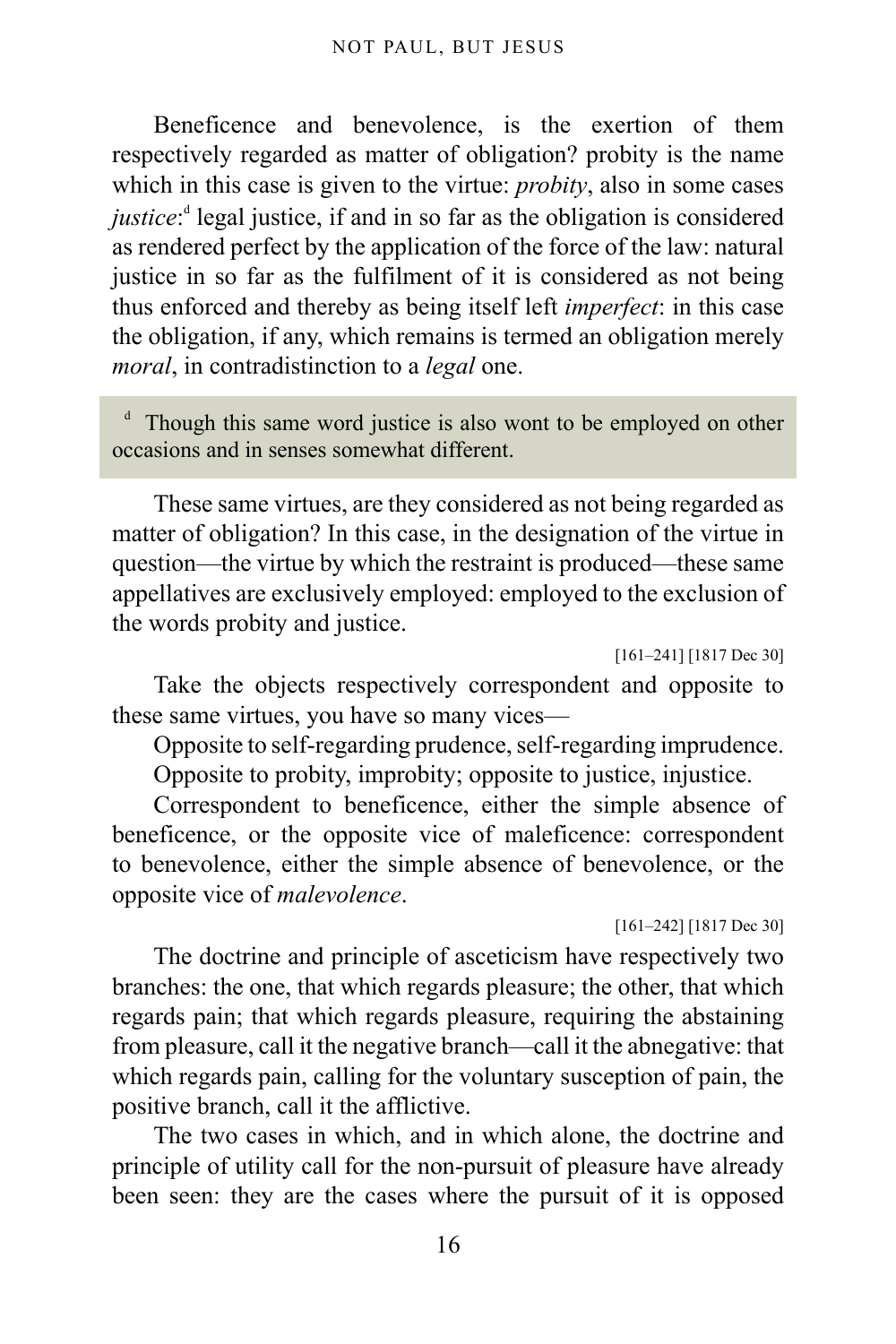by the causes of limitation above indicated. By the doctrine and principle of asceticism considered in its negative or abnegative branch, the pursuit of pleasure is interdicted simply, as well where such limitative principles have not respectively any application, as where they have.

The two cases in which and in which alone the doctrine and principle of utility call for the susception of pain have been in like manner brought to view.<sup>[7](#page-16-0)</sup>

#### [161–243] [1817 Dec 31]

From the very nature of the case as above brought to view, it follows that there is no possibility of making any addition to the stock —to any man's or men's stock—of happiness, but by addition made to the stock of pleasure, or defalcation made from the stock of pain: by addition made to the stock of pleasure, viz. either by the addition made of some individual pleasure to the stock otherwise in existence, or by addition made to the intensity or duration of some individual pleasure already in existence: and so in regard to pain.

[161–244] [1817 Dec 31]

From the very nature of the case as above brought to view, it now appears, and moreover beyond all possibility of dispute, that the doctrine of asceticism as above explained is in the whole, and in every particular application that can be made of it, not merely an erroneous but a vitious and, in so far as it is productive of its intended effect, a pernicious doctrine—the principle of asceticism not merely a fallacious but a vitious and mischievous principle: that accordingly to forego pleasure otherwise than for production of greater pleasure or avoidance of greater pain is *imprudence*—selfregarding imprudence; to cause, by means of such doctrine, others to forego pleasure otherwise than as above is maleficence: to seek to do so, malevolence—and so conversely in regard to the gratuitously subjecting themselves or others to pain.

On no other ground than this can any intelligible reason be given why *vice* in any shape should be subjected to disrepute and reproach; why criminality in any shape should be subjected to punishment.

<span id="page-16-0"></span><sup>&</sup>lt;sup>7</sup> In the margin, Bentham has noted at this point: ' $\infty$ Compleat this paragraph from the preceding one.'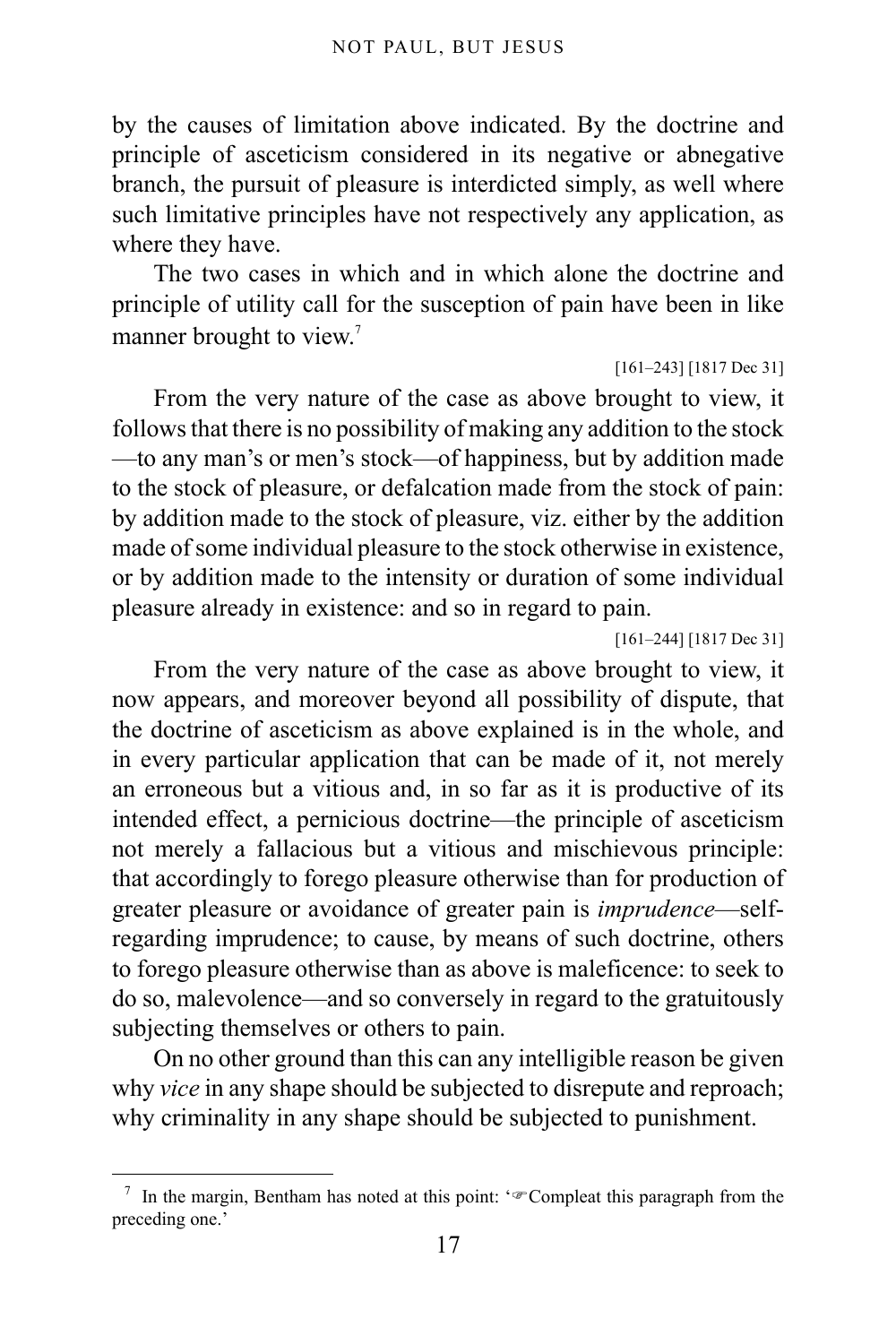If the causing or seeking to cause a man to forego any the least particle of pleasure otherwise than as above be not vice, be not maleficence, be not malevolence respectively, then neither is the inflicting or seek[ing] to inflict on him any injury whatever, whether to person, reputation, property or condition in life, vice, maleficence or malevolence respectively: then neither for the subjecting to punishment or reproach the crimes of rape, robbery or murder, for example, can there be any reasonable cause. The money which a man is robbed of, of what use, had he not [been] robbed of it, would it have been to himself or any one, unless it be by adding in some shape or other to the sum of his or some one else's pleasures, or substracting in some shape or other from his or some one else's pains?

[161–245] [1817 Dec 31]

According to the principle of utility, taking in its entirety the whole mass of pleasure in question—presence or, in case of absence, propinquity and certainty, i.e. probability, being given or out of the question—quantity is the sole measure of *value*: considered in themselves all other circumstances and incidents, *shape* and *source* for example, are regarded as matters of indifference.

If, from pleasure in a certain shape or from a certain source, pain be produced which, by pleasure of the same sort reaped in some other shape or from some other source, would not be produced, thus far indeed and in this respect shape and source have a claim to consideration: but still in this case it is not the shape or the source which in itself possesses the claim to consideration—it is the purity or impurity of the pleasure: of the pleasure particularly in question: and taking in the lump the whole mass of pleasure and pain in question, it is still neither more nor less than magnitude.

A pleasure may be termed impure in so far as, from the act by which it is produced, pain is moreover produced.

A pleasure may be termed *fruitful*, in so far as, from [the] act by which it is produced, other pleasure is at a subsequent time produced.

And so in regard to a *pain*.

Strictly speaking, it may be seen that it is to the act, and not to the pleasure or the pain, that the ulterior sensations thus indicated belong in the character of effects. But forasmuch as the act has for its object or end in view the production of the pleasure—as it is the prospect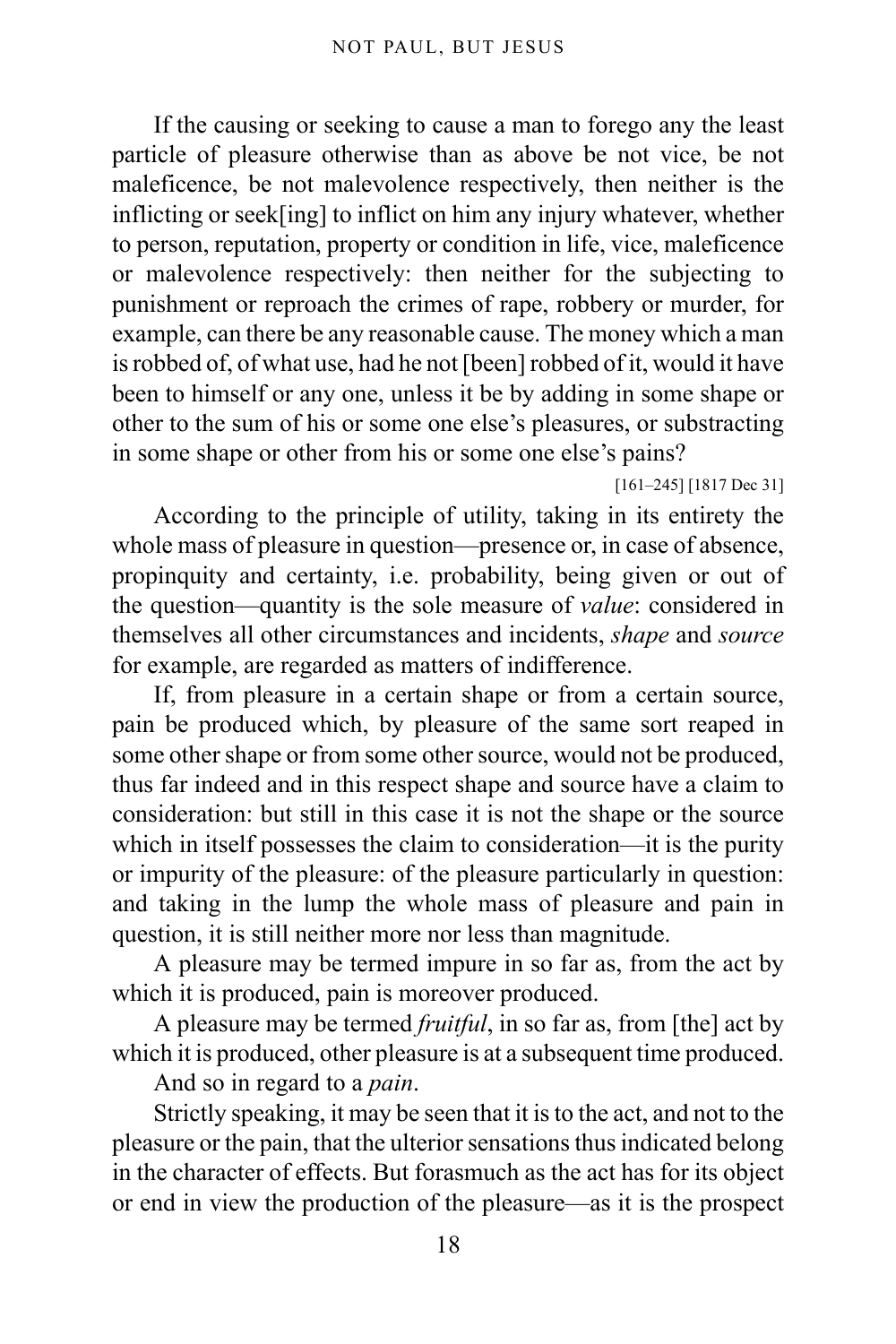of the pleasure that is the motive to the act, the consequences may in this way be referred and ascribed to the pleasure itself, viz. to the *pursuit* of it. The value of the pleasure may be said to be augmented by and in proportion to its fecundity, diminished by and in proportion to its impurity: in the first case the reason for pursuing it, encreased and strengthened; in the other case, done away or lessened. Thus may be seen the practical uses of these locutions in and by which, by a sort of fiction of language, the effects of the act are ascribed to the pleasure as their cause.

### §3. *Pretences employed by Asceticism*

#### [161–258] [1817 Dec 31]

<span id="page-18-0"></span>Though when once plainly brought to view, as above, the vitiousness and, by the whole amount of its influence and efficiency, the mischievousness of asceticism can not without self-contradiction be denied, yet ever since the days of Paul, vice in this shape has been stalking abroad and strutting under the mask and in the name of virtue, and calling upon all within its reach for whatsoever tribute of respect may be supposed due to virtue.

Not to go for the present any higher, never since the days of Paul have there been wanting men whose constant [endeavours] have without disguise or reserve been employed in making war upon pleasure: upon pleasure in every shape, or at any rate upon pleasure in general without any determinate exception: the object of their exertions being to engage men to forego pleasure to as great an extent as possible: and this they call—labouring in the cause or in the service of virtue. $8$ 

#### [161–259] [1817 Dec 31]

Various are the grounds or pretences on which this war against every thing that is good has been raised and kept on foot. Among the most common is that which bears relation to the *shape* in which the pleasure is enjoyed, or in other words (for it comes to much the same

<span id="page-18-1"></span><sup>&</sup>lt;sup>8</sup> In the text, Bentham has noted at this point: ' $\mathcal{F}$  Add. This is quarrelling with breadand-butter.'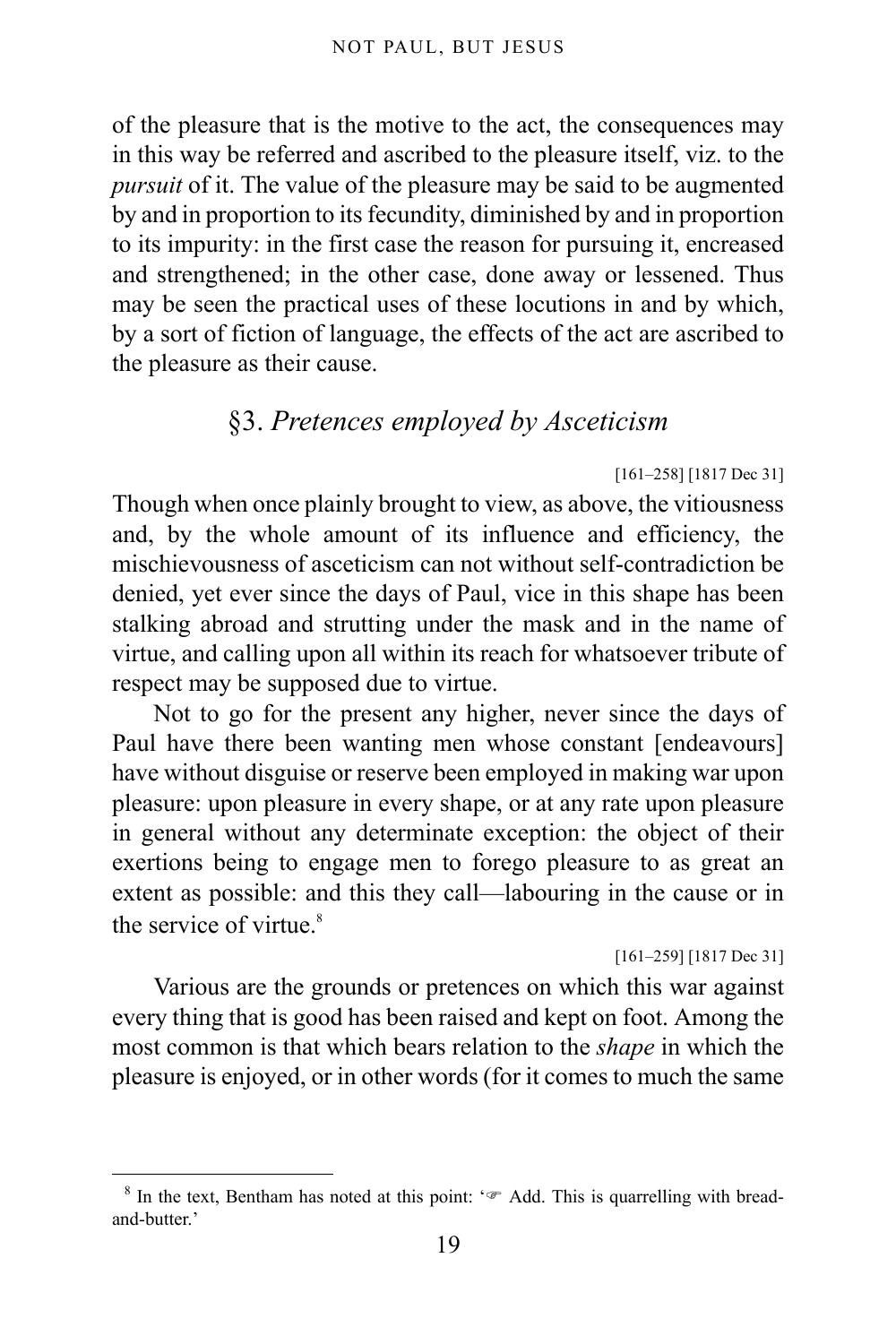thing) the *source* from whence it is derived, or the *seat* in which it has place.

In every instance, be the pleasure in question what it may, the seat of it is either in the bodily faculties, in the mind, or in both. For no other cause than that of their having their seat in the body, against all those pleasures which have their seat in the body, unceasing war is made and kept up. Ask why? it is forsooth for some such reason as this—viz. that of the two component parts of the compound creature, the mind is more *noble* than the body—the pleasures of the mind more *noble* than the pleasures of the body. But by this word more *noble* what is meant? either it means *greater*, viz. in respect either of intensity or duration, or it means nothing and is so much nonsense. Take any pleasure of the body and compare it with a pleasure of the mind: if it is not greater but less, here then in case of competition is a reason—a genuine reason for taking up the pleasure of the mind and letting go the pleasure of the body: if not less but greater, here then is no sufficient reason for letting go the pleasure of the body.

[161–260] [1817 Dec 31]

In so far as it is greater, and come[s] in competition with a pleasure of the body, the pleasure of the mind is better worth than the pleasure of the [body]:<sup>[9](#page-19-0)</sup> true: but this is no less true of every pleasure of the mind.<sup>[10](#page-19-1)</sup>

It is only in so far as competition has place, in so much that by embracing the one a man necessarily foregoes the other, that in the superiority of value, were it ever so real and constant, any rational cause for the foregoing of any pleasure of the body can be found. But, unless by accident, between the pleasures of the body on the one hand and the pleasures of the mind on the other, no such competition really has place—and by accident, be the pleasures respectively what they may—pleasures of the body or pleasures of the mind—the like competition has place between every pleasure and every other.

 $[161-261]$   $[1817 \text{ Dec}^r 31]$ 

<span id="page-19-0"></span><sup>&</sup>lt;sup>9</sup> MS 'mind' appears to be a slip.

<span id="page-19-1"></span><sup>&</sup>lt;sup>10</sup> Presumably, where one pleasure of the mind comes into competition with another pleasure of the mind.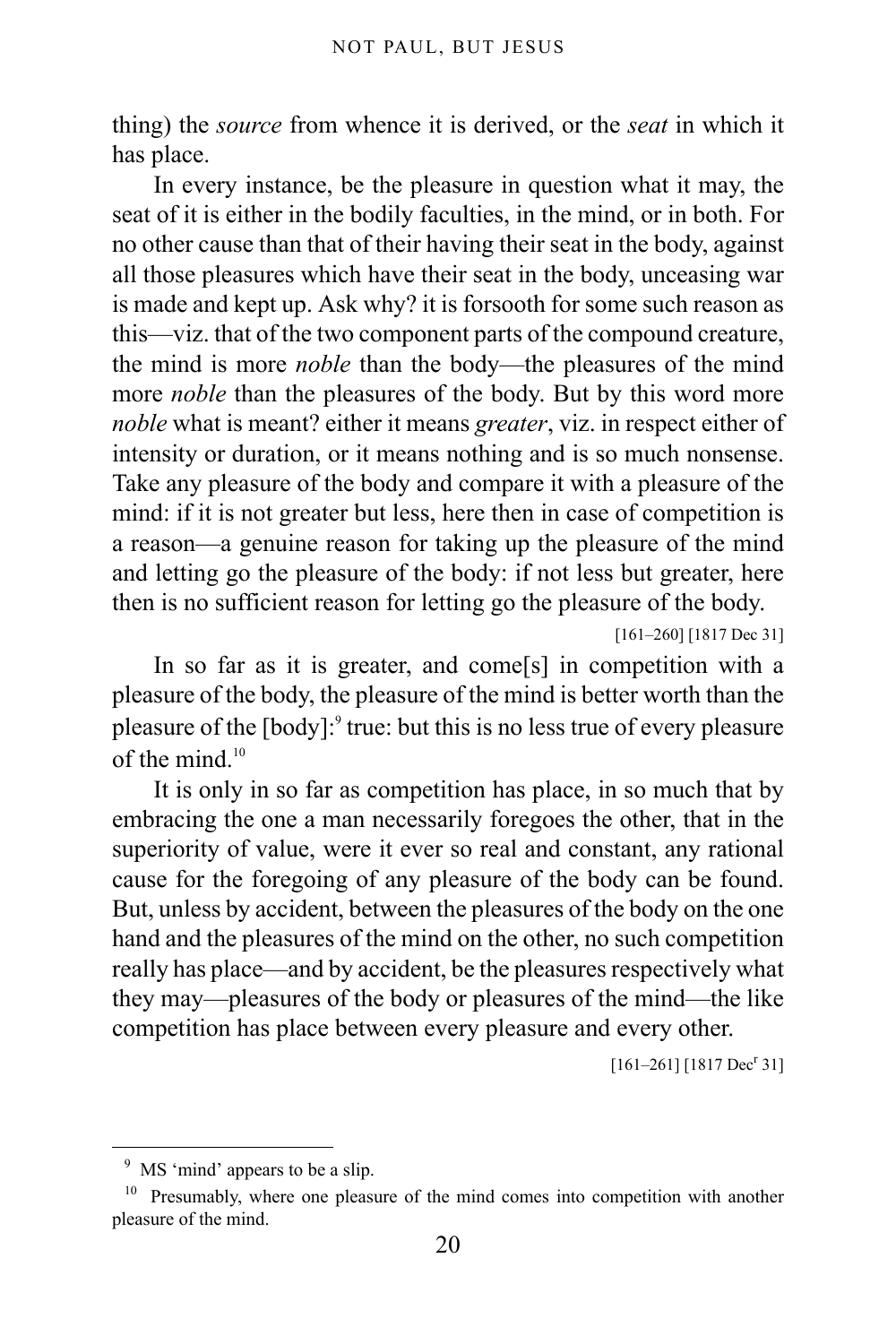One circumstance indeed there is by which a sort of colour and countenance is lent to this pretence. This is that, from the nature of man, neither pleasure nor pain being capable of operating in the character of motives any further than in as far as at the very instant of operation they are present to the mind, a pleasure of the body being frequently capable of being reaped at the instant the correspondence takes place, while for securing its appearance in due season a pleasure of mind may require a long and painful course of preparation, the estimate on which action is grounded is, in the case of the pleasure of the body, apt to be above, in the case of a pleasure of the mind below, the real value.

But for applying this observation to use in practice, what is the true and reasonable course? That which is prescribed by the principle of utility, not that which is prescribed by the principle of asceticism. Under the principle of utility, enquiry is made in the first place whether there be any such incompatibility: and it is only in so far as the answer is in the affirmative that any comparison—any conjunct estimate—with a view to option is made: if, upon due consideration, the judgment is that competition has place, and that upon the whole the pleasure of the mind is better worth than that of the body, in that case and in that case only is the pleasure of the body foregone whereas under the principle of asceticism, condemnation is passed on the pleasures of the body without enquiry. Under the principle of utility, nothing is lost, unless in so far as, according to the estimate formed by the only competent judge, something better worth is gained: whereas under the principle of asceticism, good things by wholesale are thrown away, and in the room of them nothing is so much as attempted to be gained.

#### $[161-262] [1817 \text{ Dec}^r 31]$

When, by this principle, condemnation has been passed upon any species or mode of pleasure, it has always been on the ground of the *seat*, or the *source*, or both: on these occasions, seat or source have respectively been found to be *impure*. In this case the condemnation passed has its source in an illusion of the fancy, and the means employed by it to obtain submission is an abuse of words.

Of the only clear and usefully applicable sense in which the words *pure* and *impure* are capable of being applied to *pleasure*, a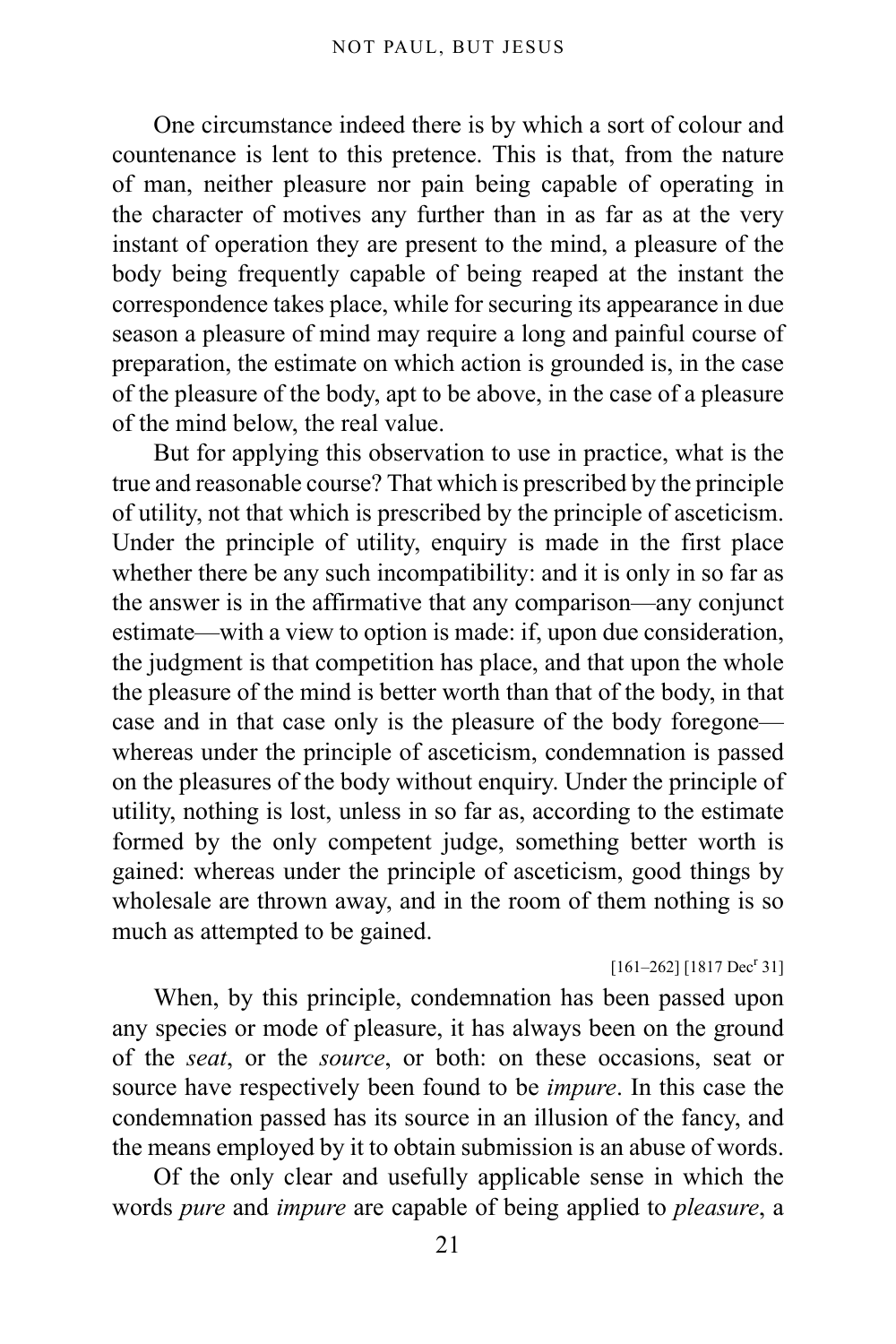view has been given under the head of the principle of utility:<sup>[11](#page-21-0)</sup> and in these cases they are applicable with equal propriety to *pain*.

In both instances alike—in the one no less than in that of the other—the idea belongs to the same department in the field of thought and action: in one and the same, and that the *moral* one.

[161–263] [1817 Dec 31]

Under the principle of asceticism, the same word is used in two different senses, neither of them having any apposite connection with the other; the one belonging to the *physical* department, the other to the *moral*—the seat or source are one or both of them impure, viz. in the physical sense: therefore the pleasure is impure in the moral sense: therefore again it *ought* not ever to be reaped—therefore again the reaping of it is a vitious act and, by the application of prohibition backed by punishment, ought to be rendered a criminal one: therefore it accordingly is so rendered.

The punishment has in these cases been mortal—the punishment of death—a punishment as great as any that has ever been employed for the prevention of the most mischievous crimes. But for the justification of this extreme punishment, where is the mischievousness? Not any where. Thus is produced mischief in an enormous quantity, and this without so much as the least view of putting an exclusion upon mischief in any shape?<sup>[12](#page-21-1)</sup> Such barbarity, whence came it? Answer—from men's blindness—blindness to the only true and defensible principle of morals. As to any mischief producible by the act thus proscribed, none such was found, for none such was ever looked for. Why? because, by the principle adopted, no such research is prescribed or so much as admitted. What it prescribes is—when pleasure is looked for, to look for it not for any such purpose of promoting it—of encreasing it—but for the purpose of excluding it.

[161–264] [1817 Dec 31]

<span id="page-21-0"></span><sup>&</sup>lt;sup>11</sup> See *An Introduction to the Principles of Morals and Legislation*, ed. J.H. Burns and H.L.A. Hart, London, 1970 (*CW*), Ch. IV, pp. 39–40.

<span id="page-21-1"></span><sup>&</sup>lt;sup>12</sup> In the margin, Bentham has noted at this point:  $\mathcal{F}$  Note here afterwards the mischief of restraint as well as of punishment.'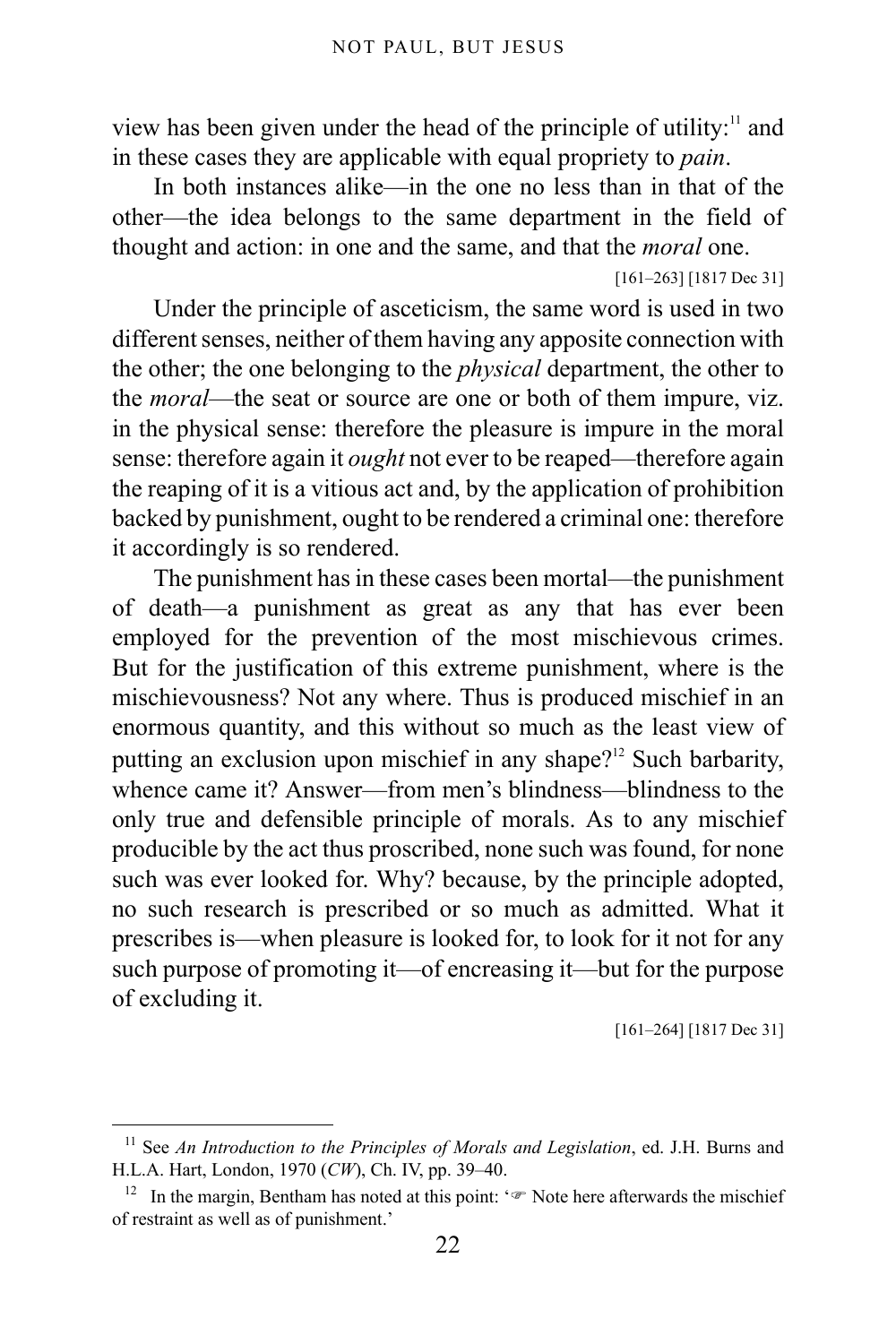Well but, the pleasure is impure—*impure*—viz. in your eyes, for as much as so you say it is. Impure: but in what sense? impure in a moral sense? Oh yes, to be sure, impure in a moral sense. But why and whence impure in a moral sense? Let the question be answered truly, it will be—because in my eyes it is, if you will force upon me this declaration,—impure in a *physical* sense. Well then, being in that sense impure, it is in your eyes to such a degree impure that you could never endure to make any such attempt as that of reaping it. What I? forbid it heaven! Well then, you never will: nor is it any body's wish that you should. But those who are in the practice of giving it to themselves, in their eyes it is not so much as *physically* impure; or if it be, it is not in such a degree impure as to extinguish the desire, and exclude the pleasure: in their instance, therefore, that reason which in your instance is so good and sufficient an one has no place: and for losing or so much as wishing any other person to lose it, no other reason have you found or can you find.

I should not like to do this—therefore I will punish you if you do it—such is the logic which has given birth to this article of morality, and to the legislation that has sprung out of it. And of this logic, this morality and this legislation, the word of Paul, it will be seen, and of Paul only, has been the ground.

 $[161-265a]$   $[1817$  Dec<sup>r</sup> 31]

From what has just been said, the following position, without danger of contradiction on any rational grounds, may be laid down, viz.

No condemnation can justly be passed on any pleasure on any such ground as that of its *shape*, *seat*, *source*, or *inlet*: the *shape* in which it exists, the *seat* in which it resides, the *source* from whence it is d[e](#page-22-0)rived, or the *inlet*  $\epsilon$  through which it is derived.

<span id="page-22-0"></span>e Though not the seats nor the sources, the eye and the ear are, in the instance of every individual, the necessary *inlets* to a large proportion of such pleasures of the mind as it falls in his way to enjoy: viz. to all those derived from discourse, whether by signs audible or visible—whether from hearing or reading.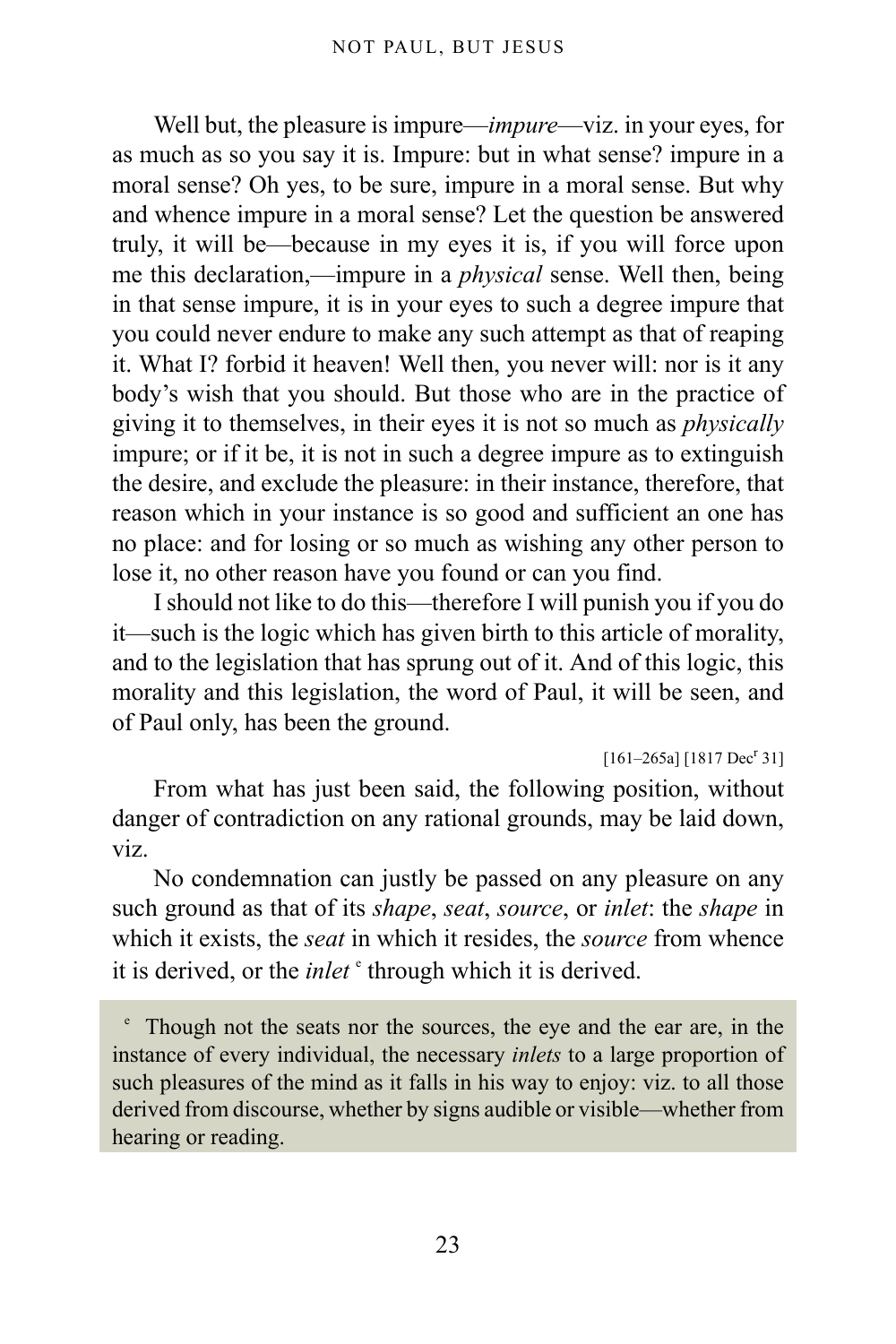So likewise in the case of all the rest of the fine arts—Music, painting, &c. &c., let the seat be in ever so large proportions of it in the mind, the necessary inlet to it is in the body.

#### $[161-265b]$   $[1818 1$  Jan<sup>y</sup>]

If all pleasure—every sensation of the pleasurable kind—were taken away, life would be left altogether without value: it would be all *being* without *well-being*: *being* it would have, *well-being* it would have none. But if all sensations of the pleasurable kind were taken away, those of the painful kind would not thereby be taken away: life would be an alternation of pain and insensibility: evilbeing would be the condition of the only sensible part of it: a stone would be an object of envy to a man living such a life.

That either pride or terror have ever gone so far as to extend the proscription directly and purposely to the pleasures of the mind, it might perhaps be too much to say: not so that they have included in it all pleasures of the body—of which the body is in any part the seat. Yet if sensation were taken away, understanding would go along with it: if all pleasures of the body were taken away, along with them would go the pleasures of the mind.

With all this before their eyes—for to what eyes can it ever have been unobvious—men so far gone in asceticism have yet been found to whom pleasure has been an object of unceasing hostility and proscription wherever they have found or fancied it. In the lump under that its generic name collectively, and again in every particular shape in which they have seen it or supposed it to be lurking!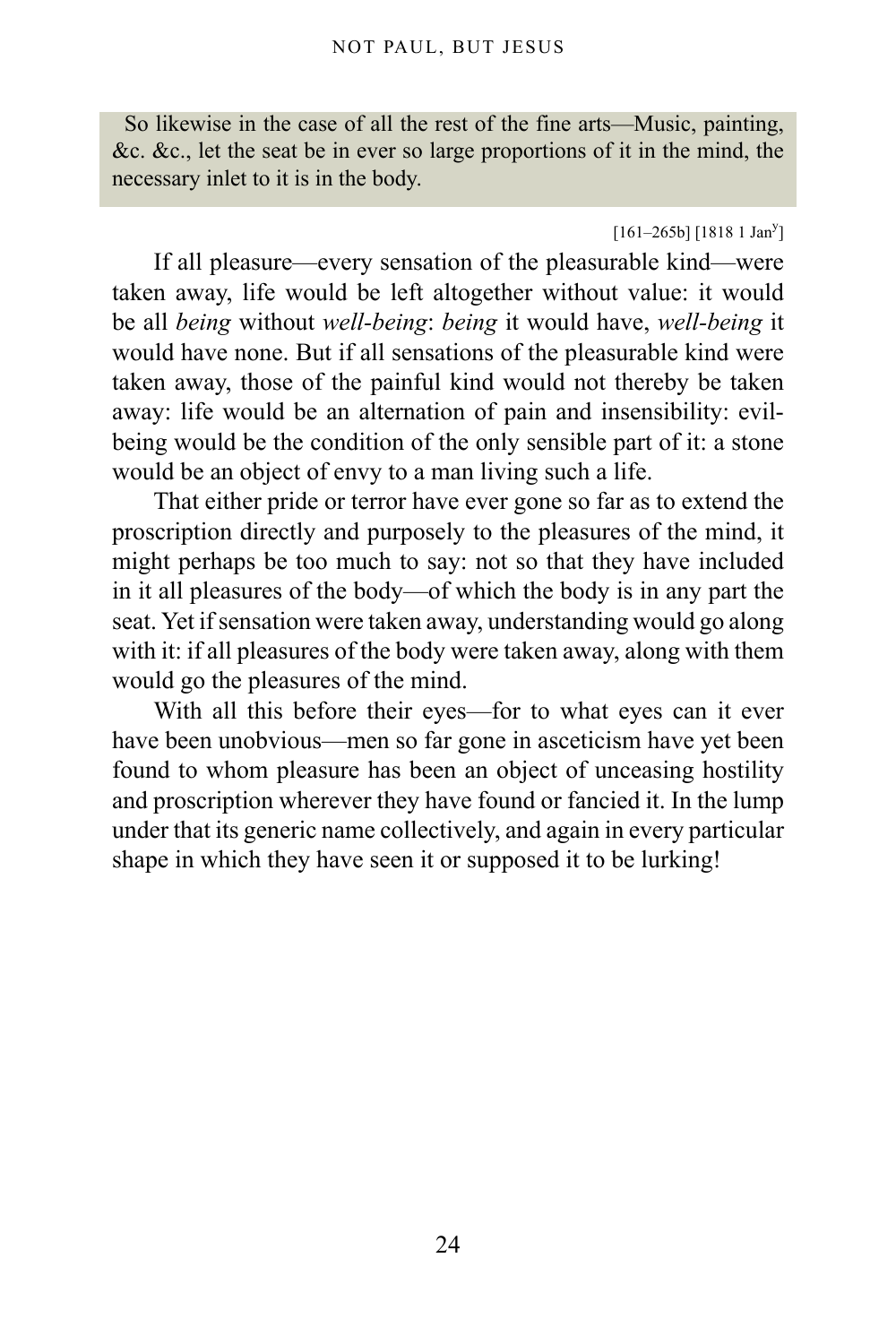# <span id="page-24-0"></span>CHAPTER 2. ASCETICISM CONTINUED. WAR MADE BY ASCETICISM AGAINST THE PLEASURES OF SENSE—ITS GROUNDLESSNESS

 $[161-266]$  [1818 Jan<sup>y</sup> 1]

The pleasures against which the most unrelenting war has thus been kept up—the pleasures which have borne the principal marks of this hostility—have been the pleasures of the *table* and the pleasures of the *bed*.

The pleasures of the table have been dealt badly enough with, but the pleasures of the bed, as being the more intense, have been dealt with still worse. The pleasures of the table could not have been struck out altogether: for with them, if struck out, forasmuch as from the satisfaction given to the appetites of hunger and thirst it is [impossible]<sup>[1](#page-24-1)</sup> that pleasure should be altogether excluded, life itself—the life of each and every individual—would be struck out: and by the ascetic life can not be parted with—for in that case all pains would vanish with it—and to the votary of asceticism, life is indispensable, as being the only receptacle into which pains can be inserted: accordingly when life has been bereft of all its pleasures, then it is that his anxiety to preserve it is extreme: and by parting with life to obtain deliverance in one and the same moment from all pains, this, as it is the last and the most comprehensive, is in his eyes, of all sins the most flagitious and unpardonable.

#### $[161-267]$  [1818 Jan<sup>y</sup> 1]

The pleasures of the *table*, it has been seen, so obstinately do they adhere to life, can not be struck out by the ascetic, because in that case pains would go out along with them—pains which it is his object to accumulate.

With the pleasures of the bed he finds himself more at liberty: life may be cleared of them. Take any individual whatever—deprive him of all pleasure in this shape, life remains notwithstanding. If, indeed,

<span id="page-24-1"></span><sup>&</sup>lt;sup>1</sup> MS 'possible'. The alteration follows the corresponding marginal summary: 'Pleasures of the *bed* worse dealt with than d<sup>o</sup> of the table: for pleasure being inseparable from satisfaction of appetite, every man bereft of pleasures of the table would be bereft of life.'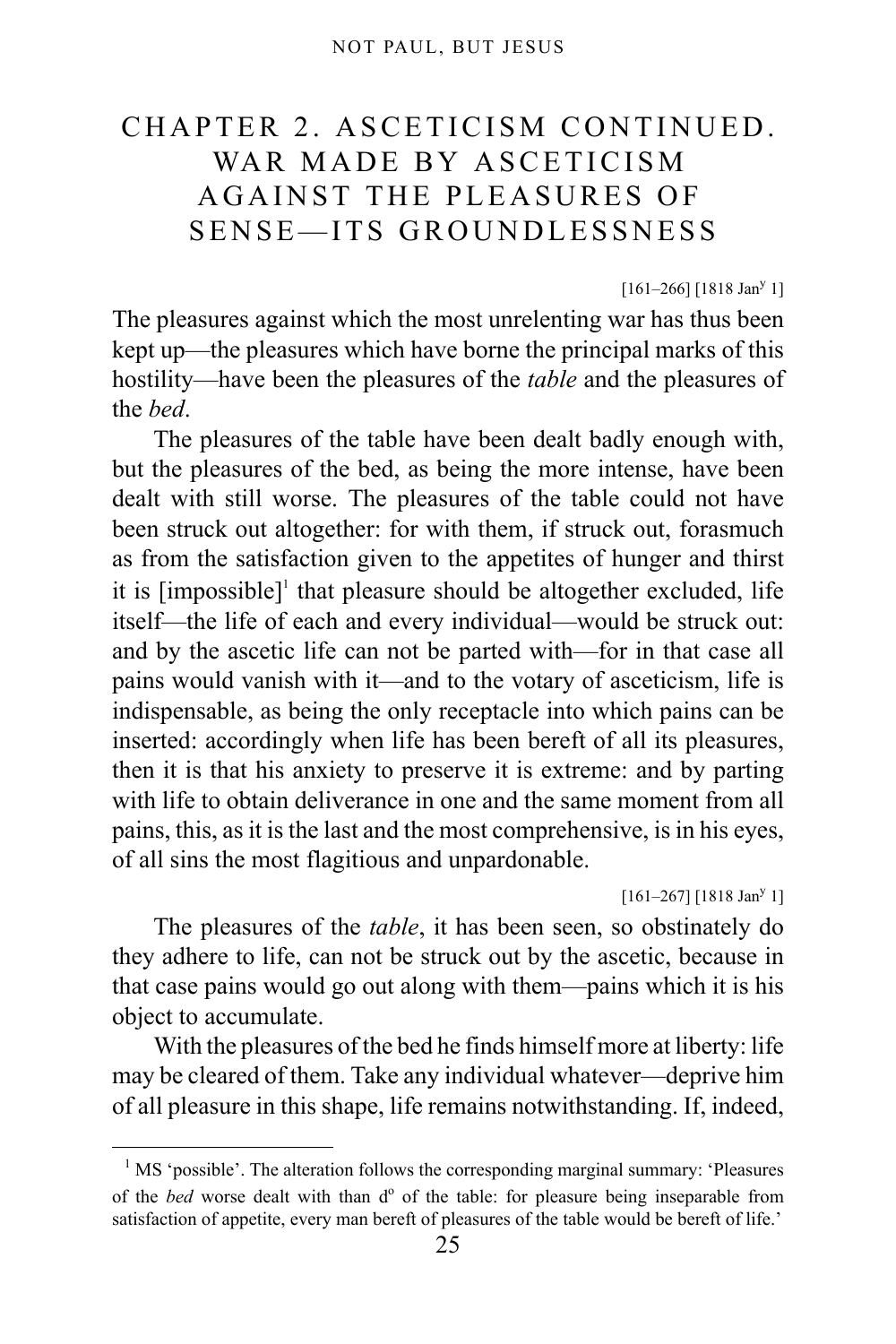you were to go so far as to extend the extirpation to every individual, life would within a limited time be extirpated along with it: and thus pain, the only object which in his view is worth preserving —the object to which, in his eyes, life is indebted for all its value —pain would likewise be at an end. Therefore, to keep on foot so many receptacles of pain, human beings must be kept alive—the population must be kept up: and to the number of those in whose instance life is purified of all pleasure in this shape, limits must somehow or other be set.

But the number of breeders necessary to keep up the greatest number of non-breeders being ascertained, then it is that the number of persons from whose existence pleasure in this shape is excluded ought to be as great as possible. As being the best security for the accomplishment of so desirable an object, a physical cause of exclusion, castration, so it be early enough, might present itself as still more advantageous than any moral one. But here the objection is that, along with the pleasures, are excluded certain pains—the pains of unsatisfied desire. Whereas when the recourse employed is confined to the use of moral means, the pleasures alone are excluded —the stock of pains remains pure and unadulterated.

 $[161-268]$  [1818 Jan<sup>y</sup>]

In the case of the pleasures of the table, only in the Catholic edition of the religion which calls itself the religion of Jesus has asceticism set itself upon the exclusion of pleasures at certain seasons in consideration of the source; interdicting on this account at those seasons the use of certain species of food.<sup>[2](#page-25-0)</sup>

Under the Protestant edition of this same religion, the source from which pleasure in this shape may be derived is left free.

Not so in regard to the pleasures of the bed. In this case, in regard to pleasure in this shape, Protestantism not merely with equal, but with still more anxious and implacable rigour sets itself to reduce the sum of pleasure.

<span id="page-25-0"></span><sup>&</sup>lt;sup>2</sup> In the text, Bentham has noted at this point:  $\infty$  exemplify?'

Traditionally, Roman Catholics did not eat meat during Lent, or on Fridays throughout the year.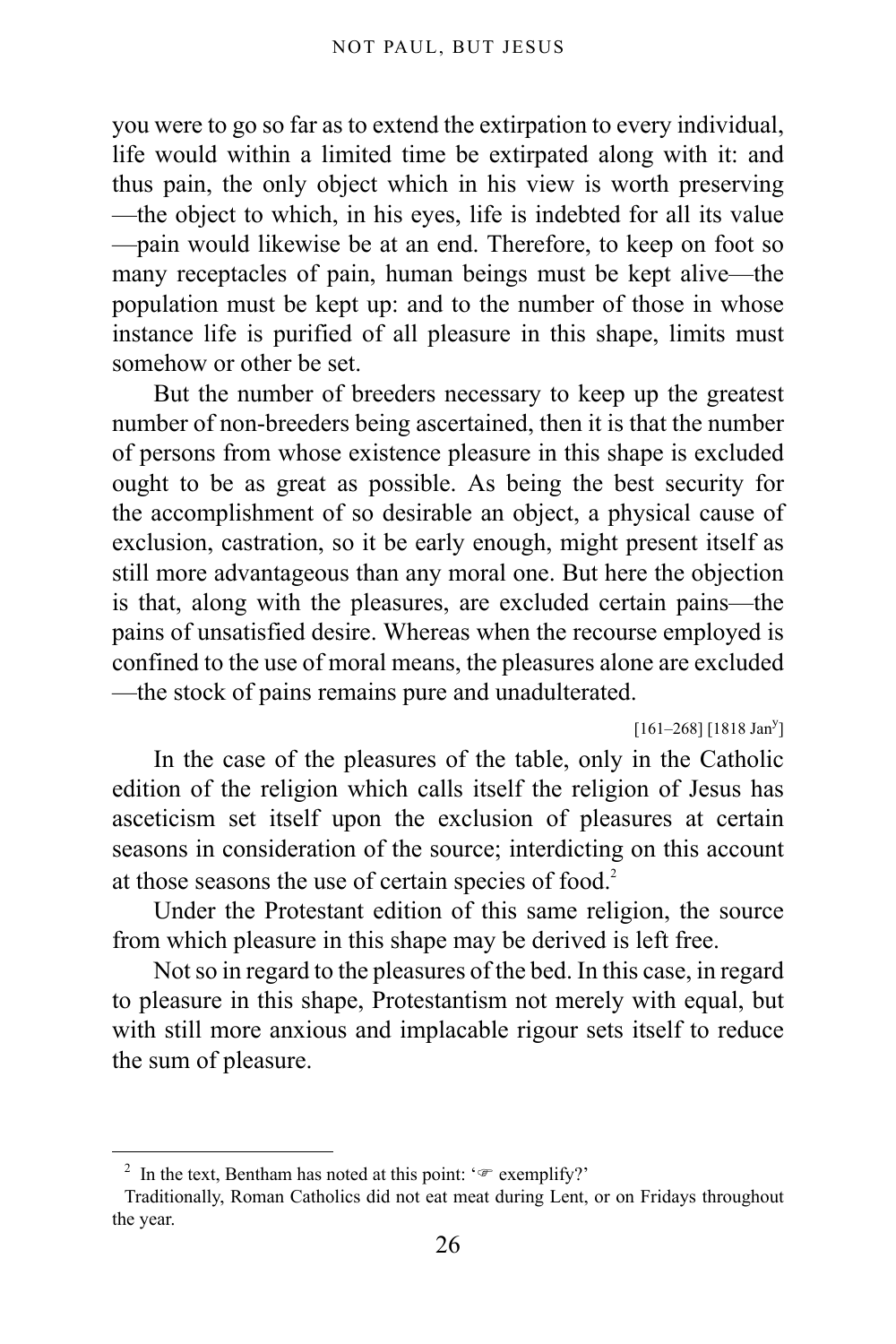In the case of the pleasures of the table, not only the choice of the crude material, but that of the mode of cooking, seasoning and serving up is left free. Not so in the case of the pleasures of the bed. In the case of pleasure in this shape, if reason and consistency, not asceticism with the terrors by which it was engendered and the antipathies which it has engendered, were the guides, *impurity* in the logical and rational sense apart, the choice of the source and of every thing that belonged to it would be regarded as matter of indifference, and as such the choice in respect of them left free: with or without a partner—if with a partner, whether with a partner of the same species or with a partner of another species: if of the same species, whether of the correspondent and opposite sex or of the same sex: number of partners, two only or more than two: and in all cases portions and parts of the body employed would equally be, in a moral and religious view, alike open to free choice.

[161–269] [1818 Jan]

Not less free in all these several particulars—not less free to choice—would be the pleasures of the bed, than in regard to raw material, compounding, seasoning and mode of cooking [and] of preparation, [are] the pleasures of the table.

In neither, any more than in the other, would any such ideas as those of morality or religion be understood to have any place.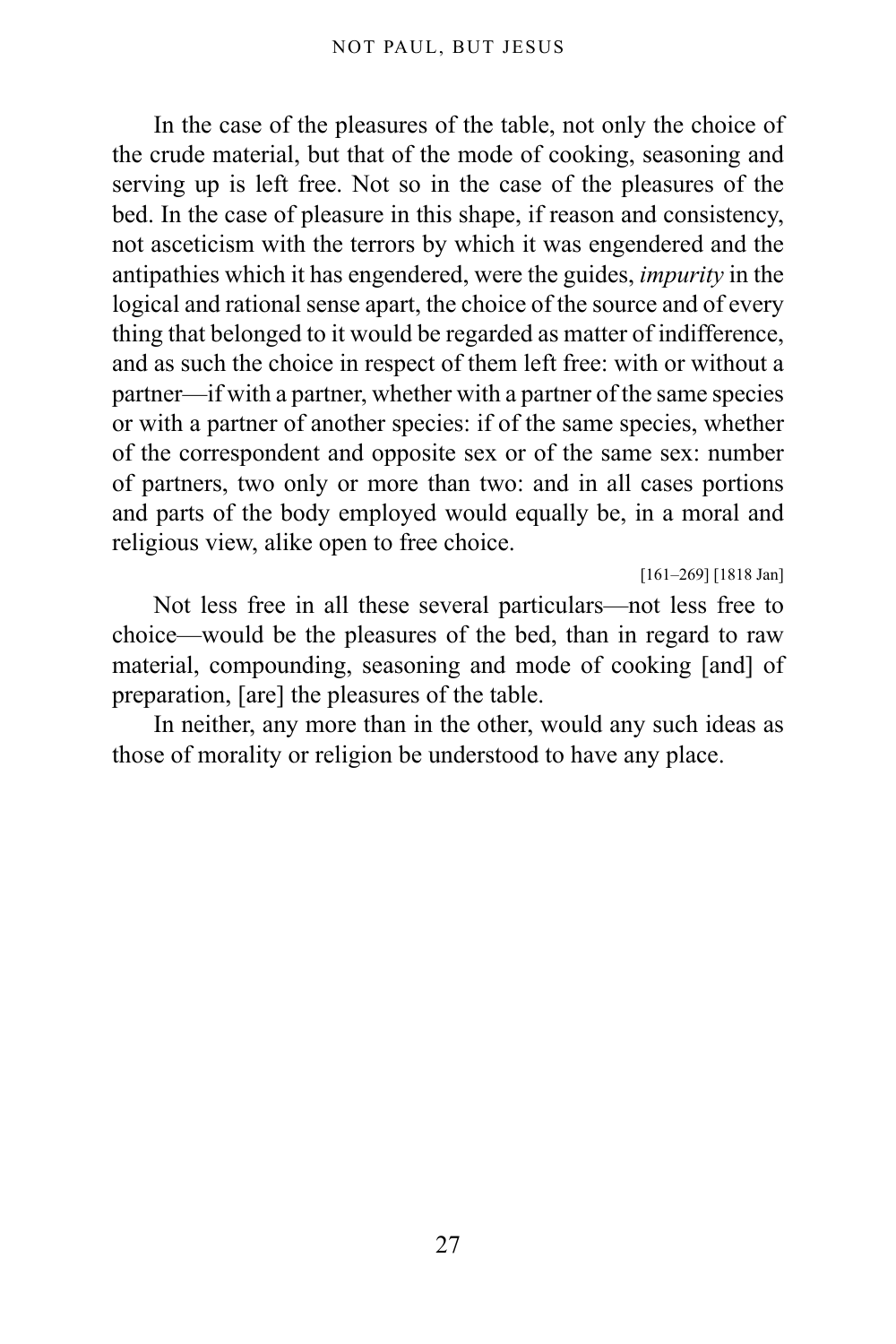# <span id="page-27-0"></span>CHAPTER 3. ASCETICISM CONTINUED. WAR MADE BY ASCETICISM AGAINST THE ECCENTRIC PLEASURES OF THE BED—ITS GROUNDLESSNESS, CAUSES AND INCONSISTENCIES

### <span id="page-27-2"></span><span id="page-27-1"></span>§1. *—its Groundlessness considered in a general view*

### §2. *—its causes*

#### $[161-273]$   $[1818$  Jan<sup>y</sup> 2]

Of these several shapes, that in which, partnership having place, the species being the same, but the sex, instead of correspondent and opposite, the same, has principally and almost exclusively provoked the rage of the dæmon of asceticism. In this case too, little less than the whole of that passion has been occupied by that modification in which the sex is on both sides the male. If consistency had [been] at all consulted, between this case and that in which the sex is on both sides the female, little if any difference should have place in the energy of the expressions by which the sentence of condemnation is pronounced. But from the whole system of reasoning, or rather imagination, by which on this ground the course taken by the principle of asceticism is determined, all regard to consistency is (it m[a](#page-27-3)y be seen) excluded.<sup>a</sup>

<span id="page-27-3"></span><sup>a</sup> Of the difference in respect of the aspect shewn in two cases between which the difference, if any, is so inconsiderable, the causes lie not far beneath the surface.

#### $[161-274]$  [1818 Jan<sup>y</sup> 2]

[1.] It is in *physical* impurity that the imagination of the ascetic finds in this case the ground on which it erects the imputation of *moral* impurity: and in the case of the female sex, the colours of physical impurity, if not altogether wanting, are much less prominent and vivid than in the case of the male.*[a](#page-27-4)*

<span id="page-27-4"></span><sup>a</sup> In a case reported in the English law books, the governor of a poor house, in the abusive exercise he made of his power for the gratification of the sensual appetite on the person of a non-adult female, took that part which it is most apt to apply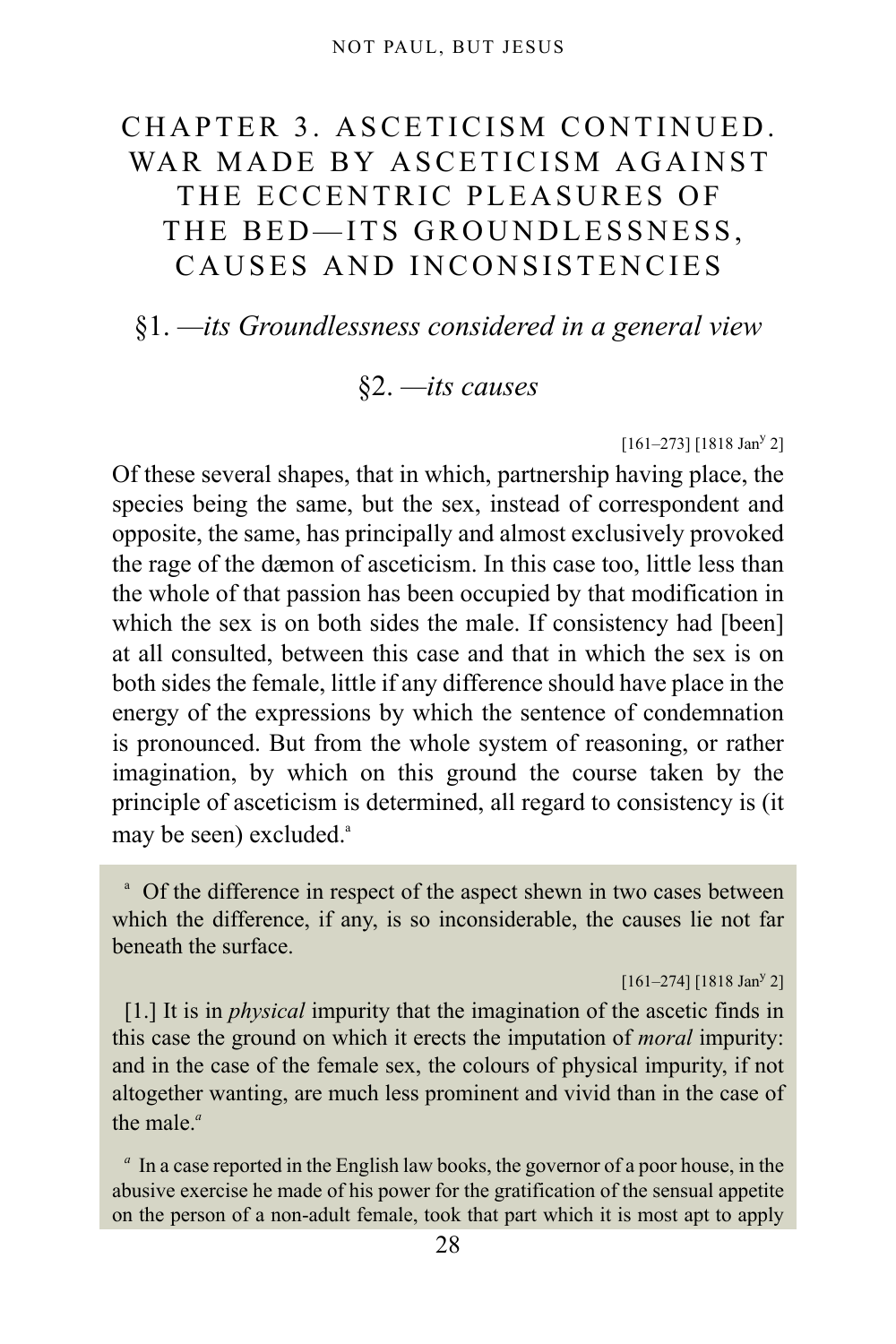itself to in the male.<sup>[1](#page-28-0)</sup> The dæmon of asceticism had the satisfaction of adding in this case the life of the offender to the number of his victims. The ground made for this decision in some of these books affords a tolerable sample of the principles on the strength of which punishment and misery  $[are]^2$  $[are]^2$  showered down on men's heads by English Common Law. The choice made by the offender in this case: his offence was that of a sort of virtual or constructive blasphemy, as contained in the contempt manifested towards him, in preferring to the provision which he had made, a provision which he had not made. In this sample, behold the view taken of the subject by the principle of asceticism. Behold now the view taken of it by the principle of utility. Had the provision which God is thus said to have made been employed, the consequence would have been that, the condition of the patient in respect of virginity being changed, her place in society would have been lowered and her chance of advancement and encrease of comfort in a matrimonial union impaired, if not destroyed: whereas in and by the choice actually made, neither in this nor in any other permanent shape was any mischief produced.

 $[161-273]$  [1818 Jan<sup>y</sup> 2]

[2.] In the sufferings of those who presume to disobey his prohibitions, the malevolent affection in the ascetic beholds a sort of compensation or indemnity for the privations to which he subjects himself. To the infliction of punishment, delivery of evidence is a necessary preliminary: and in the case of the female sex, physical circumstances refuse pertinaciously that evidence which they are capable of affording, and which occasionally and accordingly [they] do afford, in the case of the [male].<sup>[3](#page-28-2)</sup>

 $[161-274]$  [1818 Jan<sup>y</sup> 2]

<span id="page-28-0"></span><sup>&</sup>lt;sup>1</sup> See *R. v. Wiseman*, 16 March 1718, reported in John Lord Fortescue [Aland], *Reports of Select Cases In all the Courts of Westminster-Hall; also the Opinion of All the Judges of England relating to the Grandest Prerogative of the Royal Family, and some Observations relating to the Prerogative of a Queen Consort*, London, 1748, pp. 91–7. The case concerned the master of a workhouse at Maidstone, Kent, who had committed sodomy on a girl aged eleven. The trial was held at Rochester, Kent, where the defendant, Richard Wiseman, was found guilty, though the presiding judge then 'reprieved the Prisoner, in order to have the Opinion of all the Judges, on this Offence, whether it was Buggery within the Statute or not', that is within the meaning of the Buggery Act of 1533 (25 Hen. VIII, c. 6). It was agreed by a 'great Majority' of the judges that the act 'was plain Buggery by our Law'.

<span id="page-28-1"></span><sup>2</sup> MS 'is'. Having added 'and misery' to the subject of the clause, Bentham failed to amend the number of the verb.

<span id="page-28-2"></span><sup>&</sup>lt;sup>3</sup> MS 'female'. Bentham had in mind the English Common Law rule which required evidence of emission for conviction of sodomy. See, for instance, *The Twelfth part of the Reports of Sir Edward Coke, K* t., London, 1656, p. 37: 'Note, that Sodomy is with Mankind, and it is Felony. To make that Offence *Oportet rem penetrare, & semen naturæ emittere, & effundere* ... . Every of which ... imply penetration and emission of seed'.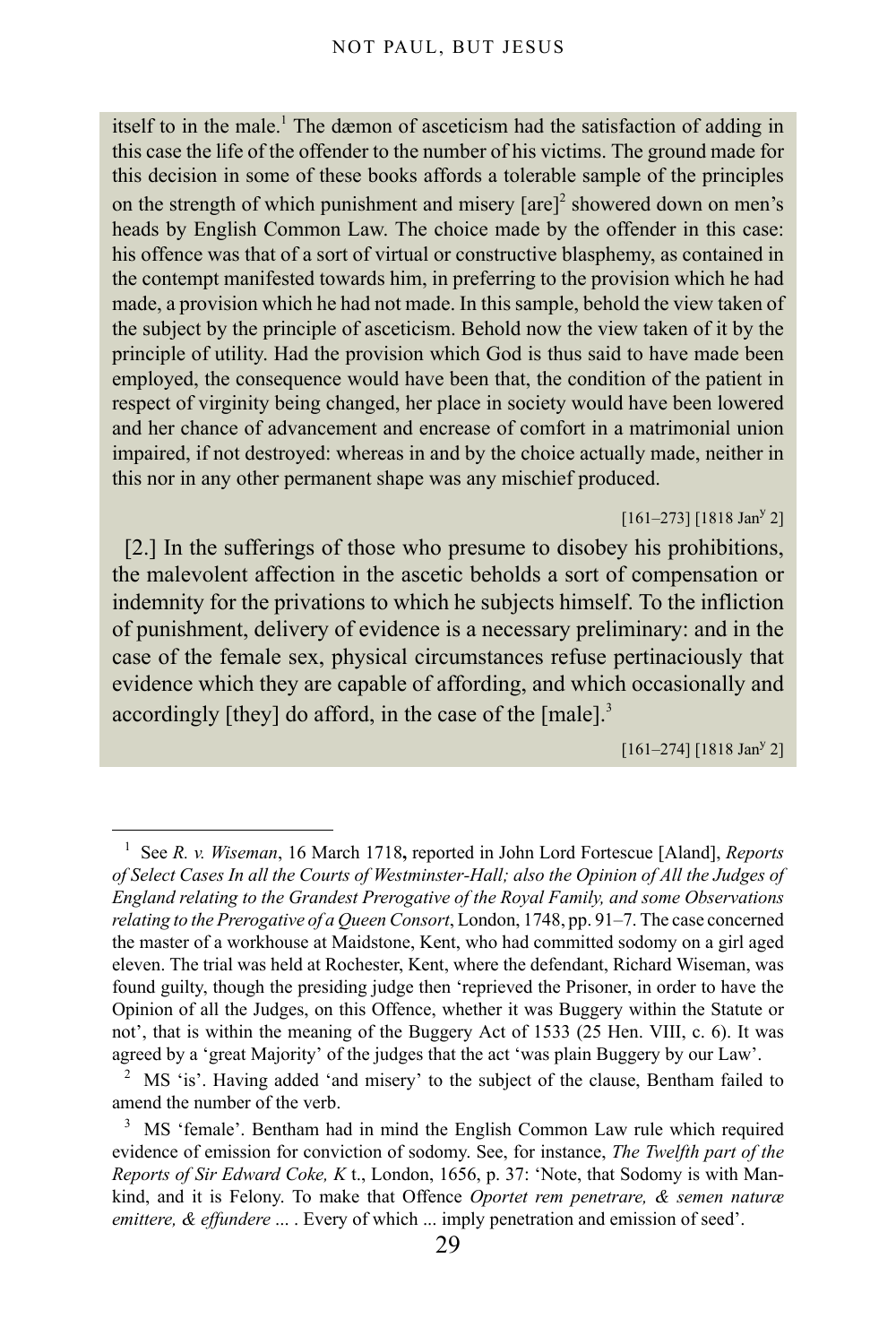[3.] In the case of females the transgression is, in the eyes even of the dæmon of asceticism, rendered more excusable by the contemplation of the impossibility of obtaining satisfaction for the appetite in the ordinary mode without extreme danger of ruin, compared with the facility possessed in this respect by the other sex.

Favoured by this state of things, persons of the female sex may to any extent, and probably do to a very considerable extent, obey the calls of appetite, secure against the defaming tongues of their own sex, as well as against the homicide fangs of the harpies of the law.

 $[161-275]$  [1818 Jan<sup>y</sup> 2]

Thus it is that in which the sex concerned is on both sides the male, is the case of aberration by which the attention of the religionist, the moralist and the legislator have nearly been engrossed.

In this case, where reasoning or any thing that so much as assumes or affects the colour of it—where, in a word, any argument that is capable of ranking under the principle of utility is attempted, it will be found referable principally, if not exclusively, to two heads of charge: viz. 1. Alledged mischief to population. 2. Injury to the influence—the proper, and, with a view to the aggregate interest of the whole species, the useful and desirable, influence of the female sex.

<span id="page-29-0"></span>In both these instances, the groundlessness of the charge will soon be manifest.

### §3. *Groundless charges employed —1. Supposed injury to population*

[161–276] [1818 Jan 2]

1. As to the supposed or alledged injury to population. In this we have an argument—a consideration—which, howsoever it may have been in use to be recurred to in former days, presents little probability of its ever being thought worth employing even by the most ardent and inconsiderate zeal in future. Ever since the great work of Malthus on this subject has had time to produce its effect, so far as concerns population, a truth which every thinking and even every influential mind without exception seems sufficiently possessed of is that every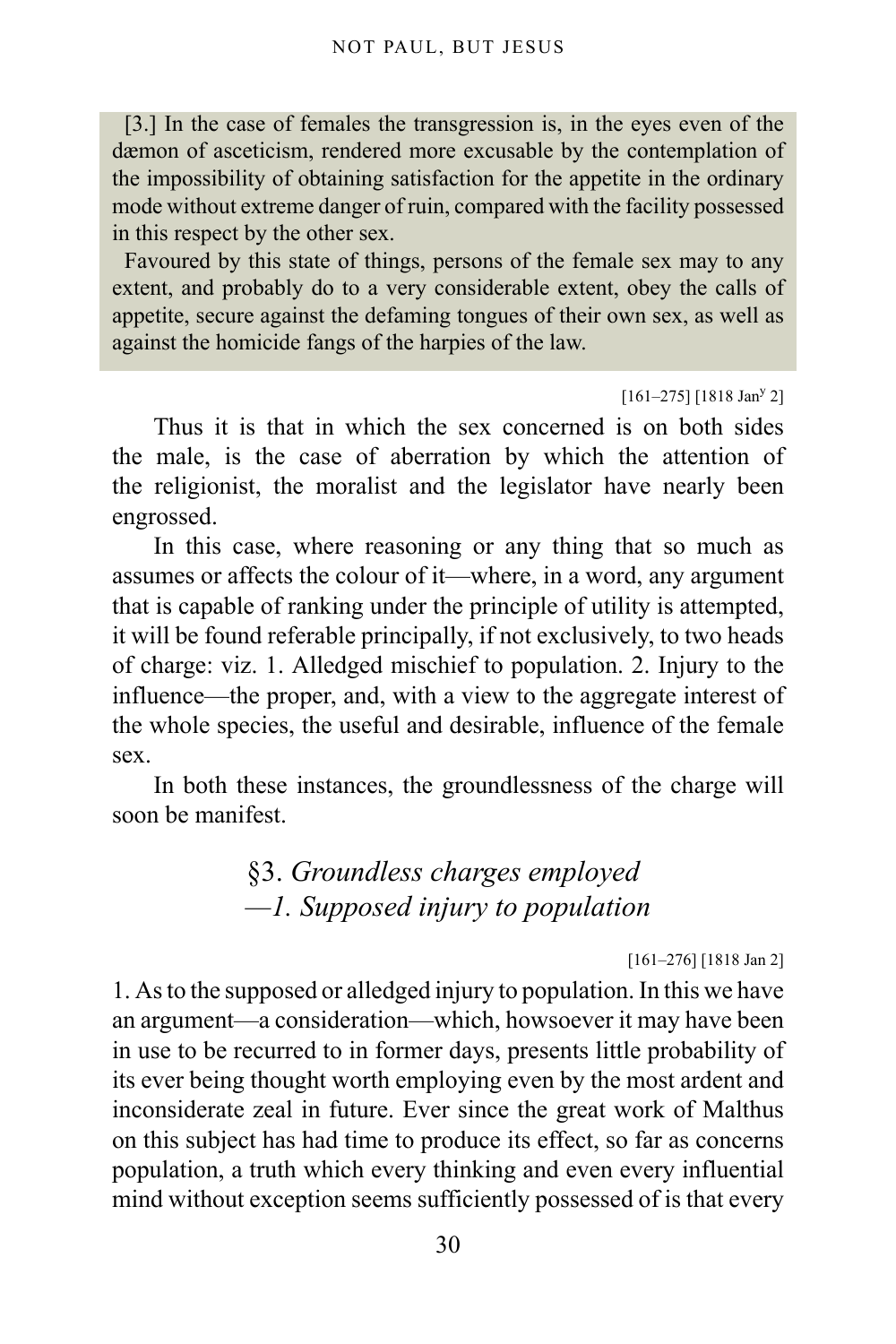where it is from excess in this article that general human happiness has every thing to fear; from deficiency, nothing.<sup>[4](#page-30-0)</sup>

By the pen of Bentham, several years before that work made its appearance, on the ground of circumstances essential to human nature and apparent on the very surface of the case, this same proposition had received a concise but not the less uncontrovertible  $d$ emonstration<sup>[5](#page-30-1)</sup>

```
[161–277] [1818 Jan 2]
```
When a conclusion has once been accepted and the acceptance accompanied with the persuasion that to listen to any thing on the other side would be an offence against religion and morality, and thence with a determination to adhere to it at all events, any argument the most absurd may on that side venture to produce itself without fear of seeing itself rejected or so much as scrutinized.

For manifesting the absurdity of any such apprehension as that by any such cause as that in question any deficiency in population was capable of being produced, slight indeed is the view that need have been taken of the nature of the case.

Speaking in round numbers, in the only plan of sexual intercourse which is favourable to population, of the whole series of sexual operations which the male is capable of performing in the course of a whole twelvemonth, it is by no more than one that any addition to the mass of the population is capable of being made. Over and above this one, every such operation, whatsoever be the profit in the account of pleasure, is in the account of population so much waste: for any effect produced by it in that shape, as well might be

<span id="page-30-0"></span><sup>4</sup> (Thomas) Robert Malthus (1766–1834), political economist, was the author of *An Essay on the Principle of Population, as it affects the future improvement of Society*, London, 1798, where he argued (p. 14) that while subsistence increased in an arithmetical ratio, population increased in a geometrical ratio.

<span id="page-30-1"></span><sup>5</sup> In the margin, Bentham has noted at this point: ' $\mathcal{F}$  Here make the reference to Dumont's paper in Genevan Review.' Between October 1796 and April 1798, Bentham's Genevan friend and editor Pierre Étienne Louis Dumont (1759–1829) published a number of extracts from Bentham's writings, translated into French, in a new Genevan periodical, the *Bibliothèque britannique*. For the paper in question here, entitled 'De la population' and contained in 'Sixième Lettre de Mr Dumont aux Auteurs de la Bibliothèque Britannique; sur les manuscrits de J. Bentham, Esq.—suite du Manuel d'Économie politique', see *Bibliothèque britannique* vii (1798), 369–78. Bentham's view, summarized by Dumont at the beginning of the article, was that all measures taken to increase population were useless.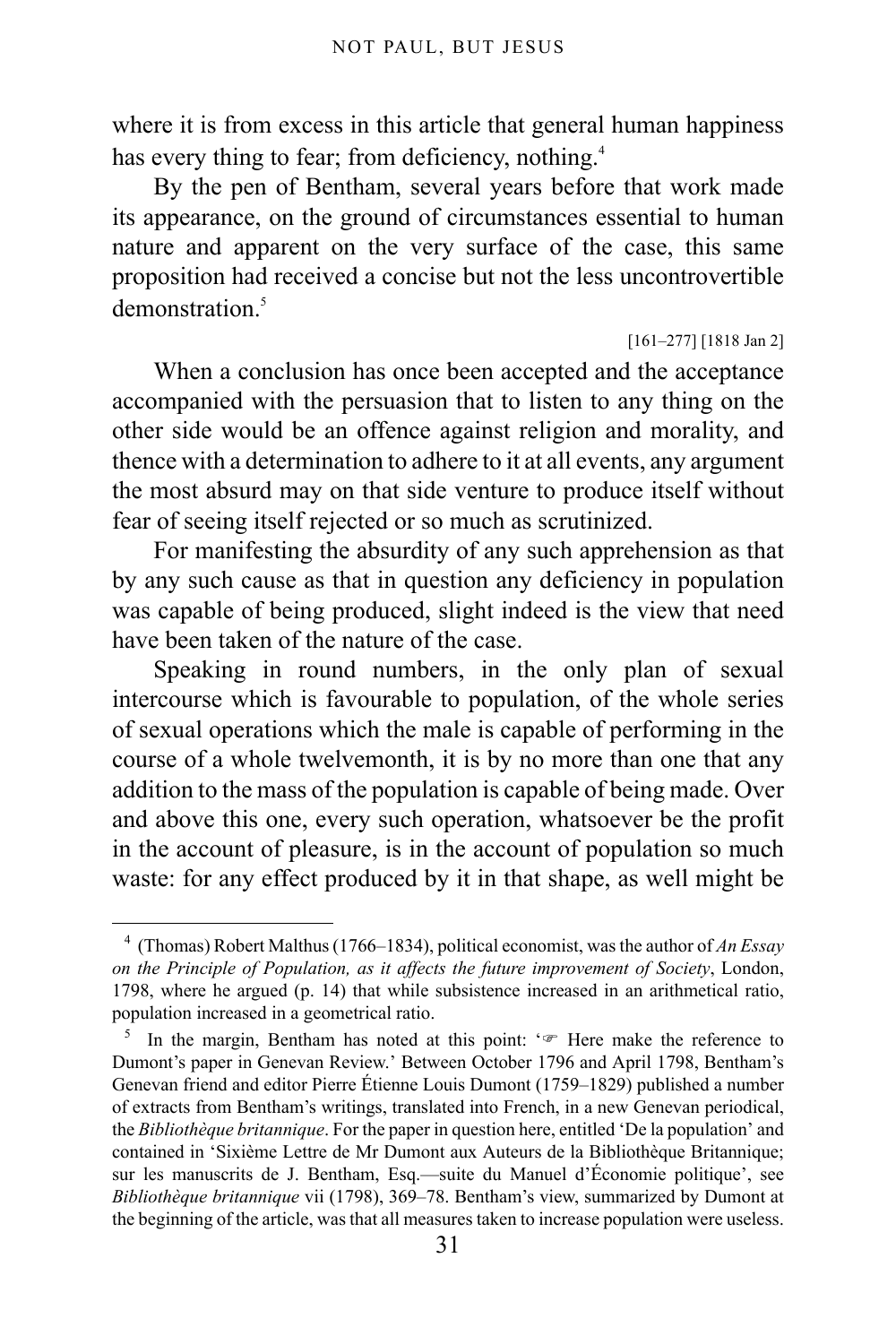bestowed upon a being of the same sex or of a different species. Allowance made for absences and sicknesses, suppose only three hundred to be the average number of impregnations performed in the state of marriage among persons on both sides existing in a state of capacity in this respect.<sup>[b](#page-31-0)</sup> Here then are three hundred times as many acts of impregnation actually employed as would be sufficient for giving to the sum of population every addition which the other circumstances of the case admitt of its receiving.

 $[161-278]$   $[1818$  Jan  $2^d]$ 

<span id="page-31-0"></span><sup>b</sup> The sort of general matter of fact here in question is of the number of those in relation to which the very nature of the case renders it most difficult to obtain any particular evidence.

A short lesson in rhyme belonging to the diætetic branch of medicine which the author of these pages remembers once to have heard would, if it could be recollected, afford to a question of this sort an answer which, not having had any such purpose as the present in view, might on that account be deemed not the less satisfactory, but on the contrary more so.<sup>[6](#page-31-1)</sup>

In it are presented to view the number of those acts which, in the compass of the twenty-four hours, are regarded as capable of being performed by an average male in the marriage state without prejudice to health. From a certain up to a certain age, one such act: thenceforward, two: then up to another age, the number unlimited: then down to two again: then back to one, and at last to none.

The mode of expression employed was, for the earliest age, a good night *or* good morrow; for the second, good night and tomorrow.

[161–279] [1818 Jan 2]

<span id="page-31-1"></span><sup>&</sup>lt;sup>6</sup> It is possible that Bentham is referring to the medical and scientific lectures of George Fordyce (1736–1802), physician and chemist. Fordyce gave regular series of lectures in London, repeated over many years beginning in the 1760s, and Bentham began attending these lectures as a young man: see Bowring, x. 133, and, for example, *The Correspondence of Jeremy Bentham*, vol. i, ed. T.L.S. Sprigge, London, 1968 (*CW*), pp. 239–41. Sixteen volumes of notes taken during 1785 and 1786 by one of Fordyce's students, Henry Rumsey, are preserved in the Archives of the Royal College of Physicians, London (RCP Archives MS 138–53), and it is clear from these notes that diet was one of the topics covered by Fordyce, although a more precise reference to the rhyme that Bentham had in mind has not been found. Bentham's brother Samuel Bentham (1757–1831), naval architect and inventor, married Fordyce's younger daughter Mary Sophia (1765–1858) in October 1796.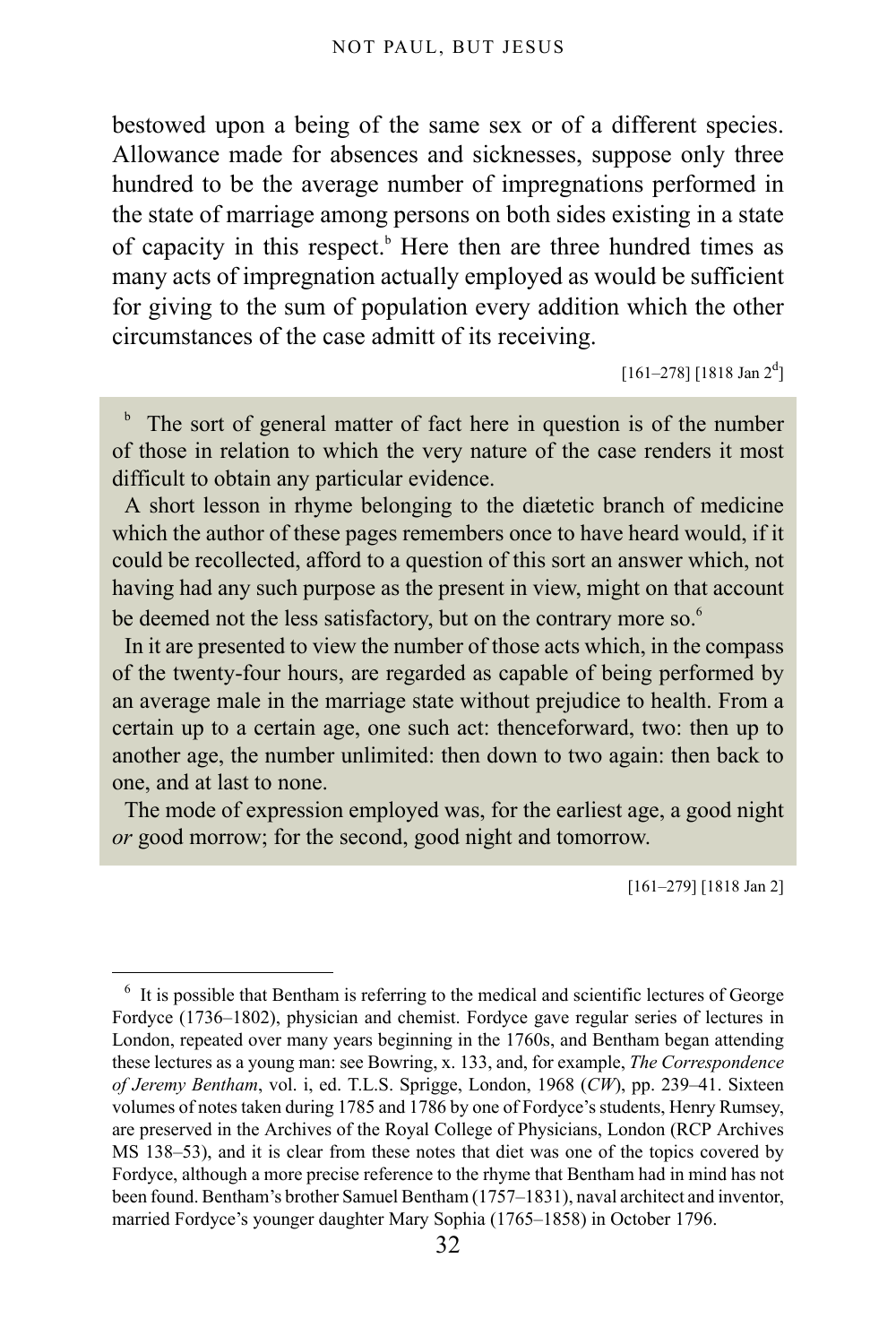According to this estimate, ere it could have any effect capable of making any defalcation not only from the actual, but from the greatest possible degree of population, the propensity of this appetite to the same sex would have to be three hundred times as great as towards the correspondent and opposite sex.

The oppositeness of this imaginary state of things to the real state of things is too glaring to admitt of comment: supposing it real, to the conjunction between the opposite sexes, if in either case, to that alone would the term *eccentric* properly be applicable, not to that between persons of the same sex. As to the term unnatural, it is a mere expression of thoughtless passion not applicable to desire in this shape, nor unhappily to guilt in any shape. But where the violence of passion, real or pretended, is received as matter of merit, the more flagrant the absurdity, the more rapturous the applause.

If, during a certain period, the sum total of the capacity for procreation were employed in any one of these eccentric modes to the exclusion of the ordinary mode, at the end of that period the species would be extinct.<sup>[7](#page-32-0)</sup>—O yes, *that* it would: and so it would, if in the male sex the whole of that capacity were employed upon such of the female sex as had past the age of childbearing.

 $[161-280]$  [1818 Jan<sup>y</sup> 2]

If, ${}^8$  ${}^8$  from the direction given in this case to the sexual appetite to the pleasures of the bed—any real effect upon population in the way of check was to be looked for, so far from being an evil, it could not in this point of view be denied to operate in the character of a remedy.

<span id="page-32-0"></span><sup>7</sup> See Voltaire, 'Amour nommé Socratique', in *La raison par alphabet. Sixiéme édition revuë, corrigée & augmentée par l'auteur*, 2 vols., Geneva, 1769 (constituting the sixth edition of *Dictionnaire philosophique*, which had been first published at Geneva in 1764), i. 33, and reproduced in *Dictionnaire philosophique: I*, ed. C. Mervaud *et al*, Oxford, 1994 (*Les Œuvres complètes de Voltaire*, XXXV), p. 328: 'Comment s'est-il pu faire qu'un vice, destructeur du genre humain s'il était général, qu'un attentat infâme contre la nature, soit pourtant si naturel?' François Marie Arouet (1694–1778), known as Voltaire, historian and philosopher.

<span id="page-32-1"></span><sup>8</sup> Above this paragraph, Bentham has noted: 'Go on to shew that pederasty tends not to decrease population.

<sup>&#</sup>x27;This in the Appendix under the head of Overpopulation.'

No manuscripts written for such an Appendix have been located.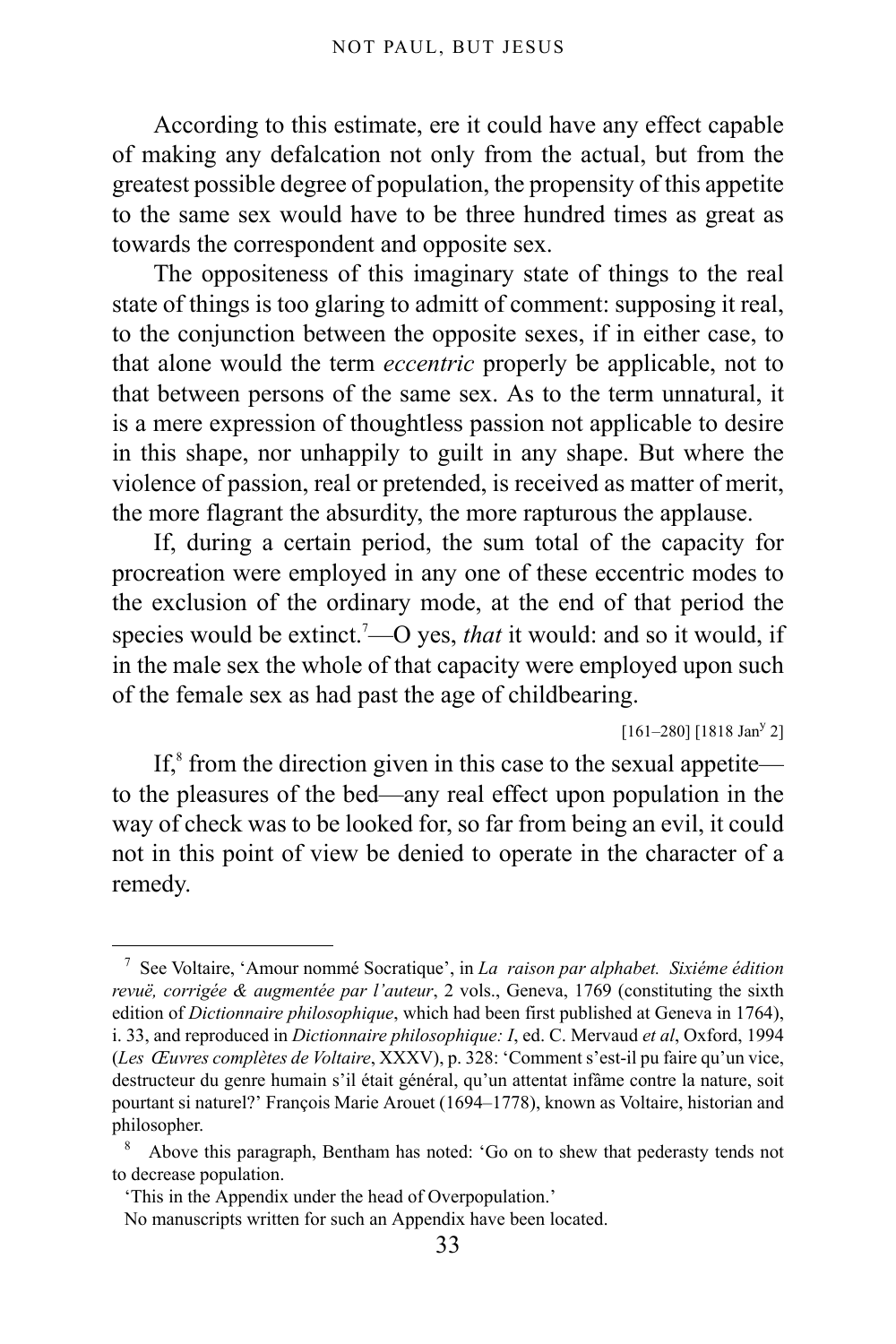In no country in which, by the state of government, any tolerable security is afforded for property does the power of providing sustenance keep pace with the tendency to that union by which the numbers of mankind are kept up and encreased.

This superfluity has for its inseparable consequence evil in a variety of shapes. In the indigent, premature death preceded by lingering disease. On the part of the affluent, pain of privation to an amount proportioned to the amount of the relief afforded to the distress of the indigent, as above. But as there is no civilized country in which such relief is altogether withholden, so neither is there any in which it is, or indeed ever can be, compleatly adequate. By the quantity of supply afforded at any given point of time, relief, and that adequate, is afforded (suppose) to the quantity of indigence existing at that time. Good: but the supply thus afforded is, as it were, a bounty having the effect of giving additional extent to that union by which an addition is made to the mass of the population, and thence to the mass of indigence. Be the encrease in the magnitude of the remedy ever so great, the encrease in the magnitude of the evil is constantly outstripping it.

#### $[161-281]$  [1818 Jan<sup>y</sup> 3]

By the Reverend M' Malthus, whose work is the classical book on this subject, the causes of restraint from the operation of which the evil receives whatsoever check it actually receives are collected under three general heads, viz. *misery*, *vice* and *moral restraint*. [9](#page-33-0)

1. To the head of *misery* may be referred the decrease which the numbers of the people experience by those premature death[s] which

<span id="page-33-0"></span><sup>9</sup> See Malthus, *Essay on the Principle of Population*, p. 108: 'In short, it is difficult to conceive any check to population, which does not come under the description of some species of misery or vice.' Moral restraint as a check on population was added for the second edition: see *An Essay on the Principle of Population; or, a View of its past and present Effects on human Happiness; with an Inquiry into our Prospects respecting the future Removal or Mitigation of the Evils which it occasions*, 2nd edn., London, 1803, p. 11(corresponding to: Malthus, *Essay on the Principle of Population*, ed. D. Winch, Cambridge, 1992, p. 23): 'On examining these obstacles to the increase of population which I have classed under heads of preventive, and positive checks, it will appear that they are all resolvable into moral restraint, vice, and misery.'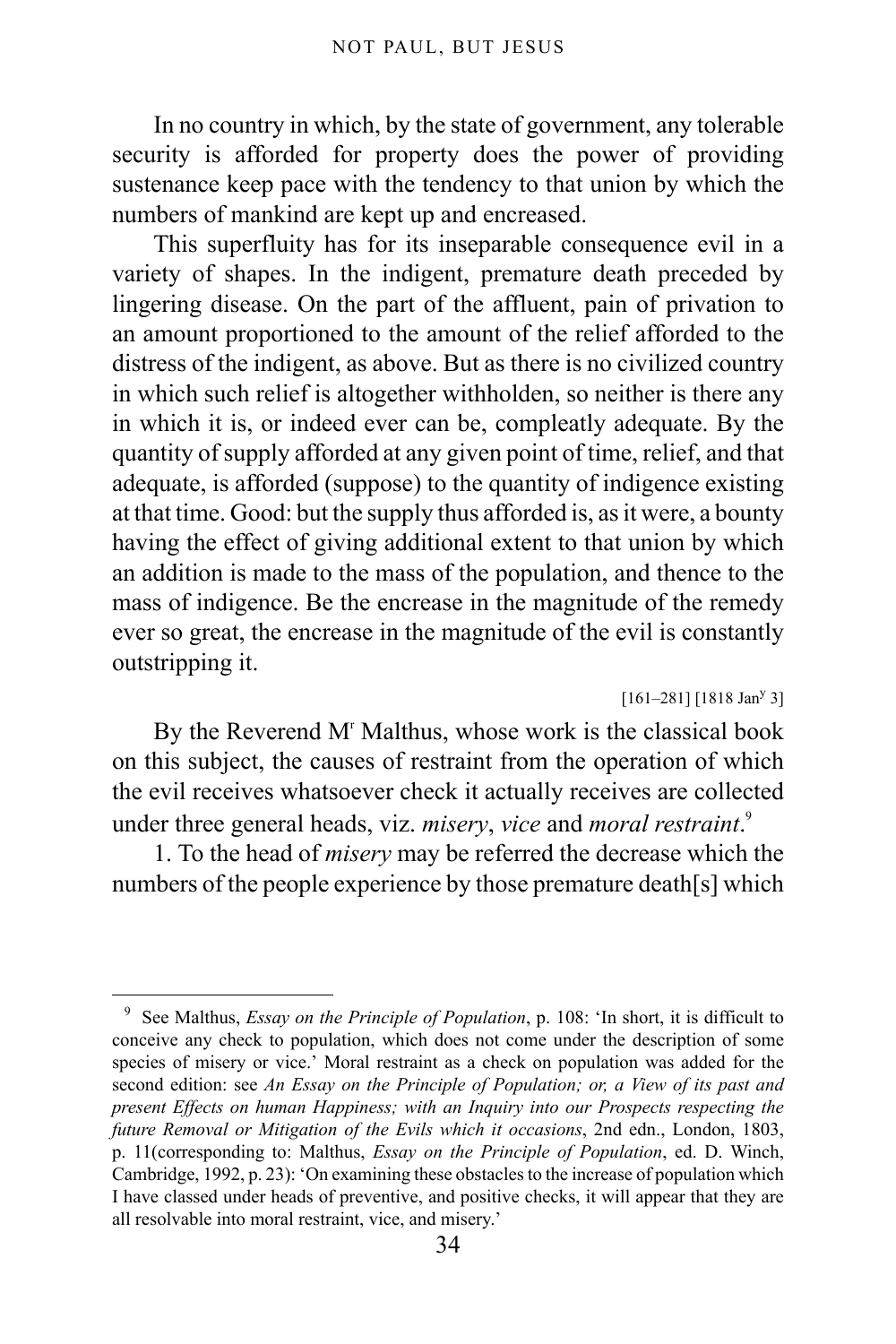$[ensure]$ <sup>[10](#page-34-0)</sup> to an amount proportioned to the quantity of indigence unrelieved.

2. To the head of *vice* will, upon the ascetic principle, be referred all those instances in which that propensity which, in case of affluence, would have obtained its gratification in the prolific mode, obtains it in some unprolific mode.<sup>[11](#page-34-1)</sup> By an author writing and publishing in any such situation as that of the Reverend Gentleman, this part of the effect could not, it is evident, escape being designated by some such damnatory name.

3. To the name of *moral restraint* may with propriety be referred every instance in which, by the fear of indigence in case of satisfaction obtained in the prolific mode or of the reproach of vice in case of satisfaction obtained in an unprolific mode, the appetite is kept unsatisfied.

[161–282] [1818 Jan 3]

So much for theory. When practical lessons come to be deduced from it, of these three checks, the Reverend Gentleman recommends, of course, the last in the character of the only eligible remedy. Misery, of course, no man would recommend in the character of a remedy. It is itself the extremity of evil: of that evil the remedy for which is the thing to be looked out for and as far as possible provided.

Under both principles, viz. under the system of asceticism carried to the length to which it is commonly carried in this country, and there stopping, and under the system of utility, misery will alike be admitted to be the evil.

Not so in regard to *vice*. Under the system of asceticism, if it be regarded as being to a certain degree a remedy against the abovementioned evil, viz. against indigence, it will indeed be regarded not only as being itself an evil, but commonly, it is supposed, as an evil which, if it be a remedy, is still worse than the disease. Under the system of utility, if the above statements and observations are correct, it will be regarded at any rate not as an evil, but as a good, in

<span id="page-34-0"></span><sup>&</sup>lt;sup>10</sup> MS orig. 'by premature death which ensues'.

<span id="page-34-1"></span><sup>&</sup>lt;sup>11</sup> The following sentence has been marked by Bentham for deletion.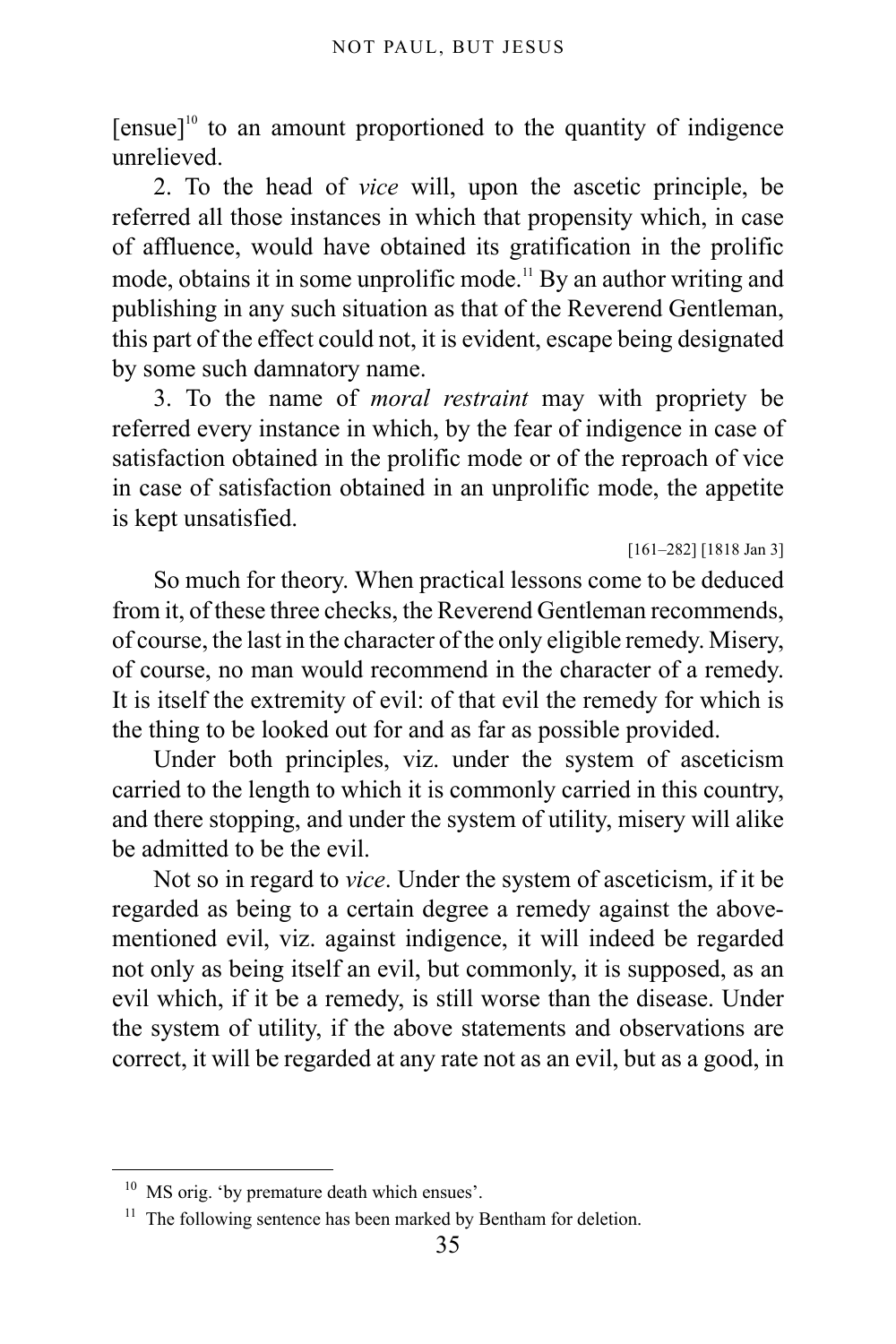whatsoever degree it may operate or fail of operating in the character of a remedy in relation to the evil of indigence.<sup>[12](#page-35-1)</sup>

At his rising from the bed of a happy marriage, $13$  a man may without much self-denial put pen to paper for the purpose of inculcating the duty of continence, and inveighing against what it suits him to stigmatize under the name of *vice*.

As to moral restraint. Under the system of utility, moral restraint, in whatsoever degree it may operate in the character of a remedy to the disease—to the evil designated by the name of misery, it involves in its whole extent two effects the claim of which to the appellation of evil will not in either instance be easily denied: these are 1. loss of pleasure, by the amount of the capacity of gratification thus prevented from coming into act. 2. actual pain, viz. pain of unsatisfied desire, as measured by [1.] the number of individuals in whose instance the desire, having existence, remains unsatisfied: 2. its intensity: and 3. its duration in the instance of each of them.

[161–283] [1818 Jan 3]

As to the evil of overpopulation, to shew by what means it may in the most advantageous manner, according to the principle of utility and discarding altogether the principle of asceticism, be made to receive such check as it is susceptible of will scarcely be denied to be a subject well worth the enquiry—a task the importance of which may afford ample payment for the labour. But lest in this place it should be found to protract the thread of the discussion to a disproportionate length, it has been discarded to the Appendix.<sup>[14](#page-35-3)</sup>

## <span id="page-35-0"></span>§4. *2.—Imaginary deterioration of the lot of the female sex*

 $[161-284]$  [1818 Jan<sup>y</sup> 3]

<span id="page-35-1"></span><sup>&</sup>lt;sup>12</sup> In the text, Bentham has noted at this point: ' $\mathcal{F}$  Add that the unprolific gratification may save some men from prolific d<sup>o</sup> and so from adding to the disease of indigence, yet by their abstinence from the prolific mode, so many men will be left free to practice it.'

<span id="page-35-2"></span><sup>&</sup>lt;sup>13</sup> Malthus had married Harriet Eckersall (1776–1864), his first cousin once removed, on 12 April 1804, and the couple had three children, Henry (1804–82), Emily (1806–85), and Lucy (1807–25).

<span id="page-35-3"></span><sup>&</sup>lt;sup>14</sup> No such Appendix has been identified.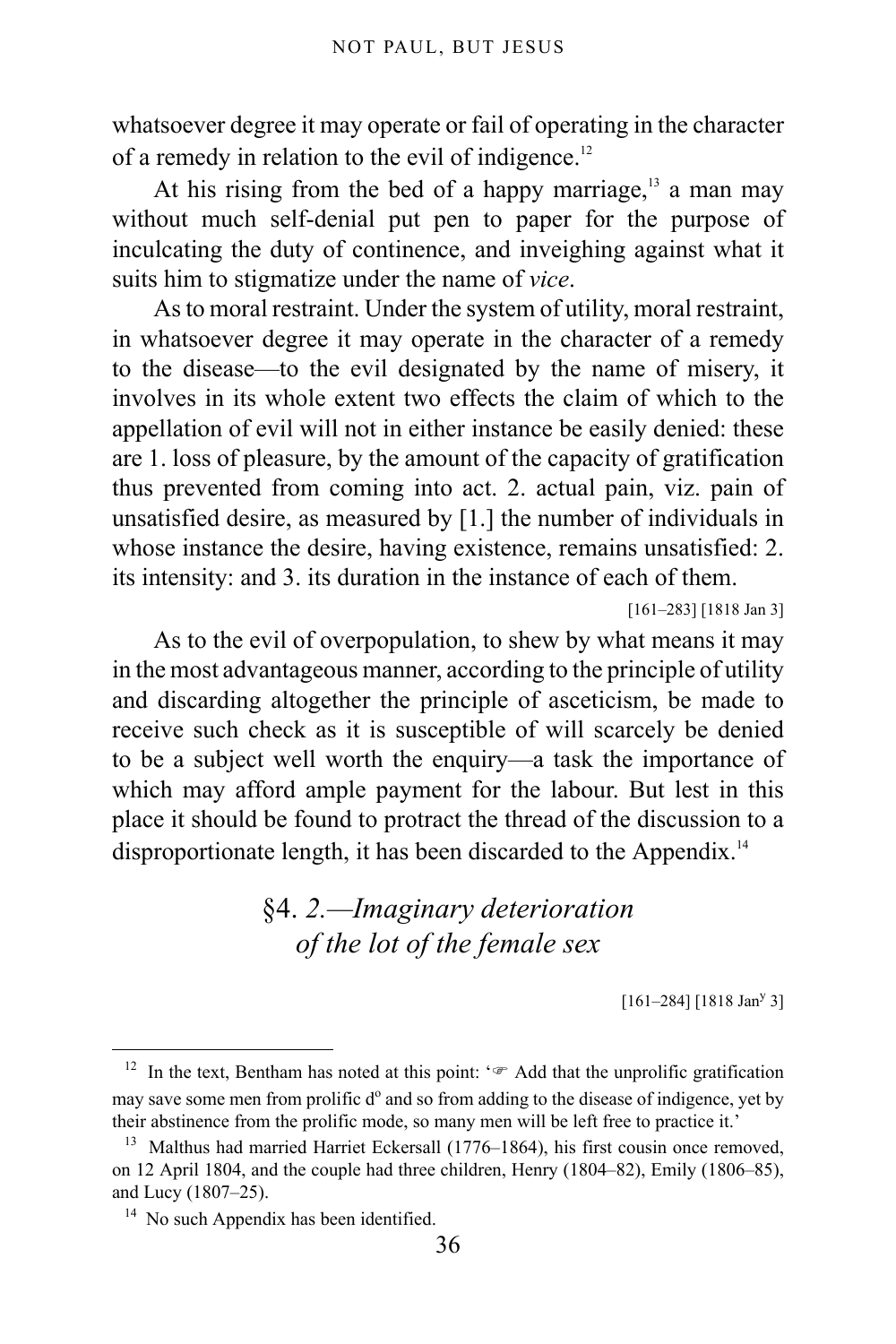Of any charge capable of receiving expression from any such form of words as the above, it should be remarked in the first place that it is but a charge hanging in the air: to be landed on *terra firma* it will require to be particularized by a designation of the pleasure in this or that particular shape excluded, or pain in this or that particular shape introduced.

Be it in other respects what it may, in respect of its foundation, it stands upon the same extravagant and untenable ground as the former charge: viz. the general predominance of the appetite in its eccentric shape over the same appetite in its ordinary shape: and not only the existence of that predominance, but its prevalence to an extent analogous in its extravagance to that spoken of in the former instance.

[161–285] [1818 Jan 3]

No where either in geography or history will any such apprehension find any the slightest countenance.

1. In the regions of the East it is that, at this time as in all former times, the eccentric propensity, finding no check to it either from the religious, the legal or the popular or moral sanction, prevails to the utmost extent of which it is susceptible. Yet in those same regions the value set upon the charms of the female sex, and the importance attached to the possession of them, so far from falling short, exceeds any thing that is found exemplified in these western and northern regions. In an European, jealousy is as ice to fire in comparison of what it is in an oriental breast.

True it is that, in those same regions, in comparison of what it is with us, the condition of the weaker half of the species is wretched in the extreme. But this wretchedness has for its cause not any want of sensibility in the breast of the male to the attractions of the female sex, but the despotism of the government, and the wretched state of legislation which is the result of it. Under cover of that despotism, the wretchedness of the condition into which the female sex is plunged—the afflictiveness of the yoke to which the weaker and tenderer sex are subjected—has for its cause and its measure not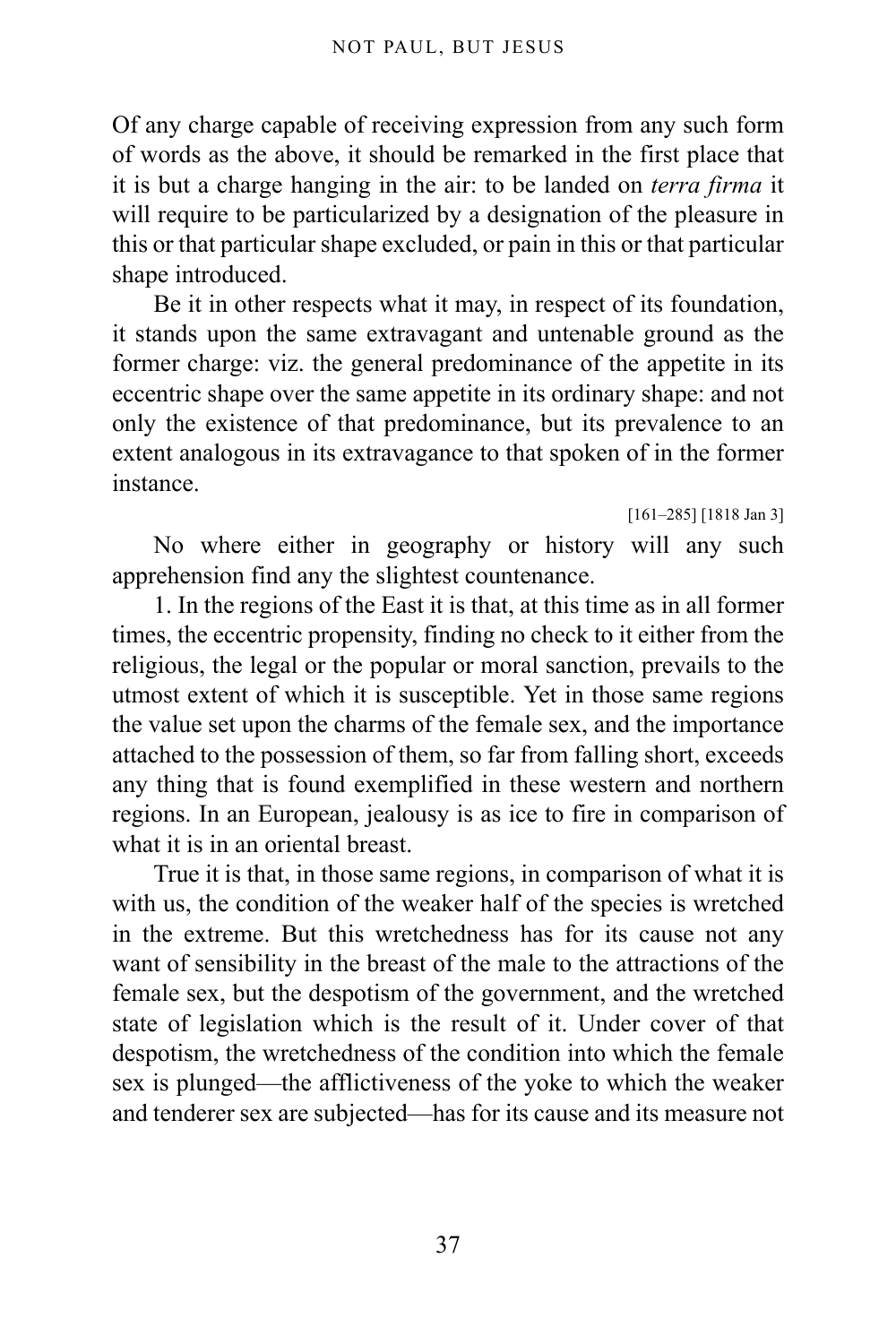the smallness, but the magnitude of the value set upon their charms by their barbarian masters.<sup>[15](#page-37-0)</sup>

Were the eccentric propensity as unknown there as it is extensively prevalent, not any the smallest addition to the population could ensue. The excessive and all-pervading and ever-encreasing want of security suffices of itself to keep the population in a state of perpetual decline. No improvement without capital: no capital without a long continued and persevering habit of accumulation: and where, by that insecurity which the rapacity of the government and its weakness concurr in perpetuating, the greater the quantity of capital is in any single hand, the less the probability of its being preserved from depredation, accumulation of capital is scarcely consistent with the rules of prudence.

[161–286] [1818 Jan 3]

2. In Italy, though proscribed by the laws, the eccentric propensity prevails to such a degree as to be gratified not only without danger but without shame. Yet in that same Italy, the female sex governs with a degree of ascendancy beyond any thing exemplified in Britain where the propensity is so rare, or even in Ireland where it is s[c](#page-37-1)arce known.<sup>c</sup>

<span id="page-37-1"></span><sup>c</sup> In the course of a conversation I had once with the late Abbé Fontana, I was informed by him that, in all the hospitals he was acquainted with, a part of the population was commonly composed of male children in whose instance, by want of proportions, laceration had been produced. The Abbé, known to the public at large by his experimental works in Chemistry and Pathology, had been an eminent Physician, and was at that time Director General of the Museum at Florence.<sup>[16](#page-37-2)</sup>

In Italy, the misery produced by overpopulation rages at the same time to a degree of excess unknown to any other European country.

<span id="page-37-0"></span><sup>&</sup>lt;sup>15</sup> In the text, Bentham has noted in relation to the following paragraph: 'Post off to Population.'

<span id="page-37-2"></span><sup>&</sup>lt;sup>16</sup> Felice Fontana (1730–1805), Italian physicist, Director of the Museum of Physics and Natural History at Florence from the early 1770s, was the author of many works on various branches of science. He had visited Bentham in 1779: see *The Correspondence of Jeremy Bentham*, vol. ii, ed. T.L.S. Sprigge, London, 1968, p. 288.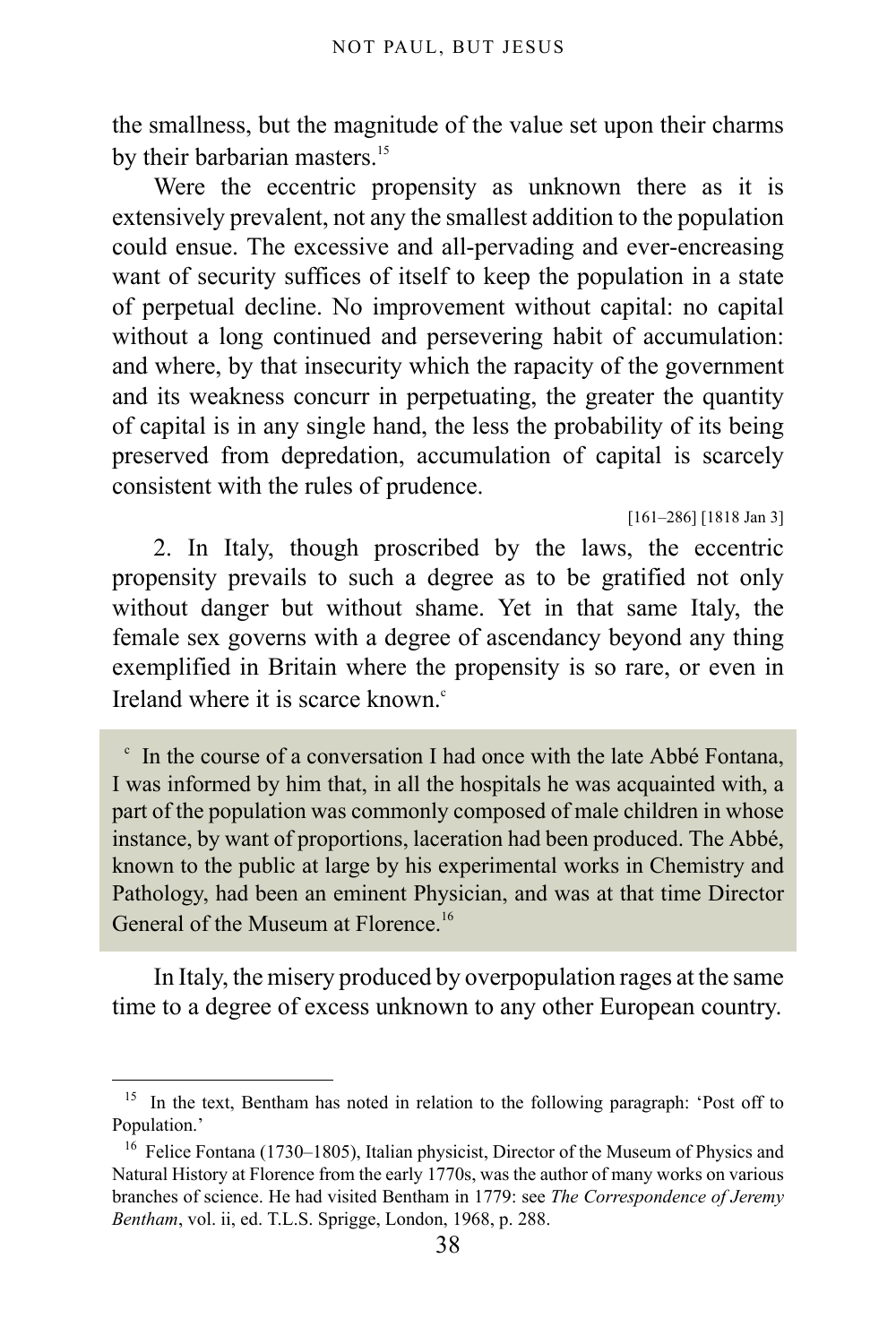In France, the eccentric propensity is much less rare than in Great Britain, and where it has place is a subject not of horror, but of jest. Yet in France, the ascendancy of the female sex is more conspicuous than in Britain or Ireland: the worship much more zealous as well as conspicuous. Few political intrigues in which females do not bear a part: $17$ 

[161–287] [1818 Jan 3]

Upon a closer inspection it will be seen that, from the eccentric propensity, the influence of the female sex has more to gain than to lose.

Rival compared with rival, much more formidable to the wedded female is a person of her own sex than any person of the opposite sex can ever be. The space in the field of life to which the eccentric propensity commonly applies itself is extremely narrow. In the days of imperial Rome, when all matters of this sort were settled by established custom, and where a harem of the male sex formed an ordinary part of the establishment of a man of rank and opulence, no sooner had a member of such an establishment passed his twentieth year, but he passed into a particular class distinguished by a special appellative *exoletus*—he was put upon the superannuation list.<sup>[18](#page-38-1)</sup> Thus ephemeral were the attractions of the male in the eyes of the male: whereas in these same eyes, the duration of those of the female has, as every one knows, no bounds.

It is in the place of the venal female only, and not in the place of her of whose charms possession is not to be obtained on any other terms than those of a union made permanent by law, that those of the male, venal or not venal, were ever seen to occupy.

<span id="page-38-0"></span><sup>&</sup>lt;sup>17</sup> The sentence appears to have been abandoned at this point.

<span id="page-38-1"></span><sup>18</sup> The Latin adjective *exoletus*, past participle of *exolesco*, means literally 'grown up', 'matured', or 'grown out of use'. According to C.A. Williams, *Roman Homosexuality*, 2nd edn., Oxford, 2010, p. 92, the term *exoletus* 'denoted a male prostitute past the age of adolescence, who might well be called upon to play the insertive role in penetrative acts with his male clients, but who might just as well play the receptive role. His distinctive feature was not his sexual specialty, but rather his age, although sometimes even that was not a definitive characteristic, as the word seems in some contexts to refer to a male prostitute of any age.' For examples of the use of the word with reference to those who, despite their physical maturity, continued to engage in, or be used for, homosexual sex, see, for instance, Cicero, *Oratio pro Milone*, xxi. 55, and Suetonius, *De vita Caesarum*, i. xlix. 2, lxxvi. 3.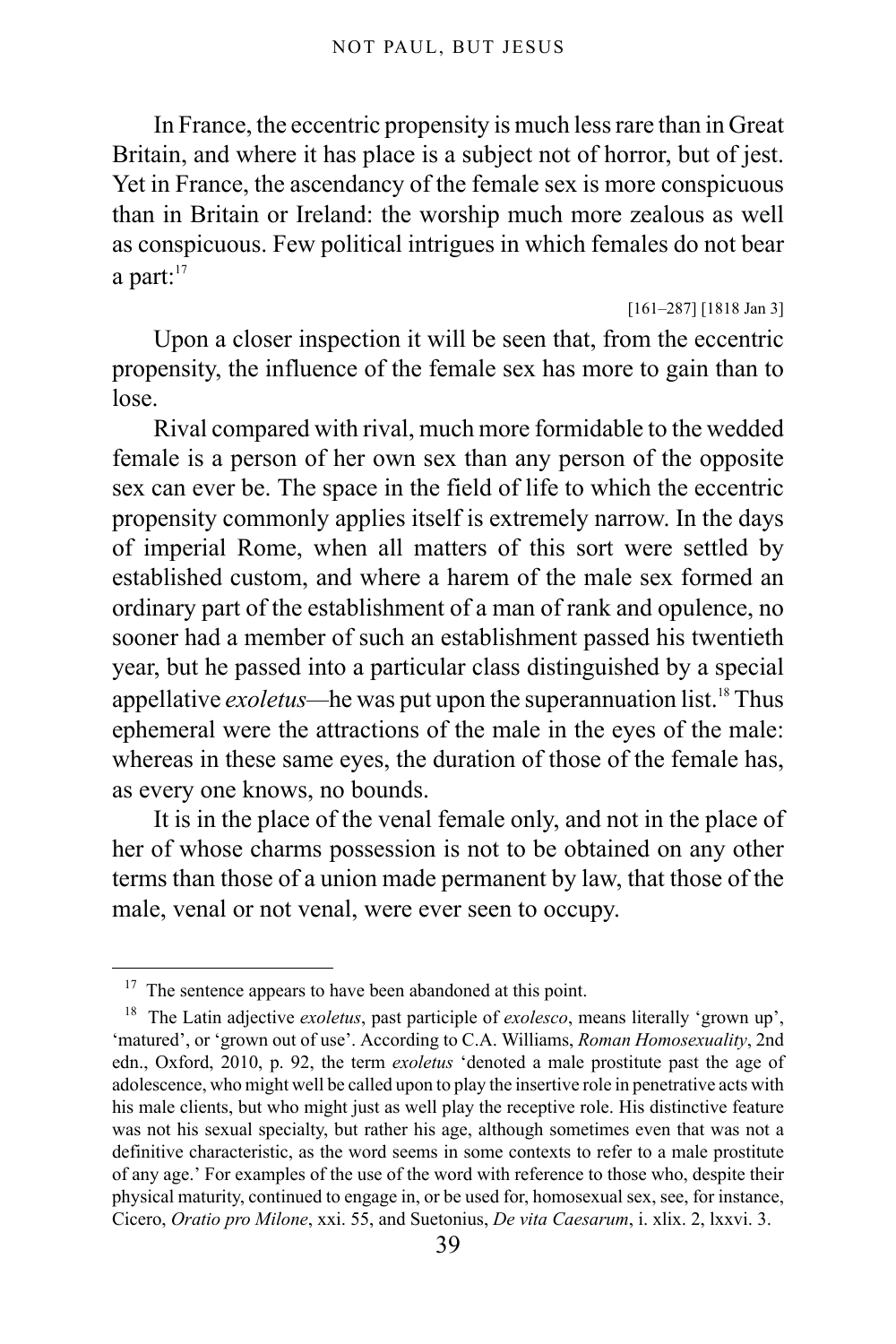[161–288] [1818 Jan 5]

How mean must be the opinion entertained of the attractions peculiar to her sex, by the female in whose eyes punishment is necessary to secure their prevalence!<sup>[19](#page-39-0)</sup>

## §5. *3.—Imaginary injury to personal security*[20](#page-39-1)

### §6. *Inconsistencies in the war thus made*

[161–292] [1818 Jan 4]

Among the grounds of condemnation to which the condemnation passed by the ascetic principle on the pleasures of the bed exposes itself, none are more palpably applicable than that of *inconsistency*. True it is, that inconsistency in the application made of a principle is an objection that goes not to the root of the principle. What it does not prove is that all the propositions contained in it and deducible from it are erroneous. But what it does prove is that some are: and, therefore, that of any such resolution as that of taking its dictates for a rule of action, error in practice will to an indefinite extent be a sure result.

A characteristic property of the eccentric modes of gratifying the sexual appetite is that of their contributing nothing to procreation —to the preservation of the species. In the distress of argument, this, if it has not been adduced already, can scarcely fail to be brought up in support of the condemnation so profusely bestowed by asceticism upon pleasure in these shapes. They contribute nothing to the encrease of population.—Well: and if they do not, what then? the answer has been already given: so much the better: if true, so far from being a reason for condemnation, this, as far as it goes, would be a reason for encouragement.

<span id="page-39-0"></span><sup>&</sup>lt;sup>19</sup> In the text, Bentham has noted at this point:  $\sqrt{\sigma}$  Here quote Dum. for the uses of a wife.' See *Traités de législation civile et pénale*, 3 vols., Paris, 1802, ii. 202, on the subject of marriage: 'Pour sentir tous ses bienfaits, il ne faut qu'imaginer un moment ce que seroient les hommes sans cette institution.' Dumont eventually published five recensions of Bentham's works, of which *Traités de législation civile et pénale* was the first.

<span id="page-39-1"></span><sup>&</sup>lt;sup>20</sup> No text for this section has been identified.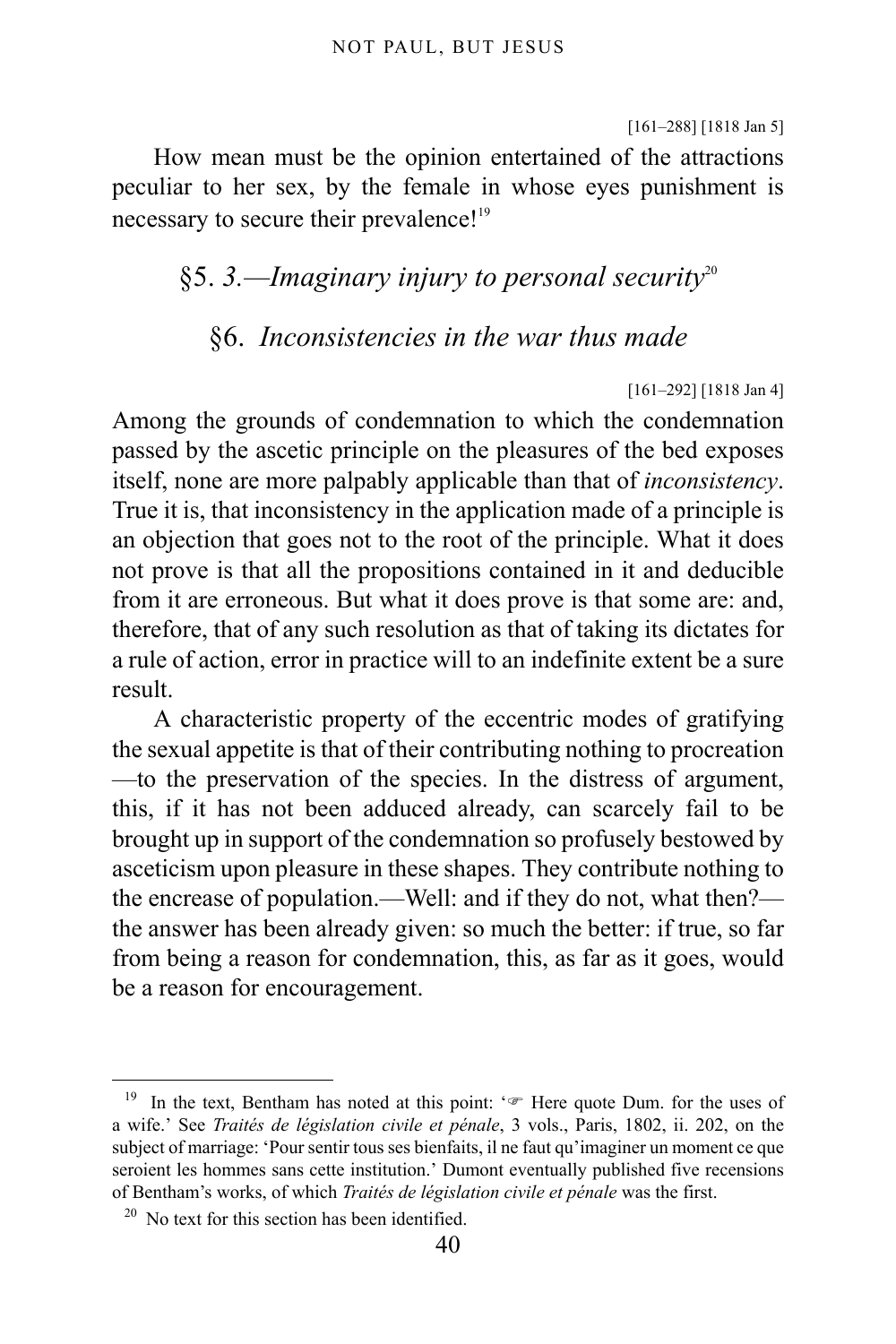Of the condemnation thus passed, to every eye in which the happiness of mankind is an object of regard, the groundlessness has surely by this time been rendered sufficiently manifest.

By its inconsistency—by any inconsistency with which it may be found chargeable—no addition is made to the strength of the ground on which, in point of utility, this condemnation stands condemned: but by every additional ray of light which is seen to be cast upon any field of enquiry, an additional ray of satisfaction is spread over a sincere and contemplative mind.

#### [161–293] [1818 Jan 4]

Of all the several distinguishable senses and appetites which enter into the composition of animals, and in particular of human nature, scarcely is there one which may not be seen conducive and contributory and acting in subserviency to two distinguishable uses —viz. the support of being, and the encrease of well-being—the encrease of well-being, viz. in the direct and positive way by addition made to the stock of pleasure.

Pleasures of the eye, pleasures of the ear—in both these instances this double function will at the first mention be seen to have place beyond dispute. To distinguish them from and above all others, the sense of which the ear is the organ and the sense of which the eye is the organ agree in possessing the peculiar privilege of being the inlets to the chief part of the aggregate mass of the pleasures of the mind—of those refined pleasures of which the seat is in the mind. So far as concerns this class of pleasures—so far as the organs in question, instead of seats, are but inlets to other pleasures, and those pleasures of the refined class in question, in every part of the Christian world, unless it be in here and there a monastery in the Catholic part of it, the refinement of their nature seems to have afforded them a tolerably secure retreat from the rage of the ascetic principle.

Even in their quality of seats of pleasure, these same organs, if not with absolute approbation, seem commonly to have been regarded by the eye of asceticism with comparative indulgence.

[161–294] [1818 Jan 4]

To exclude the use of these organs altogether would neither, consistently with the preservation of life, be practicable, nor, on the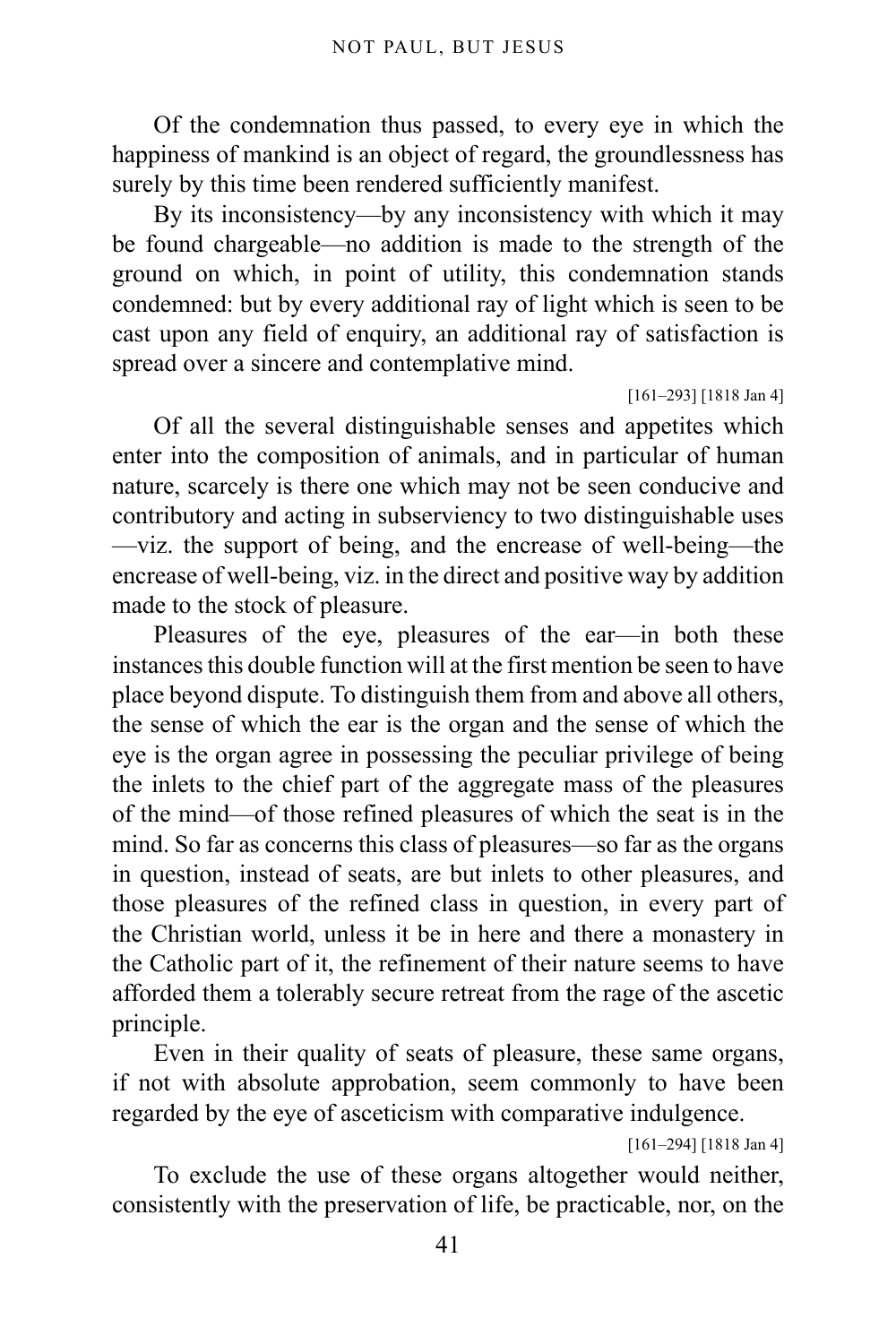part of the votary of asceticism, consistent: for his object is to swell to its maximum the quantity of pain: and, to the existence of pain in any quantity, life is a condition indispensable. Necessary at all times on the part of the larger portion of the species to the provision of the means of sustenance—of keeping life in repair, they are, in the case of the whole of the species, necessary at all times to the purpose of guarding against those dangers to which life stands continually expose[d](#page-41-0).<sup>d</sup>

<span id="page-41-0"></span>d To this rule no exception is afforded even by the case of those individuals to whom the organs or senses in question are respectively wanting: viz. to the deaf and the blind: for, to all necessary purposes, though not by their own, the individuals labouring under these imperfections respectively hear and see by the ears and eyes of others.

In the like case are the organs of the three grosser faculties—the touch, the taste and the smell: in the case of the touch, the ultimate use, viz. preservation of being, and in a remote way of well-being, is most prominent: in the case of the smell and taste, the immediate —the pleasurable—use is most prominent. But these organs and faculties minister, moreover, to being as well as to well-being in virtue of an ulterior, though but occasionally exemplified, use: viz. by the help they afford to the Naturalist and the Medical practitioner when occupied in the examination of portions of matter with a view to the services or the mischiefs of which, when applied to this or that part of the human body, in particular the intestinal canal, they are respectively capable of being the instruments.

[161–295] [1818 Jan 4]

Of all the purposes to which they are respectively rendered subservient, those most constantly exemplified are, as every body knows, those which, in conjunction with that appetite for nourishment the seat of which is spread throughout the whole of the intestinal canal, they render to *being* by ministering to nourishment. [161–296] [1818 Jan 4]

That which, to keep to the path of consistency, asceticism should aim at is the decomposing the system of existence in such manner as, in the instance of each sense and each organ, to separate, for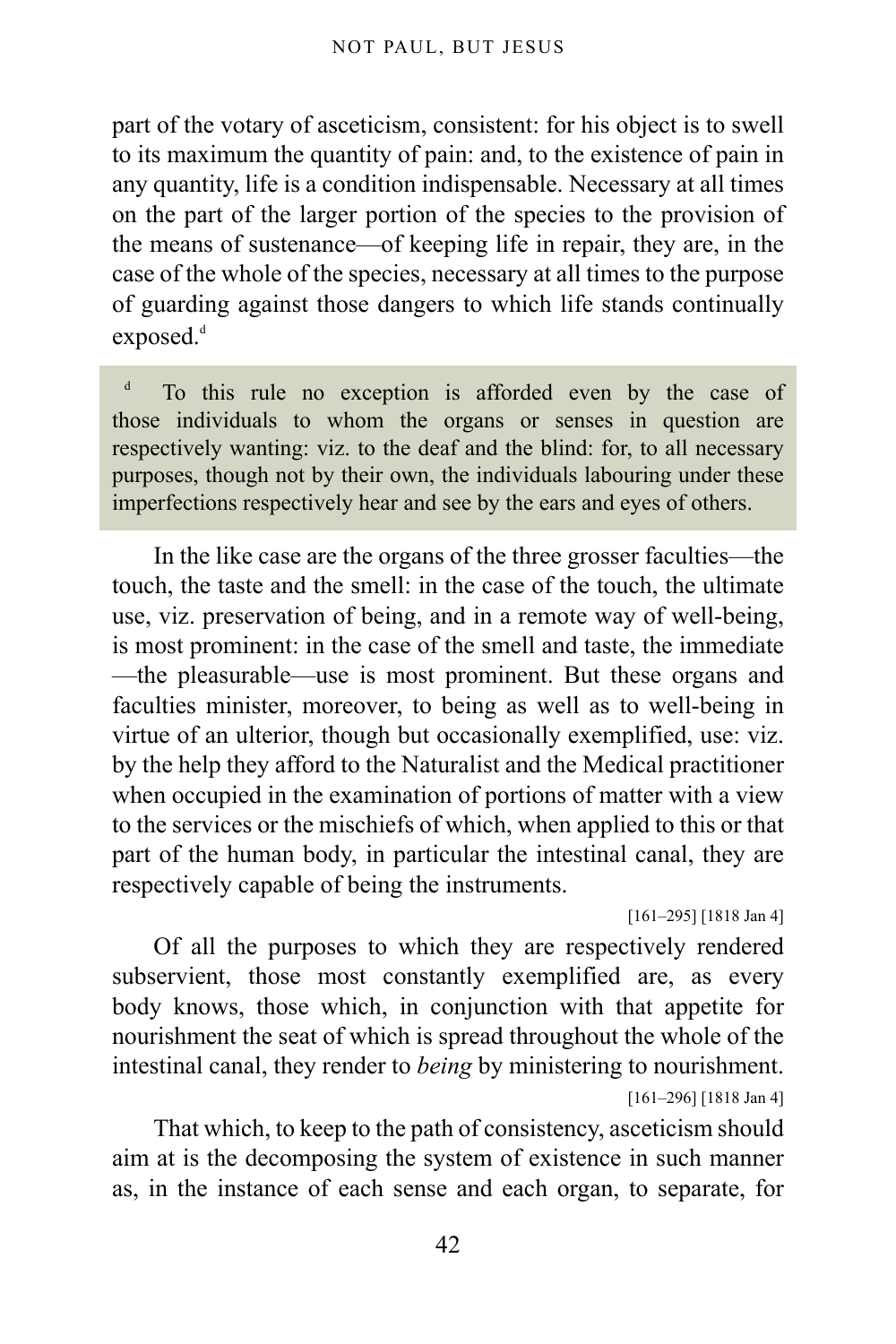the purpose of excluding them, all those uses which, not being necessary to being, are contributory to well-being, viz. to pleasure. So far, for example, as regards sustenance, in affording to the appetite for sustenance at large, viz. to the appetites of hunger and thirst, that gratification which, consistently with the preservation of life, it is not possible to withhold from them, so to order matters that, by the secondary organs and faculties of taste and smell, as little gratification shall be afforded as possible.

The nourishment exclusively allowed in the solid form should be not merely, as among the Catholics, one sort of animal food to the exclusion of another, $2<sup>1</sup>$  or vegetable food in general to the exclusion of animal, $^{22}$  $^{22}$  $^{22}$  but in every species of food that which is least gratifying to the allied organs and senses of smell and taste: and as to that which, in the liquid form, is contributory to no other purpose, no other substance than pure water—the substance by which no particular sensation is produced in the organ of taste or that of smell—should be admitted. As soon as ever the appetites of hunger and thirst are respectively satisfied, there with inexorable rigour an end would, by the genius of asceticism, were consistency among his attributes, [be put] to the introsusception of the matter of nourishment in both forms.

[161–297] [1818 Jan. 4]

Thus $^{23}$  $^{23}$  $^{23}$  stands the matter in point of consistency: how stands it in point of fact? By the same censorial wand by which, with inexorable rigour, on the ground of their not being subservient to the continuation of existence, the eccentric pleasures of the bed

<span id="page-42-0"></span><sup>&</sup>lt;sup>21</sup> For the Roman Catholic avoidance of meat at certain times see [Ch. 2 fn2 \[p.26\]](#page-25-0) above.

<span id="page-42-1"></span><sup>22</sup> According to [George Foster], *Sketches of the Mythology and Customs of the Hindoos*, London, 1785, p. 35, 'in Hindustan ... though the use of a vegetable diet, is so strongly inculcated, and with so few deviations, the Onion is forbidden to some of the sects of priests'. Describing the way of life of a set of Hindu 'devotees, distinguished by various names, but not restricted to any cast', [Quintin Craufurd], *Sketches chiefly relating to the History, Religion, Learning, and Manners, of the Hindoos*, London, 1790, pp. 121–2 noted: 'It is said, in their sacred writings, "That a Saniassy, or he who shall devote himself to a solitary religious life, shall have no other clothing, but what may be necessary to cover his nakedness. ... That his food shall be confined to rice and other vegetables; that he shall eat but once a-day, and then sparingly"'.

<span id="page-42-2"></span><sup>&</sup>lt;sup>23</sup> This and the following sentence have been marked by Bentham for deletion.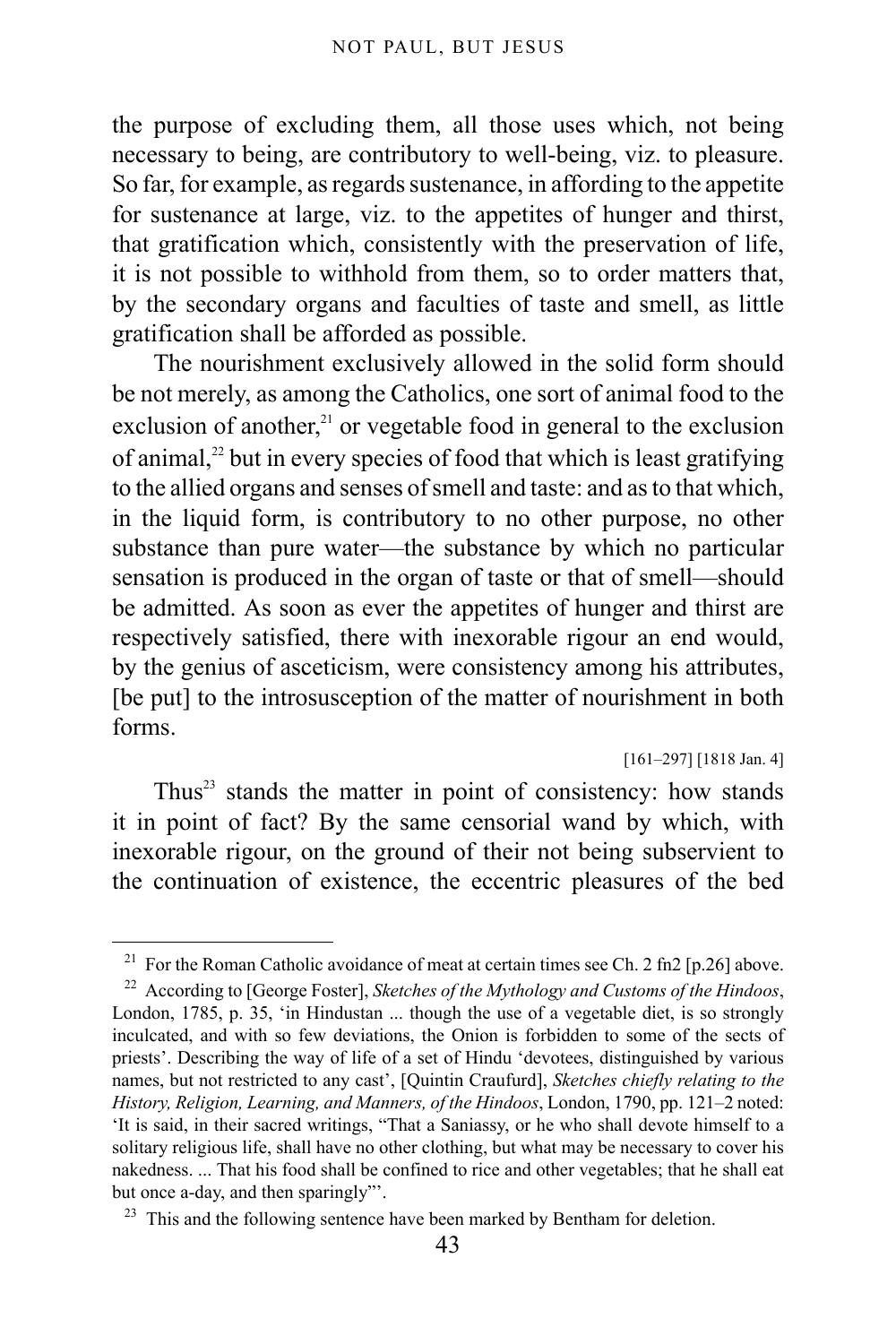are marked out for exclusion, the pleasures of the table are let in with a profusion absolutely unlimited, how manifestly so ever unconducive to that same necessary end. By consistency, if that were the oracle consulted, not only the whole tribe of fermented liquors, with tea, coffee and the whole tribe of articles of which the desert is every where composed, would be banished without scrutiny, but of the articles of which, in its solid form, the matter of nourishment is composed, all those to which, in consideration of their savour or in any other consideration than that of economy, preference is bestowed, and even of those, every quantity over and above that which, in the instance of each individual respectively and on each individual occasion, is necessary to afford satisfaction to the cravings of the intestinal canal.

Yet by such a multitude of those who would start with horror at the very mention of a gratification afforded to the sexual appetite in any eccentric mode, how compleatly dissolute and unlimited is the indulgence afforded to the appetites of which the organs of taste and smell are the instruments, and how enormous is the expence at and by which this indulgence is so constantly and regularly procured.

[161–298] [1818 Jan. 4]

By those by whom, to the pleasures of the table, no limits are attempted to be set other than those set, as above, by the allied considerations [of] self-regarding prudence and benevolence, why to the pleasures of the bed should any narrower limits be assigned? With what consistency can any difference be made in the extent given to the limits in the two cases?

So much as to the question between the pleasures of the table taken in the aggregate on the one part, and the pleasures of the bed on the other.

[161–299] [1818 Jan. 4]

Now again in regard to the pleasures of the bed considered by themselves, as between those pleasures reaped in the ordinary mode and the pleasures reaped by the same instruments in this or that eccentric mode.

In the case in which the mode employed is not in its nature capable of being employed in the continuation of the race, this circumstance, if not being of itself a sufficient cause for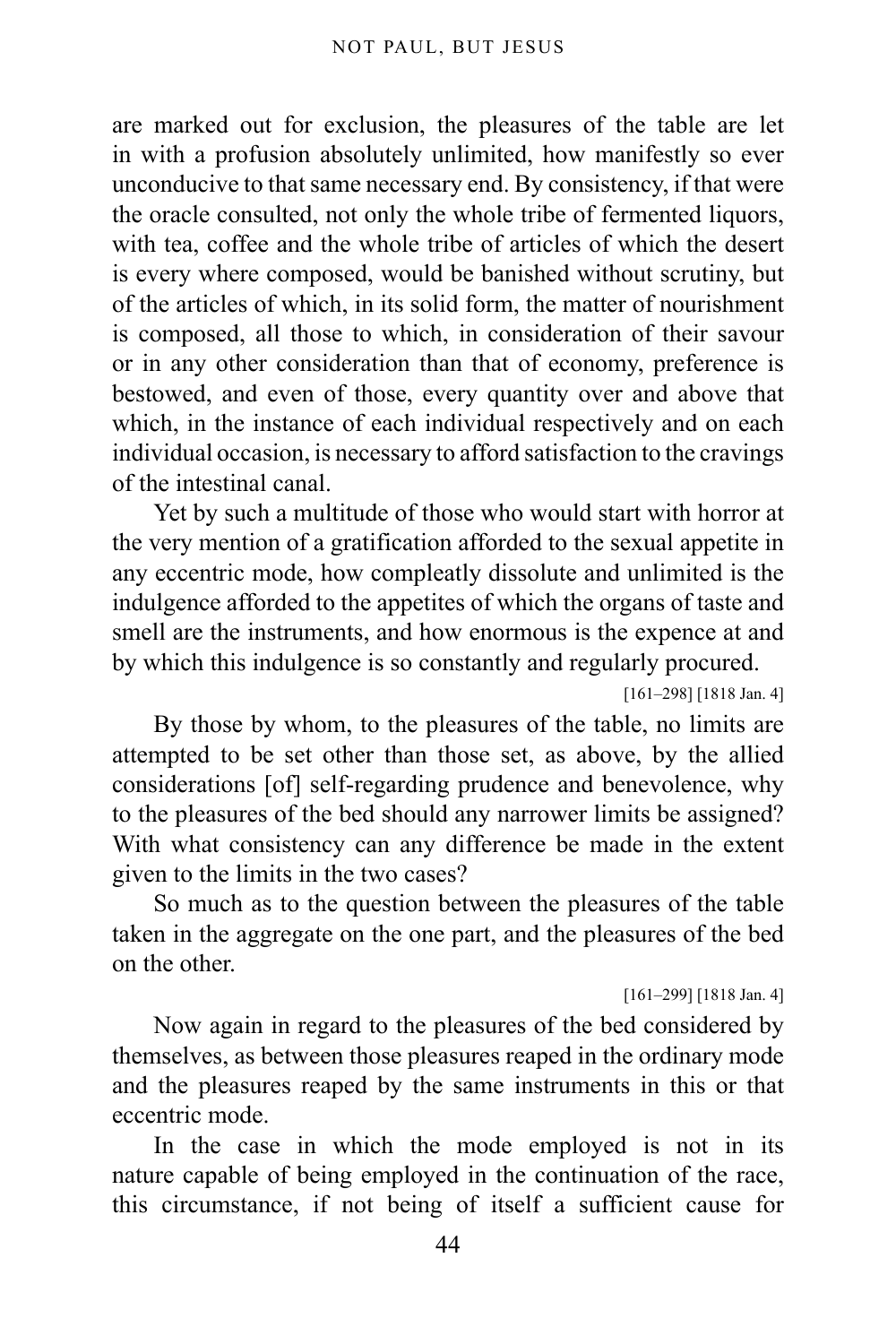condemnation, will scarcely fail to be employed by the partizan of asceticism, if hard pressed, in the character of a ground of aggravation: and thereupon will be poured out a torrent composed of all those words by which, in conjunction with the sexual appetite, a mark of condemnation is presented as associated with the idea of that same appetite: *lust, lustful, libidinous* and so forth.

But where, though capable of being applied to that necessary purpose, it is in point of fact not employed, and is neither expected nor intended to be so employed, this circumstance, how comes it not to be employed in that same character of a cause of condemnation applied to the ordinary mode? If condemnation be passed in the one case, with what consistency can it be refused to be passed in the other?

 $[161-300]$   $[1818$  Jan<sup>y</sup> 4]

In the ordinary mode, out of such a multitude (say, as above, three hundred) $24$  of acts of sexual intercourse performed in the compass of a twelvemonth, if, by producing conception, there be any one that proves contributory to the ulterior result, here are 299 of which it is certain that they can not by possibility be contributory to any such result. Not less plainly unconducive to the ultimate effect in question are these 299 operations performed in the ordinary mode than the same number of operations if performed in any eccentric mode.

Of the whole number, a portion, it may be said, has been performed before it could be known in relation to them respectively but that they were conducive and necessary to that same ultimate effect. True: but only to a small portion of the whole number performed during the assumed period of cohabitation does this plea apply: say to about  $\frac{1}{9}$ <sup>th</sup>: to the large remainder it is utterly inapplicable.

Take the case of a female past the age of child-bearing. In this case, in so far as regards contribution to the ultimate end in question, sexual intercourse in the ordinary mode differs not in the smallest degree from sexual intercourse in any eccentric mode.

<span id="page-44-0"></span><sup>&</sup>lt;sup>24</sup> See Ch. 3  $\S$ . 2 ¶5 [p.31] above.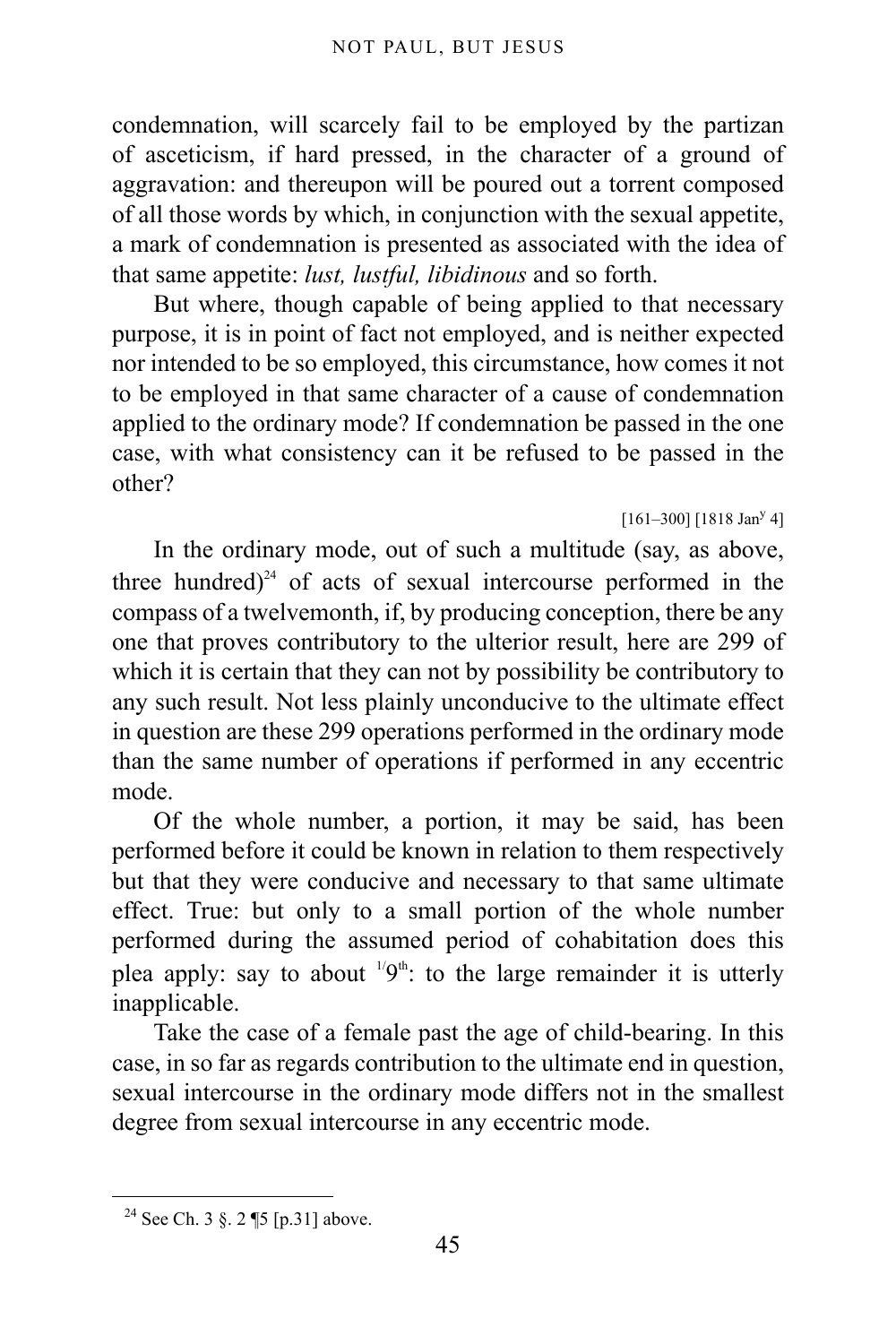Take the case of a female who, at the time being single, whether in a state of virginity or widowhood, engages at any time after the cessation of the prolific faculty in the bonds of marriage. To any such purpose as that of the ultimate result in question, as well might the union, whether of the female herself or her male associate, be made with a being of a different species or of the same sex.

 $[161-301]$   $[1818$  Jan<sup>y</sup> 4]

In and in relation to the connubial union, in compliance with those rules of good breeding which the laws of decency and delicacy combine in dictating, and from which pleasure itself in its most exquisite forms is [in] so great a degree a gainer, when the motives which, with reference to the commencement of the union, have acted as instruments and, with reference to the continuance of it, continue to act as *cements*, in the course of common conversation constitute the subject of contemplation, the only one of which express mention is made  $[$ is]<sup>[25](#page-45-0)</sup> that purely social affection of the mind which with little difference is capable, without any admixture of sensual appetite, of having place between two persons of the same sex; this purely mental pleasure heightened perhaps by more or less of that perception of ideal beauty which is not less capable of being afforded by a picture or a statue, together with a desire of the means of affording gratification to that sympathy of which the issue of the body are the object, and the parental relation the cause.

But when all these ostensible accidents—accidents to each of which it may alike happen to be in existence—are abstracted, what remains but that appetite of which alone in the whole groupe of motives the existence is certain? and what difference is there between this appetite when gratified in the above ordinary mode and the same appetite when gratified in any eccentric mode? What difference, any more than between the appetite for nourishment when satisfied by turtle or venison, and the same appetite when train oil or carrion are employed in satisfying it?<sup>[26](#page-45-1)</sup>

<span id="page-45-0"></span> $25$  MS 'are'.

<span id="page-45-1"></span><sup>&</sup>lt;sup>26</sup> Henry Ellis (1721–1806), explorer and colonial governor, observing that Eskimos removed from their homeland missed it acutely, recounted that, 'One of these, after having been fed on *English* Diet, being present when one of the *Englishmen* was cutting up a Seal, from whence the Train Oil ran very plentifully, licked up what he could save with his Hands,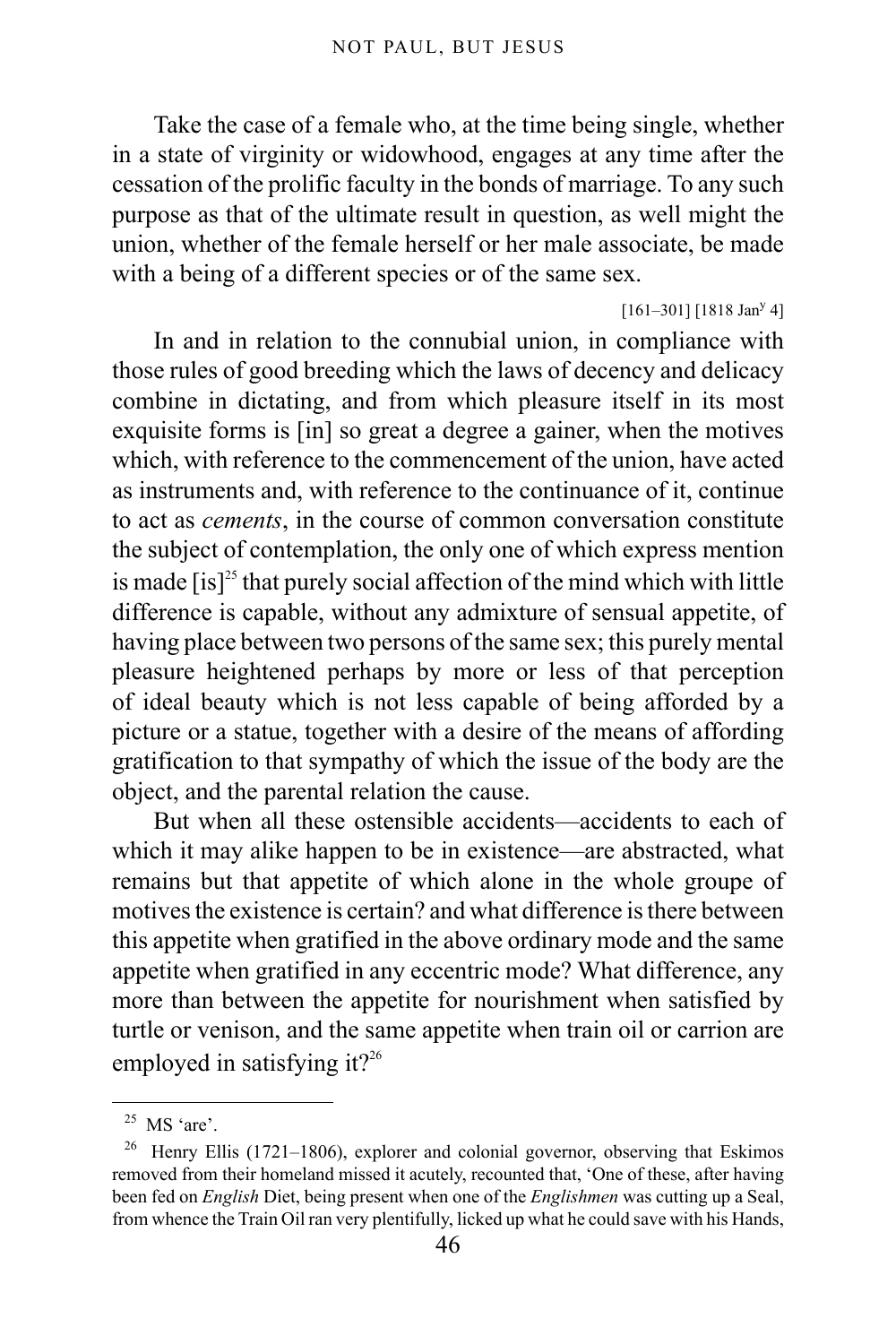$[161-302]$  [1818 Jan<sup>y</sup> 4]

In the connubial union, when in either party the capacity of contributing to procreation either never came into existence or is extinct, in what respect does the sexual intercourse in this case differ in its consequences from the like intercourse with a being of a different species or the same sex? it is not indeed in every case that the incapacity is matter of certainty: it is, however, in one case, viz. where the female is past the age. Yet without objection even on the part of the most rigid ascetic, under this circumstance the union is not only continued, but even commenced.

By the pretious ointment of eulogy lavished in the one case, by the vituperation poured forth in so flaming a torrent in the other, can the nature of the thing itself be changed? And what if, to the feeder on train oil or carrion, the turtle or the venison would be as train oil or carrion to him to whom the matter of nourishment is administered by these costly viands?

## §7. *Peculiar asperity of the vituperation lavished upon these modes—its causes*

[161–303] [1818 Jan. 5]

Compared with the innoxiousness of the practice, it is curious to observe the sort of aspect with which it is so generally regarded. The horror bestowed upon the most mischievous acts is eulogy compared with that which may be seen poured forth upon this innoxious one, of which, wheresoever performed, the matter of happiness is a sure concomitant, or it would not be performed; of the matter of unhappiness, unless by accident, not a particle.

[161-304] [1818 Jan. 5]

Of the malignity of the passion thus expressed, the causes are by no means difficult to discover.

1. The most powerfully operating, though not the earliest, cause may be seen in the notion that the practice in question is of the

and said, *Ah! commend me to my own dear Country, where I could get my Belly full of this*.' See *A Voyage to Hudson's-Bay by the Dobbs Galley and California, In the Years 1746 and 1747, for Discovering a North West Passage; with an accurate Survey of the Coast, and a short Natural History of the Country*, Dublin, 1749, p. 63.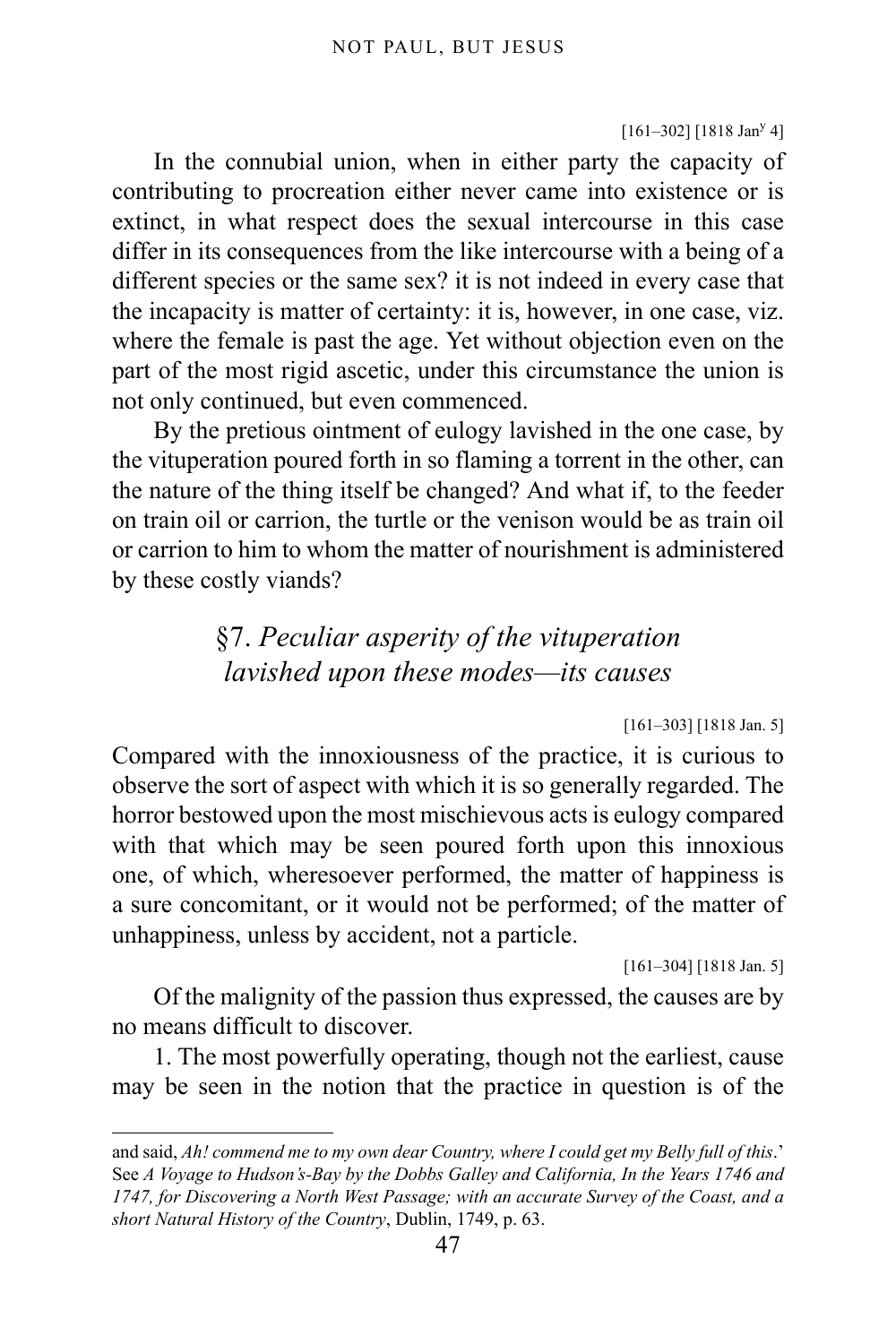number of those condemned by Jesus. In the religion of Paul, yes: in the religion of Jesus, no: of this a compleat demonstration will have been afforded ere this work has reached its close. In the religion of Moses, yes: but in a part of the religion of Moses on which the stigma of reprobation may be seen stampt by Jesus. $27$ 

2. A cause of earlier origin may be found in one of those antipathies which may be seen springing up in such number and variety in the field of taste.

The violence of that antipathy—of that ill-will—of that hatred —of that desire to visit with pain in any its most afflictive shapes —which in so many instances is ready to be excited, as by a mere difference of taste, as by a mere difference of opinion—whatsoever almost be the subject—a degree of antipathy capable of rising to a pitch equal if not superior to any that is wont to be excited by any the most serious injury, is a sort of anomaly of the human mind: a phænomenon in which it is difficult to find any analogy to the other parts of the human frame. But whatsoever be the cause, the existence is unhappily but too visible to admitt of dispute.

[161–305] [1818 Jan. 5]

3. Another cause of perhaps earlier origin may be seen in philosophic pride: that species of pride which, among the Gentiles, gave birth to the sect of the Stoics:<sup>[28](#page-47-1)</sup> and among the Jews, if it did not give birth, contributed at least to the growth of the Pharisees; and in their hands we shall see it serving as an instrument to ambition and a ladder to power. To the herd of men pleasure is the object of pursuit; pain, of avoidanc[e](#page-48-0). 'I am not as other men are:<sup>e</sup> of their minds, the texture is earthly and sordid; of mine, celestial and pure. Differing from them thus, I exalt myself above them, and in that awful respect which the exaltation thus obtained has for its fruit, I find an indemnity for whatsoever I renounce of vulgar pleasure.' Such is the mental process by which, even without any impulse from religion, men in such considerable numbers have been wedded to

<span id="page-47-0"></span><sup>&</sup>lt;sup>27</sup> See Ch. 8  $\S$ . 2 [p.94] below.

<span id="page-47-1"></span><sup>&</sup>lt;sup>28</sup> Adherents of the Stoic school of philosophy, founded by Zeno of Citium around 300 bc, held that the end of life was virtue alone, and that any action undertaken for pleasure could not be virtuous.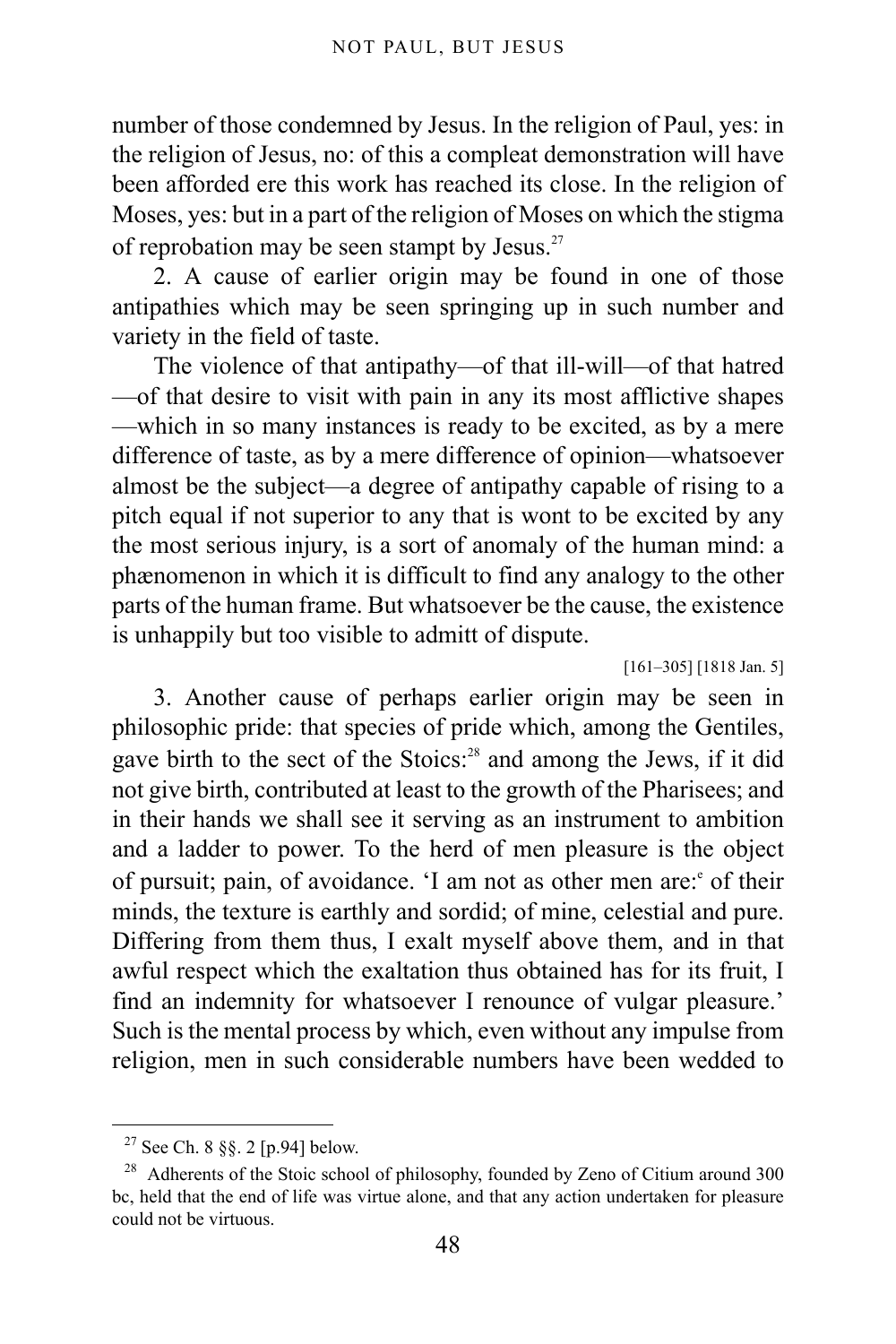asceticism: and *that* not only in profession, but doubtless in some degree in practice.

<span id="page-48-0"></span> $^{\circ}$  Mat.  $|^{29}$  $|^{29}$  $|^{29}$ 

Of the two branches into which, from the contemplation of their origin, the system of asceticism may be divided, a further account may be seen in Bentham's *Introduction to Morals and Legislation*, and in his papers on Legislation as published in French by Dumont.<sup>[30](#page-48-2)</sup>

4. Another distinguishable cause is the opportunity thus observed of purchasing, and at so cheap a price as that of a few words, the reputation of the love—the ardent love—of virtue. At this price the most consummate sensualist beholds little difficulty in dressing himself up in the garb of the strictest moralist: and the more flaming the colours in which his weakness is in danger of display[ing] itself, the stronger the need he feels himself to have of a cloak so cheap and so commodious.<sup>[31](#page-48-3)</sup>

5. In the strictness with which he perseveres in refusing to himself a gratification towards which he feels no propensity, the votary of a religion finds means to reconcile with the prospect of escape from future torment, a sip or two now and then of present pleasure. Some, he say[s], will be saved: but all are sinners: some

 $[161-306]$   $[1818$  Jan<sup>y</sup> 5]

<span id="page-48-1"></span><sup>&</sup>lt;sup>29</sup> The phrase is, in fact, from Luke 18: 11.

<span id="page-48-2"></span><sup>30</sup> See *An Introduction to the Principles of Morals and Legislation*, ed. J.H. Burns and H.L.A. Hart, London, 1970 (*CW*), pp. 17–18, and *Traités de législation civile et pénale*, i. 6–9.

<span id="page-48-3"></span><sup>31</sup> In the margin, Bentham has noted at this point: ' $\mathcal{F}$  Note on the infamization of Sir Eyre Coote by the Prince Regent.'

Bentham has mistakenly identified the persons involved in this matter. The scandal did not involve Sir Eyre Coote (1726–1783), army officer, but rather his nephew Eyre Coote (1759–1823), army officer, colonial administrator, and MP for Barnstaple 1812–18. On 25 November 1815, Coote was charged with indecent conduct before the Lord Mayor of London, following allegations that he had paid boys from Christ's Hospital to be flogged. The Lord Mayor dismissed the case, but a military inquiry was convened on 18 April 1816, not by George (1762–1830), Prince of Wales, Prince Regent from 1811, and as George IV, King of Great Britain and Ireland from 1820, but by Prince Frederick, Duke of York and Albany (1763–1827), Commander-in-Chief of the army 1798–1809, and from 1811. The inquiry concluded that Coote's behaviour had been unworthy of an officer and a gentleman; he was dismissed from the army, and degraded from the Order of the Bath.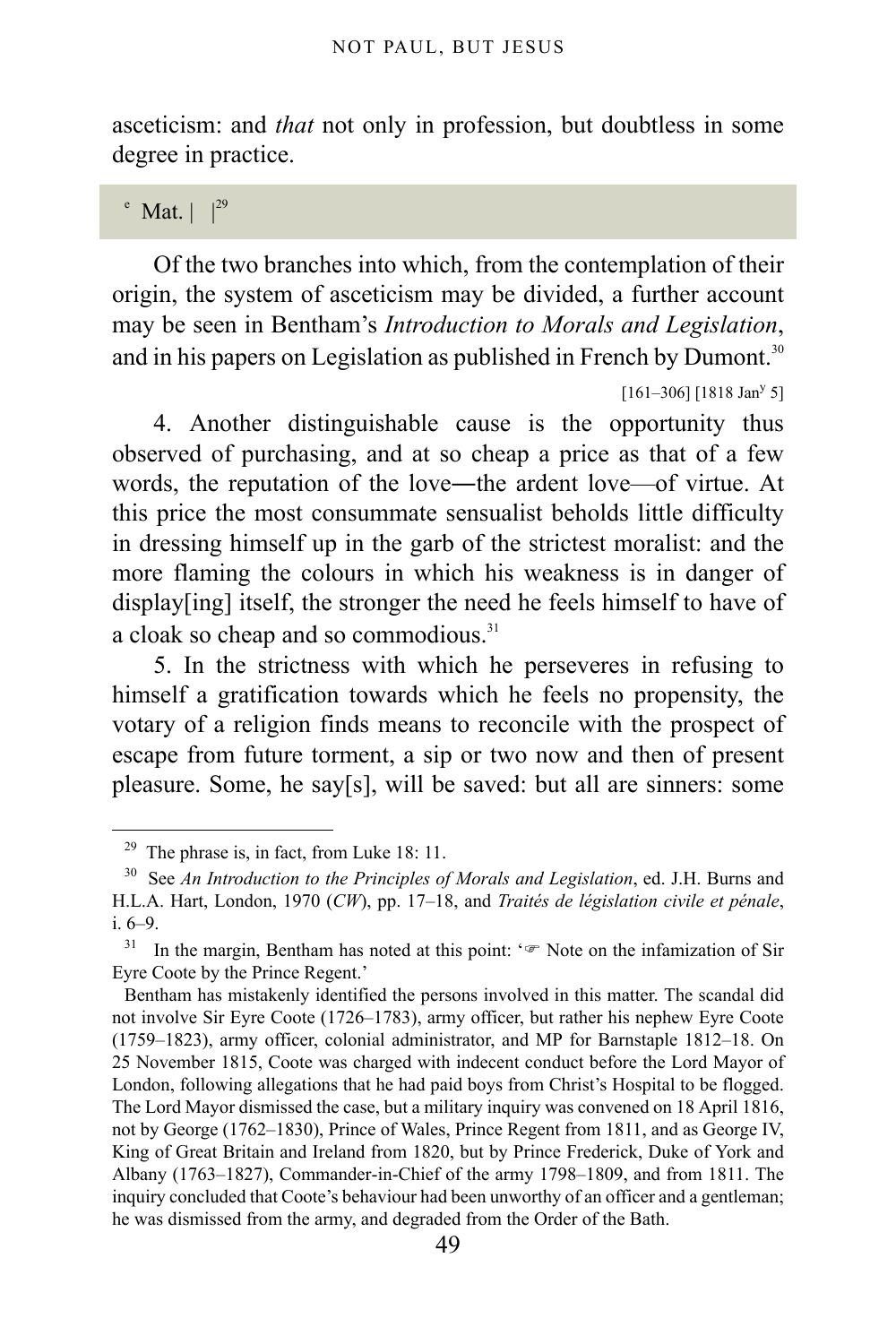sin, therefore, is not incompatible with salvation: the more intense my abhorrence for one sin, the better grounded my hope of pardon under another: of this sort is the logic by which the effect is produced in this case.

Thus Hudibras:

Compound for sins they are inclined to,

By damning those they have no mind to. $32$ 

 $[161-307]$  [1818 Jan<sup>y</sup> 5]

6. Another cause may be seen in the opportunity of sharing in the pleasures of power without expence or risk. By mere difference of opinion or even by mere difference, a degree of antipathy has been seen produced strong enough to produce the wish and even the endeavour―and alas! that endeavour but too frequently successful―to persecute the object of it to the very death. But in the case of mere difference of opinion not made public, the faculty of affording to the dissocial affection its gratification to that degree of intensity which is afforded by the death of the victim is confined, in respect of its subject, to the field of religion, and in that field, in respect of country, to Spain and Portugal and perhaps a part of the whole number of the European states.

In England, though, for the more effectual exclusion of error by the exclusion of published enquiry, by some such denomination as heresy, schism or blasphemy, and under that pretence by appropriate punishment, men in power have contrived to expose to suffering him whose offence consists in the divulgation of an opinion different from that which  $[$ they entertain $]$ <sup>[33](#page-49-1)</sup> or would be thought to entertain and  $[choose]^3$ <sup>4</sup> to see professed, yet to the gratification of the antipathy produced by this exciting cause, odium and expence concurr in opposing obstacles which few have the resolution to surmount, and which still fewer find cause for felicitating themselves on the having surmounted.

[161–308] [1818 Jan. 5]

<span id="page-49-0"></span><sup>32</sup> Samuel Butler, *Hudibras*, Part I, Canto I, 213–14.

<span id="page-49-1"></span><sup>33</sup> MS 'he entertains'.

<span id="page-49-2"></span><sup>&</sup>lt;sup>34</sup> MS 'chooses'.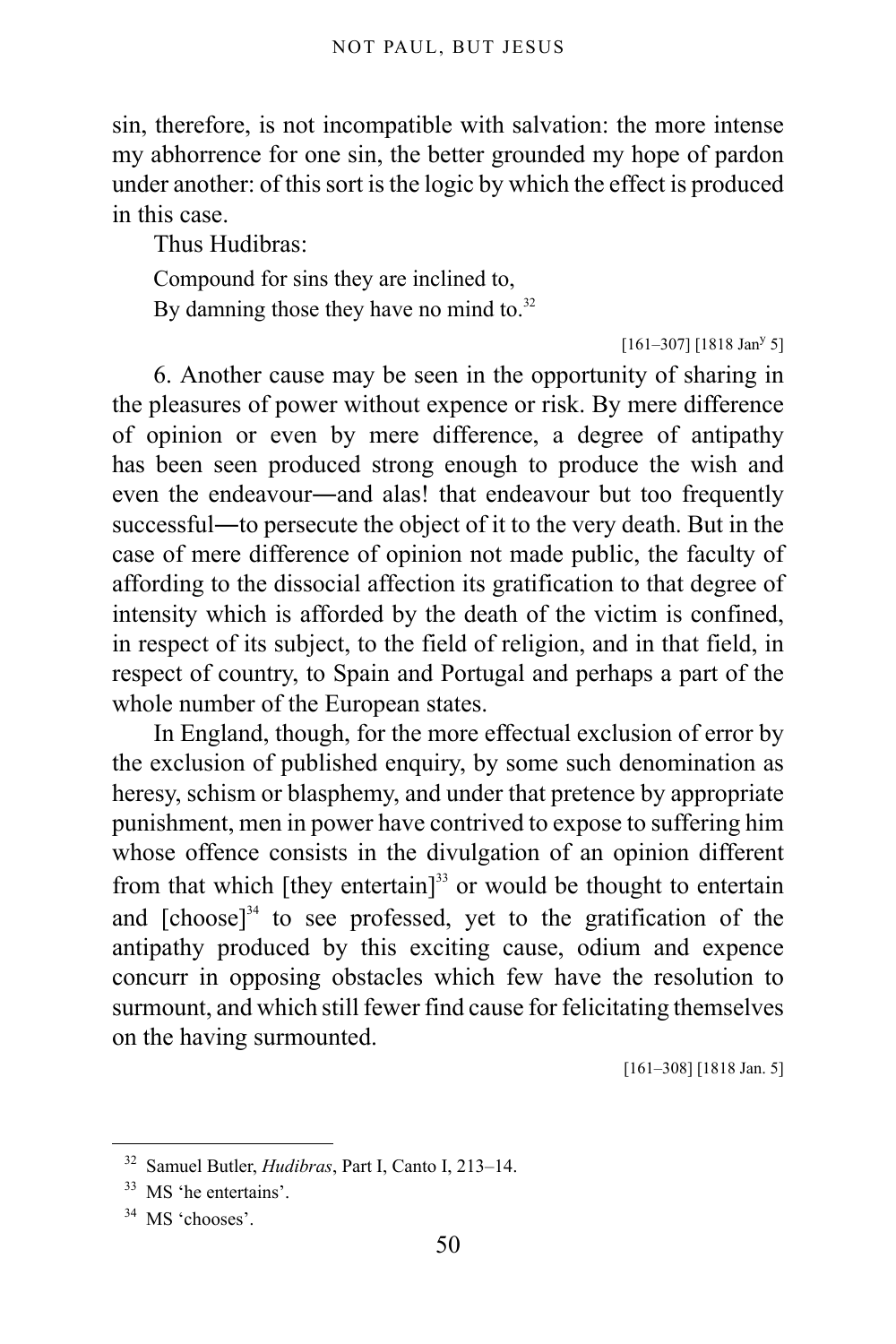In regard to difference in taste, taking the whole field together, such in some eyes is the hardship of the times, $35$  that for the offence of differing on this ground from men in power, scarcely by means of any word, or by any other means, can any effective means be found of affording to antipathy in this shape the gratification which is the object of its desire. To a difference of opinion respecting the excellence of old music in comparison of new—of French in comparison of Italian—of one singer in comparison of another—of Shakespear in comparison of Corneille<sup>[36](#page-50-1)</sup>—no words corresponding to, and of any thing like equal efficiency with, heresy, schism or blasphemy have ever as yet been found.

In this one corner of the field of taste, the man in power has stept in and afforded to the wounded mind the relief which in almost every other part it is condemned to be ever hoping for without ever attaining it. Behold there, says he, your victim: behold here my arm which, if you can bring him within my reach, is ready for the sacrifice.

The above several causes present themselves as applying to men taken indiscriminately and without regard to those differences which present themselves as referable to difference of situation as between disciple and teacher.

In those causes of condemnation which present themselves as attached to—as springing out of—the situation of teacher, there will be occasion to observe those by which the condemnation passed on the modes in question by Paul seems to have had its cause.<sup>[f](#page-51-0)</sup>

<span id="page-50-0"></span><sup>35</sup> Bentham may have had in mind William Eden, *Principles of Penal Law*, London, 1771, pp. 71–2, where a passage entitled 'Of the Disposal of the dead Body of the Criminal' reproduces the following quotation: *Ubi, præ iniquitate temporum, vivos homines dissecare non licet*, i.e. 'When, because of the hardness of the times, it is not lawful to dissect living men'. Eden cites his source as Aulus Cornelius Celsus (*fl.* 14–37), in the proem to *De Medicina*. These precise words do not, however, appear there, and are probably a paraphrase. Celsus does refer to the practice of Herophilus of Chalcedon (*c*. 330–260 bc) and Erasistratus of Ceos (*c*. 315–*c*. 240 bc) of performing dissection on living criminals. See Celsus, *De Medicina*, Prooemium, 23: *Herophilum et Erasistratum, qui nocentes homines a regibus ex carcere acceptos vivos inciderint*, i.e. 'Herophilus and Erasistratus who laid open living criminals whom they received out of prison from kings'.

<span id="page-50-1"></span> $36$  William Shakespeare (1564–1616), English playwright and poet, and Pierre Corneille (1606–84), French playwright.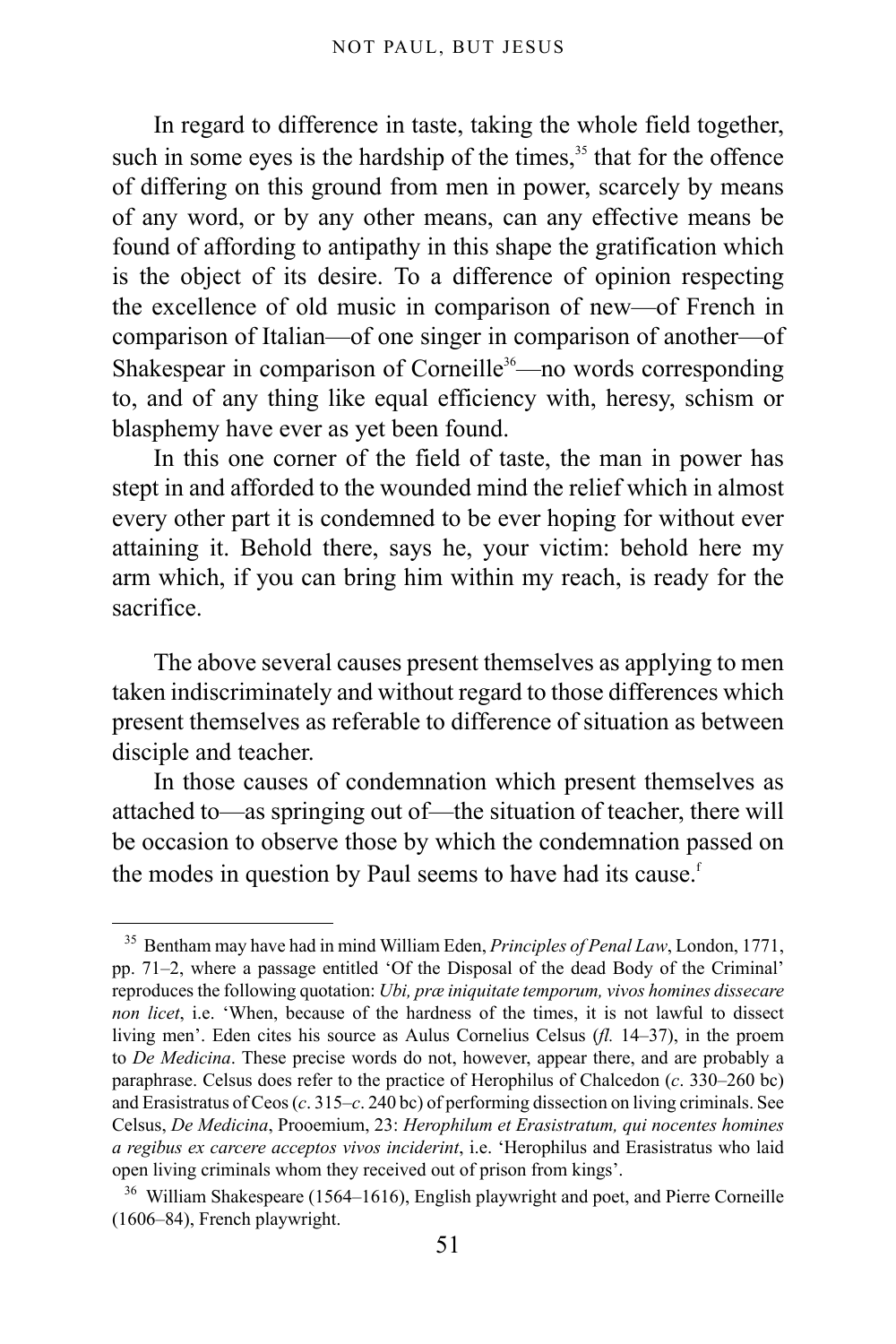<span id="page-51-0"></span> $f$  Infrà Ch. Paul's Motives for condemning eccentric modes.<sup>[37](#page-51-1)</sup>

# §8. *Its innoxiousness manifested by the impossibility of finding place for it in an arrangement of penal law grounded on utility*[38](#page-51-2)

### $[161-289]$   $[1818$  Jan<sup>y</sup> 5]

The account given of the mode in question by Blackstone<sup>[39](#page-51-3)</sup>—given in and by means of the place assigned to it in his tabular analysis of the field of law—is curious and instructive.<sup>[40](#page-51-4)</sup> It affords a sample of the service that may be done by good logic, as in every other part of the field of thought and action to which it applies itself, so more especially to that of morals. In a system of classification founded on correct principles, error finds a bar of such efficacy, that without a degree of violence more or less manifest, admission can not any where be gained by it.

The mode in question having, in many of its varieties, a place assigned to it by Henry the eighth in the penal department of the law, $41$  a place was necessary to be found for it not only in the body of Blackstone's work,<sup>[42](#page-51-6)</sup> but in the tabular sketch by which it is preceded. Under which of all my general head[s] shall I place it?

<span id="page-51-1"></span><sup>&</sup>lt;sup>37</sup> In the event, Bentham discussed this topic in 'Not Paul, but Jesus', Volume II.

<span id="page-51-2"></span> $38$  This and the following section do not appear on the plan at UC cxxxix 30 (11 January 1818).

<span id="page-51-3"></span><sup>39</sup> Sir William Blackstone (1723–80), first Vinerian Professor of English Law at Oxford University 1758–66, Justice of Common Pleas 1770, 1770–80, Justice of King's Bench 1770, and author of the famous *Commentaries on the Laws of England*, 4 vols., Oxford, 1765–9.

<span id="page-51-4"></span><sup>40</sup> See William Blackstone, *An Analysis of the Laws of England*, Oxford, 1756, where the text is preceded by an unpaginated 'tabular sketch' of the contents, in which the category of public wrong in which 'buggery' is included is 'Crimes against ... Persons; by ... Other corporal Injuries [i.e. other than homicide]'.

<span id="page-51-5"></span><sup>&</sup>lt;sup>41</sup> The Buggery Act of 1533 (25 Hen. VIII, c. 6) defined buggery as an unnatural sexual act against the will of God and man, and established punishment of buggery by hanging. Henry VIII (1491–1547), King of England from 1509 and King of Ireland from 1541.

<span id="page-51-6"></span><sup>42</sup> See Blackstone, *Analysis of the Laws of England*, p. 119, where 'Buggery, with Man or Beast' is classed among eight 'Crimes affecting the Person of Individuals, not amounting to Homicide'.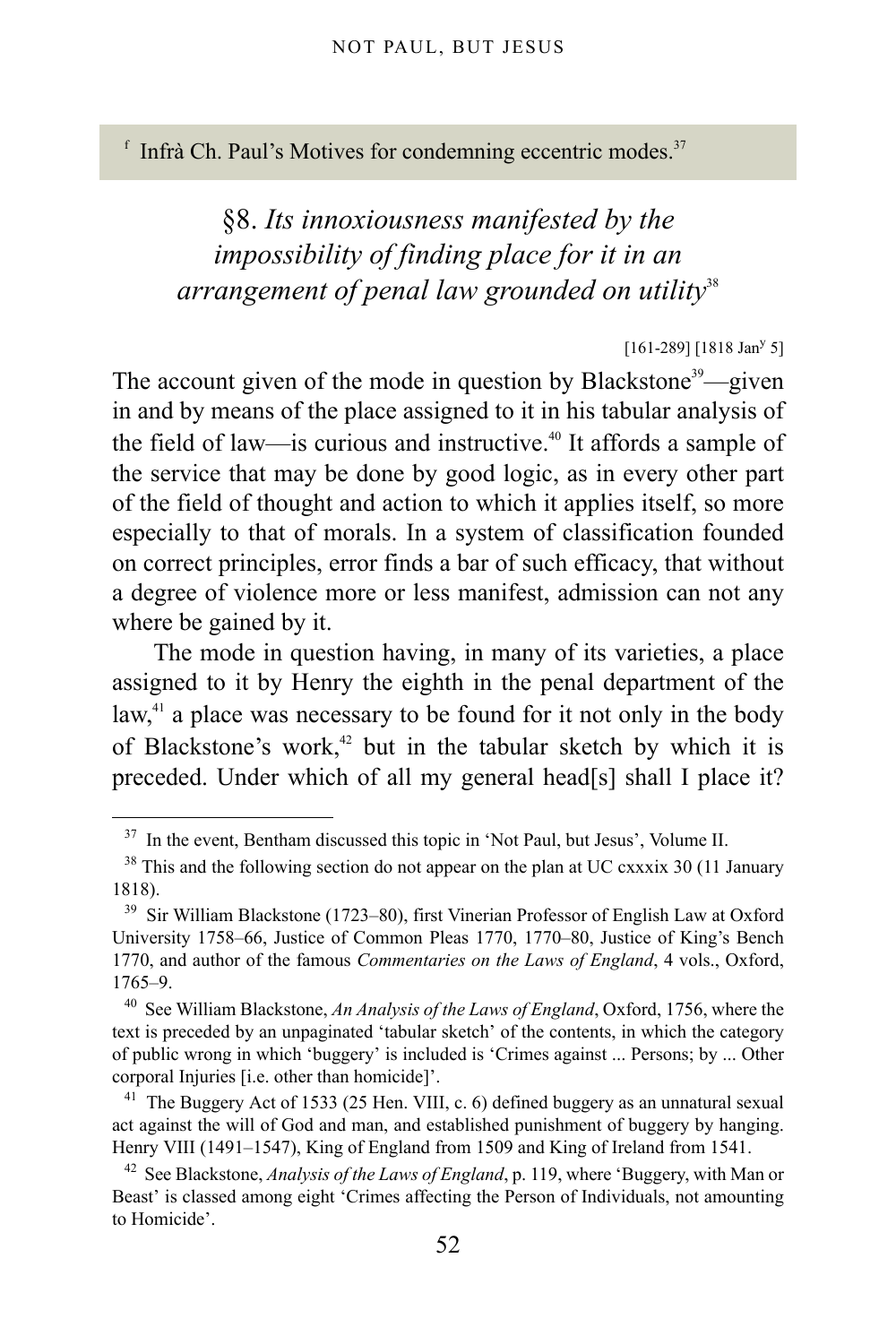is a question which he came in course to put to himself. From the head under which at last he regarded himself as reduced to place it, the perplexity which he must have been labouring under may be imagined. Offences against the security of individuals. Against the security of individuals? O yes, if committed without consent. But this is a case not likely to have ever happened: nor has it ever happened in any one of the instances in which prosecution and conviction have ensued—in which execution has been given to the tyrannic law. When committed, as it always is, by consent, if this be an offence against the security of individuals, then so is simple fornication an act to which, neither under that head or any other, is any place assigned in the penal department of English law.

 $[161-290]$   $[1818$  Jan<sup>y</sup> 5]

Yes: if the act performed in the cases prosecuted under that same law were the act meditated by the population of the ill-famed city of old time from which the act takes one of its names. But this it never is: for in that act violence was included—violence of which, as will be seen,<sup>[g](#page-52-0)</sup> death in an excruciating form could not but have been a consequence.

<span id="page-52-0"></span> $\mathrm{f}$  Infrà Ch.  $\vert \ \vert^{43}$  $\vert \ \vert^{43}$  $\vert \ \vert^{43}$ 

To language, violence enough was done (one might have supposed) by such an arrangement. But no: --- man the subjectman, though it be without violence and with perfect consent, this is one variety of the offence: a beast of any kind the subject—this is another which, under the same name, is subjected to the same punishment.[44](#page-52-2) The security of individuals, viz. human individuals, violated or endangered by an operation of which a beast, and a beast alone, is the subject? If this were so, then is every act performed in the course of his trade by a butcher an 'offence against the security of individuals.'

Now in this example may be seen in a still clearer light than at the outset the service capable of being rendered, to art and science in

<span id="page-52-1"></span><sup>43</sup> See [Ch. 10 \[p.125\]](#page-124-0) below.

<span id="page-52-2"></span><sup>44</sup> See [Ch. 11 \[p.149\]](#page-148-0) below for Bentham's discussion of the Mosaic law.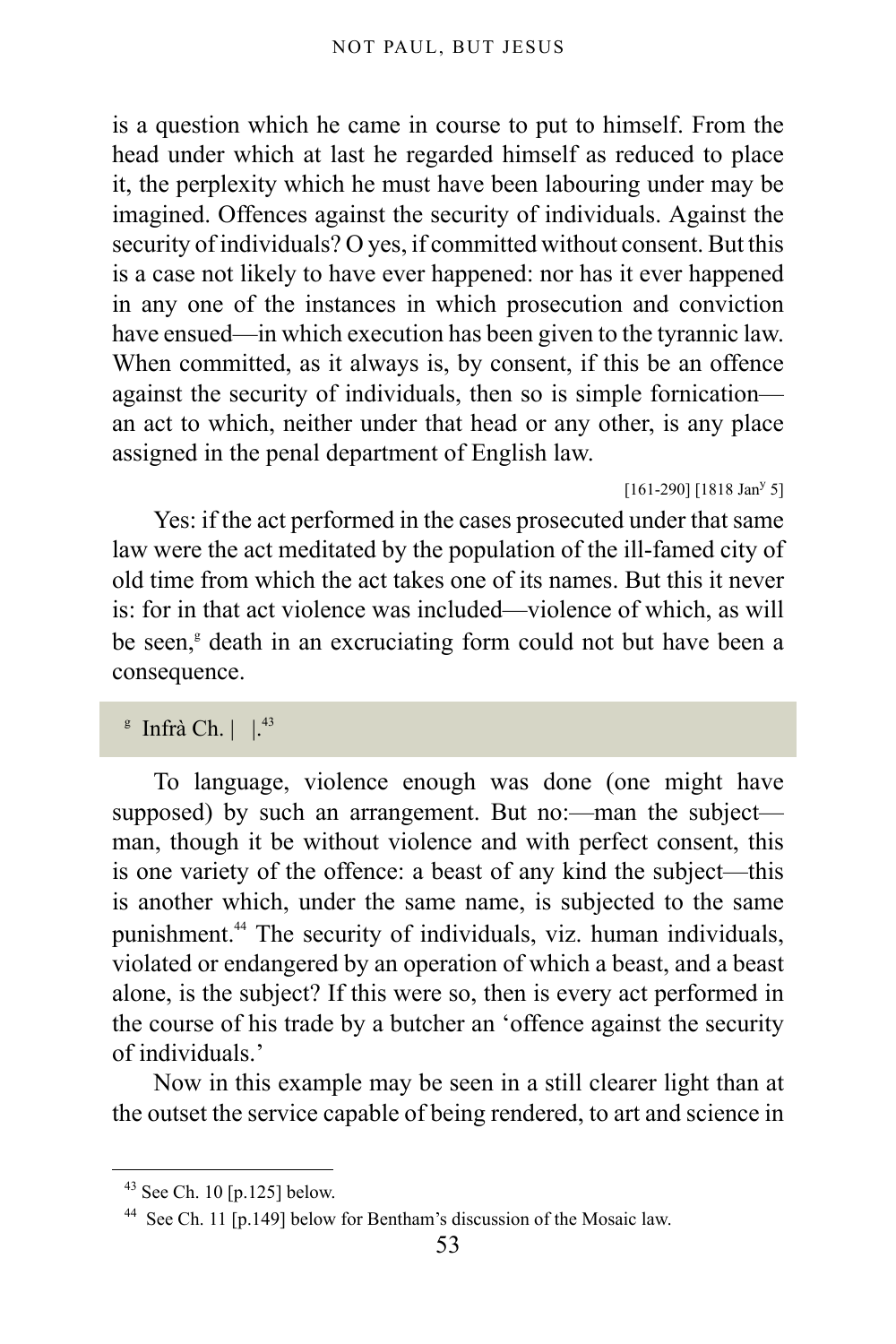all their branches, by logic, the mistress and directrix of them all. It was thus that Bentham was led to the discovery of the innoxiousness of Usury.[45](#page-53-0) In a scheme of arrangement grounded on the principle of utility—nay even in the analysis sketched by Blackstone—no head could be found under which, without a manifestly false assertion, it could be placed.<sup>[46](#page-53-1)</sup>

```
[161-291] [1818 Jan 5]
```
Among the grounds he sees for self-complacency, Sir Thomas Browne, in his *Religio Medici*, mentions his never having had to charge himself with the commission of a sin without a name: such, says he, was that of the Egyptian embalmers, when in the course of the operation of converting dead bodies into mummies they were converted into instruments for the gratification afforded to this appetite.<sup>[47](#page-53-2)</sup> Such is the sort of reasoning by which, in relation to this subject, the opinions of the moralist and the practice of the legislator have been wont to be guided!

## §9. *Groundlessness of the particular asperity against the pleasures of the bed*

[161-270] [1818 Jan. 8]

In the sixth sense, any more than in any other, what can there be that should give the uses made of it a place in the field of morality, in any other way and on any other grounds than any other of the senses, with the appetites respectively belonging to them? The uses capable of being made of it, without prejudice to happiness and virtue, will indeed have for their limits those traced out by the two virtues which preside over the whole field of human thought and action, viz. self-

<span id="page-53-0"></span><sup>45</sup> *Defence of Usury; Shewing the Impolicy of the Present Legal Restraints on the Terms of Pecuniary Bargains*, London, 1787 (Bowring, iii. 1–29).

<span id="page-53-1"></span><sup>46</sup> See Blackstone, *Analysis of the Laws of England*, p. 115, where usury is included among 'Offences against the public Trade'.

<span id="page-53-2"></span> $47$  Sir Thomas Browne (1605–82) referred to this practice of the Egyptian embalmers in *Pseudodoxia Epidemica, or Vulgar Errors*, London, 1646, Chapter 19, where he commented, 'We require a name for this.' In his *Religio Medici*, London, 1643, Part II, § 7, he remarked, 'I thanke the goodnesse of God, I have no sinnes that want a name', which, according to John Keck, in his annotations to the fourth edition of *Religio Medici*, London, 1656, was an allusion to the former passage.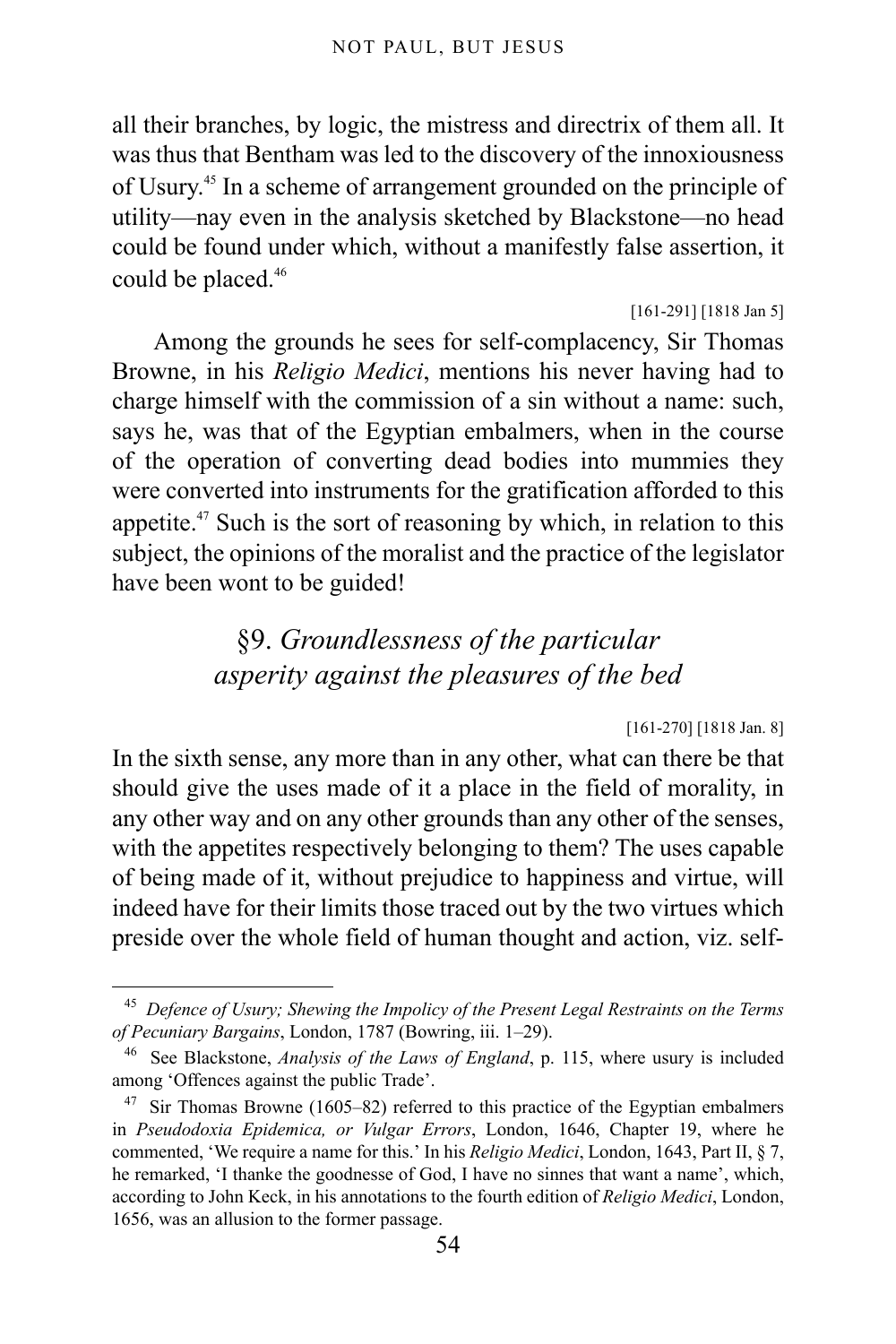regarding prudence and benevolence:—true, and so have the uses capable of being made of the several other senses.

The sight, the hearing, the smell, the taste—take any one of these senses singly, only by ultra-asceticism has condemnation in any shape been passed upon the freest use of it. Why?—because by no such use has any transgression been offered—any disobedience been manifested—to the dictates of virtue in either of those shapes.

If, in any instance, by any use made of any one of those senses, the dictates of virtue in either of those shapes were really seen to be infringed, here then there would be a correspondent and proportionate ground for the passing condemnation on that same use. In the case of the pleasures of the table when enjoyed to excess, use is made of two of those senses employed in conjunction, viz. the taste and the smell, together with that universally diffused sense which as yet seems to be without a name—that affection of the nervous system in general which is the seat of pleasure in the case of intoxication: under which denomination or some other should be included every sensation of the pleasurable kind capable of being produced in the system by the application of any other substances in the liquid or gasseous state to the stomach, or even to the organ of smell in the interior of the nose, as well as by fermented liquors.

 $[161-271]$   $[1818$  Jan<sup>y</sup> 8]

Accordingly in this case, by an inordinate use of all those senses acted upon in conjunction, the dictates of the two virtues in question, one or both of them, are capable of being infringed: for example, by over-repletion, if to such a degree as to be [productive of] $48$ sickness and indigestion, the dictates of self-regarding prudence: by intoxication, if in such sort as to be productive of those same effects, the dictates of that same virtue; and if in such sort as to be productive of mischief to others, by injury for example to person or property, the dictates of benevolence.

Thus it is that, according to the principle of utility, the pleasure, whatsoever it be, that may be capable of being derived from the pleasures of the bed—from the use of the sixth sense—from gratification afforded to the sexual appetite, belongs not either to the

<span id="page-54-0"></span><sup>48</sup> MS 'producing'.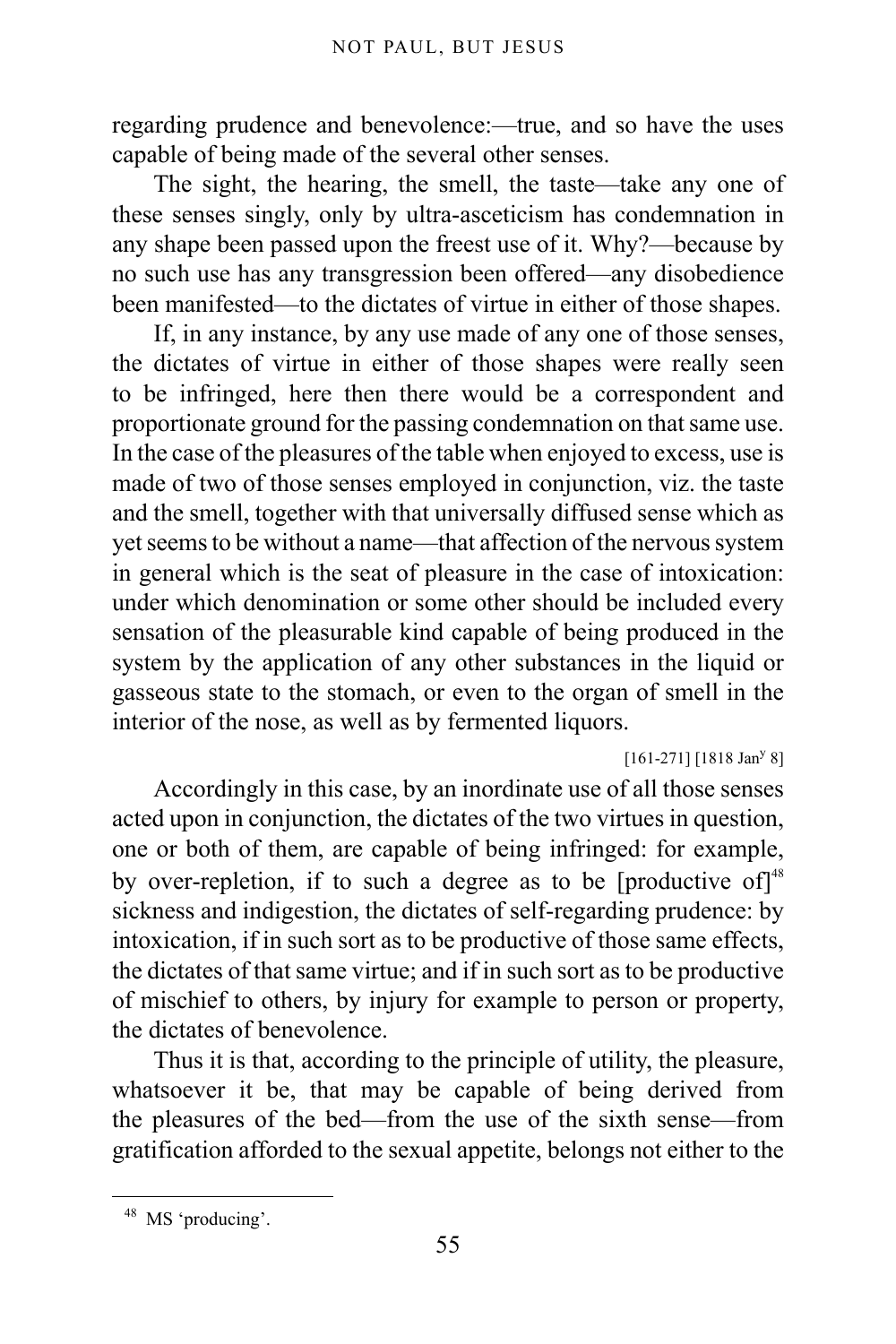field of religion or to the field of morality by any other title than does the pleasure of scratching where it itches. If, by inconsiderate indulgence in the use of this humble pleasure, which is but so much relief afforded to a sort of exterior pain the seat of which is in the skin, so it be that a sore is produced, in this sore may be seen an infringement of the dictates of self-regarding prudence—if, of this sore, such be the effects as, by disabling the man from labour, to incapacitate him from discharging in due time a pecuniary debt, here moreover may also be seen an infringement of the dictates of *probity*—a branch of the associated virtues of beneficence and benevolence.

### $[161-272]$   $[1818$  Jan<sup>y</sup> 8]

In proportion to its magnitude, and more particularly in proportion to its intensity, pleasure in every shape—pleasure from the use of whatever sense—from the gratification of every appetite will be liable to lead a man into the violation of the dictates of virtue in one or other or both of those tutelary shapes. Not unreasonable, therefore, is any peculiarity in the degree of vigilance with which, in the character of a source of temptation, it may happen to pleasure in that shape to be watched. That with peculiar vigilance it should thus be watched over is accordingly a rule to which no just objection can be made. That it should be watched over, and the consequences likely to result from the use of it scrutinized, and, in case of preponderant evil descried in either of the two shapes in question by means of such scrutiny, a *veto* put upon the pleasure—yes:—but not that the *veto* should be applied to it in the first instance—applied to it without scrutiny—applied to it on no other ground than that of its merely belonging to that sense, joined to the consideration that the use of it falls not under that case in which alone the generally prevalent tyranny of which it has been the chosen victim has vouchsafed to grant a licence.

Where prohibition is tyranny, by licence the tyranny is only more or less mitigated—never removed.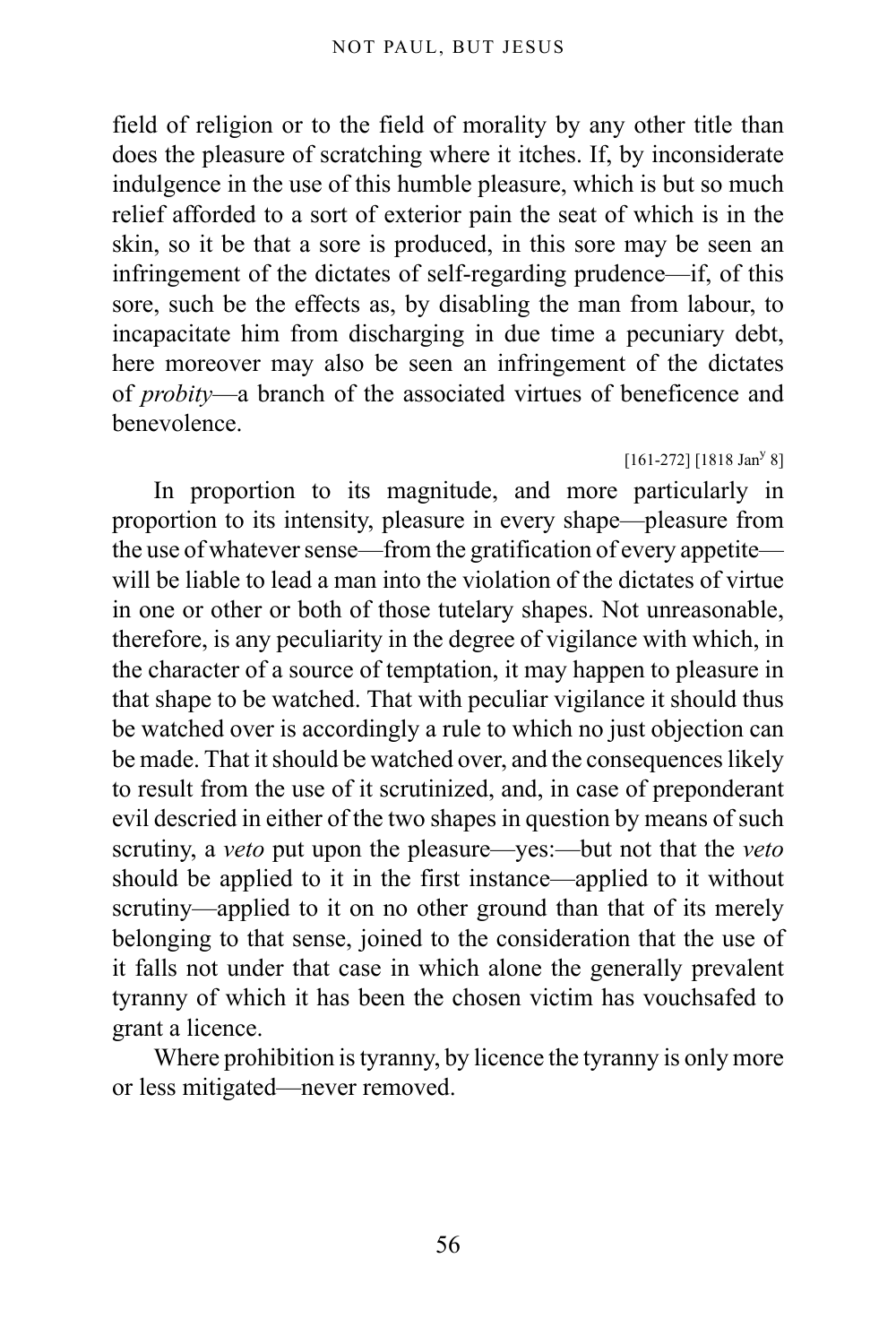# CHAPTER 4. ASCETICISM CONTINUED. EVILS PRODUCED BY THE PLEASURES OF THE BED IN THE ORDINARY MODE.―REMEDIES TO THEM INTERDICTED BY ASCETICISM

§1. *1. Intercourse without cohabitation. 2. Cohabitation without marriage. 3. Marriage polygamous on both sides. 4. Intercourse with precautions. 5. Voluntary Abortion*

[161–309] [1818 Jan. 5]

Among the consequences of the gratification when obtained in the ordinary mode have been seen a tribe of evils, against which the nature of the case suggests a set of remedies, applicable the one or the other according to the circumstances, the use of which the principle of utility could not without inconsistency condemn, and which, under the influence of the evil principle, are condemned without reflection, and punished without mercy. To this head may be referred:

1. Sexual intercourse without cohabitation.

2. Cohabitation without marriage, for the present occasion or other short term, termed prostitution, in so far as, in any other shape than that of the mutual gratification, a recompense is received.

3. Marriage polygamous on both sides.

4. Cohabitation with precautions employed to prevent conception.

5. Voluntary abortion.

6. Power of breeding up or not during early infancy.

7. Divorce by mutual consent.

On the circumstance of *time* depends the appositeness of these several remedies.

[1.] By the overcharge which is the common attendant on ephemeral cohabitation, sterility on the part of the female [is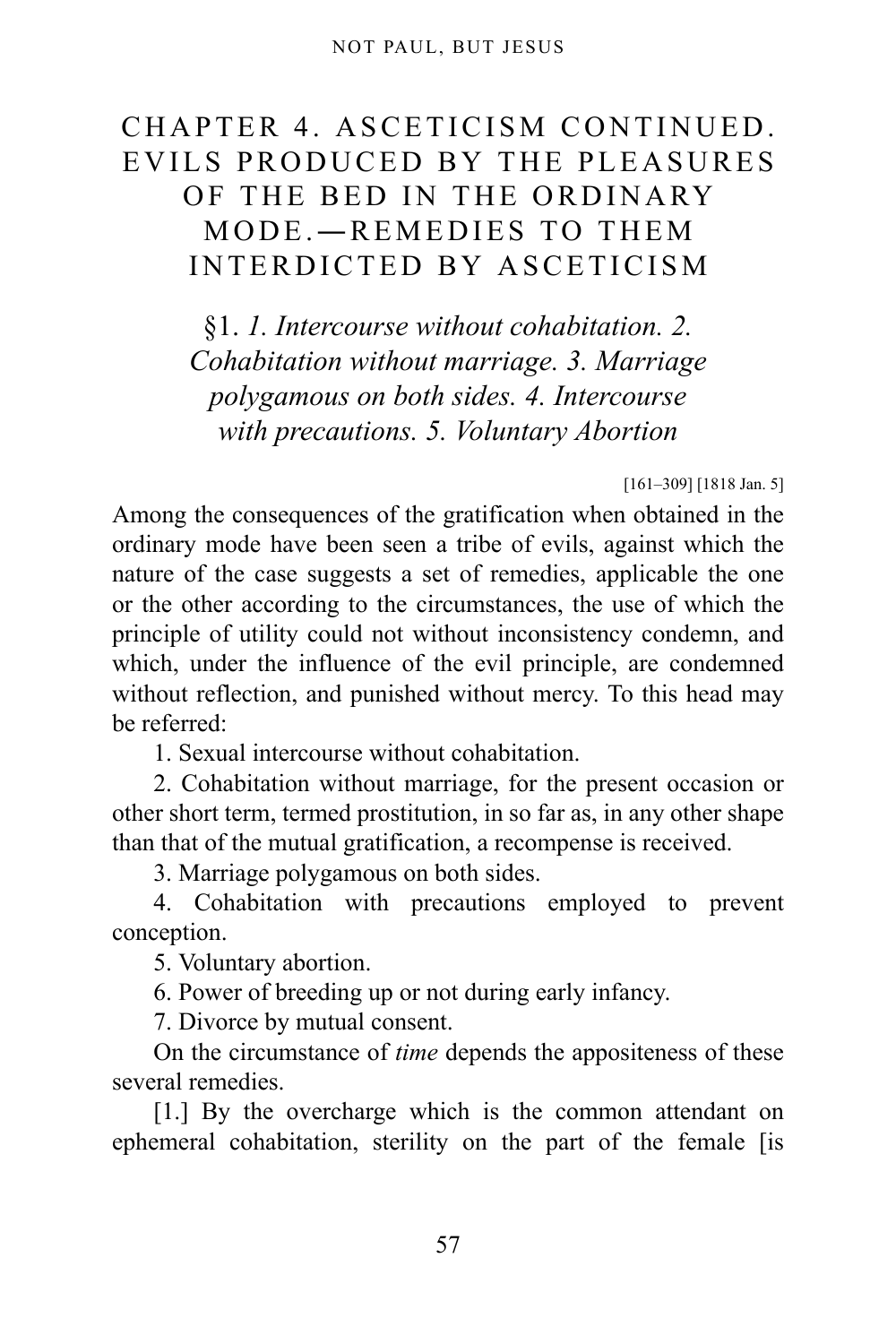produced], [1](#page-57-0) at least so long as the habit of promiscuous intercourse lasts: the evil of overpopulation is thus in so far excluded at the earliest possible stage.

2. By doubly polygamous marriage, all that is gained, unless the fourth of the above remedies be added, is the setting correspondent limits to the field of intercourse; and thus confining the encrease within limits narrower, in a degree more or less considerable, than those within which it is confined by marriage in the ordinary mode.

[161–310] [1818 Jan. 6]

By the dæmon of asceticism, and the system of morals sprung from his loins, all these remedies are proscribed in the lump, though in the application of the proscription the degree of severity exercised is in the different cases different.

1. Intercourse without cohabitation on such terms as, on the part of the female, rank it under the name of prostitution.

Under the influence of asceticism, except in cases and on contingencies too narrow in extent to be worth consideration on so general a view, in the case of the male this remedy is, so far as depends upon the popular or moral as well as [the] legal sanction, left free; though in the case of the female, it is, by the popular or moral [sanction], punished with exclusion from the society of such females as do not transgress in this way or are not known to do so.

2. Cohabitation without marriage. To the state of things in question, viz. overpopulation considered in the character of a disorder, this mode of intercourse, if considered in itself, will scarcely be seen to produce any sensible effect in the character of a remedy. But, by reason of the impermanence of the situation, of the condition in life thus produced, the tendency of it is to depress the female into the penal situation brought to view in the preceding case.

[161–311] [1818 Jan. 6]

3. Marriage mutually polygamous. To this state of things, it being actually exemplified, viz. on Otaheite and the adjacent Islands,

<span id="page-57-0"></span><sup>&</sup>lt;sup>1</sup> The insertion follows the corresponding marginal summary: 'In the female, by overcharge, so long at least as it lasts, sterility is commonly produced; thence overpopulation diminished.'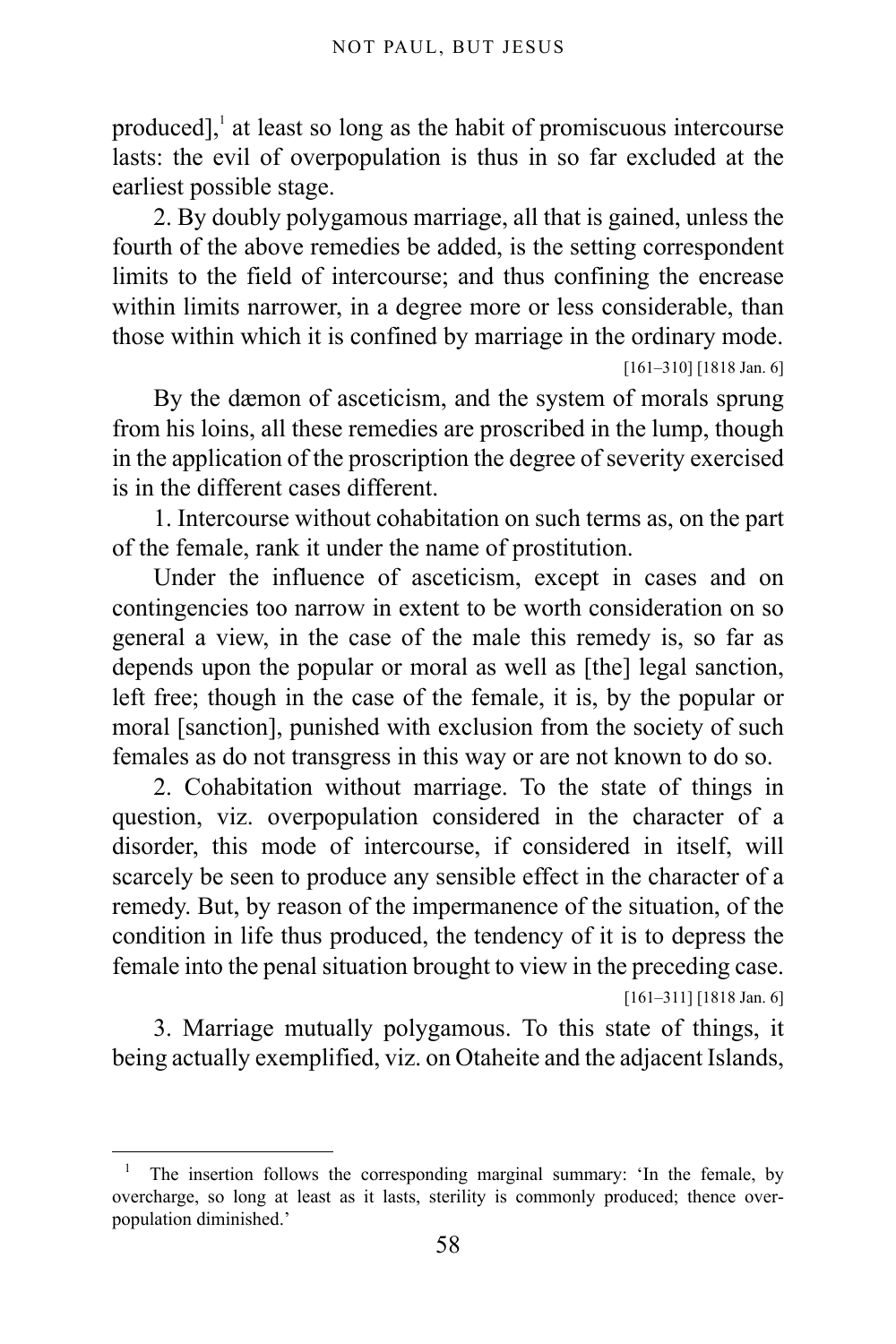all notice could not be refused.<sup>[2](#page-58-0)</sup> At the stage at which the English and other European nations are arrived in the career of civilization, several circumstances, however, concurr in preventing the adoption of it even at any future period. By the obligation which it imposes, no determinate benefits seem to be promised over and above such as would equally have place in a state of freedom.<sup>[3](#page-58-1)</sup> Where it has had place, its operation has been found beneficial, or, the engaging in it being free, it would not have continued to have place.

[161–312] [1818 Jan. 6]

4. Intercourse with precautions to prevent conception.

To this remedy, the dæmon of asceticism seems scarcely to have directed his blasting eye. It is probably in use, and to no inconsiderable extent, in three cases: 1. in the case of stolen intercourse where the female is unmarried: 2. in the case of stolen intercourse where the female is bound by the bonds of marriage: in these cases, for the avoidance of disrepute and the other evils incidentally attendant on exposure: 3. in the case of marriage, for the express and sole purpose of obtaining exemption from the burthen of fruitfulness in excess.

To the defalcation which in this case is necessarily made from the intensity of the gratification is plainly referable whatsoever application is made of either of the two remaining remedies.

 $[161-313]$   $[1818$  Jan.<sup>y</sup> 6]

5. Voluntary abortion.

<span id="page-58-0"></span><sup>2</sup> See, for instance, John Hawkesworth, *An Account of the Voyages undertaken by the order of His Present Majesty for making Discoveries in the Southern Hemisphere, and successively performed by Commodore Byron, Captain Wallis, Captain Carteret, and Captain Cook, in the Dolphin, the Swallow, and the Endeavour*, 3 vols., London, 1773, ii. 207: 'A very considerable number of the principal people of Otaheite, of both sexes, have formed themselves into a society, in which every woman is common to every man; thus securing a perpetual variety as often as their inclination prompts them to seek it'.

<span id="page-58-1"></span><sup>3</sup> In the margin, Bentham has noted at this point: ' $\mathcal{F}$  End here or add a little.' In rudiments preceding this paragraph, Bentham has indicated the possible direction his expanded discussion might have taken: '1. Its complication would produce litigation.

<sup>&#</sup>x27;2. Hence not likely to be entered into.

<sup>&#</sup>x27;3. This rather because, without the disadvantages, the advantages are obtained by the sort of intercourse which has place among the higher ranks in countries which exclude divorce.'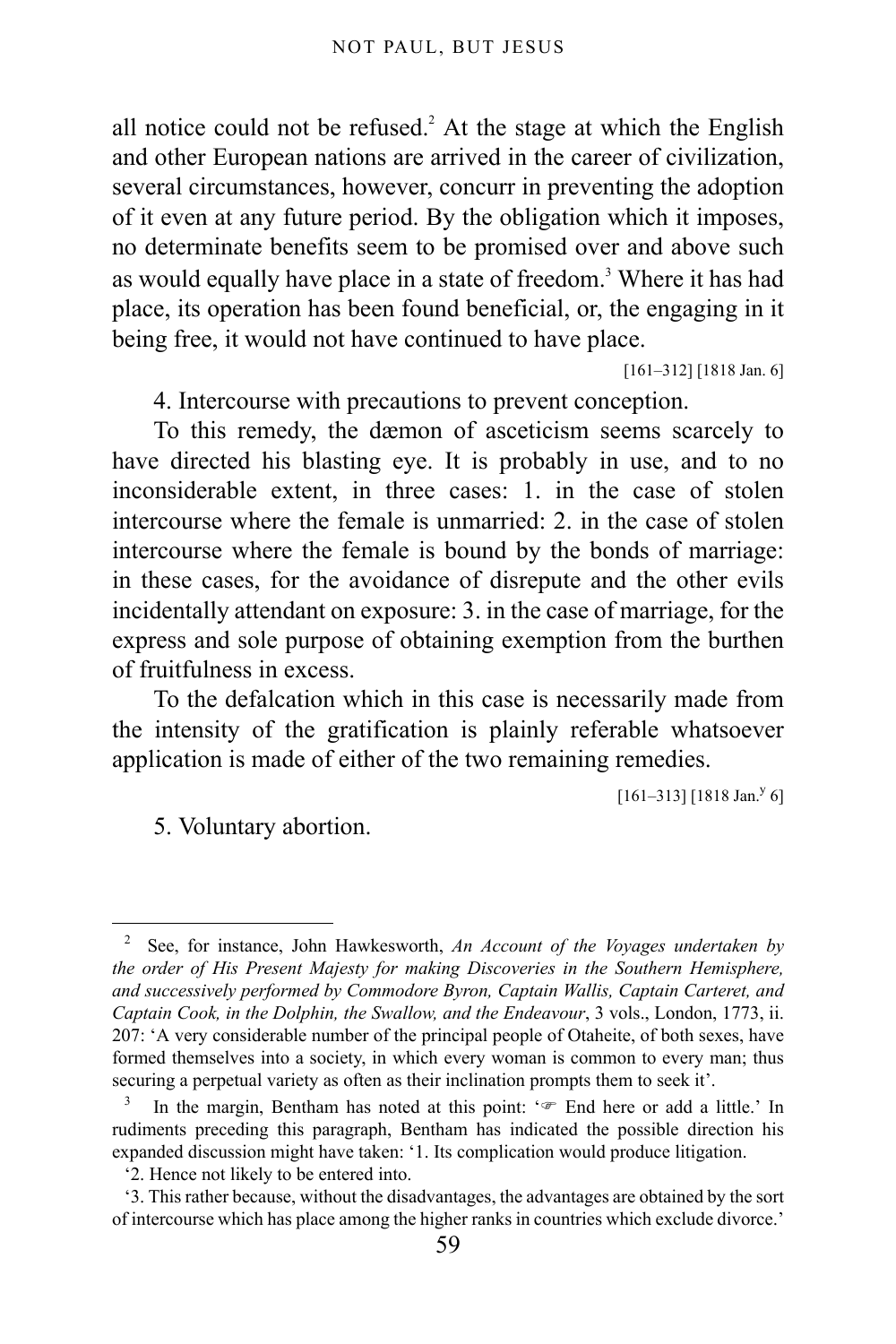Instigated by the dæmon of asceticism, the dæmon of chicane has fastened his claw upon this remedy and done what depends upon him towards the extinction of the benefit. Though in the shape of prosecution and punishment, evil is to a certain extent produced, and in the shape of the pain of apprehension derived from the prospect of these evils to a considerably greater extent, yet, in the way of prevention, no very considerable effect can be produced by it. Among the applications by which this effect is capable of being produced are some which, in case of an irreproachable disorder to which the sex is exposed, are necessary to the affording relief under that same disorder: and it would be too far even for the united power of the two dæmons to seek to deprive disease of all chance of remedy.

The medical practitioner who should proffer a remedy against the mischief of pregnancy under that name would bring himself within the gripe of the dæmon of chicane: but by offering it in no other character than as a remedy to the irreproachable indisposition, he saves himself from the gripe.

The misfortune is that this remedy has for its attendants present suffering accompanied with a foundation laid for suffering in other shapes in future. If the use of it for all purposes were left altogether free and unrestrained, evil in this shape might, by the progress of medical art and science, [be], if not altogether banished, at any rate in an indefinite degree diminished. But this of course is what the confederated Dæmons will not endure to see permitted. To maximize evil is their study, not to minimize it.

## §2. *Power of breeding-up or not during early infancy*

### $[161-314]$  [1818 Jan<sup>y</sup> 6]

It is in this case that, in comparison of all the others, the confederated dæmons have pursued their joint purpose with most savage barbarity and most extensive effect.

Deceived or pretending to be deceived by the external colour of the case, the man of law has, in the scale of punishment, raised to the pitch of the most mischievous crimes this innoxious remedy. Child murder is the appellation which has been fastened upon it: and by this misnomer, all the evils which are attendant upon homicide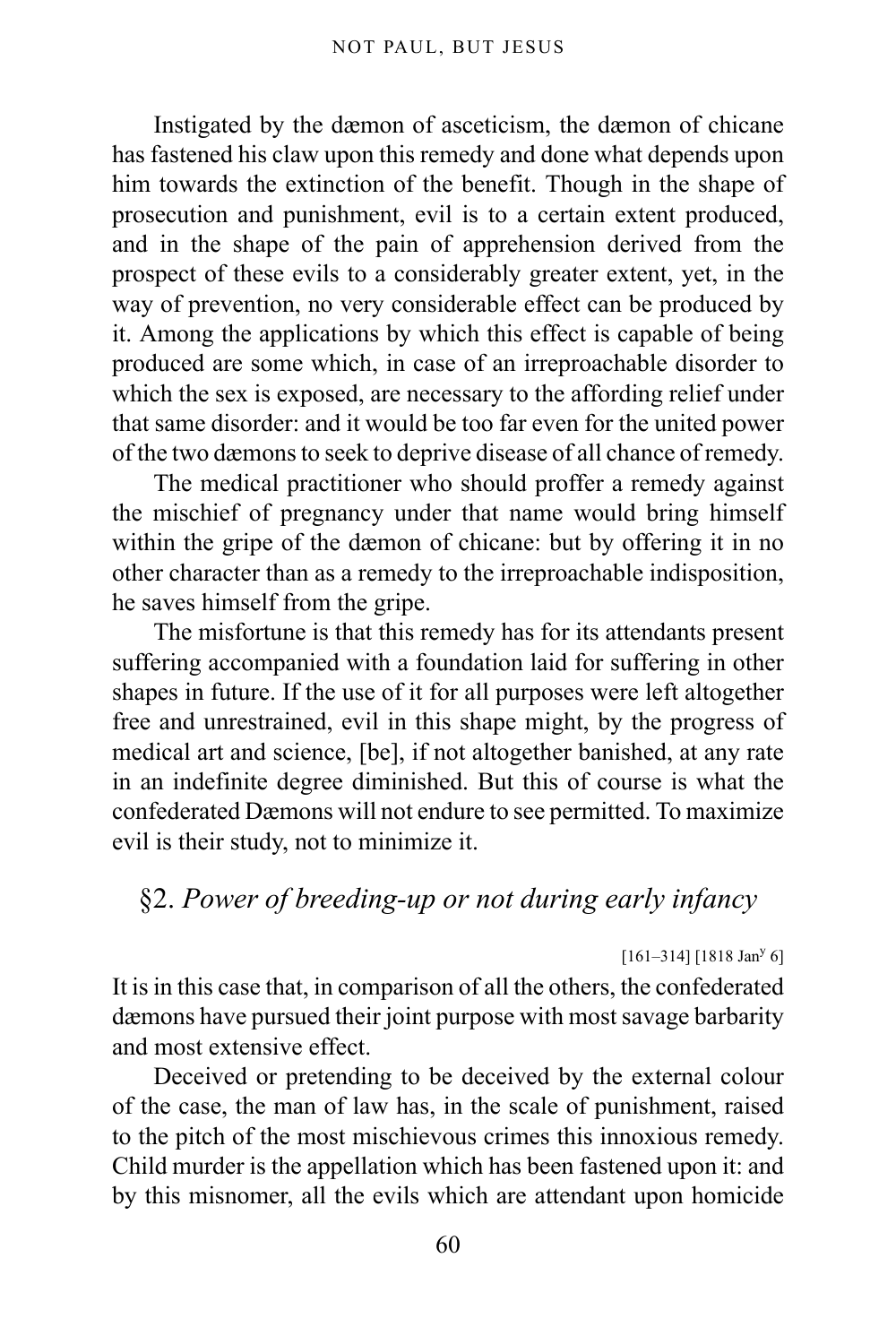in its most flagitious forms have been and continue to be but too successfully imputed to an operation purely remedial, which is not followed by any one of them.

It is to the evils distinguished by Bentham under the name of evils of the second order that, in the case where it is treated as an offence, homicide, similar in this to every other offence against individuals, as he has shewn, is indebted for by far the greatest part of its mischievous effects.<sup>ª</sup> Mischief of the second order, consisting in *danger* and *alarm*: *danger*, indefinitely reiterated production of the like mischief; *alarm*, pain of apprehension produced by the prospect of that danger.

```
^{\circ} Introd. | |. Dum. | \vert4</sup>
```
[161–315] [1818 Jan. 6]

In pursuit of profit by depredation, suppose an act of homicide committed by a highwayman on a traveller on a certain road, all those who foresee a need of travelling on that same road are filled with apprehension for their own lives.

In pursuit of like profit by like means, suppose a like act committed in the dead of night in the house and on the person of an inhabitant of a town, the like apprehension, to a degree more or less intense, spreads itself over the whole town. No man beholds, in the hour of repose, the hour of safety.

Of all this, what is there in the case where, to preserve both from a life of misery, a female takes back from a being altogether incapable of feeling the loss the worthless present she had given?

Down to the close of the first year after birth (to look no lower), all fear of evil from any other than a present source is altogether foreign to the human breast. Not to speak of an infant born in the lap of affluence and covered by the rival caresses of two fond parents, what infant, even though it [were] in the sink of misery,<sup>[5](#page-60-1)</sup> could derive any such idea as that of apprehension—could derive any idea

<span id="page-60-0"></span><sup>4</sup> See *Introduction to the Principles of Morals and Legislation*, (*CW*), pp. 143–52, and *Traités de législation civile et pénale*, i. 81–8.

<span id="page-60-1"></span><sup>&</sup>lt;sup>5</sup> MS alt. illegible.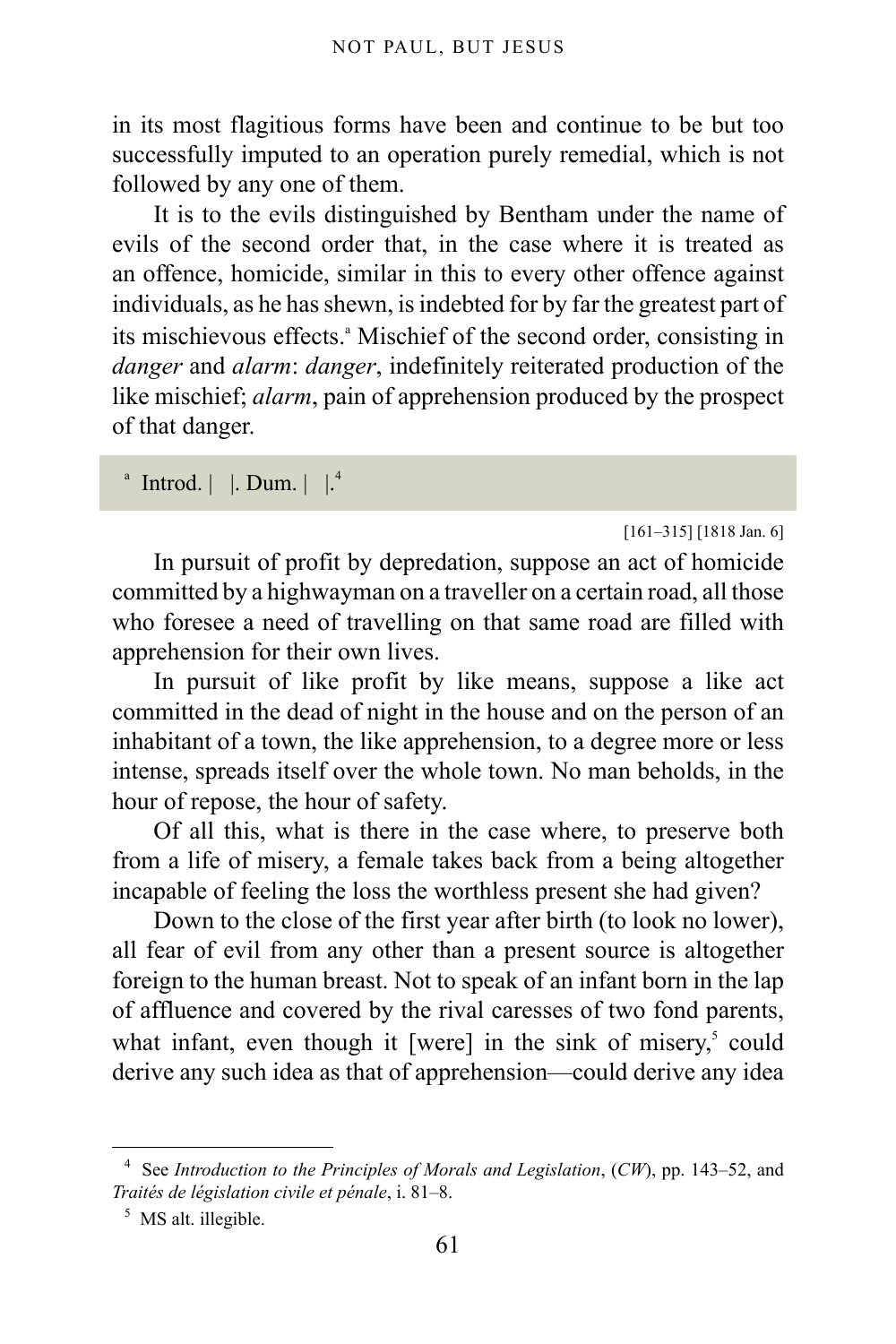whatsoever—from the act by which a mother had rescued her infant from the same deplorable state?

 $[161-316]$   $[1818$  Jan<sup>y</sup> 6]

The mischief of the second order being thus exactly equal to 0: the mischief of the first order is exactly next in value.

Inferior in every respect to that of a dog or even a horse at the same age were the minds of Locke and Newton<sup>[6](#page-61-0)</sup> on their first birthday. No prospect of the future: scarce any remembrance of the past: scarce any perception—scarce any suspicion—of the relation of cause to effect: scarce any tie by which the sensations of one day are connected with those of another: scarce any thing of that cement by which identity is put together. In regard to time, for the purpose of the argument, rigid accuracy is not necessary: deny all this, or any part of it, of the first birthday, you will not deny it of the first day: no, nor of the first month.

Thus in the pretended offence there would be, if suffered, much good: much good, if the prevention of evil be a good: yes, in the pretended offence much good: while in the punishment there is nothing but evil: evil altogether uncompensated and pure: evil of the first order, the suffering of the legally murdered female: evil of the second order, by the interception of that relief which, in the like situation from the remedy thus interdicted, the misery attendant on it would otherwise experience.

[161–317] [1818 Jan. 6]

Evil, therefore, look where you will—evil in reality—you will find absolutely none. But to a certain degree and in certain cases, there will be evil in appearance: there will be an apparent, though that a perfectly fallacious, shew of it. Through malice to a fond mother, suppose a secret enemy, suppose an enraged servant, to have become on purpose, for the gratification of that dissocial passion, the author of the infant's death: here perhaps might be blood spilt: and in the course of the measures taken by the destitute mother for the purpose [of] self preservation—to preserve herself and, with herself, her offspring from impending misery—here too peradventure blood

<span id="page-61-0"></span><sup>6</sup> John Locke (1632–1704) and Sir Isaac Newton (1642–1727), the celebrated philosophers.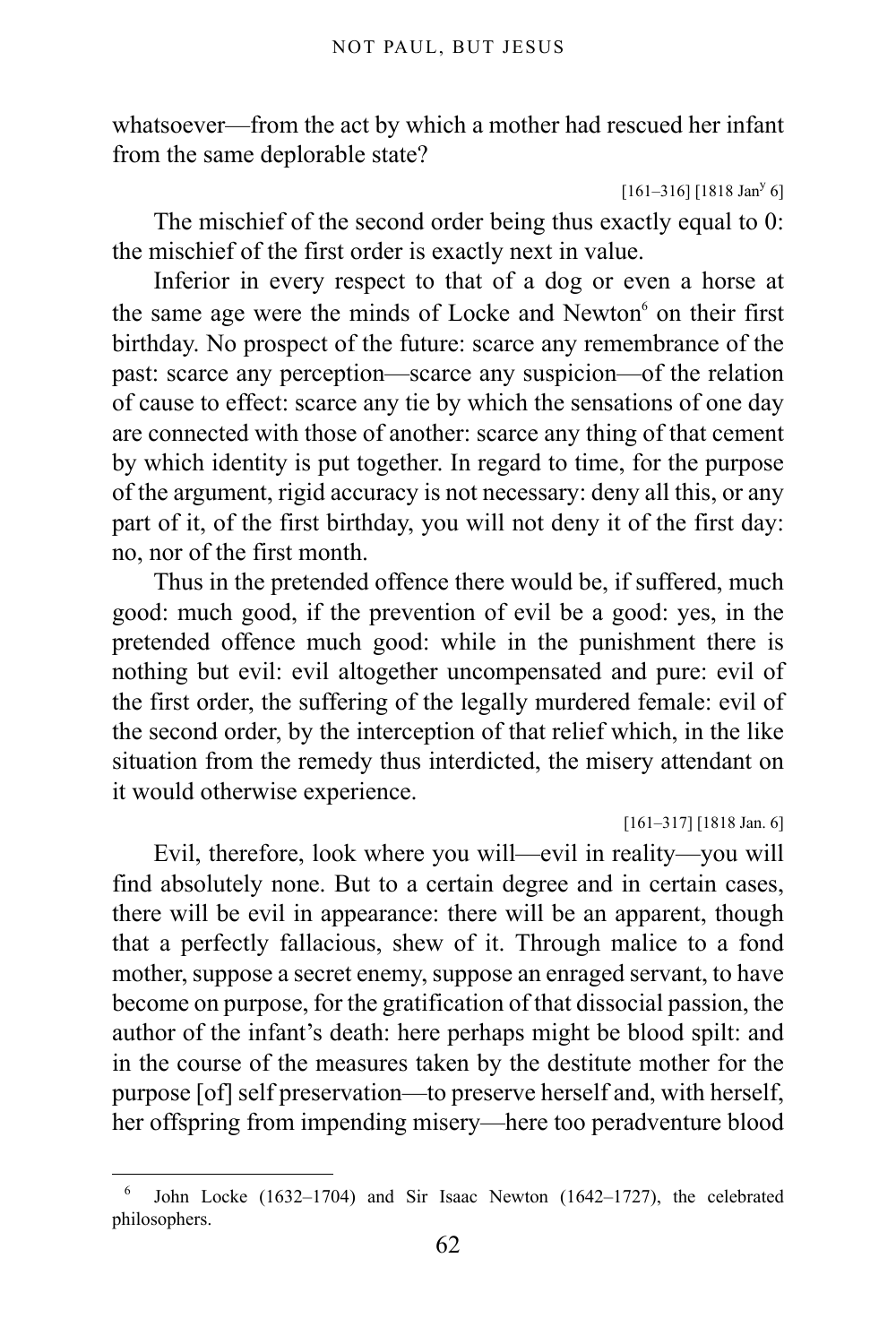shall be visible. Ah, bloodthirsty wretch! exclaim with one voice the ascetic religionists and the men of law. Ah, bloodthirsty mother! blood cries out for blood: thy guilty blood shall pay for the innocent blood which thou hast shed.

 $[161-318]$   $[1818$  Jan<sup>y</sup> 6]

Great has been the praise lavished upon the half-civilized nations of antiquity—the antient Greeks and Romans: great the eloquence bestowed on them for the exertion of those qualities which man possesses in common with the tyger and the wolf: for the vulgar quality of personal courage—of that courage which opposes itself to wounds and death: a virtue of which the absence is more uncommon than the presence. Great the admiration bestowed upon this vulgar virtue howsoever employed: especially when employed, as in those days it almost always was, in the service of conquest: i.e. injustice, oppression, depredation and murder, all committed upon the largest scale.

Among those same peoples, to the decision of the parents—to the arbitrage of those the most competent judges—at any rate to one of them—was referred in each instance the question whether the life they had given was worth preserving: worth preserving for their own sake; worth preserving for the sake of the possessor.<sup>[7](#page-62-0)</sup>

To Pagan darkness―to the want of Christian lights—is imputed the application thus made of the conjoint force of common sense and common humanity to so beneficial an effect.<sup>[8](#page-62-1)</sup> Christian lights!

<span id="page-62-0"></span><sup>7</sup> A Roman father had the power of life and death over his children, exercised shortly after birth when he chose to ackowledge and rear a child or not to do so. See, for instance, Dionysius of Halicarnassus, *Roman Antiquities*, ii. xxvi. 4: 'the lawgiver of the Romans gave virtually full power to the father over his son, even during his whole life, whether he thought proper to imprison him, to scourge him, to put him in chains and keep him at work in the fields, or to put him to death, and this even though the son were already engaged in public affairs'.

<span id="page-62-1"></span><sup>&</sup>lt;sup>8</sup> Christian apologists often made the link between the imperfect morality of the pagans and the practice of infanticide. See, for instance, Warburton, *Divine Legation of Moses demonstrated,* i. 33–61 (Bk. I, § IV), esp. 58: 'But of how great Power Custom is to erase the strongest Impressions of Nature, much stronger than that of the *Moral Sense*, we may learn from that general Practice, which prevailed in the most learned and polite Countries of the World, of *exposing Children*'. Warburton added the following footnote to the fourth edition of 1755: 'Terence is he who seems to have copied human nature most exactly. Yet, his man of universal benevolence ... is the same person who commands his wife to expose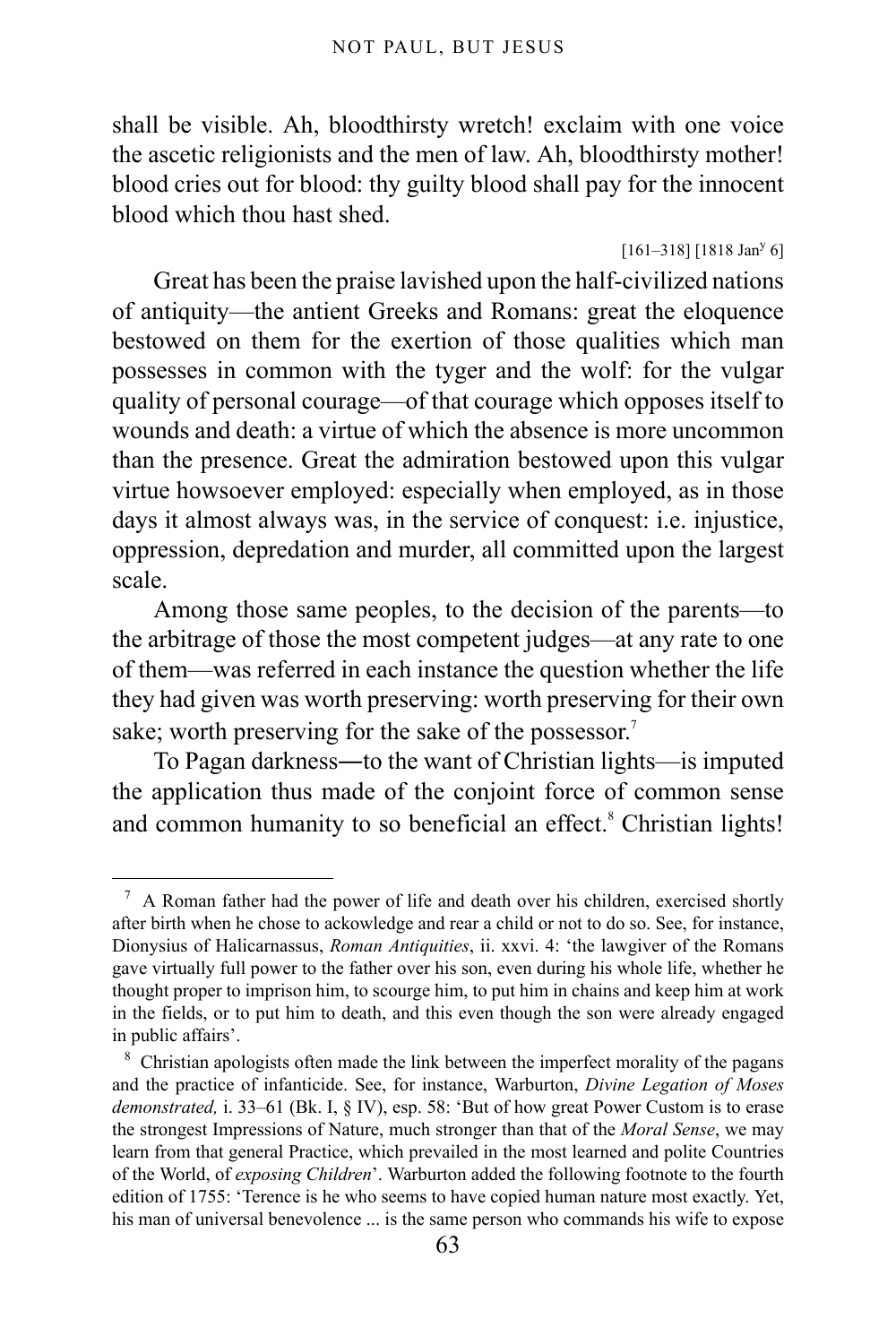whereas by Jesus no cognizance at all is any where reported to have been taken of it. By Jesus?—no, nor in this case even by Paul.

```
[161–319] [1818 Jan. 6]
```
As was natural to those rude ages, the power thus given was incongruously extensive: continued to too great a length in the track of life, and not sufficiently bounded by those tutelary limitations of which it was susceptible.

But to the extent of the case here in question, nothing, we see, could be more unexceptionable.

The child being born, to breed it up or not breed it up was in each case the question: if carried in the affirmative, then commenced the parental enjoyments with their attendant cares: if in the negative, the obtrusive being, useless to itself, burthensome to all around it, ceased to live: ceased to possess that life, from which, by the surrounding circumstances, enjoyment had been banished.

 $[161-320]$  [1818 Jan<sup>y</sup> 8]

Spite of asceticism and the legal tyranny which it has engendered, a power of life and death over the offspring during its irrational state is *in facto* possessed and, no one can say to what extent, actually exercised by the mother.

In that account of the number of Births and Deaths, with the declared or supposed causes of the deaths, which, under the name of the Bills of Mortality, is regularly made public, among the causes of death within the first year may be seen one designated by the word *overlaid*. [9](#page-63-0)

her new-born daughter'. Warburton's allusion is to the speech of the character Chremes in *Heautontimorumenos*, 632–6, by Terence, i.e. Publius Terentius Afer (d. 159 bc), Roman playwright. See also Thomas Coombe, *The Influence of Christianity on the Condition of the World: A Sermon, preached in Trinity Chapel, Conduit Street, On Sunday, December 13, 1789*, London, 1790, p. 6: 'As impious and unworthy notions of the Deity must necessarily have a bad effect on morals, it is no wonder, that we should discover a suitable conformity between Pagan theology and Pagan ethics... . And, in consistency with the same relentless system, the exposure of infants was respected as a right arising from parental authority'; and Edward Ryan, *The History of the Effects of Religion on Mankind*, 2 vols., London, 1788–93, ii. 23: 'The Heathens murdered or abandoned infants, until the cruel practice was checked, and at length abolished, by the Christian emperors.'

<span id="page-63-0"></span><sup>&</sup>lt;sup>9</sup> The Bills of Mortality were weekly returns of the deaths, with their causes, that occurred in the City of London, Westminster, and Southwark, and a number of surrounding parishes. The statistics were compiled into annual returns, under the title *A General Bill of all the*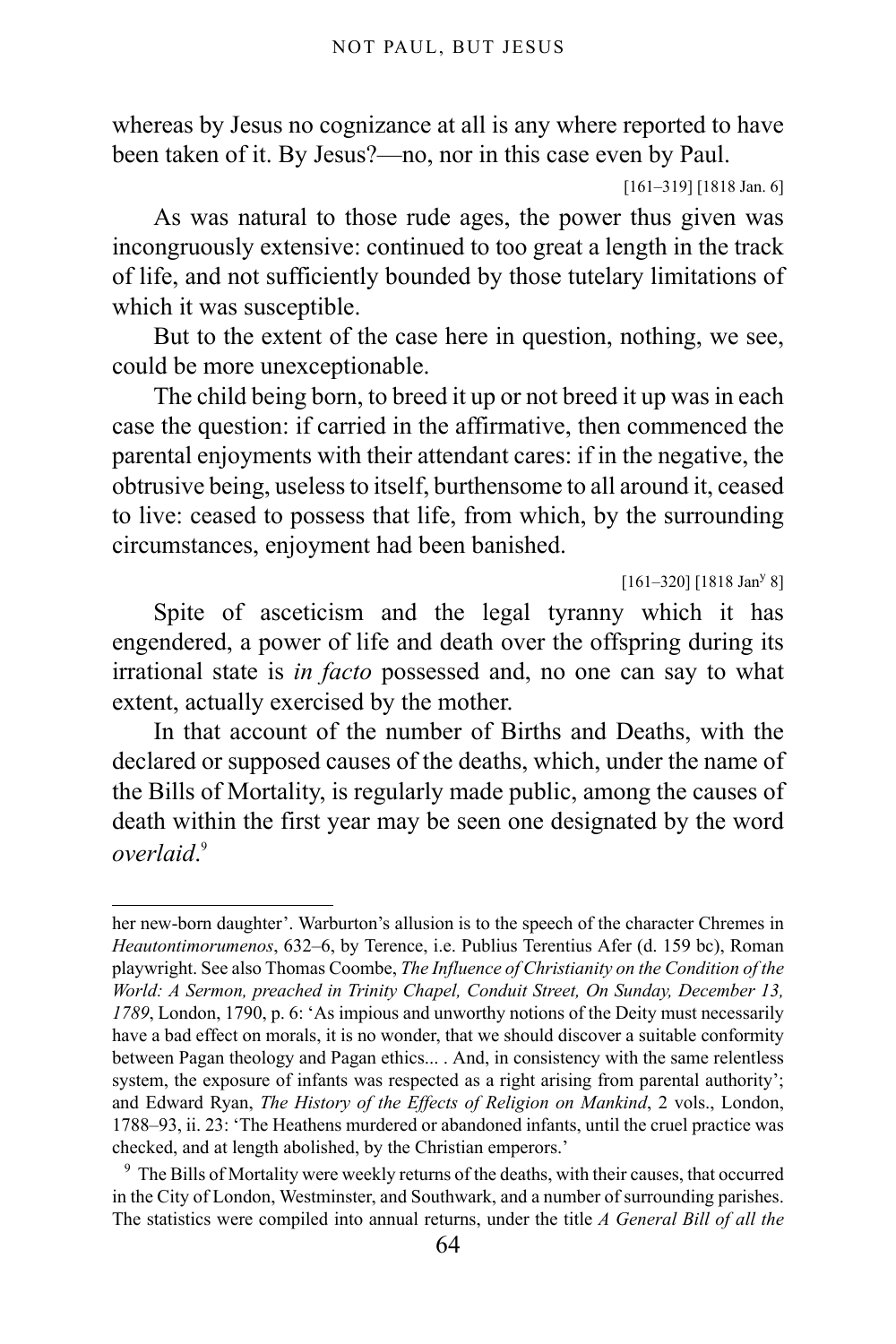By this *overlaying* is understood the act—of course the unintentional act—of the mother or other *wet-nurse*: in some of those motions which, without being accompanied by consciousness, are apt to take place during sleep, the body of the nurse extending itself over the body of the infant, and by obstructing respiration, extinguishing life.

But in regard to this overlaying, one thing is altogether clear, viz. that, when a result of this sort has been produced, for any other human being than that by which it was produced to know whether the production of it was unintentional or intentional is never possible.

```
[161-321] [1818 Jan:<sup>y</sup> 8]
```
Thus *far*, that which a real lover of humanity would wish to take place may take place accordingly: over the life of her offspring, the mother, whose condition in this respect is avowed and known, does in every instance for a considerable length of time, say a twelvemonth or more than a twelvemonth, possess a power incapable of being checked. And thus in every such case, to the evil of overpopulation, in every family taken by itself, the remedy in question this gentlest of all remedies—is at this stage of the disorder capable of being applied.

Unfortunately, to the case where the evil is incomparably more afflictive, it has no application: viz. in the case where the offspring is produced without the sanction of the marriage contract, the saving the mother from that disrepute which so unhappily, and to a considerable degree, unavoidably attaches itself to disobedience manifested in this way towards the rules of self-regarding prudence on the part of the weaker sex. From the burthen of affording maintenance to the unwelcome guest, she may be saved or not, as it may happen. But by overlaying it, whether by design or accident, she may preserve herself from the burthen of maintaining it, if not preserved by other means. But in her case will attach a suspicion of

*Christnings and Burials From December 16, 1766, to December 15, 1767. According to the Report made to the King's Most Excellent Majesty, By the Company of Parish Clerks of London, &c.* (with an appropriate change of date depending on the period covered). In the ten-year period between 11 December 1770 and 12 December 1780, for instance, a total of 47 deaths were attributed to being 'overlaid', while in the ten-year period between 11 December 1804 and 13 December 1814, a total of 2 deaths were attributed to being 'overlaid'.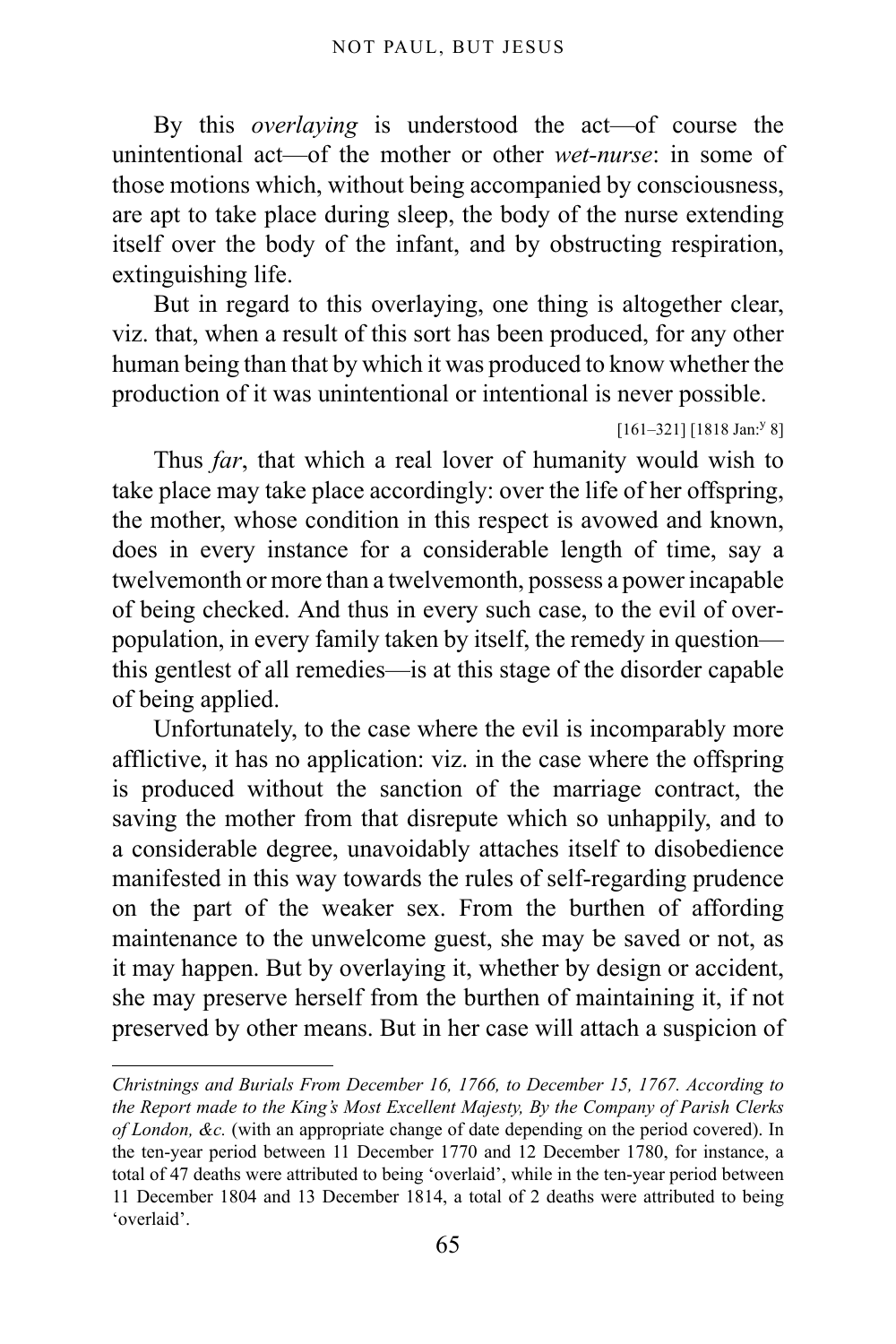intention which in the other case will not attach: and at any rate the cessation of this burthen can not cause not to have taken place the manifestation of her disgrace.[10](#page-65-0)

 $[161-322]$   $[1818$  Jan<sup>y</sup> 8]

No calculation! no calculation! exclaims the shallow and emptyheaded sentimentalist, who, by ostentation of passion, trusting to congenial weakness on the part of his reader, trusts, and in point of experience on but too good grounds, to drive reason out of the field.

No calculation! as if the distinction of right and wrong as if the determination of an act in respect of conduciveness or destructiveness to human happiness—depended on any thing else than calculation.

In morals or politics, no calculation! in trade, as well might a man cry, no taking of stock! no keeping of accounts: thus thinking to serve economy―economy in trade.

### §3. *Divorce by consent*

[161–336] [1818 Jan 14]

This is the remedy for the evils of an ill-assorted marriage—the complicated, the infinitely diversified, the boundless, mass of evil liable to be among the fruits of an ill-assorted marriage: a source of evil so copious could not be left unimproved or unprotected by the dæmon of asceticism.

That the union of one man to one woman, and that for life, except in case of dissolution by consent, is of this species of contract the most natural mode, as the phrase is, that the state of the case admitts of, that in the most extensively prevalent state of things, it is the mode the most likely to be beneficial to both parties taken together―the most likely to be thought to be so―and thence the most likely to be adopted, has been shewn by Bentham.<sup>[11](#page-65-1)</sup>

That which on this occasion can not to a certain extent be compelled by law is the rendering of the characteristic services to the

<span id="page-65-0"></span><sup>&</sup>lt;sup>10</sup> The following three paragraphs are headed 'Inserendumne', i.e. 'To insert or not', and have been marked for possible deletion.

<span id="page-65-1"></span><sup>11</sup> See *Traités de législation civile et pénale*, ii. 212–14.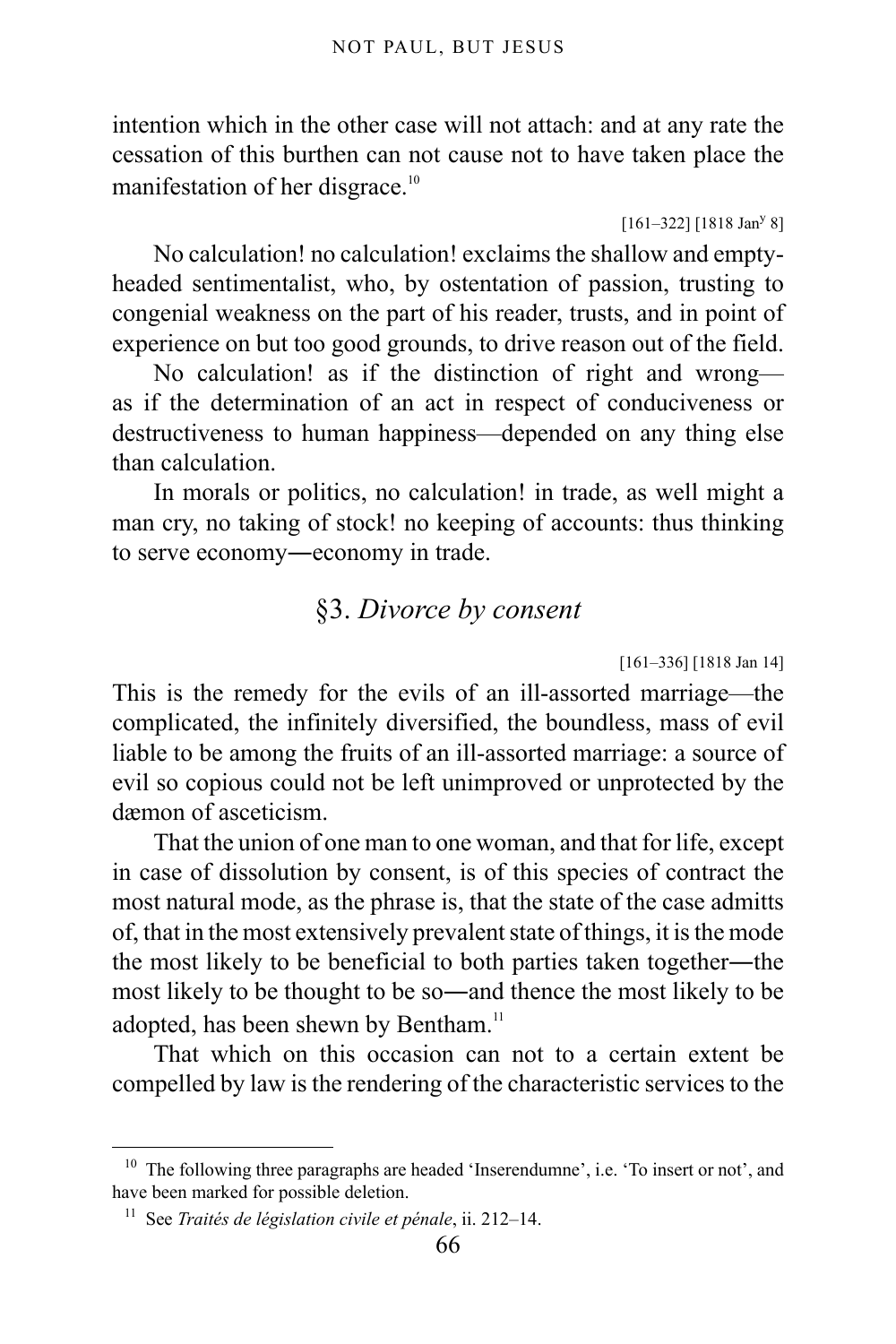female by an unwilling male: that which to a certain extent, though that happily a considerably limited one, is the loss of those same services to both parties, by the obstacles opposed to the obtainment of the gratification from other sources: and this is the object to which on this occasion the dæmon of asceticism directs his views.

[161–337] [1818 Jan 14]

No tenable ground for his inhibition in this, any more than in any of the preceding cases, can he find in any of the acts or discourses―in a word, in the religion—of Jesus.

Dissolution of the marriage by the sole will of the male alone, no: to every such act of tyranny and injustice, he has in the clearest character imprinted the stamp of prohibition. The will of the male alone would have in this case for its source the interest of the male alone: the interest of the strongest, to which the interest of the weakest of the parties would thus be sacrificed: thus saith the law of utility: thus saith the law of Jesus.<sup>[12](#page-66-0)</sup>

<span id="page-66-0"></span><sup>&</sup>lt;sup>12</sup> In the margin, Bentham has noted at this point: 'Ouote the passage.' See Luke 16: 18: 'Whosoever putteth away his wife, and marrieth another, committeth adultery'.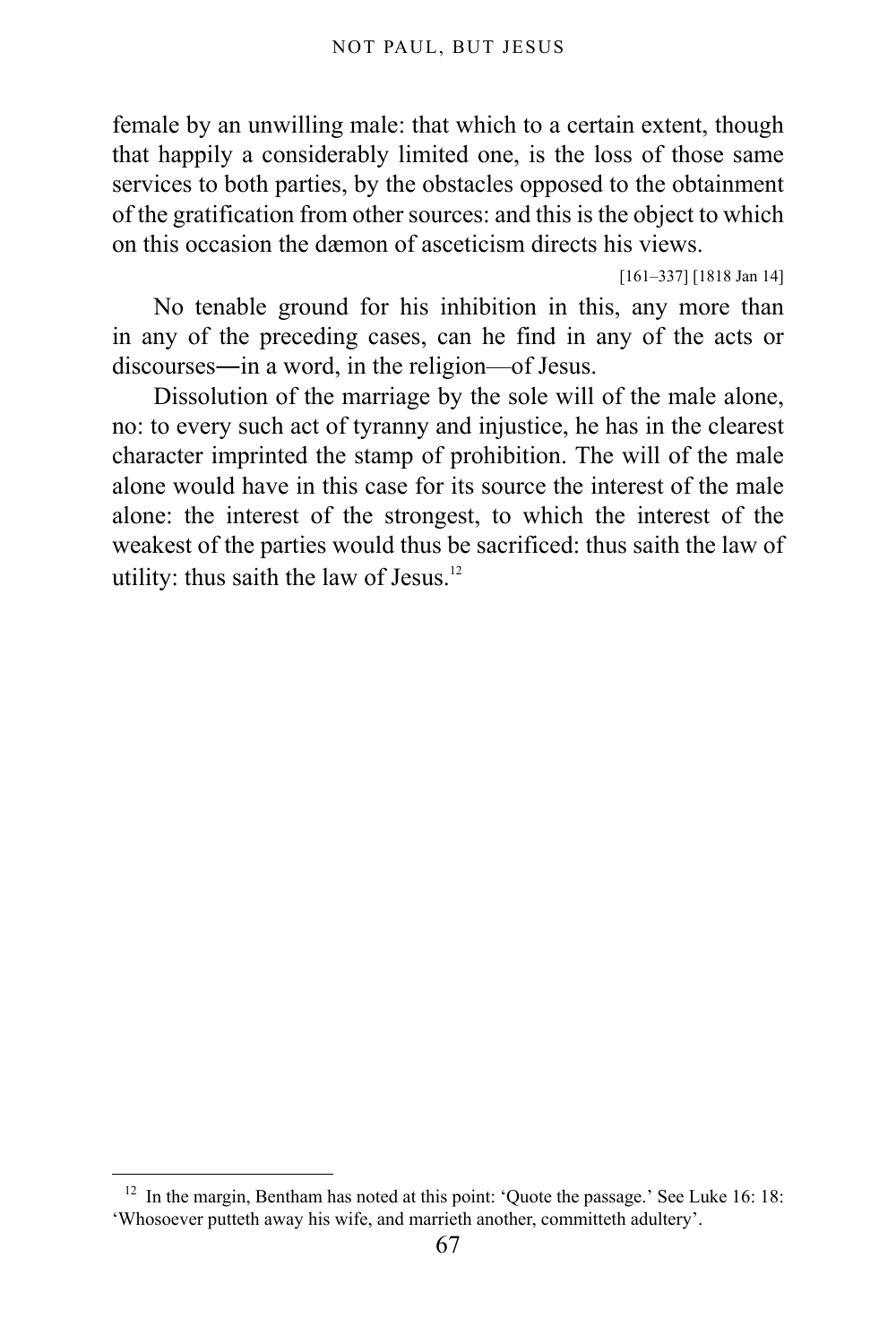# CHAPTER 5. ASCETICISM CONTINUED. SUICIDE, THE ALL-COMPREHENSIVE REMEDY AGAINST ALL EVILS―GROUNDLESSNESS OF THE INTERDICTION PUT UPON IT BY ASCETICISM

### $[161-323]$  [1818 Jan<sup>y</sup> 6]

One remedy there is by which all the ills which flesh is heir to $<sup>1</sup>$  $<sup>1</sup>$  $<sup>1</sup>$  may</sup> be shaken off at once. The dæmon of asceticism grudges him even this last remedy.

Here too he has succeeded in engaging into his service the dæmon of chicane. Here they exert themselves in conjunction, with triumphant rage, heaping affliction upon affliction: producing evil, preventing none: punishing the miserable for being miserable.

As to the sufferer himself—the pretended delinquent—the sufferer himself, he is out of the reach of their tyranny. But, having, such as it is, a pretence, they resolve not to be altogether without their prey: they fasten upon all such to whom, by the external evidence of situation, they have reason to regard him as being dear: all such as they suspect of being sufferers by the outrage done to his body: them they hold up, or seek at least to hold up, to infamy: them they deprive of the whole mass of the property which would otherwise have devolve<sup>[d]</sup> upon them—which would otherwise have afforded, as far as it went, an alleviation to their affliction.<sup>[2](#page-67-1)</sup>

 $[161-324]$  [1818 Jan<sup>y</sup> 6]

In the whole expanse of the field over which they reign, no where have pretences been so weak and threadbare: no where practice so compleatly destitute of every defensible ground: no where so groundless in the field of reason and utility: no where so groundless

<span id="page-67-0"></span><sup>&</sup>lt;sup>1</sup> An allusion to Hamlet iii. i. 62–3.

<span id="page-67-1"></span><sup>2</sup> According to Blackstone, *Commentaries on the Laws of England*, iv. 190, the punishments for a suicide included 'ignominious burial in the highway, with a stake driven through his body' and 'forfeiture of all his goods and chattels to the king'.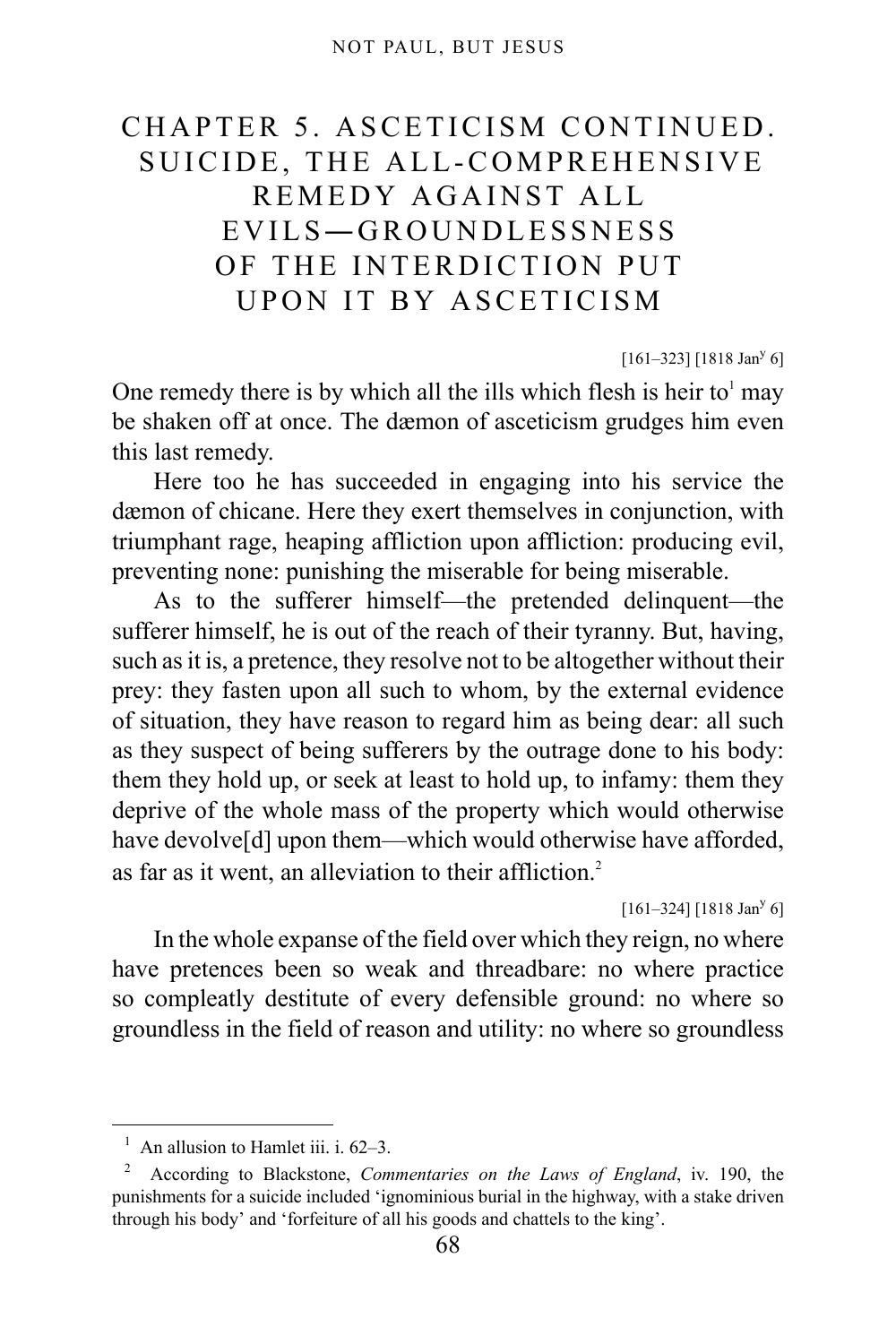in the field of religion, and in particular in the field of the religion of Jesus: no where so inconsistent with itself.

Man a centinel: life his post: quitting life, he quits his post.<sup>[3](#page-68-0)</sup> Oh silly! Fiction is not argument. Life is not a post: with the exception of the few who are, men are not centinels. You feign him a centinel at his post: as well may you feign an order issued for his quitting it. By the same fiction, you may prove it wicked for a man to draw a rotten and aching tooth out of his head: call the tooth a centinel, the thing is done. On this occasion, as usual, out of his pocket, the tyrant takes his God: the dæmon he has created, and keeps there in readiness to be taken out and made to do whatsoever work shall be put into his hands.

A centinel who, without orders, quits his post, deserves to be shot. Be it so: well then, this centinel, whom you have appointed such and then posted him, having quitted his post and thus deserved to be shot, has shot himself. Well: he is punished then as you say he ought to be punished. What would you have? When a man really and lawfully constituted a centinel has quitted his post, and has been shot for it, you do not insult or plunder his wife and children for it―do you? Then if not the real one, why the one whose appointment is but imaginary―one of your own forgeries?

 $[161-325]$  [1818 Jan<sup>y</sup> 7]

No where can be found an act more compleatly condemnationproof. Good, more or less: of evil, not a particle. Mischief of the second order, absolutely none: danger to others, none: alarm as little. Effects of the first order, all of the good cas[t]: of the evil cast, none: of the good cast, always more or less: good by and in proportion to the balance which in his instance has place on the side of evil as between the good and the ill.

<span id="page-68-0"></span><sup>&</sup>lt;sup>3</sup> For the analogy between suicide and desertion see, for instance, Thomas Francklin, *Sermons on Various Subjects, and Preached on Several Occasions*, 2 vols., London, 1785, i. 134–5: 'The crime of suicide is doubtless of all wickedness the most dreadful, because it admits not, like other crimes, of reparation or repentance. The deserter may return to the field of battle, and redeem that charcter by bravery which he had lost by cowardice; but when the fearful unmanly soldier has quitted his post in this life, who shall restore him to his duty?'; Gregory Sharpe, *Sermons on Various Subjects*, London, 1772, p. 152.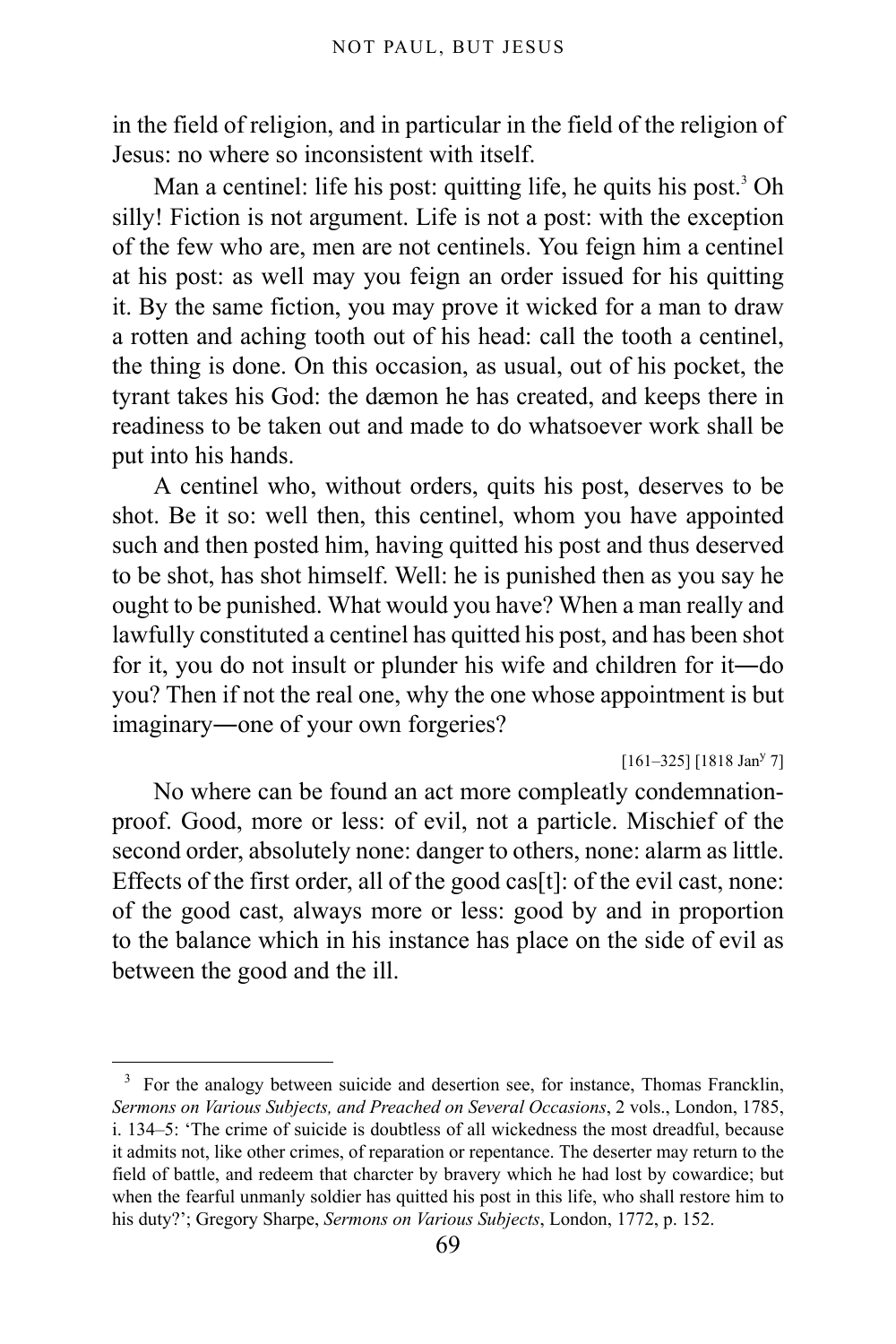Oh, but his relatives! the loss―the affliction—to his relatives! ―Affliction? No: but relief. No man―at least for any length of time, no man was ever a burthen to himself, without being a still heavier burthen to his relatives.

But where the subsistence of a wife and a family of children is dependent upon his labour! And so for the benefit of wife and children, the moralist would condemn the father and master of a family to toil during life in a condition worse than that of the most afflictive slavery. Yes: than the most afflictive slavery: for forasmuch as the life which he could shake off, if he would, is not shaken off by him, it is a proof that upon the whole, in his judgment, it is better for him to continue bearing it than to cease to live. Live on, says the moralist, live on and suffer: such is my will and pleasure. Soon said this and easily. But these his orders, issued or not issued, will they be obeyed? Then what trifling is it to issue them! But the relatives for whose good the mandate is issued, by a mandate to this effect, supposing it obeyed, will they be any thing the better? No: they will be all the worse: the slave will pine in his chains: howsoever willing to work, he will no longer be able to work with profit: what substance he had, instead of improving, it will keep wasting in his hands: after or before the last shilling is spent, by ever encreasing melancholy and indigence, disease will be brought on, and the general result will be—the family left destitute, the father and master having perished by a lingering death, instead of a prompt one.

 $[161-326]$   $[1818$  Jan<sup>y</sup> 7]

Oh, but religion forbids it.―What religion?―Not the religion of Jesus. Search the whole Gospel history from beginning to end―note in this view every act and every saying that ever was ascribed to Jesus,―not a syllable—not so much as the slightest hint—to any such effect will you find.

Look to his acts, so far from a prohibition, you will find an encouragement: an encouragement, if it be in the power of example―and from such a quarter―to afford encouragement.

The death suffered by Jesus, do we not hear continually―hear from these same taskmasters—that it was a voluntary one? But to say that it was voluntary, what is it to say but that it was self-inflicted? inflicted by the man's own consent, what matters it whether it was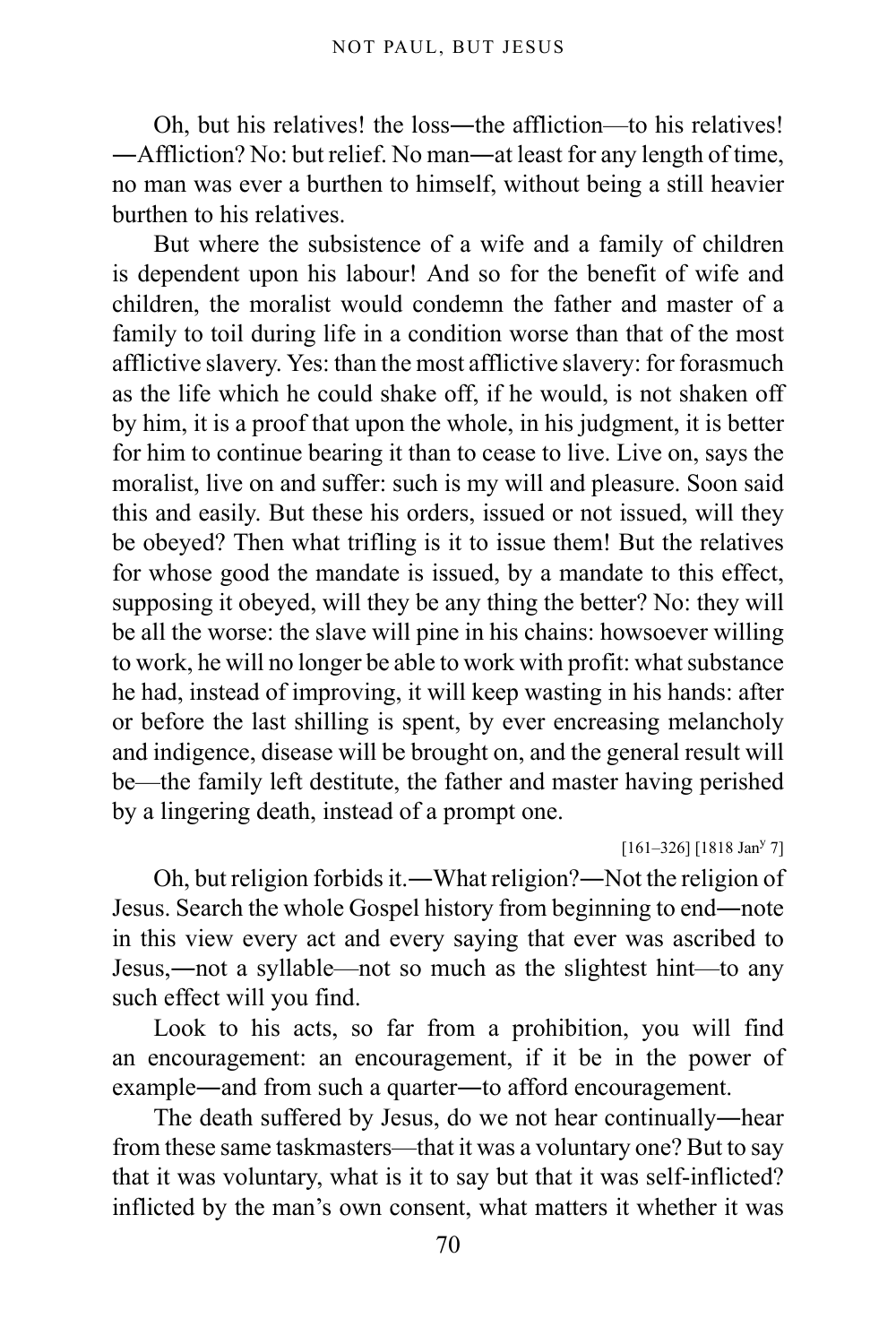by his own or any other hand? Before he slew himself (I Samuel xxxi. 4) Saul had commanded his armour-bearer to slay him. Had the subject obeyed, would the King have been the less a suicide?

Oh, but it was for the benefit of mankind that he brought it upon himself—this death:—True: but was it the less voluntary? if to suffer death for the sake of others is commendable, surely to suffer it for one's own sake can never be condemnable.

#### $[161-327]$   $[1818$  Jan.<sup>y</sup> 7]

Always in this one stream runs the logic of the ascetic. God is a malevolent being: on every occasion, to see man suffer is his delight: thus doing or thus forbearing, man suffers: therefore, that he should thus do or thus forbear is God's will.

Of this logic, the school will be seen in the Epistles of Paul by any body that pleases: but of no such logic will any such school be found in any one [of] the Gospels—any where in the sayings or in the acts of Jesus.

### $[161-328]$  [1818 Jan<sup>y</sup> 7]

Grant to the ascetic that he who committ[s] suicide commits a sin: behold the perplexity that awaits him: behold a problem that he will as soon kill himself as solve. For a man to offer himself to death is, if the death be certain, to committ an act of suicide. Agreed. But between certainty at the top of the scale and impossibility at the bottom, the number of degrees is infinite. At the top of the scale stands suicide beyond dispute. Proceeding downwards in the scale, let him take pen in hand and point to the degree at which suicide ends. The man who, for the instrument of release, employs a loaded pistol, is he a suicide? No, not he: although death ensues: for many have been the instances in which, the pistol having with this intent been discharged, death, though thus called, has failed in his obedience.

The officer who heads the forlorn hope in the mounting of a breach<sup>[4](#page-70-0)</sup>—the soldier who remains till he has been shot dead in a post known to be untenable in which he has been left, that the main body may have time to retreat―is he a suicide? The medical

<span id="page-70-0"></span><sup>&</sup>lt;sup>4</sup> 'Forlorn hope', derived from the Dutch *verloren hoop*, i.e. 'lost troop', was a name given to a detachment of soldiers detailed to perform an especially perilous task, for instance leading an attempt to storm an enemy stronghold.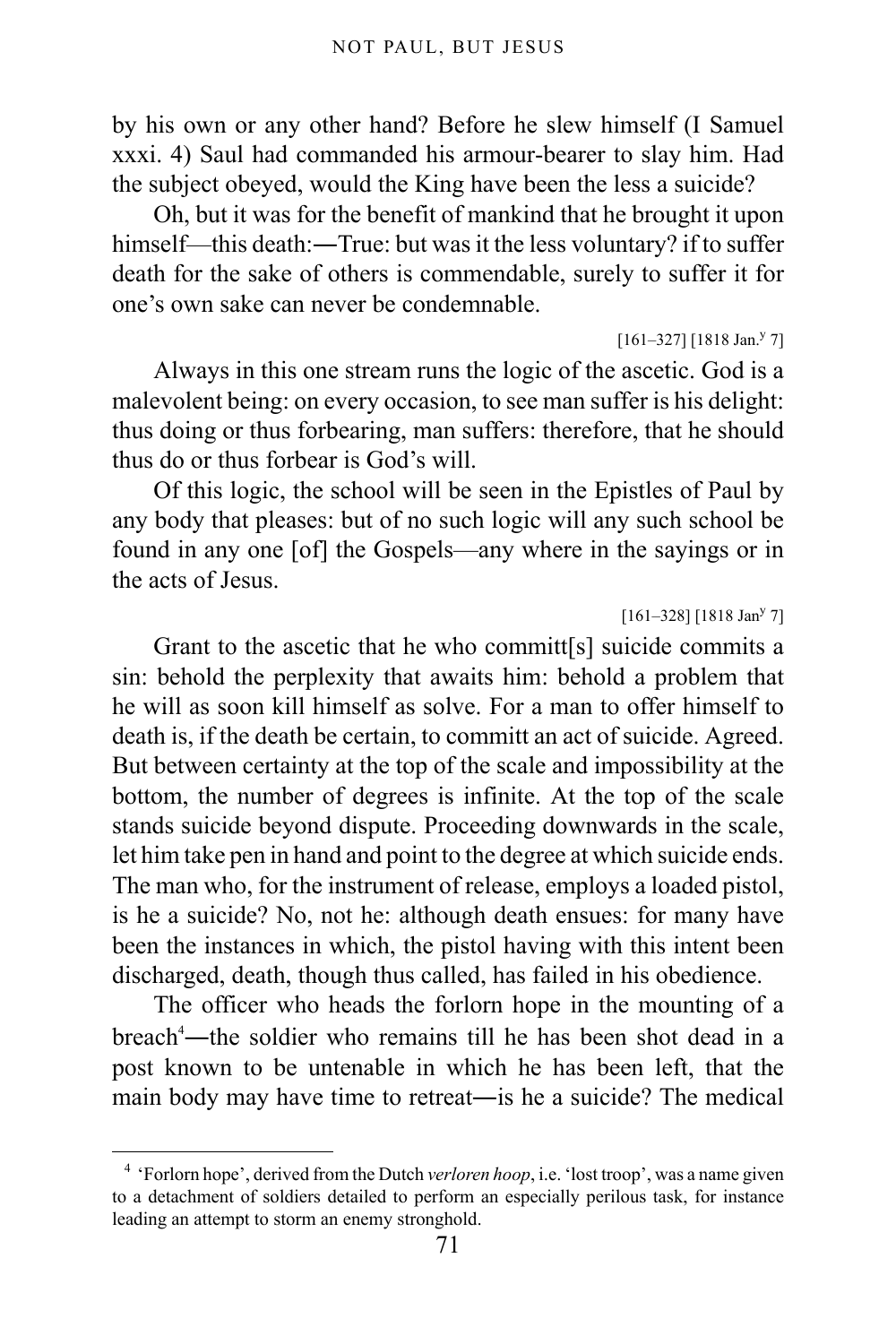practitioner whose practice is put an end to by death while he is warring against the plague, is he a suicide? the trader who, while in pursuit of affluence, is overtaken by death in a pestilential climate, is he a suicide?

 $[161-329]$   $[1818$  Jan<sup>y</sup> 7]

The labourer or manufacturer who, for better wages, engages in an occupation under which it is known that no life ever lasted beyond a certain small number of years, is he a suicide?

If among all these men there be not so much as one suicide, surely there are some whose case, if measured with his, will be seen to be at no great distance.

If the sin of the suicide, as some will have it, be—as, being the last, not admitting of repentance—the most sinful of all sins, $5$ surely the case of these other men can not in any instance be wholly guiltless:—quære, in each case, the place of it in the scale of sinfulness.

 $[161-330]$   $[1818$  Jan<sup>y 7</sup>]

*Fortes ideo non sunt monomachi neque suicidæ*―brave, therefore, is not the duellist nor the suicide, says an Ethical compend in which, for the instruction of Academic youth, scholastic prejudices are engrafted on a summary of Aristotle.<sup>[6](#page-71-1)</sup>

Brave are not the duellist or the suicide. Why not brave? exactly because, for the purpose of excluding the idea of bravery, he has taken to get up a definition of his own―a definition such as agrees not with any conception which till then had ever been associated with it.<sup>[7](#page-71-2)</sup>

<span id="page-71-0"></span><sup>5</sup> See Ch. 5 fn3 [p.69] above, and Edward Barry, *Theological, Philosophical, and Moral Essays on the following subjects: Celibacy, Wedlock, Seduction, Pride, Duelling, Self-Murder, Lying, Detraction, Duplicity, Avarice, Generosity, Temperance, Excess, Prosperity, Adversity, Justice, Mercy, Death, Judgment*, London, [1790?], pp. 121– 2.

<span id="page-71-1"></span><sup>6</sup> See *Ethices Compendium in Usum Juventutis Academicæ ... Cui accedit Methodus Argumentandi Aristotelica*, Oxford, 1745, p. 47. Bentham used this elementary textbook on moral philosophy while an undergraduate at Oxford: see *Correspondence* (*CW*), i. 59–60.

<span id="page-71-2"></span><sup>7</sup> See *Ethices Compendium*, pp. 46–7: '*Fortitudo est Virtus animi servans mediocritatem inter metum & audaciam circa acerba & terribilia*.

<sup>&#</sup>x27;*Objectum fortitudinis est duplex. Vel Internum, ut Metus, seu potius Meticulositas, & praeceps audacia, quas fortitudo reprimit.*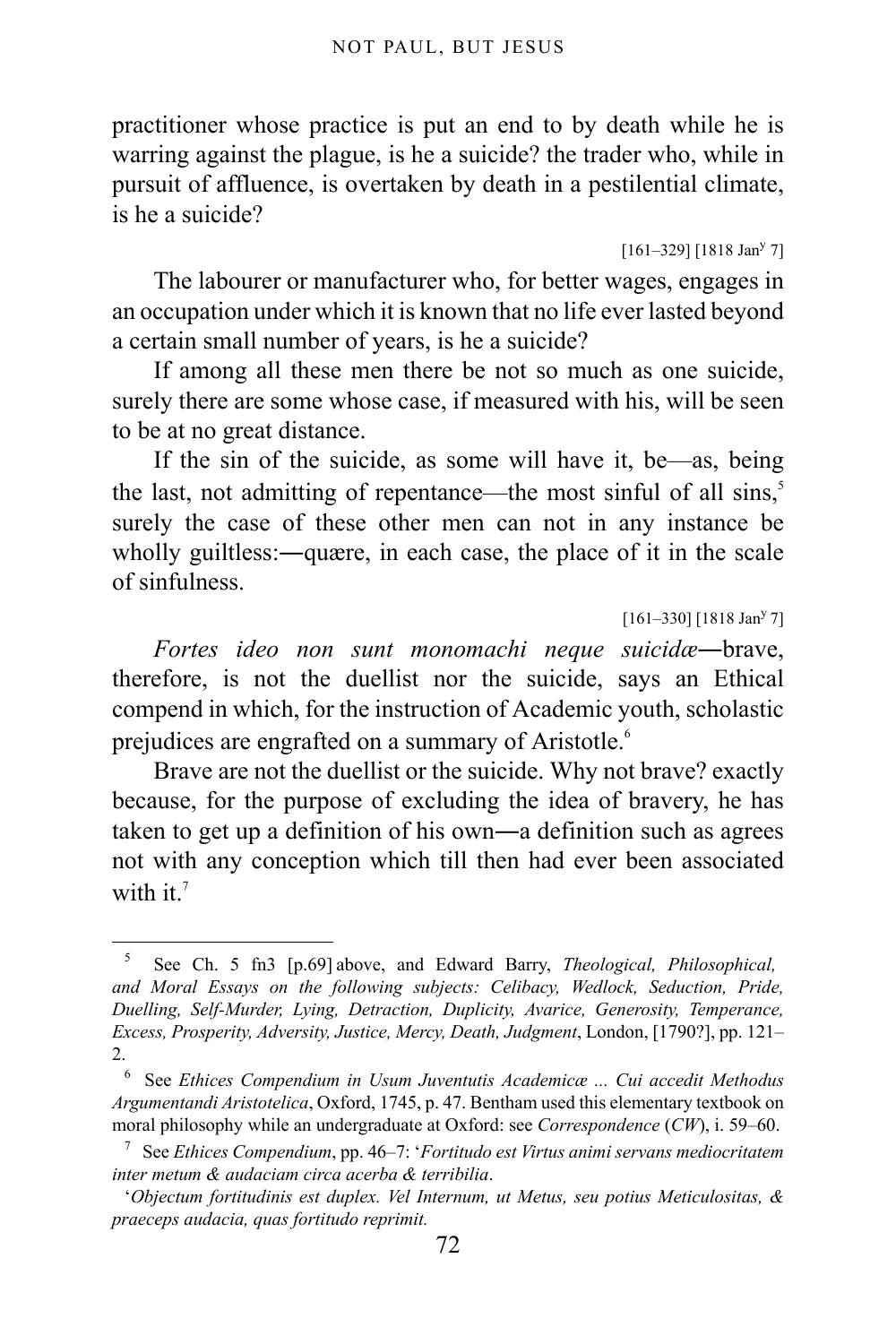Notable the contrivance; nor yet sparing the use. How oft has not this same discovery been rediscovered! How many an elegant essay—how many an edifying sermon—has been decorated by it: each time the penman paying himself for his labour with a smile of self-complacency and congratulating himself on the felicity with which taste and genius have been employed in the service of piety and virtue.<sup>[8](#page-72-0)</sup>

Brave men? no: on the contrary, cowards―rank cowards, both of them. How deplorably, till this discovery was made, were men mistaken as to this point. Wherever you see a man whom the world calls brave, be sure you see a coward. Behold that man who, without a chance of success, is climbing up to that breach. Think how egregious must be his cowardice. Wherefore is it that he mounts? Only because he has not the fortitude to endure the reproach of cowardice.

[161–331] [1818 Jan 7]

According to this same institute, to know whether the man you see mounting the breach is brave or no, you must know whether the

*<sup>&#</sup>x27;Vel Externum, quod est in gener e, quicquid timorem potest incutere, modo malum non sit inhonestum, sed triste; & præsertim mors bellica, cum causa belli est justa*', i.e. 'Bravery is a virtue of the mind, keeping the mean between fear and audacity in relation to bitter and terrible things.

<sup>&#</sup>x27;The object of bravery is twofold. Either internal, as fear, or rather fearfulness, and headlong audacity, which bravery restrains.

<sup>&#</sup>x27;Or external, which is generically, whatever can inflict fear, provided that the evil be not dishonourable, but unfortunate; and especially death in battle, when the cause of the war is just.'

<span id="page-72-0"></span><sup>8</sup> See, for instance, Barry, *Theological, Philosophical, and Moral Essays*, pp. 119–20: 'Courage is that virtue which supports the mind under a sense of danger, and gives him fortitude to meet it; it is for want, therefore, of this manly resolution, to combat against the various adversities of life, that men, by suicides, make a mean surrender of their own existence; and afraid of their enemies, ... by sneaking out of life, they imagine that they evade and are hid from all!—but these are the impressions of rank and cowardly fear!'; Charles Moore, *A Full Inquiry into the subject of Suicide*, 2 vols., London, 1790, i. 25– 6: 'It is clear that the generality of suicide proceeds either from a timidity of disposition, not capable of bearing up against impending troubles, or from a sudden gust and violence of passion, which no one will scruple to stile impetuous and rash, or ... from a mixture of both. Now this being granted, there seems to be no connexion whatever between suicide and courage, but rather the widest separation; since courage is equally distant from that fear or that rashness, which separately and connectively form the basis of suicide.'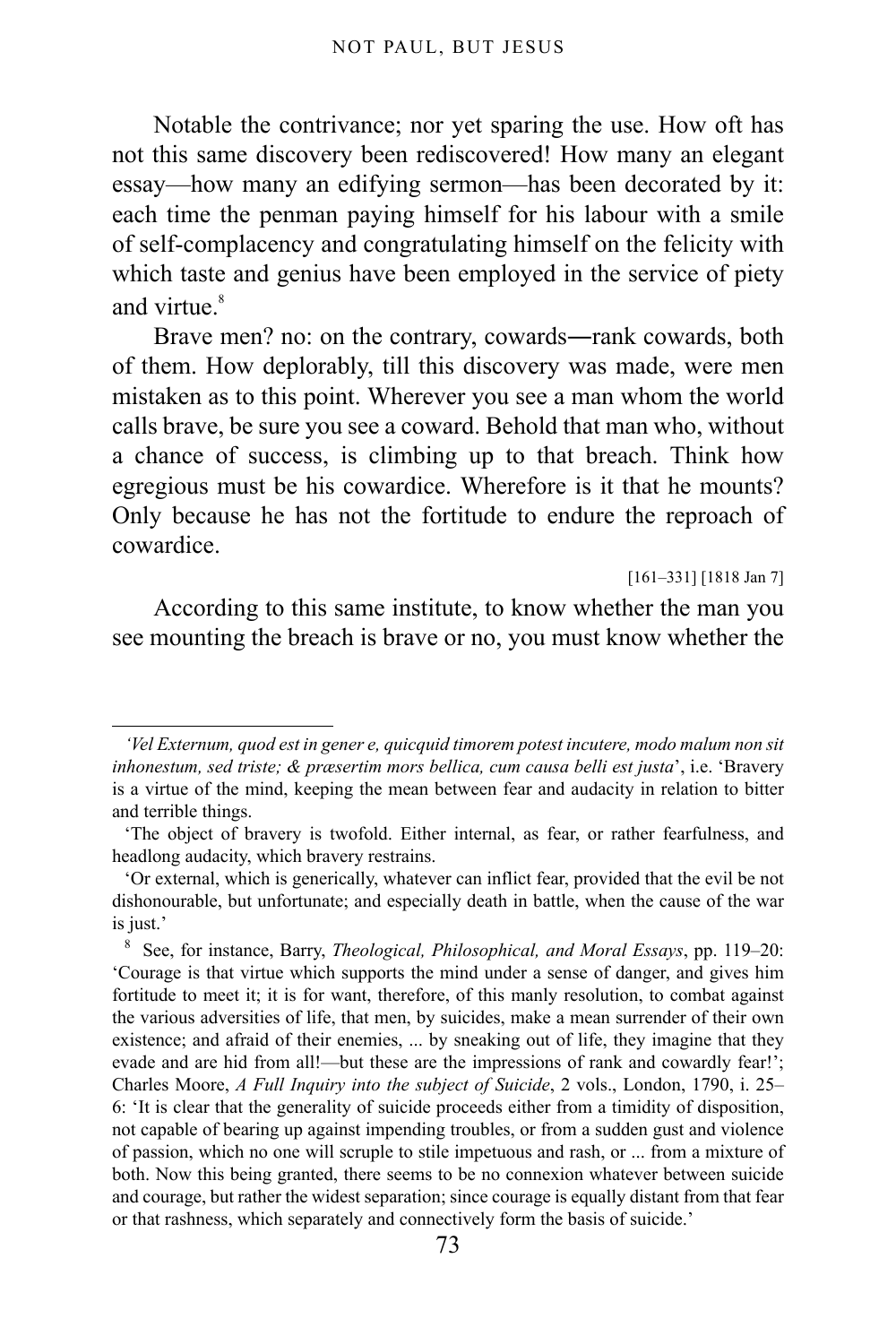cause he fought in was a just one. You must have rendered yourself an adept in international law and history.

Can it be necessary here―can it be worth while to give on this occasion—a word or two of exposition by which the field shall be cleared of these thin clouds? of exposition by which plain logic shall be substituted to this tinsel rhetoric?

Fortitude, in the sense in which it has for its synonym *personal courage*, consists in voluntary exposure to pain or death, immediate or imminent: of virtue or no virtue, the degree of the quality is in the joint ratio of the magnitude and the probability of the suffering thus encountered.

Neither by the nature of the effect endeavoured to be produced, nor by that of the motive by which at this price the man was engaged in the endeavour to give birth to it, is the existence of the quality affected or the degree of it varied.

From him by whom, on the occasion in question, on the score of the supposed probability of sufferance compared with the supposed probability of success and the supposed value of the effect thus endeavoured to be produced, the manifestation of this quality is disapproved, it is wont to receive the name of rashness: but with whatsoever propriety this other denomination be applied to it, the appellation of fortitude—of personal bravery—is not with the less propriety applicable to it.

Thus much being understood, what will also be understood is―that an act of suicide can not be committed without an exercise of the quality of fortitude.

[161–332] [1818 Jan. 6]

In<sup>[9](#page-73-0)</sup> these several shapes of religionist and legislator and judge exercising the powers of the legislator, would he but content himself with calling names and saying *See what a coward!* the ascetic might continue on this note and welcome.

But in the role of religionist, he holds up in the face of the wretched sufferer the picture of hell-fire, and by adding despair to suffering draws him into madness: while in the role of the moralist,

<span id="page-73-0"></span><sup>&</sup>lt;sup>9</sup> In the text, Bentham has noted in relation to this and the following paragraph:  $\sqrt{\ }$  Insert or omitt this paragraph?'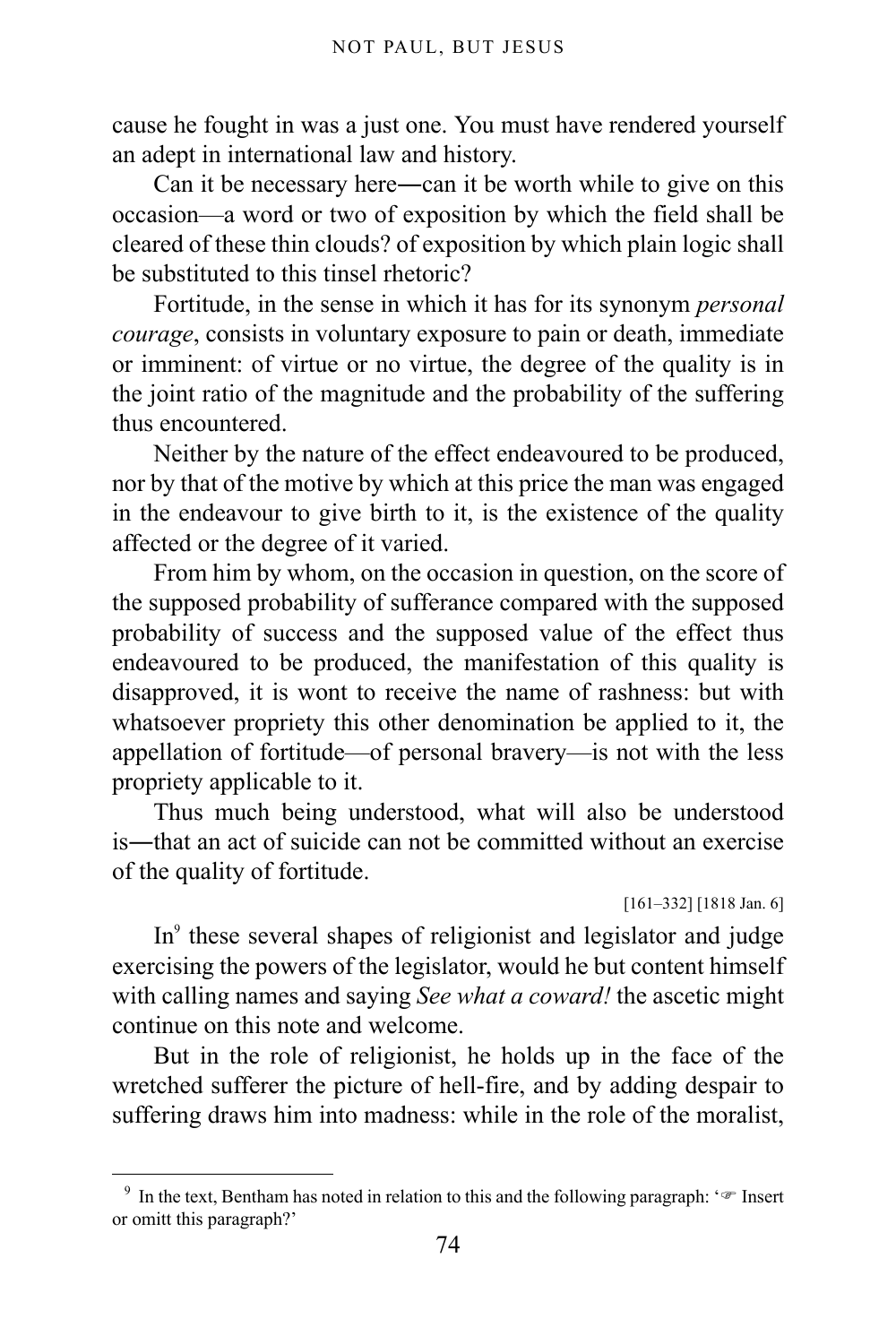he overwhelms, or at least seeks to overwhelm, him with the load of contempt, and thus robs him of that sympathy by the influence of which mercy might otherwise be extorted from the iron sceptre of the law.

[161–333] [1818]

Child murder―self-murder―how false and at the same time how mischievous are the notions which, as often as these two words are pronounced, are inculcated! Thus it is that murder is really committed, and committed with impunity, by the pens and tongues of lawyers.

Alas! what a disgrace to a country which calls itself civilized is the whole of that mass of law on the occasion of which the word *murder* is employed!

On a question of property, for the purpose of ascertaining which of two men is in the right, they are set to try to kill one another. One of them killing the other would not in this case be a murderer. Why? because it is by a bench of Judges that he has been licenced so to do. Note that to this time, this is law in England: law beyond dispute.<sup>[10](#page-74-0)</sup>

These are among the instances in which, by what in the language of the man of law is justice, one man is punished―not unavoidably but purposely punished—for the misdoing or supposed misdoing of another.

Transmitted from barbarian ancestors—screened from merited contempt and horror by the pretended wisdom of these pretendedly wise ancestors<sup>[11](#page-74-1)</sup>—every such abomination is cherished by the lawyer and by the tyrant of which he is the instrument. What could not be defended by reason, he [...?] defends by prejudice, and the tyrant, who, under the name of [...?], pursues the blood of the patriot through the rem[ot]est vein of his unoffending relatives, finds in this abomination a cover for his tyranny.

 $[161-334]$   $[1818$  Jan<sup>y</sup> 10]

<span id="page-74-0"></span><sup>&</sup>lt;sup>10</sup> Trial by battle was not abolished until 1819 (59 Geo. III, c. 46).

<span id="page-74-1"></span><sup>&</sup>lt;sup>11</sup> In the margin, Bentham has added the following clause for possible insertion in the text: 'to which we are indebted for the phrases wise ancestors and wisdom of our ancestors'.

For Bentham's comments on the fallacy of 'The Wisdom of our Ancestors' see *The Book of Fallacies*, London, 1824, pp. 69–81 (Bowring, ii. 398–401).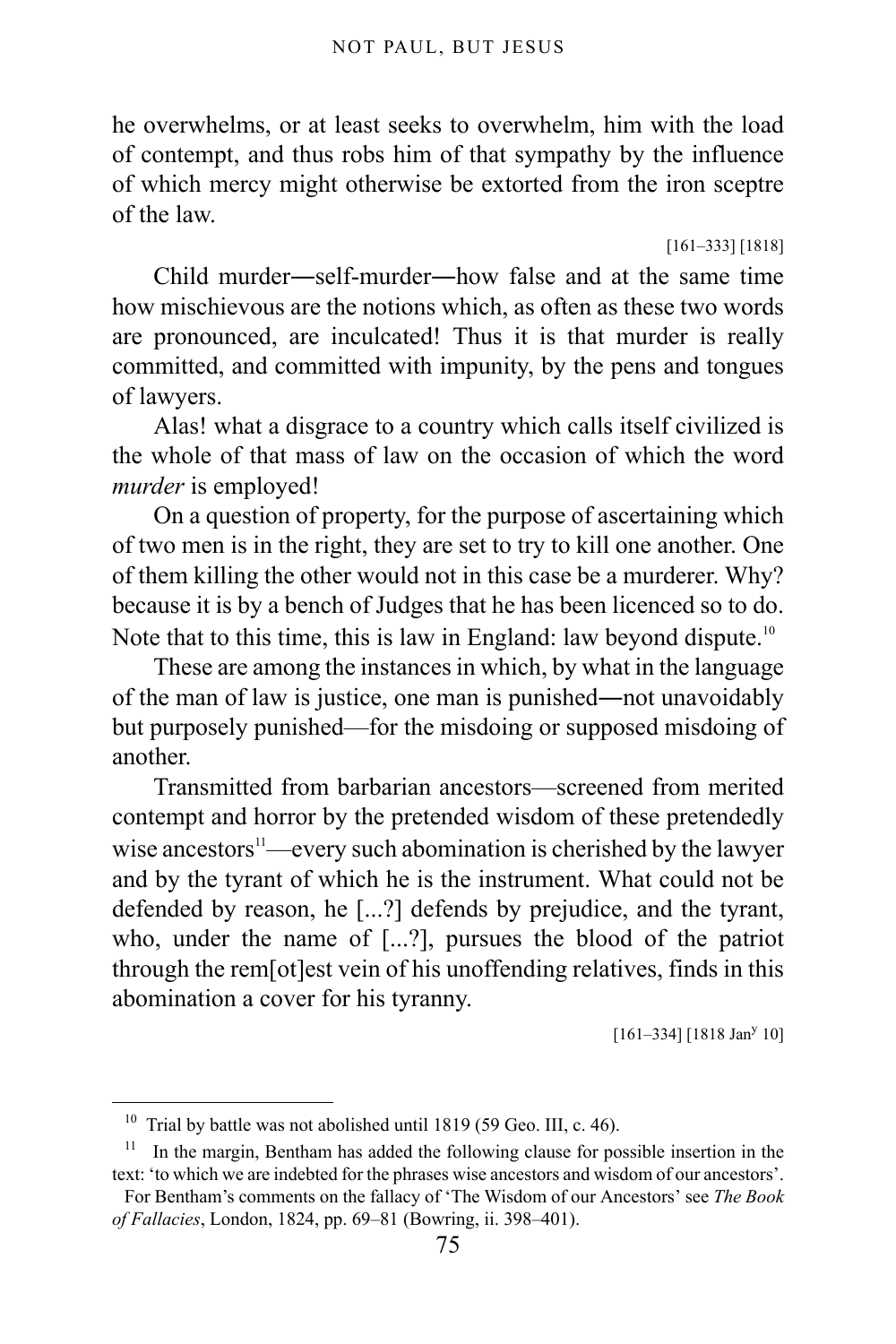But though the community has so much to suffer by mischievous absurdity reduced to practice, the man of law has much to gain by it.

In practice, in this as in so many other instances, not much of that mischief which by law is professed and intended to be done is really done. Why? Because, without the concurrence of a Jury, it can not be done: and Juries, viewing with just abhorrence the wickedness [that] the man of law would perpetrate if he could, refuse most commonly their concurrence. They refuse it: but at what price? At the price of perjury. But to the man of law, what is the consequence of this perjury? Not loss or ill in any shape, but profit. From first to last, among the leading objects of his endeavours has been the weakening  $\lceil$ in]<sup>[12](#page-75-0)</sup> men's minds the sense of moral obligation, all for the purpose of inculcating the persuasion that right and wrong depend not upon the material consequences of the action, but altogether on his own will and pleasure: that when forbidden and punished by him, perjury, for example, is indeed an immoral act: but that no sooner has it been commanded by him than it is changed into a virtue.

For that reason, to give encrease to the utmost perjury in Juries has been among the most favourite of his studies.

In these endeavours, active and powerful is the second which he has found in excellent Church and its rulers.<sup>a</sup>

a See Bentham *Swear not at all*.<sup>[13](#page-75-1)</sup>

<span id="page-75-0"></span> $12$  MS 'of'.

<span id="page-75-1"></span><sup>13</sup> *'Swear not at all:' containing an exposure of all the needlessness and mischievousness, as well as anti-Christianity, of the ceremony of an oath*, London, 1817 (Bowring, v. 187– 229).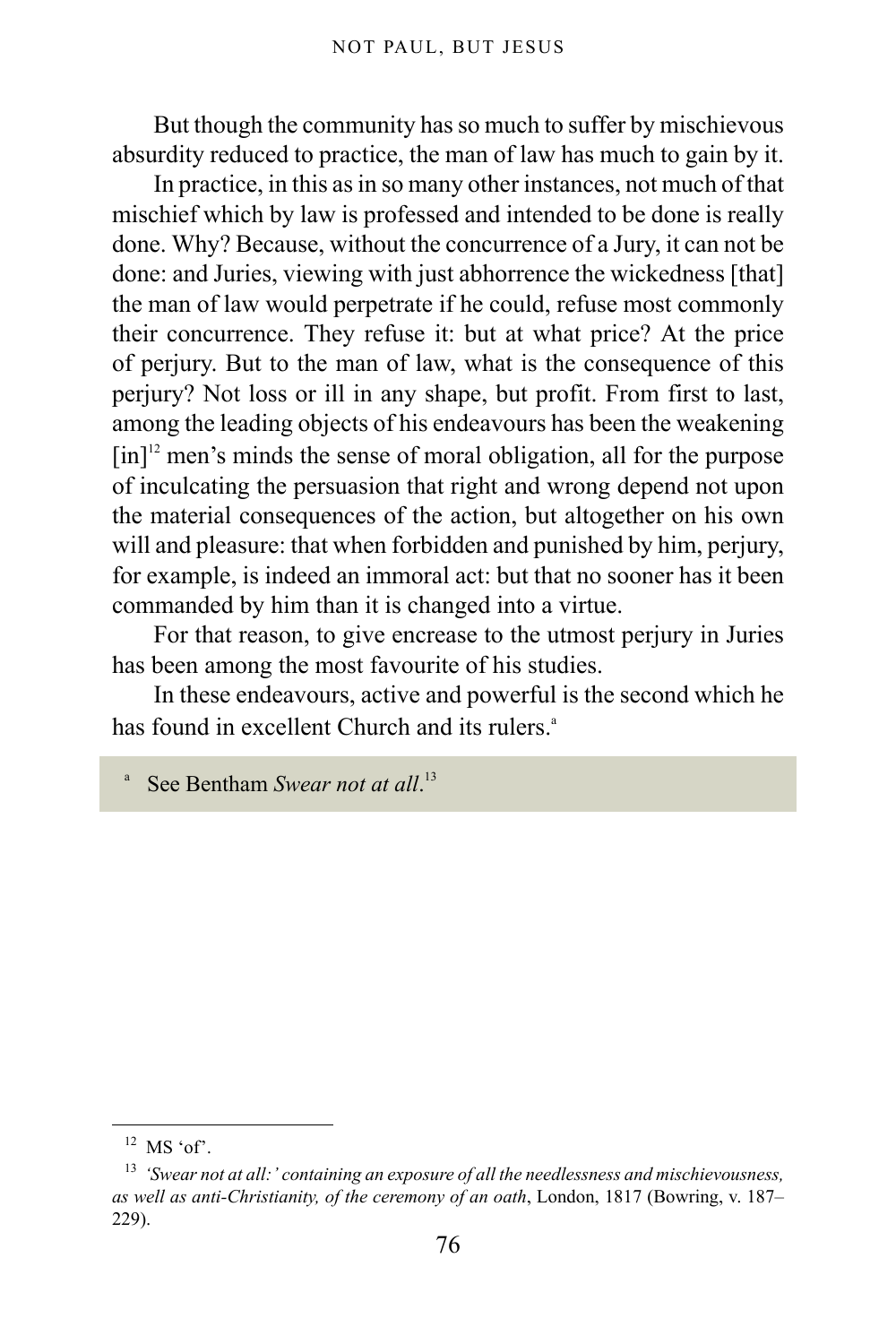## CHAPTER 6. ASCETICISM CONTINUED. HAPPINESS AND VIRTUE, HOW DIMINISHED BY ASCETICISM IN AN INDIRECT WAY.-USEFUL AND GENUINE OBLIGATIONS ELBOWED OUT BY SPURIOUS ONES<sup>[1](#page-76-0)</sup>

 $[161-246]$   $[1818$  Jan<sup>y</sup> 8]

It is not only by useless and therefore mischievous obligations that asceticism is inimical to well-being, but in a less direct way by weakening the force of useful ones.

In fact, no useless obligation, if imposed, can be conformed [to] but at the expence of useful ones: no useless obligation can be imposed but its efficiency, if any, will be at the expence not of happiness only, but of virtue.

In the following strain is the sort of reasoning by which this effect is produced.

All men are sinners.

Yet some men are saved.

Therefore, without prejudice to salvation, a certain quantity of sin may always be committed.

Such is the argument in the field of religion.

All men, the most generally respected not excepted, are transgressors more or less of the rules of morality.

Yet some men are objects of general respect.

Therefore, without prejudice to respectability, the rules of morality may in some degree be transgressed.

Such is the argument in the field of morality.

 $[161-247]$  [1818 Jan<sup>y</sup> 8]

Religion or morality, to which ever field the case be considered as belonging—of the inculcation, in so far as successful, of any spurious rule, what then is the consequence? In a certain degree always in some degree, though scarcely ever to a degree susceptible

<span id="page-76-0"></span><sup>&</sup>lt;sup>1</sup> In the text, Bentham has noted at this point: ' $\mathcal{F}$  These topics must have been handled elsewhere: perhaps gone through with. Yet what follows may serve for an Introduction.'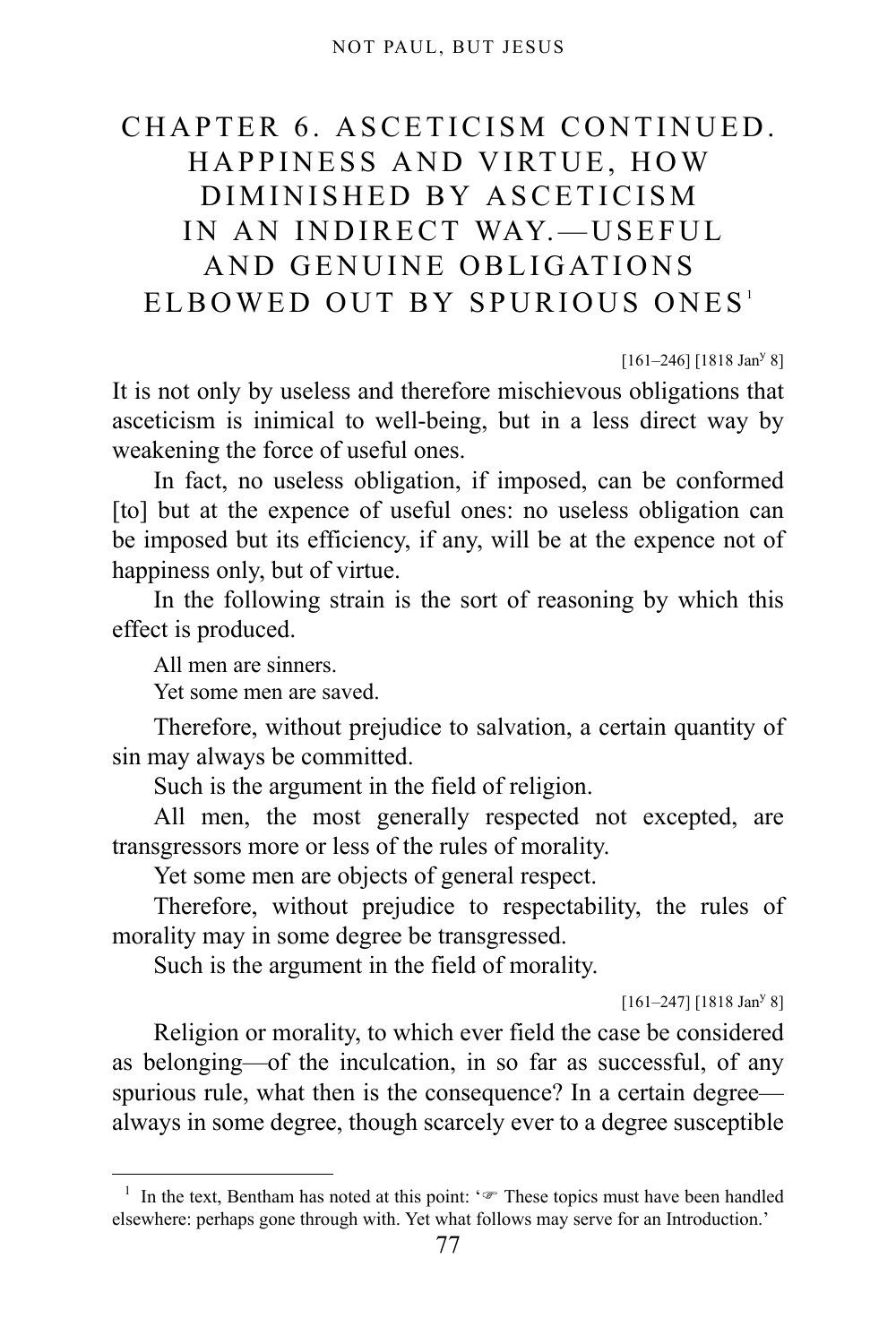of any thing like a correct estimate, the violation of such as are genuine.

And thus in a double way is asceticism inimical to happiness: first in a direct way to happiness, by the coextensive exclusion of pleasures: then again in a less direct way to happiness, by exclusion put to an indefinite amount upon virtue—upon genuine and useful virtue, and by that means to happiness.

When on any occasion a sacrifice is rendered necessary, the shape in which it is naturally made is that in which the making it is least irksome. When a new tax is laid upon fermented liquors, it is not in that, but in any other article, that the consumption of the drunkard is lessened. Where, either by faith or by ceremonies, good works, whether positive or negative, are supposed to be atoned for, in faith or in ceremonies will a man be continually disposed to pay for every draught which he regards as made upon him for good works. Whatsoever draughts a man regards as made upon him for virtues —meaning the useful ones, which are the only genuine ones, ever will he be on the look out for the means of paying with spurious ones: more especially if they cost nothing and require no sacrifice, as is so apt to be the case with spurious ones in general, and above all others with some of those herein above spoken of: such as those which consist in the forbearance of gratification where there is no appetite.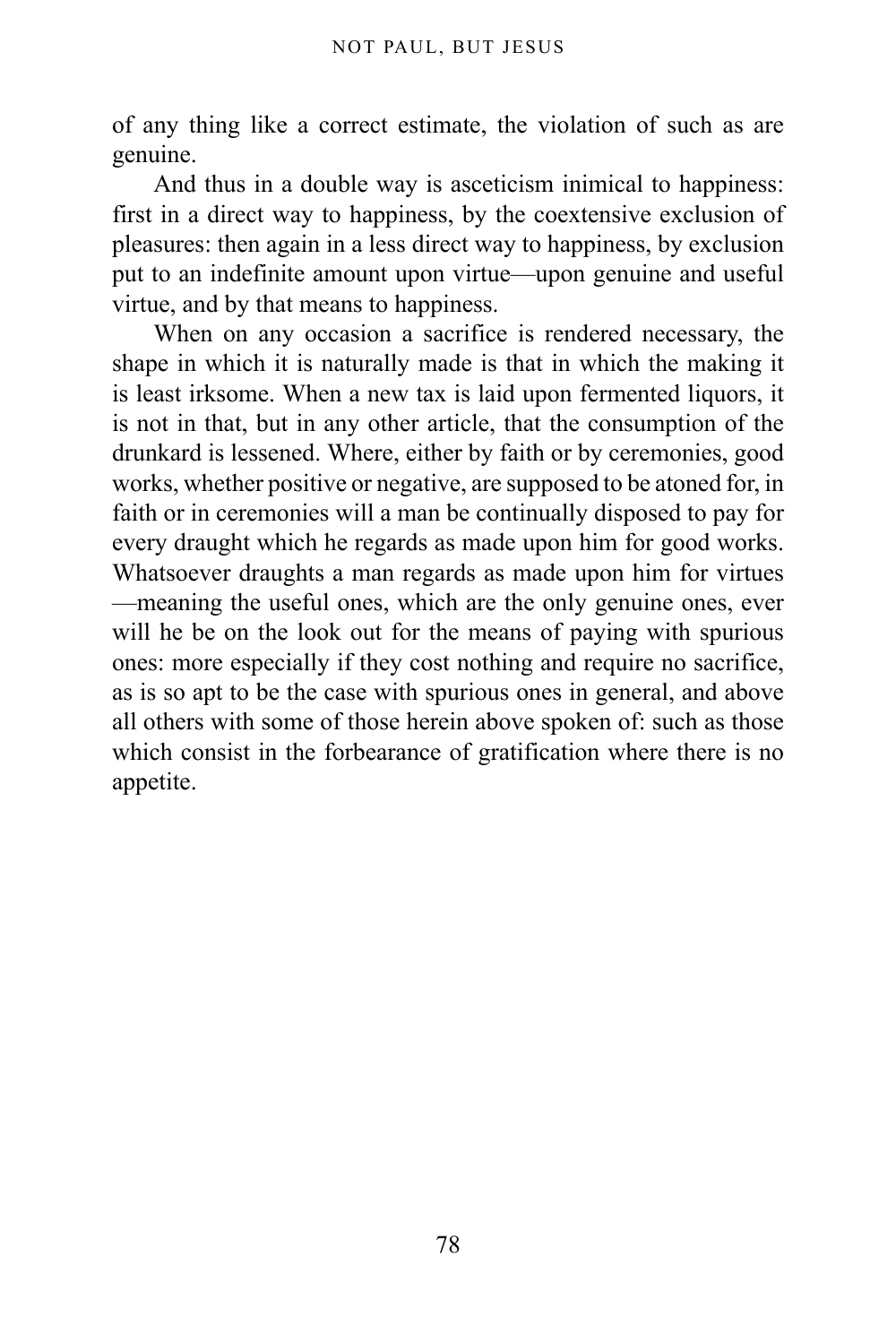# PART II. ASCETICISM IS NO PART OF THE RELIGION OF JESUS

## CHAPTER 7. ASCETICISM, AS ABOVE,<sup>[1](#page-78-0)</sup> UNIFORMLY DISCOUNTENANCED, NOWHERE COUNTENANCED, BY JESUS. 1. NEGATIVE PROOF—FOR THE CONDEMNATION PASSED IN ASCETICISM NO WARRANT CAN BE FOUND IN THE GOSPELS. PROOF —BISHOP GASTRELL'S *INSTITUTES*

[161–341] [1817 Nov 19]

Look over the whole of the Gospel history as contained in the writings of the four Evangelists—bring to view whatever report is there to be found concerning the sayings and acts of Jesus—in no one passage of that body of history will any thing be found by which any favourable report can truly be said to have been shewn to asceticism. On the contrary, much will be found by which discountenance is shewn to that so deplorably fertile source of unhappiness, folly and wickedness.

For proof of these positions, let us bring to view in the first place his *sayings* or *precepts*—in the next place, his *acts* or, collectively speaking, his *practice*.

[161–342] [1817 Nov 19]

Among the items of which the list of pleasures is composed, those to which the attacks of asceticism have applied themselves with greatest energy are the pleasures of sense: and among those of sense, that in which the individual, and that in which the species, respectively depend for their preservation: say pleasures of the table and pleasures of the bed.

On no occasion against either of these classes in the aggregate, or against any one modification of them taken separately, among the

<span id="page-78-0"></span> $<sup>1</sup>$  See [Ch. 1 \[p.10\]](#page-9-0) above.</sup>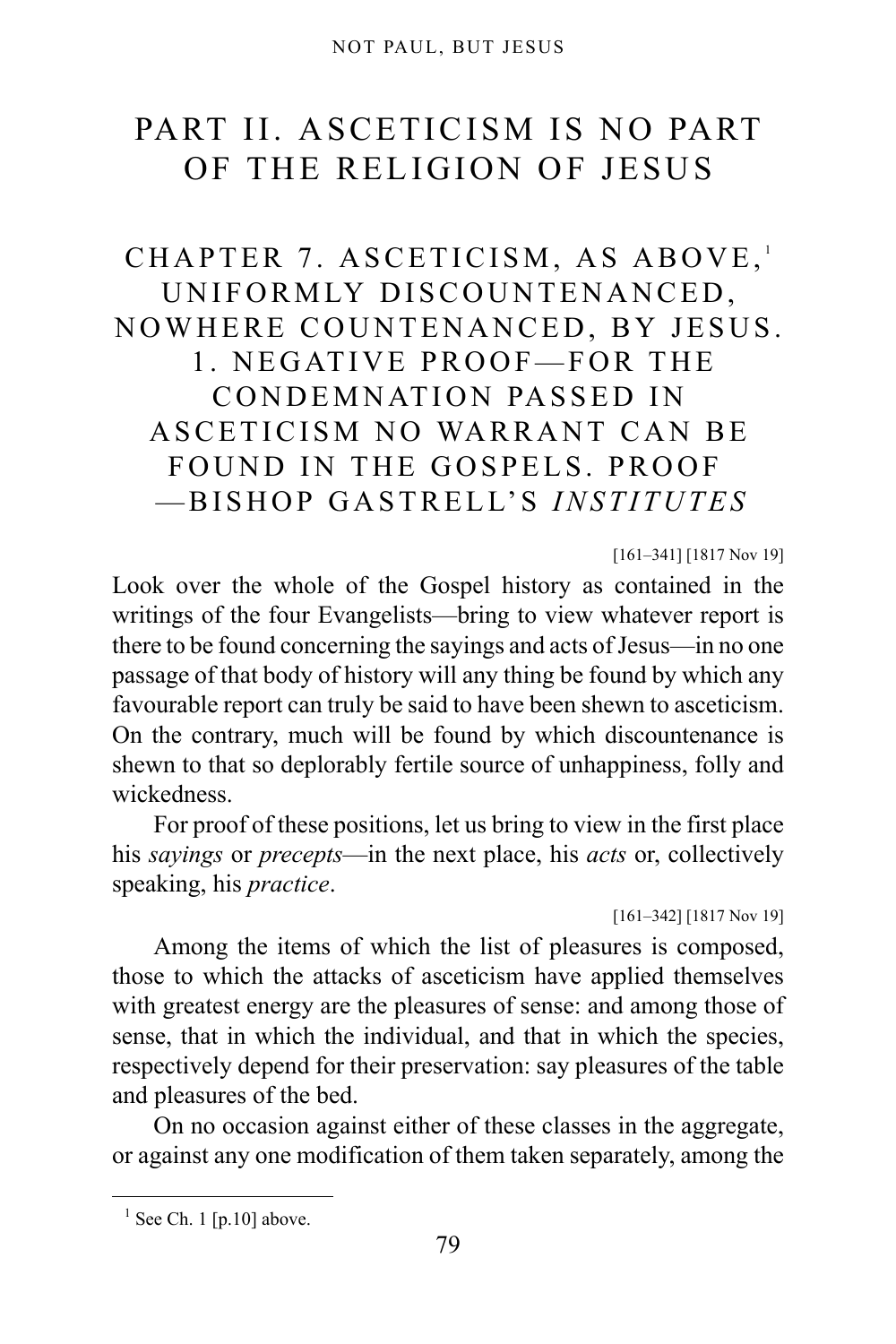sayings of Jesus, as recorded in any one of the four Gospel histories, will so much as any one, whereby directly or indirectly any mark of reprobation is cast upon any of these pleasures, be found.

Of the truth of this position, a proof more summary and more satisfactory than, *negative* as is the complexion of it, might readily have been imagined, may be seen in a work of an orthodox and dignified divine of the Church of England, viz. Gastrell, Bishop of Chester—his *Christian institutes*. [2](#page-79-0)

#### [161–343] [1817 Nov. 19]

On these subjects respectively, to any such effect as that of condemnation, had [there been] so much as the least hint from the lips of Jesus, the Bishop, in these 'Christian Institutes' of his, would he have omitted to have given them a place? By no man can any such supposition be entertained. On the whole field of the pleasures of sense—pleasures of the table, pleasures of the bed excluded, behold here following every thing he could find upon which any construction by which they could be brought to bear any relation to this subject could be put. Here they follow, [four]<sup>[3](#page-79-1)</sup> passages and no more: and of these [four],<sup>[4](#page-79-2)</sup> one the extent and thence irrelevancy of which will be recognized as soon as indicated.

I. Under the head of *Temperance*. [5](#page-79-3) Luke xxi. 34. Speaking to his disciples—and warning them to put and keep themselves in a state of preparation for the approaching catastrophe: 'And take heed to yourselves (says Jesus) lest at any time your hearts should be $<sup>6</sup>$  $<sup>6</sup>$  $<sup>6</sup>$ </sup> overcharged with surfe[i]ting, and drunkenness, and cares of this life, and so that day come upon you unawares.' For the subjects of the warning, here we see the pleasures of the table: warning? but for what purpose? for the purpose of simple abstinence? no: nothing more than for the avoidance of excess: from the reaping them in those

<span id="page-79-0"></span><sup>2</sup> Francis Gastrell (1662–1725), Bishop of Chester from 1714, was author of *The Christian Institutes, or, The Sincere Word of God*, London, 1707.

<span id="page-79-1"></span> $3$  MS | |.

<span id="page-79-2"></span><sup>&</sup>lt;sup>4</sup> MS 'three'.

<span id="page-79-3"></span><sup>5</sup> *Christian Institutes*, p. 288.

<span id="page-79-4"></span><sup>6</sup> King James Bible 'hearts be'.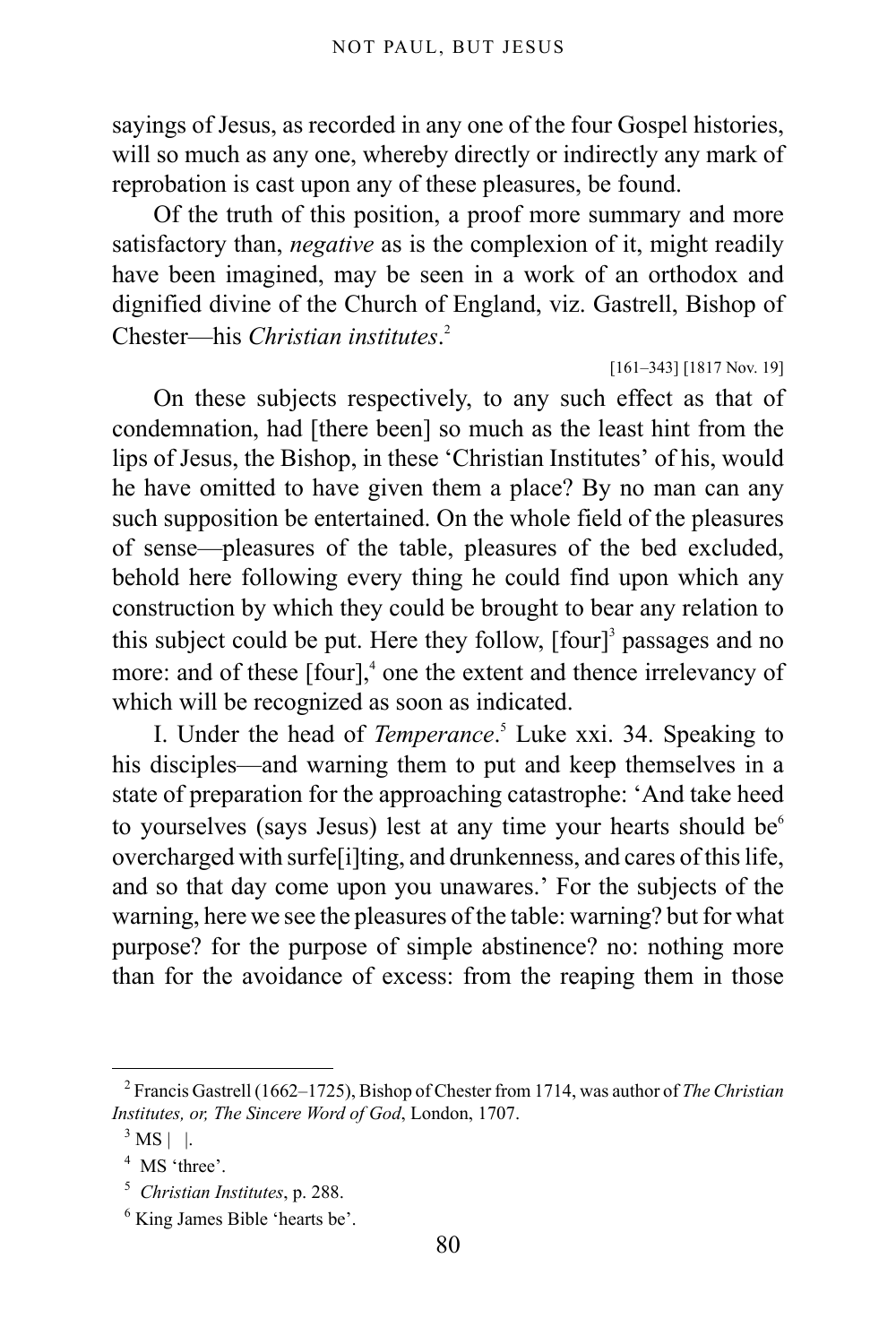circumstances in which, in the only intelligible and rational sense, they may be termed impure—to a preponderant degree impure.

[161–344] [1817 Nov. 19]

II. Luke vi. 25. 'Wo' unto you that are full: for ye shall hunger.<sup>3[8](#page-80-1)</sup> But upon what supposition can this saying be so distorted as to [be] made applicable to this purpose: upon the supposition that, in his eyes, it was matter of sin for a man ever to have a bellyful. It is part and parcel of the Sermon on the Mount. The real import of it belongs not to the present purpose. By the contents of a verse which precedes it but by four verses (v. 21.) it will be rendered sufficiently manifest that it had no such object in view as that of passing a general mark of reprobation on the pleasures of the table, and by his own example this will presently be put out of doubt—v. 21. 'Blessed are ye that hunger *now*: for ye *shall* be filled.' Here, to be filled, is it numbered among evil things? no: but even among *good* things: objects of faith and hope.

[161–345] [1817 Nov 19]

<span id="page-80-6"></span>III. Chastity and Modesty.<sup>[9](#page-80-2)</sup> Matth. v. 27. 28. On this occasion, what is the subject of the doctrine—Chastity or Modesty? No: but justice. 'Ye have heard (says Jesus) that it was said by them of old time, Thou sh[a](#page-80-3)lt not commit adultery.<sup>a</sup> But I say unto you, that whosoever looketh on a woman to lust after her hath already committed adultery with her in his heart.'[10](#page-80-4) Of this precept, what then is the design? In whatsoever shape it may happen to the evil to invite transgression, be upon your guard against the approach of it. As to adultery, whatsoever suffering it is that flows from it, flows from it in the character of an Offence against Justice: an offence by which the marriage contract is violated.

<span id="page-80-3"></span> $^{\circ}$  Exod. xx. [14].<sup>[11](#page-80-5)</sup> Said by God? no: but by those of old time.

<span id="page-80-0"></span><sup>&</sup>lt;sup>7</sup> King James Bible 'Woe'.

<span id="page-80-1"></span><sup>8</sup> See *Christian Institutes*, p. 289, still under the heading 'Temperance'.

<span id="page-80-2"></span><sup>9</sup> See *Christian Institutes*, p. 291.

<span id="page-80-4"></span> $10$  King James Bible 'hath committed adultery with her already'. For Matthew 5: 28 see *Christian Institutes*, p. 294.

<span id="page-80-5"></span> $11$  MS '24' is a slip.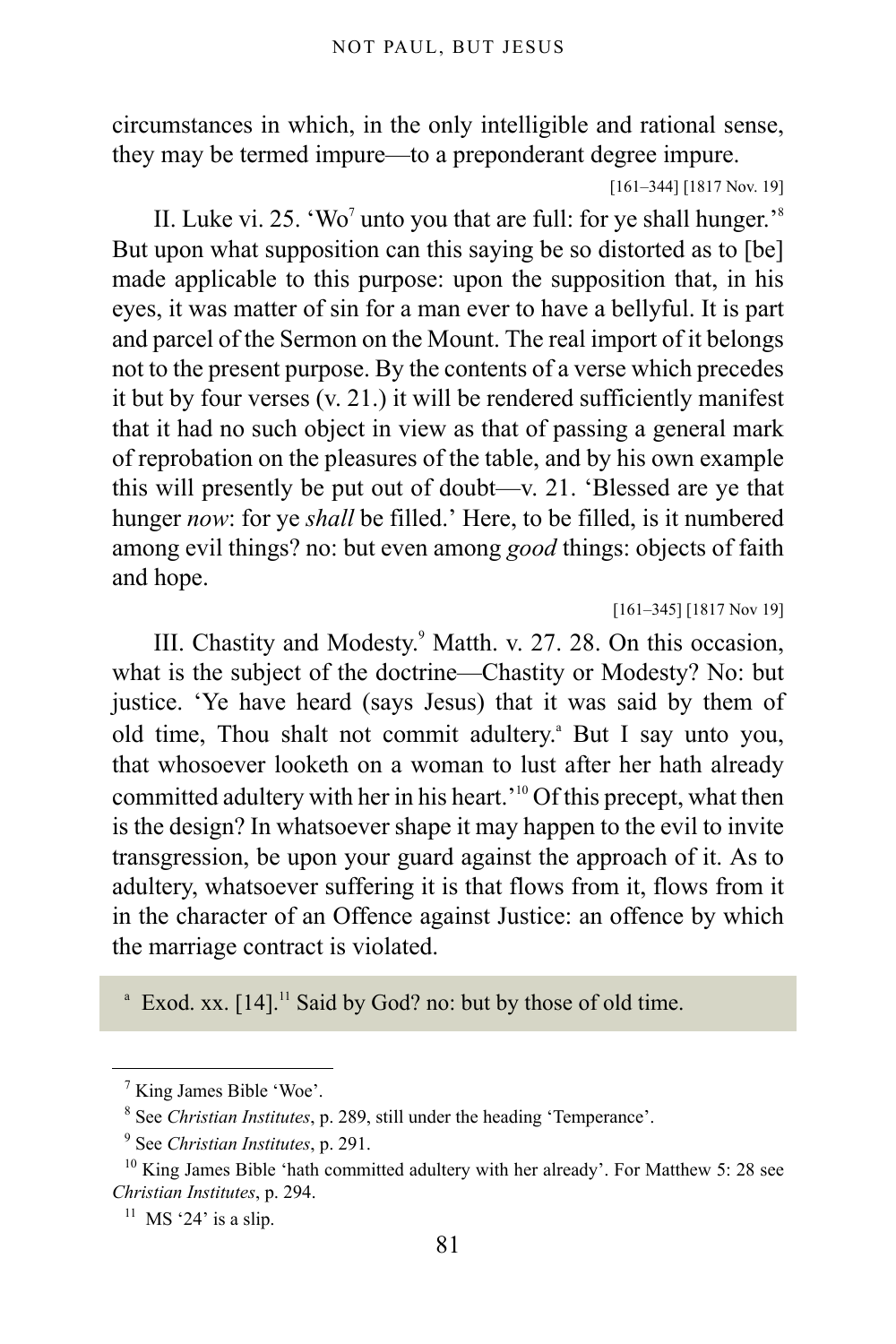IV. Chastity and Modesty again. Matth. v. 8. 'Blessed are the pure in heart: for they shall see God.'<sup>[12](#page-81-0)</sup> Pure from what? from moral evil in this shape, exclusively or so much as more particularly? No: but from moral evil in every shape. Pure *in heart*? What means the adjunct *in heart*? evidently this: pure in intention and even desire, in contradistinction to purity in outward practice: in its design it is like the passage just mentioned, a general warning against the approach of evil in general—of evil in any shape.

#### $[161-346]$   $[1817 Nov<sup>r</sup> 19]$

Here ends the compleat catalogue of all the passages which, by the zeal and industry of the good Bishop, could with all his straining be brought to any so much as the most superficial shew of bearing upon these points: and in all of them put together, not any the faintest tinge of asceticism would it be in the power of the most anxious and scrutinizing eye to discover.

All this while does he want for authorities? does he want for texts? Oh no: there they are in abundance. But from whom? Even from our Paul: but, among those by whom, either in sincerity or in profession, the religion of Jesus was ever known to be taught, by no one else $^{13}$  $^{13}$  $^{13}$ 

 $[161-347]$   $[1817 Nov<sup>r</sup> 22]$ 

Vain would it be to say—if, by Jesus, nothing was said in condemnation of sexual intercourse without the sanction of marriage, it was because no occasion for touching upon that topic had happened to present itself. To the character of Jesus it belonged to make occasions—not to wait for them. Look to his Sermon on

<span id="page-81-0"></span><sup>12</sup> See *Christian Institutes*, p. 295.

<span id="page-81-1"></span><sup>&</sup>lt;sup>13</sup> In the text, Bentham has noted at this point:  $\sqrt{r}$  Add here with comment from Harm<sup>y</sup> §. 54 p. 61, per Matt. xv. 19 and Mark. vii. 20. 21., among things which defile a man are "adulteries and fornications".' No 'Harmony of the Gospels', that is a work showing the correspondences between the four Gospels, has been located in which the verses in question are discussed at the section and page numbers supplied by Bentham. A copy of James Macknight, *A Harmony of the Four Gospels: in which the natural Order of each is preserved*, 2 vols., London, 1756 is included in a list of books owned by Bentham (BL Add. MS 33,564, fos. 35–64), but the relevant verses from Matthew and Mark are discussed at i. 191, § 63.

In the margin, he has also noted at this point: 'Mark μοιχεῖαι, πορνεῖαι: Matthew d<sup>o</sup>.' The Greek words mean 'adulteries' and 'fornications'.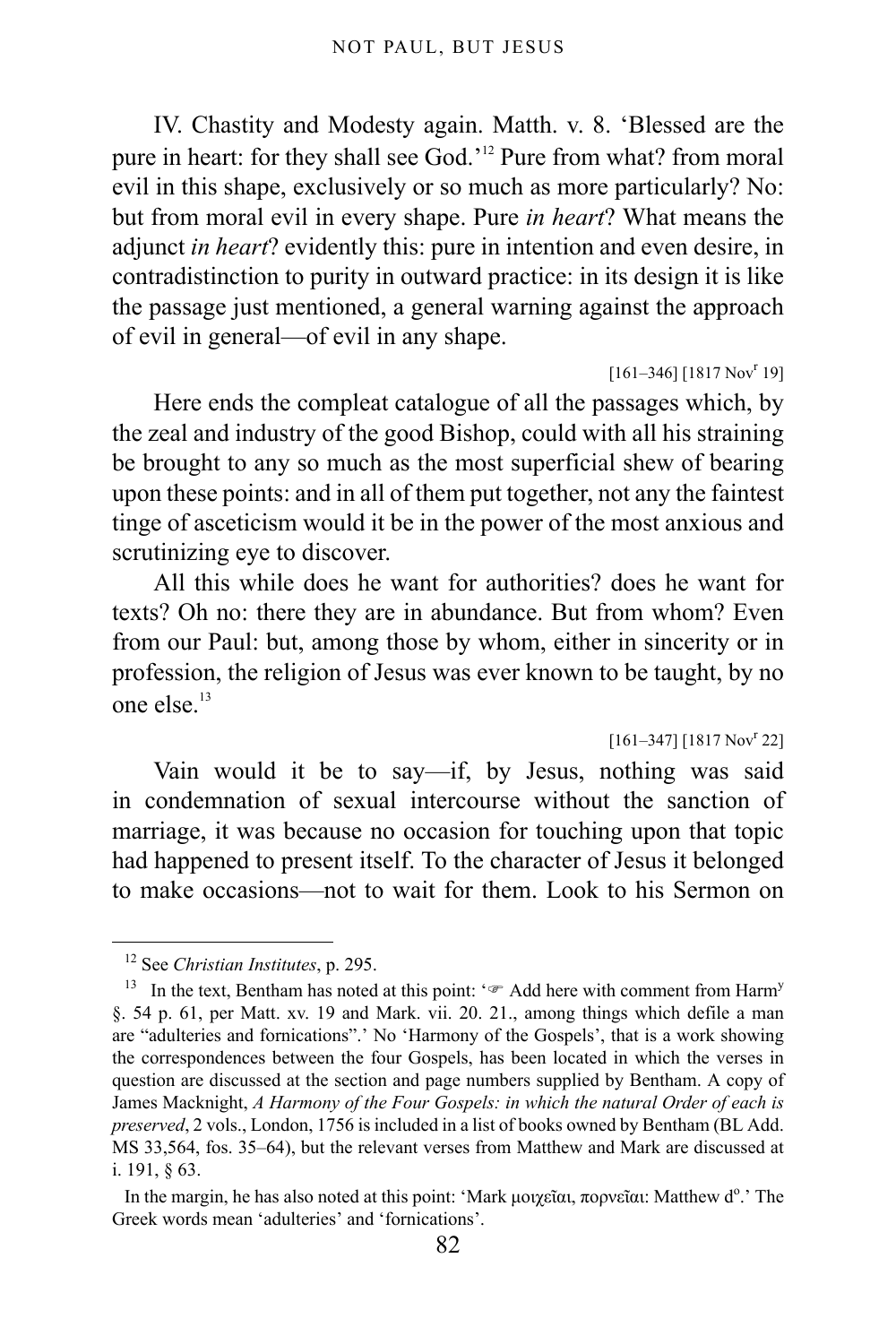the Mount: what occasions were then waited for by him. And for teaching on a subject of this sort, was it possible that in a life of upwards of thirty years—and that a life so employed—is it in the nature of things—that no occasion should ever have presented itself.

<span id="page-82-4"></span>Meantime so it is that, of one such occasion, mention is to [be] found on record: and this occasion, was it applied by him to any such purpose as that in question? Not he indeed. Behold it in John iv. 1 to 42.

It is that of his conversation with the Samaritan woman at the well called Jacob's well. The woman was a widow—she had no fewer than five husbands: but at that time she was living with a man who was not a hus[b](#page-82-0)and.<sup>b</sup> To Jesus, this circumstance belonging to her was known: he mentioned it to her: she acknowledged it. For this mode of life, did he take occasion to reprove her? any the least hint in reprobation of it, did it pass his lips? No: not any. They parted on terms of mutual satisfaction. He revealed himself to her. (v. 25. 26.)°She pro[c](#page-82-1)ured him proselytes. (v. 39.)

<span id="page-82-0"></span>b John iv. 18.

<span id="page-82-1"></span>c 25. 'The woman saith unto him, I know that Messiah<sup>[14](#page-82-2)</sup> cometh which is called Christ: when he is come he will tell us all things.

v. 26. Jesus saith unto her I that speak to<sup>[15](#page-82-3)</sup> thee am he.'

<span id="page-82-2"></span><sup>&</sup>lt;sup>14</sup> King James Bible 'Messias'.

<span id="page-82-3"></span><sup>&</sup>lt;sup>15</sup> King James Bible 'unto'.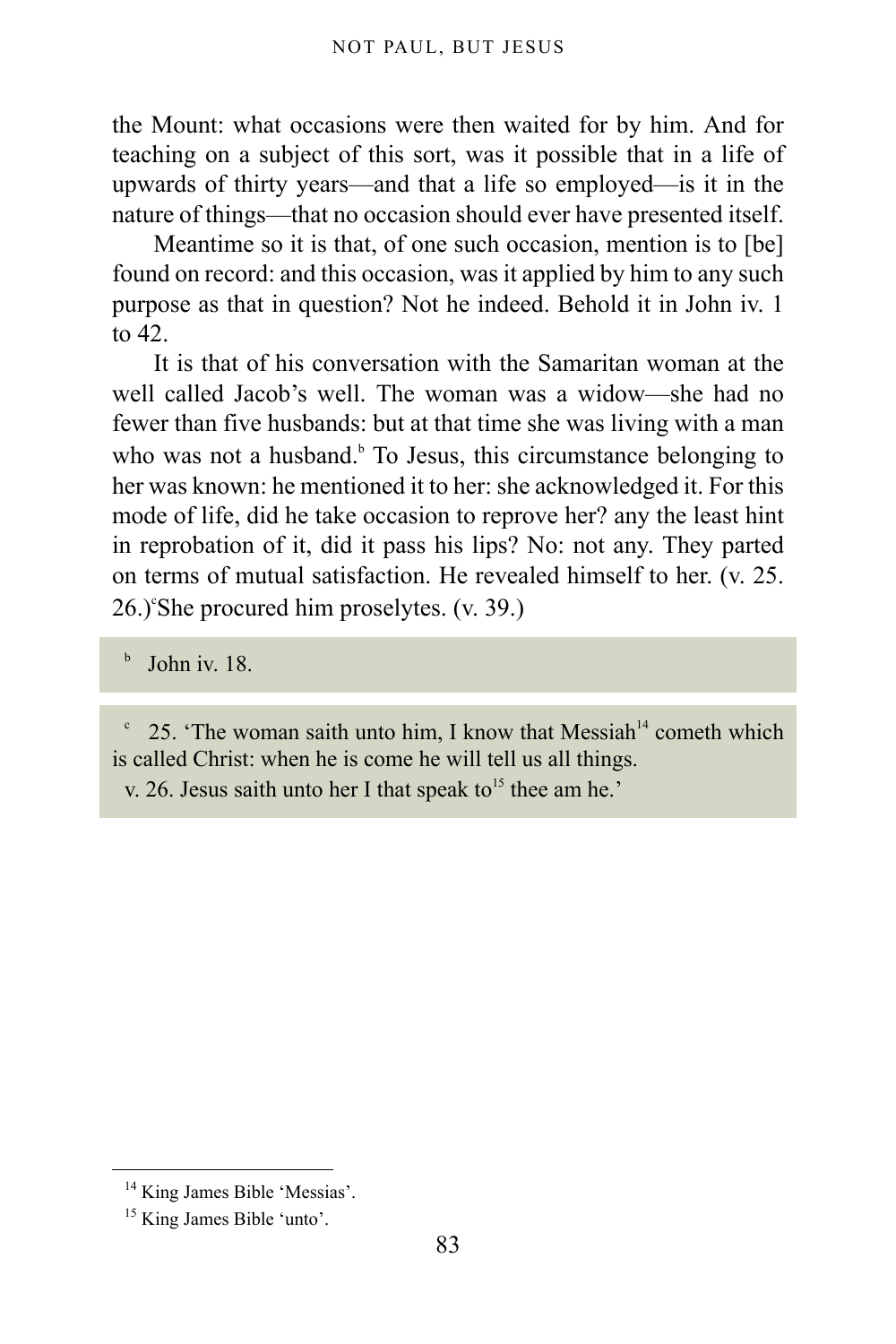## CHAPTER 8. 2. POSITIVE PROOF FROM THE DISCOURSES OF JESUS

*1. Eating and drinking with sinners justified. Things entering the body defile not—thence Mosaic law abolished*

[161–353] [1817 Nov 19]

So much for negative proof: now for positive.

At this time of day, to satisfy a believer of the religion of Jesus, to whatsoever sect appertaining, that Jesus had, among his objects, the doing away in the lump the obligatory force of the Mosaic law, much labour can scarce be necessary. If such was not [his] intention, it is then in contrariety to, and not in pursuance of, his designs that those exertions are made which, in this our country, we see making, and even by members of the establishment, Ecclesiastical as well as temporal, for the conversion of the Jews.<sup>[1](#page-83-0)</sup>

[161–354] [1817 Nov 20]

No where does he recognize its pretensions to have been the fruit or result of any special revelation. To Moses, not to God―in a word, to any man rather than to God—when speaking of it in such allusions as he is represented as making to it, is he represented as referring it: if to God he is any where represented as referring it, it is in no other

<span id="page-83-0"></span><sup>&</sup>lt;sup>1</sup> On 15 February 1809 an alliance of Evangelical Anglicans and Dissenters established The London Society for Promoting Christianity amongst the Jews, with Prince Edward (1767–1820), Duke of Kent and Strathearn, as its patron. In February 1815, the Society became exclusively Anglican when the Dissenters withdrew. At this time, the President of the Society was Sir Thomas Baring (1772–1848), banker and politician, MP for High Wycombe 1806–32, while the Vice-Presidents included peers such as William George Spencer Cavendish (1790–1858), sixth Duke of Devonshire, Robert Grosvenor (1767– 1845), second Earl Grosvenor, Thomas Dundas (1741–1820), first Baron Dundas of Aske, and Thomas Erskine (1750–1823), first Baron Erskine, Lord Chancellor 1806–7; MPs such as Nicholas Vansittart (1766–1851), Chancellor of the Exchequer 1812–23, William Wilberforce (1759–1833), and Thomas Babington (1758–1837); and Bishops such as William Bennet (1746–1820), Bishop of Cork and Ross 1790–4 and Cloyne 1794–1820. See *The Christian Observer, conducted by Members of the Established Church*, vol. xiv (1815), no. iv, p. 257. In 1815, Prince Edward resigned as Patron, and was succeeded by Thomas Burgess (1756–1837), Bishop of St David's 1803–25 and Salisbury 1825–37, and Henry Ryder (1777–1836), Bishop of Gloucester 1815–24 and Lichfield and Coventry 1824–36.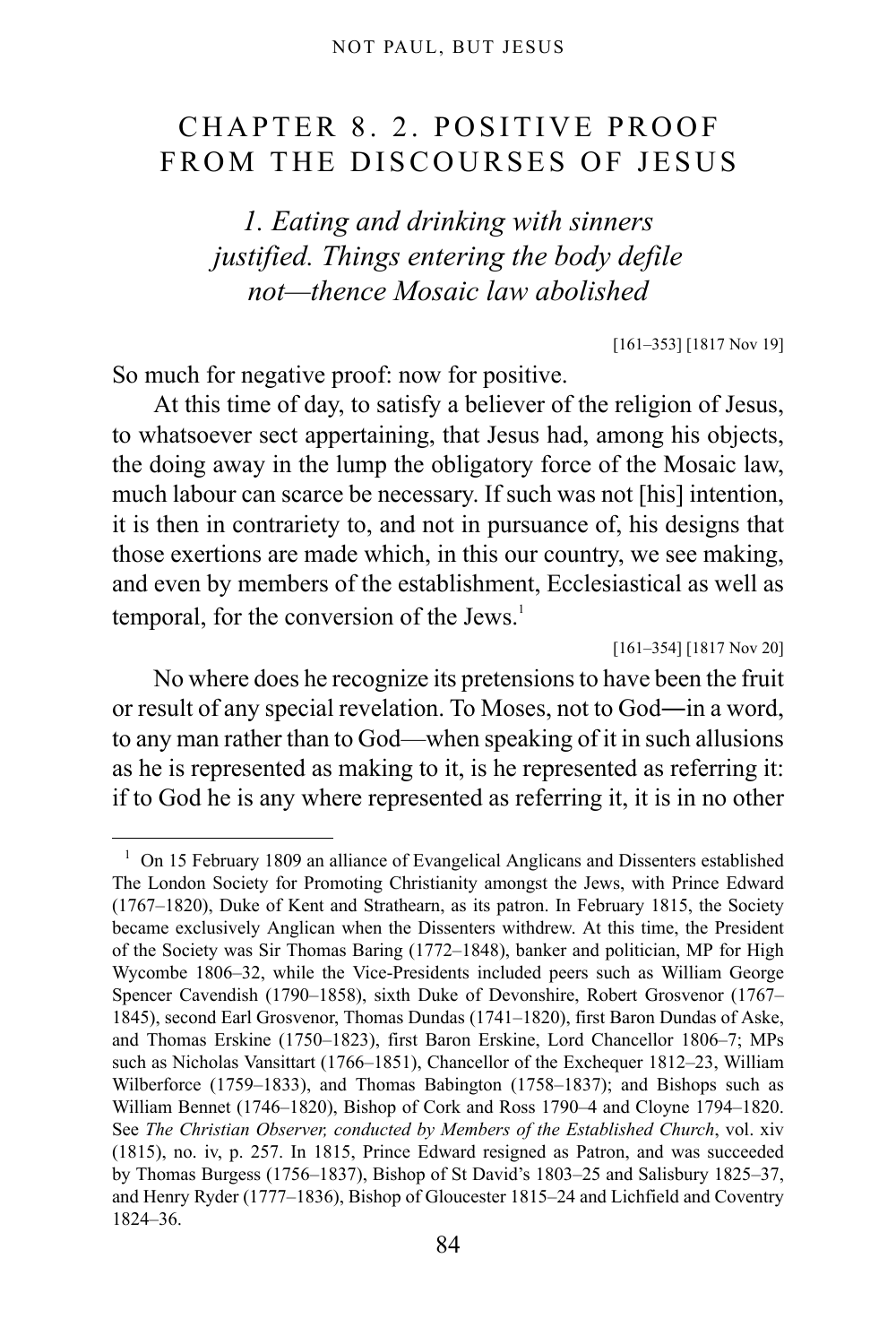sense than that in which, having been the work done by a man in authority (Moses), done in the exercise made of that authority, over a people who considered themselves specially favoured by God, God's was the authority to which, according to the mode of speaking so universally prevalent among that people, it might with indisputable local propriety be ascribed.

Even in speaking of that part of the Mosaic law which, in these times, is commonly distinguished by the appellation of the Ten Commandments, is it in the character of a discourse having God for its author that he speaks of it? Not he indeed. In the passage already quoted for another purpose:<sup>[2](#page-84-0)</sup> 'Ye have heard (says he, Matth. v. 27. 28.) that it was said ... . Thou shalt not committ adultery.<sup>[3](#page-84-1)</sup> Said? by whom said? By God? no: but by men: 'by those of old time.' Those what? those Gods? that there were Gods more than one could not have been the saying of a Jew—of any Jew: much less of Jesus. Men were, therefore, those to whom this precept, whether considered as an article of law or a mere maxim of morality, were the beings to whom, by an indication so unequivocal, it was referred by him.

[161–355] [1817 Nov 20]

That ever since the time of Jesus, and in consequence of the religion delivered by Jesus, the law of Moses has been destitute of binding force, has among persons professing the religion of Jesus been all along, or at any rate in these our days is, out of dispute. Such being indisputably the effect, what shall we say of the cause? Is it that, acknowledging it to be in possession of an obligatory force in the character of God's law, he, as God or commissioned by God, divested it of that force? caused it to be no longer obligatory? Is it that, beholding in it man's ordinance and nothing more―an ordinance the usefulness of which had, by the power of maturer experience and instruction, been made to cease?

Take the matter either way, the result is much the same: since his time no binding authority, no force binding by the tie of the religious sanction, has belonged to it.

<span id="page-84-0"></span><sup>&</sup>lt;sup>2</sup> In the margin, Bentham has noted at this point: 'Reference to the last Ch. or  $\S$ .' See [Ch. 7 ¶9 \[p.81\]](#page-80-6) above.

<span id="page-84-1"></span> $3\,$  In fact, the whole passage is at Matthew 5: 27.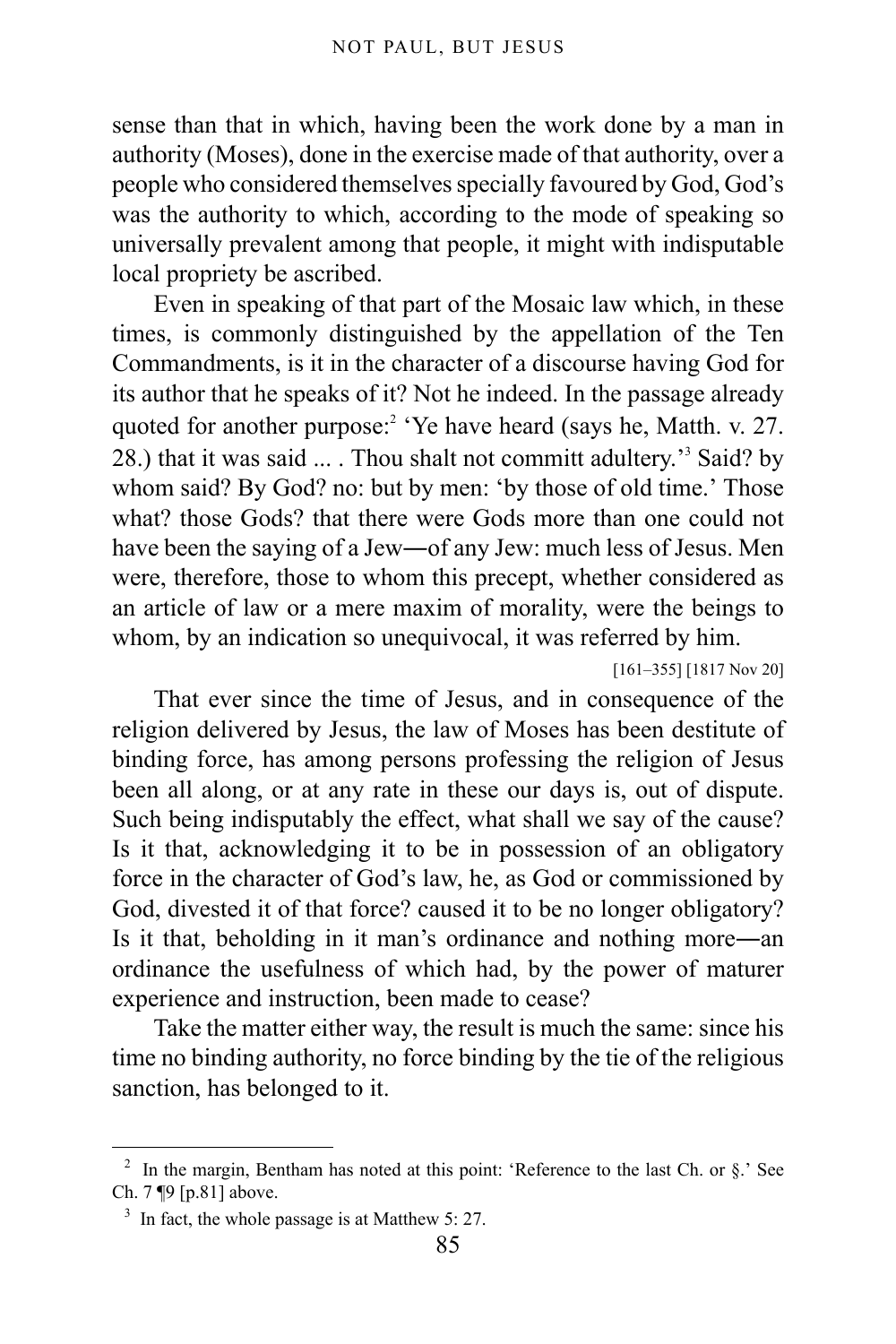#### [161–356] [1817 Nov 20]

But that in his judgment it never possessed any binding force in any character other than that of a human ordinance seems the only opinion reconcileable to the Gospel history. 'Not that which goeth into the mouth defileth a man, but that which cometh out of the mouth, this defileth a man.' Thus saith Jesus, according to Matthew xv. 11. 'There is nothing from without a man that, entering into him, can defile him: but the things which come out of him, those are they that defile a<sup>[4](#page-85-0)</sup> man.' Thus saith he, according to Mark vii. 15: words in a slight degree variant: in the import not any the slightest difference: in Matthew, the phraseology rather the more pointed: the occasion a scruple made by the Pharisees, viz. that of not sitting down to a meal without an immediately precedent ceremony of washing the hands, whether they required it or no: $5$  a ceremony of more use among a people among whom, as among the Orientalists in general, no such intermediate instruments as knives and forks were, or to this day are, in use.

But particular as was the occasion, most importantly extensive, nor yet because extensive the less clear and instructive, are the words. Swept off by this aphorism, away goes that vast and most vexatiously ascetic portion of the Mosaic law―the whole of the law of meats.

[161–357] [1817 Nov 20]

Here then may be seen a sentence of condemnation passed at any rate upon this part of the Mosaic law: the assumption on which it had been grounded was the supposition that, by any thing taken into a man's body in a *physical* sense, his *heart* (Mat. xv. 18; Mark vii. 19)<sup>[6](#page-85-2)</sup> in a *psychological* sense—his *heart* put as usual for his moral character―could be defiled. This assumption was then by Jesus denounced as erroneous: and now-a-days by what Christian will the truth of the denuntiation be denied? Mark well what the error

<span id="page-85-0"></span><sup>4</sup> King James Bible 'the'.

<span id="page-85-1"></span> $5$  See Matthew 15: 1-2.

<span id="page-85-2"></span> $6$  Matthew 15: 18: 'But those things which proceed out of the mouth come forth from the heart; and they defile the man'; Mark 7: 19: 'Because it entereth not into his heart, but into the belly, and goeth out into the draught, purging all meats?'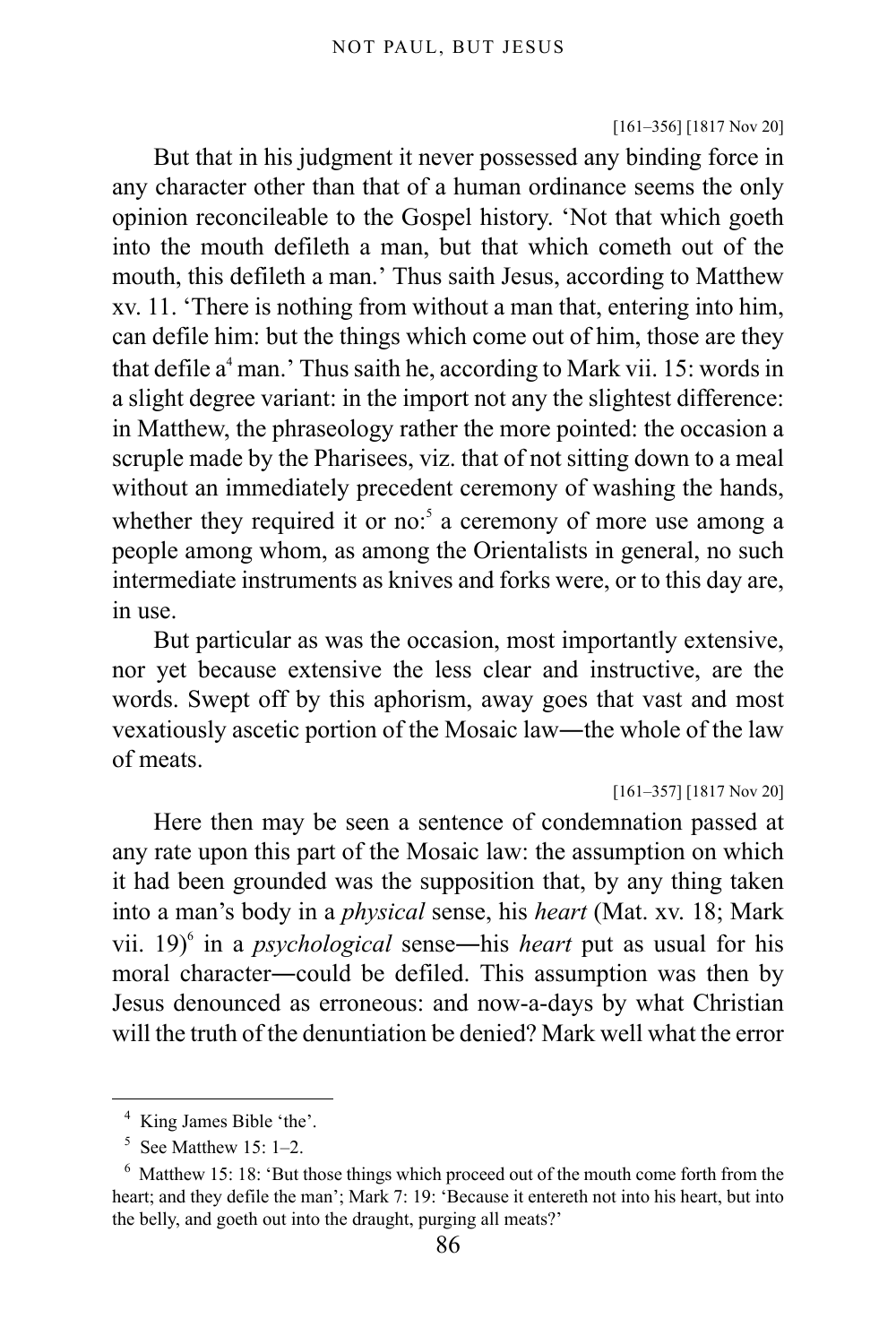was on which he thus set his foot: it was that most baneful and widespreading error―that offspring of a disordered imagination, working upon a radical imperfection to which human discourse is in its very essence subjected―the confounding moral impurity with physical, and from this or that real, howsoever trifling, impurity having its seat in the body, inferring on no better ground the existence of immorality having its seat in the mind.

By Jesus, then, is condemnation passed upon a set of ordinances having for their basis the notion that, by a trifling physical impurity, a serious moral depravity might be produced: condemnation passed on the ordinances, because worthy of condemnation had been found the principle on which they had been grounded. Condemnation was passed upon it? why? Even because it was contrary to reason: and in such sort contrary as being, wheresoever applied, productive of more mischief than good.

 $[161-358]$  [1817 Nov<sup>r</sup> 20]

Thus deeming it contrary to reason and essentially productive of more mischief than good, did Jesus regard it as having ever been, in the supernatural sense, part and parcel of God's law? as being in any other sense God's law than that in which, in the language of convenient adulation, every law emaning from men clothed with power―how bad so ever the exercise given to that power—is God's law? as being, in a word, any thing better than a human ordinance? The Christian to whom it shall appear consistent with his christianity so to do, let him answer in the affirmative.

By an interpretation thus authorized by Jesus, let any one consider what a host of self-contradictory suppositions, otherwise irremovable, will be removed. The almighty all-wise and immutable being, establishing a body of laws and then changing his mind: establishing a Code of law that, from the imperfections inherent in it, was incapable of answering its intended purpose: an omniscient being incapable of foreseeing those consequences which, at this time of day, a man of ordinary good sense would read on the very face of it!

 $[161-359]$   $[1817 Nov<sup>r</sup> 20]$ 

But in this body of laws, if the sort of binding force in question was wanting to any one portion, so was it to every other: if, in the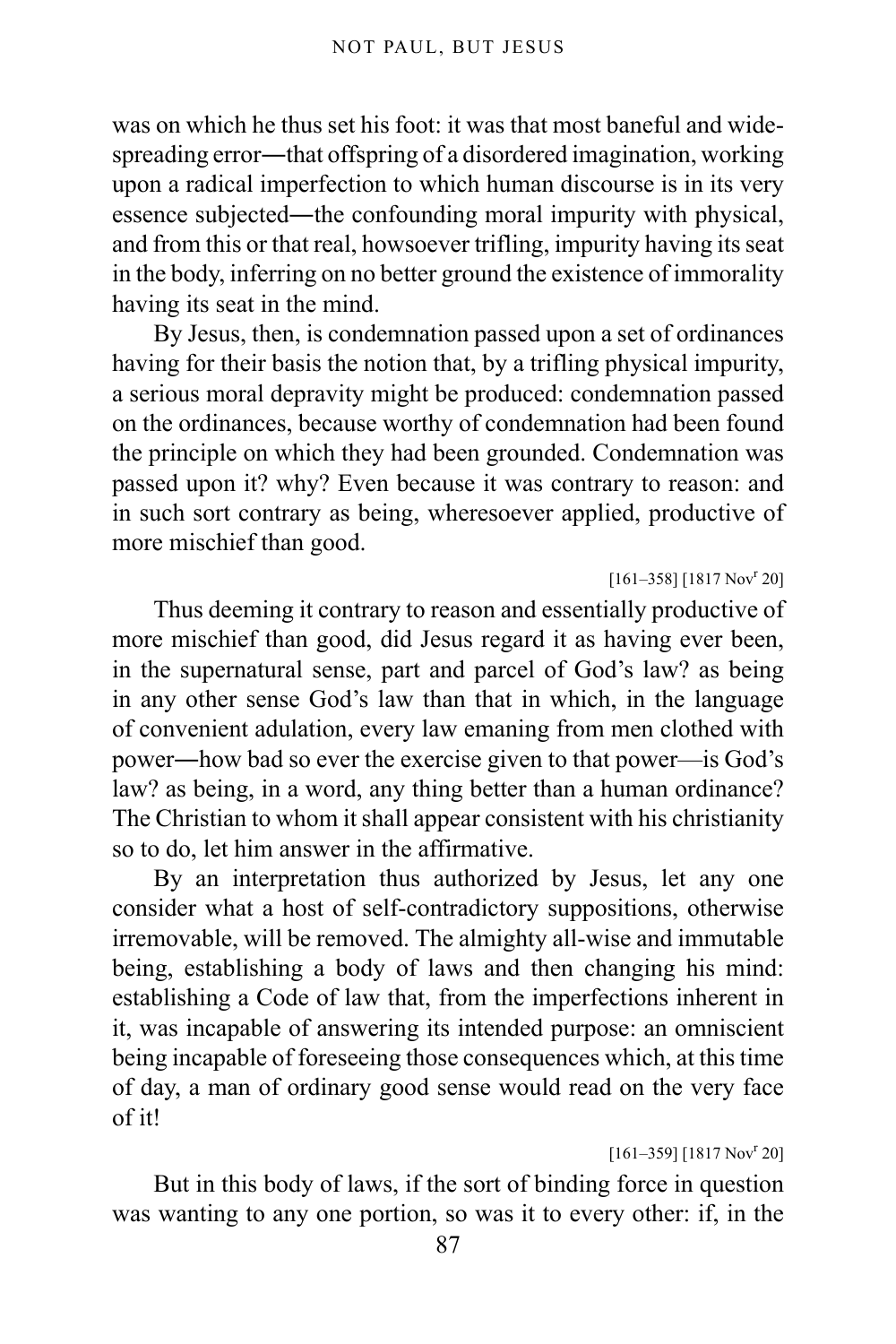only sense in question, viz. the supernatural sense, this portion of the Mosaic law was not God's law, so neither was any other.<sup>[7](#page-87-0)</sup>

 $[161-360]$   $[1817 Nov<sup>r</sup> 20]$ 

One thing is manifest enough, viz. that throughout its whole texture, the ceremonial part of the Mosaic law is a system of asceticism: a system prescriptive of ascetic practices in both forms, restrictive and afflictive―abstemious and vexatious—operations.

Not that, of the immense mass of restrictive and afflictive ordinances of which the ceremonial part of the Mosaic law is composed, human sufferance for the purchase of enjoyment to a greater value was [not] exclusively, nor perhaps so much as principally, the object. Fasting, for example, yes: and perhaps this or that other mode of sufferance. But the main object appears to have been the perpetually calling down the attention to the whole system of ordinances taken together: the more incessantly repeated calls thus made upon it, the greater the security for its constancy, and for that habit of never-remitted obedience which was the expected fruit of it.

With whatsoever other effects it may in practice have been attended, this was the principal, not to say the only, effect which would naturally be looked to, and, in the character of an end in view, the production of it endeavoured at by the legislator. In their salvation, they alone were concerned: in their obedience, the law-giver, and the aristocracy of priests which he established for his support, he and these his associates were concerned. Be the government what it may, composed of and proportioned to the obedience of the subject many, is the power of the ruling few.

 $[161-361]$   $[1817 Nov<sup>r</sup> 20]$ 

Be this as it may, and whatsoever were the objects for the attainment of which it was designed, prostrate was laid the whole fabric of Mosaic asceticism by the breath of Jesus.

Prodigious was the service thereby done to mankind: to the Jew first, and thereafter also to the Gentile. Among the most powerful of the instruments of deceit in the hand of misrule is the system of

<span id="page-87-0"></span>In the text, Bentham has noted at this point: ' $\mathcal{F}$  With or without the mention of the other instances of slight put upon the Mosaic law by Jesus: in a note take notice of the prodigious superiority of Jew law compared with other Eastern d<sup>o.</sup>'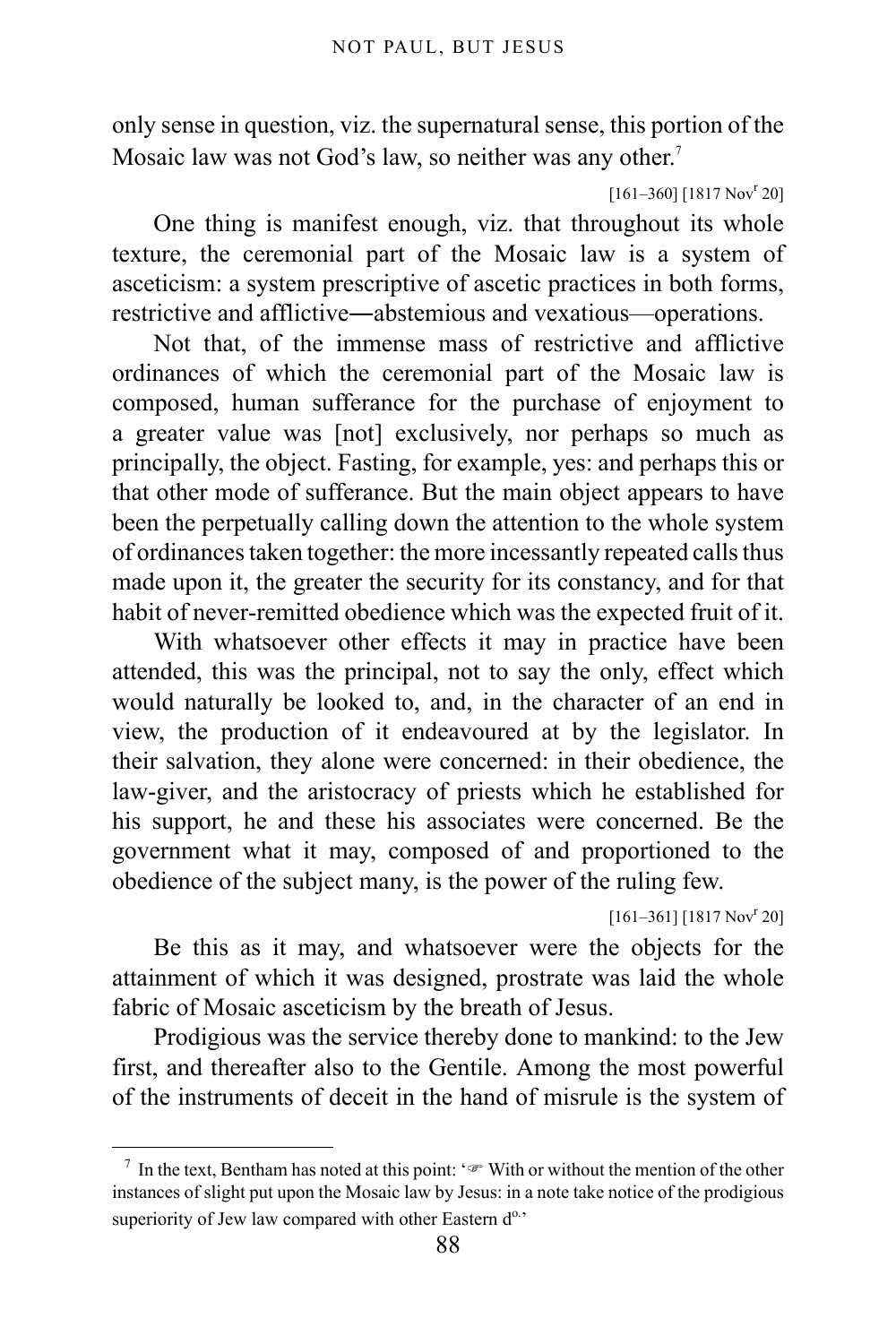ceremonies. By Jesus, the Mosaic ceremonies were thus laid low. Unhappily, in the bosom of his own religion the serpent revived, and under the system of Catholicism gained that giant bulk by the pressure of which so many nations even to this day continue to be galled.

Great as is the evil, in the first formation of societies, it may perh[a](#page-88-0)ps in many instances have been a necessary one.<sup>a</sup>

[161–368] [1817 Nov. 20]

<span id="page-88-0"></span>a Preserving the principle, making only a slight and immaterial variation in the application, viz. by changing the day of the week,  $[of]$ <sup>[8](#page-88-1)</sup> the Jewish sabbath, a sort of Christian Sabbath was in the way of custom established by the early followers of Jesus, and since the establishment of Christianity by secular authority has been enforced by positive law.

Though under the religion of Jesus, if of that religion the acts and sayings of Jesus as delivered in the Gospel history be taken for the only legitimate ground, destitute of all ground in the field of religion, in the field of good policy, by the advances made in the science of political economy, a substantial ground may now be found for it in these latter times: and howsoever the discovery made of the ground is thus recent, the ground for the application of it is such as may be seen to remain unvaried so long as the species continues in existence.

Of rest from labour, how questionable so ever may be the existence of any need of repose on the part of the omnipotent  $God<sub>2</sub><sup>9</sup>$  $God<sub>2</sub><sup>9</sup>$  $God<sub>2</sub><sup>9</sup>$  on the part of weak man it remains but too unquestionable.

[161–369] [1817 Nov 20]

In this salutary institution, in so far as it has place, the working classes —those classes of which the great majority of the people in every political state must ever be composed, derive an exemption from oppression, and in that exemption a comfort which, from no other source whatsoever, could they be capable of receiving.

By means of that competition which is the necessary result of that perpetual tendency to over-population, which is among the physical laws of animated nature—a law from the pressure of which the human species is not exempt, the great majority of mankind would be placed in a state of affliction bidding defiance to all relief. But for the sabbath, without any

<span id="page-88-1"></span><sup>8</sup> MS 'to'.

<span id="page-88-2"></span><sup>9</sup> See Genesis 2: 2.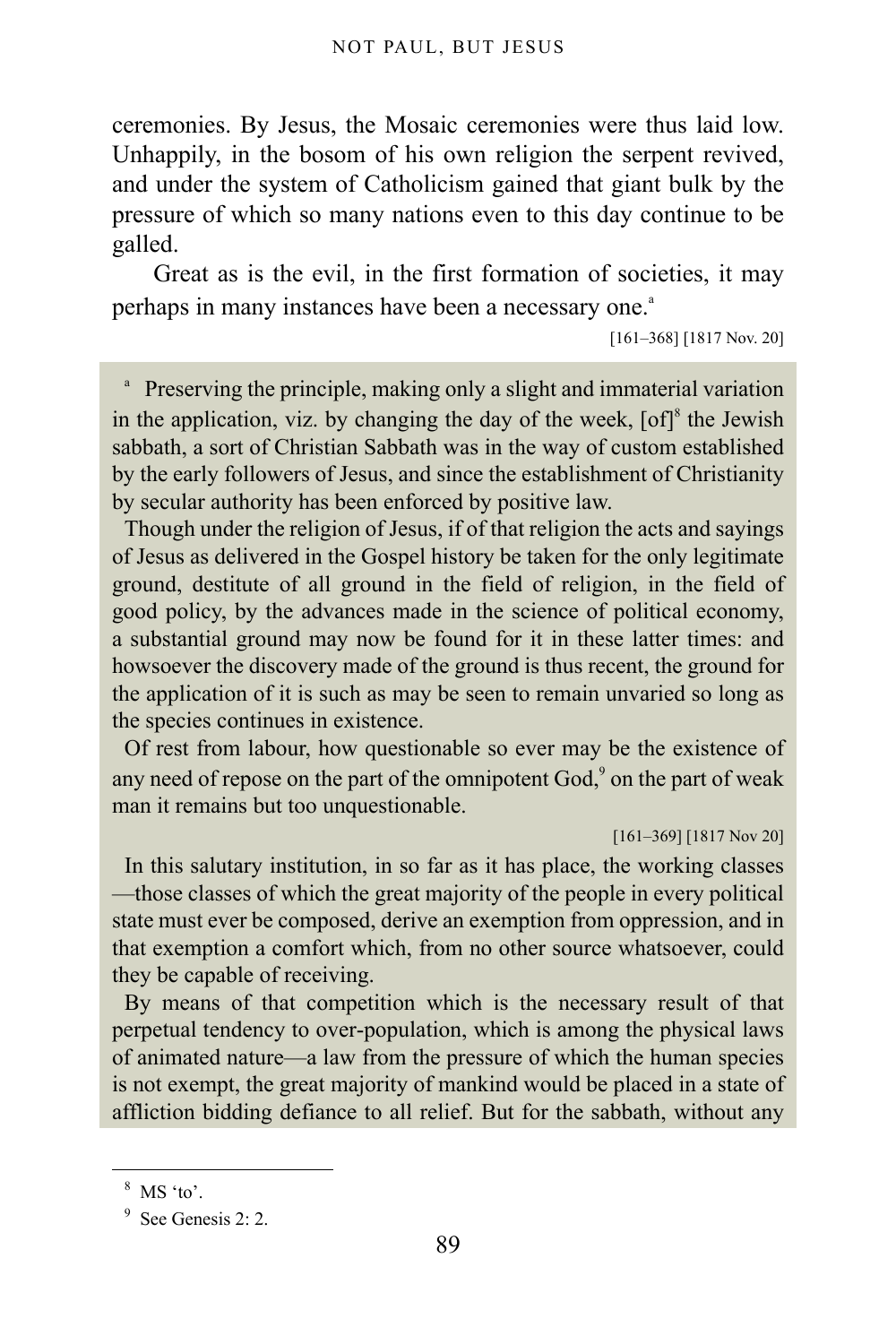more pay than now for the six days, men would thus be forced to work the whole seven days: now under the sabbath, the pay they receive, so long as they subsist—this pay they receive for the six days—is sufficient to enable them to continue their existence during the whole seven: to work the six days, they must be kept alive during the seven: and during the seven they are thus kept alive, while it is only on six days out of the seven that they work. Every seventh day is thus left at their disposal, applicable to the purpose of relief from ordinary labour.

 $[161-370]$   $[1817 Nov<sup>r</sup> 20]$ 

Were it not for the pressure produced by laws grounded on an unhappy colouring given to an institution capable of being rendered so much more salutary than it ever has been—a colouring of which asceticism has furnished the ground—how prodigious an addition might be made to the quantity of comfort of which, even under so vast a disadvantage, it has been productive!<sup>[10](#page-89-0)</sup>

#### [161–362] [1817 Dec 28]

'Not that which goeth into the mouth defileth a man; but that which cometh out of the mouth, this defileth a man.' Mat. xv. 11: and still more pointedly and explicitly: 'There is nothing from without a man, that entering into him can defile him: but the things which come out of him, those are they that defile the man.' Mark vii. 15, explained 16 to 24.

In this one aphorism is contained a sentence of condemnation and annulment applying to the whole body of the Mosaic law. It applies, this condemnation, to the very fundamental principle of it: viz. the design—the avowed design—of keeping up a wall—an

<span id="page-89-0"></span><sup>&</sup>lt;sup>10</sup> In the margin, Bentham has noted at this point: '<sup>®</sup> per received *Sports*.' Bentham may have had in mind the declaration concerning recreations lawful on Sundays first issued in 1618 by James VI (1566–1625), King of Scotland from 1567, and as James I King of England and Ireland from 1603, and reissued in 1633 by Charles I (1600–49), King of England, Scotland, and Ireland from 1625, and William Laud (1573–1645), Archbishop of Canterbury from 1633. See *The Book of Sports, as set Forth by King Charles the I. With Remarks upon the same*, London, 1709, p. 5: 'And as for our good Peoples Lawful Recreation, our Pleasure likewise is, that after the end of Divine Service, our good People be not disturbed, letted, or discouraged from any Lawful Recreation, such as Dancing, either Men or Women, Archery for Men, Leaping, Vaulting, or any other such harmless Recreation, nor from having of May-Games, Whitson Ales, and Morris-Dances, and the setting up of May-Poles, and other Sports therewith used'.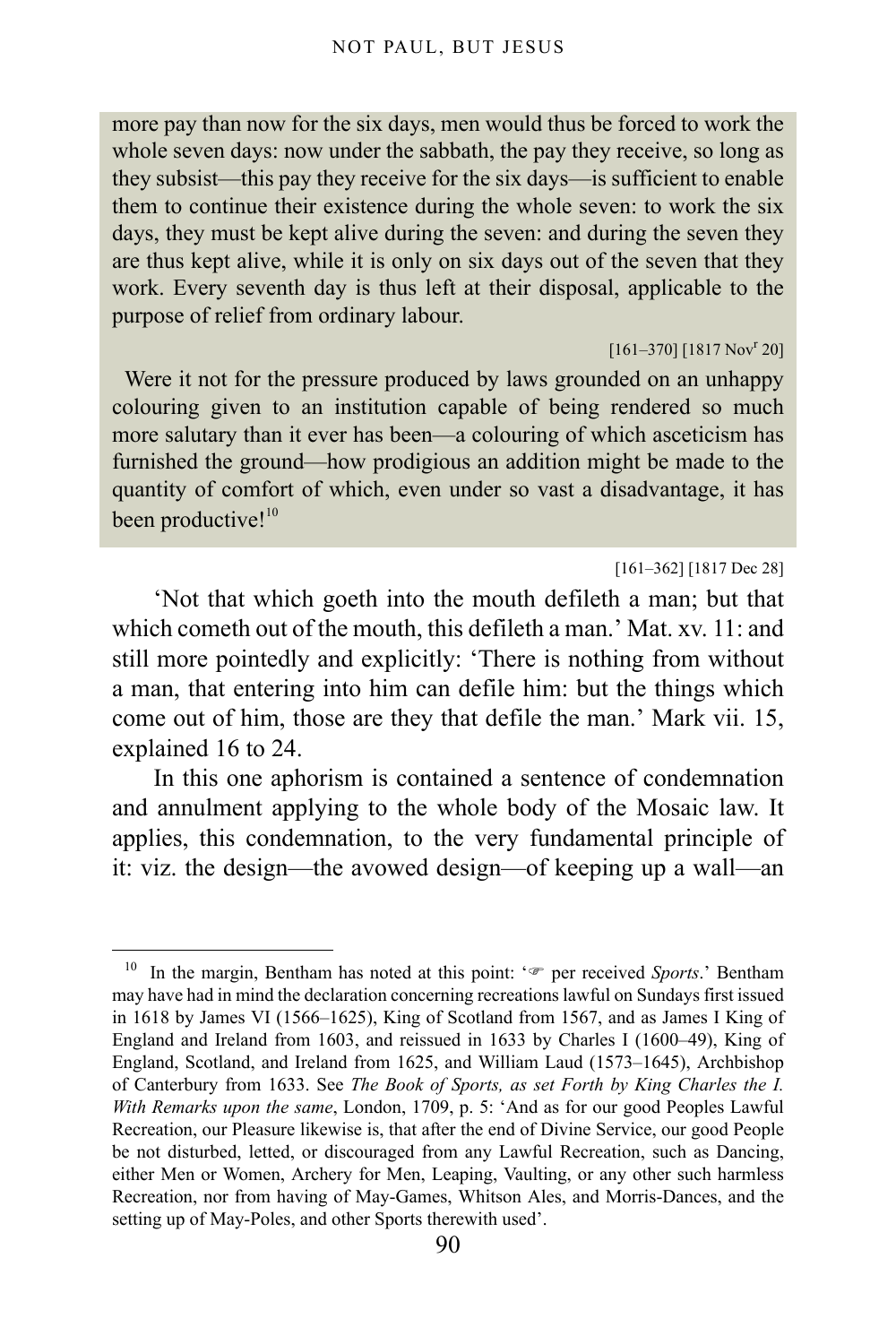everlasting wall—of separation [b](#page-90-0)etween this and every other:<sup>b</sup> the prevention of all convivial and thence of all social intercourse.<sup>[11](#page-90-1)</sup>

#### <span id="page-90-0"></span>b Levit. xx. 24. 25. 26,

That, of the prohibition put upon the matter of sustenance in so many economical and wholesome shapes, this was the final cause is openly and distinctly avowed. 'I am the Lord thy $12$  God (says Moses) which have separated you from {other} people.' Levit. xx. 24. 25. 'Ye shall *therefore* put difference between clean beasts and unclean, and between unclean fowls and clean: and ye shall not make your souls abominable by beast or by fowl, or by any manner of living thing that creepeth on the ground which I have separated from you as unclean. 26. And ye shall be holy unto me: for I the Lord {am} holy and have severed you from {other} people, that ye should be mine.'

[161–363] [1817 Dec 28]

From first to last, with what extreme anxiety this wall of separation was endeavoured to be kept up is manifested throughout the whole course of Jewish history.

To every eye that can refuse to close itself against it, the reason, i.e. the final cause, of this separation will be not less manifest. The government was an aristocracy in the hands of the priests. Of this set of priests, the yoke was preeminently heavy: so much so that, in the competition for power—for obedience—the matter of which power is made—the priests of the hostile surrounding nations or hordes, of which  $[there]$ <sup>3</sup> were so many, would, by the offer of a less burthensome yoke, be in a condition to bid against them with great advantage. That there were rival powers of this sort continually at work may be seen throughout. Idolatry, i.e. worshipping other Gods, i.e. other Priests, was in their calendar the sin of sins. $14$ 

[161–364] [1817 Dec 28]

<span id="page-90-1"></span>In the margin, Bentham has noted at this point: ' $\mathcal{F}$  In a Note. Object of this separation—preventing them from serving other Gods, i.e. other Priests.'

<span id="page-90-2"></span><sup>&</sup>lt;sup>12</sup> King James Bible 'your'.

<span id="page-90-3"></span> $13$  MS 'they'.

<span id="page-90-4"></span><sup>&</sup>lt;sup>14</sup> See the first and second of the Ten Commandments, Exodus 20: 3–5.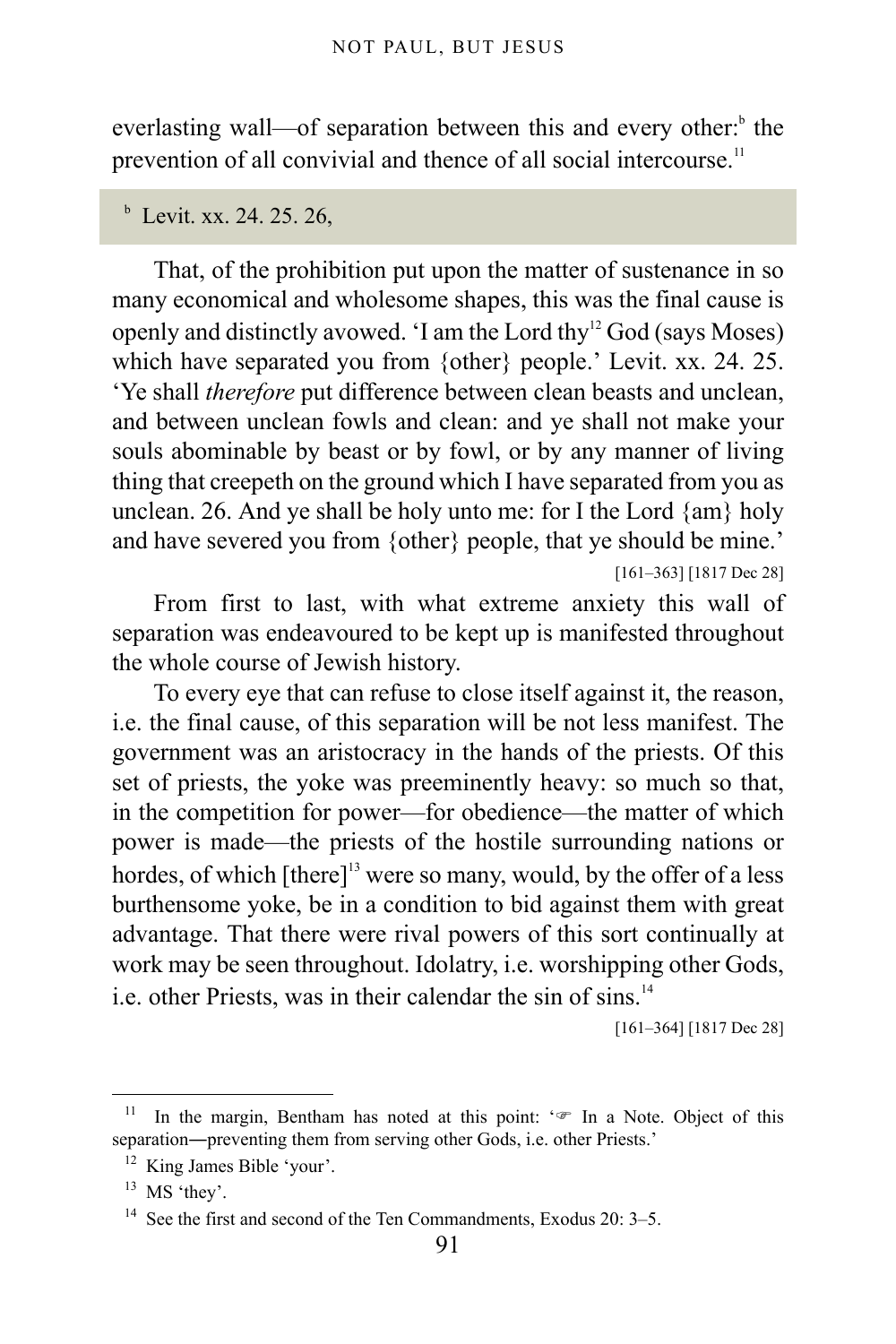To destroy the law—No, assuredly: between 17 and eighteen Centuries have since elapsed, and not even yet is the influence of that same law destroyed: not only over the race of Jews, in still greater numbers than in those days, does it continue to reign with almost unabated influence to a considerable degree, but even by Christians themselves—by the professors of the religion of Jesus—is it felt.

Thus it continues to be with the law: nor thus has it yet ceased to be with the prophets. Of many a rhapsodist by whose eloquence in the days in which they were uttered little or no effect appears to have been produced, the productions are now the objects of reverential study, and many an important idea which never had found entrance into his mind planted in his discourses by the inventive industry of these latter times.

To destroy the law? No: but to fulfill. To fulfill? Yes: that is to give to the state of good morals that improvement, as well as to the extent of it that encrease, towards which whatever advance had been [made] by the law of Moses was but a step.

Behold there the explanation: behold here an example.

That which was said of old time was—an ordinance prohibiting the destruction of human life: prohibiting the consummation of the evil, but not including in the prohibition any of those indulgences to the dissocial passions which are the approaches to it: they prohibited the last step: I extend the prohibition to those that lead to it.

[161–365] [1817 Dec 28]

From one saying alone can any thing like a disavowal of this intention (the intention to hold up to view the incongruity of the Mosaic law, and thereby to change the belief of its divine and supernatural origin) be inferred. In one saying alone, viz. as it stands in Matthew, I am not [c](#page-91-0)ome to destroy. 'Think not that I am come to destroy the law or the prophets: I am not come to destroy but to fulfill. 18. For verily I say unto you, Till heaven and earth pass, one jot or one tittle shall in no wise pass from the law, till all be fulfilled.

'19. Whosoever therefore shall break one of these least commandments and shall teach men so, he shall be called the least

<span id="page-91-0"></span> $\textdegree$  Mat. v. 17.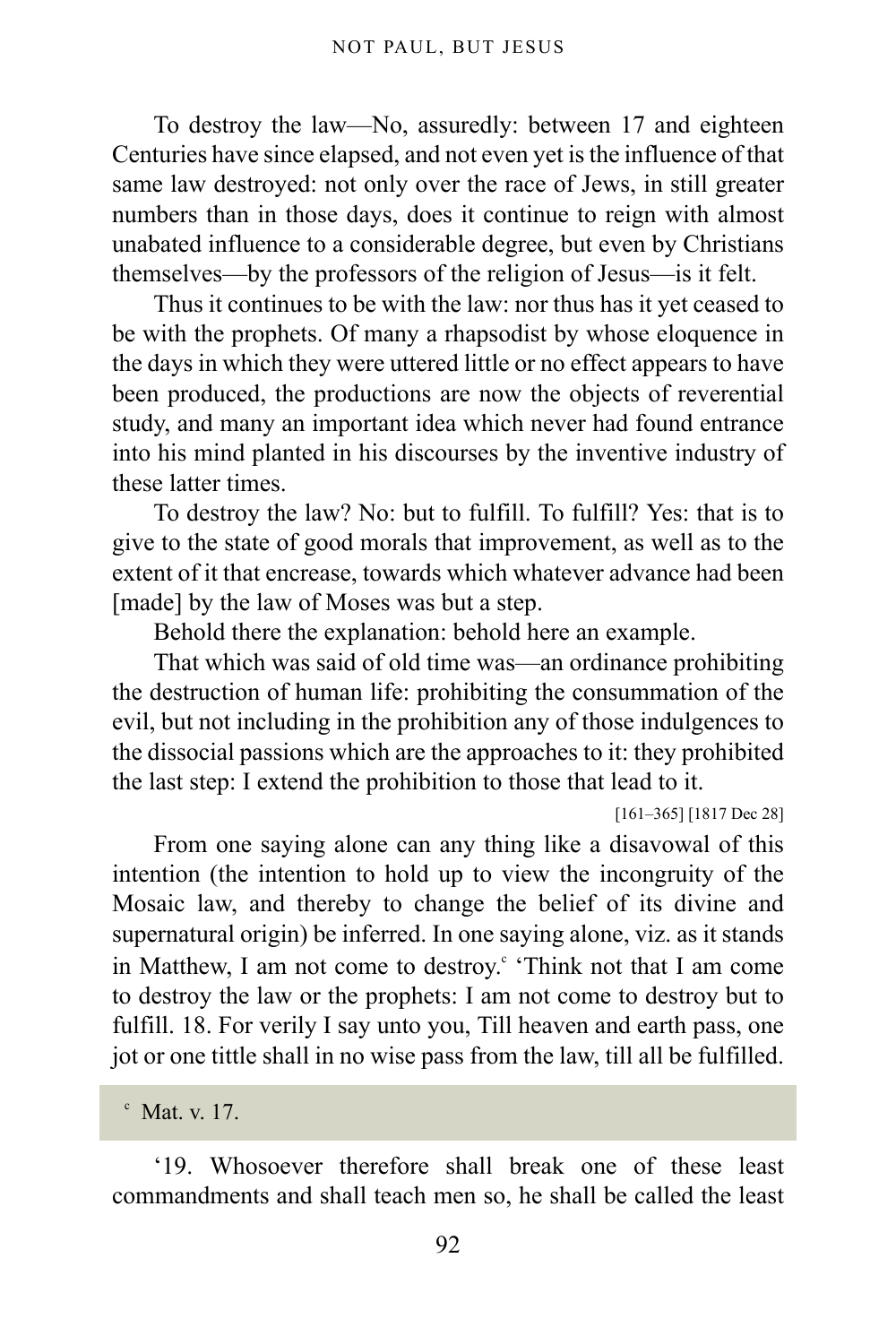in the kingdom of heaven: but whosoever shall do and teach them, the same shall be called great in the kingdom of heaven.

'20. For I say unto you, That except your righteousness shall exceed the righteousness of the Scribes and Pharisees, ye shall in no case enter into the kingdom of heaven.

'21. Ye have heard that it was said by them of old time, Thou shalt not kill; and whosoever shall kill shall be in danger of the judgment.

'22. But I say unto you, That whosoever is angry with his brother without a cause, shall be in danger of the judgment: and whosoever shall say to his brother, Raca, shall be in danger of the council: but whosoever shall say, Thou fool, shall be in danger of hell fire.'

[161–366] [1817 Dec 28]

Thus much as to the ordinative or imperative part of the law: now as to the sanctionative. Those penalties the application of which is confined to the present life are the only ones which those men, whoever they were, employed to that purpose: I add to them those of which the application is to be looked for in the life to come.

Note well to whom, in the character of author or authors [of] the system of law the imperfectness of which is thus brought to view, reference is here made. God—the almighty in his own person? No. God? No: nor yet even Moses. And why not Moses? Because in the minds of the hearers, the idea of a supernatural commission from God himself was, with that of the law that bore the name of Moses, so strongly associated: bound up by bonds at that time so utterly incapable of being loosened, that the mention of that venerated name, on such an occasion and for such a purpose, would not have been found endurable.

Thence came the words—the unexceptionable and saving, though not insincere or inapposite, words—by which the persons in question may be seen designated. *Those of old time*: in this description there was no matter of accusation: for in this description there was nothing to which any the slightest departure from the strictest truth could by the utmost ingenuity be imputed.

[161–367] [1817 Dec 28]

Note well how necessary all this prudence was at the time at which it was manifested.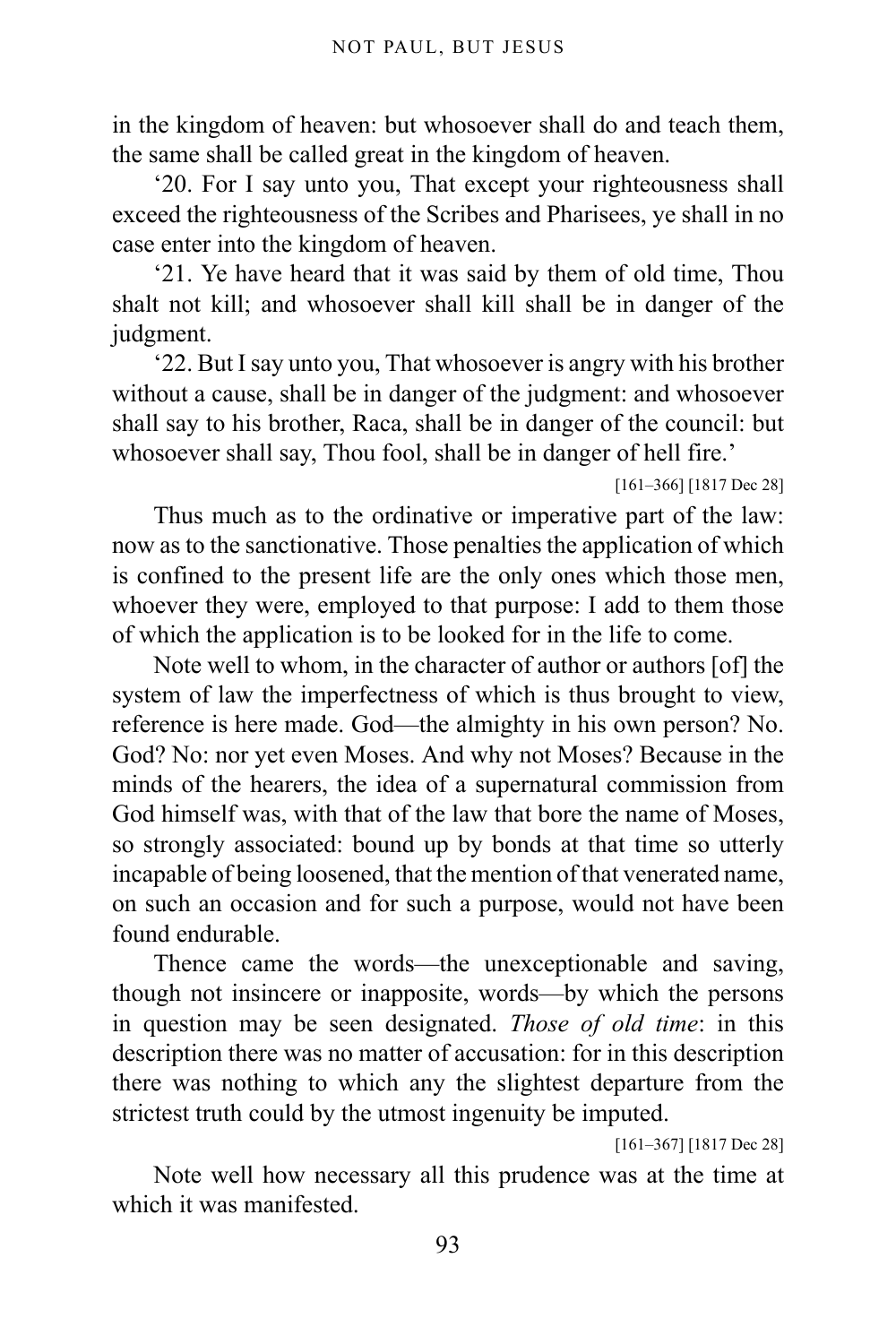Part and parcel of the *Sermon on the mount* is this important passage. At that time the career of Jesus was but at its commencement: no fellowship capable of affording any prospect of support as yet formed. At this period, the '*hour*' of Jesus, to use the expression so often employe[d](#page-93-0) by  $S<sup>t</sup>$  John, 'was not yet come:<sup>24</sup> by his death at this immature period, the purpose of it would not have been fulfilled. At this time, whatsoever word, while to the main purpose not necessary, might, by the exasperation producible by it, have brought the enterprize to a premature close, prudence and consistency forbad to be employed.

<span id="page-93-0"></span> $d$  John ii. 4. vii.  $6,$ <sup>[15](#page-93-1)</sup> 30. viii. 20.

'Not that which goeth into the mouth defileth a man: but that which com[e](#page-93-2)th out of the mouth, this defileth a man." This aphorism by which, though still with prudential reserve, the ax of truth was laid to the Mosaic tree, when was it delivered? At a time at which the design of Jesus had already, when compared with that at which, in the Sermon on the Mount, he disclaimed the imputation of any such intention as that of destroying the Mosaic law, considerably advanced. It was time to be more explicit, such was the body of public opinion by which at this time he found himself supported: and without immediate danger, this degree of explicitness might be used.

<span id="page-93-2"></span>e Mat. xv. 11: explained ib. 15 to 20. Mark vii. 14 to 24.

## *2. Fasts scorned—thence Mosaic law abolished*

[161–348] [1817 Dec 29]

Fasting.—In Matthew ix.  $\vert \vert \vert^{16}$  $\vert \vert \vert^{16}$  $\vert \vert \vert^{16}$  soon after he has been represented, at the house of Matthew, on the occasion on which the conversion and election of that apostle is declared, as sitting down in his house at meat with publicans and sinners, come to him, according to Saint Matthew, certain disciples of John the Baptist, and starting the

<span id="page-93-1"></span><sup>&</sup>lt;sup>15</sup> The passage at John 7: 6 refers to the 'time' rather than to the 'hour'.

<span id="page-93-3"></span><sup>&</sup>lt;sup>16</sup> In the margin, Bentham has noted: 'Matt. ix. 9 to 17.'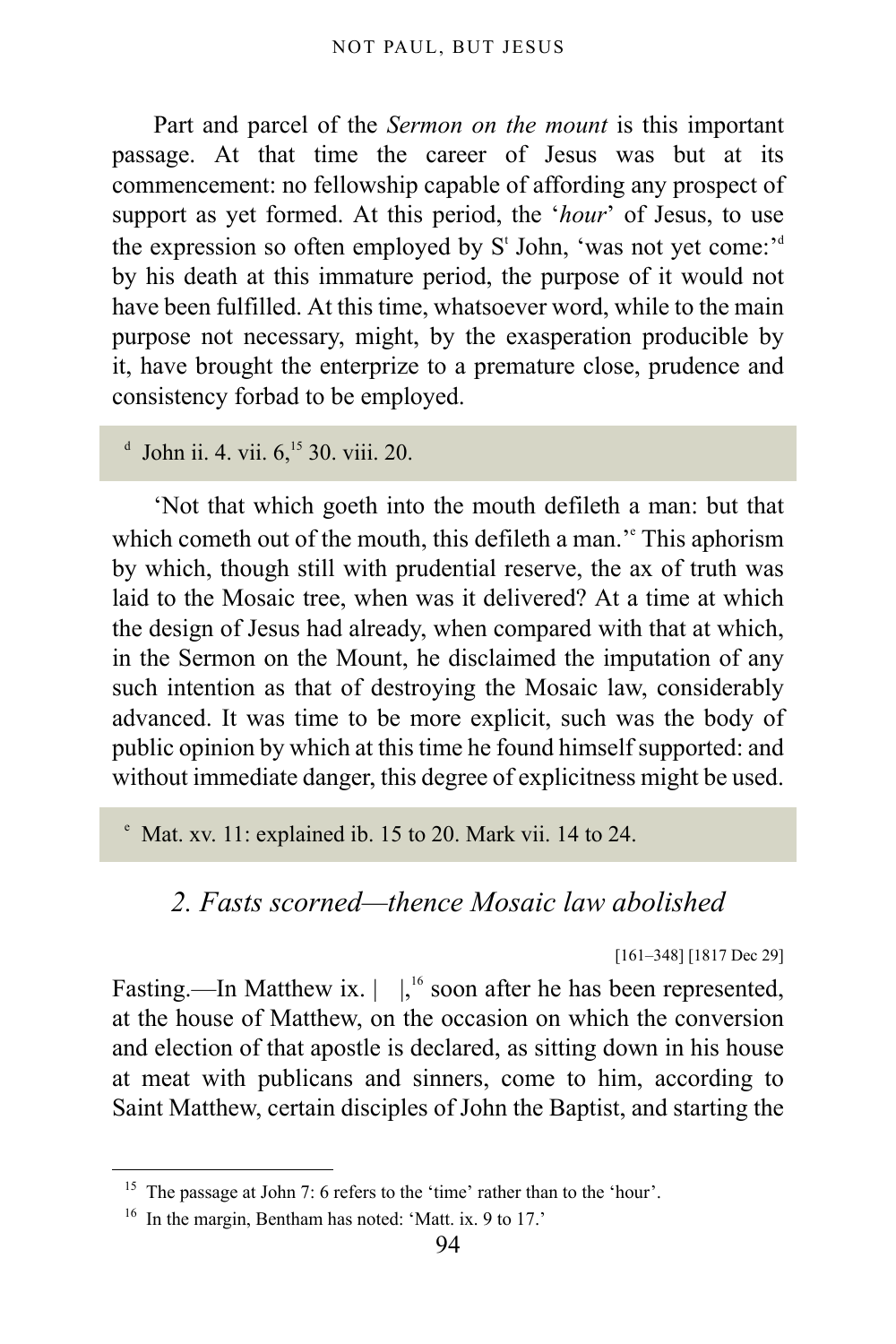subject of fasting, put the question to him (v. 14), 'Why do we and the Pharisees fast oft, but thy disciples fast not?'

Here, note well the answer. 'No man putteth a piece of new cloth unto an old garment: for that which is put in to fill it up taketh from the garment, and the rent is made worse. Neither (continues he) do men put new wine into  $[old]^{17}$  $[old]^{17}$  $[old]^{17}$  bottles; else the bottles break, and the wine runneth out, and the bottles perish: but they put new wine into new bottles, and both are preserved.'[18](#page-94-1)

Here, then, for the illustration of the same doctrine, we have two emblems—and by means of them, two parables: the first brought the doctrine but half the way; the last consummated it.

The old garment (who does not now see it?) was the Mosaic law: seeking, as John did, to give perfection to it by asceticism by abstinence from wine, from savoury food—from all food—was but putting so many patches upon this old garment: bad of itself, by such patching it is thus made worse. Thus far, and by means of this parable, that which is bad—that alone—is brought to view.

[161–349] [1817 Dec 29]

But to compleat the illustration, now comes the second emblem —the second parable. Of the Mosaic law, an old bottle is now the archetype. Now, the Mosaic law is an old bottle. Now, o[f](#page-94-2) the putting of new wine into the old bottle, the consequence is that 'the bottles break, the wine runneth out, and the bottles perish.' Such is the effect of the adding more and more of the spirit of asceticism to the Mosaic law, supersaturated already with that pernicious gas: the consequence is that the whole system is blown to pieces and whatsoever good there was in it is scattered and lost. So much for the false doctrine: but now comes in the true. New wine being now put into a new bottle, nothing perishes; both are preserved.

<span id="page-94-2"></span>f The bottles here in question were—not of glass, as with us, but skins: the material of which, in those same countries, wine-vessels are made to this day. He who writes this saw, in the sea of Marmara, the sea studded with floating skins, the cargo of a vessel which had just been suffering

<span id="page-94-0"></span> $17$  MS 'new'.

<span id="page-94-1"></span><sup>18</sup> Matthew 9: 16–17.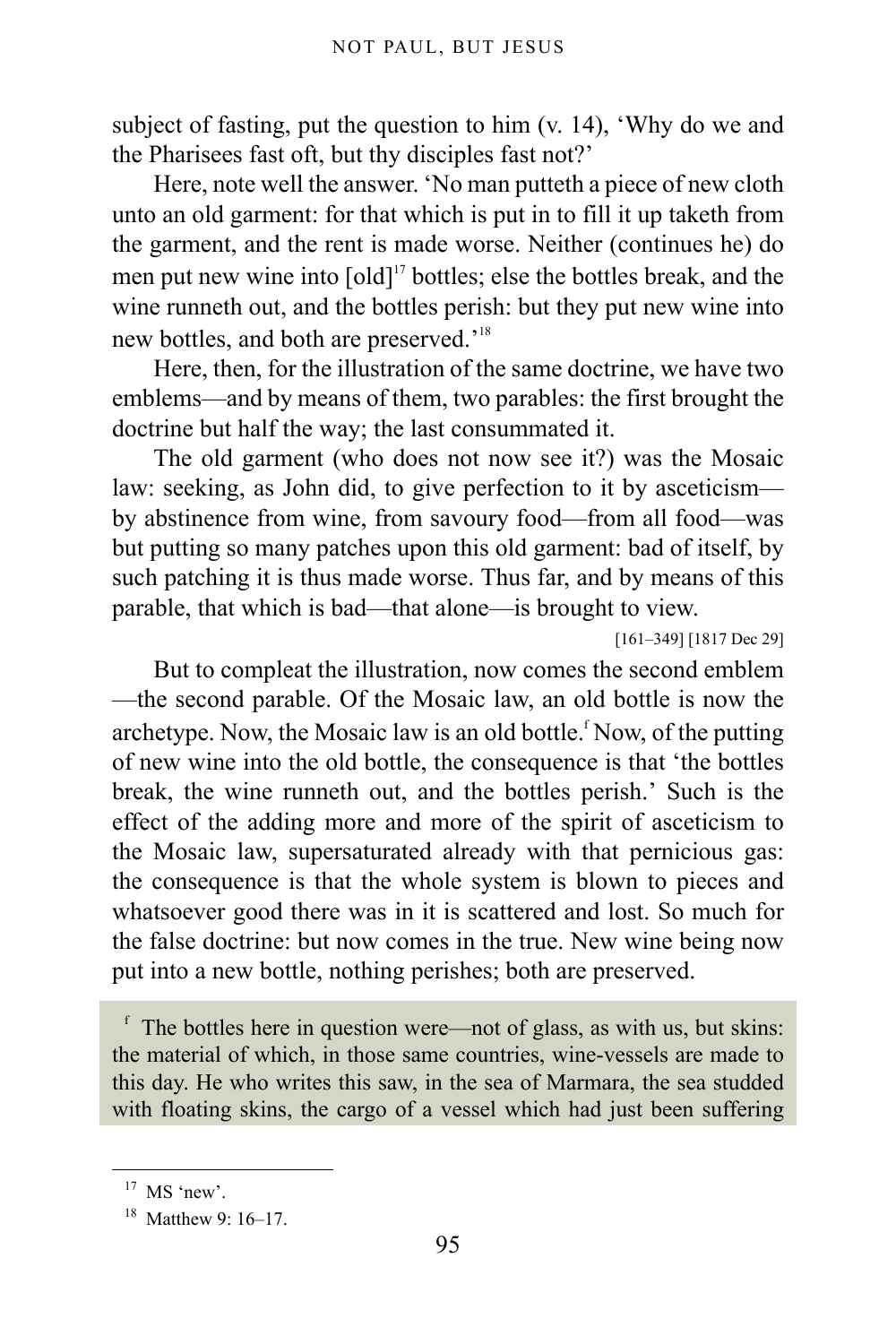shipwreck within a few yards of him.<sup>[19](#page-95-0)</sup> In the wine of Cyprus, a taste contracted from these skins is perceptible.

Here, then, what is the new bottle? It is the entire system of the religion of Jesus. What is the new wine that is put into it? It is the abolition of asceticism: of asceticism in all its shapes—in all its branches—in all its applications: that system which teaches the susception of pain in any other view than that of the avoidance of more than equivalent pain, or the fruition of more than equivalent pleasure: the abjection of pleasure in any other view than that of the fruition of more than equivalent pleasure or the avoidance of more than equivalent pain.

#### $[161-350]$   $[1817 \text{ Dec}^r 29]$

Besides the general condemnation here put upon the Mosaic law, with that asceticism which constituted one of its lead features, note here two other things more particular in their extent.

One is the difference, or at least one grand difference, between the system of John and the improved system of Jesus: asceticism by the one strained still tighter than before: by the other, broken up, and cast into the draugh.

The other is the express and particular manner in which, here as well as elsewhere, that branch of asceticism which consists in abstinence from food is condemned.

The first is matter of history: the last applies to present practice. By Jesus, all such foolery was scorned and stands condemned —by us, professing all the while, such is our impudence, to do the words of Jesus, this same foolery continues to be practiced. Yes, practiced—by Protestants, indeed not on all occasions nor on common occasions. No: it is reserved for great occasions: when at this price assistance against our enemies is to be purchased of the God of battles: then it is that victory is secured not by the fulness of the muster-roll, but by the emptiness of the stomach. $20$ 

<span id="page-95-0"></span><sup>&</sup>lt;sup>19</sup> This incident took place in November 1785, while Bentham was on his way to Russia to visit his brother Samuel: see *The Correspondence of Jeremy Bentham*, vol. iii, ed. I.R. Christie, London, 1971 (*CW*), p. 401.

<span id="page-95-1"></span> $20$  It was normal practice during wartime to issue an annual Royal Proclamation expressing hope that God would aid the nation's military forces, and commanding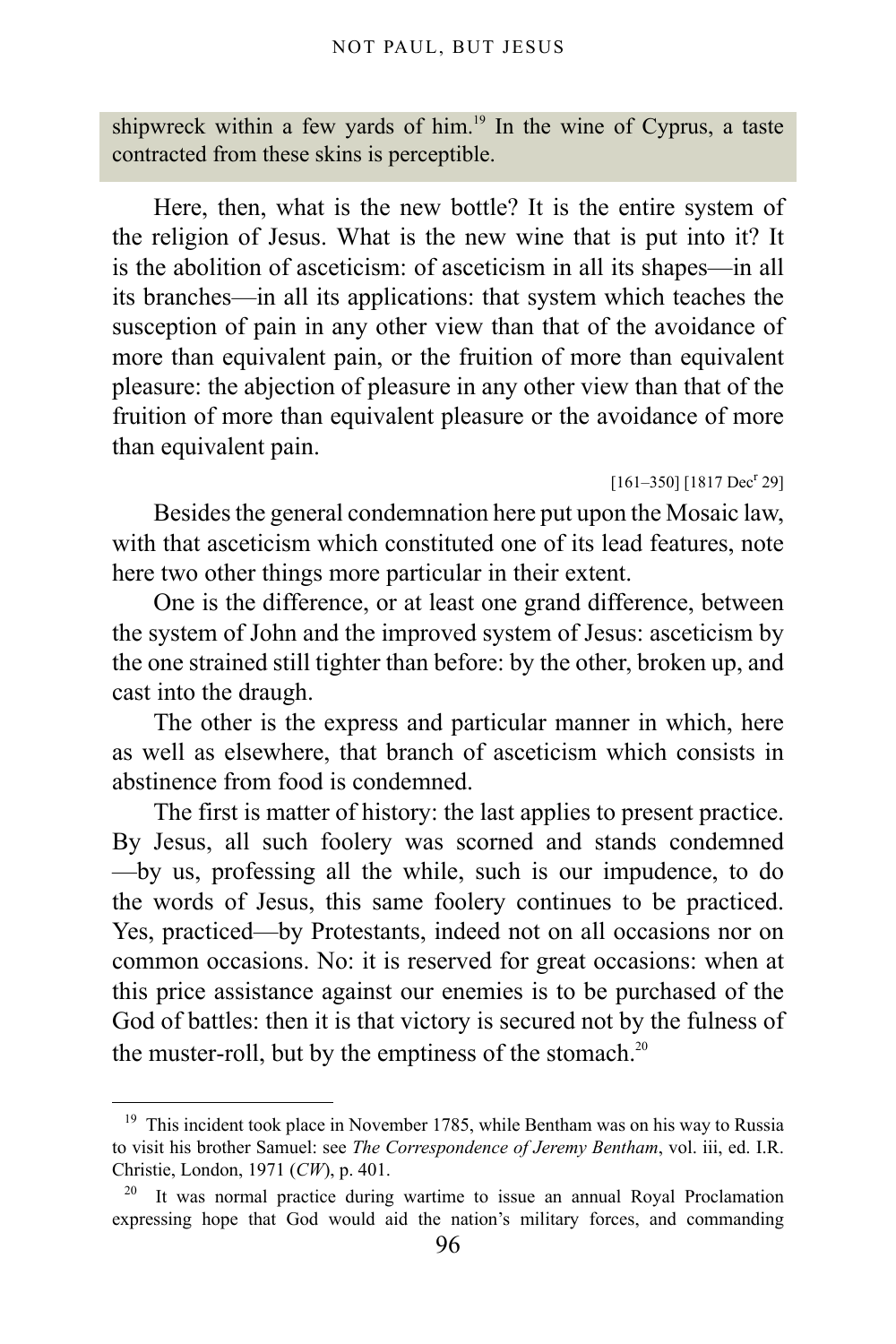In no point—on no ground—is Jesus—our Jesus, as we call him —ever good enough for us: still on every point must we be better than he. By Jesus, Phariseeship, with its asceticism, its supererogation, its hypocrisy, its pride, is continuously condemned: by us it is held in honour, and every where, either in practice or in pretence, or in both, pursued and imitated.

[161–351] [1817 Dec 29]

Yes: it is by the Pharisees that the Jews of that day were ruled: and at this day, to this time, by that same generation of vipers, so are we.

For the explanation of other particulars, a word or two of observation may be of use.

Condemnation thus passed upon the whole of the Mosaic system in the lump—how came it to be passed at all? and when passed, why thus under the cover of a parable?

1. A condemnation thus all-comprehensive, how came it to be hazarded? hazarded at this early stage of his career—hazarded, as above,<sup>[g](#page-96-0)</sup> when, in the words of John, his time was not come: when, by a premature application of that punishment which in the fulness of time ensued, his design would have been left unconsummated?

<span id="page-96-0"></span><sup>g</sup> Suprà and infrà p.  $\vert \cdot \vert^{21}$  $\vert \cdot \vert^{21}$  $\vert \cdot \vert^{21}$ 

Answer. Not in the hearing of the ruling powers or any of them—not in the presence of any Pharisee—were these parables delivered. No: it was after he had finished with the Pharisees that the men who thus questioned him came to him—and these were the disciples of John—his kinsman after the flesh, and precursor and self-acknowledged subordinate, John.

2. Why, then, under the cloak of a parable? Answer. Because by this means, indiscretion or treachery might have misused a more or less unfaithful paraphrase of the words, or even the words

subjects to observe a general fast. Proclamations were issued each year during the French Revolutionary and Napoleonic Wars from 1793 to 1801, and from 1803 to 1813. According to W. Fox, *A Discourse on National Fasts*, London, 1793, p. 5: 'some call it a fast day to delay their breakfast a few hours, some omit a meal, others eat nothing till dinner, while others have only a slight repast in the day, delaying their principal meal to the evening.'

<span id="page-96-1"></span> $21$  See [Ch. 11 \[p.149\]](#page-148-0) below.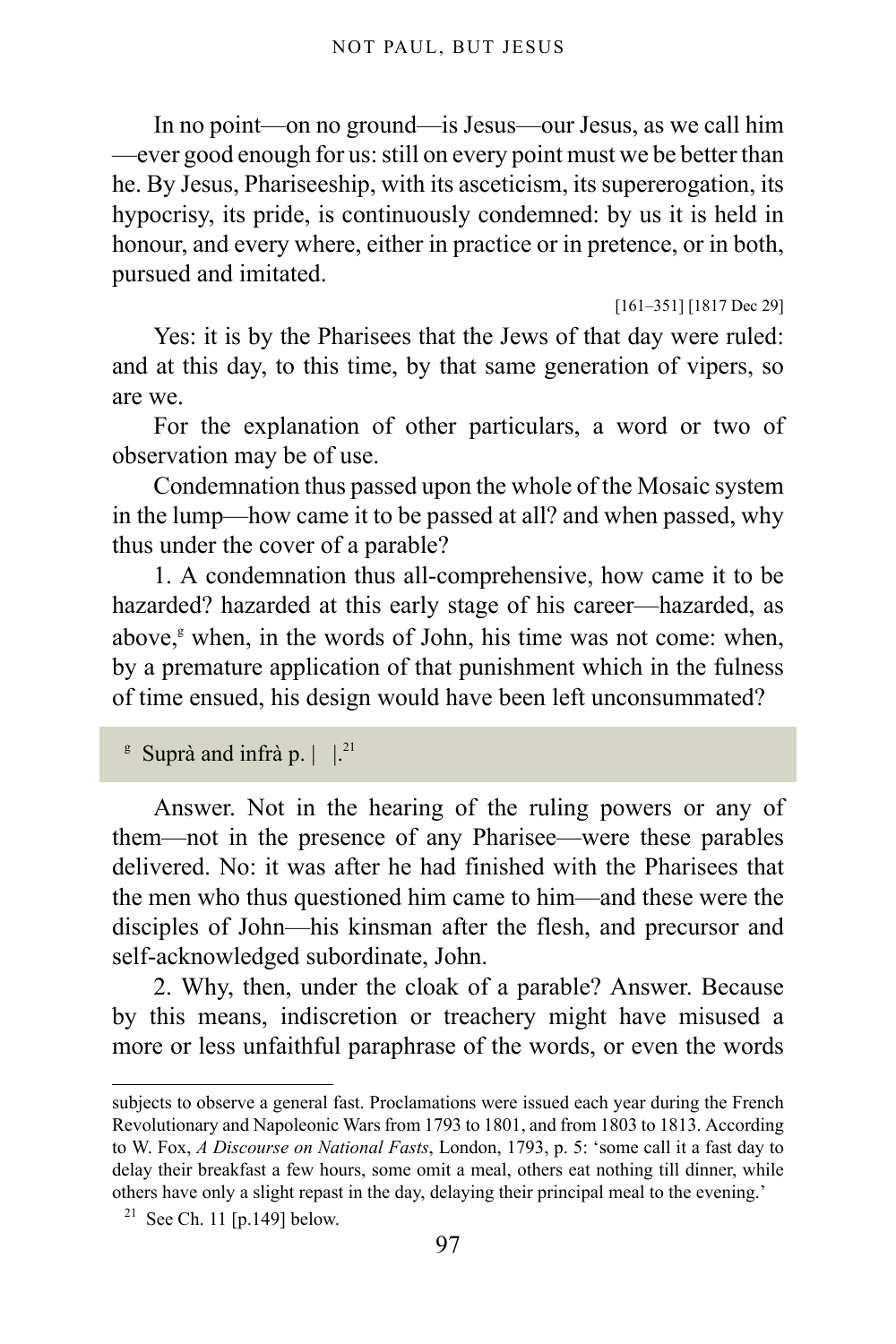themselves, and still he might have been safe. These, he might have said to them, were *my* words: as to any interpretation you may be pleased to put upon them, it will be *your's*. [22](#page-97-0)

[161–352] [1817 Dec 29]

As to the persons in speaking of whom the compound appellation *publicans and sinners* is here employed, they can not, it should seem, have been of any other description than that of heathens: they can not have been persons of Jewish race and bred up in the religion of the Jews. For:

1. By what token, unless it be the eating of meats forbidden to the Jews, can any of them have been recognized as coming in a [character] distinct from that in which the character is incident to all men without distinction under the description of a sinner? Seeing a man eating pork in public and without disguise, you might at all times have been sure that he was no Jew. But so long as none of the Jewish ordinances are seen to be violated by him, by what token, seeing him in a public company, would you have been assured of his being a sinner in any other sense than that in which every man is so too?

2. Of the money collected in the way of taxation, part at least went to the Romans. Witness the precept of which the tribute money was the subject: Render unto Cæsar the things that are Cæsar's.<sup>[23](#page-97-1)</sup> Would an office in the execution of which, if exercised by a Jew, the political sanction would find itself so strongly counteracted by the religious, be entrusted to a Jew?

3. Sabbath scorned<sup>[24](#page-97-2)</sup>

[161–371] [1817 Dec [...?]]

### *4. Perfume accepted*

<span id="page-97-0"></span><sup>22</sup> Bentham has noted at the head of the following paragraph, 'Quere this?', and has cancelled the text of the following three paragraphs.

<span id="page-97-1"></span><sup>23</sup> Mark 12: 17.

<span id="page-97-2"></span><sup>&</sup>lt;sup>24</sup> Bentham does not appear to have composed any text for inclusion here.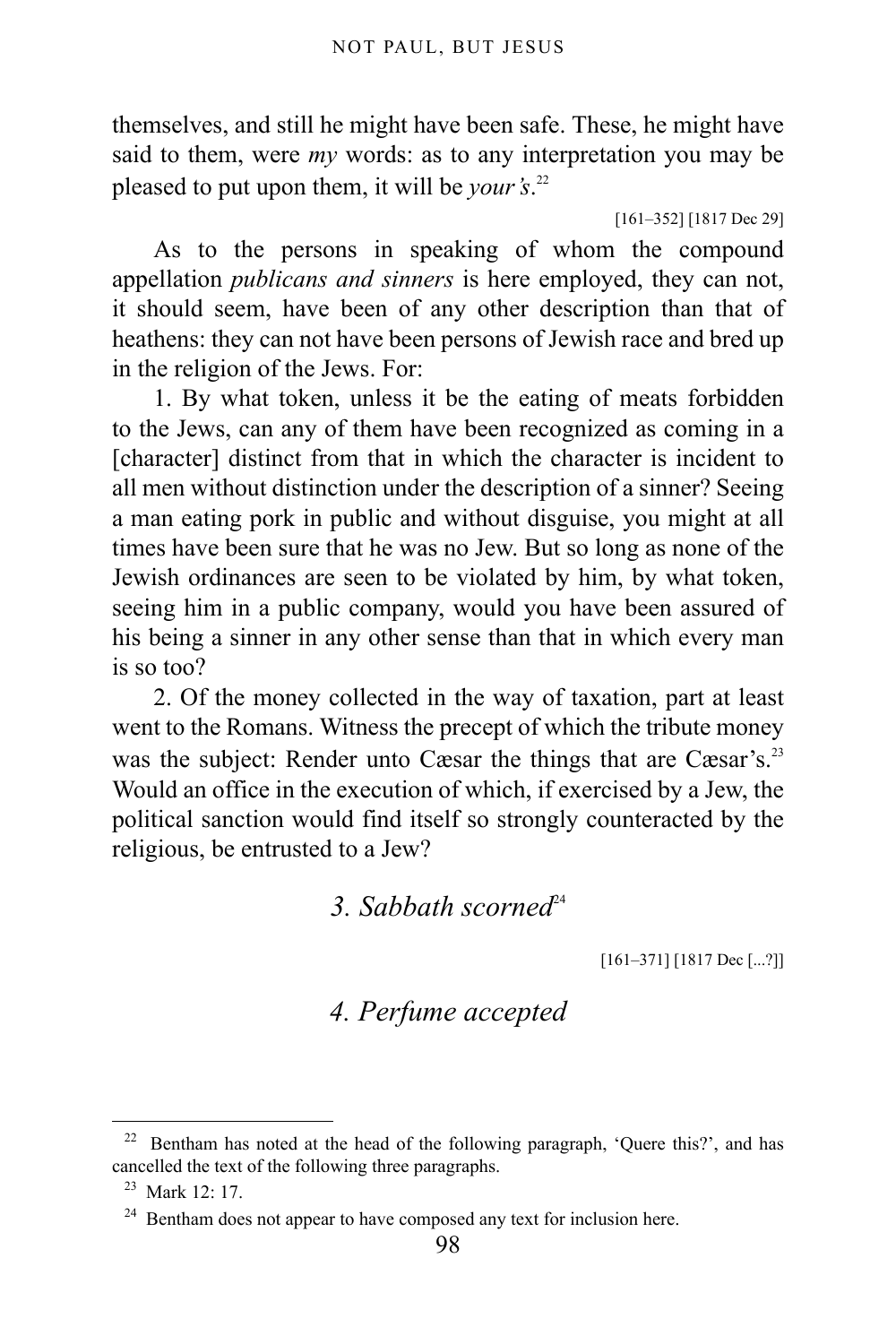The perfume which, with such decidedly expressed approbation on his part, was bestowed upon the person of Jesus—whether upon his [head]<sup>[25](#page-98-0)</sup> according to  $|$  | and  $|$  |,<sup>[26](#page-98-1)</sup> or upon his [feet]<sup>[27](#page-98-2)</sup> according to  $\left| \right|$ ,<sup>[28](#page-98-3)</sup> or at one time upon the one, and at another time upon the other, can not on this occasion be suffered to pass unnoticed. Utterly impossible would it be to render consistent with the acceptance given to that gratification, the adoption or countenance given to the ascetic principle.

An embrace bestowed either upon the disciple the place of whose head was on his master's bosom, or upon the stripling in loose attire whose fidelity remained fixt after that of the apostles had evaporated, $29$  would not be [less] destitute of all subserviency to the continued existence either of the individual or of the species, than was the effusion of the costly perfume.

Of what imaginable use could that perfume or any other be, than that of bestowing upon the organ of the sense in question the sort of gratification of which it is susceptible?

> *5. Samaritan woman cohabiting* without marriage unreproved<sup>[30](#page-98-5)</sup>

## *6. Adulteress liberated*

[161–372a] [1817 Nov 26]

The ground of the lesson delivered by Jesus on this occasion is susceptible of two interpretations: according to one, a principle is laid down by him inconsistent with the existence of all government: according to the other, it serves for the conveyance of a wellmerited censure on the Mosaic law: the reader will adopt that one

<span id="page-98-0"></span> $25$  MS 'feet'.

<span id="page-98-1"></span> $26$  See Luke 7: 38.

<span id="page-98-2"></span> $27$  MS 'head'.

<span id="page-98-3"></span><sup>28</sup> See Matthew 26: 7; Mark 14: 3.

<span id="page-98-4"></span><sup>&</sup>lt;sup>29</sup> See [Ch. 13 §. 4 \[p.195\],](#page-194-0) [Ch. 13 §. 3 \[p.187\]](#page-186-0) below respectively.

<span id="page-98-5"></span><sup>&</sup>lt;sup>30</sup> Bentham does not appear to have composed any text for inclusion here, though he discusses the Samaritan woman at [Ch. 7 §. 1 ¶14 \[p.83\]](#page-82-4) above.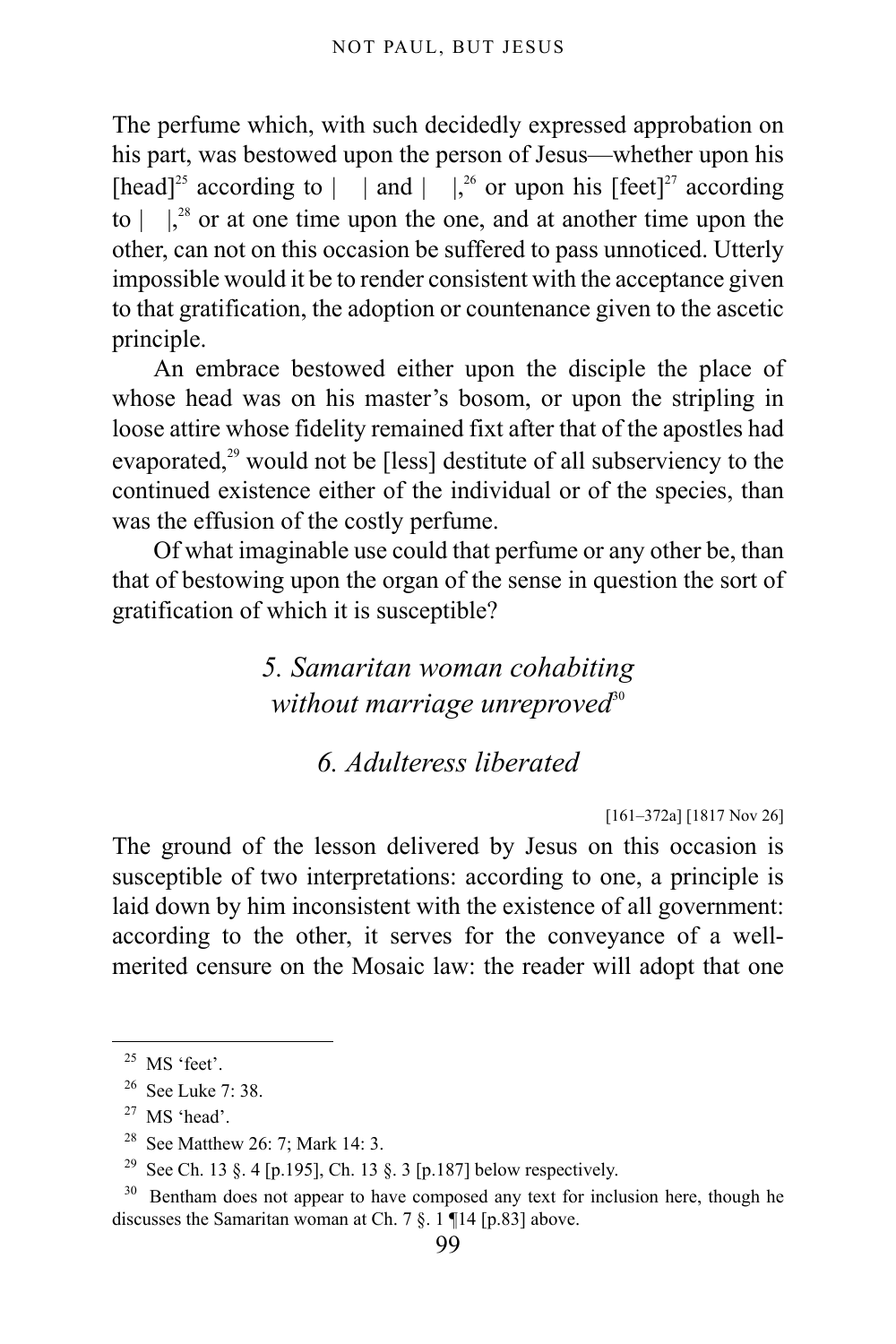of them which appears the most reasonable, and most consonant to the character of Jesus.

In this case as reported, an adulteress taken in the act stands for judgment, and for the purpose of making out against him a ground of accusation on the score of contempt towards the established law and government, his opinion on the question how she shall be dealt with is called for by the constituted authorities—the Scribes and **Pharisees** 

```
[161–372b] [1817 Nov 26]
```
By the Mosaic law as it stands in Leviticus, in case of adultery, both offenders, male and female, are to be put to death:<sup>[31](#page-99-0)</sup> and in this, as in other capital cases, stoning is the death appointed, the witnesses for the prosecution, of which two at the least are made requisite for conviction, are to throw the first stones.<sup>[32](#page-99-1)</sup> In the case in question, of the two offending parties, one only, the female, is produced.

'This woman,' say they to him, 'was taken in adultery, in the very act.<sup>[h](#page-99-2)</sup> Now Moses (continue they) in the law commanded us that such should be stoned. But what sayest thou?'<sup>[33](#page-99-3)</sup> Some time elapses before he has an answer ready. At length, 'he that is without sin among you, let him (says he) first cast a stone at her.'[34](#page-99-4) Convicted by their own conscience, says the report, they went out one by one, leaving the woman and h[i](#page-99-5)m alone with her. Taking notice that no man had condemned, 'Neither do I (says Jesus) condemn thee: go and sin no more<sup>[35](#page-99-6)</sup>

<span id="page-99-2"></span>h John viii. 4.

<span id="page-99-5"></span> $\mathbf{i}$  ib. 9.

[161–373] [1817 Nov 26]

<span id="page-99-0"></span><sup>&</sup>lt;sup>31</sup> Bentham has indicated that a footnote should appear at this point. See Leviticus 20: 10.

<span id="page-99-1"></span><sup>&</sup>lt;sup>32</sup> Bentham has indicated that a footnote should appear at this point. See Deuteronomy 17: 6, and [¶ 21 \[p.103\]](#page-102-0) below.

<span id="page-99-3"></span><sup>33</sup> John 8: 5.

<span id="page-99-4"></span><sup>34</sup> John 8: 7.

<span id="page-99-6"></span><sup>35</sup> John 8: 11.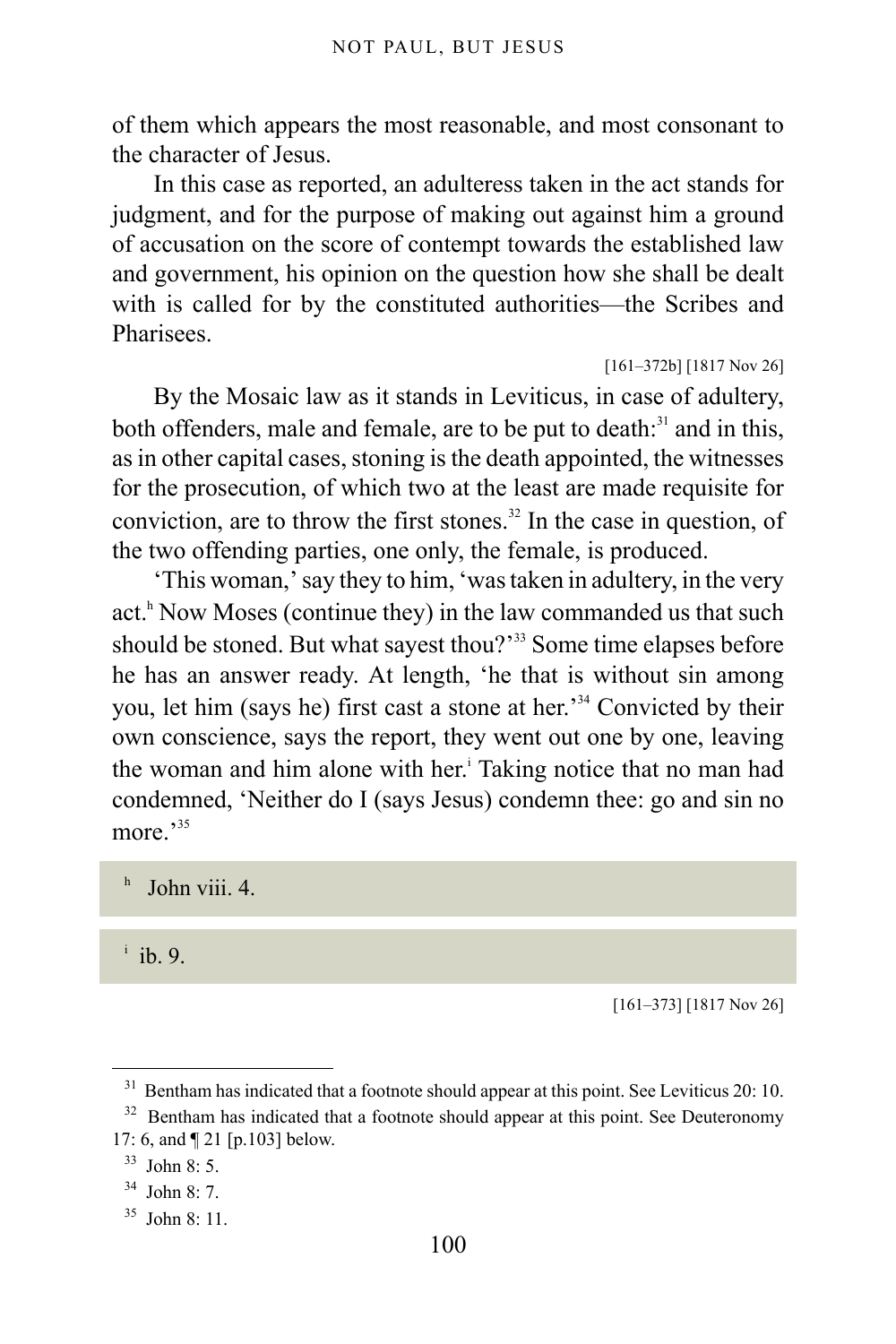On this occasion, if by *without sin* be understood altogether free from sin, and the exemption which would be the result of such an interpretation be understood to apply to every offence without distinction—if this were received for law—if in all other cases the consequence were such as in the case in question they are reported to have been, here is an end of all penal law and thereby of every other branch of the law: here is an end of all law, and, as far as depends on political ties, the society is dissolved. For abstaining from rendering, whatever be the occasion, punishment coextensive with delinquency, the most cogent necessity may have place: for by this means, the offence being supposed a capital one, the dissolution of the society might be effected in a still stronger way, viz. by the destruction of all the members of it. But where, as here, it is to no more than a single individual that the question *punish or not punish* is applied, the greater the multitude is of those who have been offenders in that same way, who does not see that, lest by impunity delinquency should be rendered universal, by so much the greater is the demand for punishment?

[161–374] [1817 Nov. 26]

On the face of the law in question, before the eyes of Jesus stood matter in abundance for just condemnation: and in the powers of which he saw himself in possession were not included the means of applying any adequate remedy.

1. There was the indiscriminating application of the same punishment to an offence the mischief of which varies upon a scale of such prodigious length—in some cases the severest suffering may be, in other cases no suffering at all can be, the result of it: as when, through inveterate disgust, the husband has deserted the wife, while by any issue she may have by another man, he the husband is not liable to be burthened.

2. There was the barbarous mode of execution: a mode by which the whole people were taught to delight in bloodshed, to look to each other's agony as a source of pastime, and where the pleasure derived from so impure a source served as a premium for engaging men in schemes of unjust accusation, supported by mendacious testimony. Accordingly, to those who should come forward in the character of witnesses was granted the privilege of casting the first stones.<sup>[j](#page-101-0)</sup>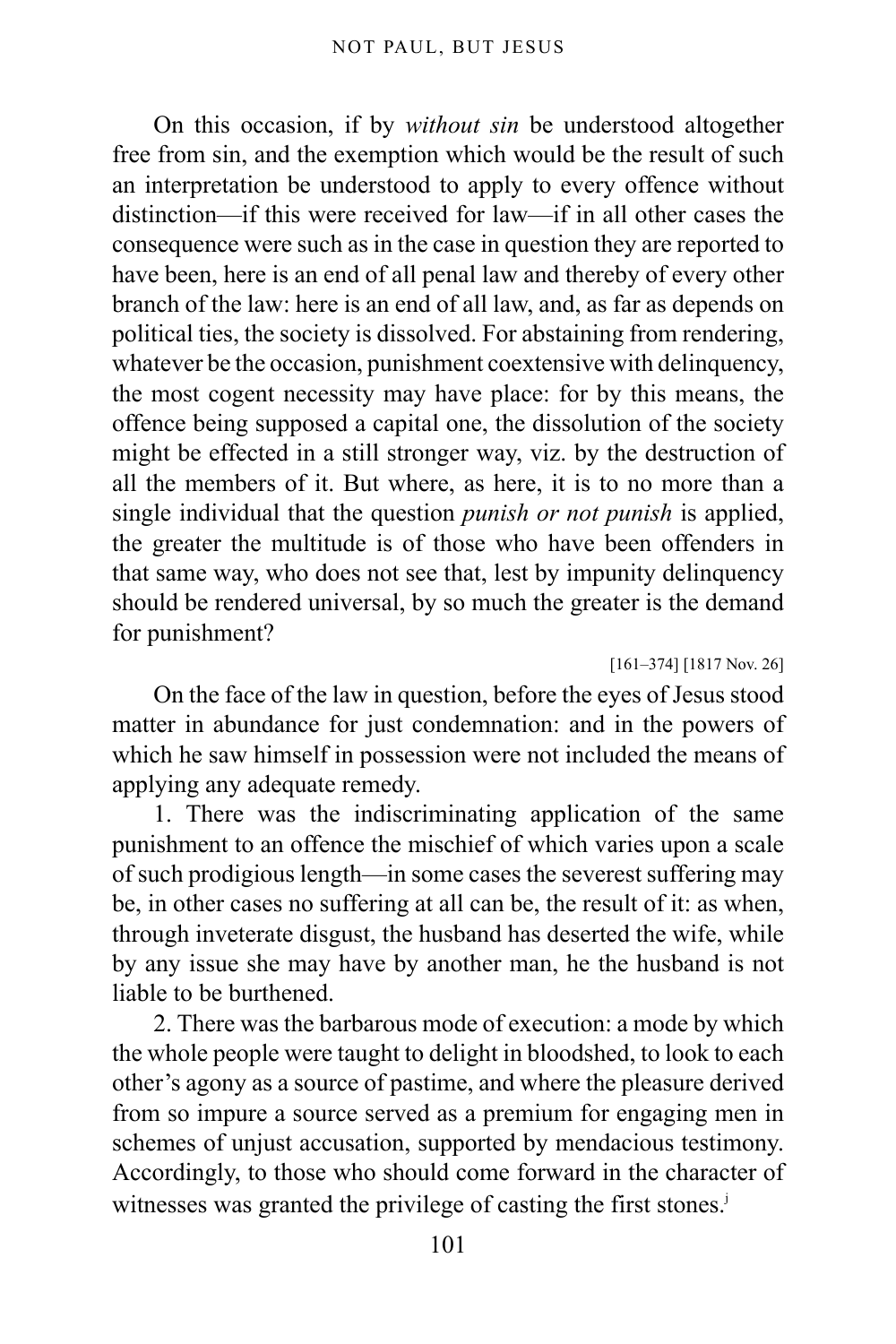<span id="page-101-0"></span><sup>j</sup> Here we see why, on the occasion of the stoning of Saint Stephen, the witnesses had need of some one to take charge of their clothes.<sup>[36](#page-101-1)</sup> The barbarian exercise required the arms to be at liberty. $37$ 

[161–375] [1817 Nov. 26]

3. In the individual case in question, of the two that had been guilty, if under the circumstances of the case any mischief and on that score any guilt there was, one alone, viz. the weaker vessel. $38$ the female, was produced for punishment. From the nature of men in general and of the Mosaic law in particular, there seems abundant reason for concluding that this partiality was the general, not to say the universal, practice. For such, under this same body of law, was the nature of the matrimonial contract; of the two parties to it, one alone—viz. that one which by nature is the weaker—was bound by it: the husband might without reason put away the wife: the wife could not for any reason put away the husband.<sup>[39](#page-101-4)</sup>

[161–376] [1817]

1. Leviticus xx. 10.

'And the man that committeth adultery with another man's wife, even he that committeth adultery with his neighbour's wife, the adulterer and the adulteress shall surely be put to death.'

2. Deuteronomy xxii. 22. 'If a man be found lying with a woman married to an husband, then they shall both of them die, *both* the man that lay with the woman, and the woman: so shalt thou put away evil from Israel<sup>'</sup>

3. Deuteronomy xxiv. 1. 2. 3. 4. 'When a man hath taken a wife and married her, and it come to pass that she find no favour in his eyes, because he hath found some uncleanness in her: then let him write her a bill of divorcement, and give *it* in her hand, and send her out of his house.

<span id="page-101-1"></span><sup>36</sup> See Acts 22: 20.

<span id="page-101-2"></span> $37$  In the margin, Bentham has noted at this point:  $\circ$  Enter this under the account of Paul's persecuting career. Ch. | |.' The cross-reference is to material written for Volume II of 'Not Paul, but Jesus'.

<span id="page-101-3"></span><sup>38</sup> An echo of I Peter 3: 7.

<span id="page-101-4"></span><sup>&</sup>lt;sup>39</sup> In the margin, Bentham has noted at this point: ' $\mathcal{F}$  Examine whether so?'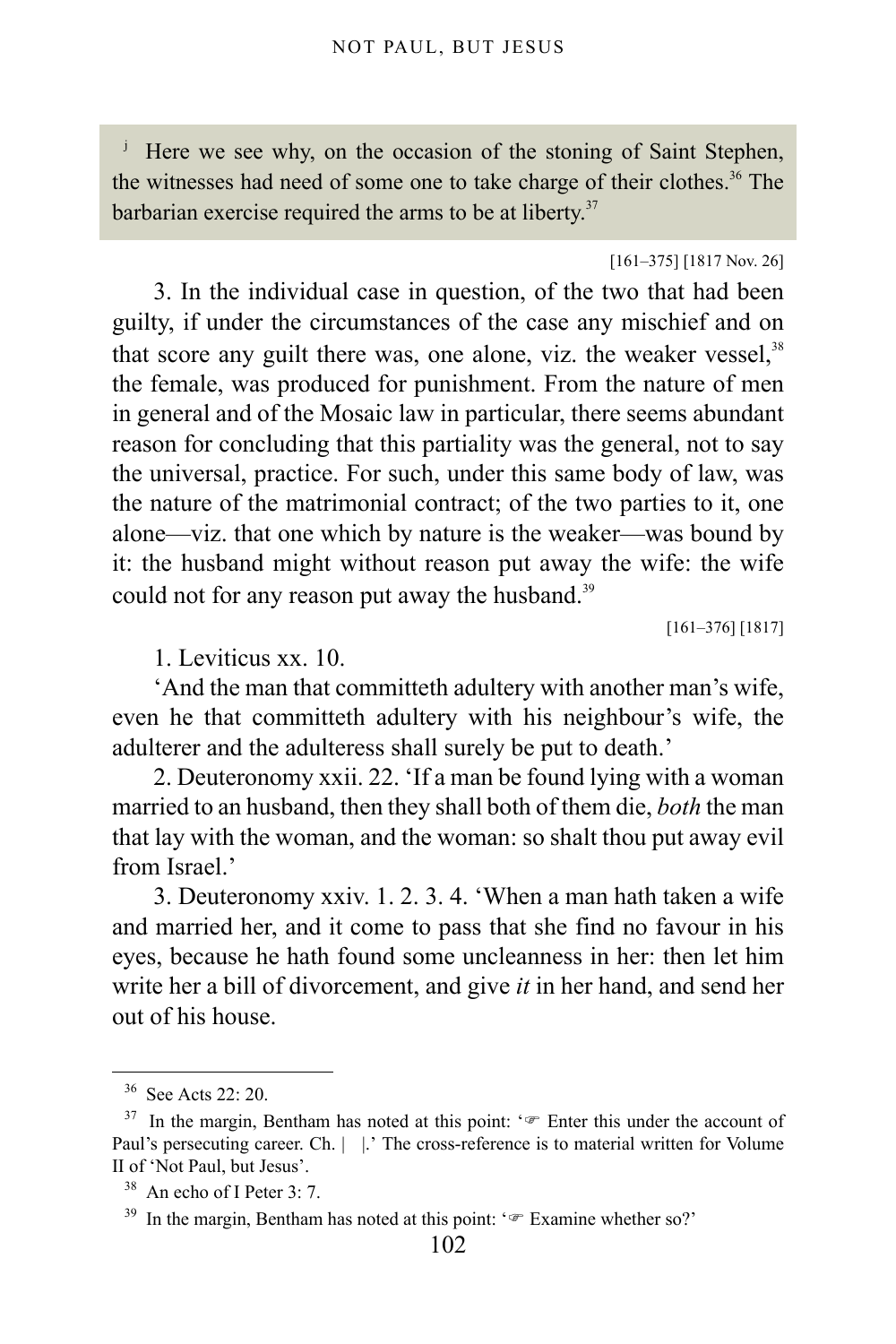'2. And when she is departed out of his house, she may go and be another man's wife.

'3. And if the latter husband hate her, and write her a bill of divorcement and giveth *it* in her hand, and sendeth her out of his house; or if the latter husband die, which took her to be his wife;

'4. Her former husband which sent her away, may not take her again to be his wife, after she is defiled; for that is abomination before the Lord: and thou shalt not cause the land to sin, which the Lord thy God giveth thee *for* an inheritance.'

4. Deuteronomy xvii. 2 to 7. 'If there be found among you, within any of thy gates which the Lord thy God giveth thee, man or woman, that hath wrought wickedness in the sight of the Lord thy God, in transgressing his covenant,

'3. And hath gone and served other gods, and worshipped them, either the sun, or moon, or any of the host of heaven, which I have not commanded;

'4. And it be told thee, and thou hast heard of it, and enquired diligently, and, behold it be true, and the thing certain, that such abomination is wrought in Israel:

'5. Then shalt thou bring forth that man or that woman, which have committed that wicked thing, unto thy gates, even that man or that woman, and shall stone them with stones, till they die.

<span id="page-102-0"></span>'6. At the mouth of two witnesses, or three witnesses, shall he that is worthy of death be put to death; but at the mouth of one witness he shall not be put to death.

'7. The hands of the witnesses shall be first upon him to put him to death, and afterwards<sup>[40](#page-102-1)</sup> the hands of all the people. So thou shalt put the evil away from among you.'

[161–377] [1817 Nov. 26]

*Without sin*, says the English translation: in one word αναμάρτητος, literally *sinless*, says the Greek original.[41](#page-102-2) The occasion considered, nothing does the text contain by which the supposition that exemption from that particular sin only which was then in question, not from all sin whatsoever, was the condition

<span id="page-102-1"></span><sup>40</sup> King James Bible 'afterward'.

<span id="page-102-2"></span> $41$  See John 8: 7.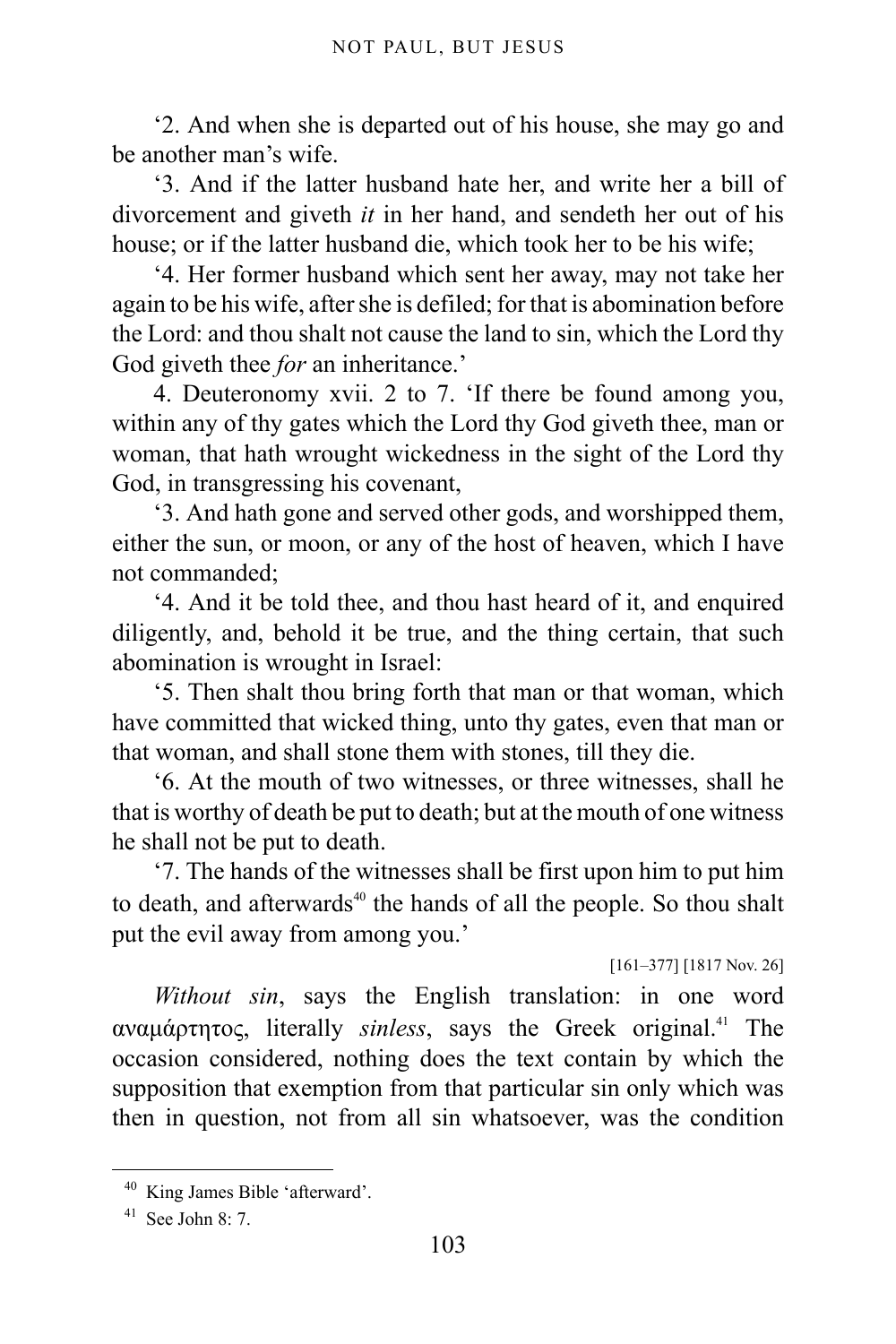meant to be required. The historian, did the grammatical ambiguity of the expression escape his eye? or, as a security for putting the right construction, did he trust to the good sense of mankind for the not putting upon the passage a construction by which, if carried uniformly into practice, all government, and with it all human society, would be dissolved? did he trust to the influence of common sense in the minds of his readers? If so, his confidence, it is feared, would not be found very uniformly justified by the event.<sup>[42](#page-103-0)</sup> Where religion is concerned, causes unhappily are not altogether wanting, by which a marked preference is secured to the least rational of two rival interpretations.<sup>[k](#page-103-1)</sup>

<span id="page-103-1"></span>k See Ch. on Faith.<sup>[43](#page-103-2)</sup>

[161-378] [1817 Nov 26]

In the whole of this narrative, nothing like a justification for, or a leaning toward, asceticism on the part of Jesus is to be found. Nowhere in pleasure as such, either here or elsewhere, has Jesus himself been represented as finding a just cause for condemnation and prohibition, or so much as of disapproval. In the breast of an unbelieving critic, it would require some portion of candour—more than in such breasts has very often been to be found, to abstain from the inference that by Jesus, as by an official *custos morum*<sup>[44](#page-103-3)</sup> in these latter days, adultery—detected adultery—was regarded in no other light than that of '*a misfortune*'.[45](#page-103-4)

 $[161-379][1817 Nov<sup>r</sup> 26]$ 

Taken all together, these texts must not be suffered to pass altogether without comment.

1. One is—that whereas in the second of the three successive Mosaic Codes, viz. Leviticus, the punishment of death was in general

<span id="page-103-0"></span><sup>&</sup>lt;sup>42</sup> Bentham has marked the following sentence for possible deletion.

<span id="page-103-2"></span><sup>&</sup>lt;sup>43</sup> The cross-reference is to material written for Volume II of 'Not Paul, but Jesus'.

<span id="page-103-3"></span><sup>44</sup> i.e. 'guardian of morals'.

<span id="page-103-4"></span><sup>45</sup> In December 1812, John and Leigh Hunt, editors of *The Examiner,* were tried for libelling the Prince Regent. Edward Law (1750–1818), first Baron Ellenborough, Chief Justice of King's Bench 1802–18, in his summing up, referred to the adultery of an associate of the Prince's as a 'misfortune': see the *Morning Chronicle*, 10 December 1812.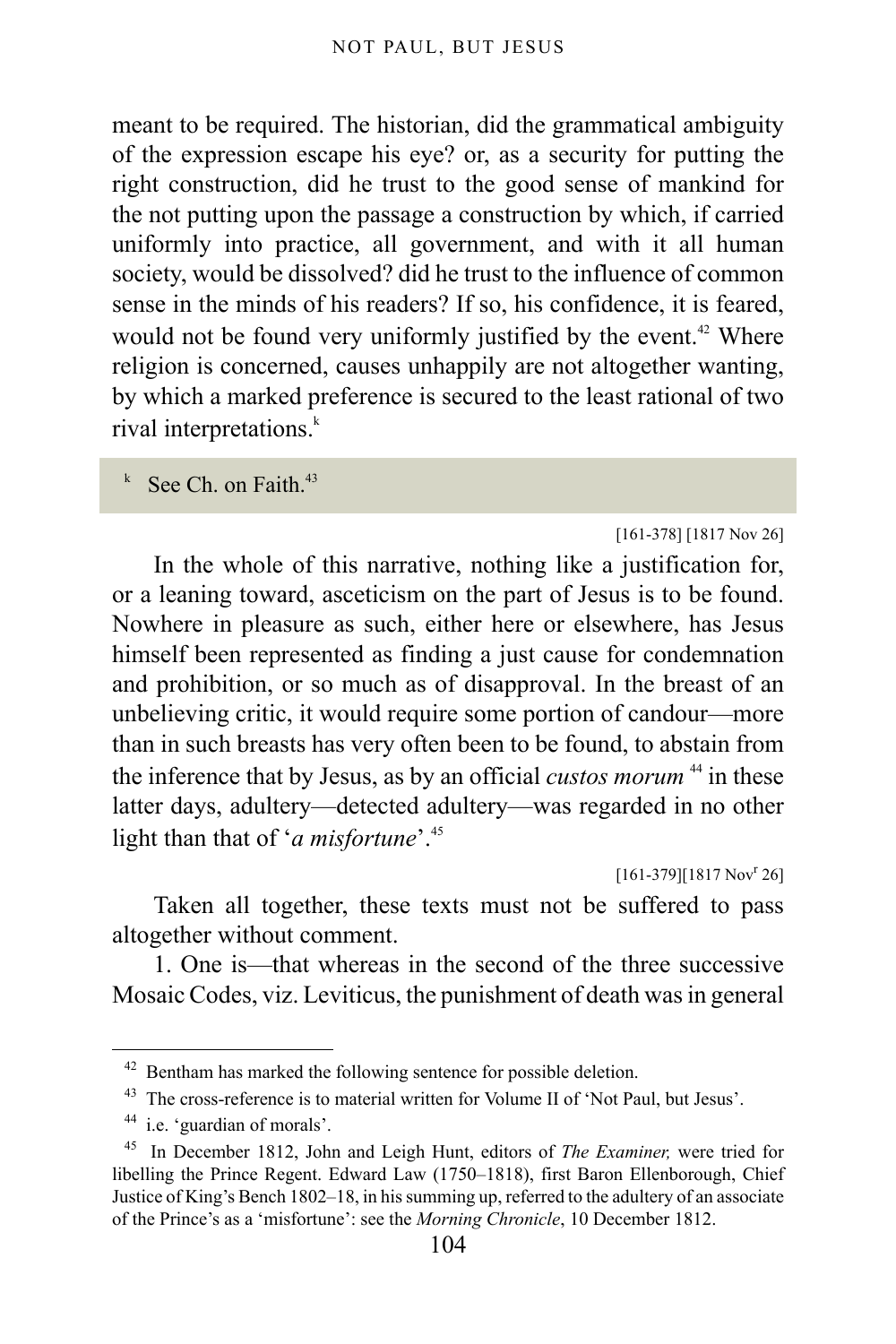terms attached to adultery—and that in the case of both Offenders, by the words [of] the third of those same Codes it is confined to the case where they are taken in the act, to which species belongs the individual case here in question.

2. Another is—that for the application of the punishment of lapidation to the species of offence here in question, the warrant afforded by the Mosaic text is by no means so clear as the functionaries in question are represented as supposing.

In the third of these codes, viz. that to which, as if it were but the second, the title Deuteronomy has been prefixt, what are the classes of offences to which the punishment here in question is attached? The offence of adultery in particular? No, assuredly: for any such supposition, there is no countenance. All capital offences whatsoever without exception? No, nor that neither: for to some of them, another punishment is specially attached, viz. *burning to death*. To the fifth verse, in which is given the description of the punishment, will here accordingly be seen prefixed the three immediately preceding ones by which it will be seen to be confined exclusively to the offence of idolatry. But to the government of the Jews as established by Moses, idolatry was exactly what High Treason is under our modern governments: it was the transferring the allegiance from the established God, that is from the established aristocracy of the priests, to a different and rival, frequently a foreign, set of priests.

[161-380] [1817 Nov 26]

In such a case, the barbarous and tumultuous mode of execution might not be incapable of finding a much better apology than in the case of an offence of so private a nature, and in many instances so devoid of mischief, private as well as public, as adultery. There as here and every where, then as now, by the policy of the ruling few of the directors and instruments of government—every device would of course be set to work that afforded a promise of engaging and sharpening the passions of the people on the side of government. To the sort of Jury not *de circumstantibus*, [46](#page-104-0) but composed of all the

<span id="page-104-0"></span><sup>&</sup>lt;sup>46</sup> When there were insufficient persons summoned to make up a jury (through illness, or failure to show, or because some were objected to), various sixteenth-century statutes empowered the court to impanel jurymen *de circumstantibus*, that is from those standing around.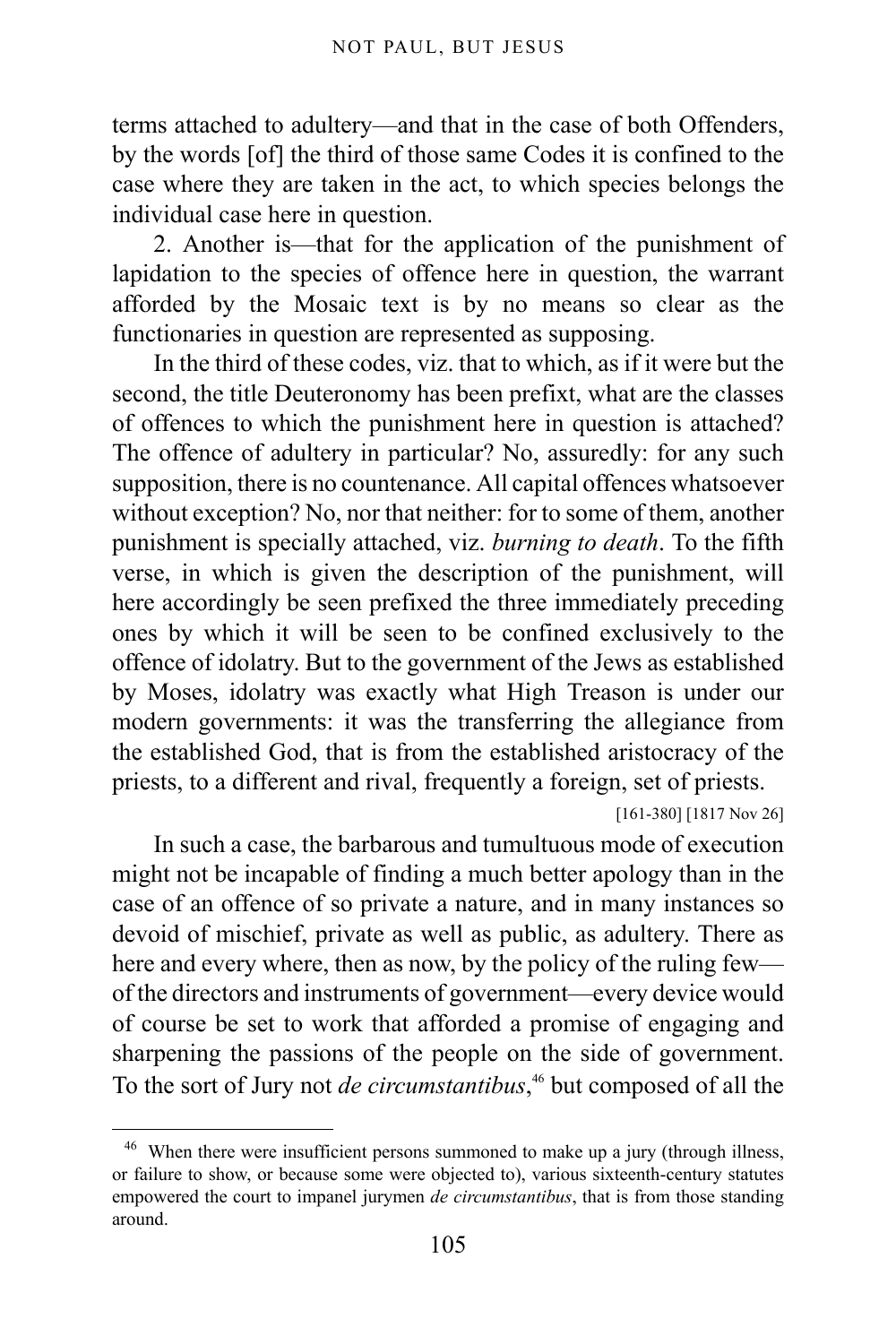circumstances, the pleasure of witnessing the last agonies of a fellow creature and fellow countryman—was offered as a bribe to render conviction the more sure. A stoning bout was to the Jews of those days what an auto-da-fé has been to the Spaniards and Portugueze of modern times  $47$ 

## *7. Harlots declared to go to heaven before Pharisees*

#### $[161-382]$   $[1817$  Dec<sup>r</sup> 29]

According to Matthew, while he is teaching in the temple, the chief priests and the elders come to him and question him, and on this occasion mention is made of '*harlots*'. Of harlots? and for what purpose? for the purpose of condemnation? No: but rather of exaltation. 'Verily I say unto [you] that the publicans and the harlots go into the kingdom of God before you.<sup>1</sup> 32. For John came unto you in the way of righteousness,<sup>[m](#page-105-2)</sup> and ye believed him not: but the publicans and the harlots believed in him.<sup>[48](#page-105-3)</sup> And ye, when ye had seen it, repented not afterward, that ye might believe him.'

<span id="page-105-1"></span>l Mat. xxi. 31.

<span id="page-105-2"></span>m i.e. strict observance of divers ascetic rules.

Nay: this, perhaps it may be said, is not exaltation, but the contrary: for it is in the character of persons defiled by acknowledged guilt that females of the profession here in question are brought to view. Of them, the intimation given is—not that they are not bad, only that there are others—viz. the members of the supreme government to whom this invective is addressed—that are still worse.

Reply. True, it is in the character of persons condemned as sinners that they are brought to view. Condemned? but by whom? by himself? no: only by public prejudice—by the opinion of the

<span id="page-105-0"></span> $47$  An auto-da-fé was a ritual of public penance imposed by the Spanish Inquisition, followed by execution by burning.

<span id="page-105-3"></span><sup>48</sup> King James Bible 'believed him'.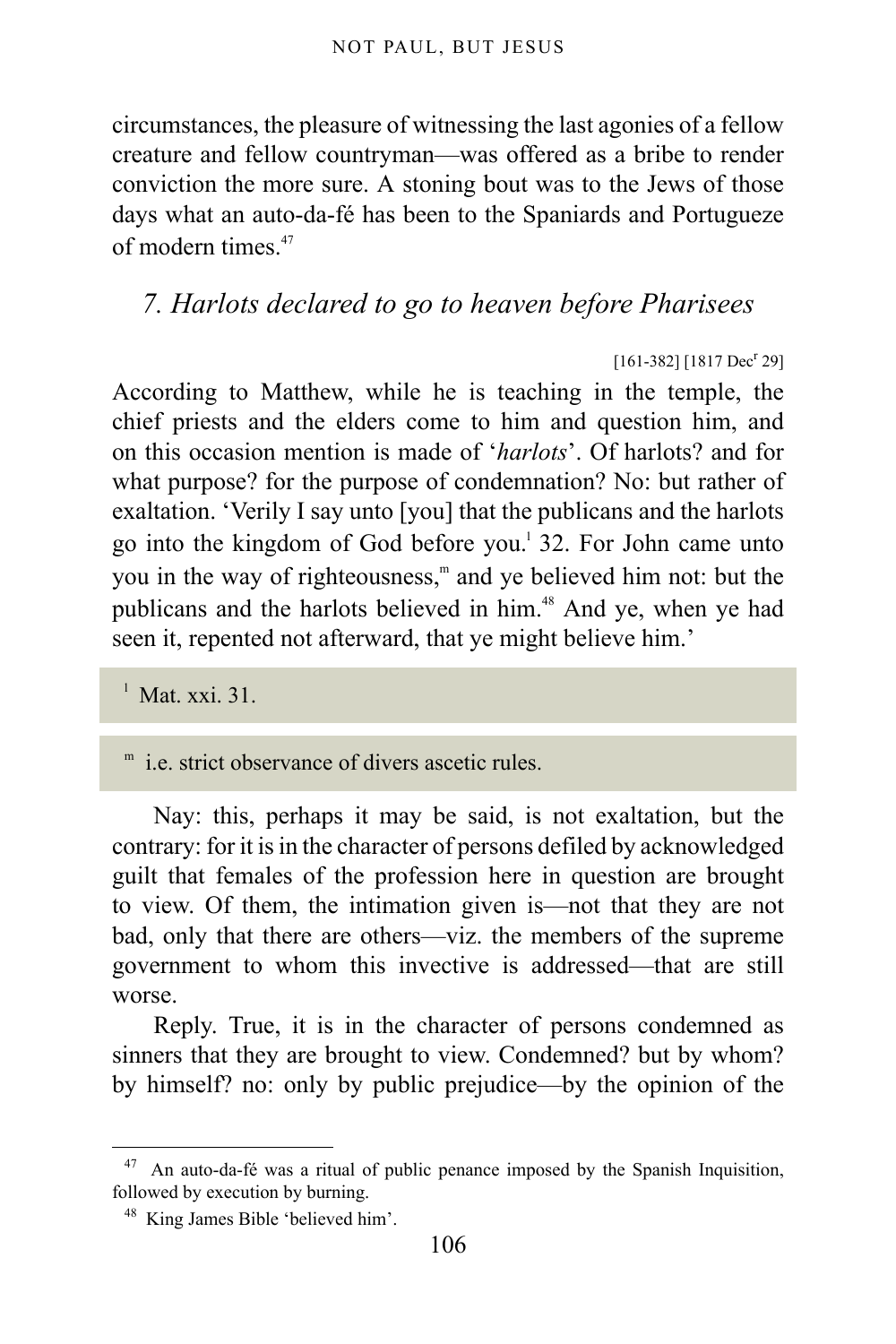public—or rather of the ruling few to whom this discourse of his was addressed—not by his. The persons by whom they are represented as condemned are any persons but himself: at his hands, [it is,] if not of absolute approbation, at any rate of approbation—of comparative approbation—that they are represented by him as subjects.

[161-383] [1817 Dec 29]

It is with *publicans*, for the purpose here in question, that they are ranked, and note well that [it is], if not for the purpose of absolute, at any rate never but for the purpose of comparative, approbation at least, that *publicans*, though so frequently mentioned by him, are ever mentioned. On this occasion, it is as being a better class of men than the chief rulers at large that they are mentioned: on another occasion it is as being a better class of men than the pharisees that they are me[n](#page-106-0)tioned." And these pharisees, who are they? they are men who are themselves, some of them at any rate, if not all of them, of the number of the chief rulers: men who at any rate confessedly stood distinguished from all others by the strictness of their observance of the Mosaic law.

<span id="page-106-0"></span><sup>n</sup> Luke xviii. 10. 'Two men went up into the temple to pray; the one a Pharisee; and the other a publican.' 14. 'I tell you, this man (the publican) went down to his house justified {rather} than the other ... .'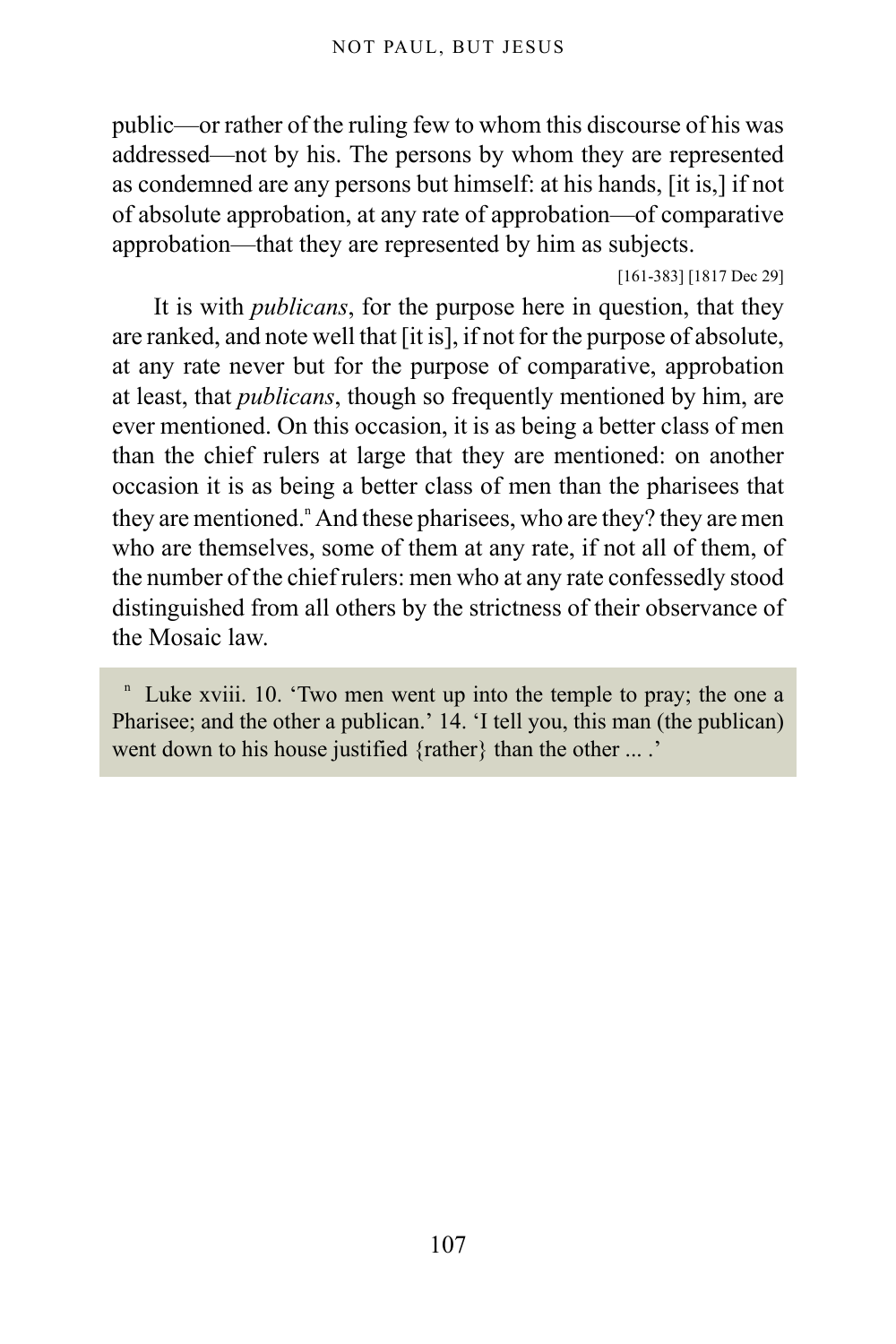## CHAPTER 9. 3. PRESUMPTIVE PROOF FROM HIS PRACTICE —THE PRACTICE OF JESUS

### §1. *Introduction*

#### [161–384] [1817 Nov 21]

Set in array to him at every turn did Jesus find the Pharisees: the Pharisees with their asceticism, their hypocrisy, and their overweening influence.

Every superstition by which human comfort is abridged found his doctrine occupied in undermining it, found them and their sinister interest no less busy in its defence.

Out of every thing he did, matter of accusation was extracted by their indefatigable vigilance.

They watched over his table. His repasts were too pleasant to him: to the company in which he was seen taking them, there was found something to object.

#### [161–385] [1817 Nov. 21]

[I.] In regard to the pleasures of the table, excess brings with it its own punishment: a punishment which experience [and] observation concurr in bringing to each man's view, and which it requires no revelation to denounce.

That with the exception of that abstinence which, in his eyes as in all others, for avoidance of excess, common sense and common prudence could not but concurr in prescribing—that with this obvious exception—too obvious to need mentioning—he saw no merit in self-denial has been rendered manifest from all the information which, in relation to this head, has reached these our times.

Whatsoever had been the cause, whether indigence or policy or both, in the mode of life [of] John surnamed the Baptist—John his kinsman and harbinger—something of abstemiousness had been remarked, and out of this part of his character, by these same enemies of reform, a cause of accusation, which, absurd as it was, was suited to the prevailing prejudices, had been extracted: *he hath a devil* was the phrase which, according to the joint report of the only evangelists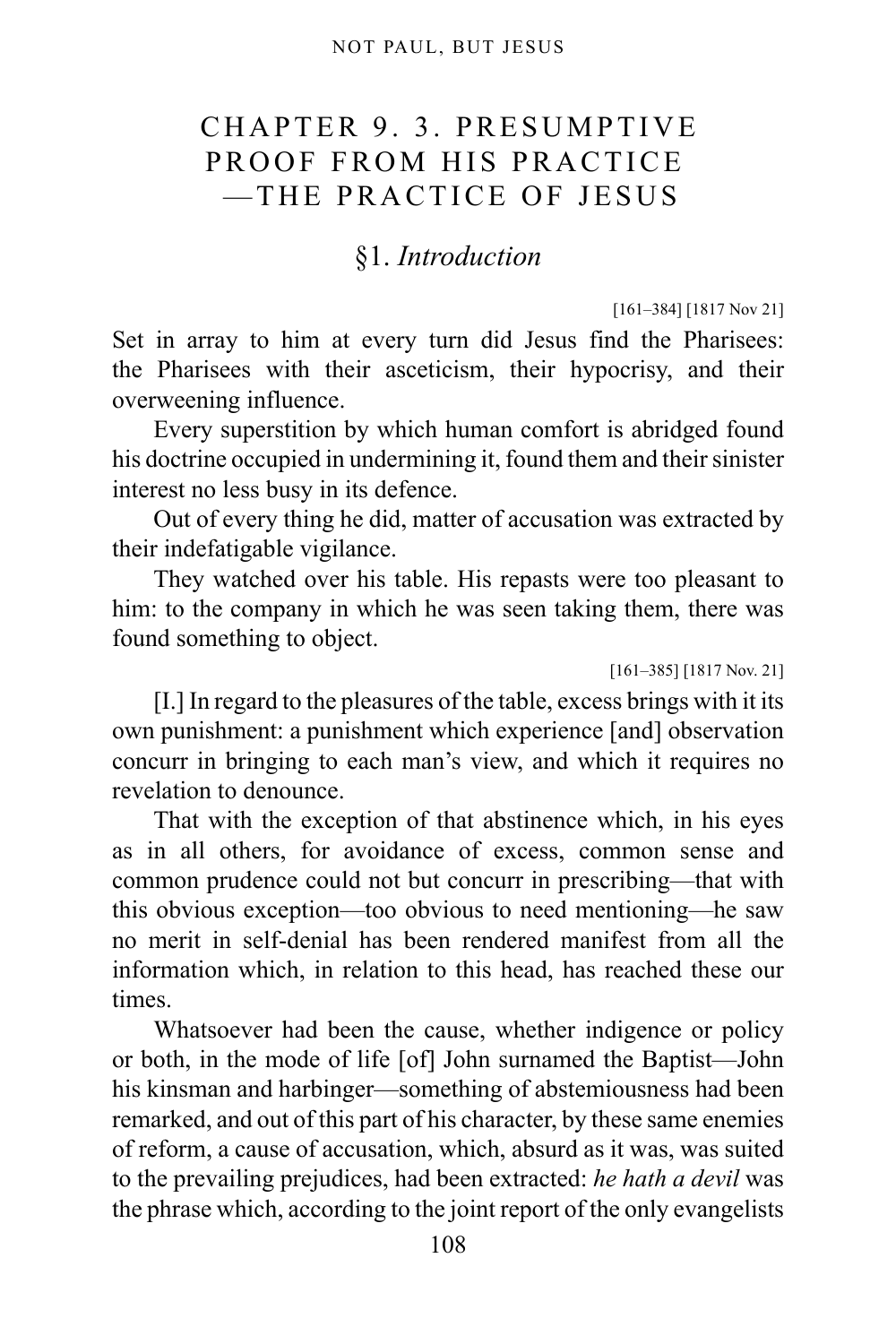by which this conversation is reported, was employed by them. John the Baptist came neither eating bread nor drinking wine, is the phr[a](#page-108-0)seology as it stands in Luke:<sup>a</sup> John came neither eating nor drinking, is the phraseology as it stands in Matthew.<sup>[b](#page-108-1)</sup> In neither is the discourse to be construed according to the letter: but in neither place, in the import of it, is there any ambiguity from which any misconstruction can arise.

<span id="page-108-0"></span>a Luke vii. 33.

<span id="page-108-1"></span>b Matt. xi. 18.

#### [161–386] [1817 Nov. 21]

'The son of man (so continues the translation of Luke) is come eating and drinking; and ye say, Behold a gluttonous man and a wine-bibber, a friend of publicans and sinners.<sup>'[1](#page-108-2)</sup> 'The son of man (continues the translation of Matthew) came eating and drinking; and they say, Behold a man gluttonous and a wine bibber, a friend of publicans and sinners.<sup>[2](#page-108-3)</sup> 'But (concludes the translation in both histories) wisdom is justified of her children:<sup>[3](#page-108-4)</sup> or as a man might say at this time of day, the temperance of which you are witnesses the temperance by which you see the enjoyment confined within the bounds of prudence—bears its own justification upon the face of it.

Upon the face of this conversation, what is sufficiently manifest is—that whereas in the mode of life of John, with relation to the pleasures of the table, abstemiousness had become a subject of observation, [that]<sup>[4](#page-108-5)</sup> of Jesus formed an unquestioned contrast to it.

After a proof thus comprehensive, it would be superfluous to insist on the incident of the perfume with which, while at table, he suffered his feet to be scented, whether an incident of this nature took place at different times, or whether it be the same incident reported with some variation in the circumstances. It may be seen in Luke

<span id="page-108-2"></span> $1$  Luke 7: 34.

<span id="page-108-3"></span><sup>&</sup>lt;sup>2</sup> Matthew 11: 19.

<span id="page-108-4"></span><sup>3</sup> Matthew 11: 19; Luke 7: 35: 'But wisdom is justified of all her children.'

<span id="page-108-5"></span><sup>&</sup>lt;sup>4</sup> MS 'those' belongs to an earlier version of the sentence.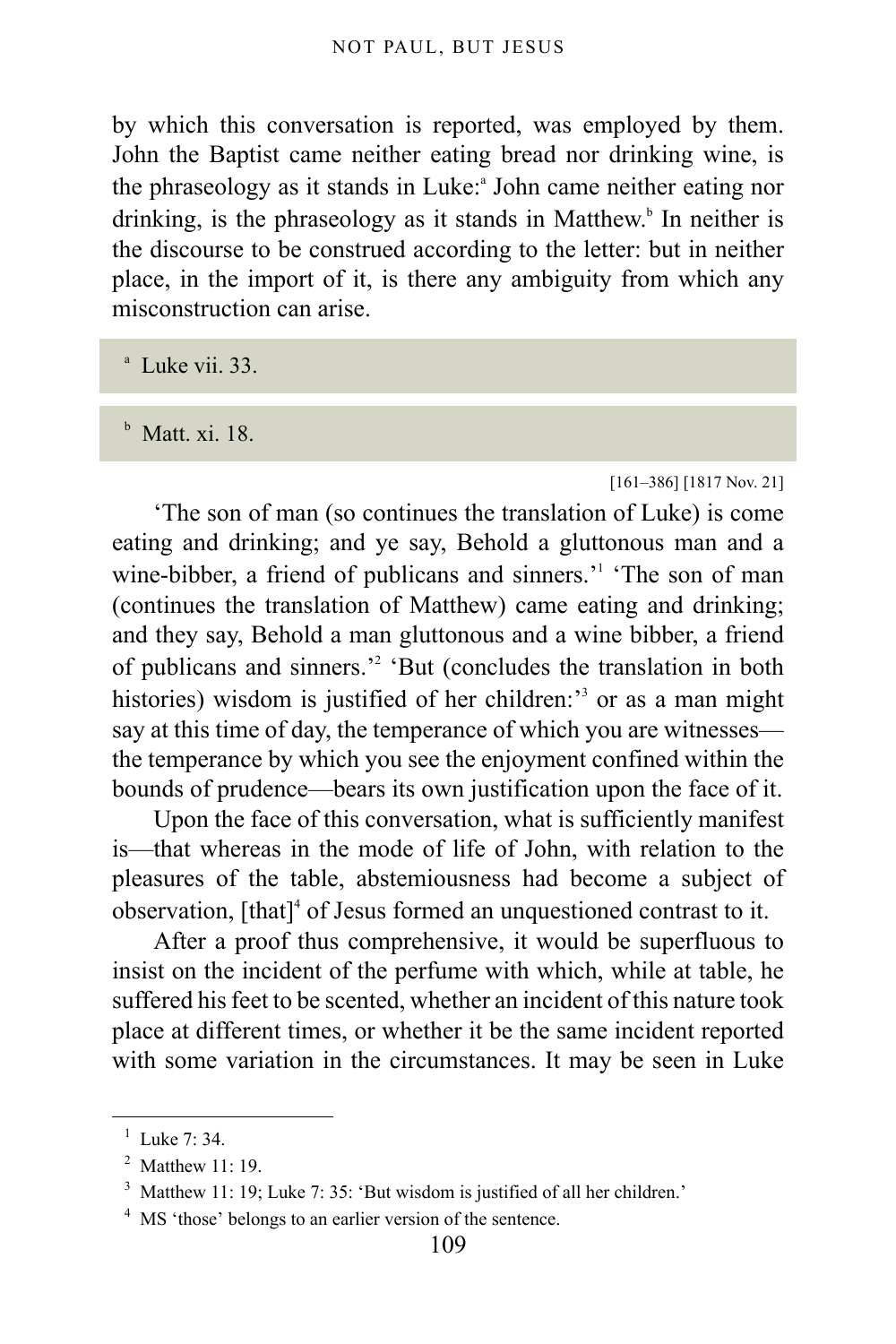vii. 36 to 50; in Matthew xxvi. 6 to 13; in Mark xiv. 3 to 9; in John xii. 1 to 9.

[161–387] [1817 Nov 21]

II. In regard to the pleasures of the bed, the lights that have reached us are not equally explicit: nor in this deficiency is there any thing that need surprize us. Such in the field of religion—such among all the nations of the East in general—is the propensity to asceticism, when not only Jesus but the Apostles, who had been the chosen witnesses of his religion as expressed in and by his acts and sayings, had quitted the scene, the dæmon of asceticism, as will be seen,<sup>[5](#page-109-0)</sup> under the banners of this our Paul, invaded the peaceful empire. A schism took place: those who on this ground relapsed into the doctrine of Moses and his hypocrite spawn the Pharisees gained the ascendant: those who adhered to the doctrine and practice of Jesus were driven out of the field: and it is in no other garb than that of abhorred hereticks covered with reproach and infamy that the tokens of their existence have reached these our times.

To this circumstance, perhaps, it may be owing that, in relation to this head, the information which we have falls so far short, as it will be found to do, of that clearness and compleatness that might be wished. The liberties which, whether by carelessness or design, have, even by the most steady believers and strenuous assertors of the religion of Jesus, been suspected to have been taken with the sacred texts form a topic which it is neither pleasant to bring to view, nor yet possible to overlook: and in these we have one but too probable cause of whatsoever deficiencies we may on the present occasion have to regret.

[161–388] [1817 Nov 21]

Under these circumstances, it will be manifest how inquisitive and diligent it will be necessary to be in looking out for and gleaning up every incident from which any light affords a hope of being cast on a subject of such unspeakable importance.

At the very outset of this enquiry, it will be evident how strong and formidable a bar is, by the mass of prejudice which, under the

<span id="page-109-0"></span> $5$  See [Ch. 14 \[p.198\]](#page-197-0) below.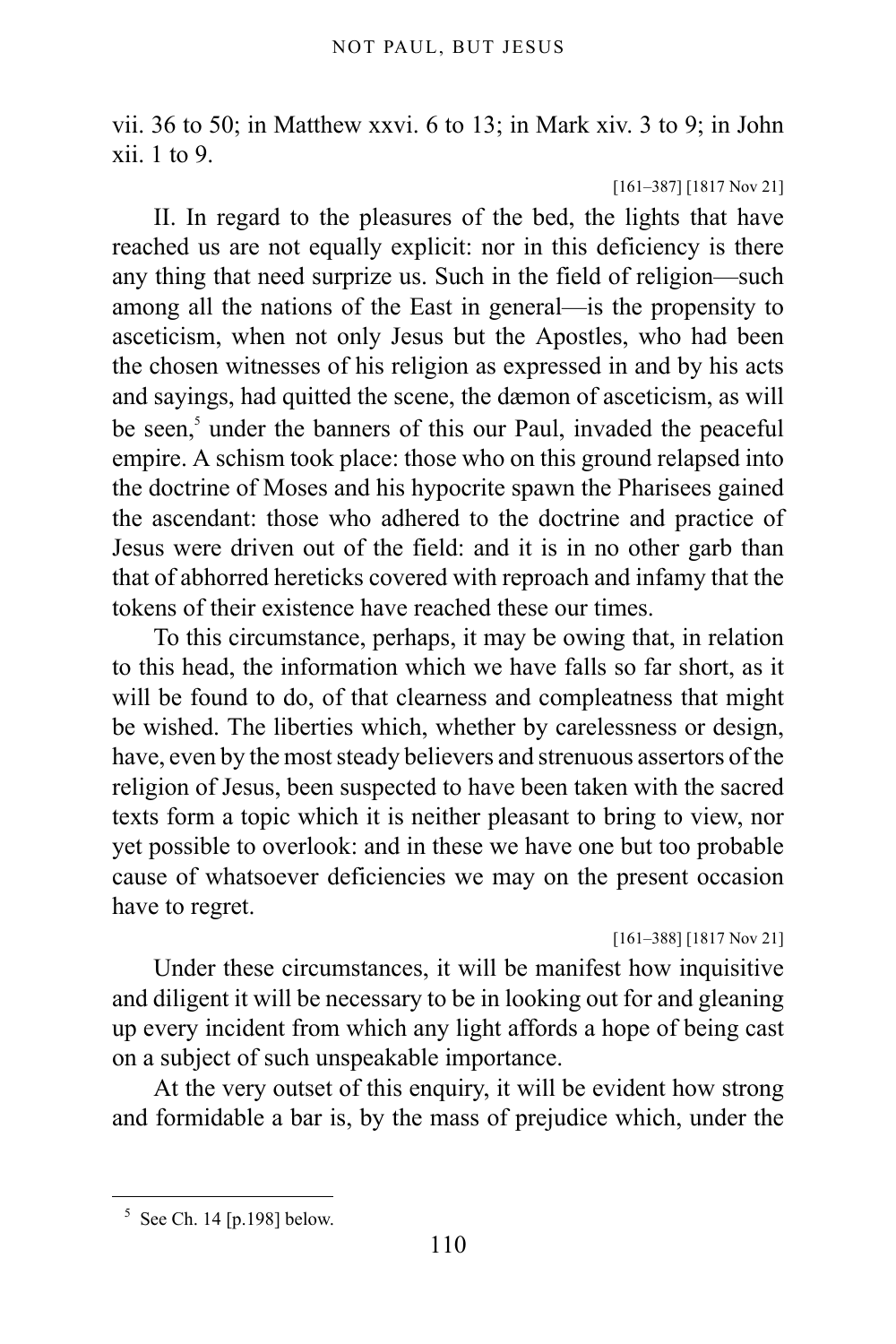auspices of triumphant asceticism, has been accumulating, opposed to every enquiry of this sort.

One justification, however, which he who has the boldness to venture upon so perilous a ground has the satisfaction to see can never be taken from him, is the already demonstrated impossibility of finding, in any one of the four only histories we have of the acts and sayings of Jesus, so much as a single passage in which, by any the most forced construction, a warrant can be found for supposing him to have cast any the slightest token of reprobation on the pleasures of the class here in question, in whatever shape and from whatever source derived.

### [161–389] [1817 Nov 21]

Whether the person to which, in the history in question, the name of Jesus stands attached was that of a mere man, or whether it did not consist of the Godhead, or a portion of it, united to the substance and essence of a man, has been matter of dispute. But that all the characters of manhood appertained (meaning the physical characters, for as to the alledged incapacity of sinning, this moral quality belongs not to the present question) has never been regarded as exposed to dispute.

In his character of man, he possessed those organs by the exercise of which the individual is preserved: in this same character, he was no less compleatly in possession of those organs by which the species is continued. That those of the first mentioned description did not remain unexercised, we have, as above, proof direct and positive: that consistently with the exercise of those, those others by which the species is continued could not have remained altogether without exercise is no less certain. That to the two different functions to which they are formed for administering, while it is thus certain that in his instance to one they could not but have administered, what good reason is it in the power of human ingenuity to assign for any such belief as that from first to last they continued unapplied [to the other].

## [161–390] [1817 Nov 21]

The conduct of the man in the parable, who, having in his possession talents received from the giver of good gifts, kept them wrapt up in a napkin instead of putting them to their use, was the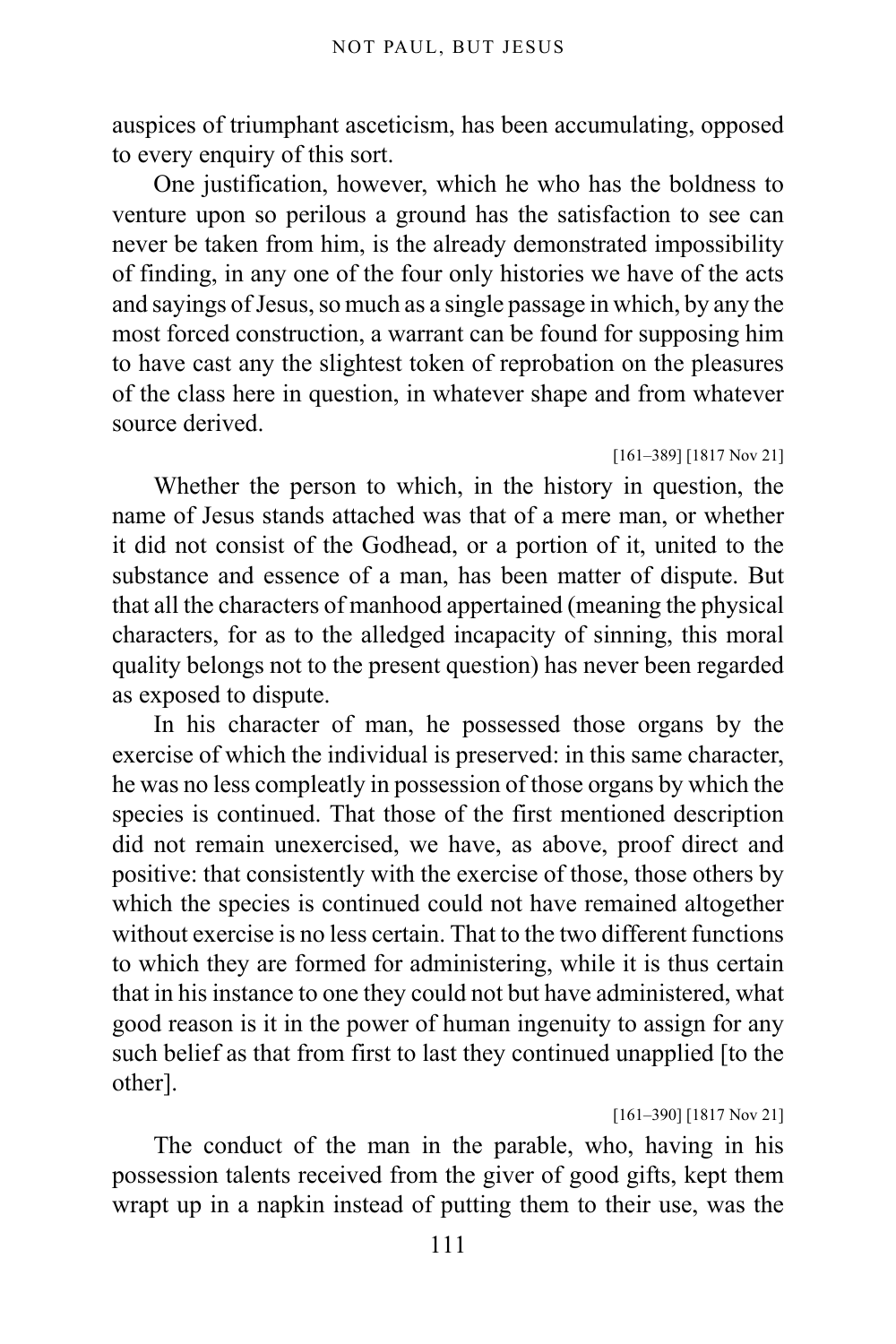subject of a condemnation for the passing of which that parable was composed and delivered.<sup>[6](#page-111-0)</sup> The talents in the parable were of silver: but though they had been of gold, what are they in comparison of those on which, while the species depends for its preservation, the individual depends for those delights in comparison of which all others are so faint?

That under the tie and veil of marriage, no exercise was ever given to them is as clear as a negative, evidenced by the compleatest silence in a case where, in case of the affirmative, the call for explanation was so irresistible, can ever be expected to be.

# §2. *Intercourse with Mary Magdalene and other females. Paul's explanation of it*

[161–391] [1817 Nov 21]

The next incident which presents any thing like an aspect bearing upon the present purpose is that in which mention is for the first time made of Mary called Magdalene. <sup>c</sup> On that occasion, it is reported that it was from the liberality of a number of persons of the female sex that at that time he was deriving his subsistence.

c Luke viii. 1. 2.

A preaching progress is stated as being at that time made by him through every city and every village, with all his apostles and a considerable but unspecified number of females for his attendants: those named, besides that Mary, are Joanna, the wife of Chuza, Herod's steward, occupying a situation which it may well be supposed was of [no] inconsiderable importance, and a certain Susanna, of whom we learn nothing but the name.<sup>[7](#page-111-1)</sup>

On the occasion of this progress—and in a company of which Mary Magdalene was one—were the laws of continence throughout rigidly observed? Perhaps so: the negative can not be proved. But of the affirmative, what proof have we? Had continence been ever

<span id="page-111-0"></span><sup>&</sup>lt;sup>6</sup> Bentham has indicated that a footnote should appear here, but has not supplied any reference. For the parable of the talents see Matthew 25: 14–30.

<span id="page-111-1"></span> $7$  See Luke 8: 3.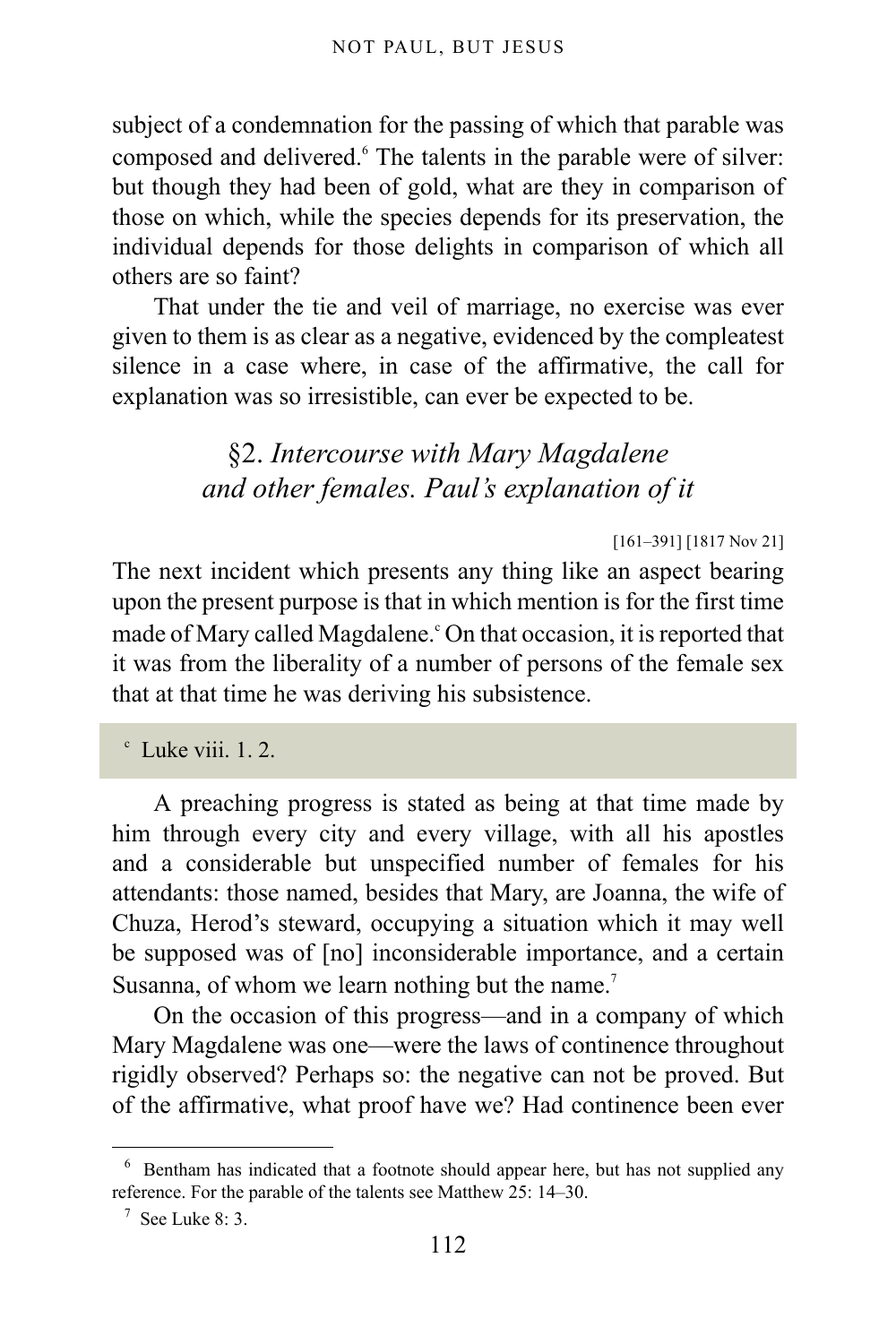enjoined by Jesus, yes: but by Jesus, as above shewn, no where can abstinence in that form be shewn to have been enjoined.

[161–392] [1817 Nov 22]

To this purpose, an anecdote, for which we are indebted to Saint Paul, may perhaps be not altogether inapplicable. In the first of his Epistles, Chapter IX, $^d$  asserting with his wonted vehemence his claim to the title and character of an *Apostle*, he lays claim to the privileges attached to it, and for that purpose brings to view a list of them or some of them. First comes power to eat and drink (v. 4.), viz. at the charge of the disciples at whose dwellings his visitation is performed: and here we have the pleasures of the table. Next comes, power to lead about a sister or a wife:<sup>[8](#page-112-0)</sup> a wife, says the text of our English translation: but a *woman*, candidly enough, says the margin,<sup>[9](#page-112-1)</sup> and surely not altogether without ground. Ἀδελφὴν γυναῖκα, literally a sister woman, says the original Greek. Sister and Wife do not very well associate: though, of course, never but in the spiritual sense would sister be understood, if wife were understood in the temporal sense. True it is that, by an ambiguity under which, in respect of the names of domestic relations, all languages seem condemned to labour, in the instance of the Greek language, the same word is employed to denote a woman at large and a wife—the sex and the condition in life, as in English the same word child is employed to denote the domestic relation and the time of life. But that Paul never had a wife is a matter of fact that, under the circumstances of his travels, seems as clear as it is in the power of silence to make it. By ἀδελφὴν γυναῖκα, what then are we to understand? what unless it be a female companion, so she be in the spiritual sense a sister: in that spiritual sense in which, in these Epistles as well as in the Acts, the correspondent masculine denomination *brother* is so continually employed.<sup>[10](#page-112-2)</sup>

<span id="page-112-0"></span><sup>8</sup> I Corinthians 9: 5.

<span id="page-112-1"></span><sup>9</sup> See, for instance, the marginal note to I Corinthians 9: 5 in *The Holy Bible*, Oxford, 1800.

<span id="page-112-2"></span><sup>&</sup>lt;sup>10</sup> In the text, Bentham has noted at this point: ' $\mathcal{F}$  Note that in the next Chapter, I Cor. x. 8. Neither let us commit fornication, says he, as they who fell 23,000 in one day. Numbers xxv. 9.' According to Numbers 25: 9, a total of 24,000 'died in the plague'.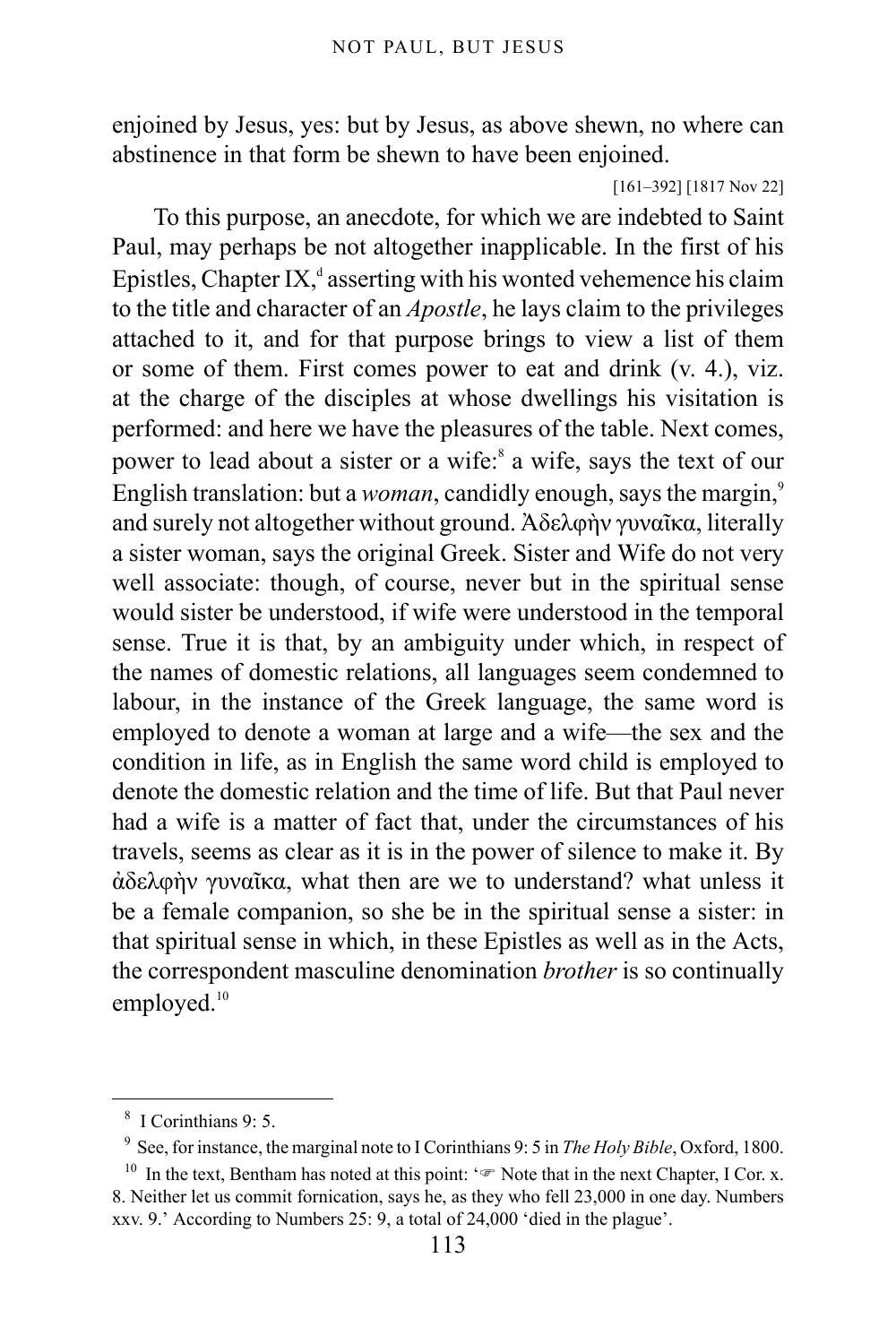# $d$  I. Cor. ix. 1 to 6 &c.

[161–393] [1817 Nov 22]

Good, it may be said, as to Paul: but what is this to Jesus?

Answer. The sentence concerning the leading about the female companion, as above, was broken off in the middle: what it goes on to say is—'as well as other apostles, and as the brethren of our Lord, and Cephas.<sup>'[11](#page-113-0)</sup> But the English translation, from whence these words are taken, deals not fairly by the apostles: not other apostles indeterminately—a description the extent of which might be satisfied by so small a number as two—but *the* other apostles, says the original Greek.<sup>[12](#page-113-1)</sup> Here we see Cephas, i.e. S<sup>t</sup> Peter, mentioned by himself: and of the celibacy of this Saint, we have the same negative evidence as of that of his everlasting rival, Saint Paul: though the mention not being so frequent, nor the voyages and travels any thing like so abundant, the evidence in Peter's case is not altogether so conclusive as in Saint Paul's.

If the nature of the privilege thus claimed remain still exposed to doubt, will not what follows suffice to remove it? At the close of the same argument, at no greater distance than that of six verses (v. 11.). 'If we have sown unto you spiritual things,  $\{is it\}$  a great thing if we shall reap your carnal things?' If, in the use made of the female sister, there had been nothing of carnality, would a word or two, for prevention of mistake, have been grudged?

As to wife, if the meaning had been that the female companion should be understood to have been in every instance the wife of the apostle by whom she was led about, notwithstanding the ambiguity of the word γυνή taken by itself, nothing would have been easier than the removal of it. Under the same ambiguity labours the French. Instead of ἀδελφὴν γυναῖκα, it would have been ἕκαστος τὴν γυναῖκα αὐτοῦ, as in French, instead of chacun *une* femme, chacun *sa* femme $13$ 

<span id="page-113-0"></span> $11$  I Corinthians 9: 5.

<span id="page-113-1"></span><sup>12</sup> i.e. οἱ λοιποὶ ἀπόστολοι.

<span id="page-113-2"></span><sup>13</sup> i.e. 'each *a* woman, each *his* wife'.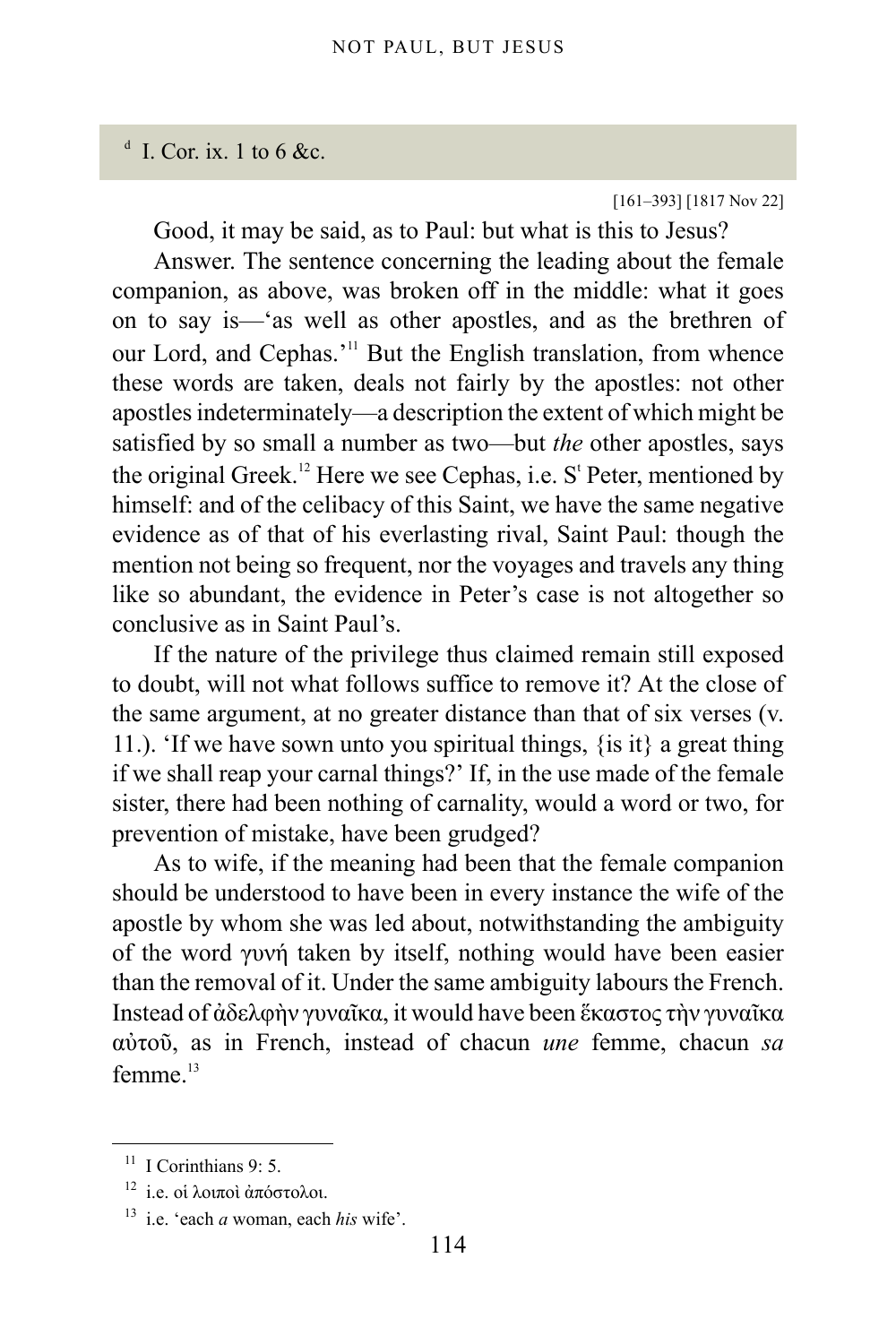# §3. *Mary Magdalene—no warrant for supposing her a prostitute*

#### [161–395] [1817 Nov 23]

Among the evidences bearing upon this point, a name which expectation will naturally be disposed to fix upon is that of Mary Magdalene. A penitent, yes: that is the character in which she has been accustomed to be viewed. But as is but too well certified by experience, the penitent of today may be the sinner of tomorrow. This, of what nature so ever the transgression be: and the sort of transgression in question, if such it be, will not be numbered among those in which penitence [is] least subject to relapses.

On this point, as on so many other points of still superior [importance] every man finds himself more or less under the necessity of doing, taking his conceptions from common opinion, the author of these pages, at his entrance upon the research, could not but expect to find in the intercourse of Jesus with so celebrated a character a promising source of evidence.

Proportioned to the strength of this expectation was his surprize at finding on how weak a foundation the current notion respecting the profession of this handmaid of Jesus antecedent to her acquaintance with him was founded

But, though that which was expected to be found has not been found, yet something will be seen which, though not expected to be found, has been found, and from which, if found, some inferences by no means void of instruction may be found.

[161–396] [1817 Nov. 23.]

To demonstrate in relation [to] this heroine of Christian history that, at the time of her decease, whenever it happened, any such claim as that of being added to the number of the eleven thousand virgins $14$  could have been made out on her behalf, is an exploit the atchievement of which would not be more impracticable than, to the present purpose, if practicable, it would be useless.

<span id="page-114-0"></span><sup>&</sup>lt;sup>14</sup> In Christian legend, eleven thousand virgins suffered martyrdom with St Ursula at Cologne.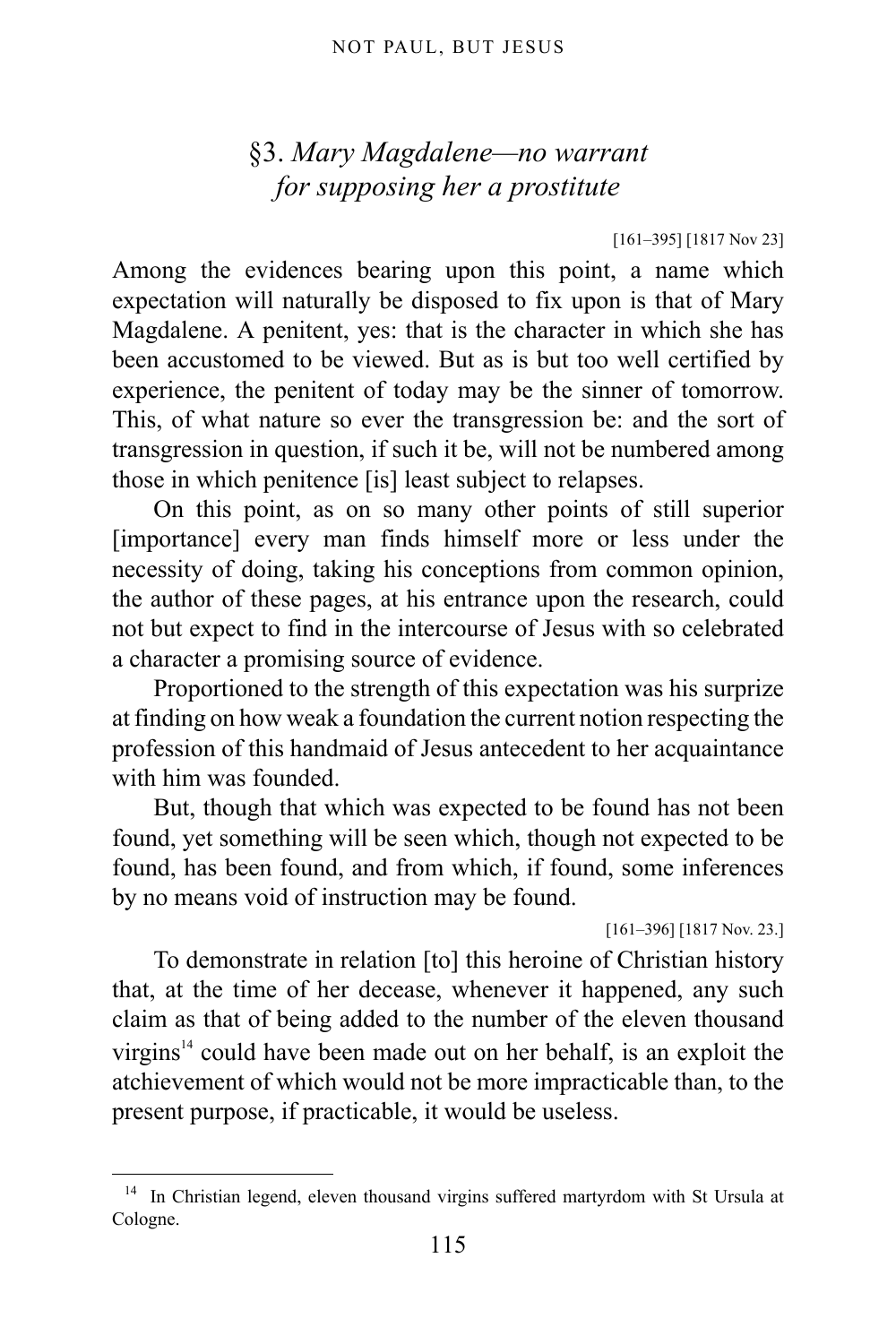That the common conception by which she is considered as having been a courtezan by profession has no sufficient grounds —and that, of the misconception which has been so universally prevalent, the real source is not incapable of being pointed out—this is what is here undertaken for—this and nothing more.

[161–397] [1817 Nov. 23]

In the Gospel according to Saint Luke, Chapter vii, verses from 36 to 50, stands a story of a female by whom the contents of a box of precious ointment were poured forth upon the feet of Jesus. What on that occasion is stated in relation to her is that she was a sinner: and that in contemplating, on the one hand the devotion manifested by the sacrifice thus made, on the other hand the sins, whatsoever they were, by which her character stood stained, Jesus pronounced them to have been forgiven. Not—I forgive thy sins—but, Thy sins are forgiven: and after, as if to remove misconception and stop the whispers that were going round—'Thy faith (says he) hath saved thee; go in peace.'

Thus slender is the foundation. For fixing upon the character of Mary Magdalene the imputation of her having at this time been a courtezan by profession, the following are the particulars that required to be added: viz. that this unnamed female was Mary Magdalene—that she had transgressed the laws of chastity, and that to such a length had the course of transgression gone as to have aggregated her to the profession of those females, who derive from the sale of their favours their means of subsistence. This is what required to be added: and added accordingly it has been by imagination: by imagination, yes—but of what sort? not that of the poet, but that of the priest: not that which is set to work by harmless pastime, but that which is set to work by interested imposture.

[161–398] [1817 Nov 23]

Now, on the supposition that this female was Mary Magdalene, how can it be supposed that, in the account given of the matter by Saint Luke, she should have remained without a name? The name Mary Magdalene, was it unknown to him? Not it indeed. In the 24[th] Chapter of his history, verse the  $10<sup>th</sup>$ , she is named as being of the number of those women, by whom the disappearance of the body of Jesus out of the sepulchre is reported to the Apostles. 'It was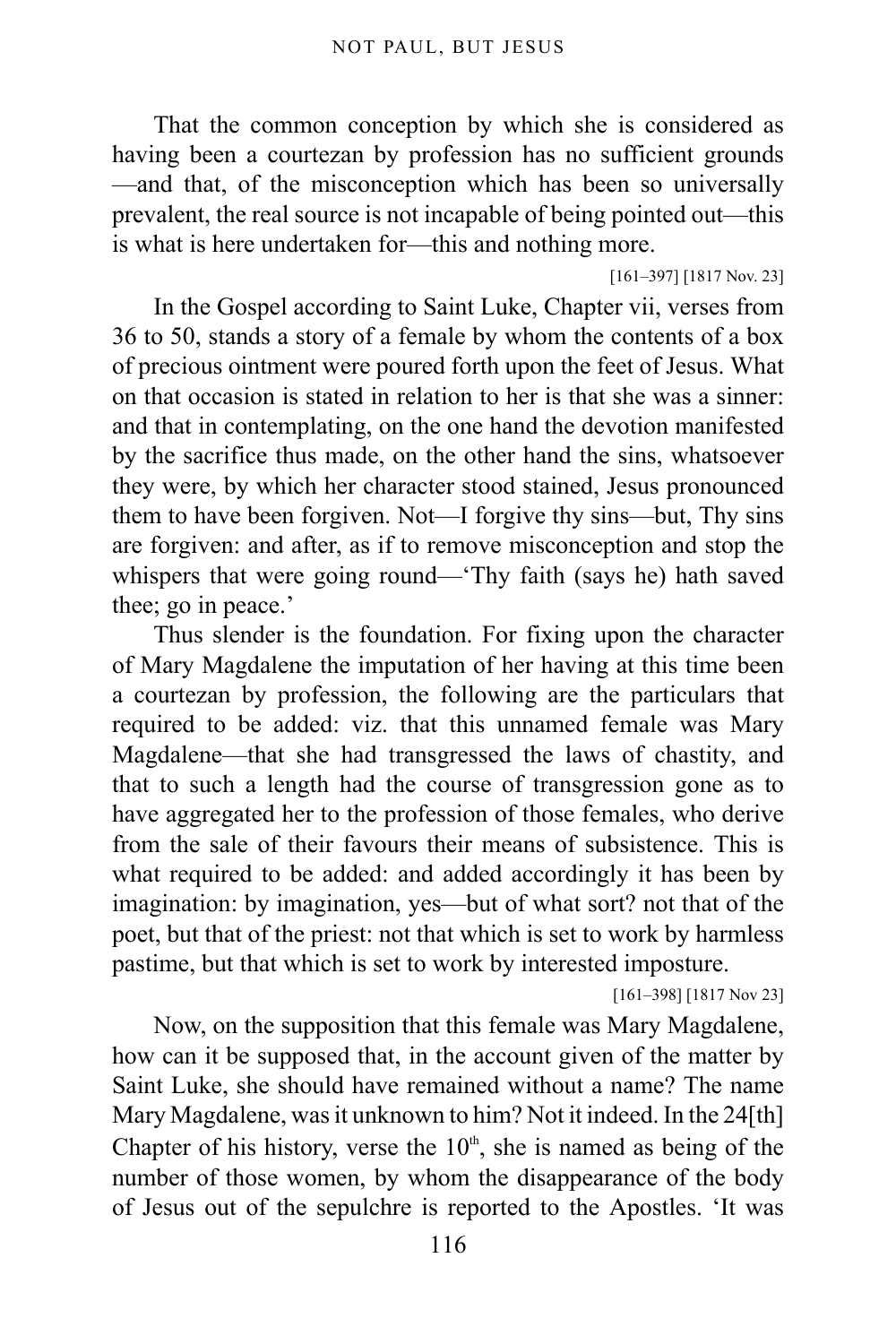Mary Magdalene, and Joanna, and Mary the mother of James, and other women that were with them, which told these things unto the apostles.'

True it is that, in the concurrent testimony of Matthew and Mark, we read of a woman by whom the contents of a box [of] pretious ointment were bestowed upon Jesus: and in both of these, the house at which this incident took place is declared to be that of Simon the leper.[15](#page-116-0) But the unction of which Saint Luke makes mention—at what time is it mentioned as having taken place? at the very commencement of Jesus's spiritual career: and at what time that spoken of by Matthew and Mark?—just at the very close of it: by both of them, immediately before the mention made of the treachery of Judas, a few days before the concluding passover.<sup>[16](#page-116-1)</sup> In both of them, the house is mentioned as being that of Simon the leper: but in neither of them, any more than in Luke as above, is any name assigned to her. Yet in both of them is mention made of Mary Magdalene as being of the number of the women by whom the disappearance of the body of Jesus out of the sepulchre was reported to the Apostles, $17$  as above.

### [161–399] [1817 Nov 23]

Among the Jews, as appears so plainly from such a multitude of passages in the Bible history, anointing with swee[t]-smelling oils was among th[e](#page-116-3) operations of customary luxury:<sup>e</sup> and from this custom it is that Christ, i.e. anointed, has been so gratuitously added to the name of Jesus.

<span id="page-116-3"></span>e It was a treat for a monarch: a treat which was accordingly given to him upon his entrance into office.<sup>[18](#page-116-4)</sup>

What wonder was it if, in an interval of so many years, by several women at different times, by several women all unknown to each other, each of them unknown to the company into which for this

<span id="page-116-0"></span><sup>&</sup>lt;sup>15</sup> See Matthew 26: 6–7; Mark 14: 3.

<span id="page-116-1"></span><sup>16</sup> See Matthew 26: 2; Mark 14: 1.

<span id="page-116-2"></span><sup>17</sup> See Matthew 28: 1–8; Mark 16: 1–10.

<span id="page-116-4"></span><sup>&</sup>lt;sup>18</sup> For the anointing of Saul, David, and Solomon on their installation as King of Israel see I Samuel 10: 1, II Samuel 2: 4, and I Kings 1: 34, 39 respectively.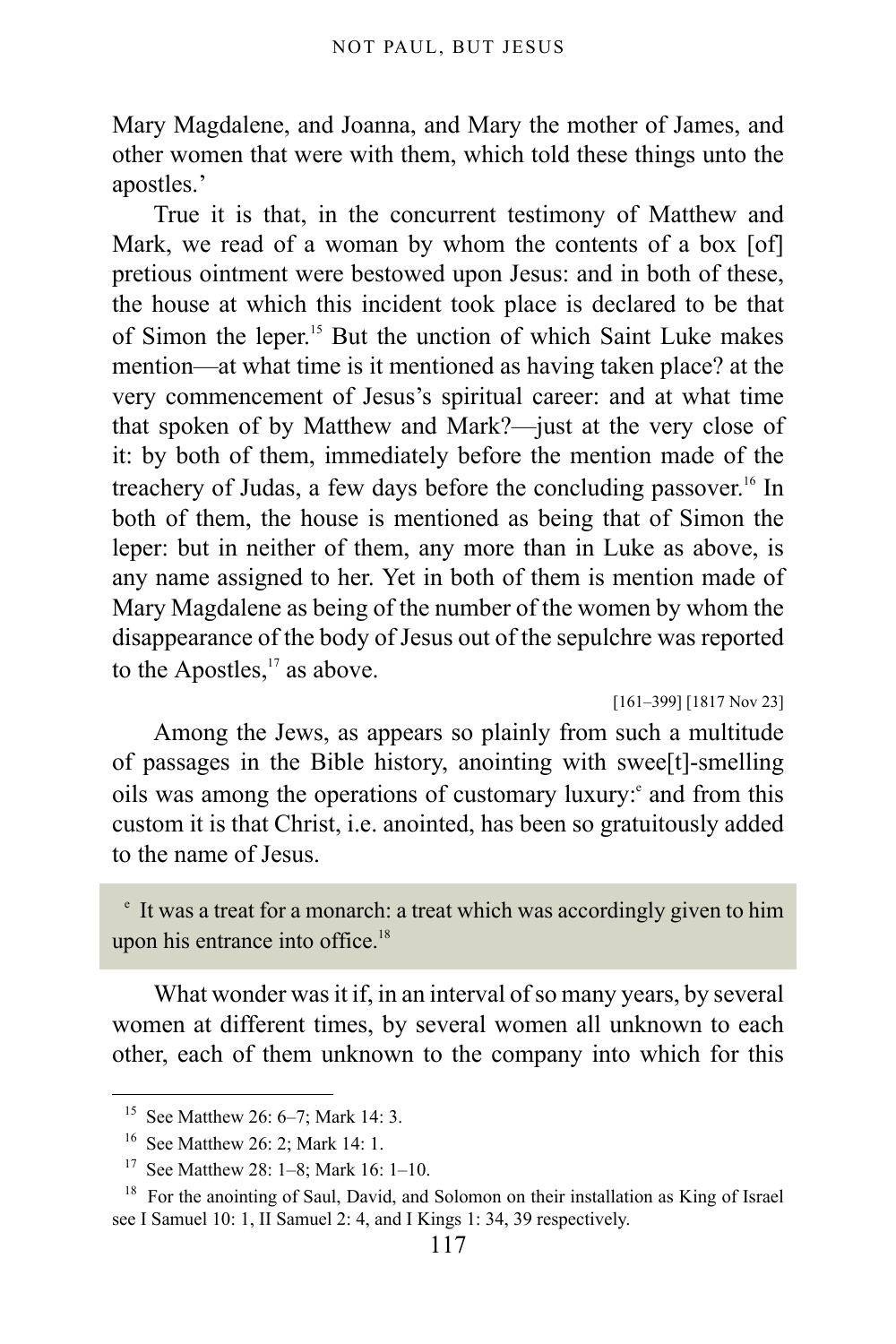purpose they obtained admission, this mark of passionate admiration had upon the same person been bestowed? It was to the feet that the oil mentioned by Luke—it was to the head that the oil mentioned by Matthew and Mark—was applied.<sup>[19](#page-117-0)</sup>

### [161–400] [1817 Nov 23]

<span id="page-117-2"></span>In the Gospel according to Saint John—Chapters xi and xii—we have another anointing scene. Mary, having a sister of the name of Martha and a brother of the name of Lazarus, is the woman by whom the unction is administered. This story, however, belongs not to the present purpose. No mention of her being a sinner. Of her having on that or any other occasion received forgiveness of her sins, or of her having had any sins to forgive, no mention, nor so much [as] any the slightest hint. She, therefore, was not the same person. As little does any reason appear for supposing her the same person as Mary Magdalene. The time is much about the time of the unction spoken of in Matthew and Mark as having been performed in the house of Simon the leper: viz. but a few days before [the] last passover partaken of by Jesus: 'six days before the passover', says the text in John xii in so many words.<sup>[20](#page-117-1)</sup> In this same Gospel (John's), mention is afterwards on two several occasions made of Mary Magdalene. On the first she is one of four women, whereof three having each of them the name Mary, who are spoken of as standing by the cross, while Jesus was yet alive. John xix. 25: one of them Jesus's mother, another the wife of Cleophas, Mary Magdalene the one last-mentioned. In the next Chapter of the same Gospel, John xx. 1, she is spoken of as having observed and reported Jesus's disappearance out of the sepulchre, and in verse the  $18<sup>th</sup>$  as having reported to the disciples that she had seen him.

## $[161-401]$   $[1817 Nov<sup>r</sup> 25]$

But now then, here recurrs again a question which has been already brought to view: having on those several occasions been designated and distinguished by the adjunct *Magdalene* thus constantly annext, is it likely that in the same short history the same person should, a little before this, have been designated by the

<span id="page-117-0"></span><sup>19</sup> See [Ch. 8 §§. 4 \[p.98\]](#page-97-0) above.

<span id="page-117-1"></span> $20$  John  $12 \cdot 1$ .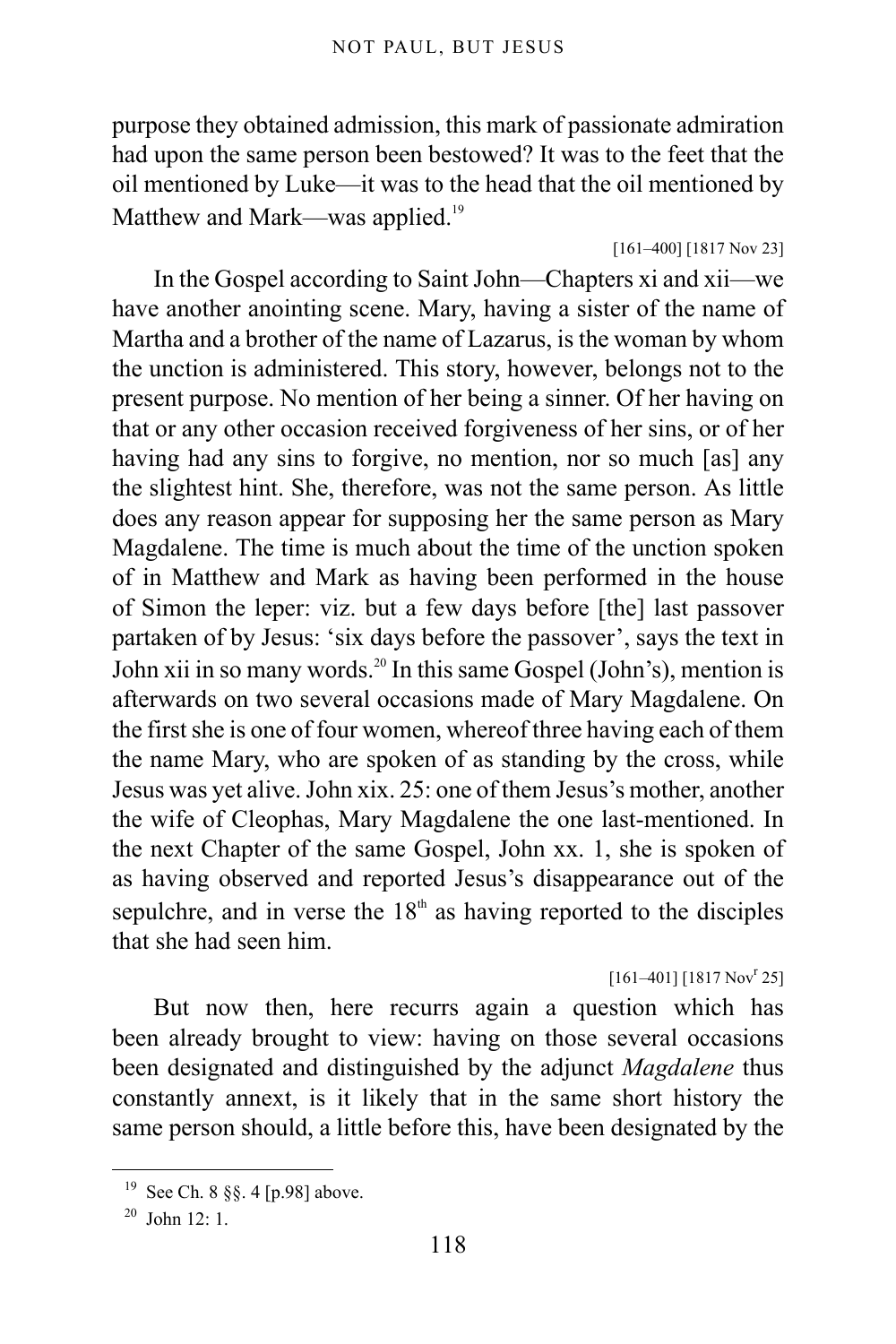name itself simply, unaccompanied by the abovementioned adjunct? Magdala was a town situated in the territory occupied by the tribe of Gad. By the adjunct Magdalene intimation was given that that place was her birthplace, or had been the place of her abode. True it is that, of the three occasions here spoken of, in the last there was need of an adjunct to distinguish this Mary from her companions of the same name: but on neither of the two former was there any such need: on neither of them is any other Mary spoken of.

The place at which, according to Luke vii. 36 to 50, the unnamed female sinner, shortly after the commencement of Jesus's career, administers to him the perfume was (Luke vii. 11) a city called Nain, situate in the tribe of Isachar more than 50 miles distant from Jerusalem:<sup>[21](#page-118-0)</sup> the house, the house of a Pharisee, where, by invitation from the master, he was at dinner: the place where, according to Matthew and Mark, but a few days before his last passover, the unnamed female paid him the like homage was Bethany, (John xi. 18) not more than 15 furlongs—two miles—from Jerusalem: the house, that of Simon the leper: the place mentioned as the place in which the anointing scene mentioned in John's Gospel was acted is also Bethany: of the name of the master of the house, no mention is to be found, unless from this circumstance, viz. that Judas Iscariot, who is mentioned as being present and as being the person by whom Jesus was to be betraved, is mentioned as being a son of Simon.<sup>[22](#page-118-1)</sup> an inference is to be drawn that the Simon who was Judas's father was Simon spoken of by the name of Simon the leper in Matthew and Mark.

### [161–402] [1817 Nov. 25]

Be this as it may, that which will now, it is believed, appear to have been demonstrated is—that Mary Magdalene, mentioned at the close of the history, and the unnamed woman brought to view shortly after the commencement of the history in the character of a sinner woman, but of the nature of whose sins no intimation is given, nor any thing more said of them [than] that, on the occasion in question, they were declared to have been forgiven, are not the same.

<span id="page-118-0"></span><sup>&</sup>lt;sup>21</sup> In the text, Bentham has noted at this point: ' $\mathcal{F}$  search more exactly'.

<span id="page-118-1"></span> $22$  John 12: 4.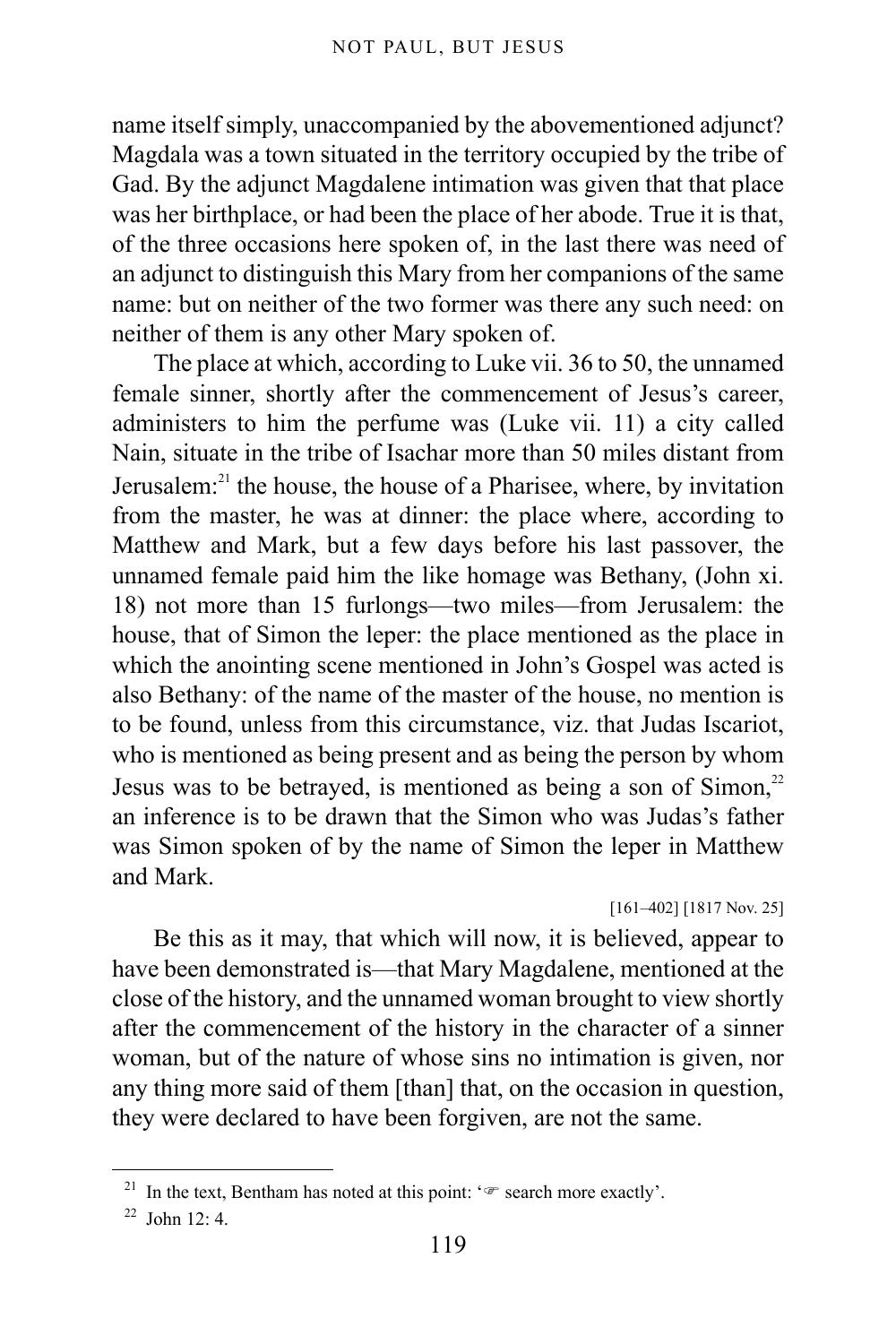#### [161–403] [1817 Nov 25.]

True it is that, if that practice or course of action, which is spoken of in the character of sinful, and as such as having received forgiveness, and thence as having stood in need of it, was really the habit or act of sexual intercourse otherwise than under the sanction of the matrimonial contract, altogether immaterial would it be no difference would it make—what her name was: whether Mary Magdalene or any other: at any rate, no otherwise than upon this supposition, viz. that of its being rendered certain, or more or less probable, that she lived on a footing of intimacy with Jesus, either before the moment at which the declaration was made that her sins had been forgiven, or after that point of time, or during both those periods.

Now for any such supposition, what ground is there any where to be found? None whatever: unless that sort of exercise of the animal functions of which pleasure is an inseparable concomitant, pain, when it comes at all, no other than, as in case of eating and drinking, an accidental consequence, is the only one to which the appellation of sin could, at the time in question, consistently with grammatical and logical propriety, be applied.

[161–404] [1817 Nov 25]

Thus, then, has the notion in question been proved to be altogether groundless: altogether unwarranted by that Gospel history by which the truth of it has hitherto been regarded as having been established: viz. that by Jesus, on the part of the female sex, sexual intercourse, carried on without the sanction of the matrimonial contract, but without any violation of it, was regarded in the character of a sin, and spoken of under that name.

Here, then, we have the error: of this error, it remains to give indication of the cause or source.

# §4. *Origin of the supposition of her being a prostitute*

[161–405] [1817 Nov 25]

By the word *sin* has been commonly understood any act by reason of which evil has been apprehended at the hand of an omnipotent and vindictive being. Proportioned to the supposed magnitude of the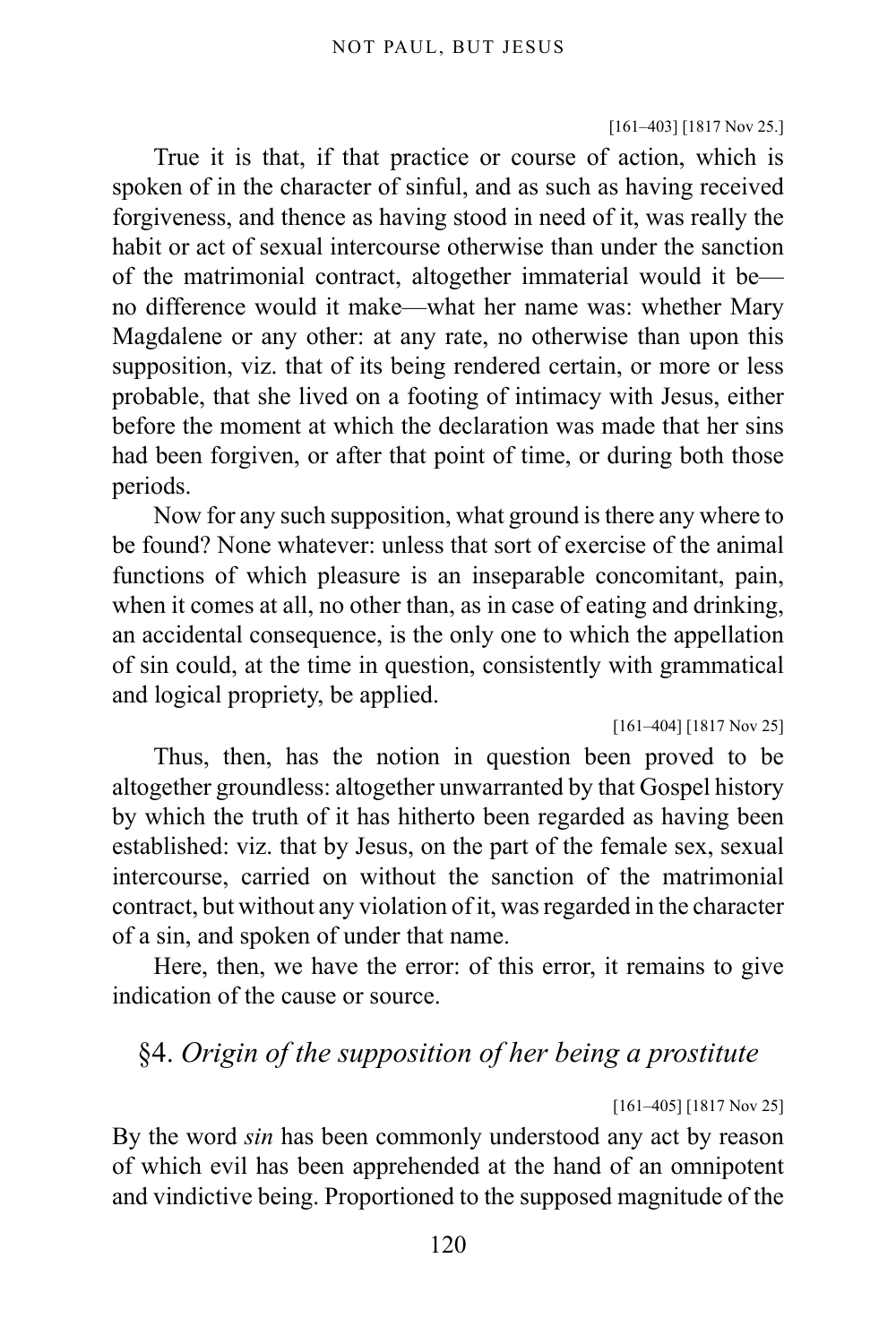aggregate mass of sin has been the intensity of the fear by which such evil has been apprehended: proportioned to the value and efficiency of the assistance expected at the hands of any person in the character of spiritual guide able and willing to afford such assistance towards the diminution of the mass of such evil of sufferance will naturally be the obsequiousness manifested towards the will and pleasure of such spiritual guide: proportioned to the degree of such obsequiousness will be the power which the spiritual guide will have of making profit to himself whatsoever services it may be in the power of such supposed sinner to render. It is, therefore, the interest of the spiritual guide that, in reputed depravity and magnitude, the aggregate of such sins, and consequently their number, should, in the eyes of the sinner, be as great as possible.

### [161–406] [1817 Nov 25]

In every state of the religion, whatsoever be that religion, if so it be that the assistance of another person in the character of a spiritual guide, i.e. of a person by whose assistance, in the way of instruction or otherwise, punishment on the account of sin may in any quantity be avoided, [is needed,] it is the interest, in the worldly sense of the word interest, of such spiritual guide that the quantity of punishment which the supposed sinner may consider himself as exposed to, and thence the depravity and number of the sins by which he considers himself as exposed to such punishment, be as great as possible: why? because [the greater] the mass of punishment thus apprehended, the greater, supposing it in his power to lessen the quantity of it, will be the power he possesses over the sinner, and thence the profit to himself capable of being reaped from the exercise or expected exercise of such power.

Such is the nature, magnitude and proportion of the power attached to the situation of spiritual guide by the very nature of the case: attached to it in under every religion, and in every state of that religion.

#### [161–407] [1817 Nov 25]

But under the religion [of Jesus], as modified by the religion of Paul, in proportion as it became more and more corrupted by the advantage taken of it to promote worldly interests, the power of the spiritual guide came day by day, through the course of many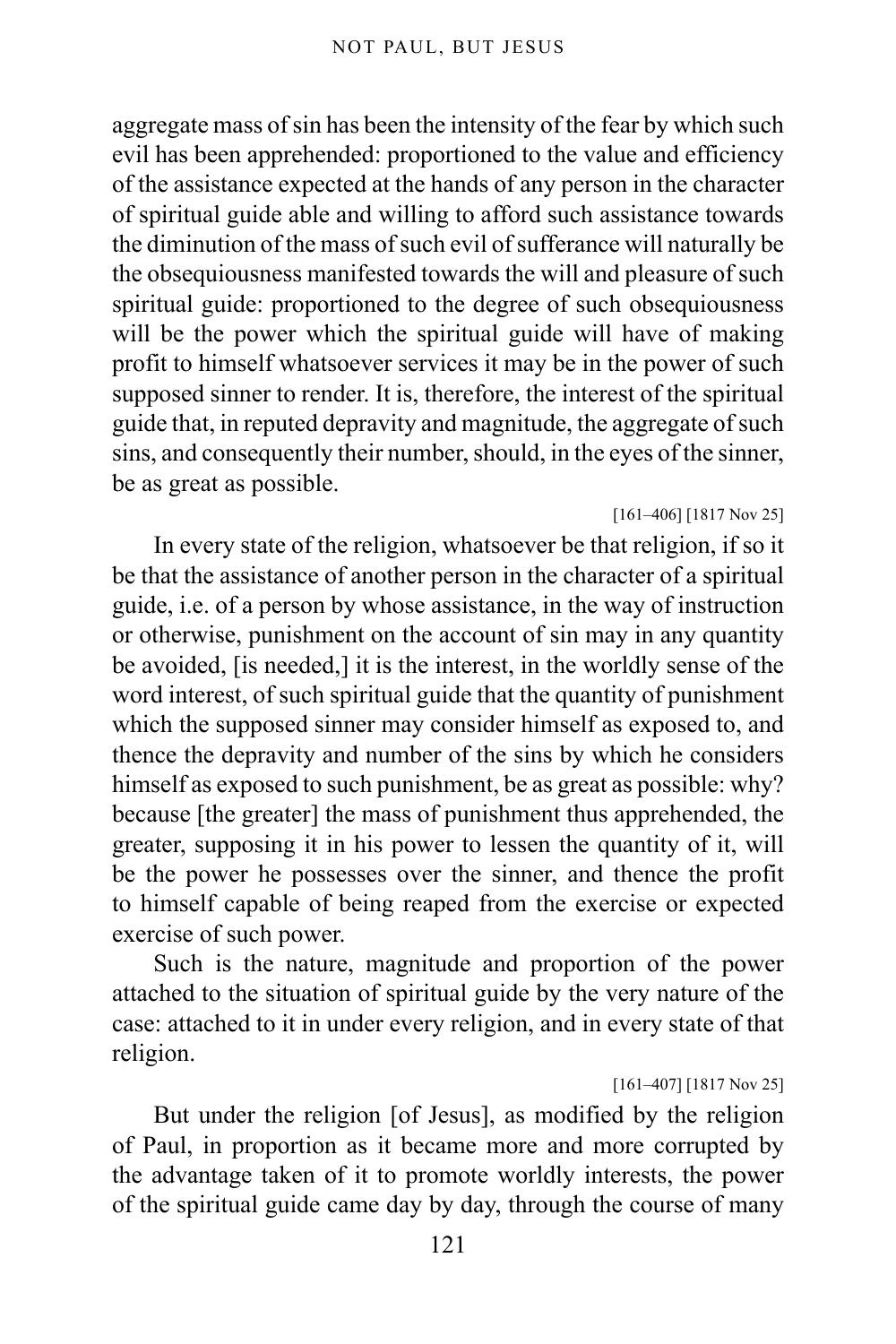centuries, to assume a more and more tangible and palpable shape, till at length the exercise of it ripened into the shape designated by the name of the sale of indulgences. Every sin had its price, i.e. the service rendered by clearing the conscience of the apprehension of future punishment—of punishment in a future life by reason of such sin—had its fixt price. The nearer this system of taxation approached to its maturity, the more palpable and distinctly liquidated was the interest which the spiritual guide thus possessed in the multiplication of the number of reputed sins which each individual, who regarded himself as capable of purchasing exemption from punishment on the score in question on the terms in question, regarded himself as having committed.

### [161–408] [1817 Nov 25]

Of all imaginable sorts of sins, the sins of the flesh, as they were termed, and in particular such sins which were understood to be committed in and by the exercise of those animal functions by the exercise of which the pleasures of the bed are experienced, afforded the most productive portion of the contributions thus levied: more so, for example, than even those sins by which the matter of wealth was obtained or endeavoured to be obtained—that matter by which, in proportion to the quantity of it, pleasure in almost every shape pleasure in the shapes best adapted to each man's taste—is capable of being obtained. Casual and dependent upon circumstances are the [opportunities]<sup>[23](#page-121-0)</sup> of obtaining the matter of wealth by any means, and in particular by means which, whether on the score of illegality or otherwise, were reputed sinful, whereas the means of obtaining pleasure in some shape or other by the exercise of the sexual organs are at all times at the command of the individual in whom the desire has place.

### [161–409] [1817 Nov 25]

By Jesus and his religion, no gratification in any shape from this source had been placed in the catalogue of sins. By the industry of Paul indeed, and in his religion, the deficiency had been supplied; supplied, and with a liberality which left nothing to be desired, in every shape whatsoever: every shape, that on which the

<span id="page-121-0"></span><sup>23</sup> MS 'opportunity'.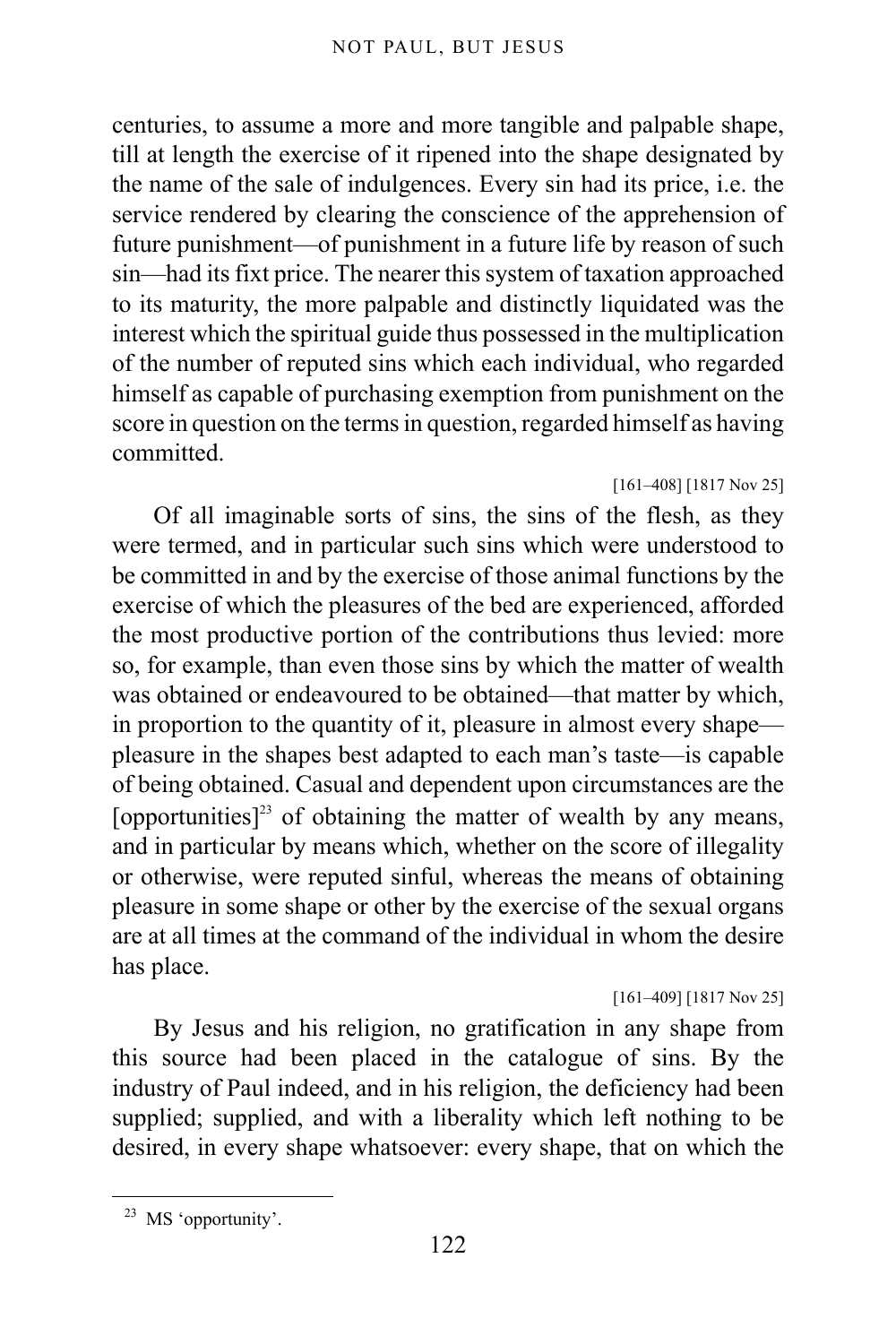preservation of the species depends not excepted, had been placed in that forbidden and, to the spiritual guide, so useful and productive catalogue. Still, however, though so much more looked to than Jesus, Paul was not himself Jesus: if by any contrivance Jesus could be represented as having placed in the catalogue of sins this most productive and, to spiritual dealers, the most lucrative of all sins, it would be so much gained. Hence it is that the hand of Jesus was held up to view in the attitude of placing in the catalogue of sins every act of intercourse between the two sexes in which, without the sanction of a contract for the permanent continuance and repetition of it, the pleasures of the bed are sought.

#### [161–410] [1817 Nov 25]

For a support to their opinion, upon the most minute and careful scrutiny that could be made into the Gospel history, unfortunately no specific warrant could be found. What was regarded as coming nearest to such warrant was the story in which a person of the female sex is brought to view in the character of a sinner. Well, what is the sort of sin which, when the idea of the female sex is presented to the imagination of a person of the male sex, is most apt to present itself in company with the idea of the person? Answer: it is that sin which, if there be any thing sinful in the mode in which the pleasure of the bed is reaped, between the two sexes is committed.

In the Gospel history one instance is found in which, in the character of a sinner, a person of the female sex is specially brought to view. This is the instance of her by whom, for the first time, the sort of homage paid to Jesus by the administering of a perfumed liquid is mentioned as being performed.<sup>[24](#page-122-0)</sup> But for the purpose of presenting upon occasion the idea of this sinful female, a name was wanting. Happily though, in another gospel and on another occasion and at a widely distant point of time, a female of the name of Mary is found occupied in the paying of the like homage. But there are several Marys: a name is still wanting which, as often as mentioned, shall present the idea of a determinate individual not liable to be confounded with any other. In Mary Magdalene, and her alone, was this name to be found.

<span id="page-122-0"></span><sup>24</sup> See [Ch. 8 §§. 4 \[p.98\]](#page-97-0), [Ch. 9 §. 3 ¶13 \[p.118\]](#page-117-2) above.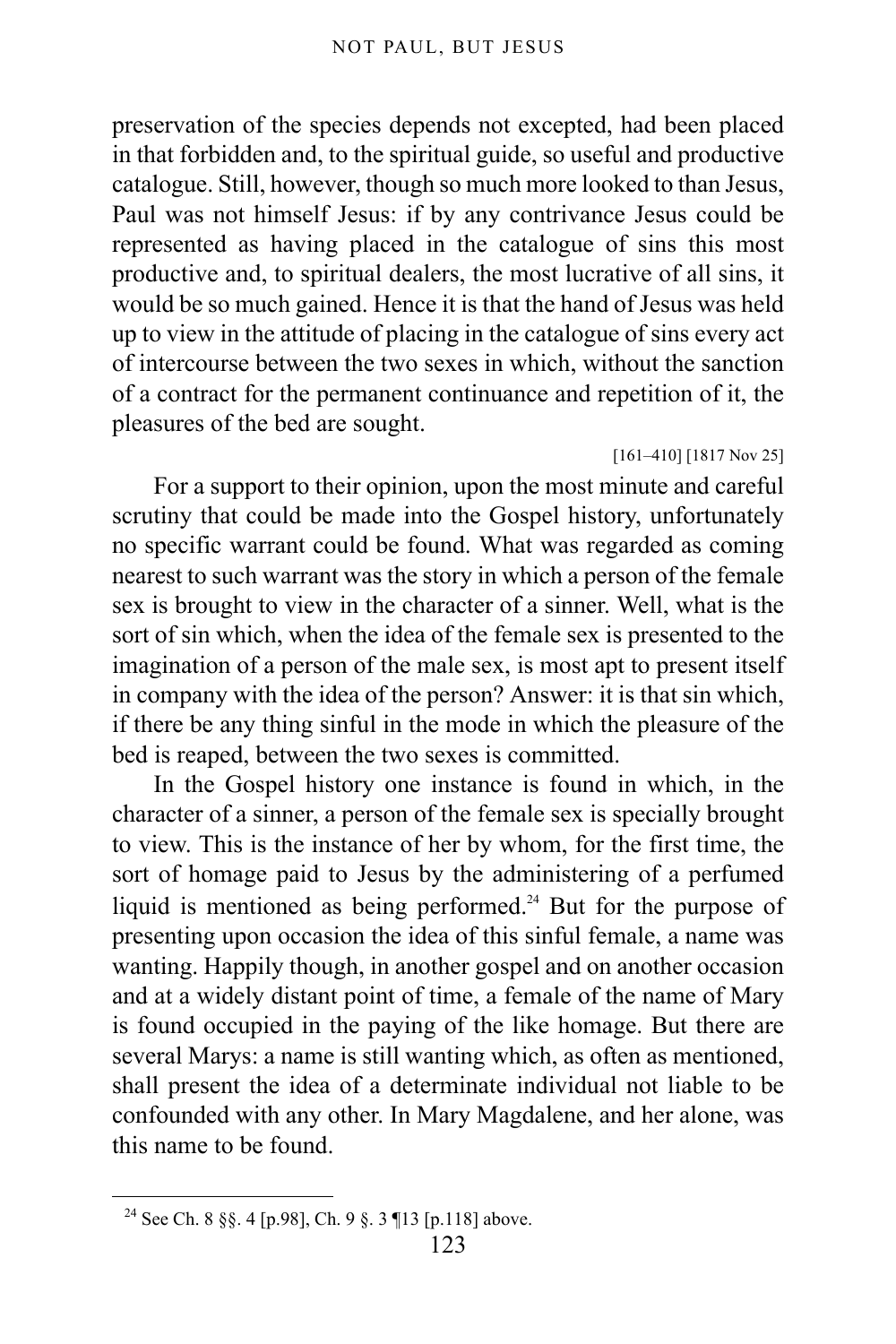And thus it is that, from signifying an inhabitant of the town of Magdala, a Magdalene came to signify a female who sought and who seeks in the sale of her sexual favours the means of sustenance.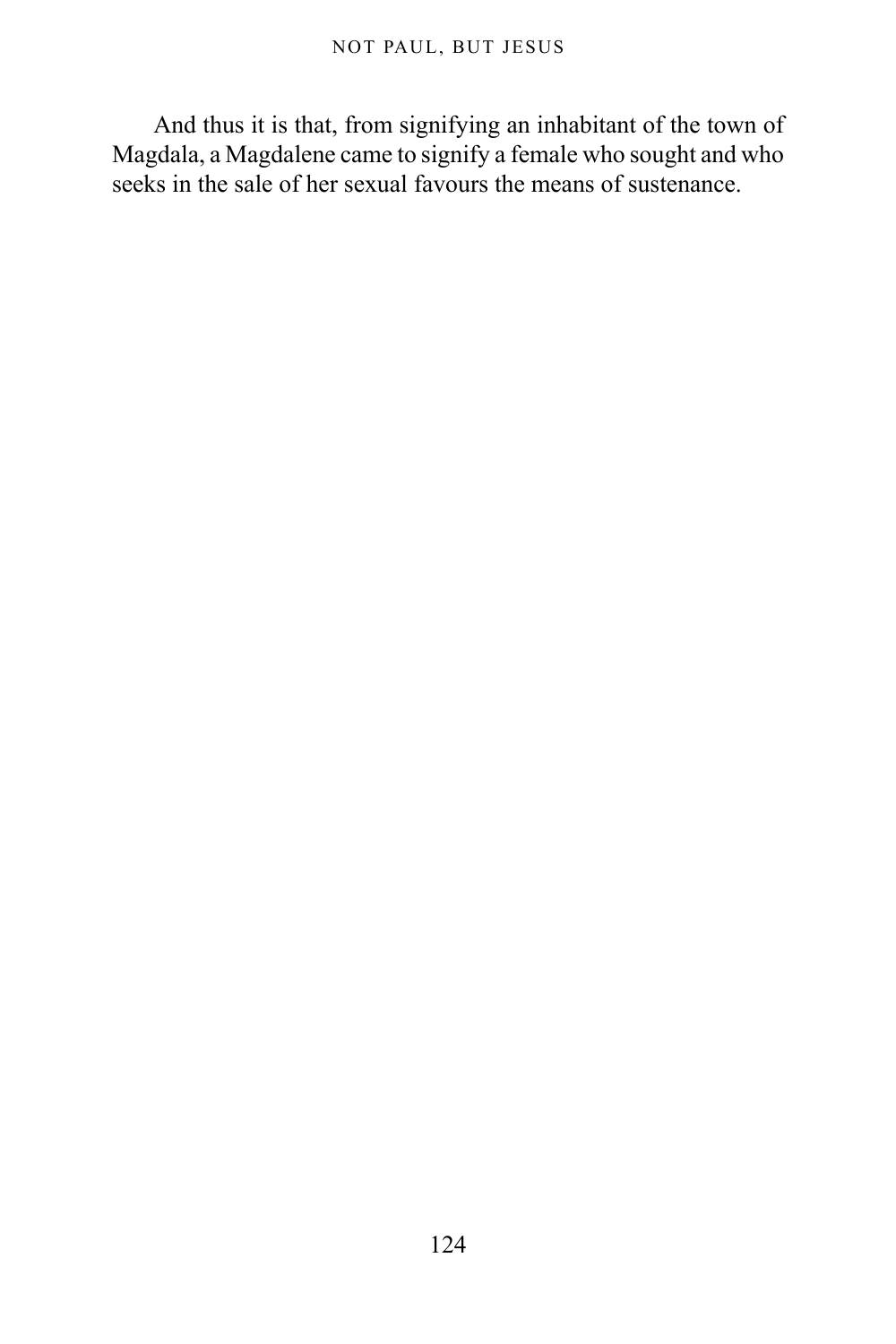# CHAPTER 10. THE CONDEMNATION PASSED UPON THESE FORMS NOT ANY PART OF THE RELIGION OF JESUS

# §1. *In the allusions made by Jesus to the destruction of the ill-famed Cities, no condemnation of the eccentric pleasures of the bed is contained*

### [161–411] [1817 Dec 1]

Of the calamity in question | | on three several occasions is Jesus represented in the Gospel history as making mention of it: of the occasion on which, as well as the times in which, this mention is represented as having been made of it some account will naturally be looked for in this place.<sup>[1](#page-124-0)</sup>

On no one of these occasions is the propensity in question in any respect the subject of observation or allusion—in all three it is the destruction—the destruction in the two first held up to notice in the character of a punishment, in the third in that of a spur to vigilance in respect of its unexpectedness.

[161–412] [1817 Dec 1]

1. First comes a passage in the Gospel according to Saint Matthew. Mat. x. 14. 15.

The twelve Apostles are sent out upon their evangelical mission: instructions for their conduct are given to them, and, as if for their encouragement, are added the two following verses:

'14. Whosoever<sup>[2](#page-124-1)</sup> shall not receive you nor hear your words: when ye depart out of that house, or city, shake off the dust of your feet.

'15. Verily I say unto you, It shall be more tolerable for the land of Sodom and Gomorrha, in the day of judgment than for that city.'

In the Gospel [a](#page-125-0)ccording to Saint Mark,<sup>a</sup> in the account given of this same mission, comes a passage to the same effect and in these words:

<span id="page-124-0"></span><sup>&</sup>lt;sup>1</sup> Bentham, in fact, appears to identify four such occasions, though he intimates that the first and third may represent the same occasion.

<span id="page-124-1"></span><sup>&</sup>lt;sup>2</sup> King James Bible 'And whosoever'.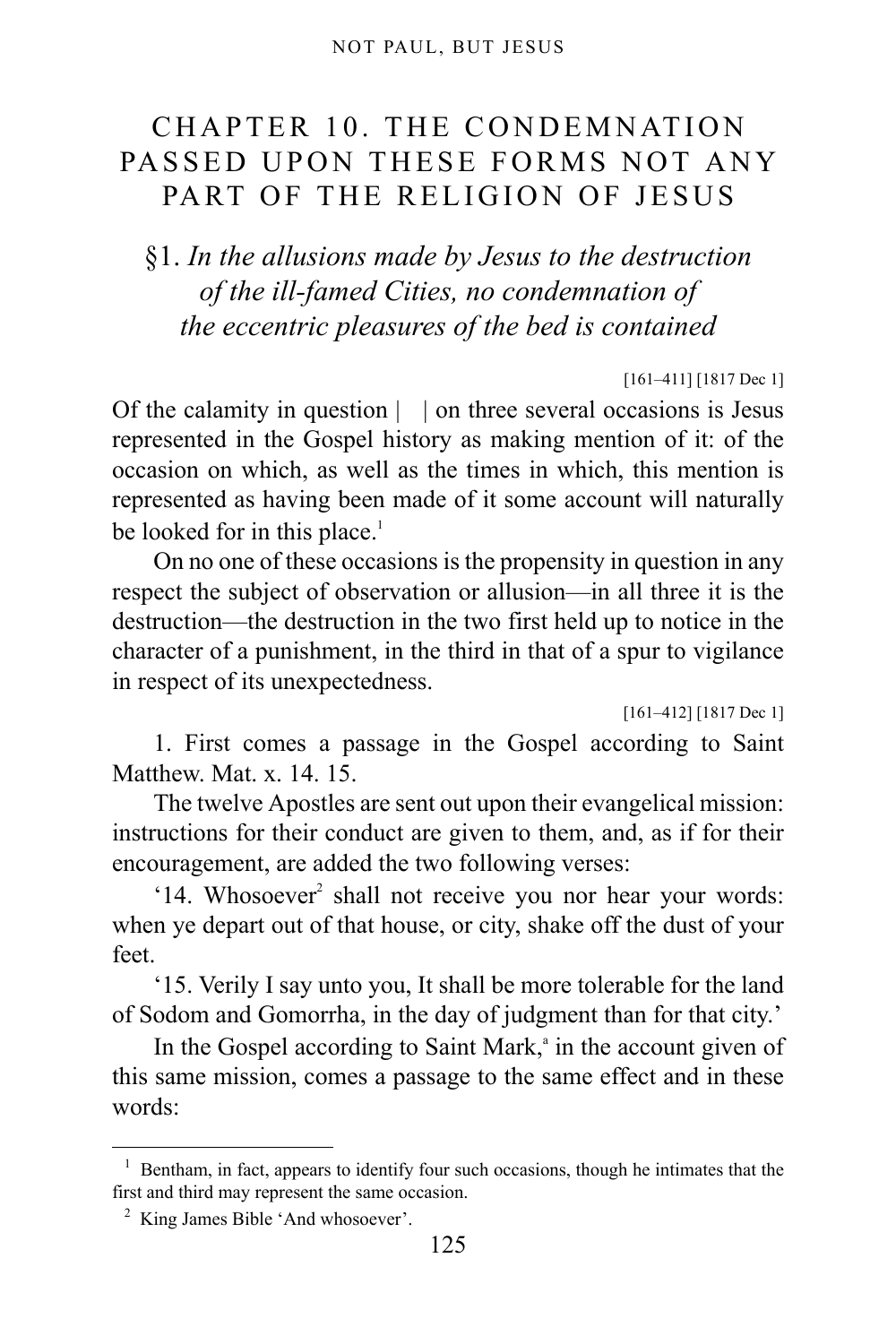# <span id="page-125-0"></span><sup>a</sup> Mark vi. 1[1].

'11. And whosoever shall not receive you nor hear you when ye depart thence, shake off the dust under your feet, for a testimony against them. Verily I say unto you, it shall be more tolerable for Sodom and Gomorrha in the day of judgment, than for that city.<sup>3[b](#page-125-1)</sup>

<span id="page-125-1"></span>b In the account given of this same mission in the Gospel according to Saint Luke, $<sup>3</sup>$  $<sup>3</sup>$  $<sup>3</sup>$  no mention is to be found of this allusion. With this exception,</sup> as far as it goes, it agrees with Matthew as well as Mark. But in Matthew, on this same occasion, a great deal of matter is delivered of which no mention appears either in Mark or Luke.

[161–413] [1817 Dec 1]

2. Next comes another passage in Saint Matthew (Mat. xi. 20 to 24.)

Three cities—Chorazin, Bethsaida and Capernaum—are mentioned on this occasion: v. 20. 'Then began he to upbraid the cities wherein most of his mighty works were done, because they repented not.'

Speaking thereupon of Capernaum: v. 23. 'And thou Capernaum (he is represented as saying) thou Capernaum, which art exalted unto heaven, shalt be brought down to hell: for, if the mighty works which have been done in thee, had been done in Sodom, it would have remained unto<sup>[4](#page-125-3)</sup> this day.

'24. But I say unto you, that it shall be more tolerable for the land of Sodom, in the day of judgment than for thee.'

 $[161-414]$   $[1817$  Dec<sup>r</sup> 1]

Immediately before the mention thus made of Sodom, on the occasion of the insensibility and non-repentance of Capernaum, comes a similar mention of Tyre and Sidon, on the occasion of the non-repentance of Chorazin and Bethsaida.

<span id="page-125-2"></span> $3$  Luke 9: 1–5.

<span id="page-125-3"></span><sup>4</sup> King James Bible 'until'.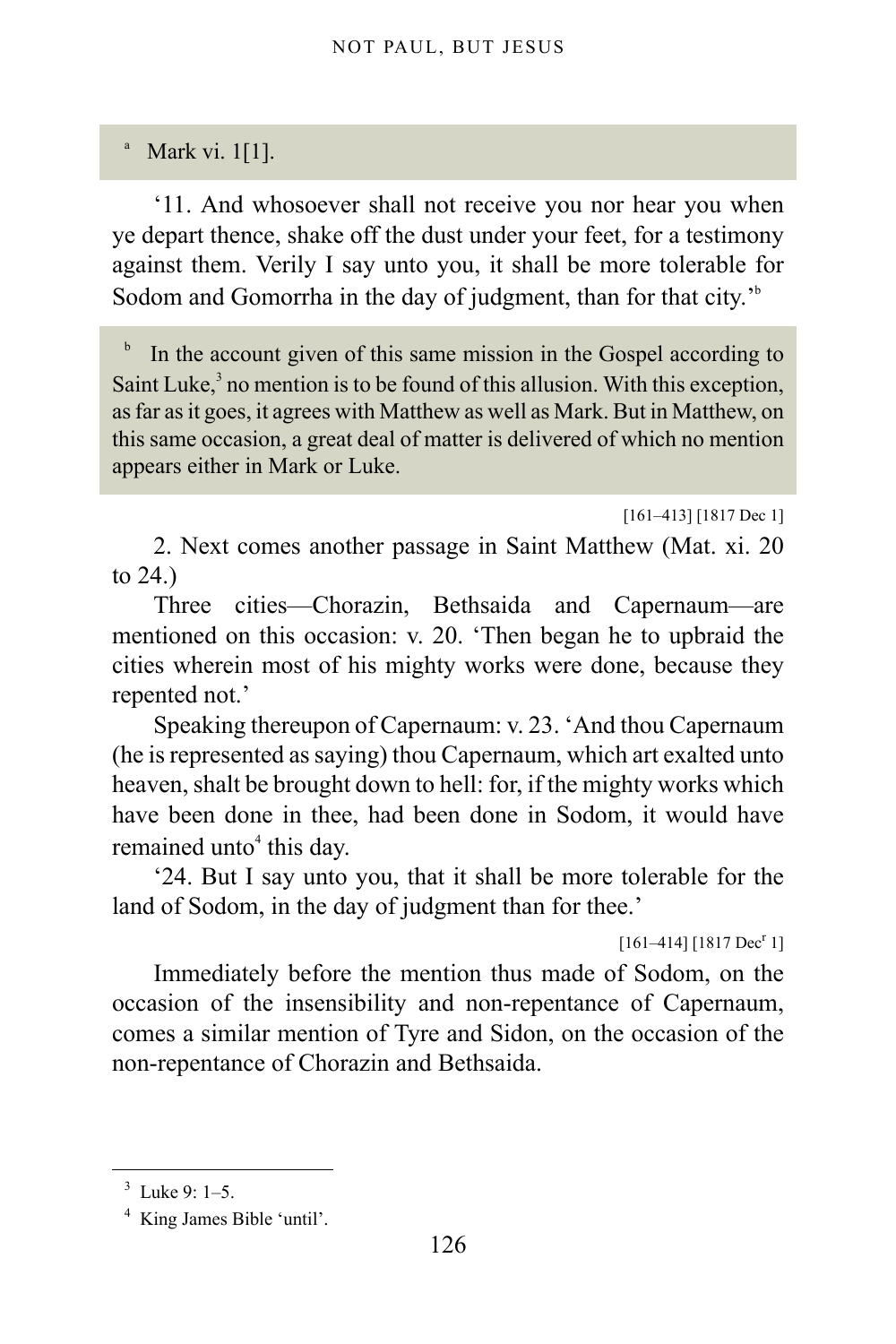'21. Wo<sup>[5](#page-126-0)</sup> unto thee Chorazin, wo<sup>[6](#page-126-1)</sup> unto thee Bethsaida; for if the mighty works which were done in you, had been done in Tyre and Sidon, they would have repented long ago in sackcloth and ashes.

'22. But I say unto you, It shall be more tolerable for Tyre and Sidon at the day of judgment, than for you.'

```
[161-415] [1817 Dec<sup>r</sup> 1]
```
 $[3.]$ <sup>[7](#page-126-2)</sup> Next comes the occasion on which, after the twelve apostles<sup>[8](#page-126-3)</sup> whose names with that title of distinction attached to them have been preserved to us, 'other seventy', " whose names have never reached us, are in the Gospel according to Saint Luke (Luke x. 1.) spoken of as having been sent out on the like errand.

[161–416] [1817 Dec 1]

<span id="page-126-4"></span><sup>c</sup> Others? besides whom?—Answer from the same Gospel, viz. Saint Luke, Chapter the last preceding (Luke ix. 1. 2.)

1. 'Then he called his twelve disciples together... .'

2. 'And he sent them to preach the kingdom of God... .'

[161–415]

On the face of this account, to a set of instructions, to the same effect as those which, in the case of the twelve, are stated as having been given to them before their departure, are immediately subjoined 'upbraidings' which, on a subsequent occasion, and as it should seem after and in consequence of their return, are bestowed upon the three non-repentant cities above-mentioned.

First behold the correspondent part of the instructions: Luke x. 10. 'But into whatsoever city ye enter, and they receive you not, go your ways out into the streets of the same, and say,

'11. Even the very dust of your city which cleaveth on us, we do wipe off against you: notwithstanding, be sure<sup>[9](#page-126-5)</sup> of this, that the kingdom of God is come nigh unto you.'

Then comes matter of encouragement:

<span id="page-126-0"></span><sup>5</sup> King James Bible 'Woe'.

<span id="page-126-1"></span><sup>6</sup> King James Bible 'woe'.

<span id="page-126-2"></span> $7$  MS '2'.

<span id="page-126-3"></span><sup>8</sup> MS alt. 'missionaries'.

<span id="page-126-5"></span><sup>9</sup> King James Bible 'be ye sure'.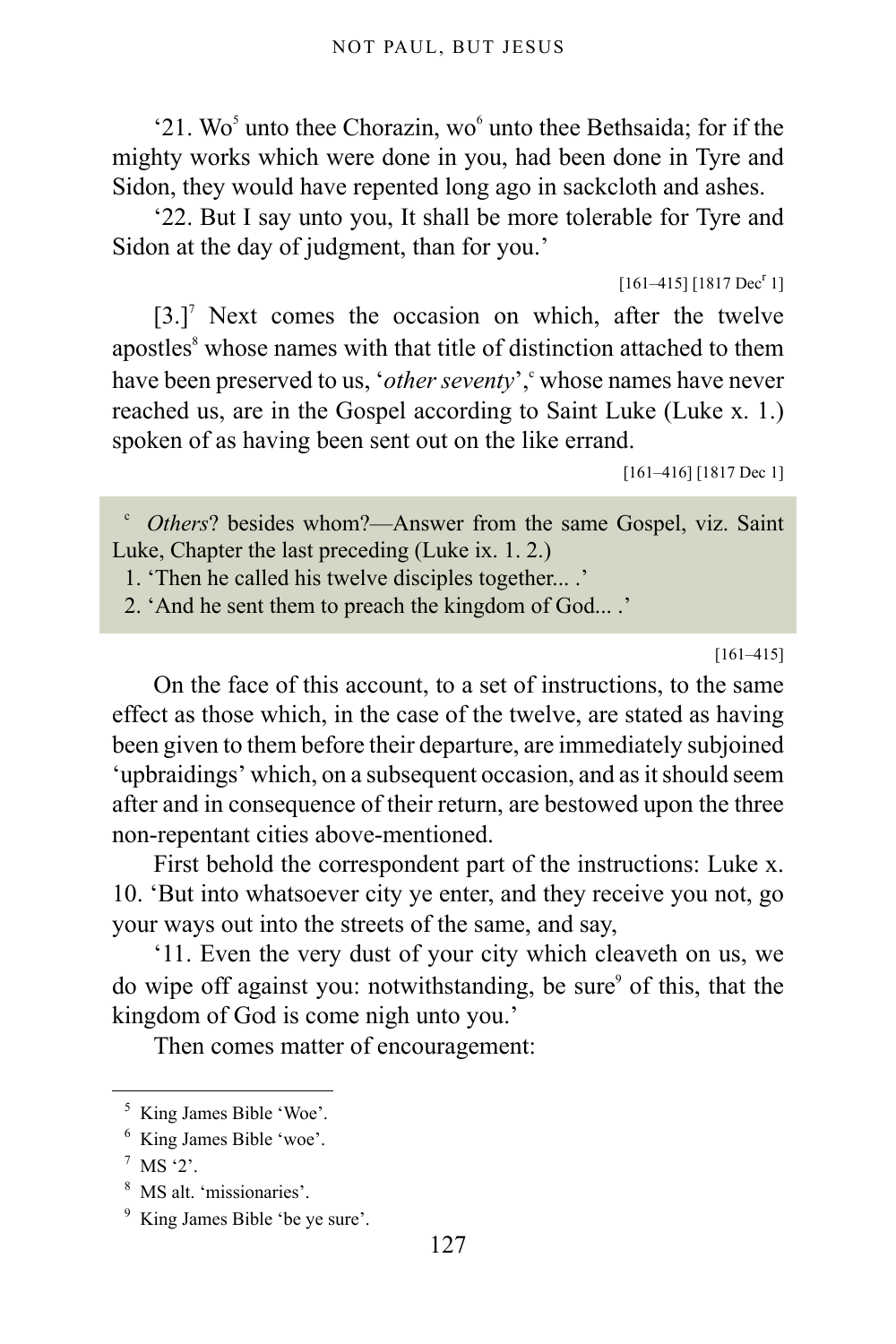'12. But I say unto you, that it shall be more tolerable in that day for Sodom than for that city.'

After the interposition of the three interposed verses which will herein immediately be brought to view, the matter of encouragement concludes with the following addition, viz.

'16. He that heareth you, heareth me: and he that despiseth you despiseth me: and he that despiseth me despiseth him that sent me.'

 $[161-417]$   $[1817$  Dec<sup>r</sup> 1]

With no other difference than that between the word receiveth and the word heareth, this concluding portion of the matter of encouragement which, according to Saint Luke, was given to the 'other seventy' (Luke x. 1.) is the same which, according to Saint Matthew, was given to the abovementioned twelve, and stands reported in the above quoted chapter, viz. Chapter x, and therein constitutes the fortieth verse (Matt. x. 40.)

 $[161-418]$   $[1817$  Dec<sup>r</sup> 1]

Now, then, in Luke comes the interposed matter of the upbraidings.

'13.  $\text{Wo}^{10}$  $\text{Wo}^{10}$  $\text{Wo}^{10}$  unto thee Chorazin, wo<sup>[11](#page-127-1)</sup> unto thee Bethsaida: for if the mighty works had been done in Tyre and Sidon which have been done in you, they had a great while ago repented, sitting in sackcloth and ashes.

'14. But it shall be more tolerable for Tyre and Sidon at the judgment, than for you.

'15. And thou Capernaum, which art exalted to heaven, shalt be thrust down to hell.'[d](#page-127-2)

<span id="page-127-2"></span><sup>d</sup> In Saint Luke (Luke ix. 10 to 17.) the upbrading thus bestowed upon Chorazin and Bethsaida presents itself, at least in so far as concerns Bethsaida, as having a special reference. For in the last preceding Chapter (Luke ix. 10.), after mention made (verses 1 and 2) of the mission of the twelve apostles, as above, it is said:

<span id="page-127-0"></span><sup>&</sup>lt;sup>10</sup> King James Bible 'Woe'.

<span id="page-127-1"></span><sup>&</sup>lt;sup>11</sup> King James Bible 'woe'.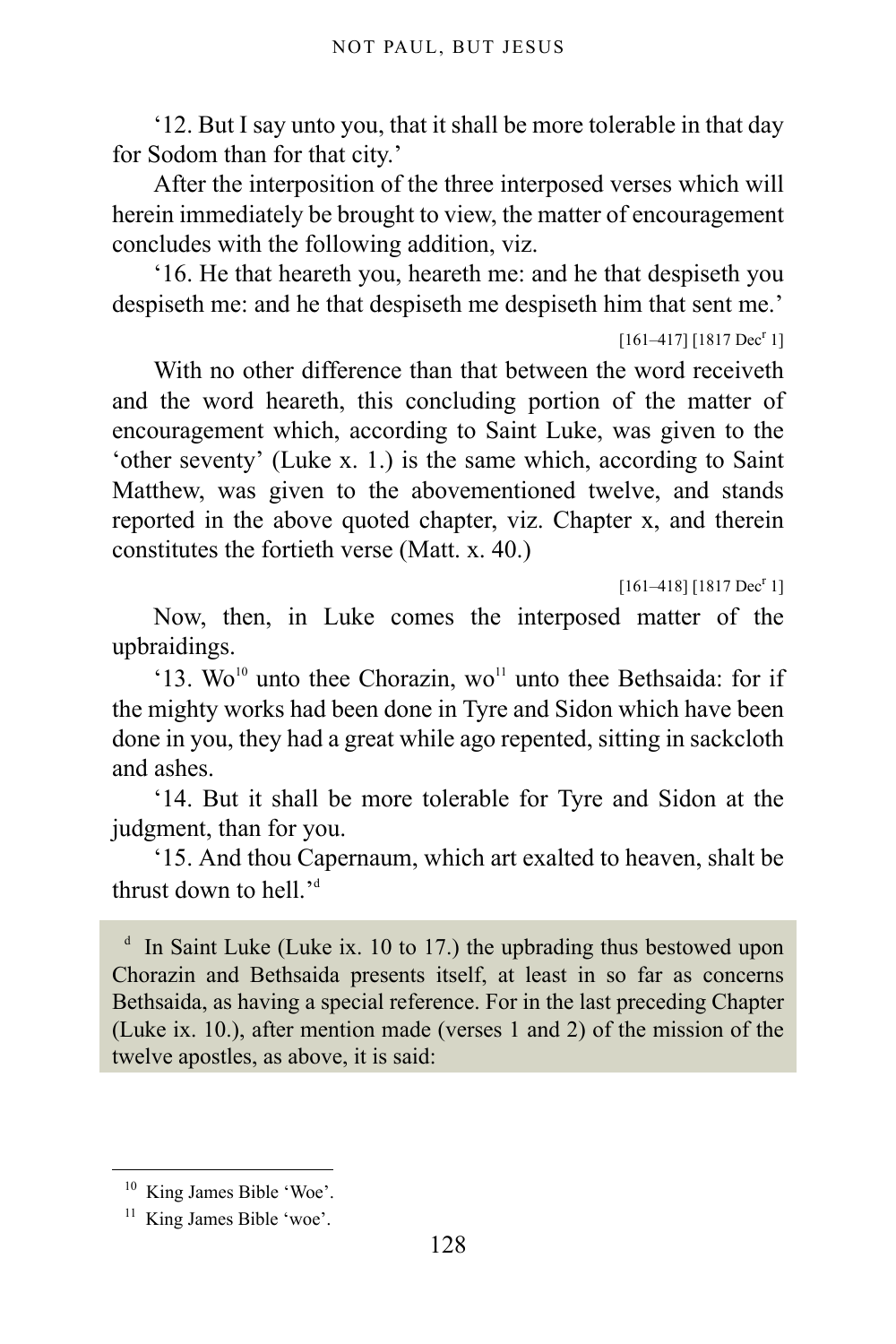'10. And the Apostles when they were returned, told him all that they had done. And he took them (it continues) and went aside privately into a desert place, belonging to the city called Bethsaida.

'11. And the people when they knew it followed him ... .' &c.: then comes the miracle of the 5,000 fed with the 5 loaves and the two fishes.

As to Chorazin being mentioned in the same breath with Bethsaida, a natural conclusion is that it was in the proximity of Bethsaida, in which case the miracle would be matter of as much notoriety in the one place as in the other.

#### $[161-419]$   $[1817$  Dec<sup>r</sup> 1]

As to Tyre and Sidon, in Matthew xv and Mark vii mention is made of the healing of the young woman—of Canaan, according to Matthew—a Greek by nation, a Syro-phœnecian, according to Mark —out of whom a devil or unclean spirit was expelled.<sup>[12](#page-128-0)</sup> The coasts (Matthew) or borders (Mark) of Tyre and Sidon is the description given of the place. Is it to this that the mention made of the works done in Tyre and Sidon in Saint Luke bear reference? Neither in Saint Luke, however, any more than in Saint John, is any mention of this miracle to be found.

The works here mentioned as being done in the neighbourhood of Tyre and Sidon are here mentioned as inferior to those done in the neighbourhood of Bethsaida. Inferior in respect of notoriety, a miracle wrought in a house, as according to Mark (Mark vii. 24) was this of the dispossession, might well be deemed when compared with a miracle wrought in the presence of 5,000 witnesses.

Unhappily, in Matthew, the up[b]raidings bestowed upon Chorazin and Bethsaida, and the comparison thereupon made between the miracles wrought at those places and those wrought near Tyre and Sidon, are placed long before the account given in the same Gospel of the miracles wrought near Tyre and Sidon: the upbraidings being in Chapter xi, and the Tyre and Sidon miracles not till Chapter xv. At Bethsaida, Mark mentions, moreover, the cure of a blind man: but it is not till Chapter viii, whereas the mention made by Mark of the dispossession near Tyre and Sidon is in Chapter vii.

<span id="page-128-0"></span><sup>12</sup> See Matthew 15: 21–8; Mark 7: 24–30.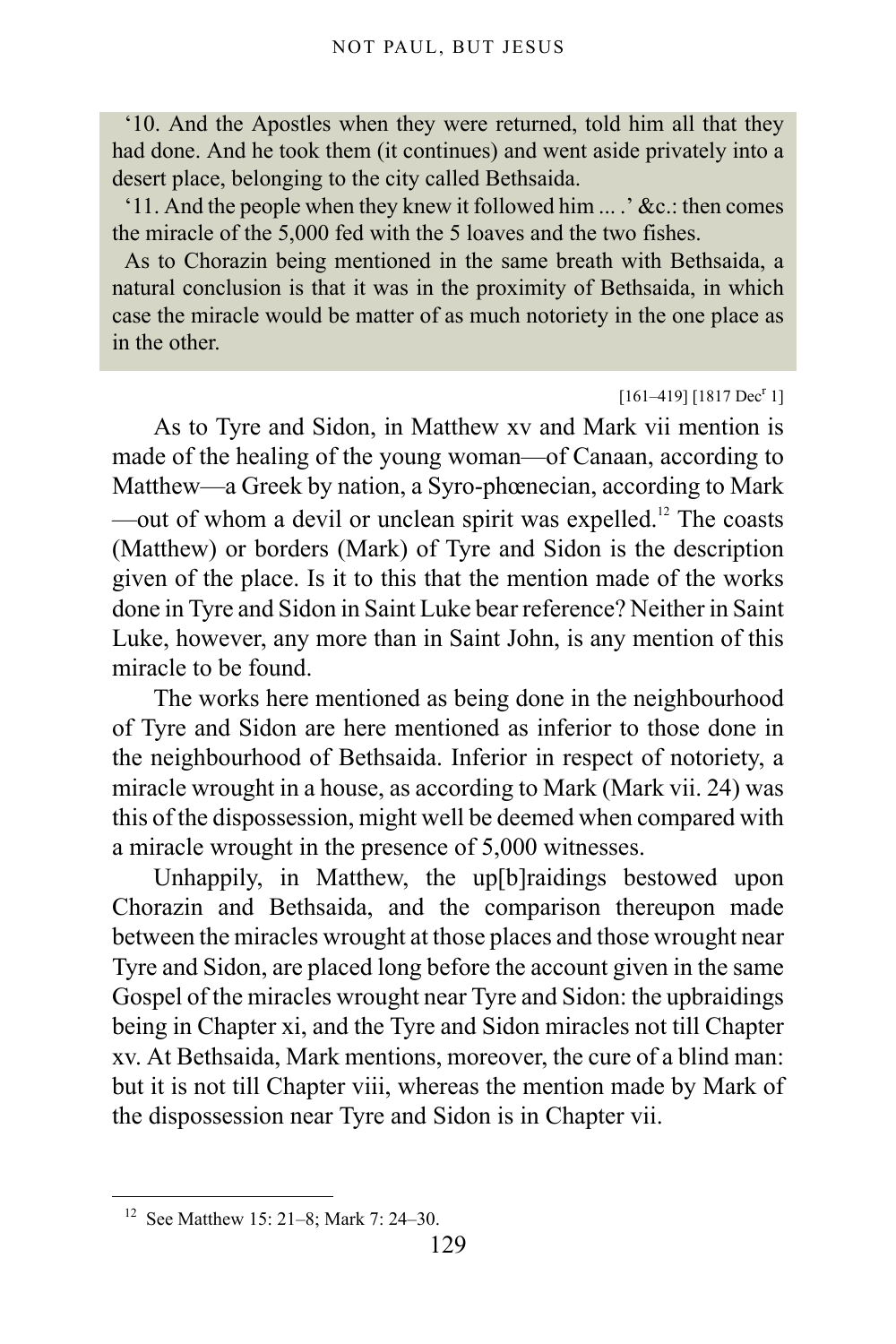In the Gospel according to Saint Matthew, the *upbraidings*, it will be observed, follow almost immediately after the account of the first-mentioned mission, viz. that of the Apostles, and neither in Saint Matthew, Saint Mark or Saint John is any mention to be found of the mission of the seventy. Out of this discrepancy arises some perplexity, but any such enterprize as that of an attempt to clear it up would occupy too much space, and lead us too wide of the present purpose.

 $[161-420]$   $[1817$  Dec<sup>r</sup> 1]

[4.] Now as to the occasion on which the quality of suddenness or unexpectedness is the quality with a view to which the allusion to the calamity in question is introduced.

Luke xvii. 20. 'And when he was demanded of the Pharisees, when the kingdom of God should come, he answered<sup>[13](#page-129-0)</sup> and said. The kingdom of God cometh not with observation.'

'26. ... .as it was in the days of Noe, so shall it be also in the days of the Son of man.

'27. They did eat, they drank, they married wives, they were given in marriage, untill<sup>[14](#page-129-1)</sup> the day that Noe<sup>[15](#page-129-2)</sup> entered into the ark: and the flood came and destroyed them all.

'28. Likewise also as it was in the days of Lot, they did eat, they drank, they bought, they sold, they planted, they builded:

'29. But the same day that Lot went out of Sodom, it rained fire and brimstone from heaven, and destroyed them all.

'30. Even thus shall it be in the day when the Son of man is revealed.

[161–421] [1817 Dec 1]

Of the two or three several occasions on which Jesus is represented as making allusion to the calamity experienced by the two cities, in no one is any the slightest allusion made by him to the propensity in question in the character of the sin by which the calamity was produced.

<span id="page-129-0"></span><sup>&</sup>lt;sup>13</sup> King James Bible 'answered them'.

<span id="page-129-1"></span><sup>&</sup>lt;sup>14</sup> King James Bible 'until'.

<span id="page-129-2"></span><sup>&</sup>lt;sup>15</sup> King James Bible 'Noah'.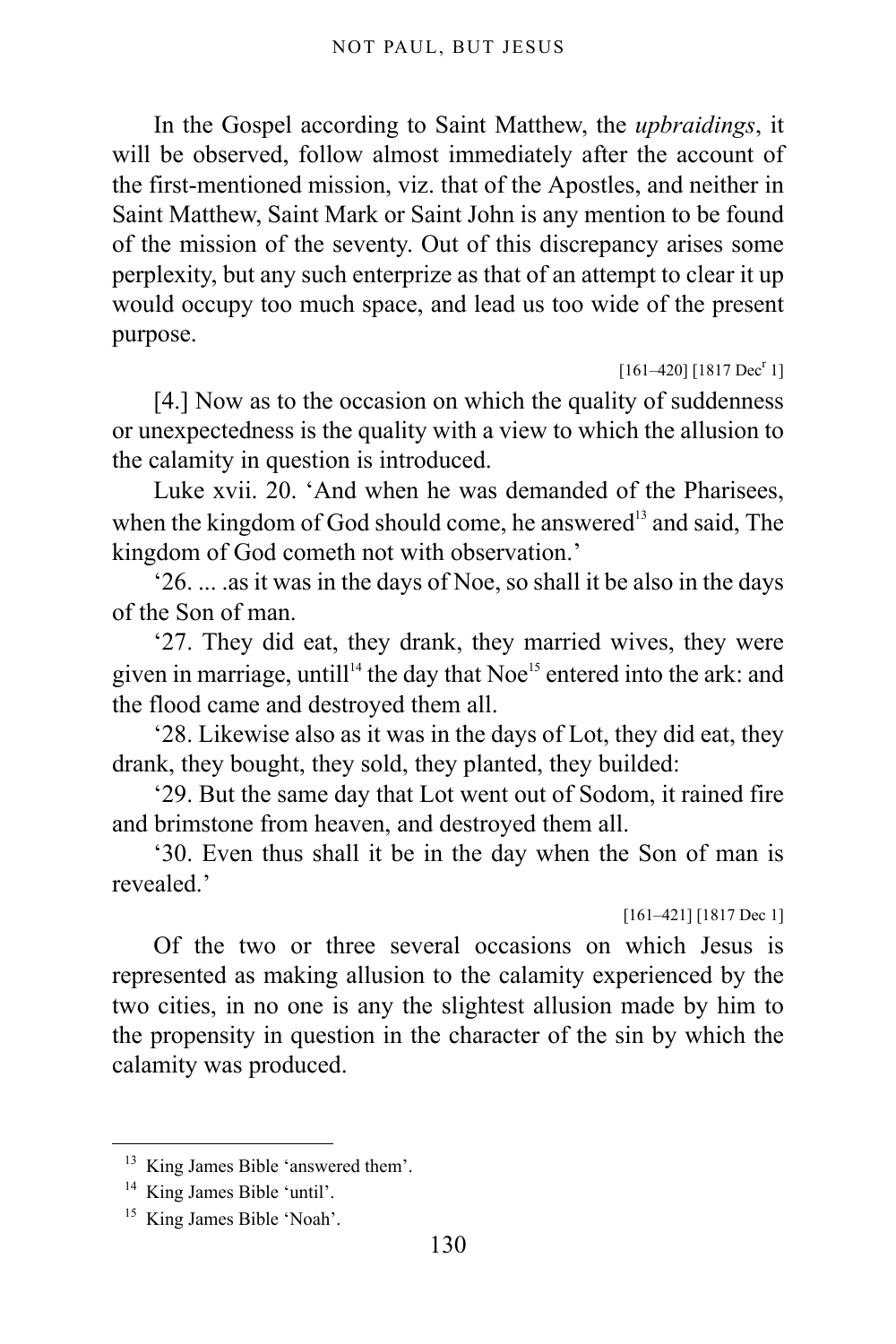On the first occasion, indeed, it is mentioned in the character of a punishment: that is in the character of a calamity in itself of the utmost notoriety, and, to the eyes of the people to whom he was addressing himself, customarily presenting itself in the character of a punishment. But as to the course of conduct with reference to which it was employed in that penal character, neither is it the simple propensity, nor yet so much as the savage violence with which, on the current account, the propensity was on the occasion in question represented as intended to be gratified, but only in a general way the general depravity with which, in all sorts of shapes, the population of those cities had been considered as presenting an example.

Where it is only in respect if its suddenness that the calamity is brought to view, the mention made of it is not, it is evident, such as to afford any sort of inference, one way or other, applicable to the present subject.

[161–422] [1817 Dec 1]

A remark which, in some eyes perhaps, the case might present itself as warranting is—that, upon the supposition above suggested, having his disciples of all sorts to reconcile to the gratification of the propensity, he took the occasion so to do by bringing it in comparison with the depravity manifested by the population of the three places in question in respect of their non-repentance and unbelief.

But for the supposition of any such design, there seems not any sufficient warrant.

What such a supposition supposes is—that it was generally understood that it was in the general propensity, and not in the violence and barbarity with which, on the occasion in question, the gratification of it is represented as having been sought, that the cause of the calamity in question was, generally speaking, beholden by the Jews.

But for any [such] supposition, no sufficient ground presents itself.

1. Whatsoever be the aspect with which, in those times and in those countries in which it is so rare, the propensity may be regarded, in those countries in which, in those times, not to speak of the present, it was universally prevalent, it would be the violence that would naturally present itself as the principal feature.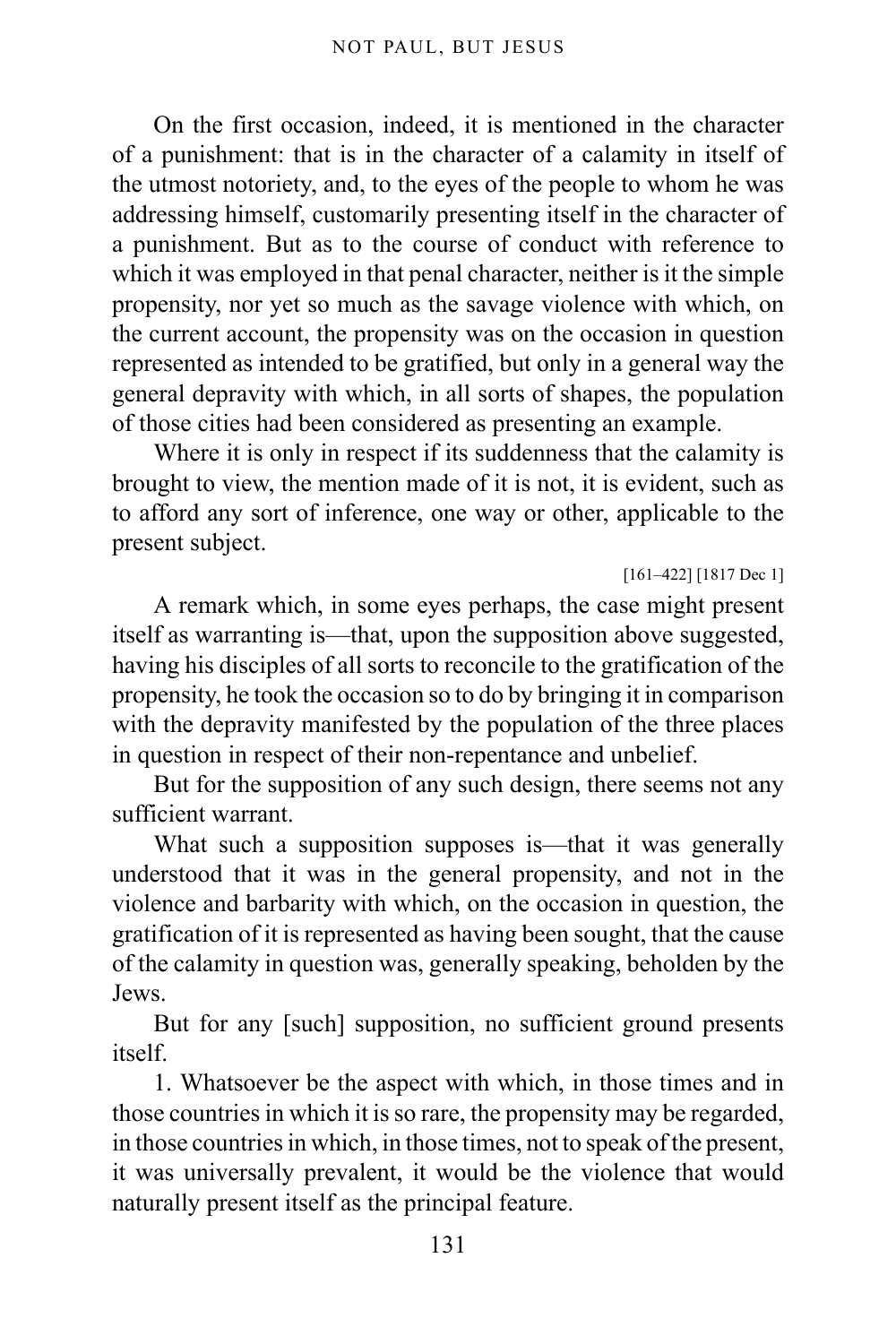2. But great and perhaps unsatisfiable as at present the demand for exculpative expedients would be, in those days scarcely in any degree could any such demand have place.

Notwithstanding the condemnatory notice taken of this propensity in the Chinese criminal law, no where in the East has any man been at any time looked upon as the worse for it.<sup>[16](#page-131-0)</sup> At no time in those regions would a man be more ashamed of avowing it than, at Rome, Cicero and Pliny the younger and Catullus and Martial &c.  $\&c$  were.<sup>[17](#page-131-1)</sup>

#### [161–423] [1817 Nov. 27]

1. Matt. x. 14. 'And whosoever shall not receive you (viz. the twelve Apostles sent out to preach to the Jews only: x. 5. 6.) nor hear  $\text{any}^{18}$  $\text{any}^{18}$  $\text{any}^{18}$  words, when you<sup>[19](#page-131-3)</sup> depart out of that house, or city, shake off the dust of your feet. 15. Verily I say unto you, It shall be more tolerable for the land of Sodom and Gomorrha, in the day of judgment, than for that city.'

<span id="page-131-0"></span><sup>&</sup>lt;sup>16</sup> In the *Ta Ch'ing Lü Li*, the code of laws of the Qing dynasty, first issued in 1646, consensual homosexual sex was punished as an 'unnatural crime'. See *Ta Tsing Leu Lee; being The Fundamental Laws, and a selection from the Supplementary Statutes, of the Penal Code of China*, trans. Sir George Thomas Staunton, London, 1810, p. 570: 'Persons committing this crime [i.e. homosexual sex] by mutual consent, shall be punished respectively, as in ordinary cases of criminal connexion between the different sexes, that is to say, with 100 blows, and the *Cangue* for one month.' The hundred blows were to be inflicted with a bamboo rod, whilst the *cangue* was 'a square frame of dry wood', or 'moveable pillory': see ibid., pp. lxxv, 12. Despite this provision, John Barrow, *Travels in China, containing descriptions, observations, and comparisons, made and collected in the course of a short residence at the imperial palace of Yuen-Min-Yuen, and on a subsequent journey through the country from Pekin to Canton*, London, 1804, p. 150, reported that, 'The commission of this detestable and unnatural act [i.e. the display of homosexuality] is attended with so little sense of shame, or feelings of delicacy, that many of the first officers of state seemed to make no hesitation in publicly avowing it'.

<span id="page-131-1"></span><sup>17</sup> Gaius Plinius Caecilius Secundus (*c*. 61–*c.* 112), writer, in *Epistulae*, vii. iv. 3–6, paraphrases an amorous epigram addressed by Marcus Tullius Cicero (106–43 bc), orator and statesman, to his secretary Tiro (see Ch. 12  $\S$ . 2 [25 [p.168] below). Many of the poems of Gaius Valerius Catullus (*c*. 84–*c*. 54 bc) have a homosexual theme: see for, example, poems 15, 21, 30, 33, 48, 81, and 100. Similarly, several of the epigrams of Marcus Valerius Martialis (*c*. 40–*c*. 102) deal with the topic of homosexuality: see, for example, *Epigrammata*, i. xlvi, ii. lv, iv. vii, v. xlvi, vi. lii, ix. xxxiii, and xii. lxxv.

<span id="page-131-2"></span><sup>18</sup> King James Bible 'your'.

<span id="page-131-3"></span><sup>&</sup>lt;sup>19</sup> King James Bible 'ye'.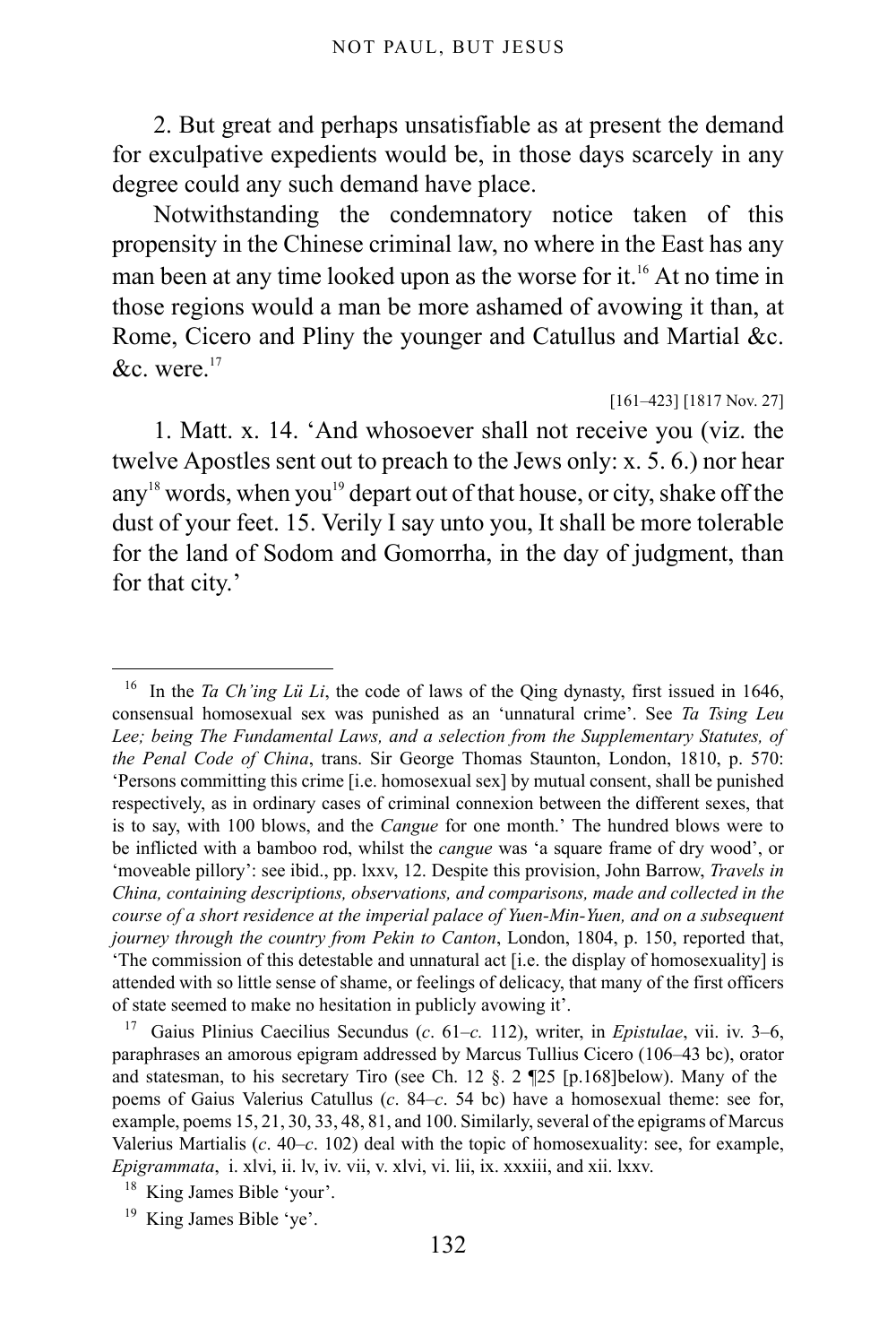2. Matt. xi. 23. 24. 'And thou Capernaum, which art exalted unto heaven, shalt be brought down to hell: for if the mighty works which have been done in thee had been done in Sodom it would have remained until this day. 24. But I say unto you, that it shall be more tolerable for the land of Sodom, in the day of judgment, than for thee.'

3. Mark vi. 11. 'And whosoever shall not receive you (viz. the twelve Apostles sent out two and two to preach (no restriction as to the persons to be preached to): vi. 7. 8. 9. 10.) nor hear you, when ye depart thence, shake off the dust under your feet, for a testimony against them. Verily I say unto you, it shall be more tolerable for Sodom and Gomorrha in the day of judgment than for that city.'

4. Luke x. 12. 'But I say unto you (viz. the '*other seventy*' sent two and two before his face into every city and place whither he himself would come: x. 1.) that it shall be more tolerable in that day for Sodom, than for that city.'

[161–424] [1817 Nov. 27]

5. Luke xvii. 28. 'Likewise also as it was in the days of Lot, they did eat, they drank, they bought, they sold, they planted, they builded. 29. But that<sup>[20](#page-132-0)</sup> same day that Lot went out of Sodom, it rained fire and brimstone from heaven, and destroyed them all. 30. Even thus shall it be in the day in which the Son of man is revealed.'

N.B. This was part of the answer to the question when he was demanded of the Pharisees, when the kingdom of God should come. xvii. 20.

6. Rom. ix. 29. 'And as Esaias said before, Except the Lord of Sabaoth had left us a seed we had been as Sodoma, and had been<sup>[21](#page-132-1)</sup> mad[e](#page-132-2) like unto Gomorrha<sup>'e</sup>

<span id="page-132-2"></span>e Isa. i. 9.

<span id="page-132-0"></span><sup>20</sup> King James Bible 'the'.

<span id="page-132-1"></span><sup>21</sup> King James Bible 'and been'.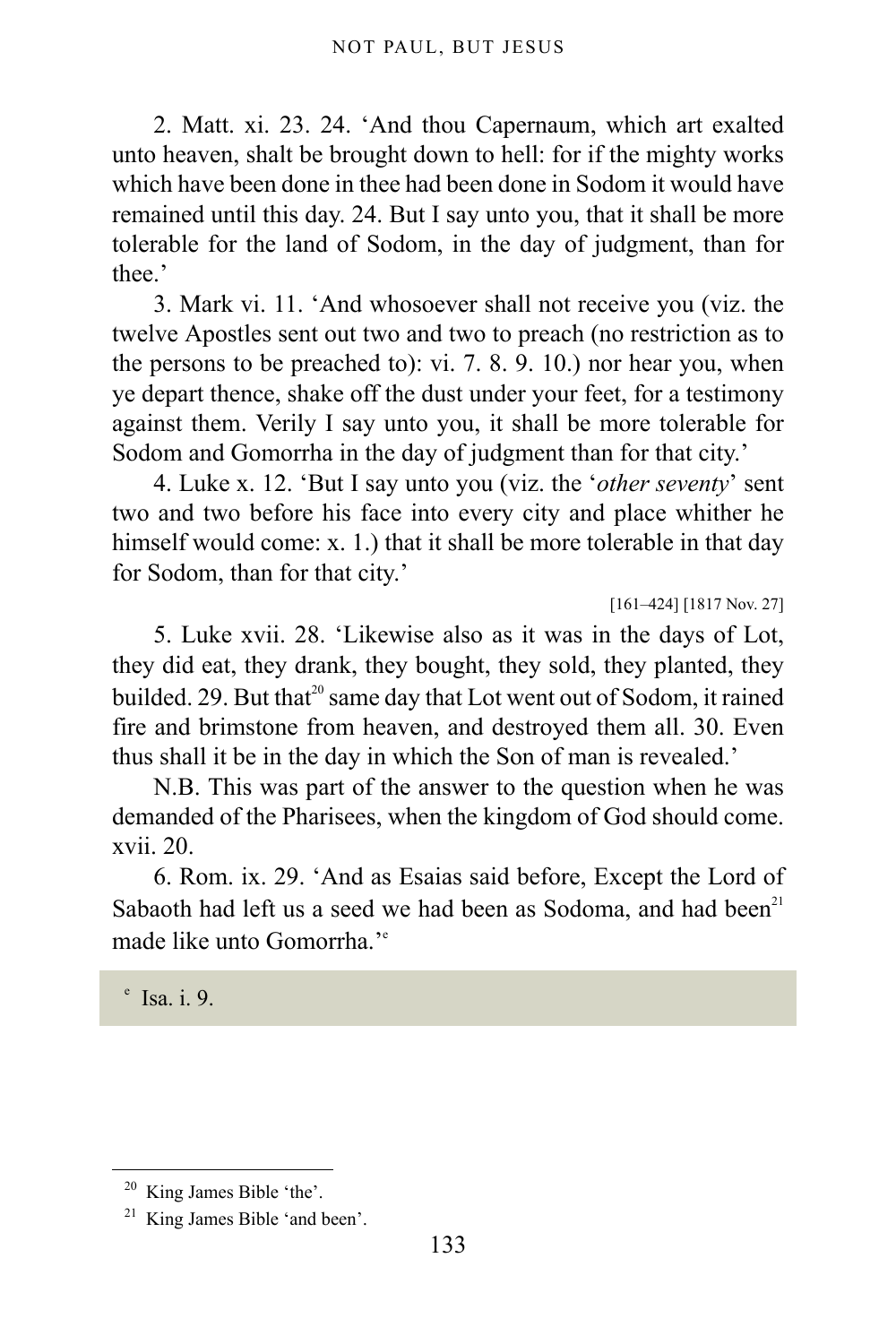# §2. *The propensity to the eccentric pleasures of the bed, when reaped by consent, is not the reputed cause of the destruction of the ill-famed Cities*

#### [161–425] [1817 Dec 20]

That the enormity thus meant to be represented as having drawn down upon the cities the vengeance of heaven did not consist in the nature of the source from whence the gratification was intended to be derived, but in circumstances of an altogether distinct and different nature, will upon reflection appear altogether evident. These circumstances were: 1. the violence by which the gratification was intended to be procured. 2. the multitude of the persons by whom it was intended to be partaken of: 3. the breach of hospitality with which those other enormities would have been aggravated.

1. It was not the source from whence the gratification was intended to be derived: but in the first place the violence by which it was intended to be obtained.

In the other case in which this same appetite is the appetite to which the gratification is administered, violence is of itself a circumstance by which an act, which if performed by mutual consent is not regarded as any offence at all, is, under almost every government under which death is employed as a punishment, visited with that punishment. Such is the case of rape where, the agent being a person of the male sex, the patient subjected to the violence is of the female sex, and the organs subjected to it, the organs of that sex. [161–426] [1817 Dec 20]

That as far back as history reaches, the procreation of children being out of the question, and the gratification of the appetite in question the sole object, among all nations of the known world, whether the person chosen for the gratification was of the same sex or the opposite sex was regarded as a matter of indifference—is a point of too much notoriety to stand in need of proof.<sup>[22](#page-133-0)</sup>

<span id="page-133-0"></span><sup>&</sup>lt;sup>22</sup> In the margin, Bentham has noted at this point: ' $\mathcal{F}$  If any thing be said in proof, quære whether to post it off to the Appendix?

<sup>&#</sup>x27;Hor.—Virgil—Ovid—Cicero—Socrates.'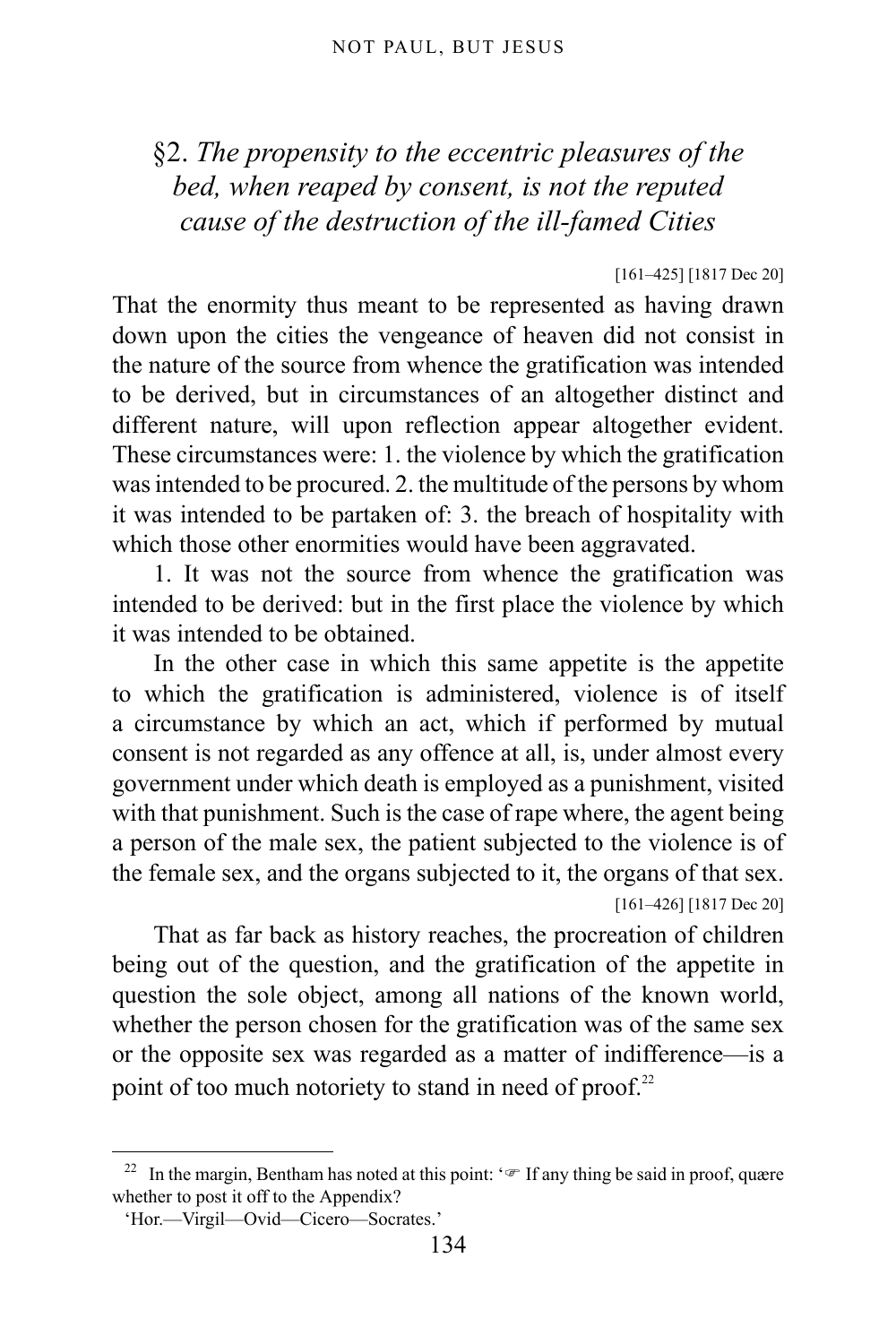At the same time, where both were of the male sex and the enjoyment not reciprocal, the patient not in a state of slavery, in such a case violence would convert it into that sort of offence the character of which, in the eyes of third persons, might be still more irritating than if the object of the violence had been a person of the opposite sex. Among the Romans, originally a band of robbers, personal courage was held in such estimation, that the name by which that quality was designated was the only name they had by which they could endeavour to express that aggregate of good qualities of which personal courage is but one, and which is among us designated by the name of virtue:<sup>[23](#page-134-0)</sup> personal courage, a virtue ever regarded as being amongst those any deficiency of which was, in the female sex, scarcely regarded as an imperfection, while in the male it was regarded as one of the most degrading, if not the most degrading, of all failings.

[161–427] [1817 Dec 20]

In a political nation in which the habit of giving to the appetite this direction was avowed with as little disguise as if it had been what with us is regarded as the only legitimate one—avowed by men of all descriptions, those most celebrated for virtue in its several forms not excepted—I speak of the Roman Commonwealth—yet such was the indignation which, when accompanied with violence, was excited by it, as to have served as the spark by which a civil war was kindled.<sup>[f](#page-135-0)</sup> The person was indeed a free-man, and not only a free-man, but a military man: but in a state in which all men that were free bore arms, this last circumstance could scarcely be regarded as a characteristic one. What, then, was the circumstance by which that by which, if obtained by consent and upon a footing of mutuality, no disrepute would have been incurred by either, was

The three Roman poets referred to here all allude in their poetry to desire which does not discriminate between girls and boys as its object: see Quintus Horatius Flaccus (65–8 bc), *Epodi*, xi. 1–4, 27–8, *Satirae*, i. ii. 116–19, and *Epistulae*, i. xviii. 72–5; Publius Vergilius Maro (70–19 bc), *Eclogae*, x. 37–41; and Publius Ovidius Naso (43 bc–ad 17), *Amores*, i. i. 19–20. Cicero was married for many years to Terentia but was also devoted to his secretary Tiro (see [Ch. 10 fn17 \[p.132\]](#page-131-1) above); while the Greek philosopher Socrates (469–399 bc), whose susceptibility to the charms of young men was well-known, was also married, to Xanthippe (see [Ch. 13 §. 4 \[p.195\]](#page-194-0) below).

<span id="page-134-0"></span><sup>23</sup> i.e. *virtus* (derived from the word for man, *vir*).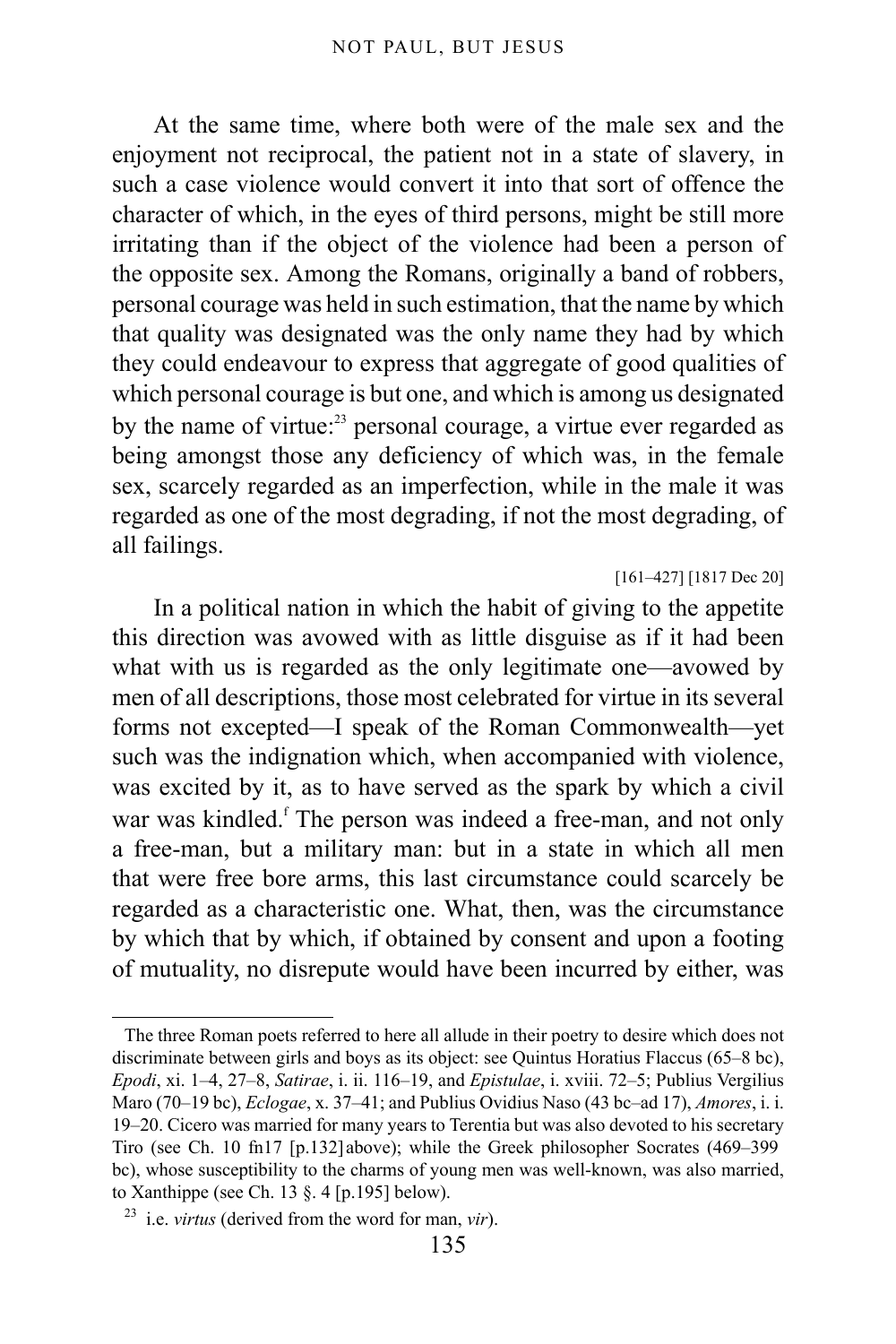converted into so intolerable an injury and thence into so enormous a crime? It was this: viz. that by his inability to save himself against a connection in the case of which disgust in the extremity is the natural concomitant of repugnance, his deficiency in the military qualities of personal strength or personal courage or both stood demonstrated, and the idea of those imperfections which are numbered among the characteristics of the weaker sex thus attached to that of the person thus insulted.

<span id="page-135-0"></span> $f$  See Hook.<sup>[24](#page-135-1)</sup>

#### $[161-428]$  [1817 Dec<sup>r</sup> 20]

By this same train of thinking it probably was that in the case in question, under the notion of compounding the matter, and at the expence of a lesser averting a greater evil, Lot, the master of the house, is represented as offering in sacrifice to the brutal appetites of the surrounding mob, two females in a state of virginity, and those females his own daughters. The less advanced in the career of civilization a community is, the less efficient is the protection derived by the weaker sex from the state of laws and manners, and the less raised above that condition of society in which they are regarded as a sort of game destined for the amusement of the stronger sex—as among the savages of New South Wales, there is no more impropriety in seizing a person of this sex for the momentary gratification of this appetite, than an animal of an inferior species for the gratification of the appetite of hunger.<sup>[25](#page-135-2)</sup>

Supposing life and health in both cases to remain uninjured, the injury to those females would have been a permanent and irreparable one: their prospect of advancement in marriage injured to a degree bidding defiance to calculation: while to the angelic beings of the

<span id="page-135-1"></span><sup>24</sup> Presumably N. Hooke, *The Roman History, from the building of Rome to the ruin of the Commonwealth*, 4 vols., London, 1738–71, although the incident described by Bentham does not appear to be recounted in the work.

<span id="page-135-2"></span><sup>25</sup> See David Collins, *An Account of the English Colony in New South Wales: with Remarks on the Dispositions, Customs, Manners, &c. of the native Inhabitants of that Country*, London, 1798, p. 559, for an account of the customary violent and forcible seizing of women for the purpose of sexual satisfaction.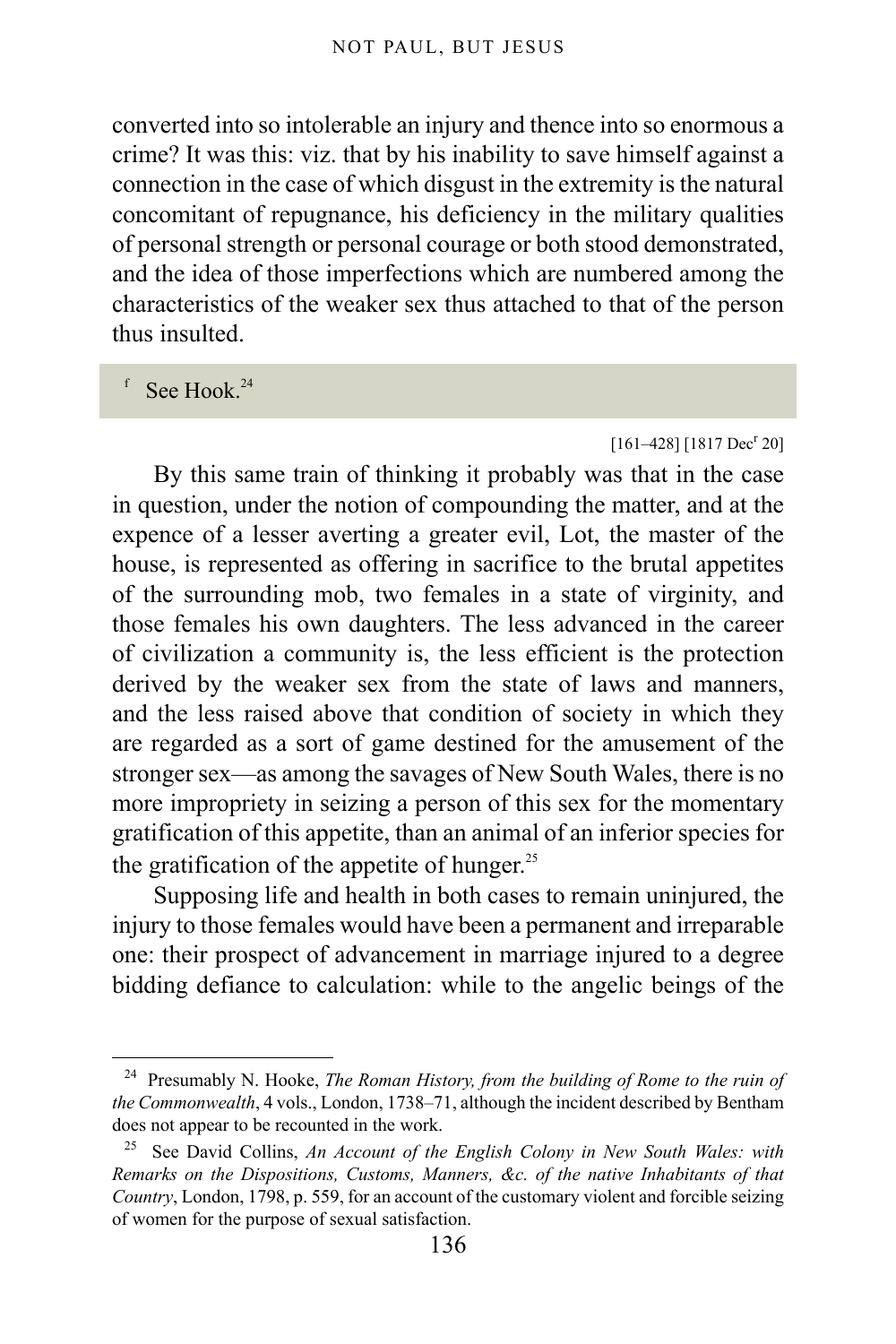other sex, the correspondent injury, so far as concerned only the physical part of it, would have been but momentary.

```
[161–429] [1817 Dec 20]
```
2. Another circumstance of aggravation was the multitude—the boundless multitude—of the ruffians both young and old, by all [of] whom a share in the abominable fruit was avowedly about to be extorted. Of an outrage repeated to such a degree as that of which the hospitable housholder had the prospect before his eyes, death could not but be regarded by him as a probable, not to say a certain, consequence.

3. A circumstance of aggravation by which the climax of injury would have been crowned, is the violation of the obligations of hospitality.

In a state of society in which the whole country is on the one hand continually covered with travellers, on the other hand with houses of entertainment set up for their accommodation, in which ruin would be the certain portion of the individual, how opulent so ever, who, upon gratuitous terms, should offer the accommodations of hospitality to all who should choose to become partakers, it is impossible to form any tolerably adequate idea of the importance of general benevolence in the case in which it receives the name of hospitality. In every line of service, the value of the reward proffered tends to proportion itself to the exigency of the demand for, and thence to the value of, the service. Where places of accommodation for travellers are altogether wanting, a repulse given to the wearied and famished traveller may be a sentence of death—an inexorable door may be no less fatal than the sword.

 $[161-430]$   $[1817 \text{ Dec}^r 20]$ 

The people of Judæa numbered those of Arabia among their next neighbours. In Arabia, whoso sees the people of the present day may, with little or no variation, behold the people of the days of Lot, not to speak of generations to an indefinite degree more remote. In Arabia, the virtue of hospitality may be seen flourishing in a dwelling in which scarcely in any other shape is any thing that can be called virtue to be found. In Arabia, you may be received and treated by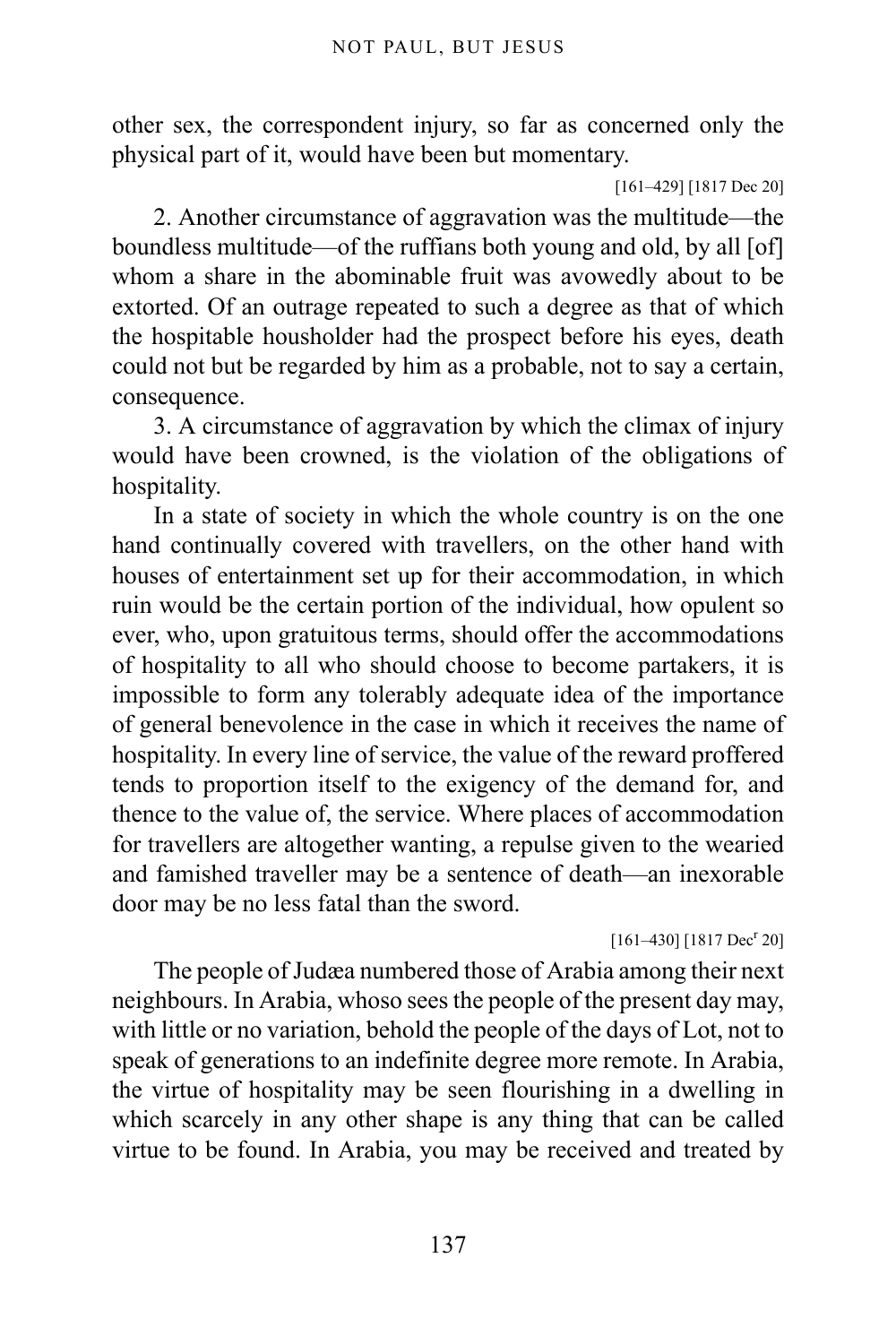a man by whom, if you had not been received by him, you would have been murdered  $^{26}$  $^{26}$  $^{26}$ 

At the time in question, the mode of life pursued by Lot himself is represented as of the pastoral, which is as much as to say of [the] Arabian, cast. Of beasts of pasture, as in the case of so many Tartar nations of the present day, was the matter of his wealth chiefly, if not exclusively, composed. Of the city in question, he was but an occasional and, as it should seem, in intention a temporary inhabitant.

In the offer made of his daughters, the virtue of policy—honest as well [as] prudential policy—presents itself as meeting with that of hospitality in the patriarchal breast. Struck by the magnitude of the proffered sacrifice, impressed by it with a just idea of the enormity of the outrage which they are at the brink of perpetrating, who knows (he may [be] conceived [as] saying to himself) who knows but that sympathy and shame may concurr and succeed in driving [them] from their execrable purpose?

# §3. *In the Epistles of the Apostles, Paul excepted, no condemnation of this propensity is contained*

[161-434] [1817 Nov 30]

Turn now to those other Apostles whose works<sup>[27](#page-137-1)</sup> or reputed works remain to this day. Observe whether, in those discourses of theirs, there be any thing by which any light can be thrown upon the ground now before us.

These are Saint Peter, Saint John and Saint Jude.

To the stock of information derived from the Gospel teaching, small indeed is the utmost [addition] that can be drawn from all these sources put together.

<span id="page-137-0"></span><sup>26</sup> See C.F. Volney, *Travels through Syria and Egypt, in the years 1783, 1784, and 1785*, 2 vols., London, 1787 (first published at Paris), i. 412: 'What is there more noble than that right of asylum so respected among all the tribes? A stranger, nay, even an enemy, touches the tent of the Bedouin, and, from that instant, his person becomes inviolable. It would be reckoned a disgraceful meanness, an indelible shame, to satisfy even a just vengeance at the expence of hospitality.'

<span id="page-137-1"></span><sup>27</sup> MS alt. 'epistles'.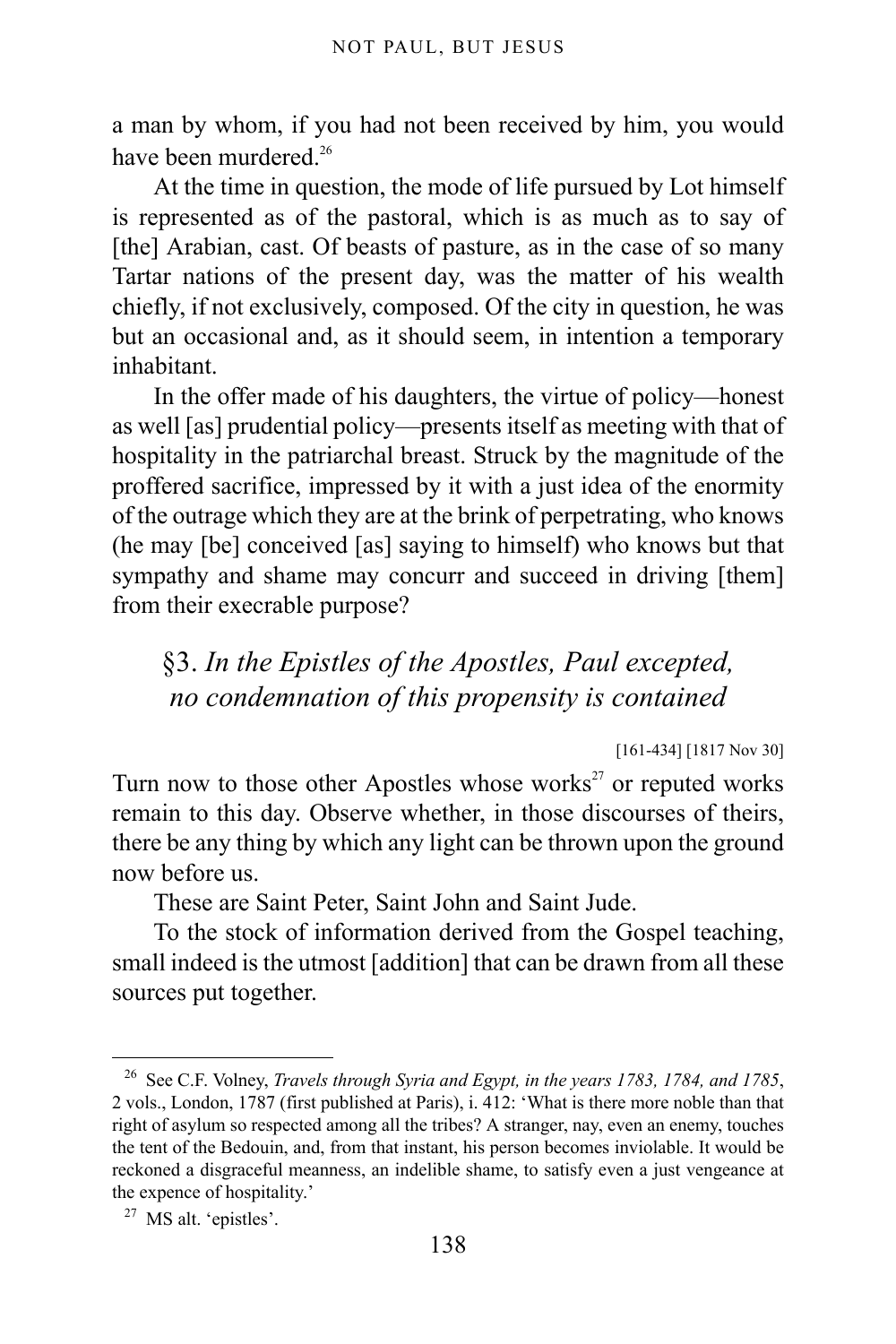By none of these are any such tests of authenticity afforded as by those of Paul. The mere names excepted that stand respectively prefixt to them, no reason appears for believing them to have been written by the individuals whose names the words in question respectively are. On the other hand, no special reason for believing the contrary.

They may have been written by the persons bearing those respective names, and they may as well have been written by any body else.

No contradiction do they afford to any of the particulars reported [in] the Gospel history: as little do they afford any confirmation of it.

 $[161-435]$   $[817 Nov<sup>r</sup> 30]$ 

1. First comes the second of the Epistles ascribed to Saint Peter.

'The Lord (he saith) (II Peter ii. 9) knoweth how to deliver the godly out of temptations, and to reserve the unjust unto the day of judgment to be punished.

'10. But chiefly them that walk after the flesh in the lust of uncleanness, and despise government. Presumptuous are they, self-willed, they are not afraid to speak evil of dignities.<sup>[28](#page-138-0)</sup>

Walking after the flesh in the lust (desire) of uncleanness—this and the contempt of government—transgressions of a description apparently so disparate, how is it that they are thus linked together condemnation thus passed on them, as it were, in the same breath?

Answer. Of the sexual appetite, the gratifications to which the condemnation was meant to apply were such, and such only, to which the prohibitions issued in the country in question by government had applied themselves. Under all governments, under this head will have been included a number of acts productive of real mischief, such as rape, adultery and lascivious insults. These, therefore, could not but, at the time of penning this discourse, have been present to the penman's mind: as to any others, no matter on which to ground a conclusion can the passage be seen to afford.

 $[161-436]$   $[1817$  Dec<sup>r</sup> 2]

<span id="page-138-0"></span><sup>&</sup>lt;sup>28</sup> In the margin, Bentham has noted at this point: '10. μάλιστα δὲ τοὺς ὀπίσω σαρκὸς ἐν ἐπιθυμίᾳ μιασμοῦ πορευομένους καὶ κυριότητος καταφρονοῦντας.' which is the Greek text for the first sentence of II Peter 2: 10.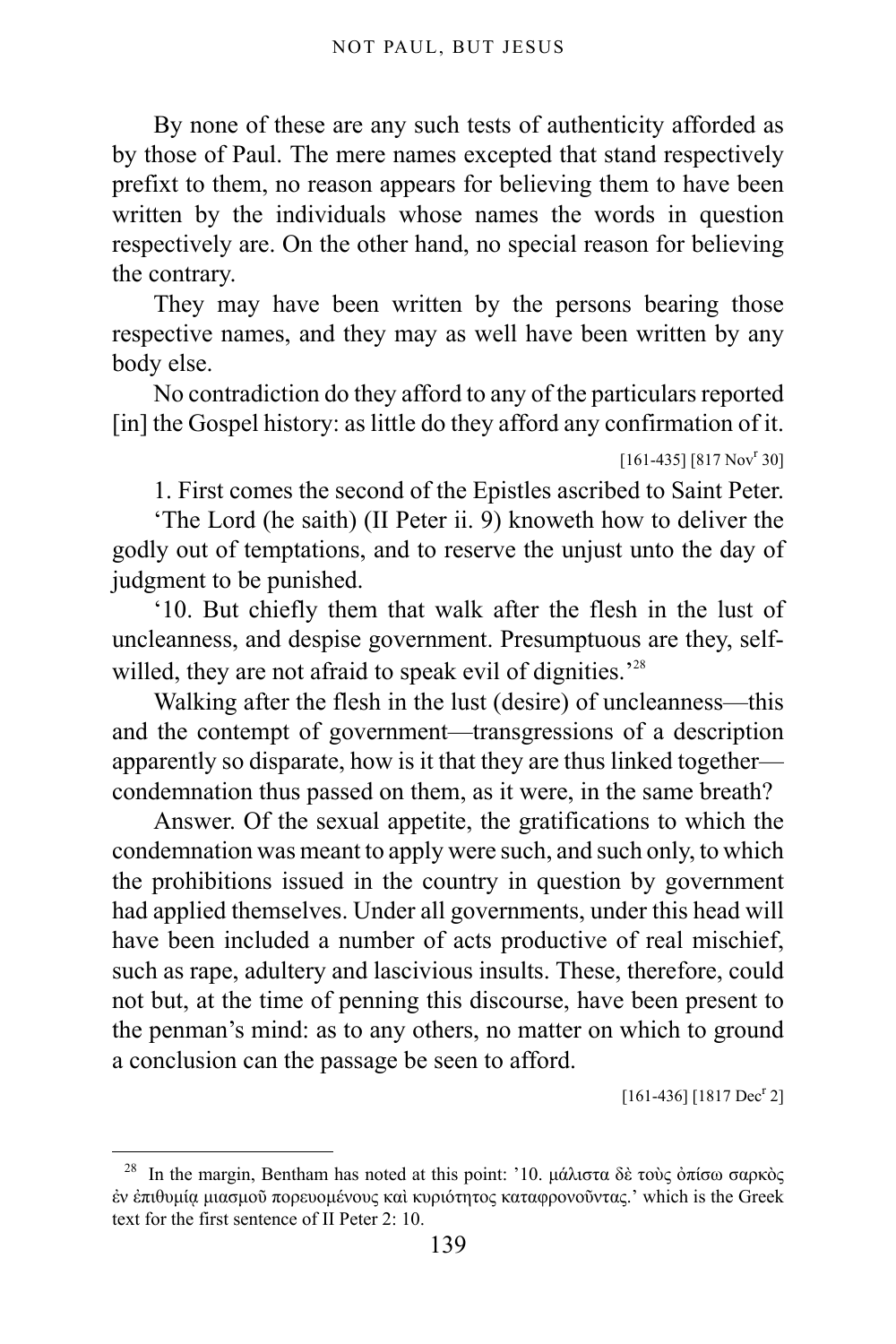In this same chapter, a few verses before, mention is made of Sodom and Gomorrah in one verse (verse 6), and of just Lot in the next. But here too in the way of allusion, and that for a purpose which seems not very explicitly expressed.

In verses 1 and 2, he speaks of false prophets—in verse 3, he declares that they shall be finally overtaken with condign punishment—and in verses 4 to 9, he exhibits a sort of argument having for its apparent object the producing in the minds of his readers the persuasion that such will be the result.

Here as elsewhere, for the purpose of producing or strengthening the general impression that sooner or later wickedness, in whatsoever shape it manifests itself, will even in this world be followed with condign punishment, the calamity so continually and universally resorted to as an exemplification of this doctrine and a proof of its truth is resorted to and brought upon the carpet.

As to [...?] in question disturbance created by false prophets, by no particular relation can the wickedness of these towns, whether viewed in a general or particular point of view, be seen to be connected with it.<sup>[29](#page-139-0)</sup>

[161-437] [1817 Nov 30]

1. Lastly comes Saint Jude.

<span id="page-139-0"></span><sup>&</sup>lt;sup>29</sup> In the text, Bentham has noted at this point: ' $\mathcal{F}$  Transcribe now verses 1 to 9.'

II Peter 2: 1–9: '1. But there were false prophets also among the people, even as there shall be false teachers among you, who privily shall bring in damnable heresies, even denying the Lord that bought them, and bring upon themselves swift destruction.

<sup>&#</sup>x27;2. And many shall follow their pernicious ways; by reason of whom the way of truth shall be evil spoken of.

<sup>&#</sup>x27;3. And through covetousness shall they with feigned words make merchandise of you: whose judgment now of a long time lingereth not, and their damnation slumbereth not.

<sup>&#</sup>x27;4. For if God spared not the angels that sinned, but cast *them* down to hell, and delivered *them* into chains of darkness, to be reserved unto judgment;

<sup>&#</sup>x27;5. And spared not the old world, but saved Noah the eighth *person*, a preacher of righteousness, bringing in the flood upon the world of the ungodly;

<sup>&#</sup>x27;6. And turning the cities of Sodom and Gomorrha into ashes condemned *them* with an overthrow, making *them* an ensample unto those that after should live ungodly;

<sup>&#</sup>x27;7. And delivered just Lot, vexed with the filthy conversation of the wicked:

<sup>&#</sup>x27;8. (For that righeous man dwelling among them, in seeing and hearing, vexed *his* righteous soul from day to day with *their* unlawful deeds;)

<sup>&#</sup>x27;9. The Lord knoweth how to deliver the godly out of temptations, and to reserve the unjust unto the day of judgment to be punished'.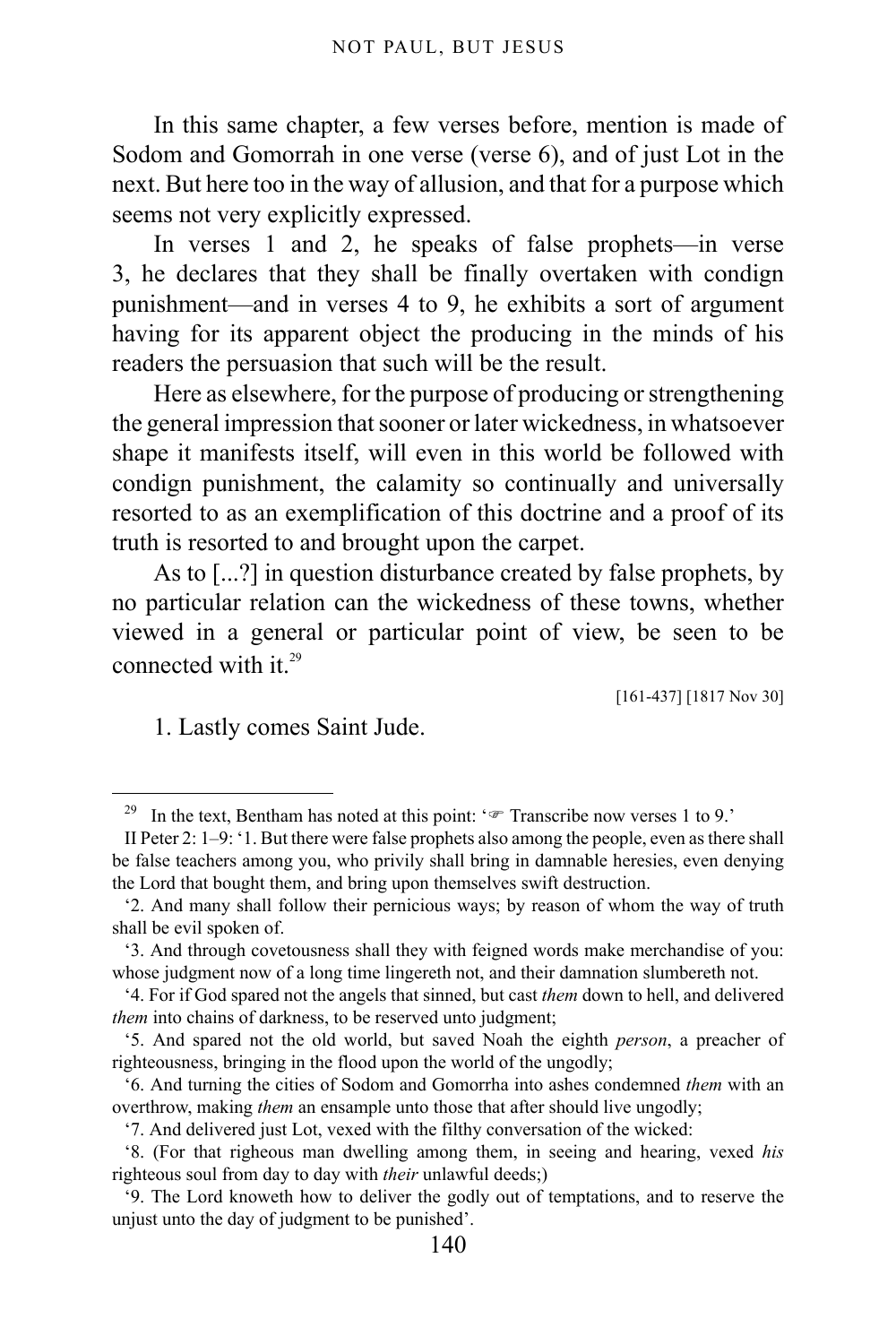Of the epistle bearing this name and stiled his General Epistle, mention on the present occasion is made, lest either through negligence it should be supposed to have been overlooked, or through design passed by.

<span id="page-140-5"></span>In the seventh of the five-and-twenty verses into which it has been divided, after speaking in verses  $[5 \text{ and } 6]$ <sup>[30](#page-140-0)</sup> of two other nests of reprobates, in v. 7 it makes mention of Sodom and Gomorrha in these words—

'v. 7. Even as Sodom and Gomorrha, *and the cities about them* [31](#page-140-1) in like manner giving themselves over to fornication, and going after stran[g](#page-140-2)e<sup>®</sup> flesh, are set forth for an example, suffering the vengeance of eternal fire.

<span id="page-140-2"></span> $^{\rm g}$  ἑτέρας. $^{32}$  $^{32}$  $^{32}$ 

v. 8. Likewise<sup>[33](#page-140-4)</sup> also these filthy dreamers defile the flesh, despise dominion, and speak evil of dignities.'

In the mention here made of the devoted cities, it may be observed what amendments are made, by the letter writer, who ever he was, to the original account. To the only two ever before mentioned, others are added in a number to which there is no limit: and the fire which in the original account was but temporal, and did its business with the rapidity characteristic of that element, is made, as our Acts of Parliament say, *perpetual*, or as the translation here says, eternal: so that if the account thus given be correct, they are all of them together, with the stock of brimstone created or allotted for this purpose, undergoing the chemical decomposition at this very moment, in some appropriate place, to which for so important a purpose they have been transferred.

 $[161-438]$   $[1817$  Dec<sup>r</sup> 3]

On this occasion may perhaps have been observed the same apparently heterogeneous conjunction, of which, in speaking of

<span id="page-140-0"></span><sup>30</sup> MS '6 and 7'. For verses 5 and 6 see [Ch. 10 §. 2 ¶27-28 \[p.143\]](#page-142-0)

<span id="page-140-1"></span><sup>&</sup>lt;sup>31</sup> The italics are Bentham's.

<span id="page-140-3"></span><sup>32</sup> The literal translation of the Greek word is 'other, different'.

<span id="page-140-4"></span><sup>&</sup>lt;sup>33</sup> In the margin, Bentham has noted at this point:  $\infty$  It might have been *In like manner*.'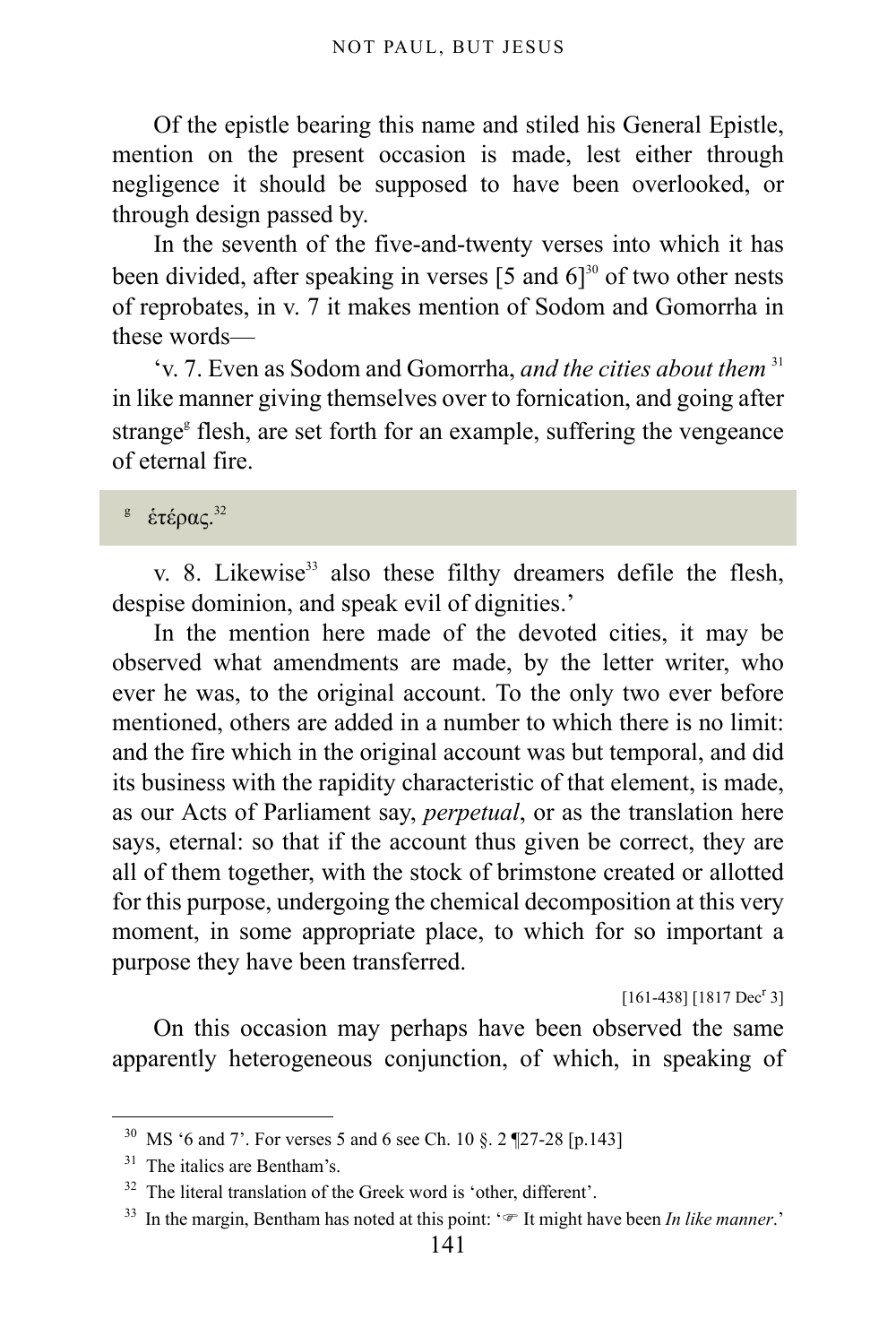the Epistle attributed to Saint Peter, an explanation has just been suggested, viz. that of a defiling of the flesh with that of a contempt manifested towards the constituted authorities. So far as it goes, if the explanation will serve for that text, so may it for this:—so far as it goes: for in this place we see immediately after subjoined to it an ulterior offence, viz. the speaking evil of dignities. If by *dignities* the same class of functionaries or public men be meant, as by the word *dominion*—then to the contempt manifested by deportment, we shall have to add another offence manifested by speech.

Yet for all this, strange as it may seem, 'Michael the Archangel (continues the letter writer in the next verse, v. 9.) Michael the Archangel, when contending with the devil about<sup>[34](#page-141-0)</sup> the body of Moses, durst not bring against him a railing accusation, but said, The Lord rebuke thee.'

To every reader in whose eyes either the laws of good breeding or the history of heaven and hell in former times are objects of curiosity and interest, it can not but be matter of regret that that author, who, if he were not himself present at the debate, would not have spoken of it in so confident a manner but upon the evidence of some correct report, had been more circumstantial in the account he himself has given of it. For example, not only do we remain ignorant whether the wish or prayer that the Lord would rebuke the devil has ever yet been fulfilled, but a doubt of a nature in no small degree alarming is thus left hanging over the lot of the pretious remains here spoken of, viz. the body of Moses. In whose possession, if it were to be searched for, would it be found? that of the Archangel, or that of the devil?—Of the devil? how can this be? What title could he have ever had to it? If his title was a forged one, by what interest could the evil spirit have been led into the commission of such a forgery? Separated from the pretious soul by which it had been animated, what use could the foul fiend have found for a rotten carcase, even though it were that of the great lawgiver of the Jews?

 $[161-439]$   $[1817$  Dec<sup>r</sup> 3]

These and other particulars considered, it has to some commentators been matter of doubt, or rather of somewhat more

<span id="page-141-0"></span><sup>34</sup> King James Bible 'devil he disputed about'.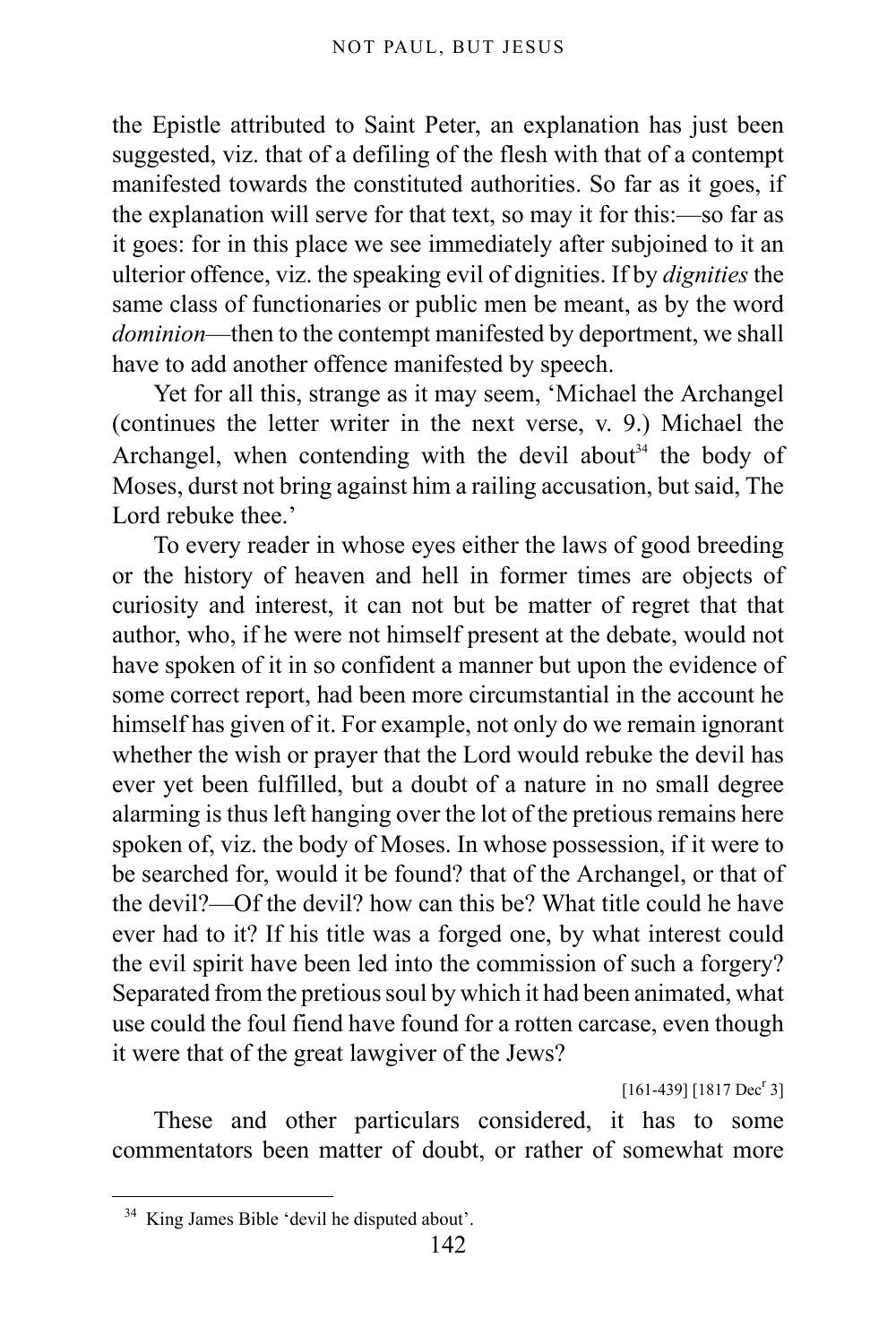than doubt, whether the title of this discourse, such as it is, to be considered as having come from the pen of Saint Jude, or from any other member of the goodly fellowship of the Apostles of Jesus, is any better than apocryphal, and whether it be not to the labours of some unknown book-binder of old times that we are indebted for the addition it is seen making to the sacred miscellany.

The abovementioned affair between the Archangel and the Devil, if this author is to be believed, is not the only piece of supernatural history of the particulars of which he had received information which, but for him, would never have reached us.

<span id="page-142-0"></span>To two sets of reprobate to whose fate he alludes, reference has herein been already made.<sup>[35](#page-142-1)</sup> The first mentioned of them, though not it should seem the first in the order of existence, were those perverse Jews who, after having been 'saved ... . out of the land of Egypt,' were 'destroyed' for not having 'believed' something which they ought to have believed. Of this anecdote, though there was a time when they knew it, the persons to whom this epistle stiled *the General one* of Jude was addressed required, it seems, in his opinion to be on that occasion put in remembrance. 'I will therefore put you in remembrance (says he, v. 5) though ye once knew this, how that the Lord, having saved the people out of the land of Egypt, afterward destroyed them that believed not.'

 $[161-440]$   $[1817$  Dec<sup>r</sup> 4]

Of the fate of those other reprobates of superior rank, of whom the mention comes in the next verse (v. 6.), the persons addressed by him were not, it should seem, regarded by him as equally well informed. These were the persons of whom that verse speaks in the terms which follow: 'And the angels which kept not their first estate, but left their own habitation, he hath reserved in everlasting chains under darkness, unto the judgment of the great day.'

For a mere change of place, even though by that change it were supposed that the angels thought to better themselves, the judgment, if measured by the rules of that which in the language of men is designated by the name of justice, seems rather of the severest: and in the ordinary course of justice, execution comes not till after

<span id="page-142-1"></span> $35$  See [¶18 \[p.141\]](#page-140-5) above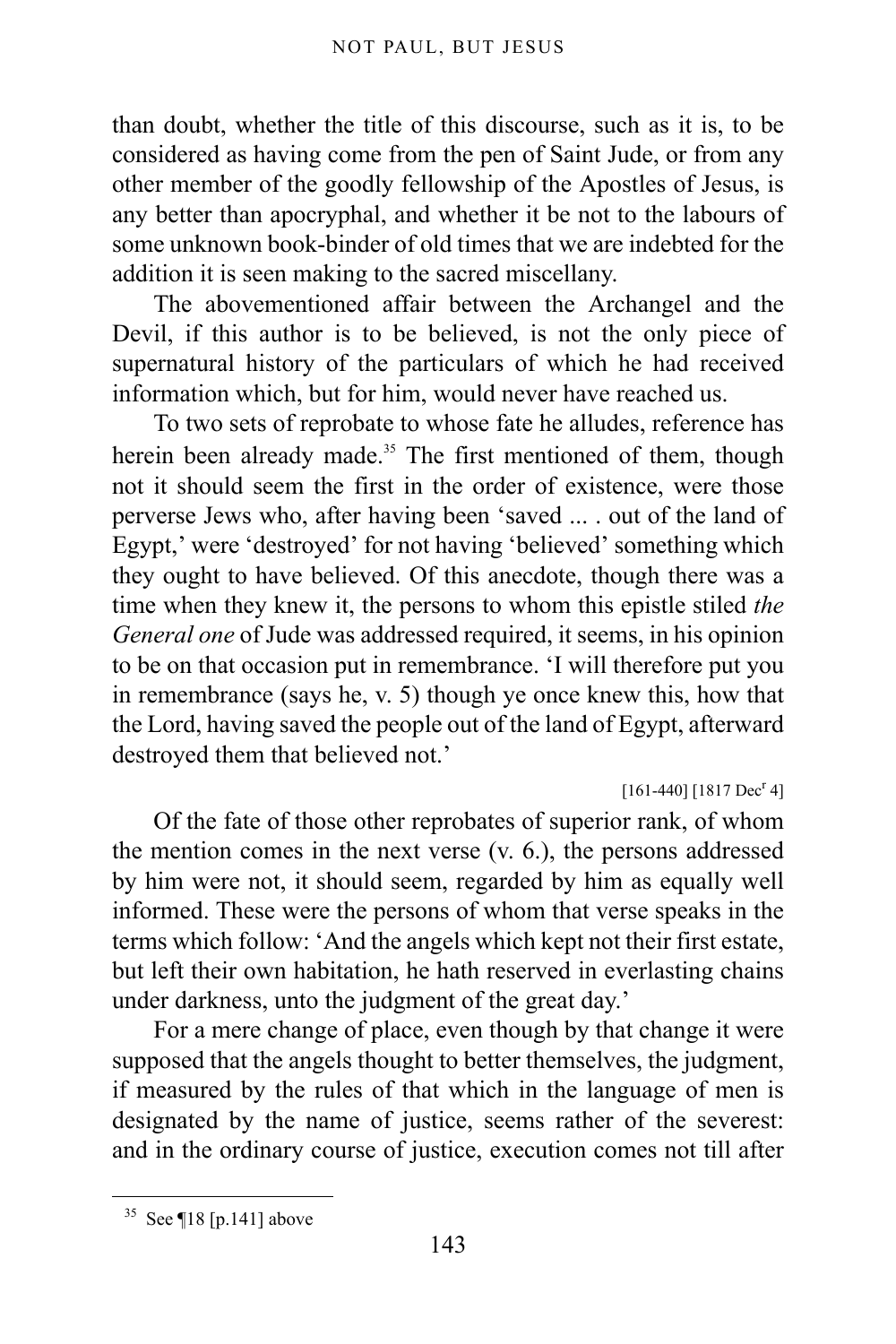judgment: here it comes before it. Was it for want of bail, that it became necessary to secure the persons of the defendants, till the Court should be at leisure to hear the cause.

When, upon an examination made of a discourse bearing marks of high antiquity, and presenting itself in the character of a supernatural one, the import of it is endeavoured to be deduced from the terms of it taken in the sense with which on all other occasions they stand associated, if, as the examination proceeds, grounds present themselves for regarding the claim thus presented as being untenable, eyes unhappily are never wanting, in which the absurdity, if there be any, of which indication is thus given in the discourse, is employed as matter of crimination against the person by whom the indication is afforded. Blasphemy is the name given to the discourse in and by which it is afforded: blasphemous the appellation of reproach, the mark of defamation, stampt upon the enquirer by whom the error has been laid bare—then comes the tyrant hypocrite, and with or without the forms of law, devotes to ruin the man whom the addition of probity to talent has rendered odious, and punishment is held up to view as the ever appointed lot of him who dares to labour with sincerity in the service of mankind.

[161-441] [1817 Dec. 3]

By any person who had not been an apostle of Jesus might this epistle—happily not a very long one—have been penned.

Would it—could it—such a discourse—have been penned by Saint Jude or any other person who had ever been in possession of any such inestimable privilege?

No surely:—of Jesus—of some particular act—of some particular saying—of some particular suffering—of his, some mention would in that case have been to be found in it.

By some persons whom he saw standing in his way, and who, by this description thus given of them, he was assured would be sufficiently known to those for whose eyes this discourse was designed, the wrath of the writer appears to have been excited.

Among the expedients thus applied to the purpose of exposing them to reproach, it seems not altogether improbable that the imputation [of] excess in the pleasures of the bed, and to a greater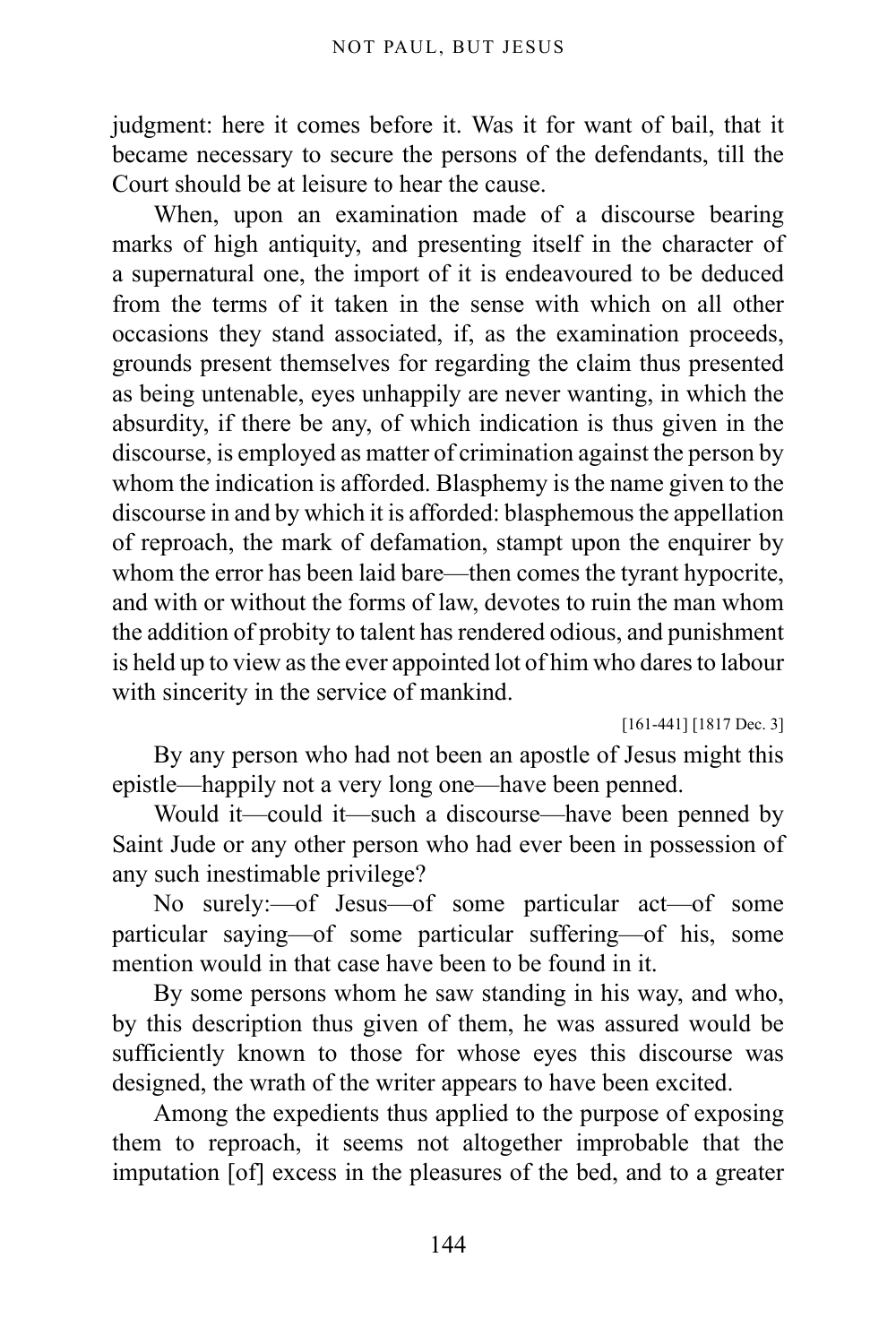or less extent these pleasures being reaped in the particular shape in question, may have been of the number [of] the means so employed.

In the eyes of every person, the value of whose place in society is in any degree dependent upon the attention paid to the instruction endeavoured to be administered by him in the field of religion, all other pursuits present themselves as rivals to that which it is his endeavour to inculcate: and proportioned to the power of seductive attraction which it exercises will naturally be the degree in which it will be obnoxious in his eyes.

 $[161-442]$   $[1817$  Dec<sup>r</sup> 3]

Where the part taken by Paul in relation to these matters is the subject of enquiry, it will be necessary that this observation should be more particularly brought to view.<sup>[36](#page-144-0)</sup> But whatsoever be the religion and whosoever be the teacher of it, more or less application may in the nature of the case be found for it.

As to Jesus, his station was superior to any such competition.

Having like all other preachers, whether of piety or strict morality, the adverse force of present pleasure in all its shapes to contend with,—this chosen servant and constant attendant of Jesus —could he have found in the practice or in the sayings of his master any thing that, in his combat with them—in the war which he could not but have had to wage with them, this chosen servant and constant attendant of Jesus, would he have failed to avail himself of it? To such a question, one answer alone presents itself.

Note that, by some unknown hand, to this Epistle has been prefixt the title of a General one. *General* the appellation given to an Epistle, teeming with allusions to particular incidents, known only to certain persons for whose eyes it was designed, incidents by the non-explanation of which the whole tenor of it is rendered a blank, or rather a dark spot, to all other eyes.

 $[161-443]$  [1817 Dec<sup>r</sup> 5]

Certain persons, it is manifest, there were, whom he had found standing in his way. Who they were  $[was]^3$  known to himself, known also, he felt assured, to those for whose eyes this letter of his was

<span id="page-144-0"></span><sup>36</sup> In the event, Bentham discussed this topic in 'Not Paul, but Jesus', Volume II.

<span id="page-144-1"></span><sup>&</sup>lt;sup>37</sup> MS 'were'.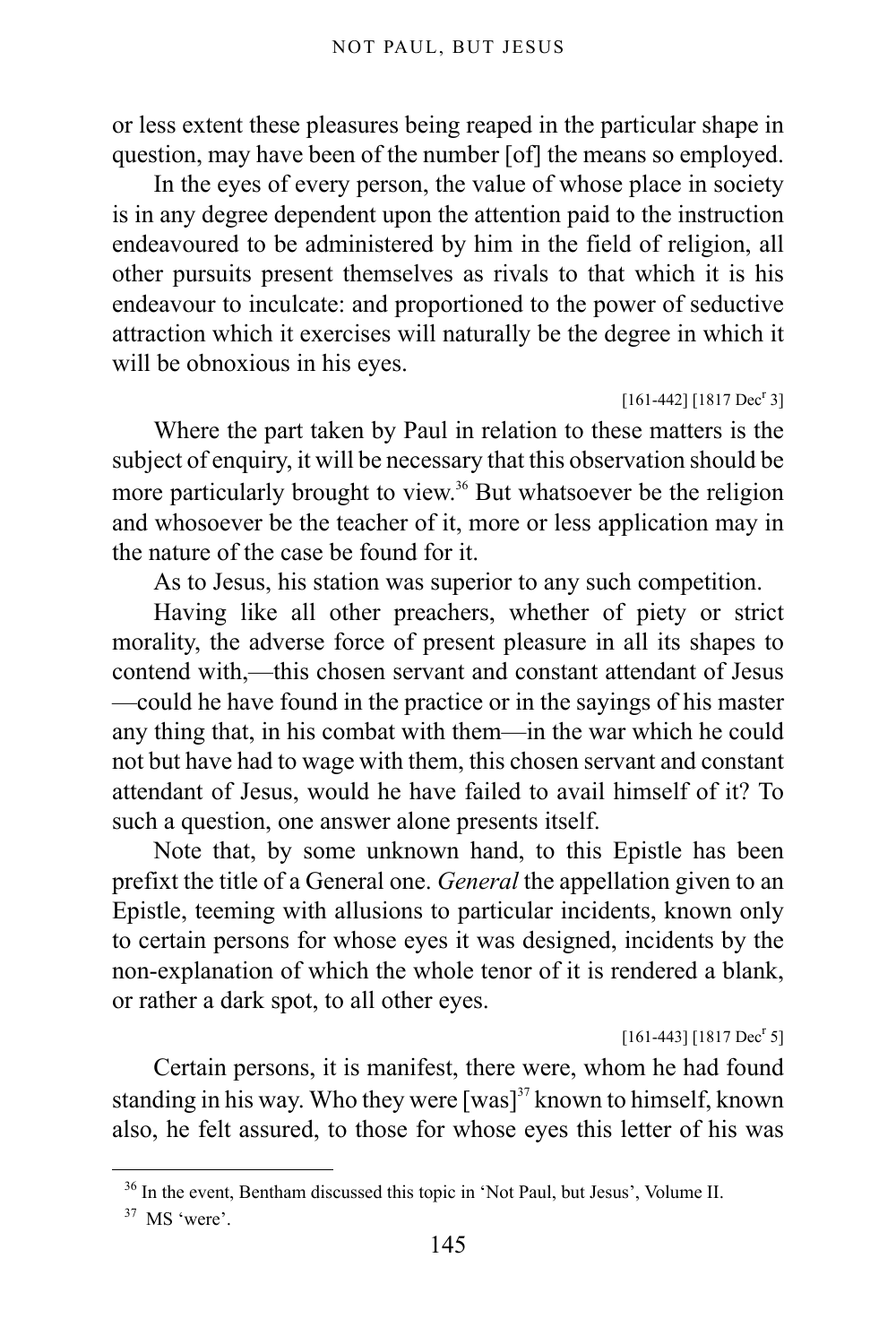designed. Against these adversaries, who ever they were, the war is accordingly carried on in the usual manner—in the manner so customary, not to say so exclusively customary, in those times: dark insinuation, vague vituperation—scarce so much as an attempt at any thing like close reasoning—scarce so much as an attempt at any thing which now-a-days would be called *argument*.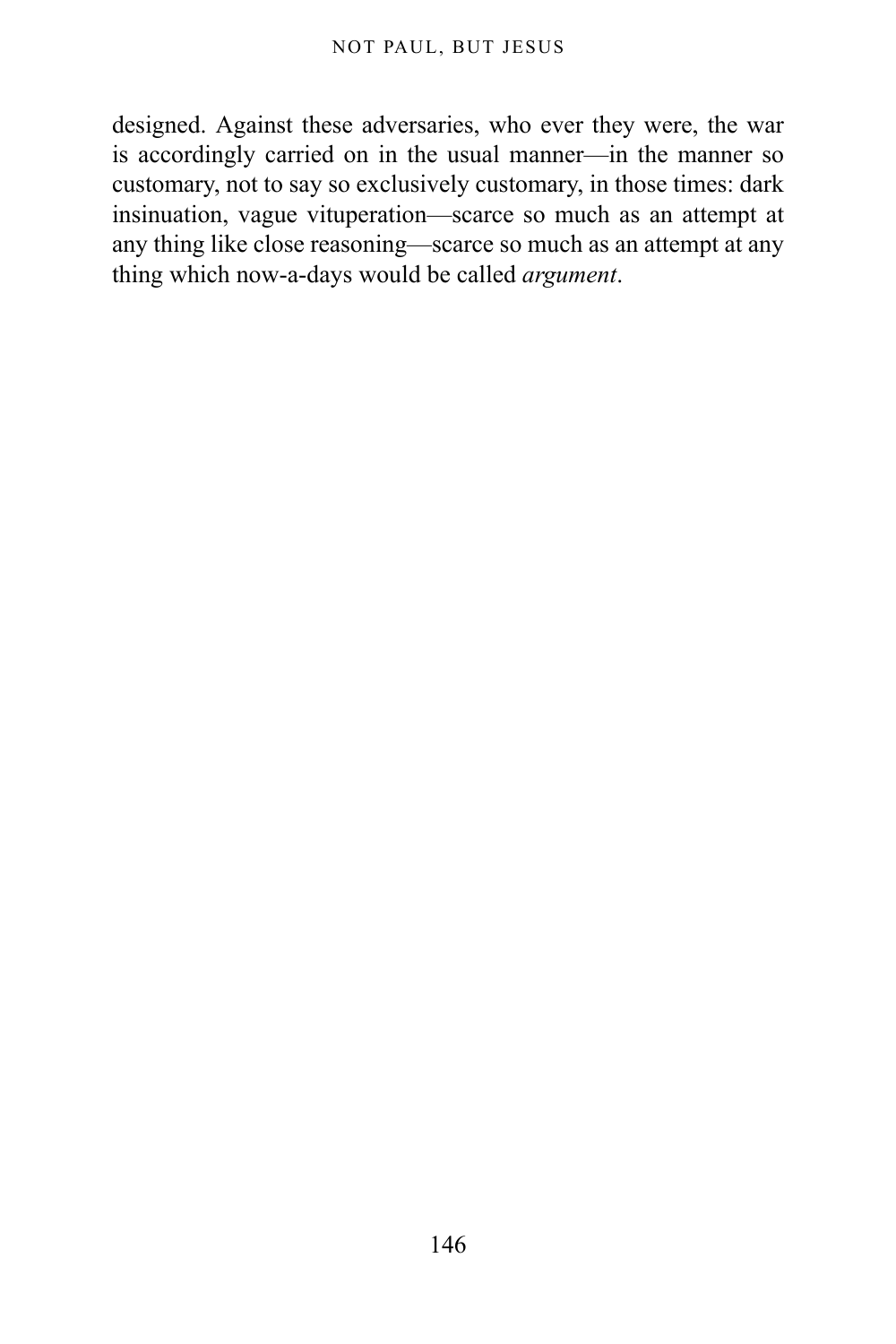### EDITORIAL APPENDIX TO CH. 10<sup>[38](#page-146-0)</sup>

§2. *In the account given of the destruction of the consumed Cities, no condemnation of the propensity in question is contained*<sup>[39](#page-146-1)</sup>

[161–431] [1817 Nov 29]

From the particularity of the circumstances of which the propensity in question forms the principal feature, the impression generally, not to say universally, received at present is—that it is in the prevalence of that propensity, at any rate if coupled with the circumstance of inhospitable violence, that the city found the cause, and the sole c[a](#page-146-2)use, of its destruction.<sup>a</sup>

<span id="page-146-2"></span><sup>a</sup> Numbers xix.<sup>[40](#page-146-3)</sup> 1 to 11 principally: thence perhaps 12 to 21.

That this, however, was regarded not as the sole cause, but at the utmost as no more than one of a multitude of features of depravity operating in the character of concurrent causes, has been rendered manifest by several passages of the Jewish authors termed *the prophets*. [41](#page-146-4)

 $[161-432]$   $[1817 \text{ Dec}^r 14]$ 

In the book of Numbers, Chapter xix, verses from 1 to  $28<sup>42</sup>$  $28<sup>42</sup>$  $28<sup>42</sup>$  an account is given of the sudden destruction, viz. by fire, which in the days of Abraham and his nephew Lot befel the two cities whose names will be presented by the occasion without any need of words.

In what is said in relation to wickedness of character having been the cause by which the catastrophe was produced, mention of the

<span id="page-146-0"></span> $38$  The following material is a superseded draft of Ch. 10, § 2.

<span id="page-146-1"></span><sup>&</sup>lt;sup>39</sup> In a rudiment, Bentham has noted at the beginning of this section: ' $\mathcal{F}$  Add. suppose a rape of a female under these same circumstances—if such crimes were common, might they not have been as sufficient to draw down the catastrophe as the crime reported to be meditated?'

<span id="page-146-3"></span><sup>40</sup> Actually Genesis 19.

<span id="page-146-4"></span><sup>&</sup>lt;sup>41</sup> In the margin, Bentham has noted at this point:  $\mathscr{F}$  This here or under tit. Prophets?' This paragraph has been bracketed by Bentham for possible deletion.

<span id="page-146-5"></span><sup>42</sup> Actually Genesis 19: 1–28.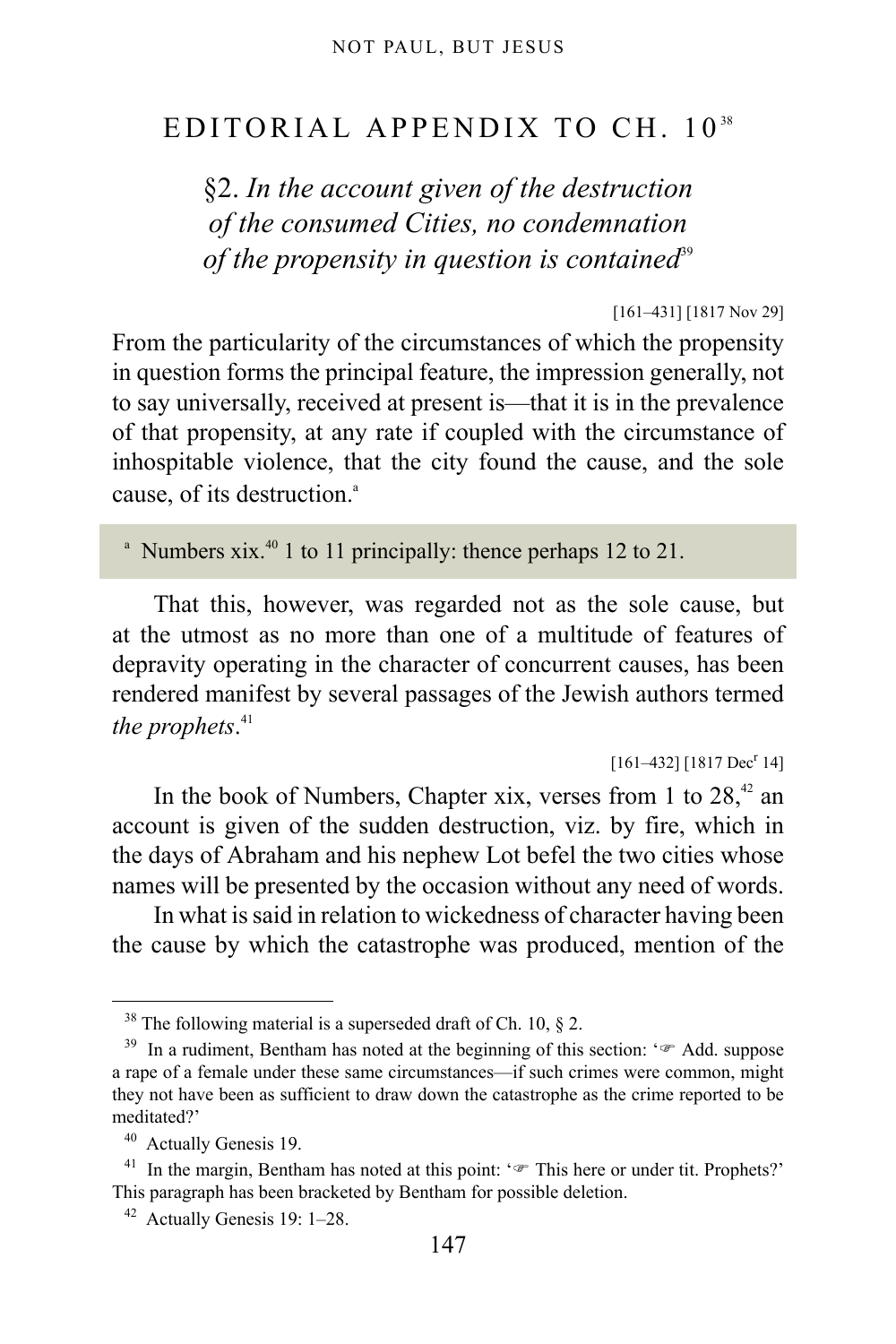propensity in question undoubtedly has place. A cruel and flagitious act of violence is stated as having been meditated and in some sort attempted by a multitude together of one of the two Cities—under the name of *angels*, viz. messengers, human or superhuman (let the reader say which), two persons are mentioned as being the intended victims. Whatsoever was their nature, whatsoever was their errand, they became the objects of the hospitality of Abraham's virtuous nephew.<sup>[43](#page-147-0)</sup> To the men of the City—(v. 4) 'both old and young, all the people from every quarter'—they became in fact objects of sexual concupiscence, and in intention of brutal violence. After the appellation of angels, Men is another appellation given to them. Bring them out unto us—bring them out that we may *know* them, is the cry. That the multitude in whom this appetite raged with so much force was composed of the male sex alone is the subject not of positive assertion, only of inference.

 $[161-433]$   $[1817 \text{ Dec}^r 14]$ 

Whether the female sex were or were not included, to have been made subservient to the appetite of but a small portion of the inflamed multitude, vast as it is represented to be, would have had for its probable consequence instant death.

<span id="page-147-0"></span> $43$  i.e. Lot.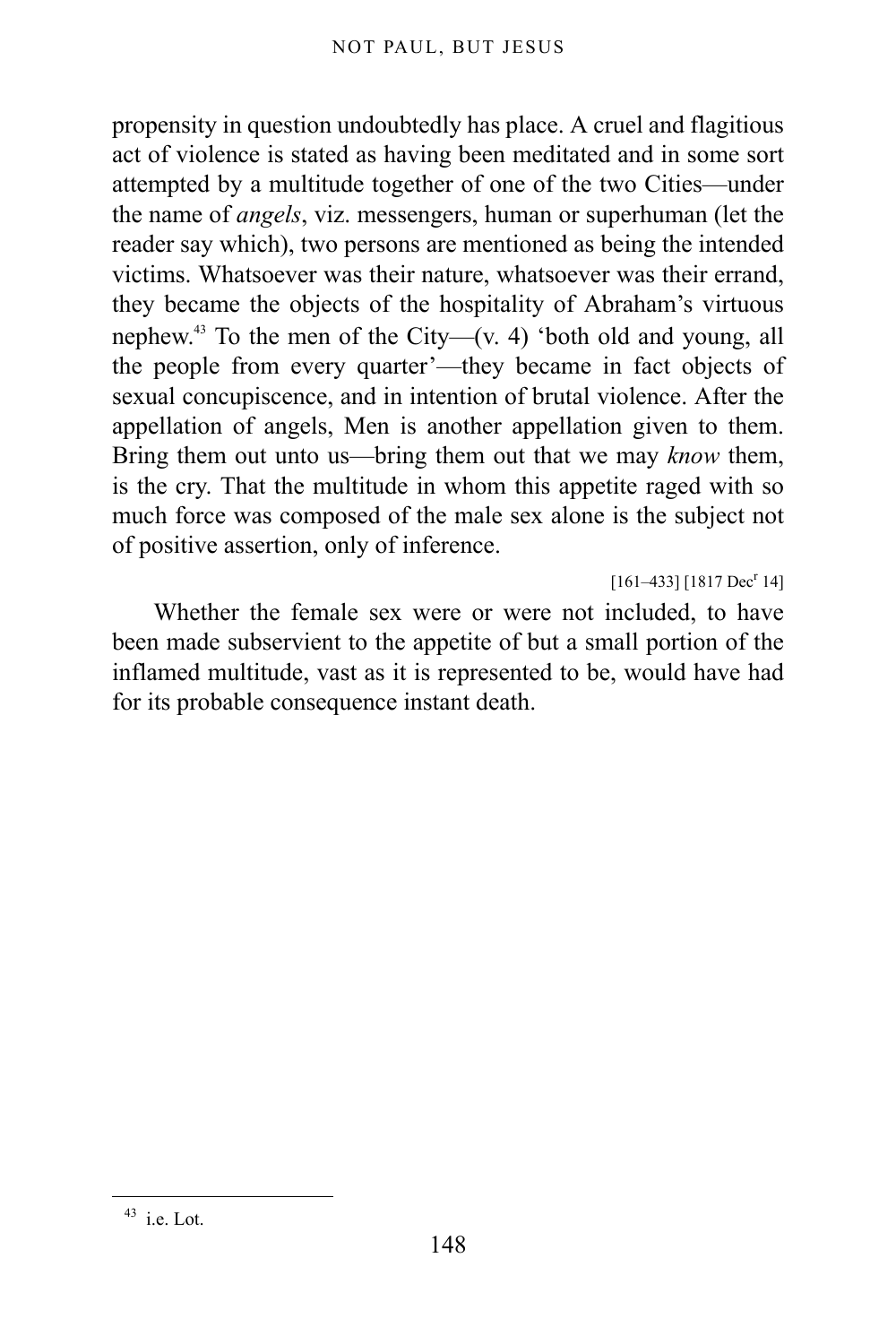# CHAPTER 11. CONDEMNATION PASSED ON THE ECCENTRIC PLEASURES OF THE BED IN THE MOSAIC LAW—IT HAD ITS SOURCE IN AN ILLUSION OF THE FANCY

 $[161-444]$  [1818 Dec<sup>r</sup> 23]

Of the system of Jewish law ascribed to Moses, and through him to the Almighty, any attempt at a comprehensive view would here be out of place. But that in any part of it, [nothing appears] to any such purpose as that of giving direction to practice among nations so far advanced in the career of improvement as the least advanced of the nations of Europe in these our times, is a most serious misfortune.

In travelling over the field of legislation, thrice did the God of Moses change his mind: in Exodus, in Leviticus, in Deuteronomy, each time a different—each time a differently imperfect—view. Instead of Deuteronomy, Tritonomy should have been the name:<sup>[1](#page-148-0)</sup> for besides an act to amend an act, in Deuteronomy may be seen an act to amend the amendment. Chaos in three different forms: confusion worse confounded: on the first occasion, scarce any traces of foresight, on either of the two last, scarce any of recollection, are discoverable. Small is the space allotted to political regulations of the most important nature in comparison of that which is occupied in orders to the builder, the cabinet-maker, the goldsmith and the upholsterer. Half-a-dozen lines suffice for scattering death broadcast and blindfold, as if without a thought: as many pages are occupied with details concerning furniture.<sup>[2](#page-148-1)</sup> If the doctrine of transmigration of souls had place in the 39 Articles, the soul of Moses, or of him who on those occasions writes in the name of Moses, would be discovered

<span id="page-148-0"></span><sup>&</sup>lt;sup>1</sup> The word 'Deuteronomy' literally means 'second law' (from the Greek words δεύτερος, 'second' and νόμος , 'law') as the book repeats the Ten Commandments and most of the laws contained in the book of Exodus. Bentham has coined the term 'Tritonomy' from the Greek word τρίτος, 'third', to mean 'third law'.

<span id="page-148-1"></span> $2$  Exodus 25–7 contains instructions from God to Moses for the construction of a sacred tent, a covenant box, a table, a lampstand, and an altar, with precise details about the gold decoration and the elaborate furnishings of each item.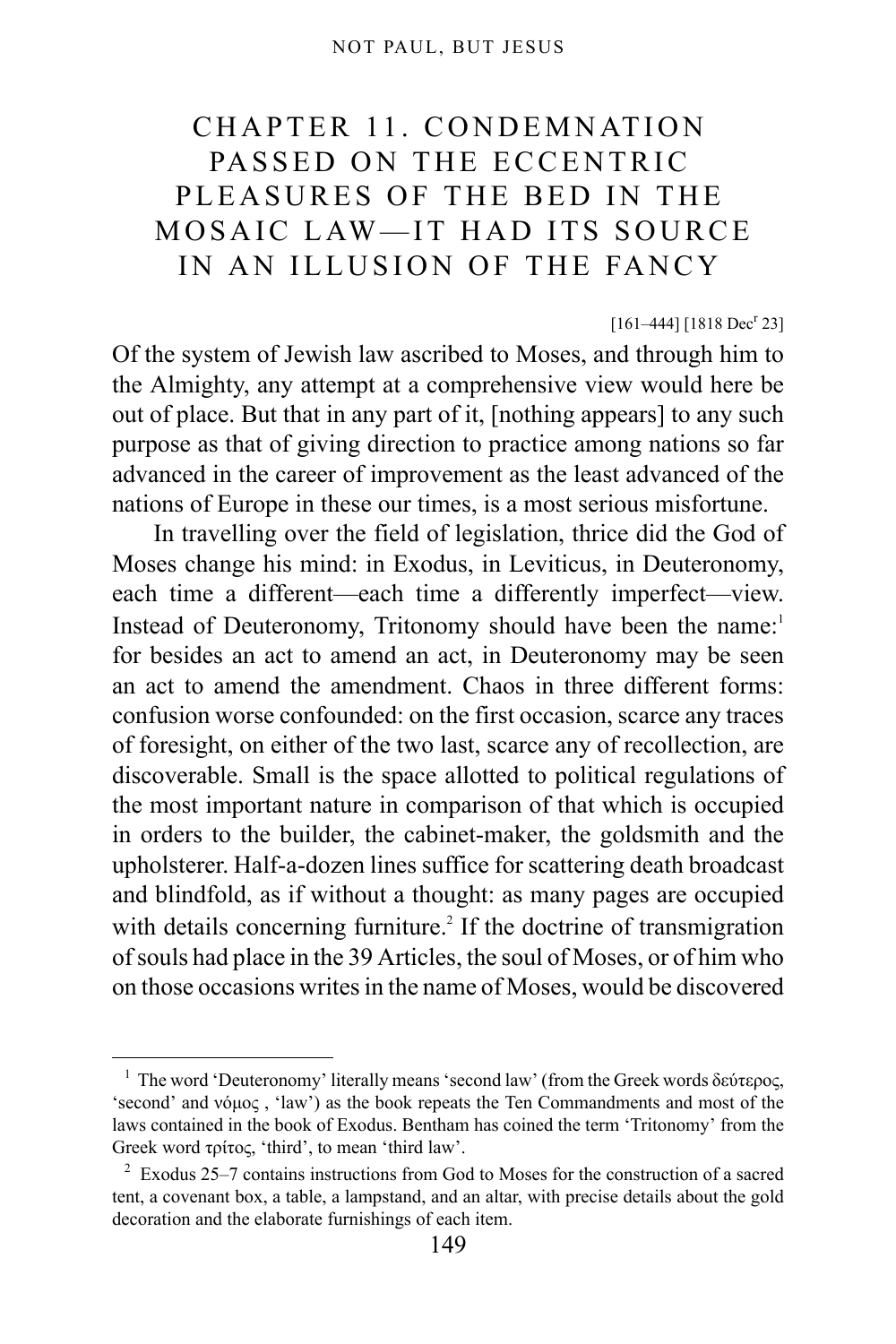making display of its taste in the body of some inhabitant of Carleton House $3$ 

With the builder vies the upholsterer in the elaborateness of his exertions to give perfection to this code.<sup>[4](#page-149-1)</sup>

```
[161–445] [1817 Dec. 24]
```
Lev. xix. 19. 'Ye shall keep my Statutes: Thou shalt not let thy camel<sup>[5](#page-149-2)</sup> gender with a diverse kind: Thou shalt not sow thy field with mingled seed: neither shall a garment mingled of linen and woollen come upon thee.'

Deuteronomy xxii. 9. 'Thou shalt not sow thy vineyard with divers seeds: lest the fruit of thy seed which thou hast sown, & the fruit of thy vineyard, be defiled.

'10. Thou shalt not plow with an Ox, and an ass together.

'11. Thou shalt not wear a garment of divers sorts, as of wollen & linnen together.

'12. Thou shalt make thee fringes upon the four quarters of thy vesture, wherewith thou coverest *thyself*.'

[161–446] [1817 Dec 23]

### *The spectre of indelicacy*

In the pericranium of this legislator, the organ of the horror of indelicacy possesses such an extent as to have almost obliterated every other: the phantom of uncleanness fills with scarcely intermitting agitation his whole frame. Uncleanness in the pleasures of the table: uncleanness in the pleasures of the bed: he beholds uncleanness every where.

To exempt its flesh from the imputation of uncleanness, and him who feeds upon it from abhorrence, a beast must not only divide the

<span id="page-149-0"></span><sup>&</sup>lt;sup>3</sup> Carlton House, a mansion on the south side of Pall Mall in London, had come into the possession of George, Prince of Wales, in 1783. The Prince spent a huge amount of money on extending, decorating, and furnishing the mansion in a lavish and extravagant fashion.

<span id="page-149-1"></span> $4$  In the margin, Bentham has noted at this point:  $\sqrt{ }$  Number the verses occupied about upholstery matters and penal law respectively.'

<span id="page-149-2"></span><sup>5</sup> King James Bible 'cattle'.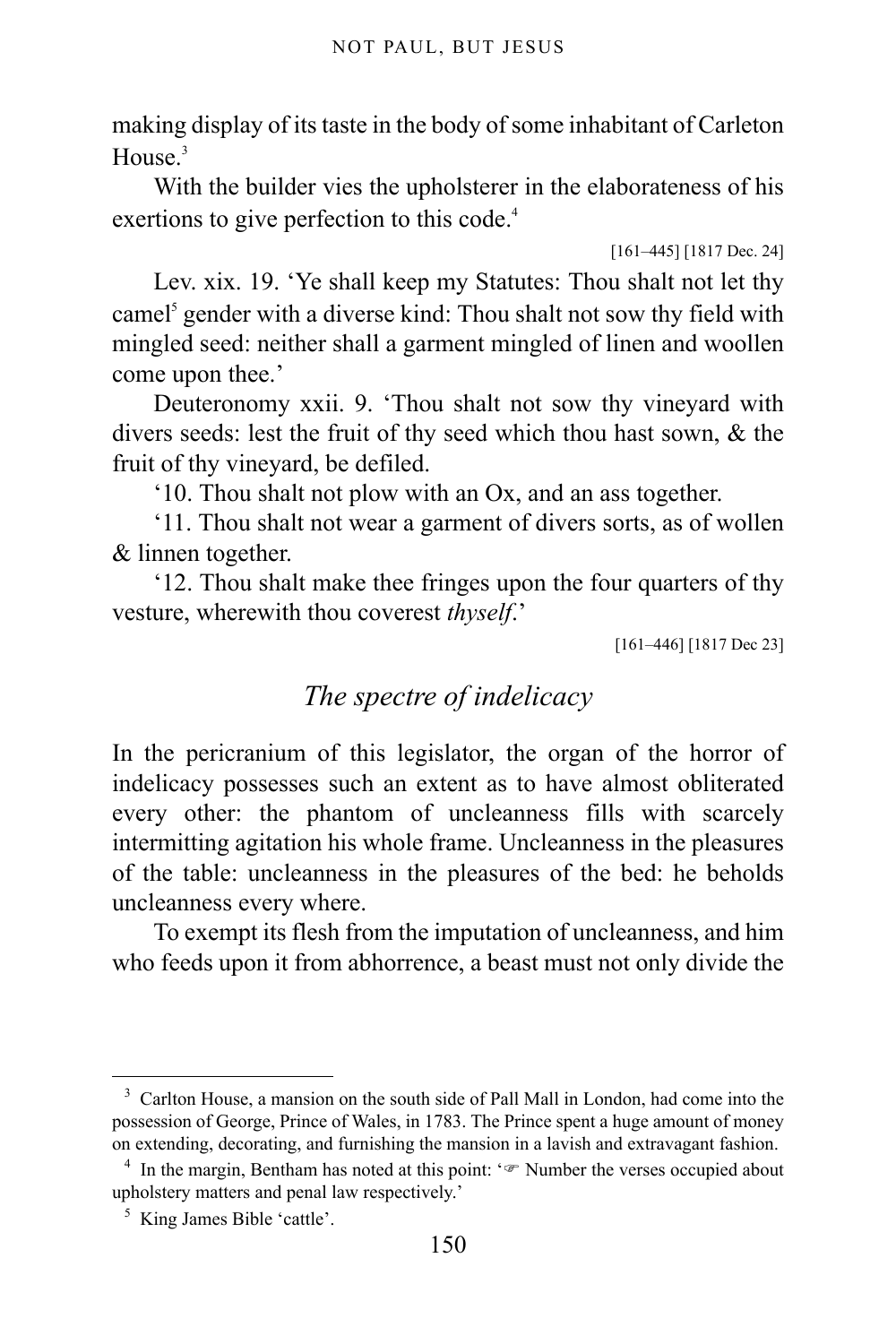hoof, but chew the cud<sup>[6](#page-150-0)</sup>—fish must have fins and scales.<sup>[7](#page-150-1)</sup> A system of zoology is constructed and devoted to this purpose.

To console them, however, from being debarred from pork and hares and rabbits, the people have free liberty to eat their fill of locusts [a](#page-150-2)nd grasshoppers and beetles.<sup>a</sup>

<span id="page-150-2"></span>a Leviticus xi. 22.

Uncleanness after all, whether as a sin or as a misfortune, is what it requires the whole thought of a man's life to keep him from: nor will even that be sufficient.

 $[161-447]$   $[1817 \text{ Dec}^r 26]$ 

By the God of Moses, violence out of the case, the act by which satisfaction is afforded to the sexual appetite in conjunction with a partner of the same sex (that sex being the male) appears to have been regarded with different eyes at different periods.

1. At the penning of the first of the four Codes, $\frac{b}{b}$  $\frac{b}{b}$  $\frac{b}{b}$  it appears not to have engaged his attention: that faculty was preoccupied by the more important cares respecting the patterns of curtains, hangings and vestments<sup>[8](#page-150-4)</sup>

<span id="page-150-3"></span> $^{\circ}$  A $^{\circ}$  B.C. 14[9](#page-150-5)0. $^{\circ}$ 

2. At the penning of the second of those Codes, as exhibited in Leviticus, the practice in question is brought to view. But in the first

<span id="page-150-0"></span><sup>6</sup> Leviticus 11: 3.

<span id="page-150-1"></span> $^7$  Leviticus 11: 9.

<span id="page-150-4"></span><sup>8</sup> Exodus 26: 1–13, 28: 2–43.

<span id="page-150-5"></span><sup>&</sup>lt;sup>9</sup> '1490' appears to be a slip. Bentham's immediate source for Biblical dates was almost certainly the running chronology in the margin of the King James Bible introduced in the second Oxford edition of 1679 and revised in the edition prepared by William Lloyd (1627– 1717), Bishop of St Asaph 1680–92, Coventry and Lichfield 1692–9, and Worcester from 1699, and published at London and Oxford in 1701, which was retained in almost all the subsequent Oxford editions to the time of Bentham's writing. According to this chronology, the codes of law contained in the book of Exodus were delivered in 1491 bc. Lloyd in turn derived his Biblical chronology from James Ussher, *Annales veteris testamenti, a prima mundi origine deducti*, (i.e. '*Annals of the Old Testament, deduced from the first origins of the world*'), London, 1650. James Ussher (1581–1656), Archbishop of Armagh from 1626.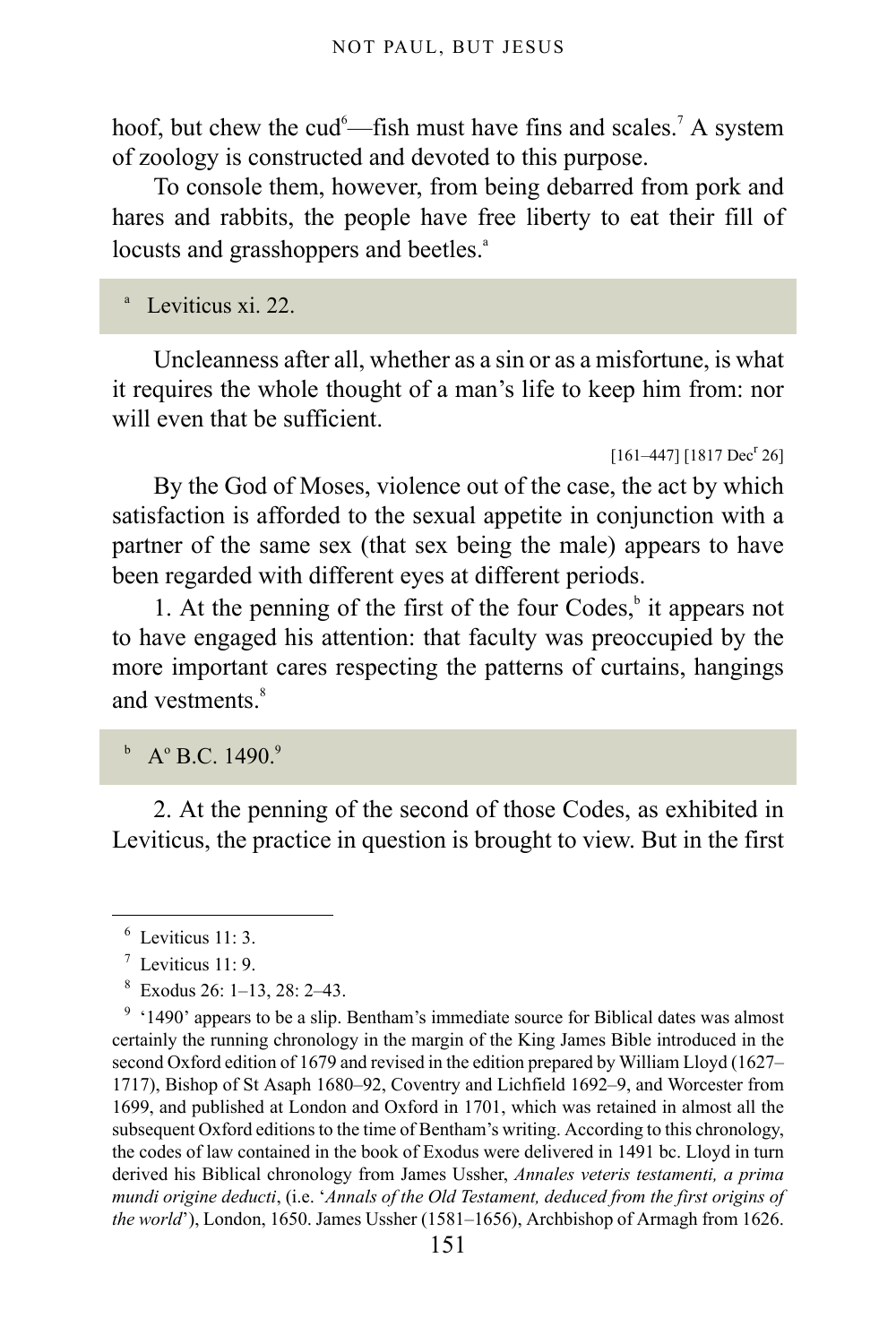instance, a simple prohibition includes the whole of the arrangement taken for the prevention for it. $\epsilon$ 

<span id="page-151-0"></span> $\rm^c$  Levit. xviii. 22.<sup>[10](#page-151-1)</sup>

At the next interview as reported in this same Code, it bethinks the Lord to enforce the prohibition by a punishment: and that punishment is [d](#page-151-2)eath.<sup>d</sup>

<span id="page-151-2"></span> $^d$  Levit. xx. 13. $^{11}$  $^{11}$  $^{11}$ 

3. In the third Code, as exhibited in the book of Numbers, no fresh notice of it presents itself. Of any such fresh notice, what could have been the use? Once enacted, always enacted.

4. In the fourth and last of these Codes, however, the subject is resumed: *actum agere* <sup>[12](#page-151-4)</sup> is the lesson now.

Now, however, if the English translation be correct, the capital punishment is dwindled into a simple prohibition: and the prohibition thus applying to that conjunction of male with male, is immediately preceded by a correspondent one applying to the case of th[e](#page-151-5) conjunction of female with female.<sup>e</sup>

<span id="page-151-5"></span> $^{\circ}$  Deut. xxiii. 17.<sup>[13](#page-151-6)</sup>

To the conjunction of female with female of the same species, prohibition applies without punishment: while to the conjunction of female with male of a different species, punishment is applied, and that punishment is death.<sup>[f](#page-152-0)</sup>

<span id="page-151-1"></span><sup>10</sup> Leviticus 18: 22: 'Thou shalt not lie with mankind, as with womankind: it *is* abomination.'

<span id="page-151-3"></span> $11$  Leviticus 20: 13: 'If a man also lie with mankind, as he lieth with a woman, both of them have committed an abomination: they shall surely be put to death: their blood *shall be* upon them.'

<span id="page-151-4"></span> $12$  i.e. 'to do what has already been done'.

<span id="page-151-6"></span><sup>&</sup>lt;sup>13</sup> Deuteronomy 23: 17: 'There shall be no whore of the daughters of Israel, nor a sodomite of the sons of Israel.'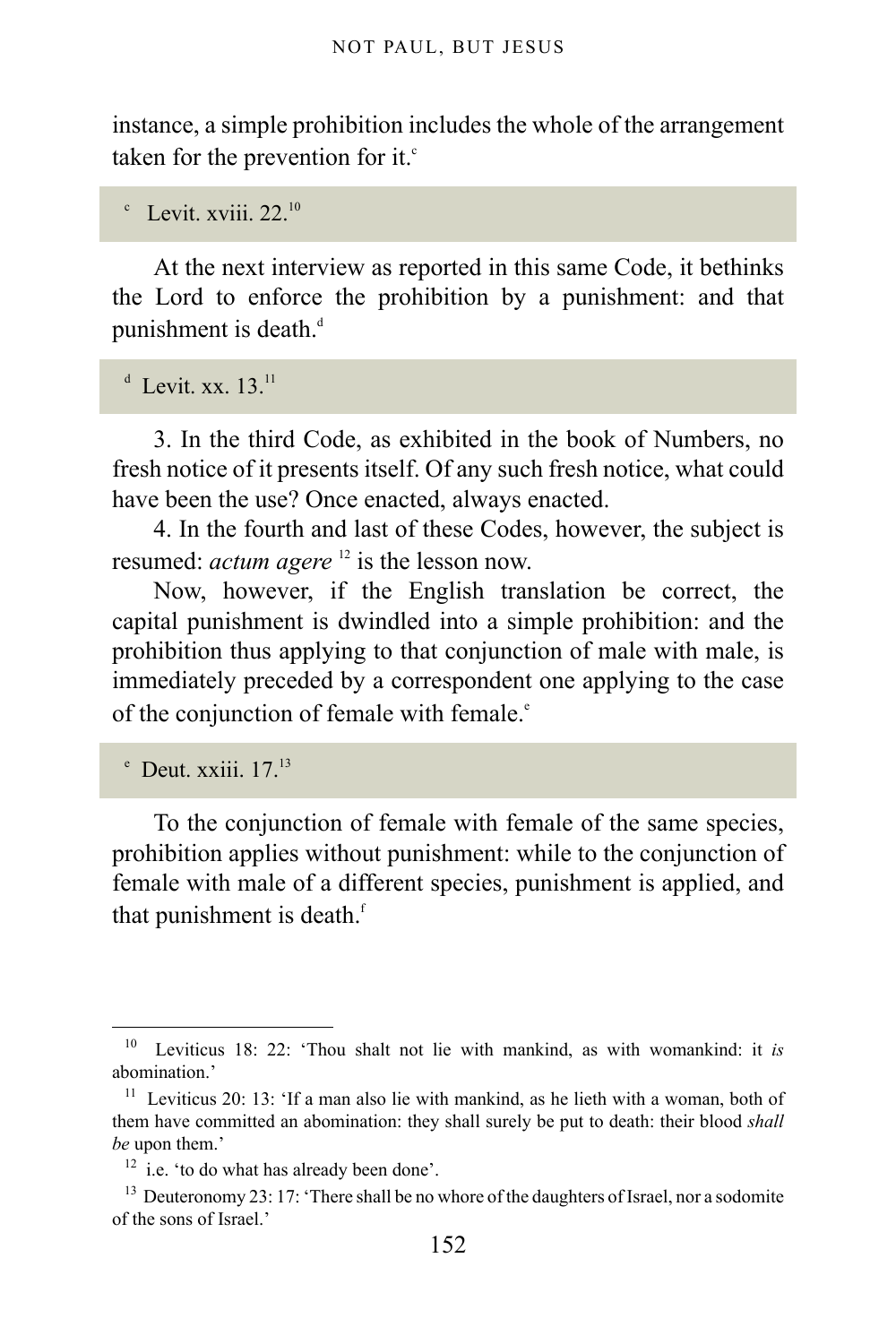<span id="page-152-0"></span>f As well in regard to the offence of the female as in regard to that of the male, whoso will be at the pains to compare the English translation, text and margin, with the Greek in the Polyglot Bible, $14$  will see that great ambiguity hangs over the description of it in both cases.<sup>[15](#page-152-2)</sup> Possibly in neither may it be any thing more than the case of simple fornication: but this, as it may be inferred from the next verse the  $18<sup>th</sup>$ , is the case where it has for its accompaniment prostitution for hire.<sup>[16](#page-152-3)</sup>

#### $[161-448]$  [1817 Dec<sup>r</sup> 26]

It is not in many instances that, in these successive productions of the art and science of legislation, any such accompaniment as a rational cause, or any thing exhibited in the character of a reason, is regarded as necessary: but if the absence of reason be regarded as forming the general rule, in the present instance an exception may be seen to that rule.

<span id="page-152-1"></span><sup>&</sup>lt;sup>14</sup> Bentham's polyglot bible was probably either the 'London Polyglot Bible', *Biblia Sacra Polyglotta, Complectentia Textus Originales, Hebraicum, cum Pentateucho Samaritano, Chaldaicum, Græcum;* 6 vols., London, 1654–7, edited by Brian Walton (1600–61), Bishop of Chester from 1660, or *Biblia Sacra Polyglotta*, 4 vols., London, 1817–28, published by Samuel Bagster (1772–1851), publisher and author.

<span id="page-152-2"></span><sup>&</sup>lt;sup>15</sup> In the King James Bible, ambiguity is indicated by a marginal note to 'whore', stating 'Or *sodomitess*': see for instance, *The Holy Bible*, Oxford, 1800. The corresponding word in the Greek text is 'πόρνη', i.e. 'prostitute (female)', whilst the Greek word rendered in the King James as 'sodomite' is 'πορνεύων', i.e. 'prostitute (male)', which is ambiguous to the extent that its meaning may be active, 'one who prostitutes', or passive, 'one who is prostituted'. In the original Hebrew, the corresponding words are 'השדק',' kedeshah', and 'שדק',' kadesh', which translate literally as 'holy (feminine)' and 'holy (masculine)'. According to John Gill, *An Exposition of the Old Testament, in which are recorded the Original of Mankind, of the Several Nations of the World, and of the Jewish Nation in particular*, 4 vols., London, 1763–5, ii. 92: 'The word for *whore* is *Kedeshah*, which properly signifies an *holy* one; and here, by an *Antiphrasis*, an unholy, an impure person, one that is defiled by man; ... some understand this not of common harlots in the streets, but of sacred whores, or such as were consecrated to heathen deities'. In relation to the masculine variant, see ibid., ii. 93: 'by the same rule that *Kedeshah* is rendered a whore in the preceding clause, *Kadesh* should be rendered an whoremonger here, as in the *Septuagint* and *Vulgate Latin* versions; though *Aben Ezra* interprets it passively, one that is lain with, and *Jarchi* one that is prepared to lye with a male ... and it looks as if there were such sort of persons sacred to idols'. Solomon ben Isaac Rashi (1040–1105) and Abraham ben Meir Ibn Ezra (1089–1164), rabbis and *biblical* exegetes.

<span id="page-152-3"></span><sup>&</sup>lt;sup>16</sup> Deuteronomy 23: 18: 'Thou shalt not bring the hire of a whore, or the price of a dog, into the house of the Lord thy God for any vow: for even both these *are* abomination unto the Lord thy God.'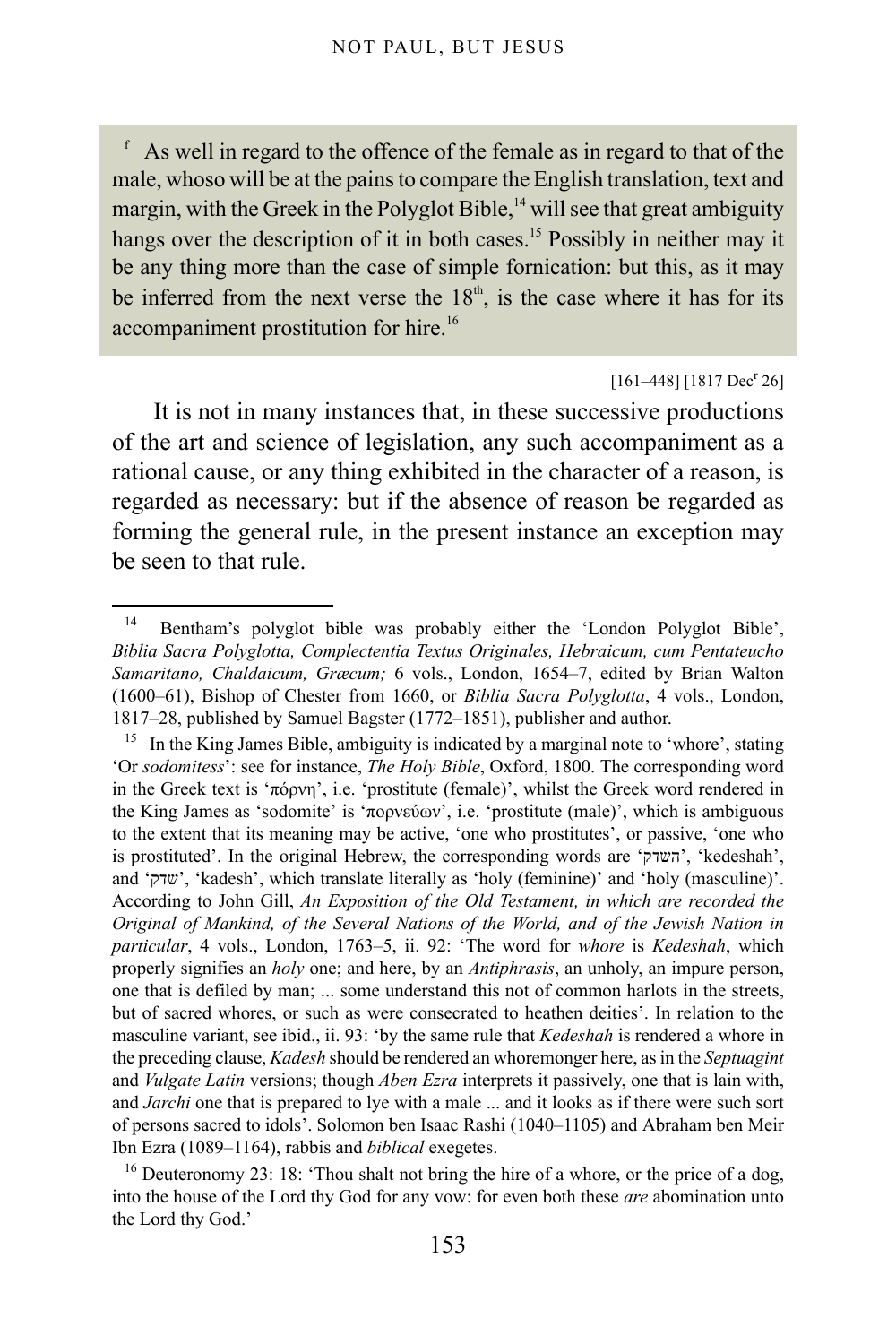In Leviticus xviii. 23 to 30, the reason is that, of a number of practices to which in the aggregate the term abomination is therein applied, this is one<sup>[17](#page-153-0)</sup>—that of holding, during the time of her periodical indisposition, conjugal intercourse being another,<sup>[18](#page-153-1)</sup> [by which] the nations which, to make room for them, this chosen people of God were commanded to exterminate had defiled themselves.

Two Chapters after (Levit. xx. 22 to 24) this same reason is repeated: to which is added that of the determination to keep this people in a state of separation from every other (v. 24.)

These same conjunct considerations are in the next verse given for the exclusion put upon so many sorts of flesh in the character of food: those which are under the exclusion being pronounced unclean.

Abomination is the term of reproach applied to the prohibited sexual intercourse—abominable is the state to which, in the same breath, souls are declared to be plunged by the eating of any of these unclean viands $19$ 

[161–449] [1817 Dec 26]

The same consideration will not in every instance serve in the character of a reason in different nations or at different times.

In modern times, when a reason has been looked for, for applying to a state of society so different the principles of the Mosaic law, the danger of dispopulation, in case of toleration, has been assigned for the law in virtue of which a person convicted of the unclean practice in question is devoted to destruction—that part of the population which shall be found composed of persons so conducting themselves shall be cut off $20$ 

<span id="page-153-0"></span><sup>&</sup>lt;sup>17</sup> The relevant verse is, in fact, Leviticus 18: 22: 'Thou shalt not lie with mankind, as with womankind: it *is* abomination.' Bestiality is condemned as 'confusion' in Leviticus 18: 23, while the remainder of the passage consists of an exhortation against abominable practices in general.

<span id="page-153-1"></span><sup>&</sup>lt;sup>18</sup> The relevant verse is, in fact, Leviticus 18: 19: 'Also thou shalt not approach unto a woman to uncover her nakedness, as long as she is put apart for her uncleanness.'

<span id="page-153-2"></span><sup>&</sup>lt;sup>19</sup> Leviticus 20: 25: 'Ye shall therefore put difference between clean beasts and unclean, and between unclean fowls and clean: and ye shall not make your souls abominable by beast or by fowl, or by any manner of living thing that creepeth on the ground, which I have separated from you as unclean.'

<span id="page-153-3"></span><sup>20</sup> Although Voltaire had argued in his *Dictionnaire Philosophique* that the generalization of homosexuality would eradicate mankind (see [Ch. 3 fn7 \[p.33\]](#page-32-0) above), he had also added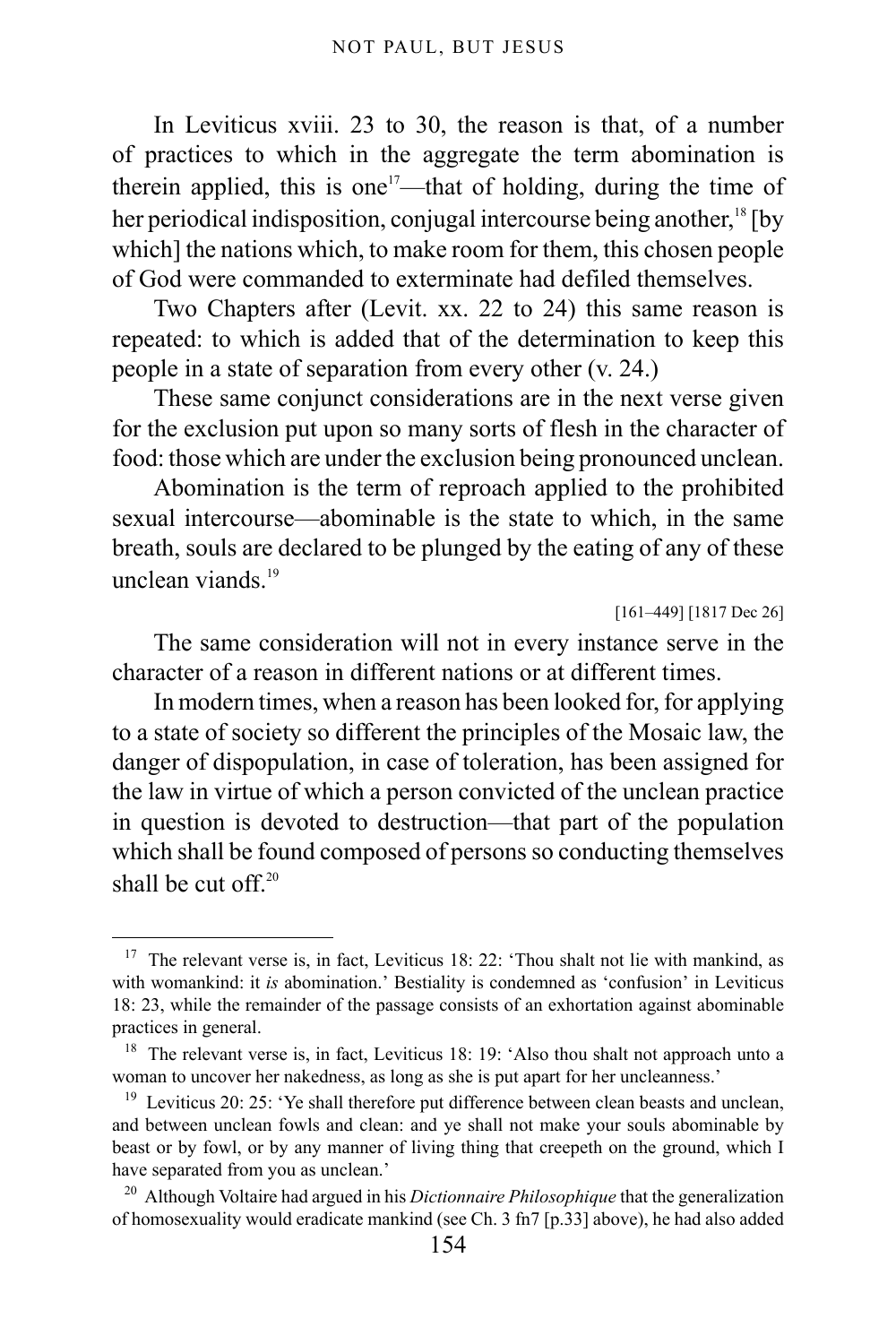To what a degree of extent, notwithstanding all this verbal rigour, it had place in that same country will presently be observable. Yet of no such apprehension on the score of population is any symptom to be found in the Mosaic law.

Continually addicted to this practice, this same impure race was prolific to a degree altogether unexampled under the laws of modern purity.<sup>[21](#page-154-0)</sup>

Ere long the prohibition respecting the houses of accommodation will be seen interpreted by the rule of contraries.

This, it may be said, was the consequence of idolatry. In that instance, perhaps so. But no symptoms of idolatry appear to have accompanied the accessoriship and support afforded by the whole tribe of Benjamin to a libidinous outrage in which the whole population of one of its cities had participated. $^{22}$  $^{22}$  $^{22}$ 

[161–450] [1817 Dec 26]

Remarkable, howsoever little wonderful, is the blindness with which every work to which the epithet of sacred or holy has been attached is predestinated to be interpreted.

To the case in which the satisfaction given to the appetite is given to it without a partner, the name of another character in Jewish history has been given to the practice: and books in which the

in a concluding note that the punishment of burning 'est trop fort; *est modus in rebus*: on doit proportionner les peines aux délits': see *La raison par alphabet*, i. 36 n. (*Dictionnaire philosophique: I*, 332 n.) Bentham may have had in mind instead John Fortescue Aland (1670–7146), judge, who in his report of the case of Richard Wiseman (see [Ch. 3 fn1 \[p.29\]](#page-28-0) above) had quoted with approval from *de Publicis Concubinariis*, a commentary written by the canonist Bermond Choveron at the time of the fifth Lateran Council of 1512–17: '*Apud Deum tale Peccatum reputatur gravius homicidio, eo quia homicida unum hominem tantum, Sodomita autem totum genus humanum delere videtur*'; i.e. 'According to God such a Sin (i.e. sodomy) is held to be more serious than homicide, because the homicide is seen to destroy one man, but the Sodomite to destroy the entire human race': see Fortescue, *Reports of Select Cases In all the Courts of Westminster-Hall*, p. 94. For a later assertion that the argument from population was used by those defending capital punishment for homosexual offences, see, for instance, the letter signed 'A.B.', printed in the *Morning Chronicle*, 20 August 1772, p. 4: 'The true mode of estimating (I speak politically) the guilt of any act, is by the degree of injury it is of, or threatens, to the society... . The only argument I ever heard used ... to prove the enormity of this crime, is, that if it was practised in its full extent, it would stop the propagation of mankind.'

<span id="page-154-0"></span> $21$  The following two paragraphs have been marked by Bentham for deletion.

<span id="page-154-1"></span><sup>&</sup>lt;sup>22</sup> See Ch.12  $\S$ . 1 [p.161] below.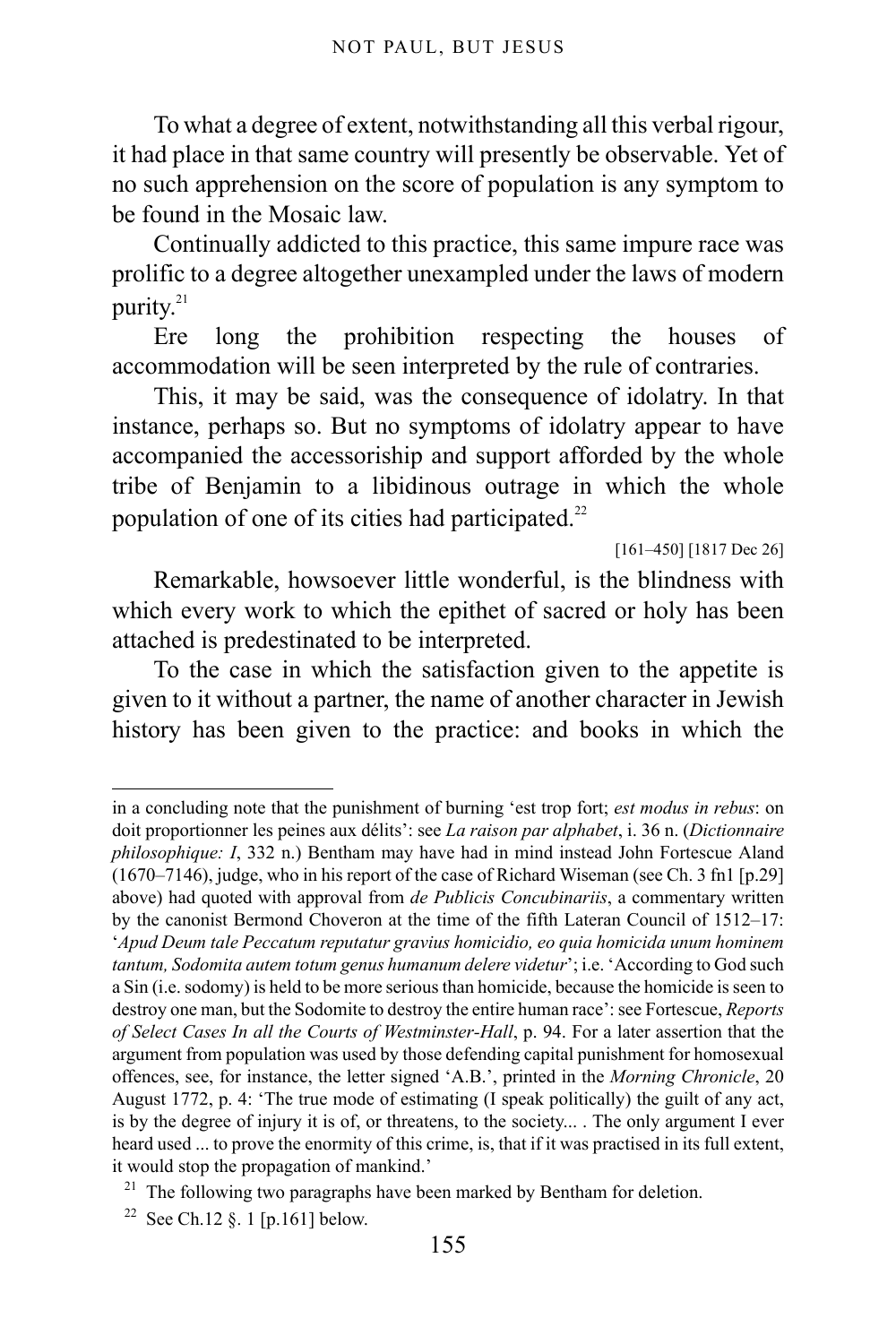practice is considered in a medical point of view have taken their titles from that name. $^{23}$  $^{23}$  $^{23}$  The man is represented as having committed a sin. Why? because death, inflicted by supernatural means not specified, is stated in the character of a punishment by which the sin so committed was visited. Read the original, the act in the two cases will be seen to be altogether different.<sup>8</sup> Judah had three sons: to the eldest he gave a wife: he was 'wicked in the sight of the Lord (v. 7.) and the Lord slew him.' For the Lord put 'his father' and you will probably be not far from the truth. This done, he gave the widow to the second son: had he had a child by her—had the surviving brother had a child by his dead brother's widow—this, in the phrase there employed, would have been 'raising up seed,' or 'giving seed to his brother.' (v. 8. 9.) The conceit of the father was not seconded, but opposed, by the imagination of the son: obedient in shew, he took her to his embrace; but, to defeat a project by which his own comforts were destined to be sacrificed to a partial whimsy of his father's, he took the requisite measures from preventing the embrace from being prolific. Equally unprolific would all subsequent embraces have been, reckoning from that moment to that of parturition, had conception in the ordinary course been suffered to follow from this first embrace. But the projects of the Lord, predestinated as they seem to have been to such frequent disappointments, have not been always disappointed with impunity: on the present occasion, though he missed his purpose, he had his revenge: 'the thing (v. 10) displeased the Lord: wherefore he slew him also.'

[161–451] [1817 Dec 26]

The child begotten by the living son would have been begotten by the dead one after his death: in this they both of them, father and son, agreed. But the son did not choose that a child, in the event of its having been begotten by him, should not be his: which the father did. Here was a disagreement: and the consequence was that, probably

<span id="page-155-0"></span><sup>23</sup> i.e. Onan. See, for example, *Onania; or, the heinous Sin of Self-Pollution, and all its frightful Consequences, in both Sexes, considered, with spiritual and physical Advice to those, who have already injur'd themselves by this abominable Practice*, 8th edn., London, 1723; [S.A.D.] Tissot, M.D., *A Treatise on the Crime of Onan: Illustrated with a Variety of Cases, together with the Method of Cure*, London, 1766.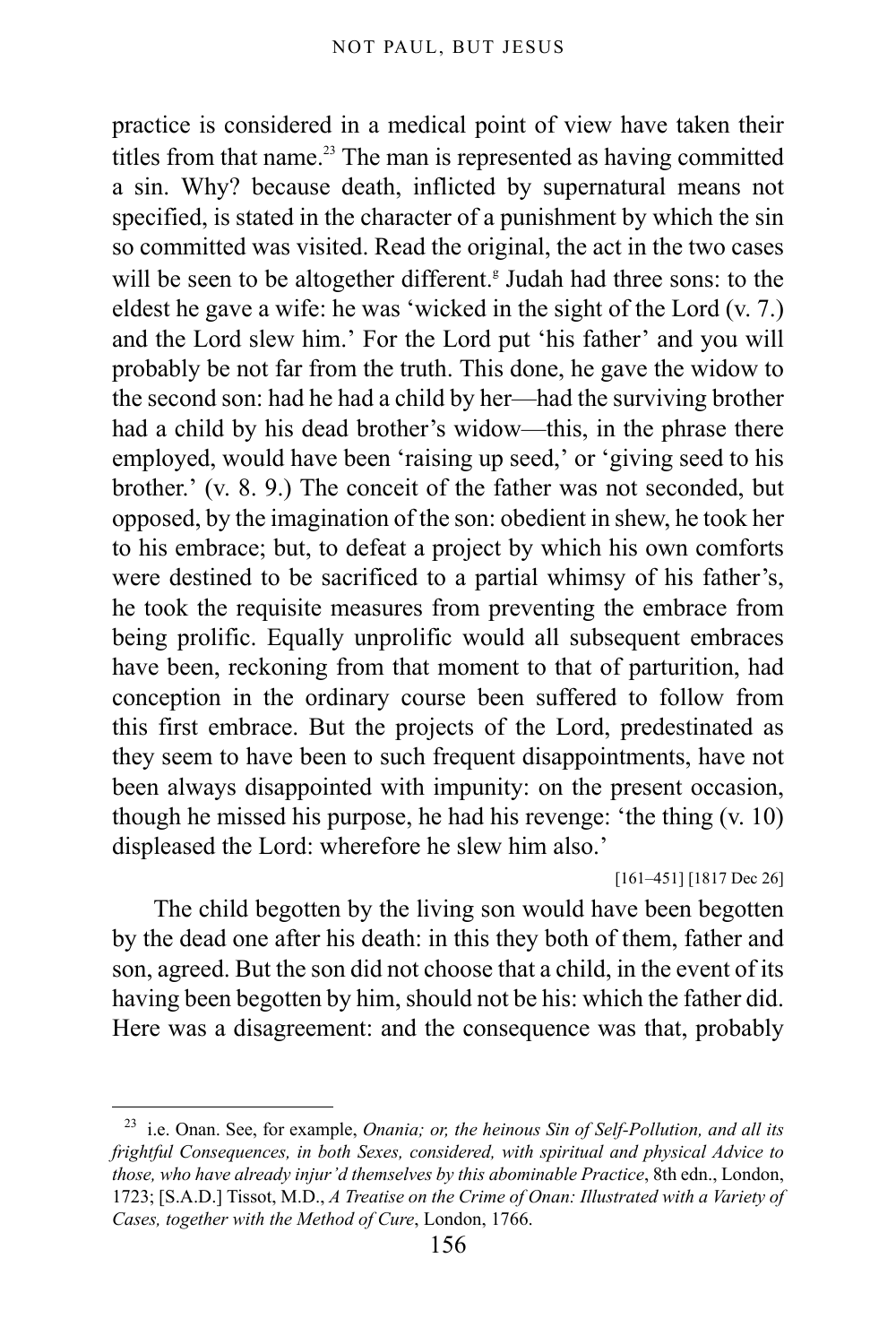by the hand of the father, the Lord sent this second reprobate after the first.

To have been known to the father, unless it were made known by a vision or in some other way by express revelation, the offence must either have been committed in his presence, or found an informer in the injured lady. One and the same sentiment or sense, whichever it is to be called, displays itself by tokens considerably different in different times and places. In France, when the wedding has been a royal one, a circle of courtiers has been seen accompanying the spot, more or less enclosed, in which the consummation was performing.[24](#page-156-0) In Otaheite, not only the functions by which the species is preserved, but all other operations by which satisfaction is afforded to the sexual appetite, are, or at least used to be, performed, as often as desire happened to invite, how numerous and how mixt so ever

<span id="page-156-0"></span><sup>24</sup> See, for instance, *Memoirs of the Court of France and City of Paris: containing the Intrigues of that Court, and the Characters of the Ministers of State, and other Officers; together with the Occurrences of the Town*, London, 1702 (attributed to Marie-Catherine Le Jumel de Barneville, baronne d'Aulnoy, but almost certainly not written by her), p. 192, discussing the marriage of Princes Marie-Adélaïde of Savoy (1685–1712) and Prince Louis (1682–1782), duc de Bourgogne, grandson of Louis XIV (1638–1715), King of France from 1643, on 7 December 1697: 'Upon the Marriage-day, the new married Couple were put to Bed; but the Curtains being undrawn, there were a great many Witnesses of their Actions, only in order to see if they lay close to one another. The King, to give them a sufficient opportunity, caus'd draw the Curtains, while the ... Officers of the young Prince, stood just by to over-hear what might pass; but nothing having pass'd, they soon undrew the Curtains.' According to Louis de Rouvroy (1675–1755), duc de Saint-Simon, French diplomat (see see *Mémoires de Monsieur le Duc de S. Simon, ou l'observateur véridique, Sur le Règne de Louis XIV, & sur les premières époques des Règnes suivans*, 3 vols., London, 1788, ii. 90), when in 1722 Louise Élisabeth d'Orléans (1709–42), daughter of Phillipe (1674–1723), duc d'Orléans, Regent of France 1715–23, married Luis Felipe (1707–1724), Prince of Asturia, as Louis I King of Spain 1724, 'La modestie et la gravité des Espagnols, ne leur permettent pas de voir coucher des mariés: ... je ne pouvois regarder comme bien solide un mariage qui ne seroit point suivi de consommation, au moins présumée'. Saint-Simon then recounts (ibid., ii. 97) that he convinced the King and Queen of Spain to use the same strategy of providing witnesses to the joint occupation of the marriage bed as had been employed by Louis XIV in 1697: 'Leurs Majestés seules avec le pur nécessaire, assisteroient au déshabillé, les verroient mettre au lit ... et tous, les rideaux entièrement ouverts des trois côtés du lit, feroient ouvrir ... la porte, et entrer toute la Cour, et la foule s'approcher du lit, laisser bien remplir la chambre de tout ce qu'elle pourroit contenir, avoir la patience d'un quart-d'heure pour satisfaire pleinement la vue de chacun, puis faire fermer les rideaux en présence de la foule, et la congédier'.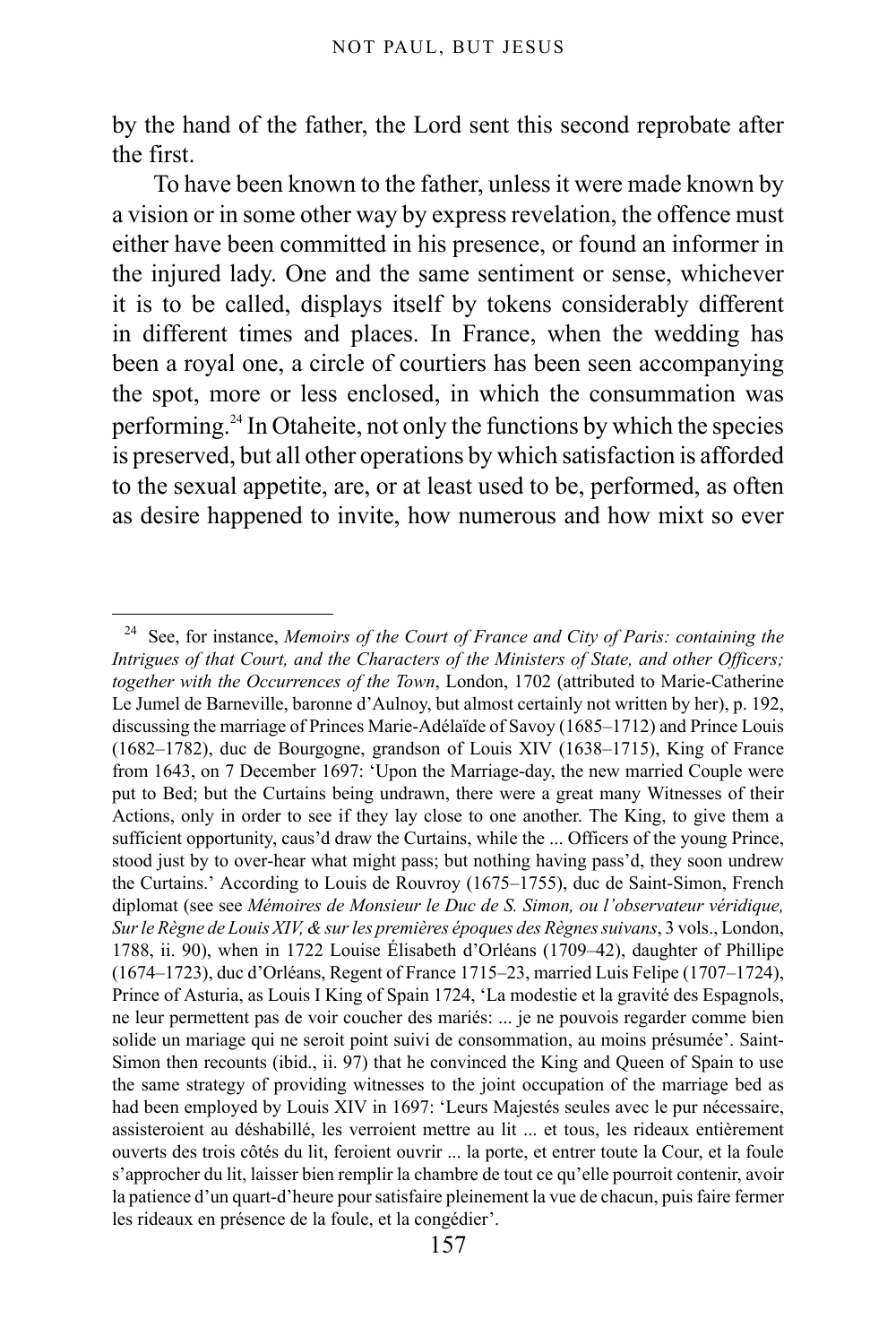the company:<sup>[25](#page-157-0)</sup> while, howsoever differently applied, the same law forbad with inexorable rigour the female part of the company from satisfying, in the presence of any male, the appetite by which the individual is preserved.<sup>[26](#page-157-1)</sup>

Under the Mosaic law, delicacy, if so it was that to this function it had any application, gave way to the important object of giving a public proof of the virginity of the bride by the best evidence of which the nature of the case was susceptible. (Deut. xxii. 13 to 21.) To any one whose piety or whose patience will carry him through the paragraph thus referred to, it will be pretty evident that in those days the rules of evidence were not altogether so well understood as the law of fringes for robes or the laws for the composition of perfumes. For God's instructions to Moses regarding fringes on garments see Numbers 15: 37–9, and regarding the composition of perfumed anointing oil see Exodus 30: 22–25.

Under the management of a prudent father and mother, he may see with what facility, by a few drops of blood well applied, the

<span id="page-157-0"></span><sup>&</sup>lt;sup>25</sup> For accounts of the public satisfaction of sexual desire in Otaheite see, for instance, William Alexander, *The History of Women, from the earliest antiquity to the present time*, 2 vols., London, 1779, i. 286: 'But a still more striking singularity in the character of these women [i.e. the women of Otaheite] ... is, their performing in public those rites, which in every other part of the globe, and almost among all animals, are performed in privacy and retirement: whether this is the effect of innocence, or of a dissoluteness of manners to which no other people have yet arrived, remains still to be discovered; that they are dissolute, even beyond anything we have hitherto recorded, is but too certain'. See also Hawkesworth, *Account of the Voyages undertaken by the order of His Present Majesty*, ii. 206–7, 207–8, in discussion of a dance 'called *Timorodee*, which is performed by young girls ... consisting of motions and gestures beyond imagination wanton, in the practice of which they are brought up from their earliest childhood, accompanied by words, which, if it were possible, would more explicitly convey the same ideas'; 'the women ... dance the Timorodee in all its latitude, as an incitement to desires which it is said are frequently gratified upon the spot'.

<span id="page-157-1"></span><sup>&</sup>lt;sup>26</sup> For accounts of the separation of the sexes in Otaheite during meals see Alexander, *History of Women*, i. 196: 'The women sometimes serve the men at their repasts; but never eat with them, or in their company; so that it is presumable, the action of eating or drinking is, in this island, ranked among the number of female indelicacies'; Hawkesworth, *Account of the Voyages undertaken by the order of His Present Majesty*, ii. 204: 'The women not only abstain from eating with the men, and of the same victuals, but even have their victuals separately prepared by boys kept up for that purpose, who ... attend them with it at their meals'.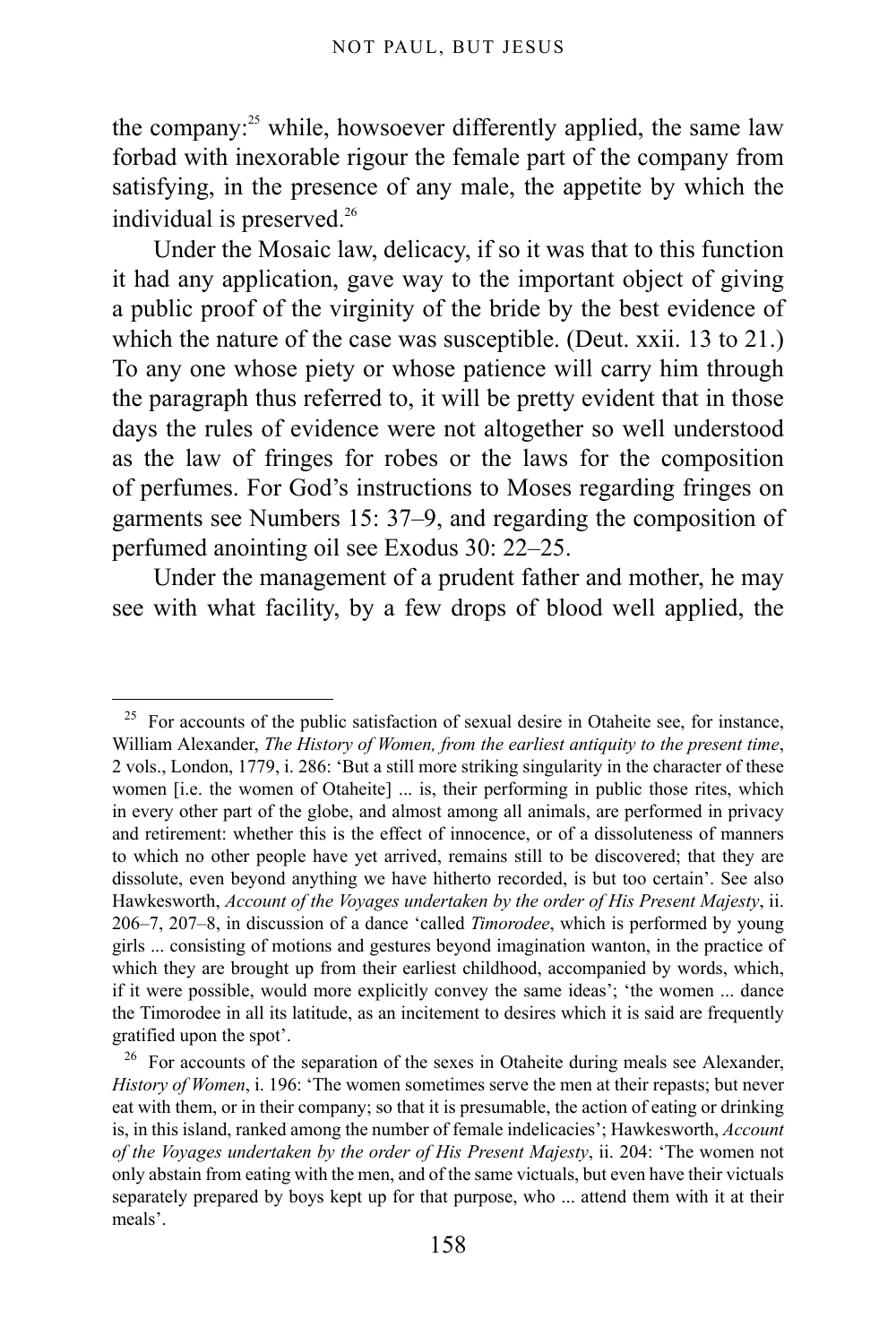reputation of a bride might be preserved, or for want of them her life forfeited.

[161–452] [1817]

Under the terrors of everlasting fire, a sin—and that a deadly one—was thus formed out of a shadow. A little more, and the sinfulness with its punishment might have been extended to the act of scratching where it itches.

The sin in the text did not consist in the giving satisfaction to the appetite without a partner: for a partner to the act there was: the sin, such as it was, consisted in an act of disobedience—not, it must be confessed, altogether unaccompanied by tokens of ill-humour—of disobedience: to the will, whether of the sinner's father or the Lord or both, will be for the reader to determine.

As to the punishment, in that state of society the concupiscible appetite was not in the habit of waiting long for such satisfaction as it happened to take a fancy to.

In the present instance, had reparation been the object, a few moments of repentance might, at the end of any length of time, have sufficed for furnishing it. Bereft thus speedily and suddenly of her second husband, [she] waited for the third brother, till seeing him ripe for marriage and herself still in the same desolate state, she lost all patience. She way-laid her father-in-law, and concealing her physiognomy she personated a common prostitute, and in the masquerade obtained from his concupiscence a satisfaction, though alas but momentary, of the sort which she had for years been vainly looking for from his compassion and his justice.<sup>[28](#page-158-0)</sup>

[161–453] [1817 Dec 27]

Thus<sup>[29](#page-158-1)</sup> did the daughter-in-law obtain in this case from the incurious weakness of her father-in-law the benevolence which the patriotic simplicity [of] two daughters of a preceding patriarch obtained from their venerable father by a cup formed out of the same materials with the cup of Circe.<sup>[30](#page-158-2)</sup>

<span id="page-158-0"></span><sup>28</sup> Genesis 38: 11–18.

<span id="page-158-1"></span><sup>29</sup> This paragraph is marked by Bentham for deletion.

<span id="page-158-2"></span> $30$  The two daughters of Lot made their father drunk so that they might sleep with him without his knowledge, in order to preserve his blood line: see Genesis 19: 30–8. In Homer's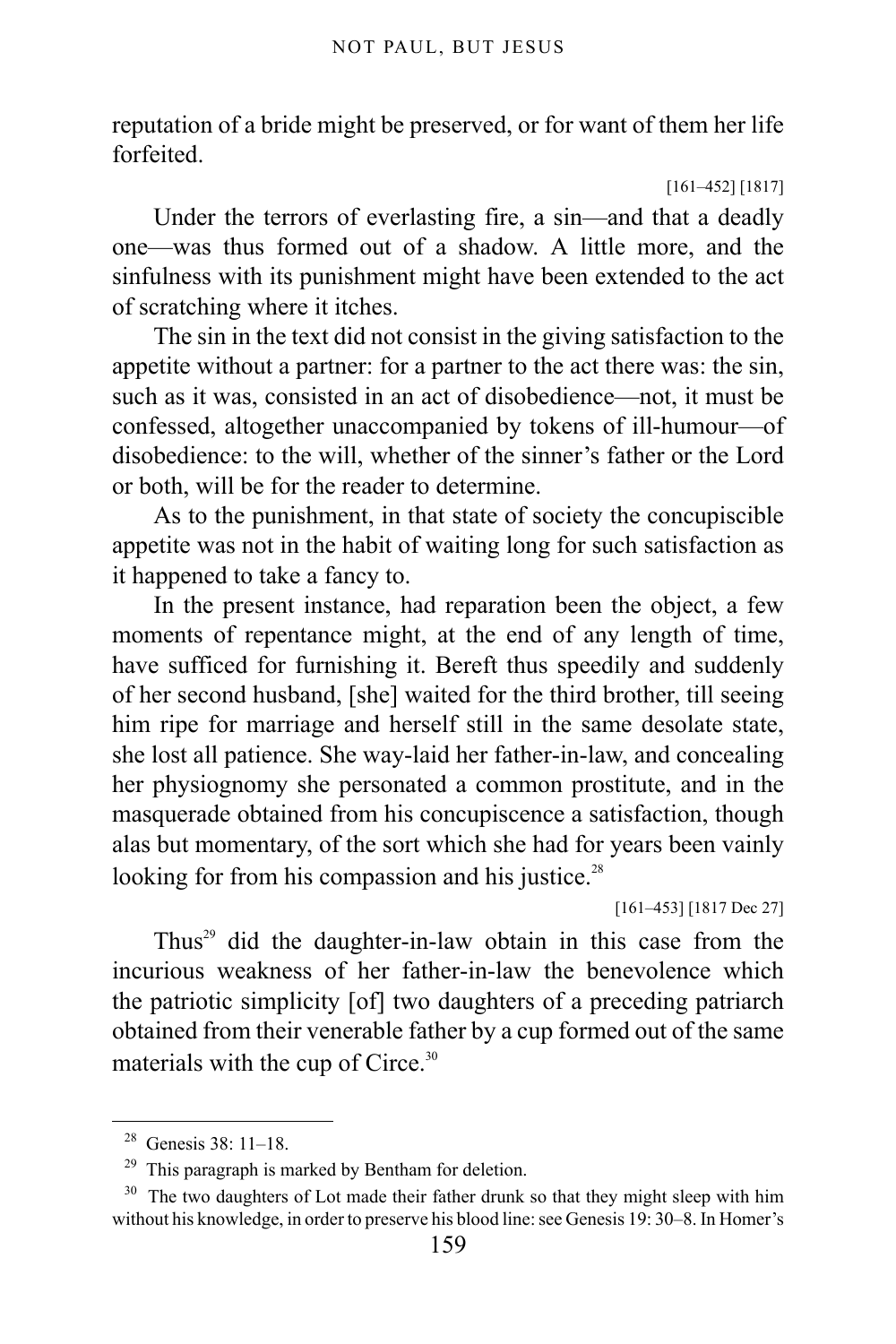Such are the scenes which, in those earlier days, were, by the hand of inspiration, recorded (we are told) for the instruction  $[and]$ <sup>[31](#page-159-0)</sup> edification of these latter days and of those which shall follow them till time shall be no more.

*Odyssey*, Circe was an enchantress who used magical potions to turn some of Odysseus's crew into swine.

<span id="page-159-0"></span> $31$  MS 'in'.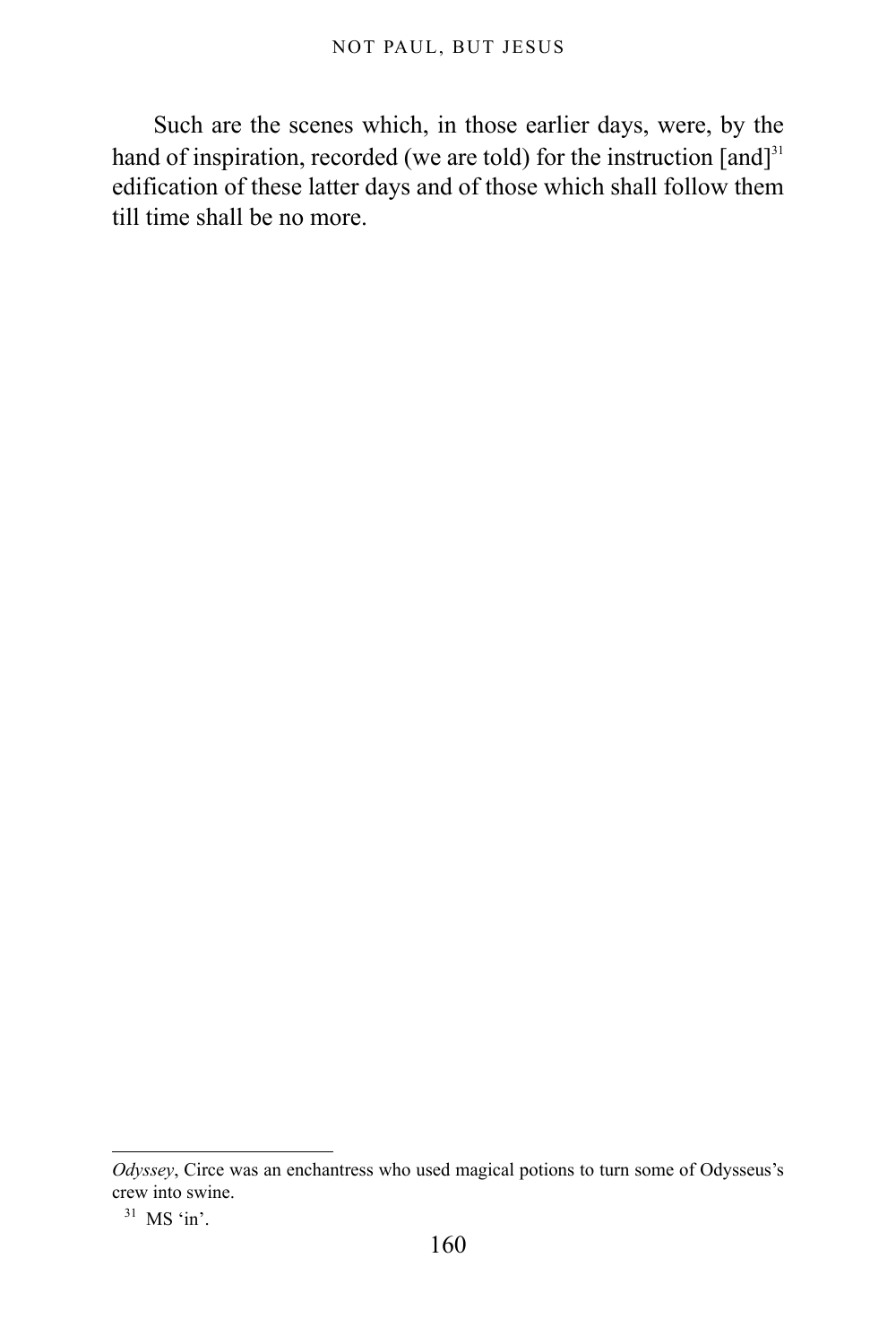## <span id="page-160-0"></span>CHAPTER 12. LITTLE REGARD SHEWN TO THE MOSAIC PROHIBITIONS OF THE ECCENTRIC PLEASURES OF THE BED

§1. *Story of the Young Levite and his Concubine: Judges xix*

 $[161-454]$   $[1817 \text{ Dec}^r 20]$ 

In the book called the book of Judges, in which the history of the Jews is continued under the government of those monarchs of comparatively limited power who, in contradistinction to the race of Kings, are called Judges, may be seen a story which, in some of its princip[a](#page-161-0)l features, coincides with that of Lot and his angelic guests.<sup>a</sup> At the house of a venerable old man to whom they are strangers, a young man travelling with a female, who is indifferently stiled his wife and his concubine, are received on the footing of guests. The character of the before mentioned city had propagated itself, or had broken out anew, in Gibeah. In the breasts of a multitude stiled the men of the city, the person of the young Levite had excited the same appetite as had been excited by the angelic charms and had given to it the same wayward direction. An offer similar to that made by Lot is made by the nameless in[n] hoster of his virtue. In addition to the Levite's concubine, he offers his own daughter: and as in the more antient case, so in this, the offer, in the shape in which it comes from the venerable host, is refused. Not altogether, however, so inexorable as the men of the conflagrated city were the ruffians of Gibeah: something new they were determined to have: a second offer made by the Levite of his concubine alone is accepted by them: and at this price he remains unmolested. The fate which, unless their angelic characters had sufficed to preserve them [from]<sup>[1](#page-160-1)</sup> it, would probably have been experienced by the g[u]ests of Lot, was experienced by the hapless concubine: at the conclusion of the tragedy, her lord, as he is called, found her lifeless.

<span id="page-160-1"></span> $<sup>1</sup>$  MS 'for'.</sup>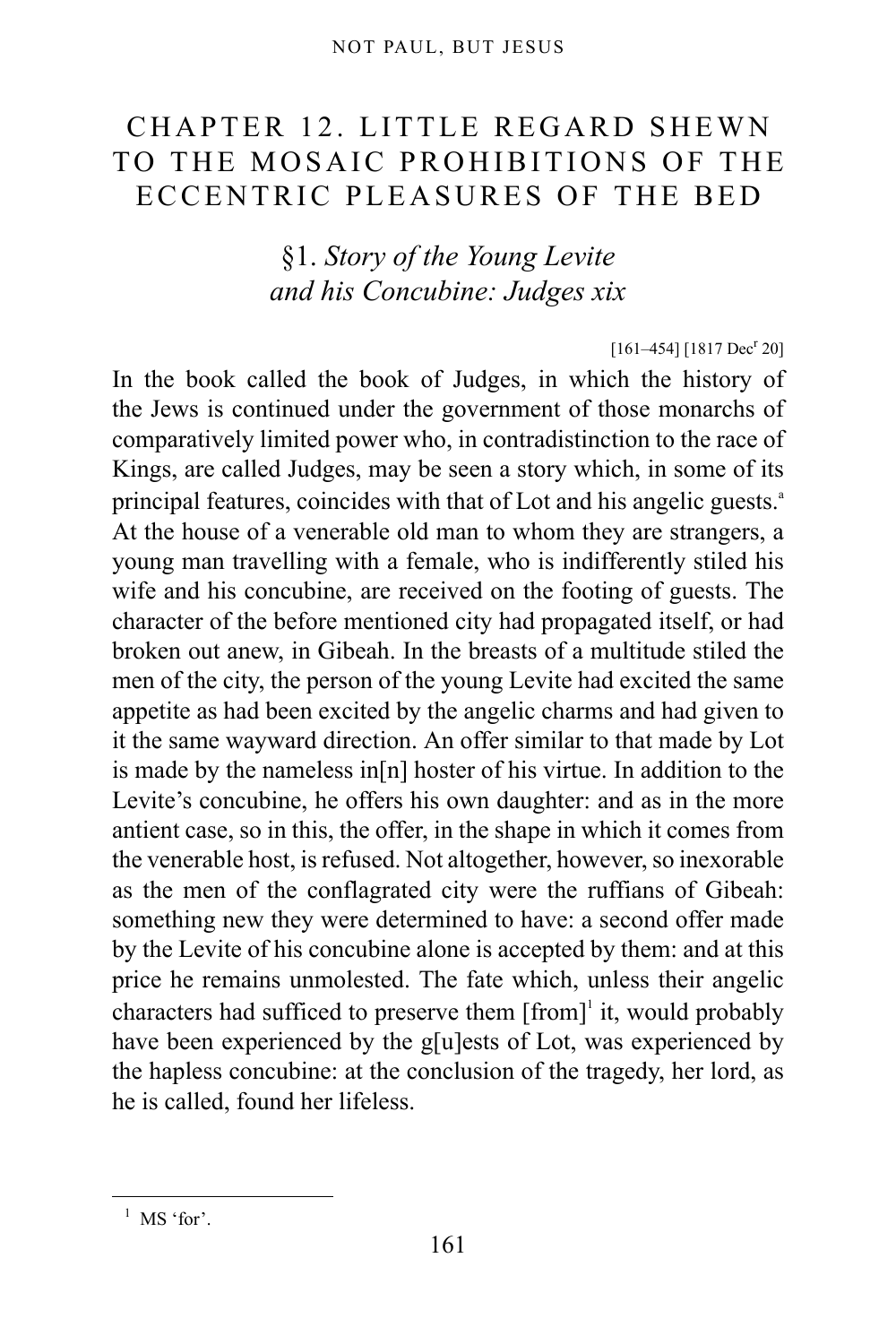<span id="page-161-0"></span> $^{\circ}$  Judges xix. 1 to 30.<sup>[2](#page-161-1)</sup>

#### $[161-455]$   $[1817 \text{ Dec}^r 20]$

By the news of this enormity, a civil war is kindled, between the Benjamites on one part, to whom the ruffians belonged, and all the rest of the Israelites. In two battels, the partizans of the party injured suffer a loss of 40,000: in a third, the abettors of the injurers lose their whole number except 600.<sup>[3](#page-161-2)</sup>

This history of the Levite and his hapless concubine is in a considerable degree more intelligible and unequivocal than that of the two beings who, being of the male sex, were either human or superhuman or both in one. The stock of æthereal brimstone was now exhausted.

The people of Gomorrah had no part in the outrage attempted by those of the neighbouring and sister city: yet their punishment was the same.

After the outrage of which Gibeah was the scene, not only did the remainder of the people of Gibeah—of fighting men total number 700—join in the protection of the malefactors, $4$  but all the rest of the tribe of Benjamin—26,000 warriors in number—joined in that same denial of justice.<sup>[5](#page-161-4)</sup> In the war that ensued, the 26,700 aggressors were cut off all but 600: but before that loss had been sustained by these aggressors, the avengers of the injured party had sustained a loss of more than half as many again—a loss of forty thousand fighting men

<span id="page-161-1"></span><sup>&</sup>lt;sup>2</sup> For the story of Lot and his angelic guests see [Ch. 10 \[p.125\]](#page-124-0) above and Ch. 13  $\S$ . 1 [¶11-17 \[p.180\]](#page-179-0) below.

<span id="page-161-2"></span><sup>&</sup>lt;sup>3</sup> In the margin, Bentham has noted at this point:  $\sqrt{p}$  This from the *heads*: confront it with the text.'

<span id="page-161-3"></span><sup>&</sup>lt;sup>4</sup> In the margin, Bentham has noted at this point:  $\sqrt{r}$  See whether they were not all *principals*?'

<span id="page-161-4"></span><sup>&</sup>lt;sup>5</sup> See Judges 20: 15: 'And the children of Benjamin were numbered at that time out of the cities twenty and six thousand men that drew sword, beside the inhabitants of Gibeah, which were numbered seven hundred chosen men.'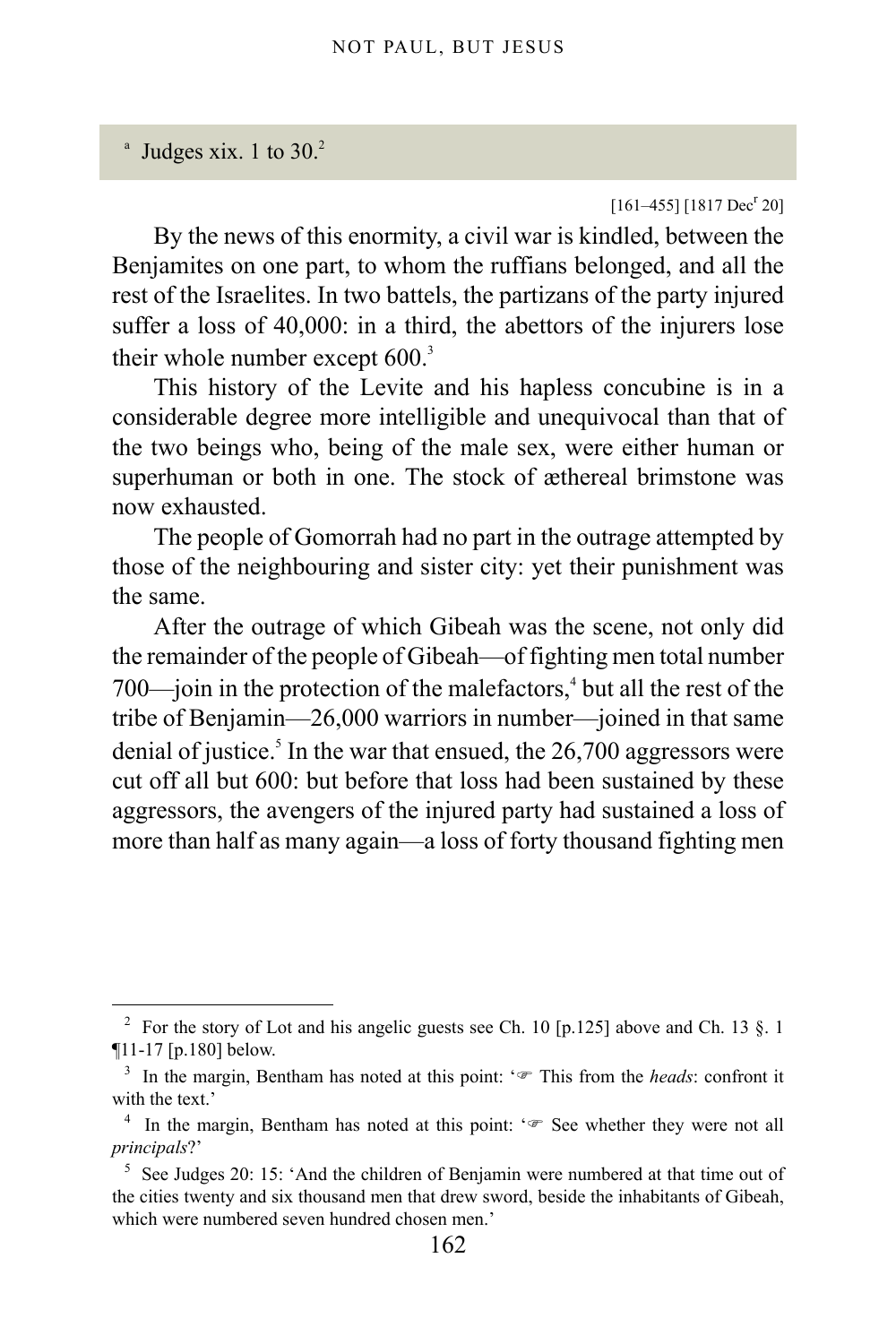out of the 400,000 of which the fencible part of the whole population was composed.<sup>[6](#page-162-0)</sup>

Nearer to modern times in its date, this account will be acknowledged to be,<sup>[7](#page-162-1)</sup> in its character, nearer to that of modern history —to the productions of the human mind in its modern state.

 $[161-456]$   $[1817$  Dec<sup>r</sup> 20]

The pen of any historian is better evidence of a war, and even of the cause of the war, when the reason assigned to it is a particularly described outrage offered to a particular individual, than the same or any other pen can be in proof of the reputed fact that the fire, by which two cities were consumed, had for its instrument a quantity of brimstone imported from heaven—whether it be the sky or the special abode of the almighty and omnipresent being—[and] created for that special purpose.

### §2. *Story of Jonathan and David*

 $[161-457]$   $[1817 \text{ Dec}^r 21]$ 

I Samuel xvii. 56. 57. 58. xviii. 1. 2. 3. 4.

<span id="page-162-0"></span><sup>6</sup> See Judges 20: 2: 'And the chief of all the people, *even* of all the tribes of Israel, presented themselves in the assembly of the people of God, four hundred thousand footmen that drew sword.'

<span id="page-162-1"></span><sup>7</sup> The Book of Genesis, containing the account of the destruction of Sodom and Gommorah (in 1898 bc according to the marginal chronology in the King James Bible), was traditionally attributed to Moses. It was variously estimated to have been composed either during the period after Moses had fled Egypt into the land of Midian (1531–1491 bc), or during the forty years of wanderings after the exodus of the Israelites from Egypt (1491–1451 bc). See, for instance, Robert Gray, *A Key to the Old Testament and Apocrypha*, London, 1790, pp. 77–8; John Brown, *Dictionary of the Holy Bible*, 2nd edn., 2 vols., London, 1797, i. 480; and [Augustin Calmet], *Calmet's Dictionary of the Holy Bible: Historical, Critical, Geographical, and Etymological*, 2nd edn., 3 vols., London, 1798 (first published in 4 vols. at Paris in 1722–9), ii. entry for 'Moses'. According to the marginal chronology, the events of Judges 19–20 took place in 1406 bc. The Book of Judges was often attributed to the prophet Samuel, and its composition dated to shortly after the restoration of kingship in Israel in 1095 bc: see Gray, *Key to the Old Testament*, pp. 151–3; Brown, *Dictionary of the Holy Bible*, ii. 58; and *Calmet's Dictionary of the Holy Bible*, i. entry for 'Judges'. Recent scholarship estimates that both Genesis and Judges were compiled in their current form in the seventh or sixth centuries bc: see *The Oxford Bible Commentary*, ed. J. Barton and J. Muddiman, Oxford, 2001, pp. 37–40, 177–8.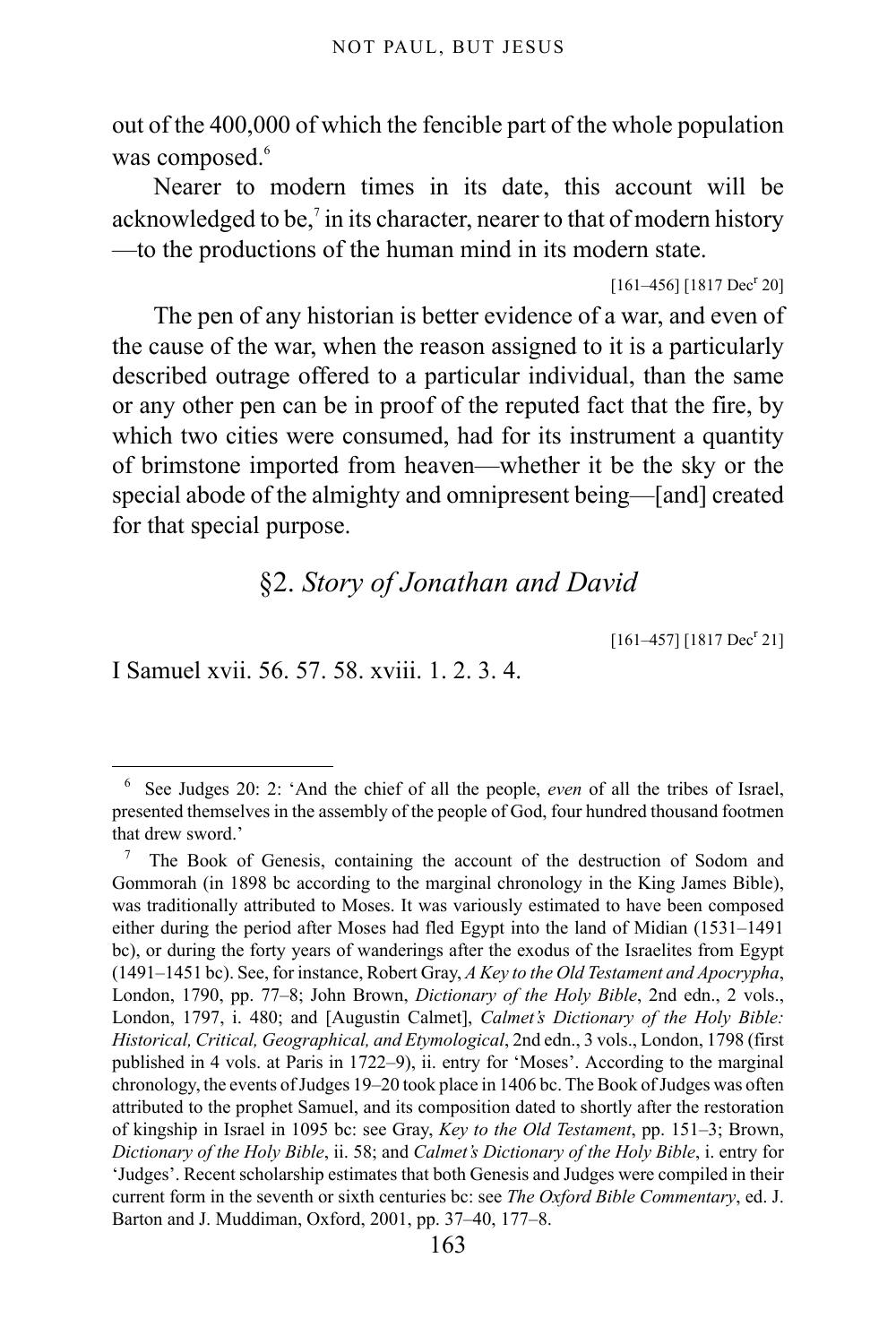'56. And the King (Saul) said, Enquire thou whose son the stripling {is}.

'57. And as David returned from the slaughter of the Philistine, Abner took him, and brought him before Saul with the head of the Philistine in his hand.

'58. And Saul said to him, whose son (art) thou, (thou) young man? And David answered I (am) the son of thy servant Jesse the Beth-lehemite $8$ 

'1. And it came to pass when he had made an end of speaking unto Saul, that the Soul of Jonathan was knit with the soul of David, and Jonathan loved him as his own Soul.

'2. And Saul took him that day, and would let him go no more home to his father's house.

'3. Then Jonathan and David made a covenant, because he loved him as his own Soul.

'4. And Jonathan stripped himself of the robe that (was) upon him, and gave it to David, and his garments even to his sword, and to his bow, and to his girdle.'

I Samuel xx. 17. 'And Jonathan caused David to swear again, because he loved him: for he loved him as he loved his own soul.'

II [Samuel]<sup>[9](#page-163-1)</sup> i. 17. 'And David lamented with this lamentation over Saul, and over Jonathan his son.'

 $[19.]$ <sup>[10](#page-163-2)</sup> The beauty of Israel is slain upon thy high places: how are the mighty fallen!'

'26. I am distressed for thee, my brother Jonathan: very pleasant hast thou been unto me: thy love to me was wonderful passing the love of women<sup>'</sup>

 $[161-458]$   $[817$  Dec<sup>r</sup> 21]

In a country which could give birth to such an occurrence as that which originated in the beauty of the young Levite, is it possible that the nature of that love which had place between David and Jonathan should be matter of doubt? or that it could be more clearly designated by any the grossest, than by this sentimental, language?

<span id="page-163-0"></span><sup>8</sup> King James Bible 'Bethlehemite'.

<span id="page-163-1"></span><sup>&</sup>lt;sup>9</sup> MS 'Kings'.

<span id="page-163-2"></span> $10$  MS '18.'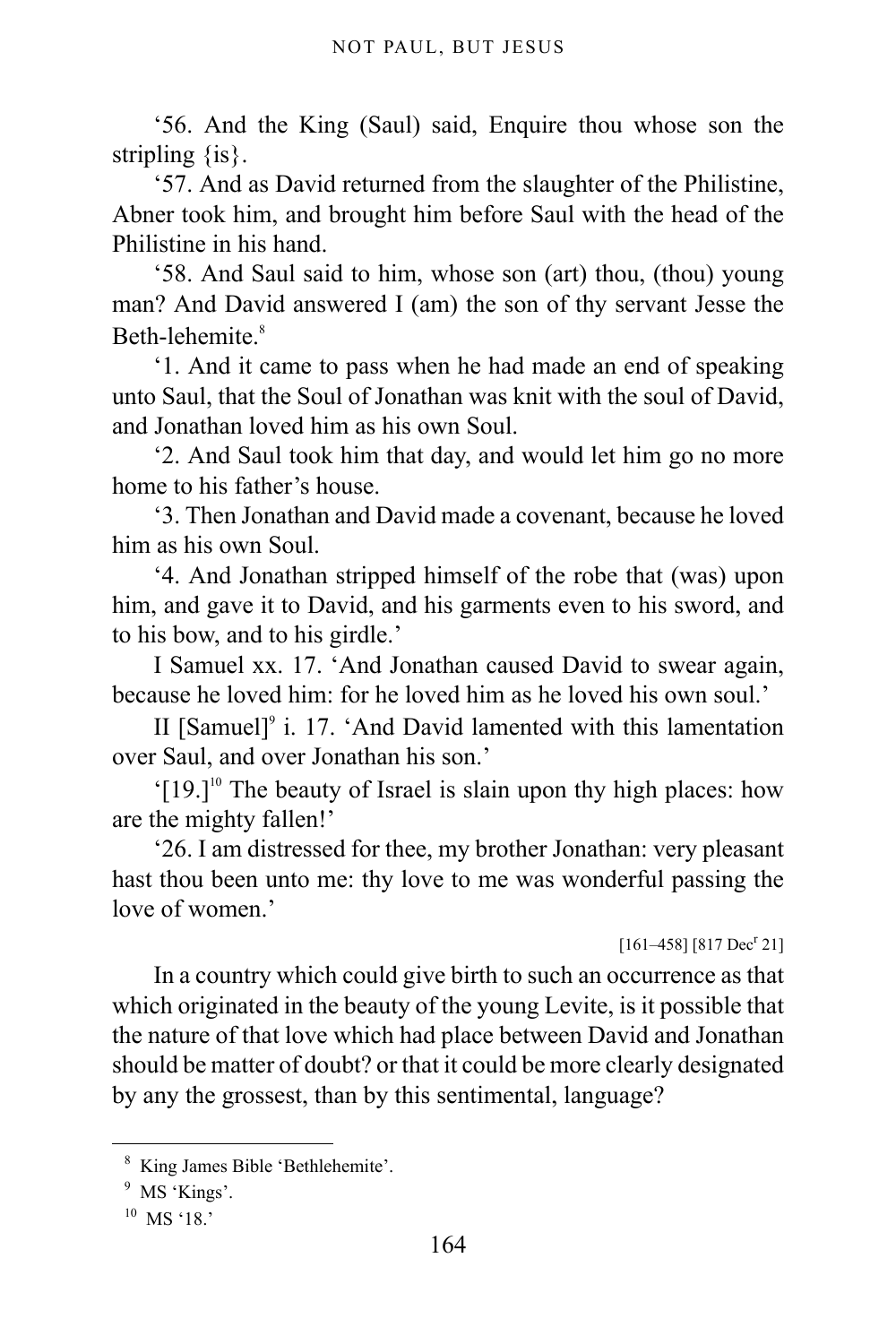Between two young men, such the strength of their affection, as not merely to equal, but to surpass the strongest that can bind together man and woman? So far as regards the mere love of mind, no love capable of having place between male and male can equal that which is capable of having place between man and woman. For setting aside all love between body and body, it is impossible to assign any reason why the strongest love between man [and man] should exceed the strongest love between man and woman: the love of body to body must in that case amount to nothing if, being joined to the love of mind to mind, it makes no addition to its strength.

But at the very outset of the story, the clearest exclusion is put upon any such notion as that the love of mind to mind, or in one word *friendship*, was in the case in question clear of all admixture of the love of body for body—in a word, of sexual love. Love at first sight? in the words of the title to the play<sup>[11](#page-164-0)</sup>—few incidents are more frequent: nothing can be more natural. But friendship at first sight—and friendship equal in ardency to the most ardent sexual love! At the very first interview, scarce had the first words that Jonathan ever heard of  $[David's]<sup>12</sup>$  $[David's]<sup>12</sup>$  $[David's]<sup>12</sup>$  issued from his lips, when the soul of Jonathan was knit with the soul of David, and Jonathan loved him as his own soul. In a country in which the concupiscence of the whole male population of a considerable town is kindled to madness by a transient glympse of a single man, what eye can refuse to see the love by which the young warriors Nisus and Euryalus were bound together in Virgil's fable,<sup>[13](#page-164-2)</sup> and Harmodius and Aristogiton in Grecian history?<sup>[14](#page-164-3)</sup>

 $[161-459]$   $[1817 \text{ Dec}^r 24]$ 

<span id="page-164-0"></span><sup>11</sup> Possibly either D. Craufurd, *Love at Frist Sight. A Comedy*, London, [1704], or *Love at First Sight: A Ballad Farce*, London, 1763.

<span id="page-164-1"></span><sup>12</sup> MS 'Jonathan's'.

<span id="page-164-2"></span><sup>13</sup> Nisus was the devoted older lover of Euryalus in Virgil's *Aeneid*. He helped Euryalus to victory in the foot race in *Aeneid* v. 286–361, and died avenging him during a night raid on the enemy camp in *Aeneid* ix. 176–502.

<span id="page-164-3"></span><sup>&</sup>lt;sup>14</sup> Harmodius and Aristogiton plotted to kill the tyrant Hippias in 514 bc. The plan miscarried, and Hipparchus, brother of Hippias, was killed. The 'tyrannicides' were executed, but later, after the removal of Hippias, were elevated as heroes. See Thucydides, *History of the Peloponnesian War*, vi. liv-lix.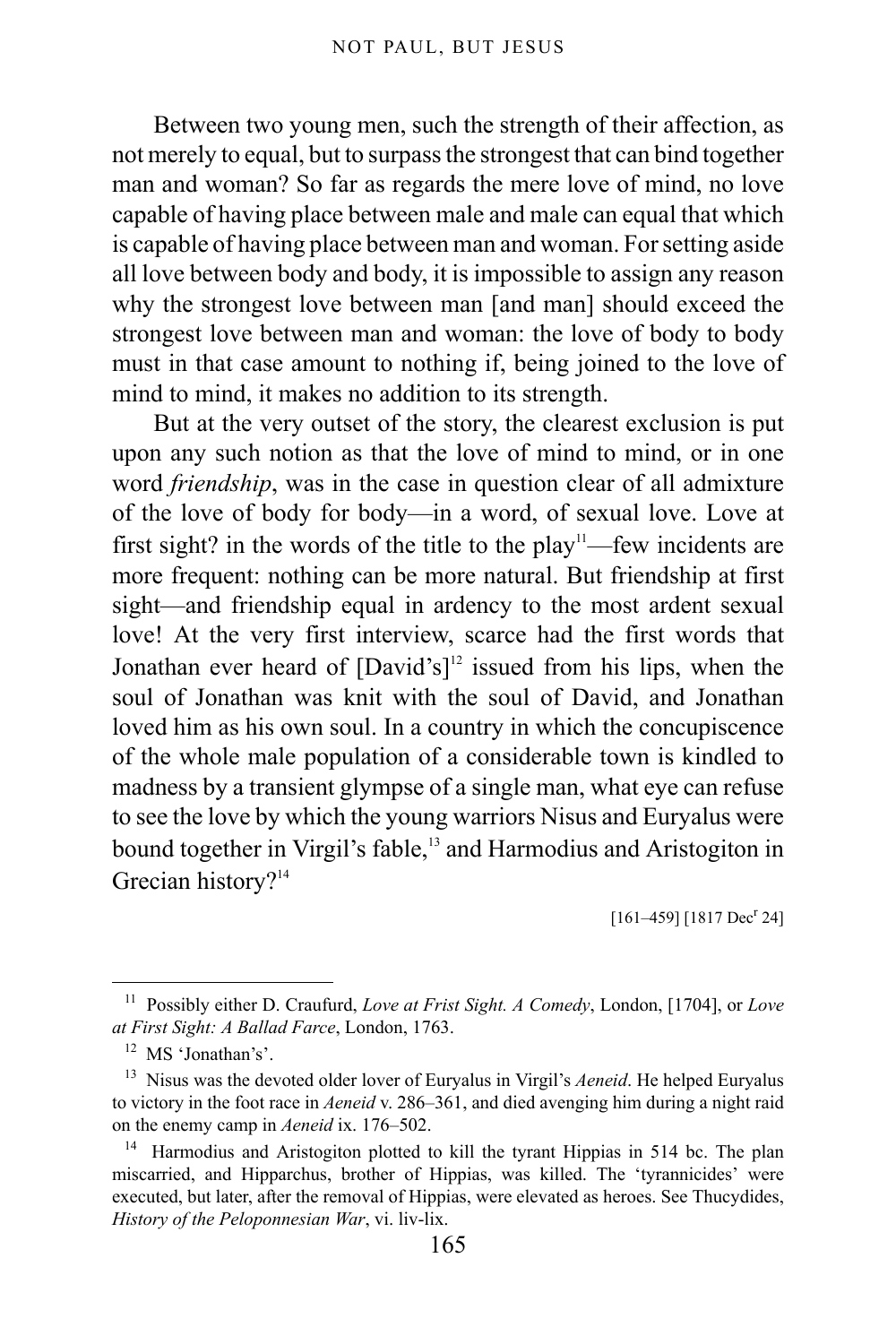The connection thus represented as having had place between these two young men, not unfrequently has it, together with the song in which it is represented as having been celebrated,<sup>[15](#page-165-0)</sup> been held up to admiration, and numbered among the passages and examples in holy writ by which edification is afforded. Of course, on the part of those by whom it has been presented to view in this light, no apprehension has on that occasion been entertained that, by any persons whom they expected to have for readers, any thing of sensuality—especially of sensuality in so irregular a shape—could be regarded as having had place.

The one loving the other as his own soul! sensuality in so impure a shape, is it possible that it could ever have formed the basis of an affection so ardent—so sentimentally expressed? And this too in a book in which any admixture of sensuality is represented as sufficing to convert the attachment into a crime of the foulest complection and which, as such, is accordingly appointed to be visited by the severest of punishments?

But if, among the Jews, while under some circumstances the law by which it was made capitally punishable was regarded without disapprobation, this same propensity was under other circumstances regarded not merely with indifference, but even admiration, and spoken of in correspondent terms, in this, whatever inconsistency there were, there would be nothing at all extraordinary: considered as mere sensuality, it would be regarded with disapprobation, especially if running to excess—leading to excess in *quantity* as well as to aberration in respect of *shape* and *quality*:—considered as a support to virtue, a bond of attachment between two persons jointly engaged in a course of life regarded as meritorious, it might nevertheless be respected and applauded.

[161–460] [1817 Dec. 24]

In the patriotism and courage—in the joint exertions—of two young men, Harmonius and Aristogiton, Athens beheld and celebrated its liberators from a tyranny under which it had groaned. But the nature of the gratification which had served as cement to

<span id="page-165-0"></span><sup>15</sup> See 'David's Lament' at II Samuel 1: 19–27.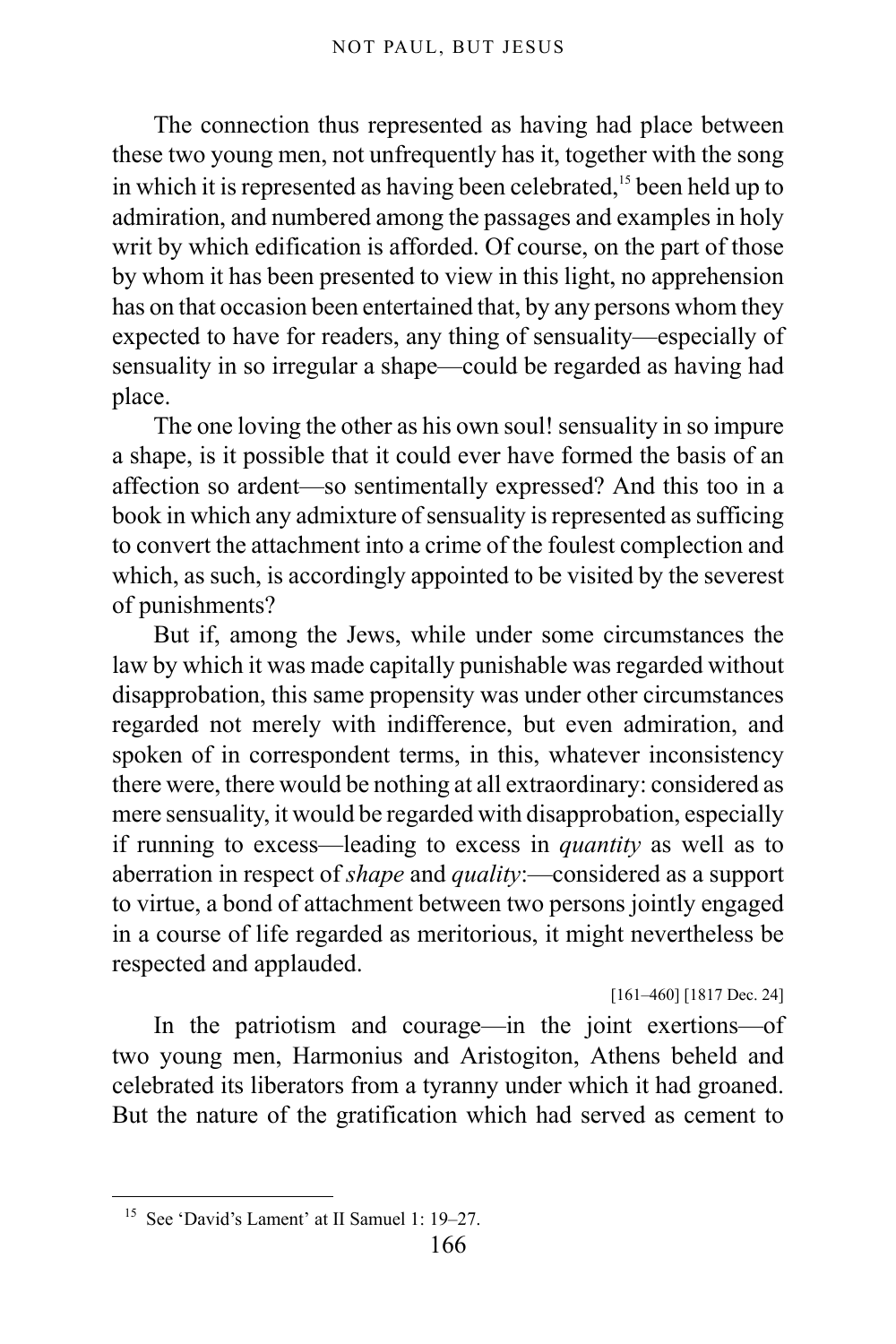their union was no more a secret than the fruits of which it had been productive.

An object of universal admiration and elogium among the Greeks was the intimacy of the union between the members of the famous Theban band—the intimacy of the union and the virtue—the fortitude—which it had been found to inspire: but no less notorious was it that it was by the admixture of sensuality that the attachment in this case stood so much distinguished from that ordinary species and degree of attachment which in general has place among fellow soldiers $16$ 

Neither among the Greeks, nor among the Romans, was the epithet pious regarded as incapable of being applied without impropriety to an attachment of this sort. Mηρῶν δε τῶν σῶν εὐσεβὴς ὁμιλἱα καλλἱων—*Femorum vero tuorum sancta conversatio melior*—are the words in which, in a dramatic composition, Achilles is represented as addressing himself to his favourite Patroclus.<sup>[17](#page-166-1)</sup>

*Nisus, amore pio pueri* &c., says Virgil, in the episode in which are pourtrayed the conjunct exploits and subsequent deaths of two of his Trojan Heroes, Nisus and Euryalus.<sup>[18](#page-166-2)</sup>

[161–461] [1817 Dec. 24]

But pious—had it been his intention that, in the friendship so affectingly displayed, any such impure admixture was contained, would he, in speaking of the love, have attached to it any such epithet as pious? ... Why not, when from this same Virgil, in the same volume, is so constantly bound up a sort of song having for its subject, and its only subject, the unsuccessful passion of Corydon

<span id="page-166-0"></span><sup>16</sup> According to Plutarch, *Life of Pelopidas*, xviii. i–v, the Sacred Band of Thebes, the elite force of the fourth century bc Theban army, was formed of 150 homosexual pairs, whose mutual love led them to fight more fiercely.

<span id="page-166-1"></span><sup>17</sup> The Greek quotation is a fragment from Aeschylus' lost tragedy *Myrmidons*, and is spoken by Achilles to the dead Patroclus. The phrase means 'the sacred intimacy of your thighs is better'. The Latin phrase is a translation of the Greek.

<span id="page-166-2"></span><sup>&</sup>lt;sup>18</sup> The phrase Bentham quotes, 'Nisus, with a boy's pious love', occurs at *Aeneid*, v. 296, where Nisus and Euryalus take part in a foot race, rather than in the episode of their attack on the enemy camp, which ends in their deaths, at *Aeneid*, ix. 176–502.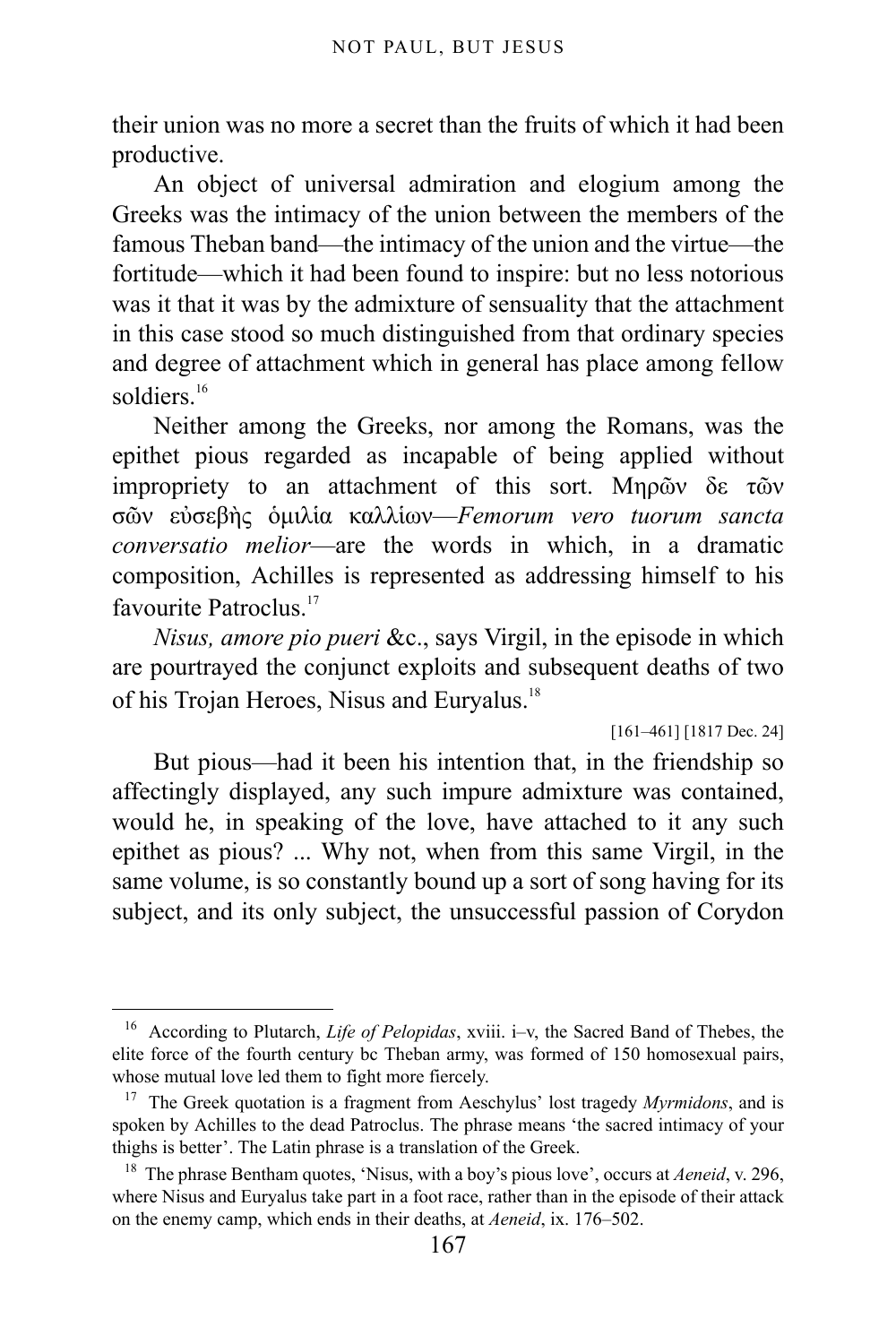for Alexis—a passion of the nature of which the terms of the poem leave not the smallest room for doubt?<sup>[19](#page-167-0)</sup>

In the Orations of Cicero, various are the occasions on which Cicero, in speaking of the persons against whom his eloquence was directed, mentions the demonstrations afforded by them of the strength of that propensity among their titles to public reproach. Why? because it was carried to a scandalous excess—to such a pitch either of excess or of notoriety as to have subjected them to general reproach.<sup>[20](#page-167-1)</sup>

But this same propensity, if the personal gratification of it were administered to it with common decency—if the laws of decency were observed on the occasion of the gratification afforded to it, so far from marking it out  $[for]$ <sup>[21](#page-167-2)</sup> reproach, he had avowedly, in his own person, taken it for an object of imitation.<sup>[22](#page-167-3)</sup>

*Cum queritur quo d fraude malâ frustratus amantem P aucula cœnato sibi debita sauvia Tyro Tempore nocturno subtraxerit:—h is ego lectis Quidne &c. Tyronisque dolos, Tyronis nôsse fugaces Blanditias, et furta novas addentia flammas.*

## §3. *Houses of resort for this purpose protected under the Kings*

[161–462] [1817 Nov 28]

State of the law is one thing: state of manners and practice under that law is a very different thing. What was the tenor of that law has here been seen. But practice—the state of practice—was it conformable to that same law?

<span id="page-167-0"></span><sup>&</sup>lt;sup>19</sup> Virgil, *Eclogae*, ii is addressed by the shepherd Corydon to the beautiful but heedless youth Alexis.

<span id="page-167-1"></span><sup>20</sup> See, for example, Cicero, *Post Reditum in Senatu*, 11, and *De Haruspicum Responsis*, 42, 59, where the excesses of Clodius are criticised; and *Philippics* ii. 44–5, which portrays the sway held over Marcus Antonius by his lover Curio.

<span id="page-167-2"></span> $21$  MS 'from'.

<span id="page-167-3"></span><sup>&</sup>lt;sup>22</sup> See [Ch. 10 fn17 \[p.132\]](#page-131-0) above.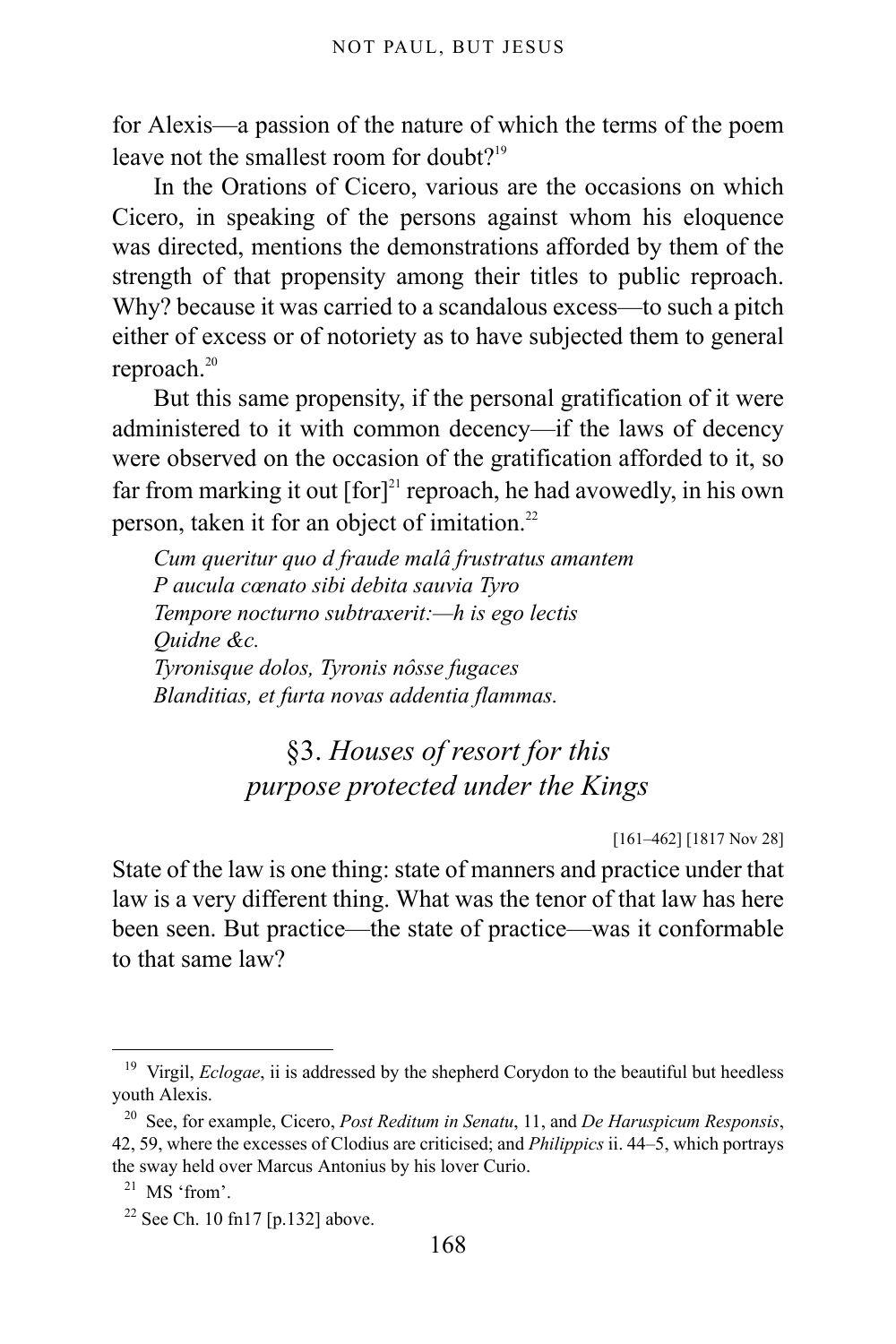That, if it ever had been, it had frequently and in all probability finally ceased to be so is manifest from a variety of successive passages in the history of this same people. So far from its being punished, we find receptacles for this species of gratification set up and maintained at different periods in Judah by authority of government.

[161–463] [817 Nov 28]

1. I Kings xiv. 21 to  $| \cdot |$ . In the reign of Rehoboam ... '22. Judah<sup>[23](#page-168-0)</sup> did evil in the sight of the Lord, and they provoked him to jealousie<sup>[24](#page-168-1)</sup> with their sins which they had committed, above all that their fathers had done. 23. For they also built them high places, and images, and groves on every high hill, and under every green tree. 24. And there were also Sodomites in the land, {and} they did according to all the abominations of the nations which the Lord cast out before the children of Israel.'

2. Rehoboam reigned  $17$  years:<sup>[25](#page-168-2)</sup> to him succeeded his son Abijam, who walked in all the sins of his father (xv. 3) and reigned 3 years.<sup>[26](#page-168-3)</sup> To him succeeded his son Asa, who (xv. 11) 'did {that which was} right in the eyes of the Lord ... . 12. And he took away the Sodomites out of the land, and removed all the idols that his fathers had made<sup>'</sup>

3. I Kings xxii. 46. Not so easily removed, however, as the idols were the Sodomites. Of these, in the days of his son Jehosaphat, there remained a remnant of whom it is written, 'And the Sodomites $2^7$ which remained in the days of his father Asa, he took out of the land.'

Asa reigned 41 years (I Kings xv. 10.): Jehosaphat 25 years.<sup>[28](#page-168-5)</sup>

4. Clearing the kingdom of Judah of sodomites was like clearing the Strand of prostitutes.<sup>[29](#page-168-6)</sup> |  $|30 \text{ years}$  $|30 \text{ years}$  $|30 \text{ years}$  after they may be seen

<span id="page-168-0"></span><sup>23</sup> King James Bible 'And Judah'.

<span id="page-168-1"></span><sup>&</sup>lt;sup>24</sup> King James Bible 'jealousy'.

<span id="page-168-2"></span><sup>&</sup>lt;sup>25</sup> See I Kings 14: 21.

<span id="page-168-3"></span> $26$  See I Kings 15: 2.

<span id="page-168-4"></span> $27$  King James Bible 'And the remnant of the sodomites'.

<span id="page-168-5"></span><sup>28</sup> See I Kings 22: 42.

<span id="page-168-6"></span> $29$  In the eighteenth and nineteenth centuries, the Strand in London was notorious for its prostitutes.

<span id="page-168-7"></span><sup>&</sup>lt;sup>30</sup> In the margin, Bentham has made the following calculation: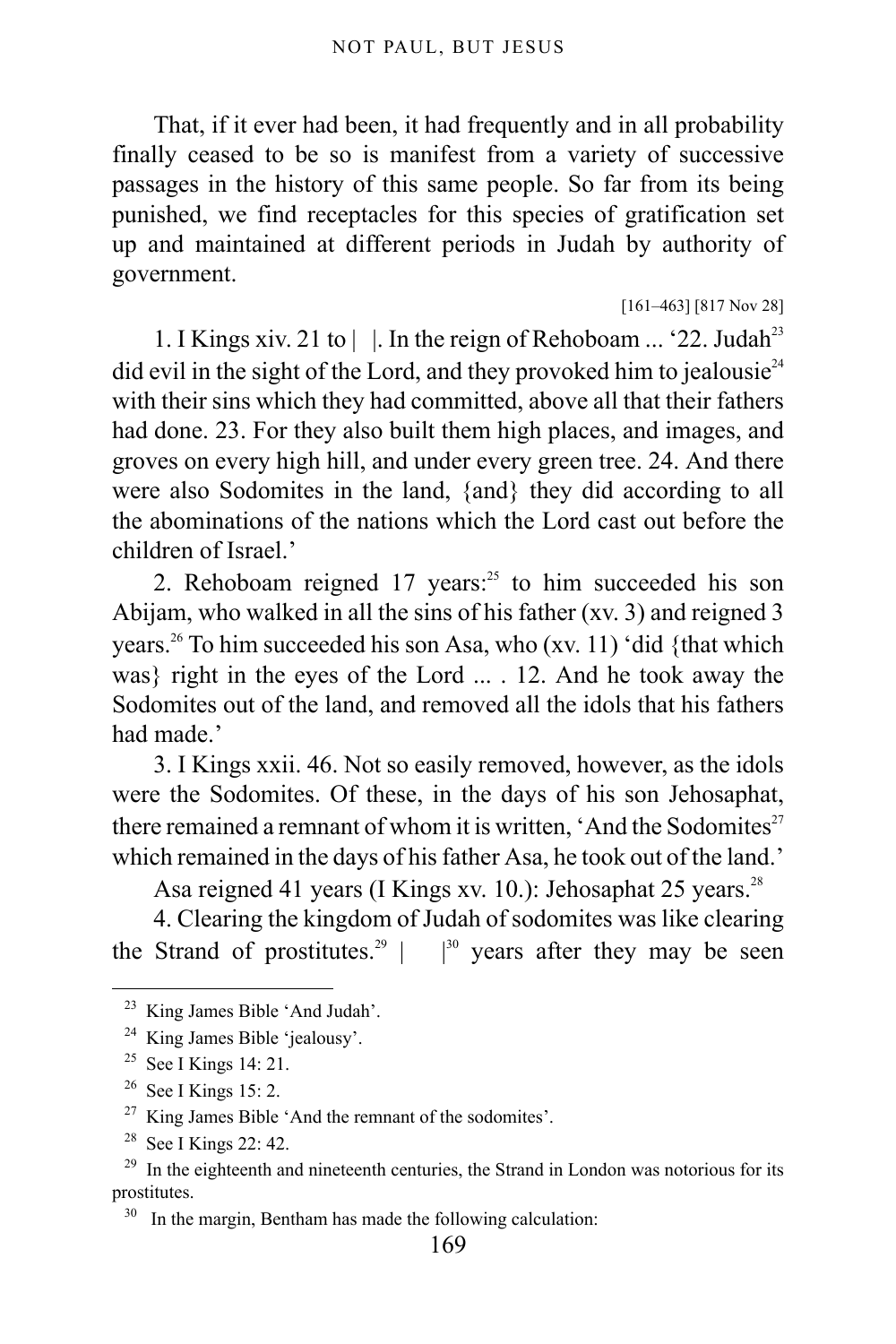established 'by the house of the Lord', in or close by an establishment in which there were women whose business it was to weave hangings for a sort of machine called the grove. 'And he (Israel)' says the text, 'brake down the houses of the sodomites that were by the house of the Lord, where the women wove hangings for the grove:<sup>[31](#page-169-0)</sup> concerning which see II Kings xxi. 3.

### §4. *In the discourses of the Prophets no condemnation of these pleasures is contained*

#### $[161-464]$  [1817 Nov<sup>r</sup> 29]

In all ages and all nations, among the devices of priestcraft and the propensities of uninstructed minds has been the laying hold of natural events and converting them into supernatural dispensations: prosperous ones into mercies; calamitous into judgments: and, for this purpose, fear being more impressive than hope, the terrific sort have been most in use. Vast is the force of this engine, especially in the hands of those who possess talents adapted to the use of it. Of the existence of the connection between the human act and the supposed superhuman dispensation, terror disposes the ignorant herd to receive as evidence the assertion of any one who is bold enough to utter it, and the efficiency—the probative force—with which it operates rises naturally with the apparent intensity of the persuasion thus manifested. But the grand advantage is—that by the essential nature of the case, all counter-evidence is excluded. To be able to deny the connection upon any specific ground, it would be necessary a man should be in the secret of the counsels of the Almighty. True it is that he by whom the existence of the connection is affirmed, does by the very affirmation declare—not explicitly, it is true, but not the less necessarily and substantially declare—that he himself is in

b.c. 624

<span id="page-169-0"></span><sup>31</sup> II Kings 23: 7.

<sup>&#</sup>x27;b.c. 913

 <sup>———</sup> 289'

Bentham has taken the dates corresponding to I Kings 22: 46 and II Kings 23: 7 from the running chronology which appeared in many editions of the King James Bible from 1701 (see [Ch. 11 fn9 \[p.151\]](#page-150-5) above).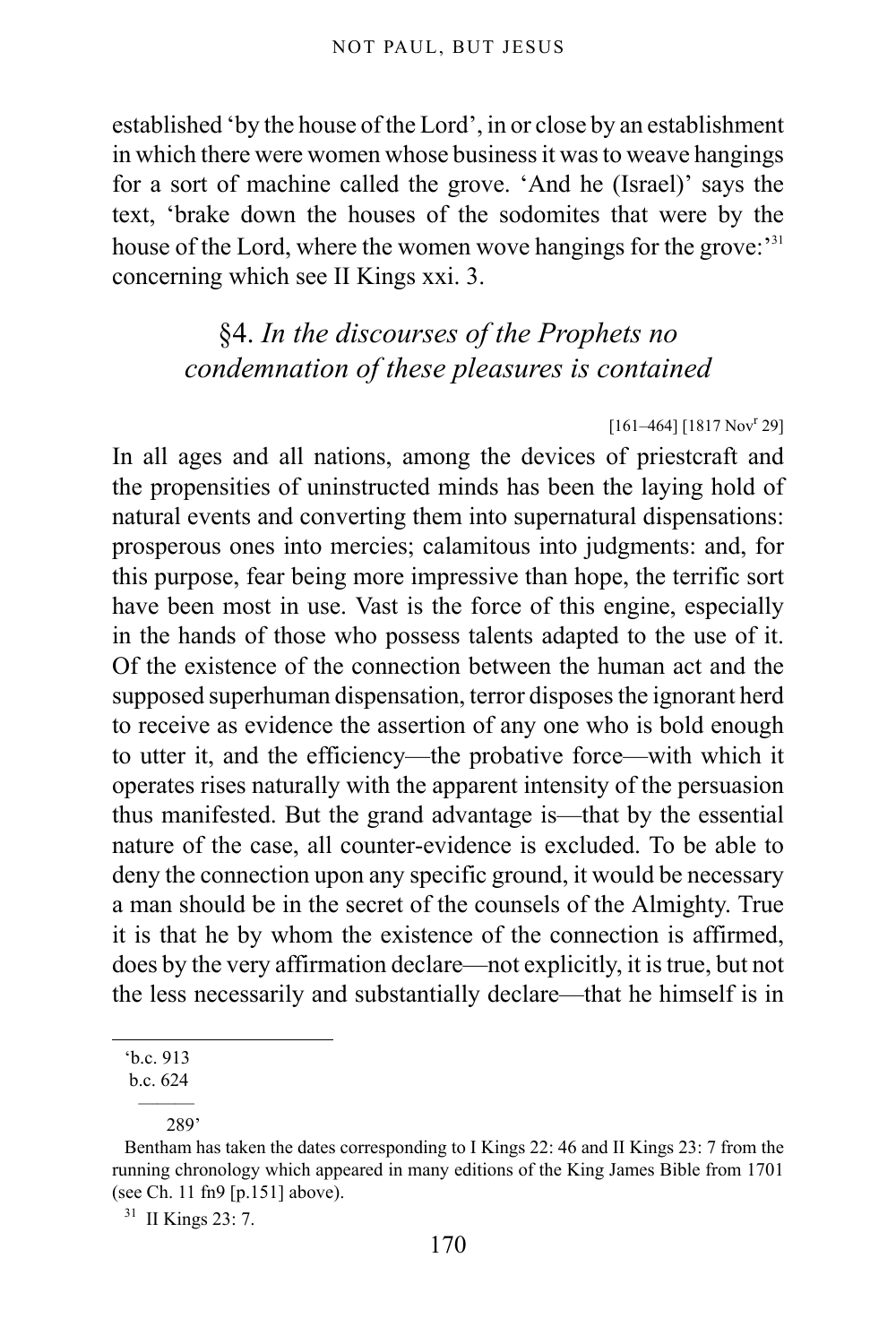possession of that very extraordinary privilege. But in this case, the general tide of popular favour is naturally in favour of the affirmative and thence on the side of him who maintains it: faith and piety present themselves as manifested by the affirmative; impiety and incredulity are suspected [of], or at any rate taxed with, lurking under the negative.

#### [161–465] [1817 Nov. 29]

In the damage more or less extensive received by these two towns<sup>[32](#page-170-0)</sup> from fire, all those who, by working upon the fears of the people, took upon them the direction of their conduct saw an instrument—and an  $[instrument]$ <sup>[33](#page-170-1)</sup> of the most impressive nature —ready provided to their hands: thus the instrument was lying in readiness for every hand that, to the boldness, should add the occasion and the desire to wield it.

In the works of those twelve Jewish statesmen on whom, by an ever palpable yet ever deceptitious ambiguity, an appellative at that time designative of statesman, and nothing more, at present designative of a predictor of distantly and darkly future events, the word prophet continues to be bestowed, seven passages may be seen in which the individual calamity in question has, in its quality of an instrument of terror, been employed: viz. in Isaiah 2: in Jeremiah, in the Book of Lamentations, in Ezekiel, in Amos and in Zephaniah, in each, one.

[161–466] [1817 Nov. 29]

[1.] In Isaiah—in the first of the two passages of his book in which the allusion to the fate of the two cities occurrs, the manner in which mention is made of them seems extraordinary enough, and to look at it may naturally enough be expected to have occasioned no small perplexity to, and imposed no small quantity of labour upon, the Commentators.

In the first mention made of them, they are alluded to in the usual character of places affording an example in proof of the existence of the particular providence by which the people in question were

<span id="page-170-0"></span><sup>32</sup> i.e. Sodom and Gomorrah.

<span id="page-170-1"></span><sup>&</sup>lt;sup>33</sup> MS 'argument'. Bentham has failed to make the alteration here, though he did so three words previously.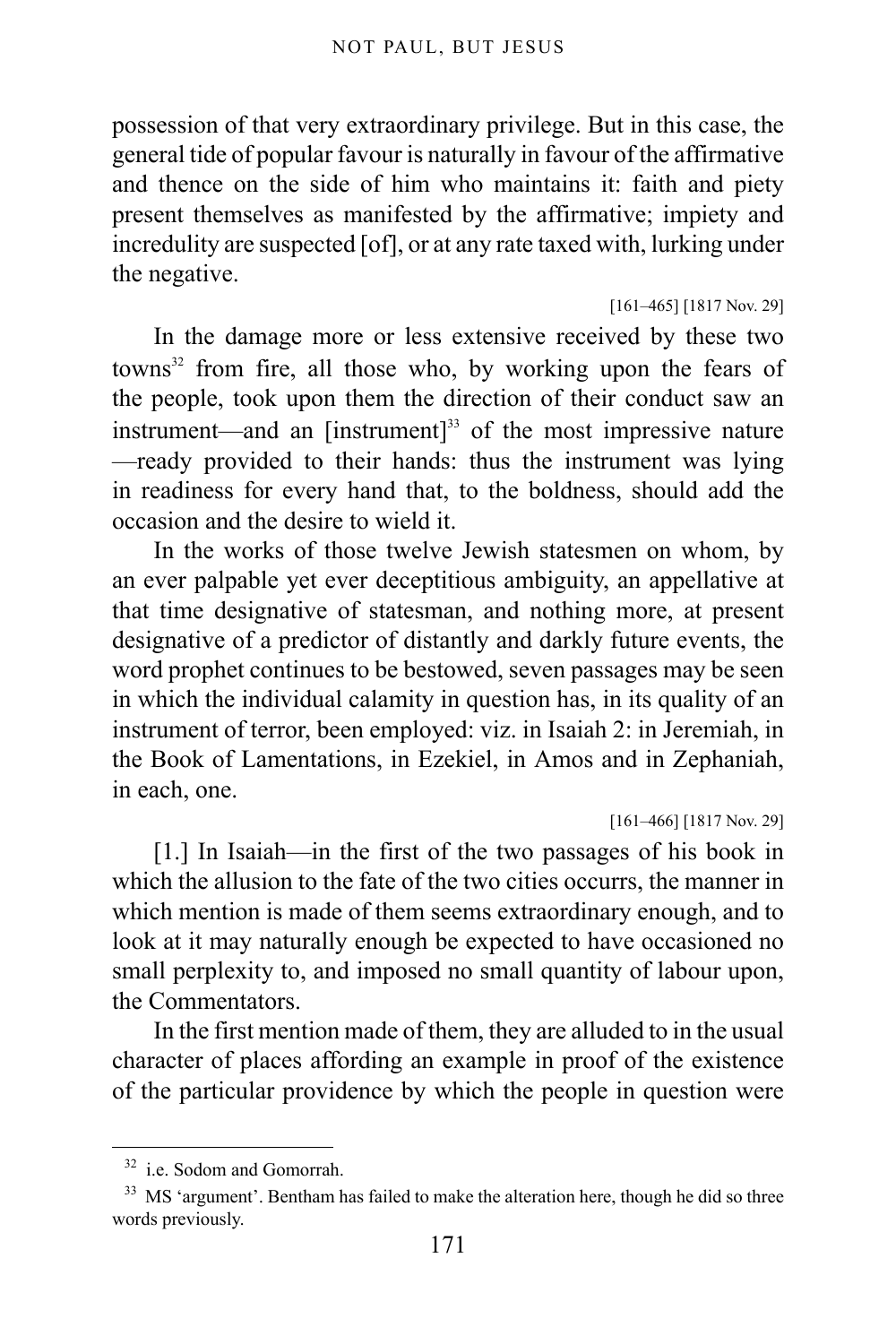taught to consider themselves as all along governed.<sup>[b](#page-171-0)</sup> After speaking of the country as having suffered desolation by fire as well as other means at the hands of a foreign enemy (v. 7), it goes on to observe that (v. 9), 'Except the Lord of hosts had left unto us a very small remnant, we *should have been* as Sodom, and we should have been like unto Gomorrah.' Thus far the character in which the two cities are brought to view is that of so many places of which, at a period of high antiquity, the compleat destruction had been effected.

Isaiah i. 7. 8. 9.

<span id="page-171-0"></span>b

[161–467] [1817 Nov. 29]

Comes the next verse, and now the discourse is addressed to them, one after another, as if they were so many cities either revived or still in being: and then comes a foreboding and exhortative invective which, from this verse (v. 10), lasts even to the end of the Chapter, which is at the  $31<sup>st</sup>$  verse.

By one supposition alone can the strangeness of this appearance be removed, and it presents itself as a satisfactory one. The city to which this lesson of invective was meant to be understood as addressed was the capital of the kingdom to which he belonged, even Jerusalem, the capital of Judæa: and it is by a figure of rhetoric that the one city in question is addressed by those two so universally notorious and opprobrious names.

In no other character than that of subjects of supernatural destruction are the two inseparable cities spoken of: to the particular propensity in question, no allusion is here to be found: examples of wickedness in general—not of wickedness in that particular shape —this is the character in which they are here brought to view.

[161–468] [1817 Nov. 30]

2. Soon after (Ch. iii.) comes another passage in which, in the character of a proverbial expression, Sodom is brought in: brought in, but in what character? not in the character of a place specially remarked for the prevalence of the particular propensity, but in that of a place, which, for depravity in all shapes taken together, was commonly regarded as having been subjected, by supernatural means, to the calamity of fire in the character of a punishment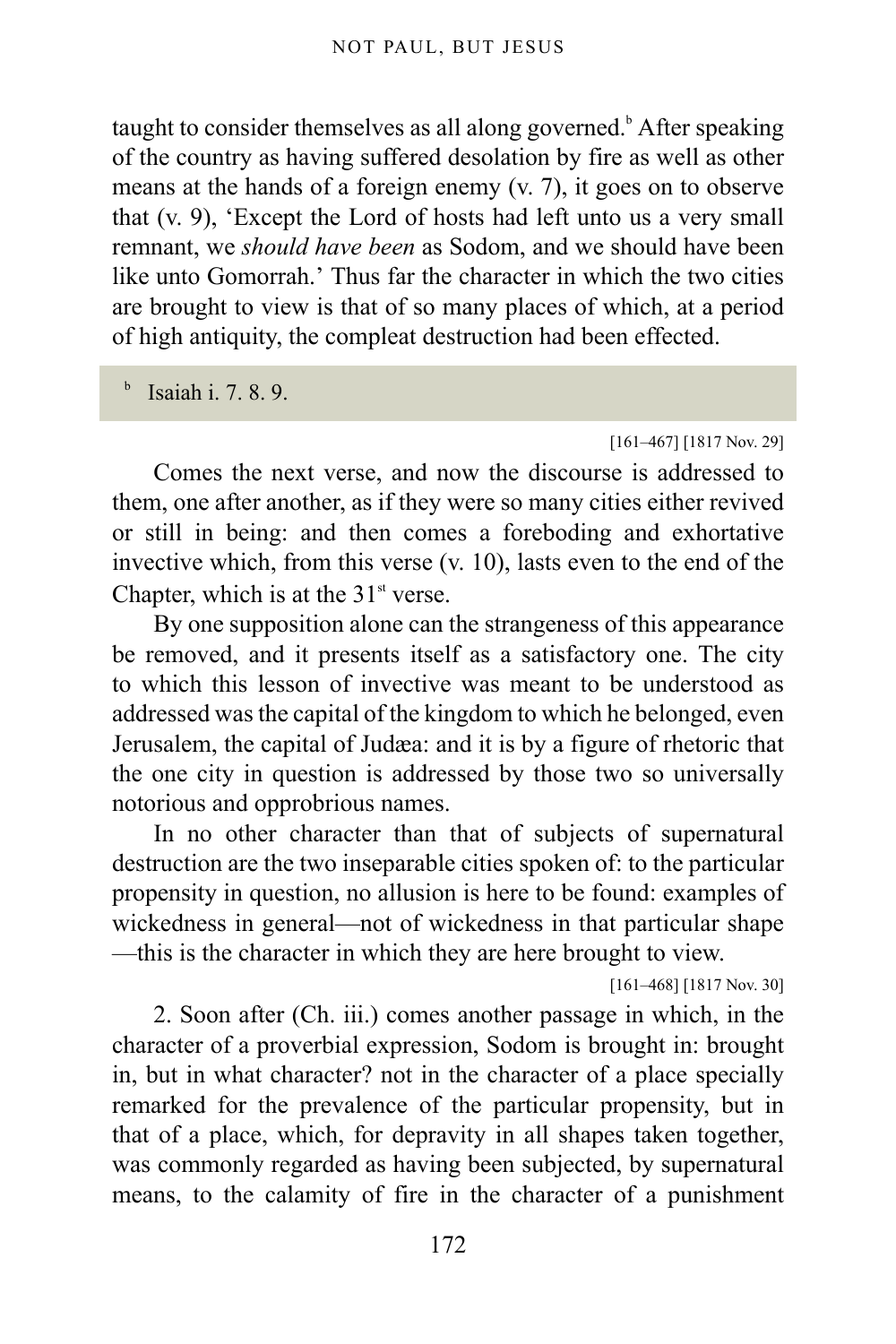inflicted by a particular providence. Isaiah iii. 9. 'The shew of their countenance (that of the people of Judah in general, and Jerusalem in particular) doth witness against them, and they declare their sin as Sodom, they hide it  $[not]$ : wo<sup>[34](#page-172-0)</sup> unto their soul, for they have rewarded evil unto themselves.'

In this picture, effrontery seems to be the principal feature.

[161–469] [1817 Nov. 30]

3. Next comes a passage in Jeremiah xxiii. 14.

'I have seen also in the prophets of Jerusalem an horrible thing: they committ adultery, and walk in lies: they strengthen also the hands of evil doers,<sup>[35](#page-172-1)</sup> that none doth return from his wickedness: they are all of them to<sup>[36](#page-172-2)</sup> me as Sodom, and the inhabitants thereof as Gomorrah.'

Dishonesty seems, in this passage, to have been the principal imputation meant to be conveyed.

Here we see prophet Jeremiah pouring down as usual upon the heads of rival prophets, as well as enemies at large, a torrent of vague vituperation: they on their part, we may well believe, were not behind hand with him. But happily, their prophecies have perished with them, and the storehouse of religion is encumbered with his.

 $[161-470]$   $[1817 Nov<sup>r</sup> 30]$ 

4. Next comes the book of Lamentations.

In terms full of the usual mixture of melancholy, malevolence, obscurity and extravagance, the author speaks of calamity in general, and famine in particular, as raging in Judæa, but without any fixation, or so much as the least hint, which can lead to a conception of the time.

'For (continues he) (Lament. iv. 6.) the punishment of the iniquity of the daughter of my people is greater than the punishment of the sin of Sodom, that was overthrown as in a moment, and no hands stayed on her.'

[161–471] [1817 [Nov] 30]

5. Next comes a whole string of passages in Ezekiel, Ch. xvi.

<span id="page-172-0"></span><sup>34</sup> King James Bible 'it not. Woe'.

<span id="page-172-1"></span><sup>35</sup> King James Bible 'evildoers'.

<span id="page-172-2"></span><sup>36</sup> King James Bible 'unto'.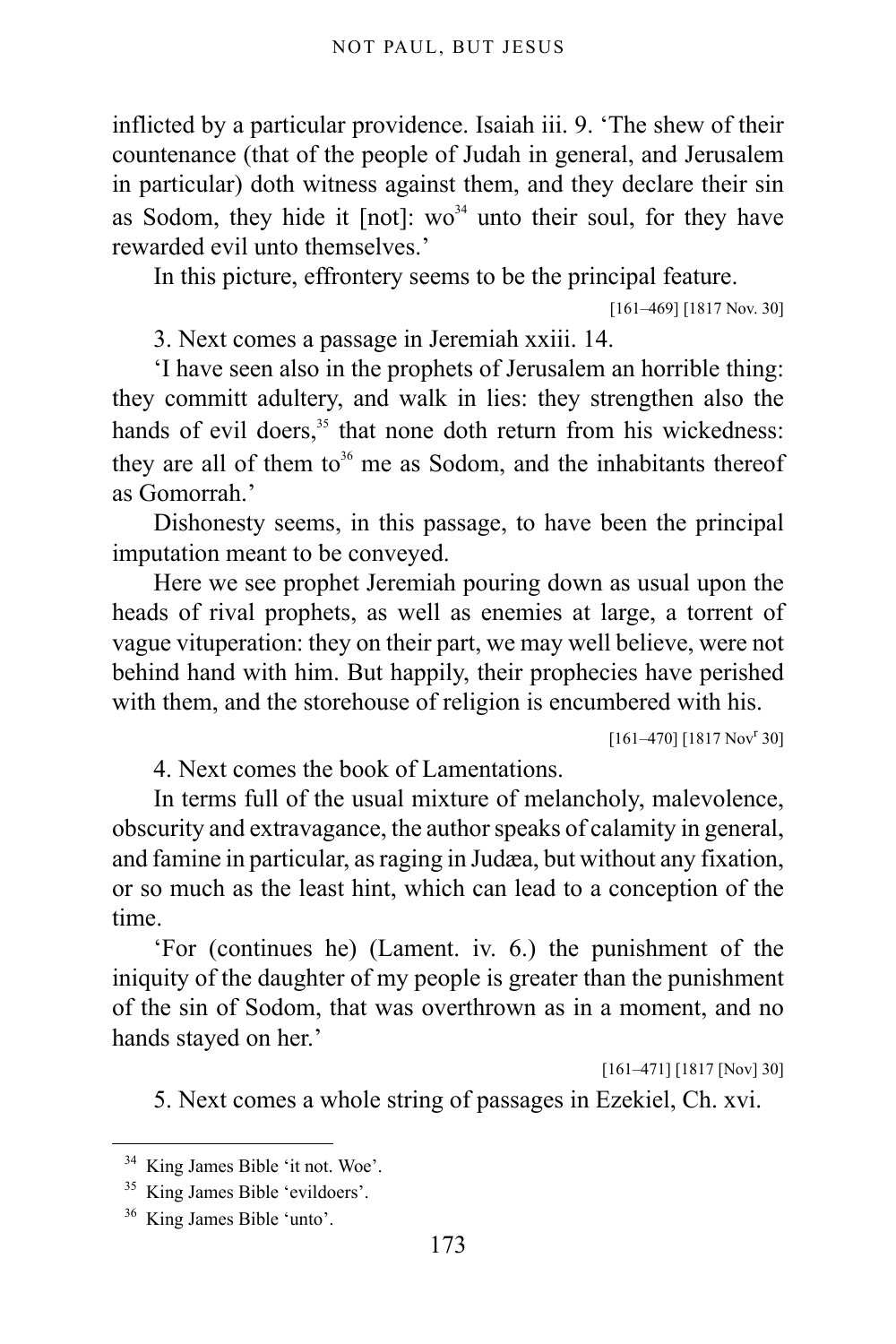Speaking of Jerusalem, 'Behold (says he, v. 44) every one that useth proverbs shall use this proverb against thee, saying, As is the mother so is the  $37$  daughter.

'45. Thou art thy mother's daughter, that lotheth her husband and her children, and thou {art} the sister of thy sisters, which lothed their husbands and their children: your mother {was} an Hittite, and your father an Amorite.

'46. And thy<sup>[38](#page-173-1)</sup> elder sister  $\{is\}$  Samaria, she and her daughters that dwell at thy left hand: and thy younger sister, that dwelleth at thy right hand, [is] Sodom and her daughters.

'47. Yet hast thou not walked after their ways, nor done after their abominations: but as {if that were} a very little {thing}, *thou wast corrupted more than they in all thy ways*.

'48. As I live, saith the Lord God, Sodom thy sister hath not done, she nor her daughters, as thou hast done, thou and thy daughters.

'49. Behold this was the iniquity of thy sister Sodom, Pride, fulness of bread, and abundance of idleness was in her and [in] her daughters, neither did she strengthen the hand of the poor and needy.

'[50.][39](#page-173-2) And they were haughty, and committed abomination before me: therefore I took them away as I saw good.

'[51.][40](#page-173-3) Neither hath Samaria committed half of thy sins; but thou hast multiplied thine abominations more than they, and hast justified thy sisters in all thine abominations which thou hast done.

 $[161-472]$   $[1817 Nov<sup>r</sup> 30]$ 

'52. Thou also, which hast judged thy sisters, bear thine own shame for thy sins that thou hast committed more abominable then they; they are more righteous than thou: yea, be thou confounded also, and bear thy shame, in that thou hast justified thy sisters.

'53. When I shall bring again their captivity, the captivity of Sodom and her daughters, and the captivity of Samaria and her

<span id="page-173-0"></span><sup>37</sup> King James Bible 'her'.

<span id="page-173-1"></span><sup>38</sup> King James Bible 'thine'.

<span id="page-173-2"></span><sup>39</sup> MS '40.'

<span id="page-173-3"></span> $40$  MS '41.'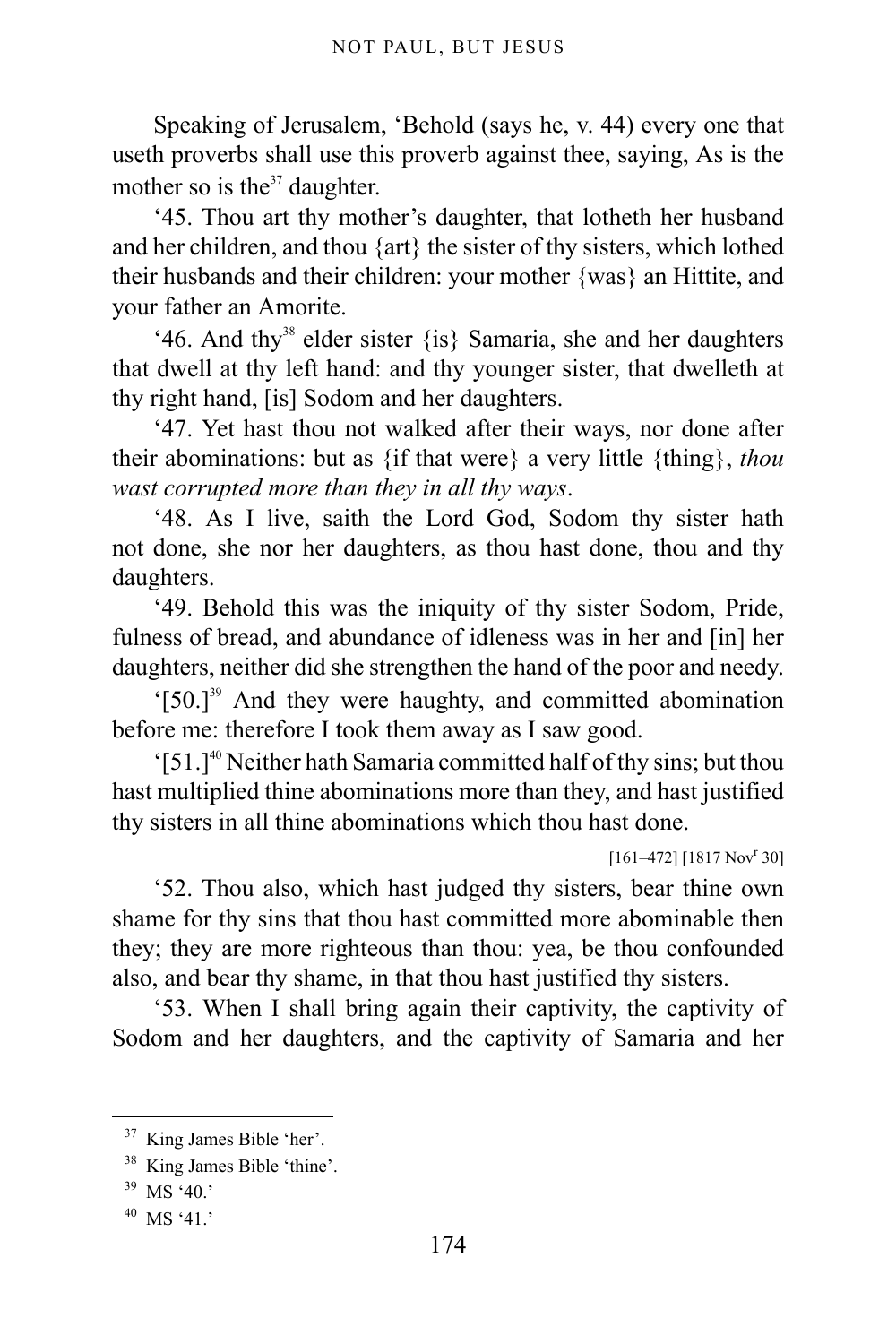daughters, then {will I bring again} the captivity of thy captives in the midst of them.

'54. That thou mayest bear thine own shame, and mayest be confounded in all that thou hast done, in that thou art a comfort to<sup>[41](#page-174-0)</sup> them.

'55. When thy sisters, Sodom and her daughters, shall return to their former estate, and Samaria and her daughters shall return to their former estate, then thou and thy daughters shall return to your former estate.

'56. For thy sister Sodom was not mentioned by thy mouth in the day of thy pride.

'57. Before thy wickedness was discovered, as at the time of  $\{$ thy $\}$  reproach of the daughters of Syria, [and]<sup>[42](#page-174-1)</sup> all  $\{$ that are $\}$  round about her, the daughters of the Philistines, which despise thee round about.

 $[58.]^{43}$  $[58.]^{43}$  $[58.]^{43}$  Thou hast borne thy lewdness and thy<sup>[44](#page-174-3)</sup> abominations, saith the Lord.

'[59.][45](#page-174-4) For thus saith the Lord God, I will even deal with thee as thou hast done, which hast despised the oath in breaking the covenant.'

[161–473] [1817 Nov 30]

6. Next comes the prophet Amos, Ch. iv. v. 11.

'I (i.e. the Lord) have overthrown {some} of you, as God overthrew Sodom and Gomorrah, and ye were as a firebrand pluckt<sup>[46](#page-174-5)</sup> out of the burning: yet have ye not returned to<sup> $47$ </sup> me, saith the Lord.

'12. Therefore thus will I do unto thee, O Israel: {and} because I will do this unto thee, prepare to meet they God, O Israel.'

[161–474] [1817 Nov. 30]

7. Seventhly and lastly behold Zephaniah, Ch. ii. v. 8. 9.

<span id="page-174-0"></span><sup>41</sup> King James Bible 'unto'.

<span id="page-174-1"></span> $42$  MS 'all'.

<span id="page-174-2"></span><sup>43</sup> MS '59.'

<span id="page-174-3"></span><sup>44</sup> King James Bible 'thine'.

<span id="page-174-4"></span><sup>45</sup> MS '60.'

<span id="page-174-5"></span><sup>46</sup> King James Bible 'plucked'.

<span id="page-174-6"></span><sup>47</sup> King James Bible 'unto'.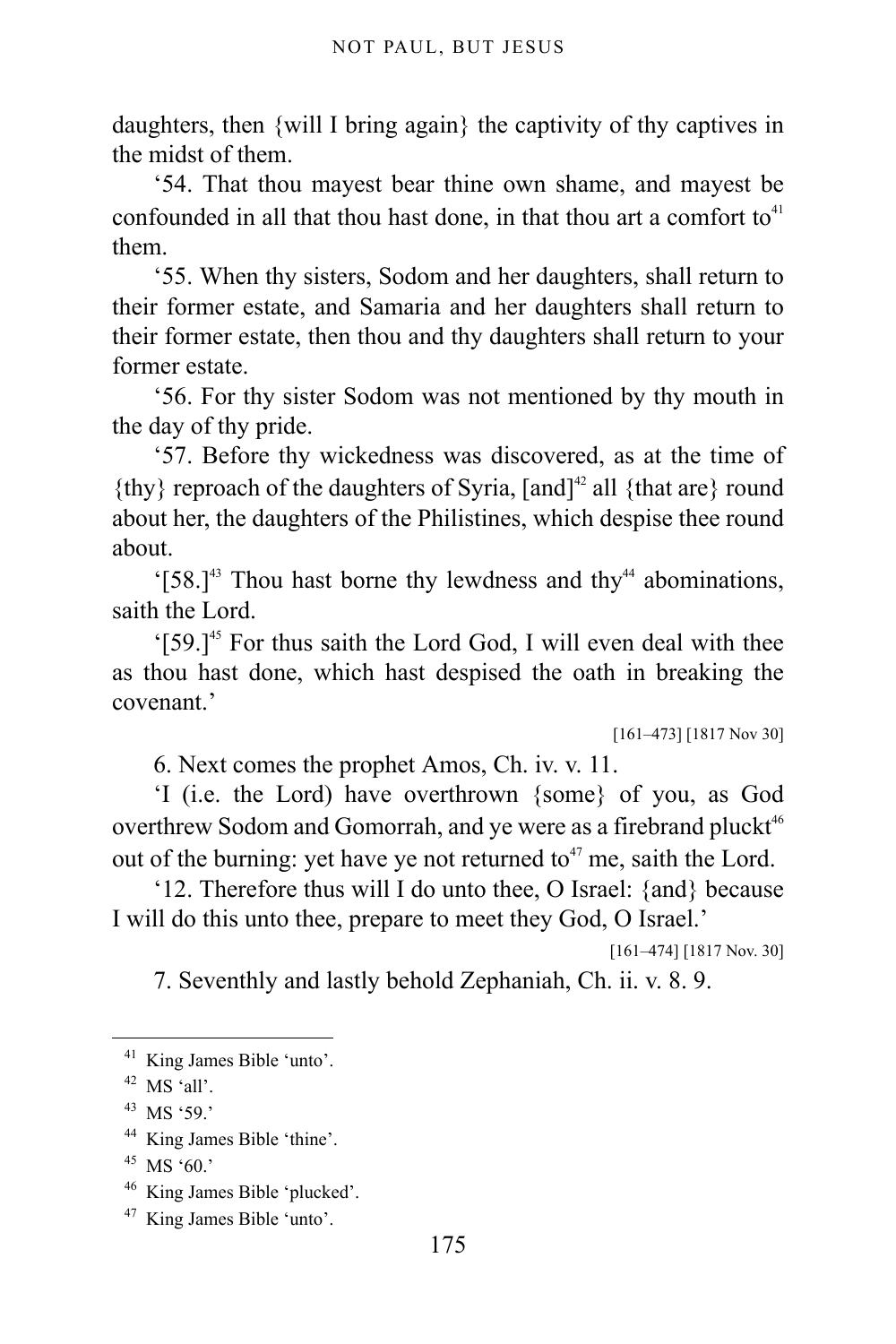'I have heard the reproach of Moab, and the revilings of the children of Ammon, whereby they have reproached my people, and magnified {themselves} against their border.

'9. Therefore as I live, saith the Lord of hosts and<sup>[48](#page-175-0)</sup> God of Israel, surely Moab shall be as Sodom, and the children of Ammon as Gomorrah, {even} the breeding of nettles, and salt-pits,<sup>[49](#page-175-1)</sup> and a perpetual desolation: the residue of my people shall spoil them, and the remnant of my people shall possess them.

 $10$ . This they shall<sup>[50](#page-175-2)</sup> have for their pride, because they have reproached and magnified {themselves} against the people of the Lord of hosts.

'11. The Lord {will be} terrible unto them: for he will famish all the gods of the earth, and {men} shall worship him, every one from his place, {even} all the isles of the heathen.

'12 Ye Ethiopians also, ye shall be slain by the $51$  sword.

'13. And he will stretch out his hand against the north and destroy Assyria, and will make Ninevah a desolation, and dry like a wilderness.'—Thereupon follows the picture of the wilderness in detail.

In all the preceding passages, the object of the prophet's vituperation is his own country: in this last, the neighbouring countries come in for a share in it.

<span id="page-175-0"></span><sup>48</sup> King James Bible 'hosts, the'.

<span id="page-175-1"></span><sup>49</sup> King James Bible 'salt pits'.

<span id="page-175-2"></span><sup>50</sup> King James Bible 'shall they'.

<span id="page-175-3"></span><sup>51</sup> King James Bible 'my'.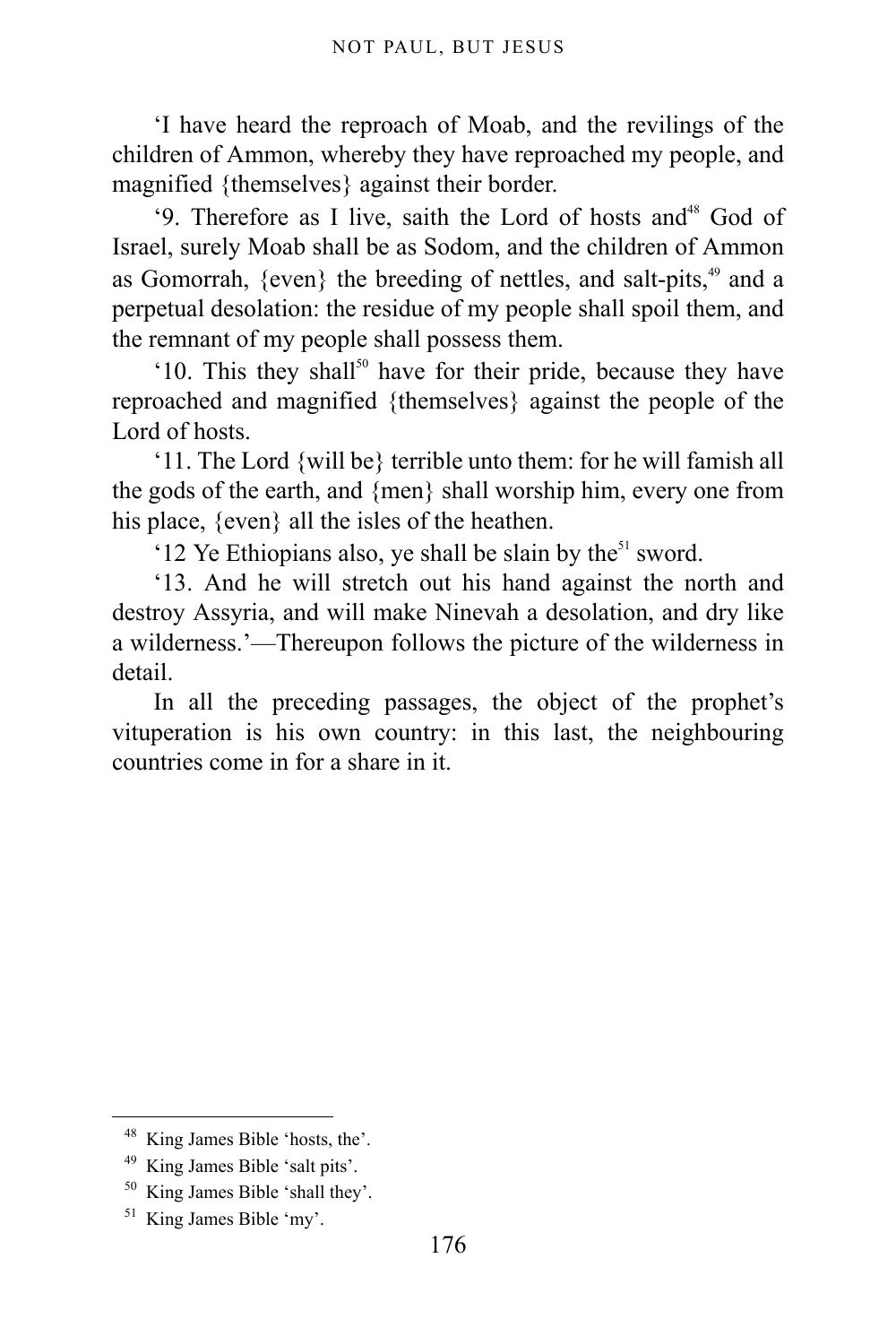## CHAPTER 13. THE ECCENTRIC PLEASURES OF THE BED, WHETHER PARTAKEN OF BY JESUS?

### §1. *Introduction*

[161–475] [1817 Nov 20]

We<sup>[1](#page-176-0)</sup> now come to a ground of extreme delicacy. Taste and selfregarding prudence  $\lbrack \text{call} \rbrack^2$  $\lbrack \text{call} \rbrack^2$  upon the enquirer to turn aside from it: regard for the comfort of mankind and the sound principles of penal justice  $[{\rm comple}]^3$  $[{\rm comple}]^3$  him to go over it.

In the following passages will be seen every thing which, in the history of Jesus as delivered in the four Gospels, presents itself as bearing upon the point in question, and affording any thing of a ground for an inference too obvious to need being expressed.

All those in which Saint John has any concern are taken from the Gospel which bears the name of that same Saint. Justice calls here for the observation, that among the believers in the religion of Jesus there are some in whose eyes the whole of that Gospel is, not only in this or that part, but in the whole, spurious.<sup>[4](#page-176-3)</sup>

<span id="page-176-0"></span><sup>&</sup>lt;sup>1</sup> This paragraph has been marked by Bentham for deletion.

<span id="page-176-1"></span><sup>&</sup>lt;sup>2</sup> MS 'calls'.

<span id="page-176-2"></span><sup>&</sup>lt;sup>3</sup> MS 'compels'.

<span id="page-176-3"></span><sup>&</sup>lt;sup>4</sup> According to Epiphanius of Salamis, the Gospel of John was rejected by some Christian heretics, for instance the *Alogi*, who are thought to have originated in Asia Minor in the latter part of the second century. See *Panarion* (i.e. 'Medicine chest'), li. iii. 3: 'Now these Alogi ... accept neither John's Gospel nor his Revelation'. For eighteenth century discussions see William Berriman, *An Historical Account of the Controversies That have been in the Church, Concerning the Doctrine of the Holy and Everblessed Trinity*, London, 1725, p. 82; Lewis-Sebastian Le Nain De Tillemont, *Ecclesiastical Memoirs of the Six First Centuries, made good by Citations from Original Authors*, 2 vols., London, 1733–5 (first published in 16 vols. at Paris in 1693–1712), ii. 350; Nathaniel Lardner, *The Historie of the Heretics of the two first centuries after Christ*, London, 1780, pp. 444–8. For a rejection of the authenticity of John's Gospel at the time of Bentham's writing, though not by a believer in the religion of Jesus, see [Paul Henri Thiry, baron d'Holbach], *Ecce Homo! or a critical inquiry into the History of Jesus Christ, being a rational analysis of the Gospels*, London, 1799 (first published in French at Amsterdam in 1770), p. 267: 'We will only remark, that it is difficult to persuade one's self, without faith, that the gospel of St John especially, filled with Platonic notions, could be composed by the son of Zebedee, a poor fisherman,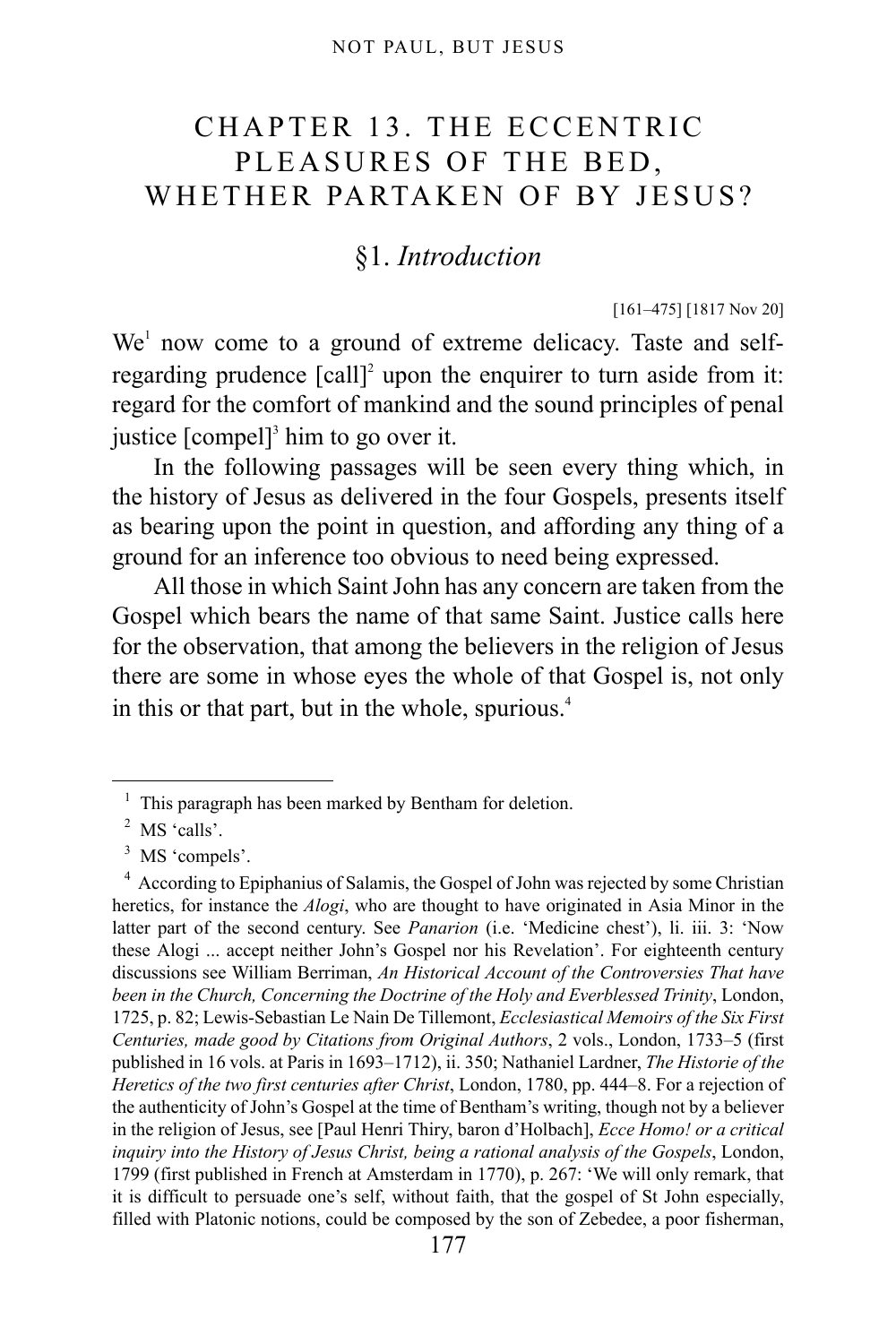For the idea of a relation between this subject and the story of the youth in loose attire as represented in the Gospel according to Saint Mark, the acknowledgment may perhaps be deemed no more than needful, that the author stands indebted for it to the *Monthly Magazine*. In the miscellanea which for several years used to be inserted in that periodical work under the head of 'Extracts from the Portfolio of a man of Letters', some six or eight years ago made its appearance a short suggestion, that the profession of the youth thus spoken of was of a nature to have a bearing upon this point.<sup>[5](#page-177-0)</sup>

[161–476] [1817 Nov 28]

If the love which, in and by these passages, Jesus was intended to be represented as bearing towards this John was not the same sort of love as that which appears to have had place between King David [a](#page-177-1)nd Jonathan, the son of Saul,<sup>a</sup> it seems not easy to conceive what can have been the object in bringing it to view in so pointed a manner, accompanied with such circumstances of fondness. That the sort of love of which, in the bosom of Jesus, Saint John is here meant to be represented as the object was of a different sort from any of which any other of the Apostles was the object is altogether incontestable: for of this sort of love, whatsoever it was, he and he alone is, in these so frequently recurring terms, mentioned as being the object.<sup>[6](#page-177-2)</sup>

II. [Samuel] $\delta$  i. 17. 'And David lamented with this lamentation over Saul, and over Jonathan his son ... 19. The beauty of Israel is slain upon thy high places ... 26. I am distressed for thee, my brother Jonathan: very pleasant hast thou been unto me: thy love to me was wonderful, passing the love of women.'

<span id="page-177-1"></span>a II. [Samuel]<sup>[7](#page-177-3)</sup> i. 19–26.

who, perhaps, incapable of writing, and even reading, could not be acquainted with the philosophy of Plato.'

<span id="page-177-0"></span><sup>&</sup>lt;sup>5</sup> See *Monthly Magazine*, vol. 32/2, no. 217 (1 September 1811), p. 143, where the youth is referred to as a *cinaedus*, i.e. a sodomite.

<span id="page-177-2"></span><sup>6</sup> See John 13: 23; 19: 26; 20: 2; 21: 7, 20.

<span id="page-177-3"></span><sup>7</sup> MS 'Kings'.

<span id="page-177-4"></span><sup>8</sup> MS 'Kings'.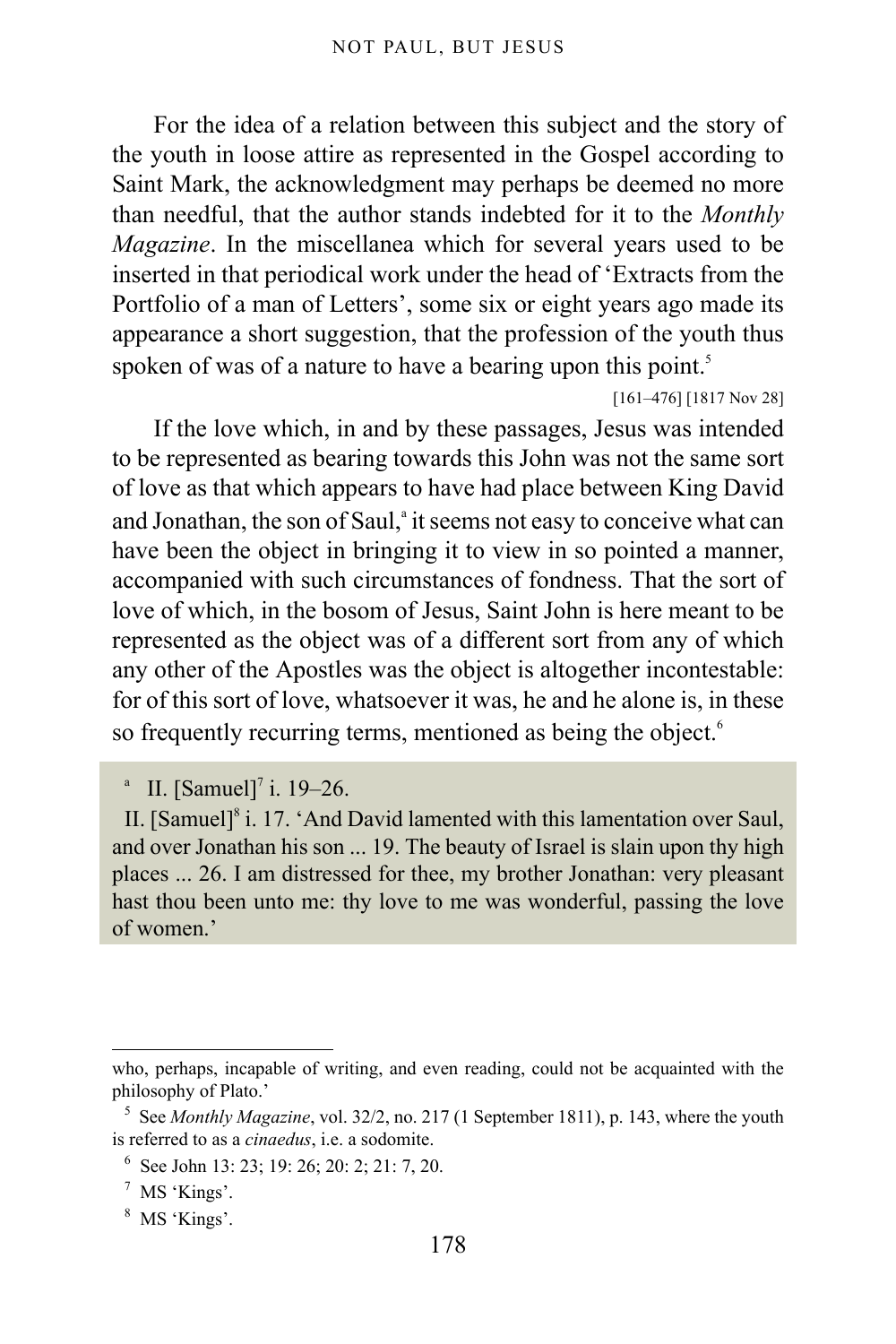David and Jonathan were accordingly to appearance what in Grecian history were to each other Harmodius and Aristogiton,<sup>[9](#page-178-0)</sup> and in Grecian fable Achilles and Patroclus, $10$  Nisus and Euryalus.<sup>[11](#page-178-2)</sup>

[161–477] [1817 Nov 28]

Sense of any superiority of value in his services in relation to the preaching of the Gospel—no such foundation as this could the distinction have had: for of this, nothing is to be found in Saint John by which he can stand in comparison with Saint Peter—and on no occasion is the rough fisherman to be seen 'leaning on the bosom of Jesus<sup>'[12](#page-178-3)</sup> or 'lying on his breast.'<sup>[13](#page-178-4)</sup>

But is the supposition endurable, it may be asked, [that] any tokens of an attachment of this kind should have been regarded as endurable in and by such a company? a sort of attachment the demonstration of which was, by the law of the land, regarded by them as in a more especial manner the law of God, ranked among capital offences? a sort of attachment the fruits of which had drawn down upon the heads of the guilty that supernatural punishment which, in that its character, Jesus himself is so often spoken of as having brought publickly to view? $14$ 

[161–478] [1817 Nov 28]

To these several observations, several answers may be seen to be requisite.

1. As to the law of Moses—to him who has resolution enough to keep his eyes open to it, nothing can be more manifest than that, in the eyes of Jesus, the law of Moses was but a mere human law, and a law so ill-adapted to the welfare of society, that on no occasion is it ever spoken of as coming under his cognizance without being taken

<span id="page-178-0"></span> $9^9$  See [Ch. 12 fn14 \[p.165\]](#page-164-3) above

<span id="page-178-1"></span><sup>&</sup>lt;sup>10</sup> In Homer's *Iliad*, Patroclus was the friend and companion of Achilles. While Homer does not specify that the pair were lovers, Plato, *Symposium*, 179e–180b, states that they were.

<span id="page-178-2"></span> $11$  See [Ch. 12 fn13 \[p.165\]](#page-164-2) above.

<span id="page-178-3"></span><sup>12</sup> John 13: 23.

<span id="page-178-4"></span> $13$  John 21: 20.

<span id="page-178-5"></span><sup>&</sup>lt;sup>14</sup> See [Ch. 10 §. 1 \[p.125\]](#page-124-1) above.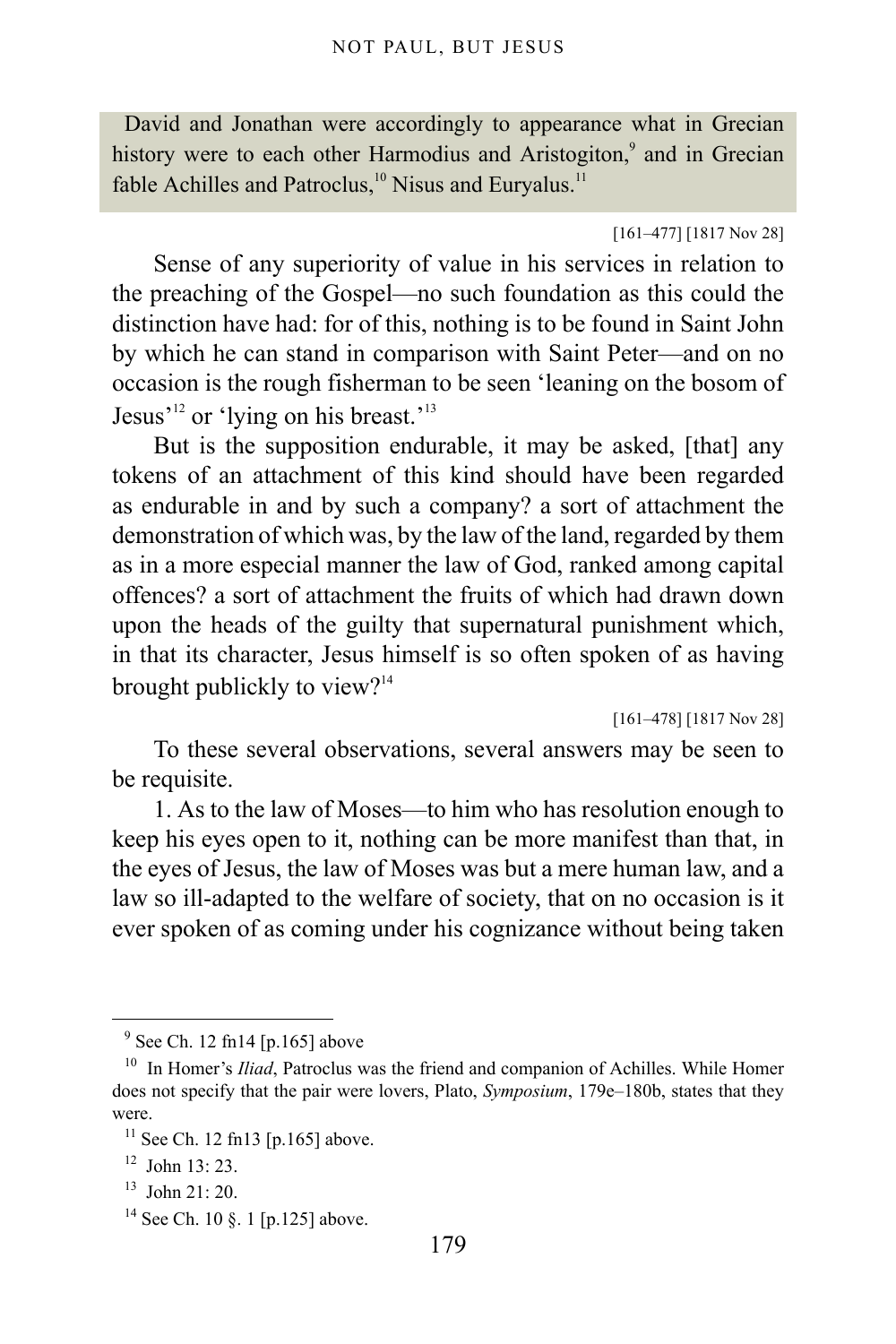by him more or less explicitly for the declared object of that scorn with which he ceased not to regard it.

'Think not (says he) that I am come to destroy the law, or the prophets. I am not come to destroy, but to fulfill.<sup>2[15](#page-179-1)</sup> [b](#page-179-2) To destroy the law? to destroy the prophets? No: here they are both, law and prophets, undestroyed even to this day.—But to fulfill? how? even by producing the compleat accomplishment of those objects to which, with so imperfect an aim and so unsteady a hand, that same law was directed. In this text is comprized every thing which, being represented as coming from the mouth of Jesus, will be found susceptible of a construction importing either a recognition of the supernatural origin of the Mosaic law or an approbation of the contents and principles of it.<sup>[16](#page-179-3)</sup>

<span id="page-179-2"></span>b Mat. v. 17. Sermon on the Mount.

#### [161–479] [1817 Nov. 28]

<span id="page-179-0"></span>2. As to the devoted cities. To a mind to which the whole system of the Mosaic law, with all its pretences to have been written as it were every tittle of it with the finger of God himself, had presented itself in no more respectable a character than that of a human composition teeming with imperfections, and from the dominion of which it was the effect, as well as the manifested aim, of its labours to withdraw so large a portion of its influence, it would surely be not a little extraordinary if, in his estimation, the history in which it stood, and stands still incorporated, possessed any thing to distinguish it from those histories in which a small number of real incidents are drowned as it were in a mass of artificial colouring, pinned on to them by the hands by the labours and for the private purposes of which they were fabricated.

The Lord—the Almighty—taking Abraham into his  $confidence<sup>c</sup>$  $confidence<sup>c</sup>$ —hesitating what to do in regard to the administering or not administering of the meditated punishment—hearing a report (20) respecting the behaviour of the people in question, and unable

<span id="page-179-1"></span><sup>&</sup>lt;sup>15</sup> King James Bible 'fulfil'.

<span id="page-179-3"></span><sup>&</sup>lt;sup>16</sup> See [Ch. 8 \[p.84\]](#page-83-0) above.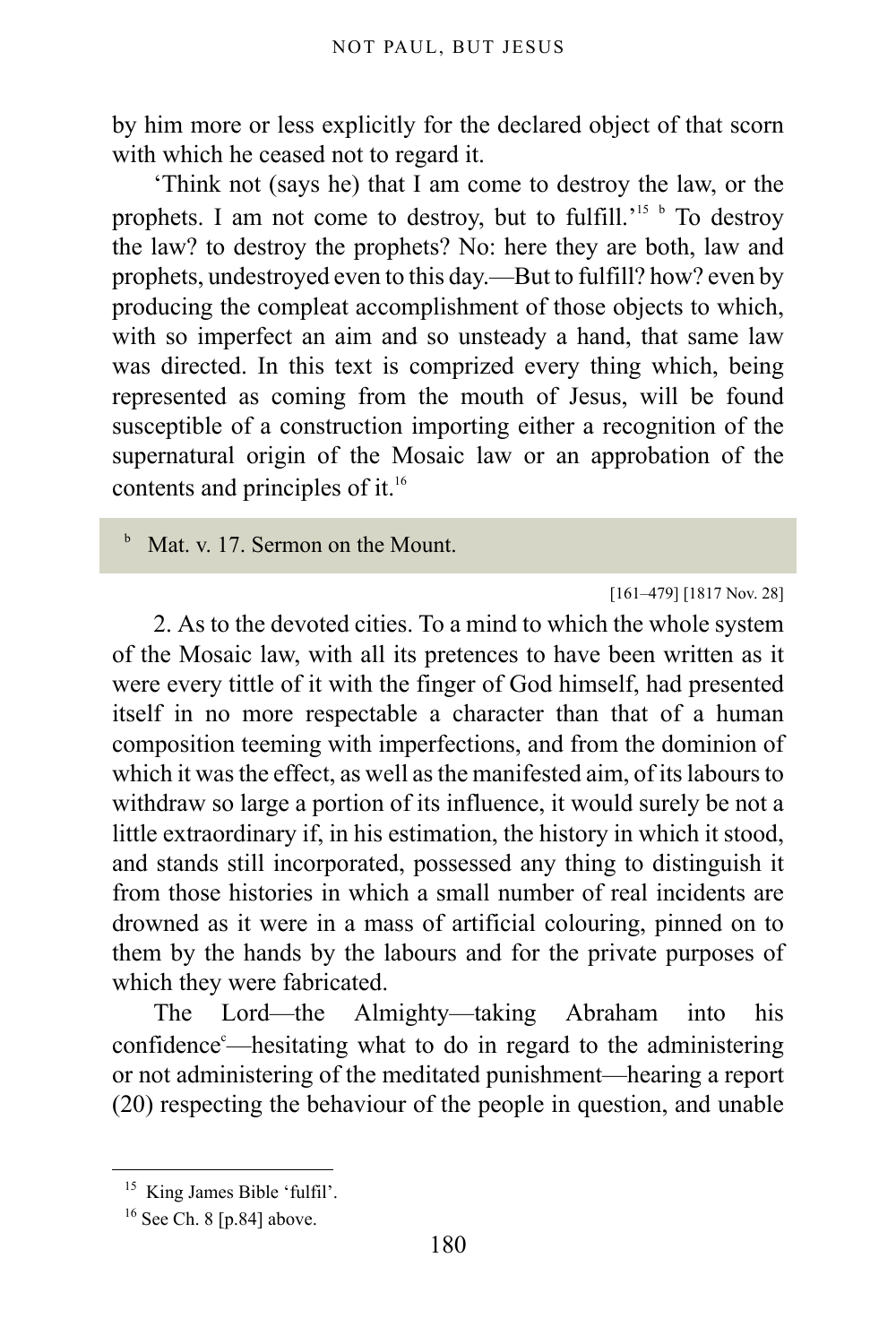without further enquiry (21) to determine with himself what degree of credit to give to it—stationed at a particular spot in the vicinity of which Abraham was standing, (22) and thereupon drew near, (23) and after the conversation was ended going one way, while Abraham went another (33)—is it to be believed that, in an eye such as Jesus's, the statements above brought to view could have presented themselves as containing the language of plain and exact truth?

c Genesis. xviii.

### $[161-480]$   $[1817 Nov<sup>r</sup> 28]$

But upon the face of it—and taking the whole account for a correct account of what passed—what bearing will it be seen to have upon the sort of connection which, according to the interpretation here in question, had place between Jesus and his favourite disciple? —None whatever: at least to any but the most superficial view.

As Lot is sitting in the gate of the city, two persons called Angels make their appearance:<sup>[d](#page-181-0)</sup> he gives them an invitation to a supper and night's lodging at his house: the offer is accepted. After supper, and before they lay down, comes a mixt multitude, old and young, and calling to Lot, insist upon it that these two male beings, whatever th[e](#page-181-1)y were,<sup>e</sup> shall be given up to be *known*, as the phrase is, by force. Rather than be consenting to so atrocious a breach of the laws of hospitality—laws which, in the early stages of society, possess a degree of importance and influence such as it is difficult, in a state of society such as ours, to form a conception—he offers to abandon to their outrage his own two virgin daughters: these two virgin daughters of his own who soon after become the heroines [in] so very different an occurrence.<sup>[17](#page-180-0)</sup> This will not satisfy them. Advantageous as it might seem to us in our days, the succedaneum does not satisfy them: they persist, but in vain. In their human capacity, the Angels, having pulled their host in and shut the door, in their superhuman capacity they smite with blindness the atrocious multitude both small and great.

<span id="page-180-0"></span><sup>17</sup> See Genesis 19: 30–8, and [Ch. 11 §§. 1 ¶34 \[p.159\]](#page-158-0) above.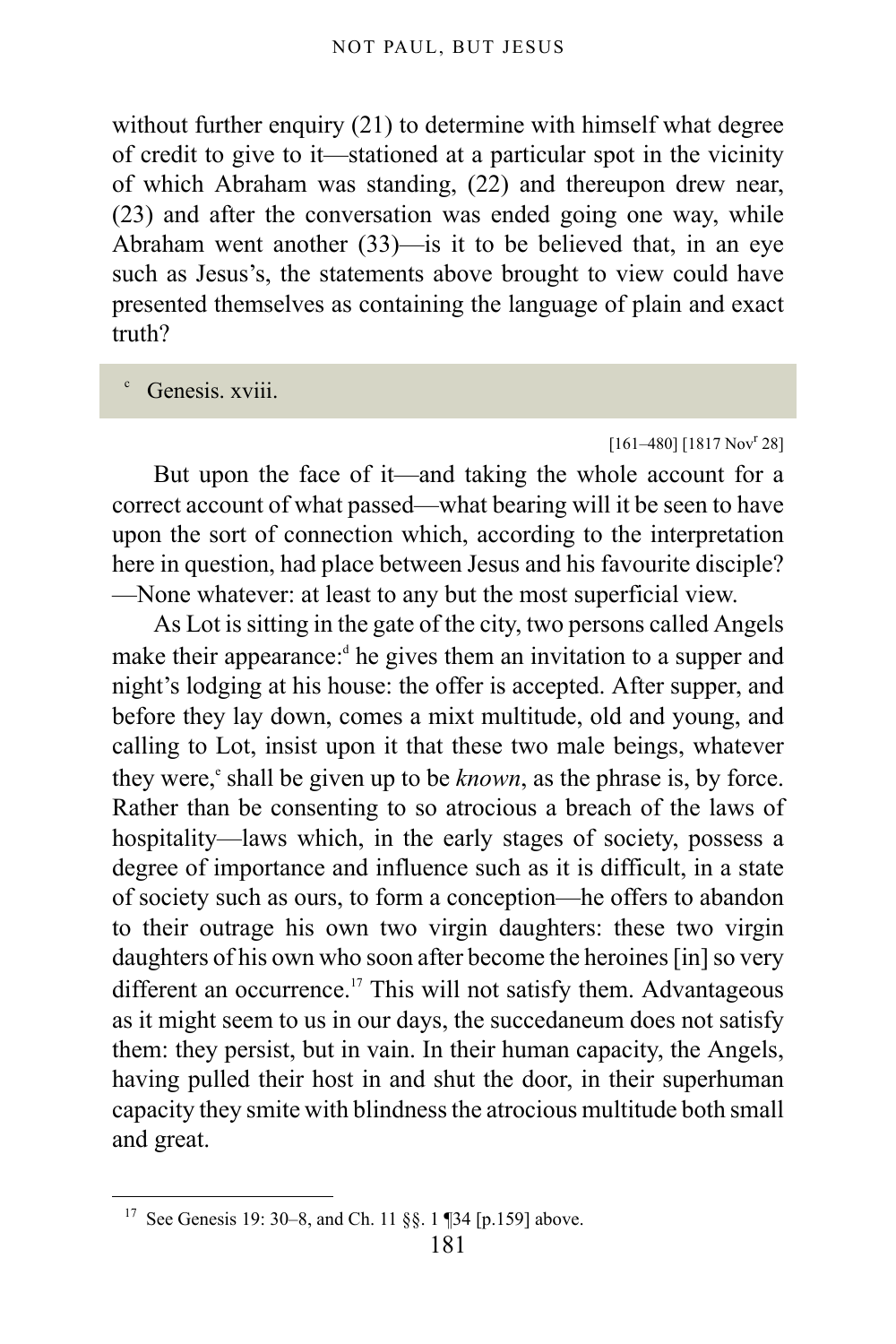#### <span id="page-181-0"></span>d Genesis xix. 1 to  $| \cdot |$ .

<span id="page-181-1"></span>e In verse 1 Angels: in verses 10. 11. 12, 'the men.'

 $[161-481]$   $[1817 Nov<sup>r</sup> 28]$ 

After passing the night within the hospitable mansion, and declaring their resolution to destroy the place, the angels, alias men, prevail upon their host to leave the city, whereupon (v. 24) this city, in which this incident had happened, together with another city in which no such incident is stated as having happened, are consumed together by brimstone and [f](#page-181-2)ire rained by the Lord out of heaven.<sup>f</sup>

<span id="page-181-2"></span> $f$  Gen. xix. 24.

The act—if it were for any species of enormity in particular that, in the shape of punishment, supernatural punishment—the destruction in question—was meant to be represented as inflicted, what is it? Is it the act of those who, by mutual consent, partake of the sort of gratification in question, such as it is—for such it can not be denied to be—in the eyes of those who make themselves partakers of it? Was it the physical act when performed by consent? No: it was as different from that act by at least as wide a distance as, in the scale of morality, where the opposite sexes are concerned, separates rape from simple fornication. It was not only a rape, but a rape attended with the aggravated circumstance of being, supposing so vast a multitude [of] partakers in it, productive of murder by a painful death—and both these enormities having for their aggravation a breach of the laws of hospitality—of hospitality at any rate, and, instead of messengers from the Almighty, suppose those men, for so they are called, to have been messengers from an earthly potentate, a violation of international law.

 $[161-482]$  [1817 Nov<sup>r</sup> 28]

Supposing, then, this story to have had any foundation at all in truth—what does it seem reasonable to suppose may have been the truth? At a point of time impossible to fix, in the country in question, it happened [to] two neighbouring towns, as in different countries,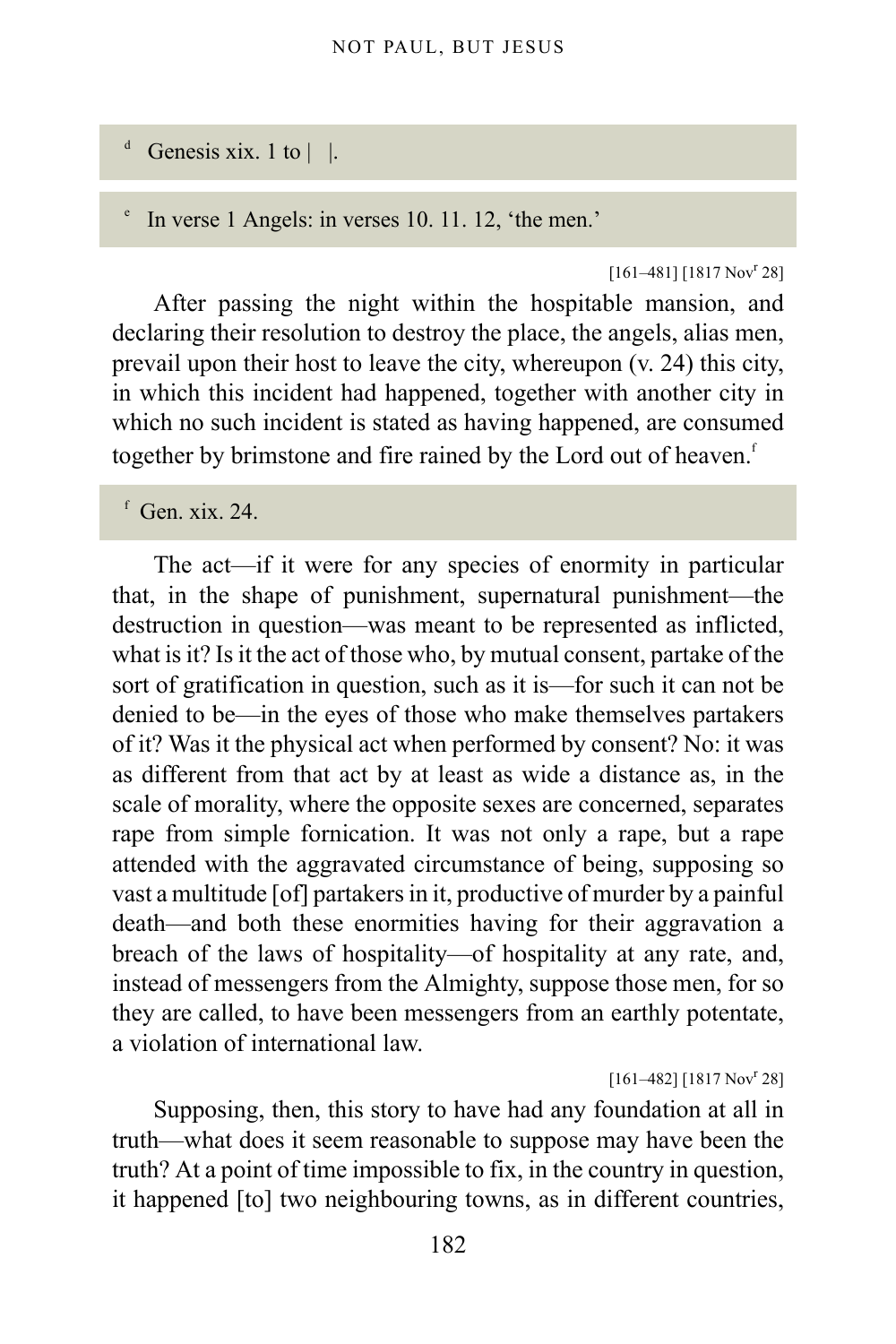in different ages, it has happened to so many other towns, to be destroyed by fire: and if so it was that it was exactly at the same time that these two towns experienced the same catastrophe, it seems more probable that the fire in each received its commencement from lightning than from any other source. Taking advantage of a calamity which, in the character of an effect, would naturally be so extensively known and so long remembered, the priest by whom this portion of history was penned took advantage of it as usual, and found for it such a cause as happened to present itself either to his imagination, or to his judgment as well as his imagination, as being adapted to some particular purpose which at that time it happened to him to have in view.

## §2. *Intercourse of Jesus with the Apostle John*

[161–483] [1817 Nov. 27]

John xiii. 21. to 26. 'When Jesus had thus said, he was troubled in spirit, and testified, and said, Verily, verily, I say unto you, that one of you shall betray me. Then the disciples looked one on another, doubting of whom he spake. Now there was *leaning on Jesus' bosom one of his disciples, whom Jesus loved*.'[18](#page-182-0) [g](#page-182-1)

<span id="page-182-1"></span><sup>g</sup> In the Greek <sub>ov</sub>, by which one alone, and not all the disciples together, is spoken of as being the object of this love.

23. ἦν ἀνακείμενος εἷς ἐκ τῶν μαθητῶν αὐτοῦ ἐν τῶ κόλπῳ τοῦ ἰησοῦ, ὃν ἠγάπα ὁ ἰησοῦς.

'Simon Peter therefore beckoned to him, that he should ask who it should be of whom he spake.

'He then *lying on Jesus' breast* saith unto him, Lord, who is it?

'Jesus answered, He it is to whom I shall give a sop, when I have dipped it. And when he had dipped the sop he gave it to Judas Iscariot, the *Son* of Simon.'

<span id="page-182-0"></span><sup>&</sup>lt;sup>18</sup> The italics in the following passages are Bentham's.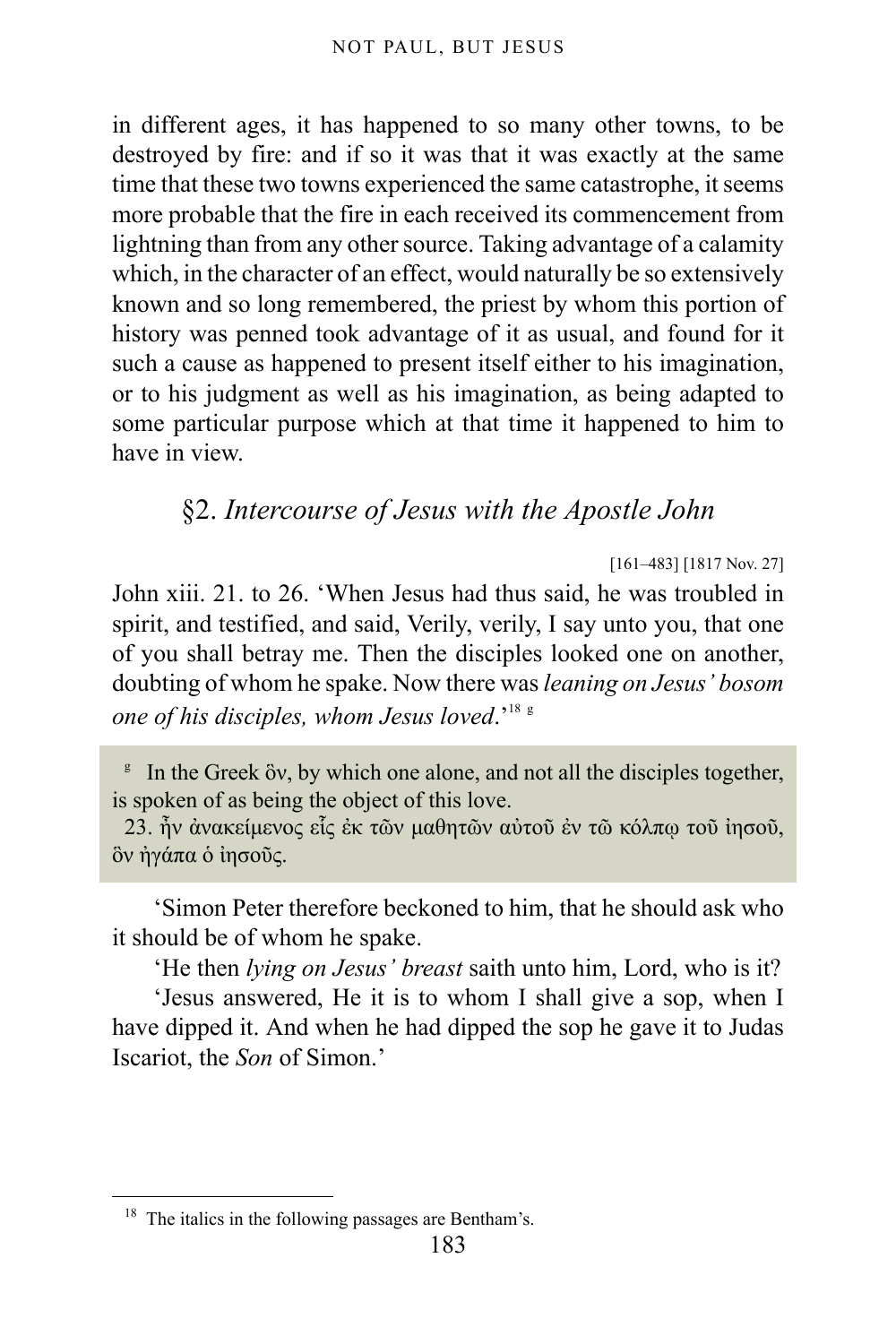John xix. 25. 26. 27. 'Now there stood by the cross of Jesus his mother and his mother's sister, Mary the wife of Cleophas, and Mary Magdalene.

'When Jesus therefore saw his mother, and the disciple standing by, *whom he loved*, he saith unto his mother, Woman, behold thy Son!

'Then saith he to the disciple, Behold thy mother! And from that hour that disciple took her unto his own home.'

John xix. 34. 35. 'But one of the soldiers with a spear pierced his side, and forthwith came there out blood and water.

'And *he that saw it bare record*, and his record is true: *and he knoweth that he saith true, that ye might believe*.'

John xx. 1 to 10. 'The first {day} of the week cometh Mary Magdalene early, when it was yet dark, unto the sepulchre, and seeth the stone taken away from the sepulchre.

'Then she runneth and cometh to Simon Peter, and to the other disciple, whom *Jesus loved*, and saith unto them, They have taken away the Lord out of the sepulchre, and we know not where they have laid him.

'Peter therefore went forth, and *that other disciple*, and came to the sepulchre.<sup>[19](#page-183-0)</sup>

'And he stooping down, and looking in,  $[saw]^{20}$  $[saw]^{20}$  $[saw]^{20}$  the linen clothes lying; yet went he not in.

'Then cometh Simon Peter following him, and went into the sepulchre, and seeth the linen clothes lie.

'And the napkin, that was about his head, not lying with the linen clothes, but wrapped together in a place by itself.

'Then went in also *that other disciple*, which came first to the sepulchre, and he saw and believed.

'For as yet they knew not the scripture, that he must rise again from the dead.

'Then the disciples went away again unto their own home.'

<span id="page-183-0"></span><sup>&</sup>lt;sup>19</sup> Bentham's copyist has, presumably inadvertently, omitted verse 4: 'So they ran both together: and the other disciple did outrun Peter, and came first to the sepulchre.'

<span id="page-183-1"></span> $20$  MS 'say'.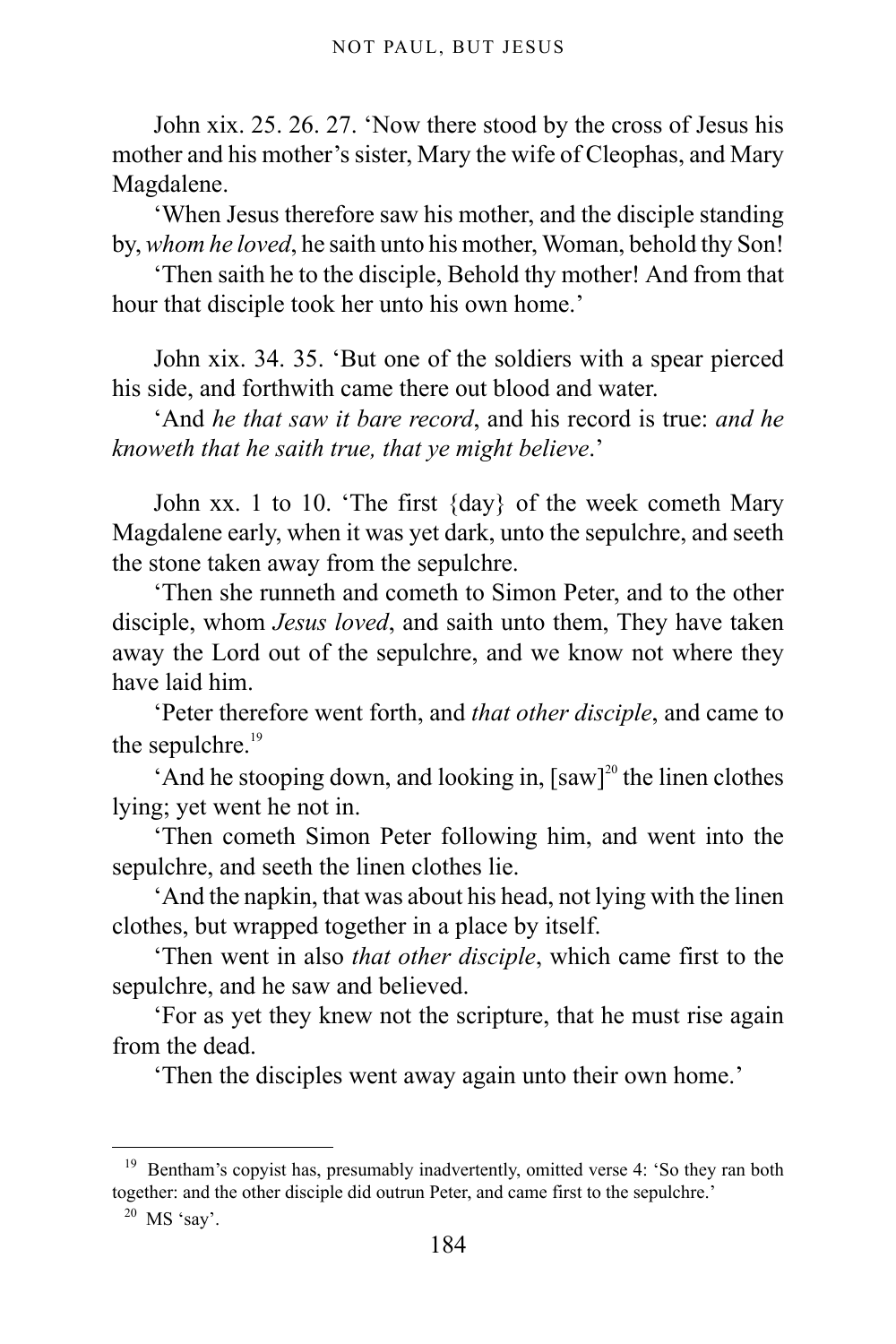```
[161–484] [1817 Nov. 27]
```
John xxi. 1. to 7. 'After these things Jesus shewed himself again to the disciples at the Sea of Tiberias; and on this wise shewed he himself.

'There were together Simon Peter, and Thomas called Didymus, and Nathanael of Cana in Galilee, and the Sons of Zebedee, and *two other of his disciples*.

'Simon Peter saith unto them, I go a fishing. They say unto him, We also go with thee. They went forth, and entered into a ship immediately; and that night they caught nothing.

'But when the morning was now come, Jesus stood on the shore; but the disciples knew not that it was Jesus.

'Then Jesus saith unto them, Children, have ye any meat? They answered him, No.

'And he saith $2<sup>1</sup>$  unto them, Cast the net on the right side of the ship, and ye shall find. They cast therefore, and now they were not able to draw it for the multitude of fishes.

'Therefore *that disciple whom Jesus loved* saith unto Peter, It is the Lord. Now when Simon Peter heard that it was the Lord, he girt his fisher's coat *unto him* (for he was naked) and did cast himself into the sea.'

John xxi. 20 to 24. 'Then Peter turning about, seeth *the disciple whom Jesus loved* following; *which also leaned on his breast at supper*, and said, Lord, w[h](#page-184-1)ich is he that betrayeth thee?<sup>h</sup>

ὃς καὶ ἀνέπεσεν ἐν τῶ δείπνῳ ἐπὶ τὸ στῆθος αὐτοῦ.

'Peter seeing him saith to Jesus, Lord, and what shall this man do?

'Jesus saith unto him, if I will that he tarry till I come, what is that to thee? follow thou me.

<span id="page-184-1"></span>h

<span id="page-184-0"></span><sup>21</sup> King James Bible 'said'.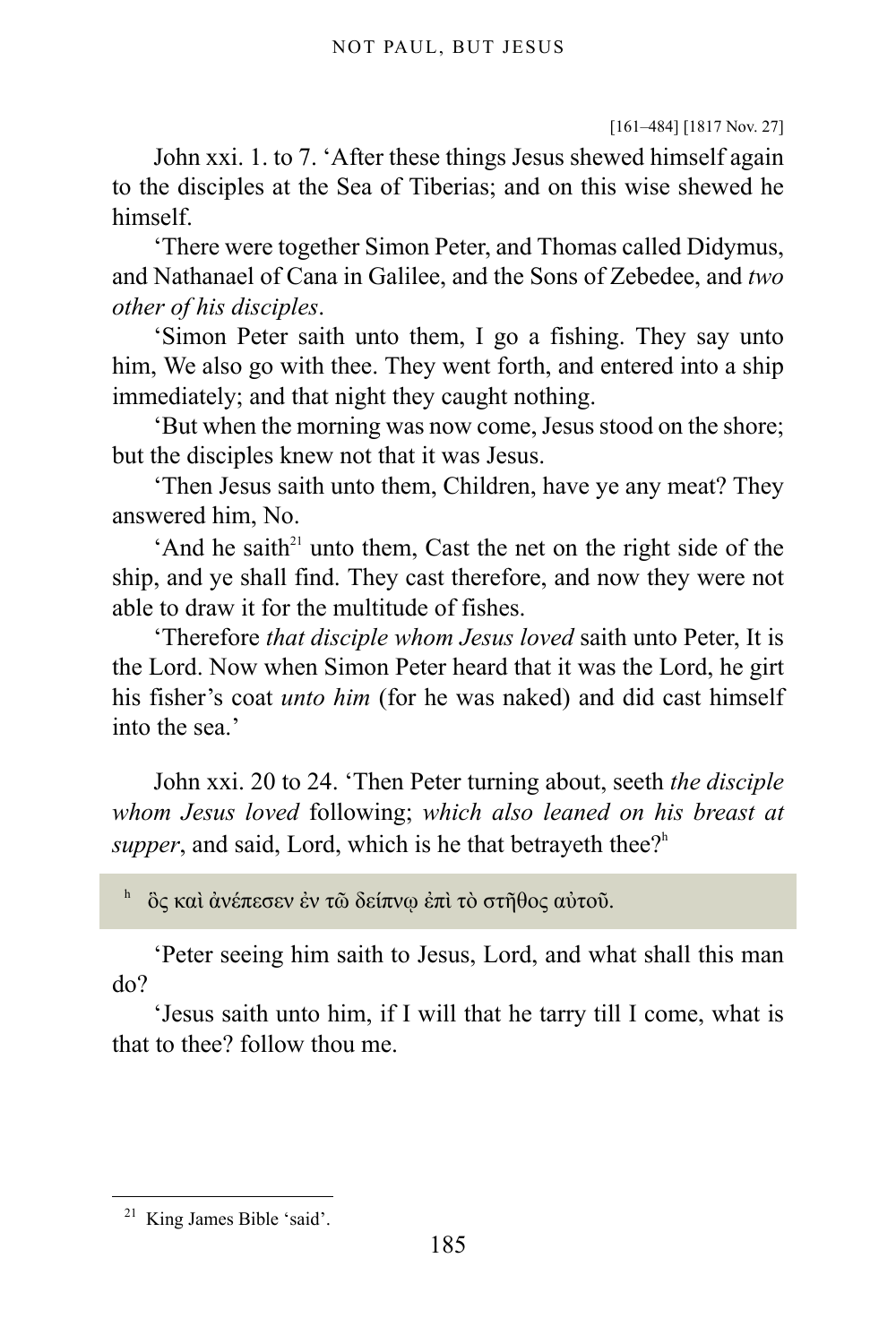'Then went this saying abroad amongst<sup>[22](#page-185-0)</sup> the brethren, that *that disciple should not die*: yet Jesus said not unto him, He shall not die: but, If I will that he tarry till I come, what {is that} to thee?

'*This is the disciple which testifieth of these things, and wrote these things: and we know that his testimony is true*.'

Mark xiv. 46. 'And they (Judas with his multitude) laid their hands on him and took him. 47. And one of them that stood by, drew a sword, and smote a servant of the high priest, and cut off his ear ... v. 50. And they all forsook him, and fled. v. 51. And there followed him a certain young man, having a linen cloth cast about his naked body; and the young men laid hold on him. 52. And he left the linen cloth, and fled from  $him<sup>23</sup>$  $him<sup>23</sup>$  $him<sup>23</sup>$  naked.'

```
[161–485] [1817 Dec 5]
```
We have three Epistles ascribed to this habitual occupant of the bosom of Jesus: three several Epistles, and in no one of them any the least hint of an ascetic cast. Not so much as a single phrase in which, in terms even the most indistinct and inefficient, pleasure, whether in a sexual or any other sensual shape, even when rendered mischievous by excess, is marked out as an object of censure.

His disciples warned, as might be expected, though in the most general terms, against the *love of the world*—and the lust of the flesh, the lust of the eyes, and the pride of life—expressions in which rather more of rhetoric than of logic is to be found—represented as being the three component branches of the seductive pursuit there [i](#page-185-2)ndicated<sup>i</sup>

<span id="page-185-2"></span>i I John ii. 15. 16.

Of that love which has 'the brethren' for its object, more is to be found in these three short letters, than in all Paul, or even in all Peter: the sexual kind, as might well be supposed, is not specially mentioned, but neither is it excluded, for the purpose of commendation; but as little is it for the purpose of censure.

<span id="page-185-0"></span><sup>22</sup> King James Bible 'among'.

<span id="page-185-1"></span><sup>23</sup> King James Bible 'them'.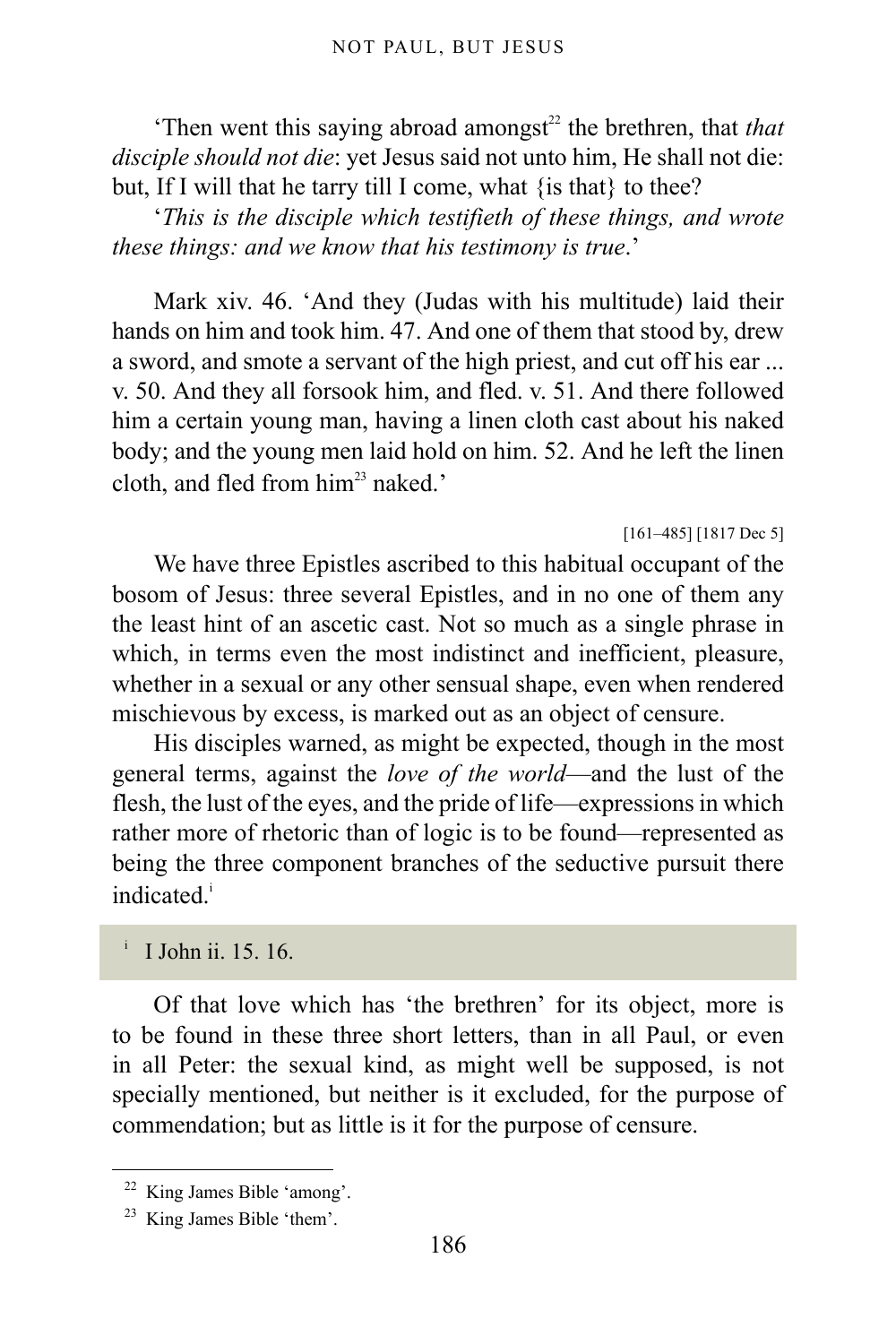From a man at that time of life at which all appetites are damped and some extinguished, exhortations to abstinence, were they ever so urgent, would prove very little on that side: but in such a situation as that of this declared favourite disciple of Jesus, the utter absence of all such cheaply purchased titles to the reputation of sanctity is an evidence that speaks, surely, with no small degree of probative force on the other.

[161–486] [1817 Dec. 5]

In the fragment which we have of a Latin work intituled *Petronii* Arbitri Satyricon,<sup>[24](#page-186-0)</sup> and which consists of a history, true or feigned, of the adventures of a knot of idlers, among whom the propensity in question formed the bond of union, Encolpius is the name given to one of the characters. Encolpius ὁ ἐν κόλπῳ—he whose situation is in the bosom of another: the phrase, and with it the physical image presented by the expression, used in that novel is exactly the same as that which is presented by the expression employed by the evangelist.<sup>[25](#page-186-1)</sup>

## §3. *Intercourse of Jesus with the stripling in the loose attire*

 $[161-487]$  [1818 Jan<sup>y</sup> 9]

To the conclusion drawn, as above, the account given of the dancing of David in honour of the ark, coupled with that of the observation made thereon by one of his wives, viz. Michal, daughter of Saul, may have at least contributed.

<span id="page-186-0"></span><sup>24</sup> Petronius Arbiter, *Satyrica*.

<span id="page-186-1"></span><sup>&</sup>lt;sup>25</sup> The Greek phrase appears at John 13: 23: see note  $h$  [\[p.185\]](#page-184-1) above. Petronius wrote in Latin, while the Vulgate renders the Greek words for breast in John 13: 23, ' $\kappa \delta \lambda \pi \omega$ ', and 21: 20, 'στῆθος', as 'sinus' and 'pectus' respectively. While no passage in Petronius has been located which describes Encolpius as one 'whose situation is in the bosom of another', Bentham may have in mind the description at *Satyrica*, ci., of his lover Giton: *Nam Giton quidem super pectus meum positus diu animam egit*; i.e. 'For Giton also spent a long time laid breathing upon my breast'.

Bentham has noted at the head of the folling folio: 'Examine Pretronius to see what part this Encolpius plays: whether any where that of the patient?' Encolpius plays the passive role twice, both times under duress: see Petronius Arbiter, *Satyrica*, xxi, cxxxviii.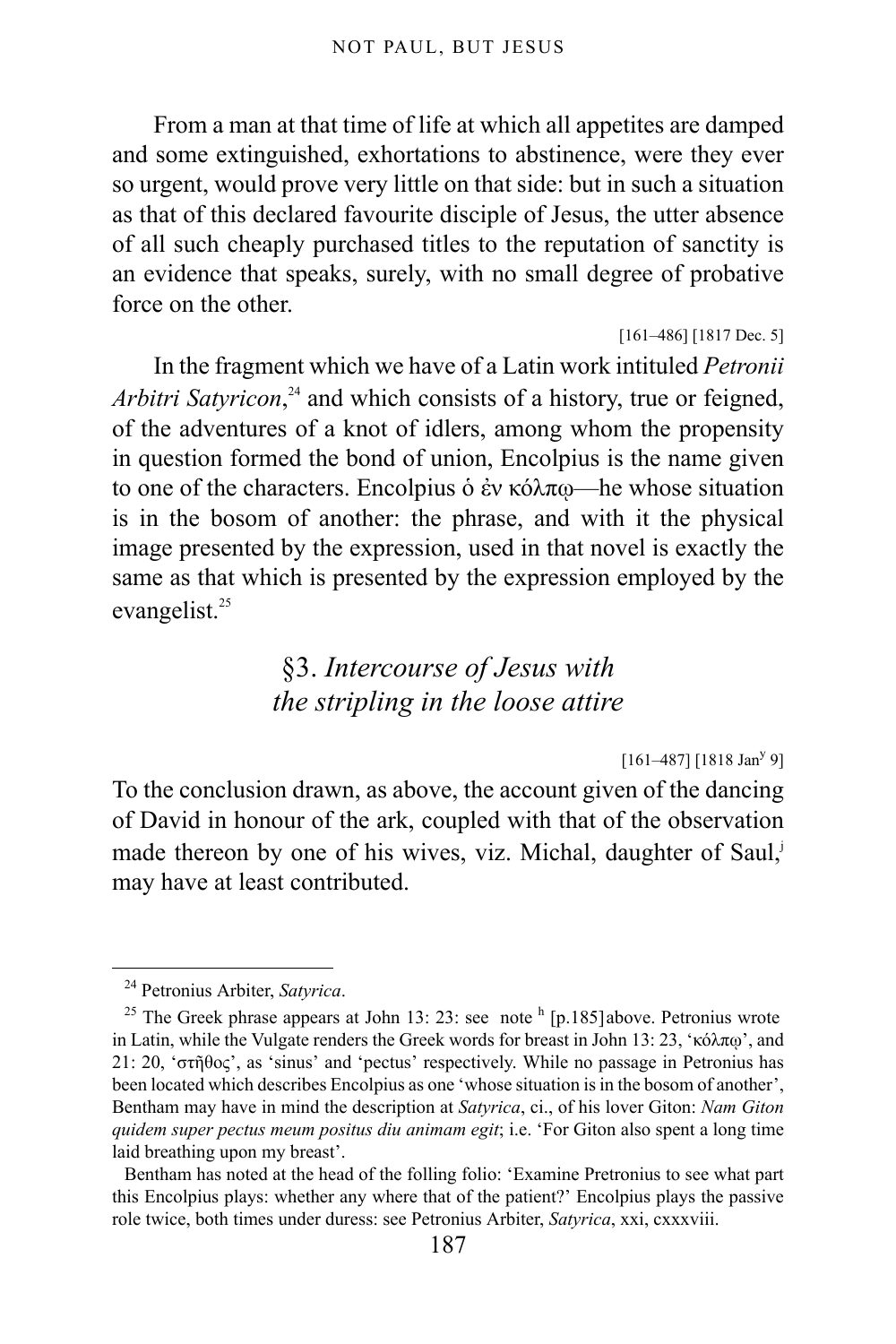## <span id="page-187-0"></span>j II. Sam. vi. 14. 20

The importance attached to that consecrated receptacle is well known: to secure to himself the custody of it had become one of the objects of King David's policy. Little more than three months before this time, the liberty taken with it by Uzzah, by whom the cart in which it was conveyed had just been driven, cost him his life.<sup>[k](#page-188-0)</sup> To save it, or on pretence of saving it from receiving damage from the oxen that were treading out corn on a threshing-floor on which it had just been deposited, Uzzah, one of the sons of Aminadab,<sup>[26](#page-187-1)</sup> out of whose house, probably not altogether with his good liking, it had just been taken, 'put forth his hand, and took hold of it. The anger of the Lord was thereupon kindled against Uzzah, and God smote him for his error, and there he died by the ark of God.' The anxiety produced in the royal mind by the apprehension of the failure of the plan he had formed for gaining and securing possession of this pretious chattel may be seen in the text. The interpretation of the story belongs not to the present purpose: suffice it to say that no sooner did he regard it as accomplished, such was his exultation, that he fell a dancing, and that in a manner which, in the eyes of the lady, was to such a degree indecorous, as to render him in her eyes an object of

 $[161-488]$  [1818 Jan<sup>y</sup> 9]

contempt. 'And David (says the text) danced before the Lord with all {his} might, and (continues it) David {was} girded with a linen ephod.<sup>'</sup> The sort of napkin with which he was thus girded was, it should seem, the only covering that remained for those parts of the body of which decency, even among that people and at that time, required the concealment. For upon his return to his house, running out to meet him, she exclaimed: 'How glorious was the King of Israel to day, [who uncovered himself to day] in the eyes of the handmaids of his servants, as one of the vain fellows shamelessly uncovereth himself.'[27](#page-187-2)

<span id="page-187-1"></span><sup>&</sup>lt;sup>26</sup> Actually Abinadab.

<span id="page-187-2"></span><sup>&</sup>lt;sup>27</sup> II Samuel 6: 20.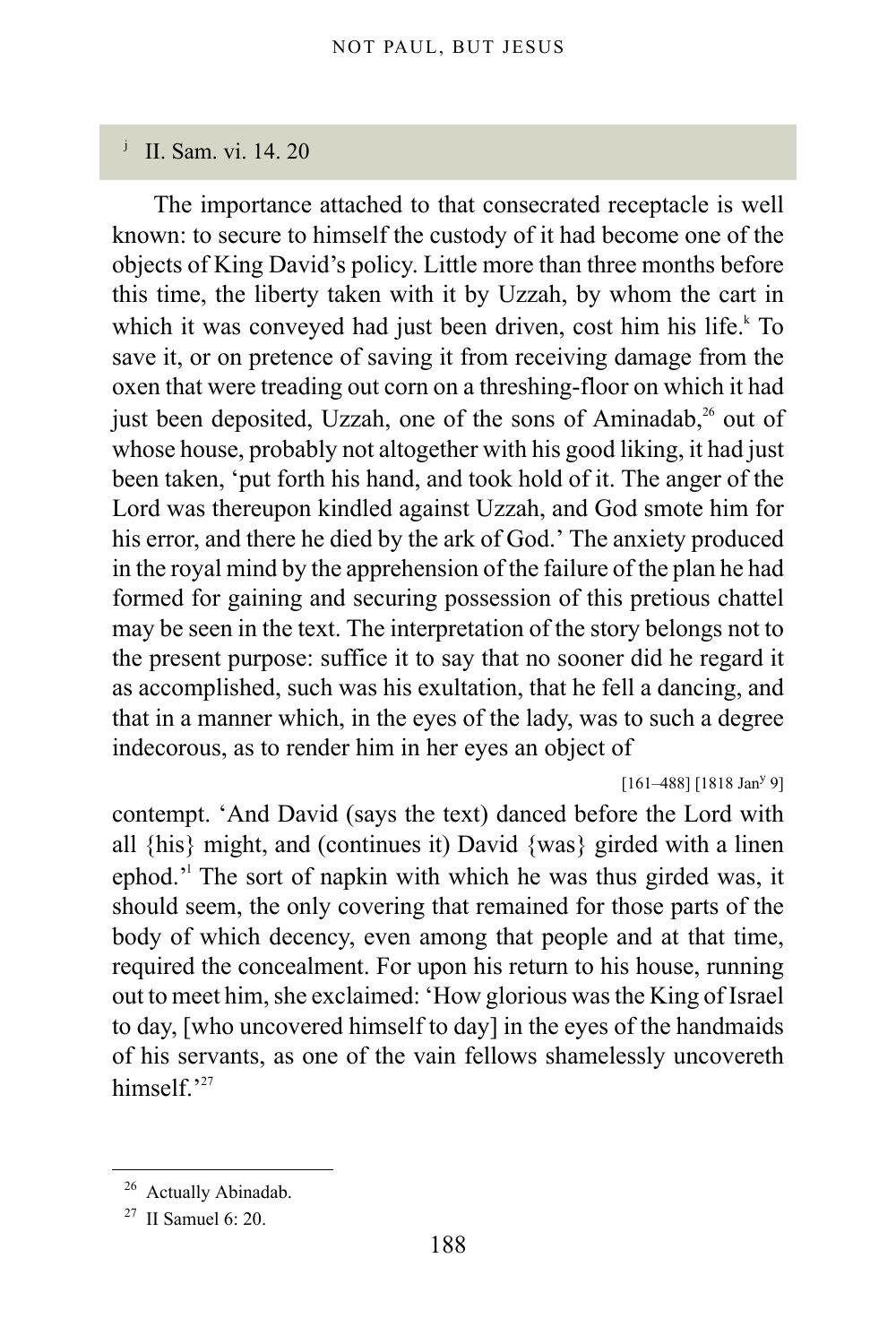#### <span id="page-188-0"></span>k II. Sam. vi. 6. 7

#### <span id="page-188-1"></span>l II. Sam. vi. [14].<sup>[28](#page-188-2)</sup>

Distance in respect of time allowed for, it will be for the reader to judge whether the stripling, the character of whose attire was thus deemed worthy to be laid in remembrance, may not have been one of the vain fellows which the princess had in view.

[161–489] [1817 Nov 29]

In the account given of it by Mark, the only one of the four Evangelists in which any the least mention of it is to be found, this incident of the stripling in the loose attire (*stripling*, *νεανίσκος*, is the proper word—young man, as in the authoritative translation, makes him too old) is a perfect riddle. From a suggestion in the *Monthly Magazine* of some 6 or 8 years ago—neither month nor year are recollected, but the division is that which used to have for its title *The Portfolio of a Man of Letters*—did the author of these pages derive the idea that, upon the supposition that the interpretation here suggested for the love borne to Saint John was correct, this stripling may have been meant by the Evangelist to be represented as being, if not a rival, a candidate for the situation of rival, to the Apostle.<sup>[29](#page-188-3)</sup> From what source the notion was derived by the anonymous essayist is not mentioned by him, whether from his own judgment or imagination merely, or whether it was in any one or more of the commentators that he found it. That it should have presented itself to a commentator, how grave and pious so ever his complexion, in this there is nothing that need surprize us: for supposing his errand to have been to make an offer of his services in the way of the obsequious profession in question, it follows not that those services had, or were ever likely to have, found acceptance.

[161–490] [1817 Nov 29]

Be this as it may, there the anecdote is: and it being there, some interpretation must be found for it. Curious as it is, the incident,

<span id="page-188-2"></span><sup>&</sup>lt;sup>28</sup> MS '13'.

<span id="page-188-3"></span><sup>&</sup>lt;sup>29</sup> See [Ch. 13 fn5 \[p.178\]](#page-177-0) above.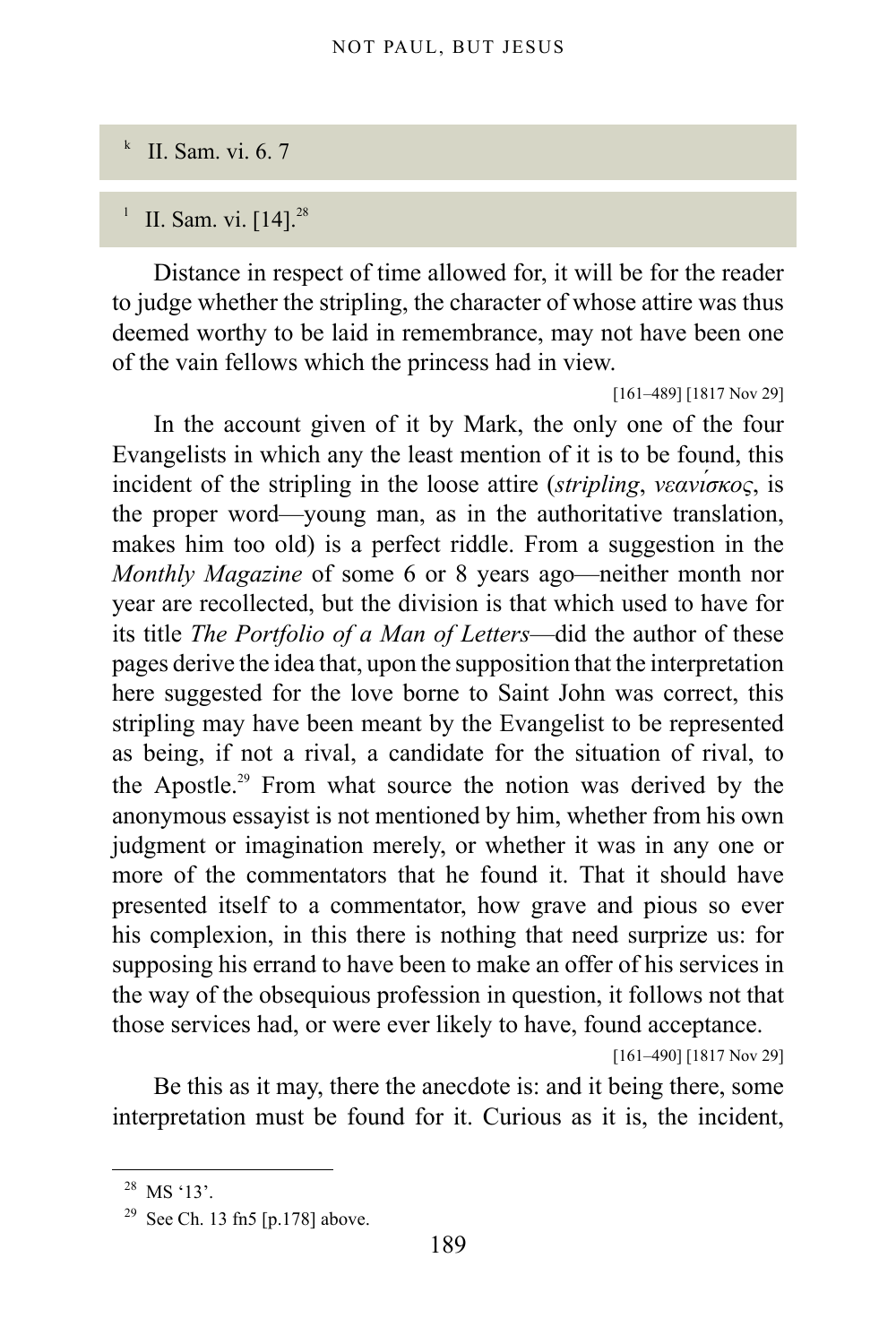at any rate as here related, is not in itself of essential importance: accordingly, it is only in the work of this one of the four biographers of Jesus that any mention of it is to be found. Altogether destitute of importance—altogether destitute of special meaning—and that of no light nature, it however could not have been: if it had been, never, in the account of a transaction of such vital importance as the arrestation which ended in the death of Jesus, could the mention of it have found admittance into any one of those four momentous **histories** 

Since, then, it can not but have had a meaning, and that a meaning by no means destitute of importance, the only question that can remain is—what that meaning was.

[161–491] [1817 Nov 29]

Let this be the interpretation—the manners of those times considered, every thing will be natural and intelligible.

If the profession in question were not meant to be represented as that of this faithful stripling in question, why the mention thus made of the quality and looseness of his attire? By the sparingness of his cloathing, his person exposed to view in a manner which constituted in his instance a mark of distinction: the garment at once fine and costly: σινδόνα says the Greek original: for we are not to imagine that, because linen is the word in our translation, linen was in that age and nation as cheap an article as in ours. In a single piece of cloth, and *that* of linen, was comprized all the clothing that he wore. In this our climate, decency out of the question, never is the state of the temperature such as to admitt of the employing so thin and incompleat an attire as a sign of the profession in either sex: but widely different in this respect is, and doubtless then was, the temperature of Palestine.

[161–492] [1817 Nov 29]

The multitude, by which on this occasion Jesus was invested was (Mark xiv. 43) 'a great multitude': headed by the traitor Judas, it came from the constituted authorities—'from the chief priests, and the scribes, and the elders'—but no one of those functionaries made a part of it.

Seeing the stripling in this attire and in this company, some of the striplings or 'young men', who, in order to partake of the sport or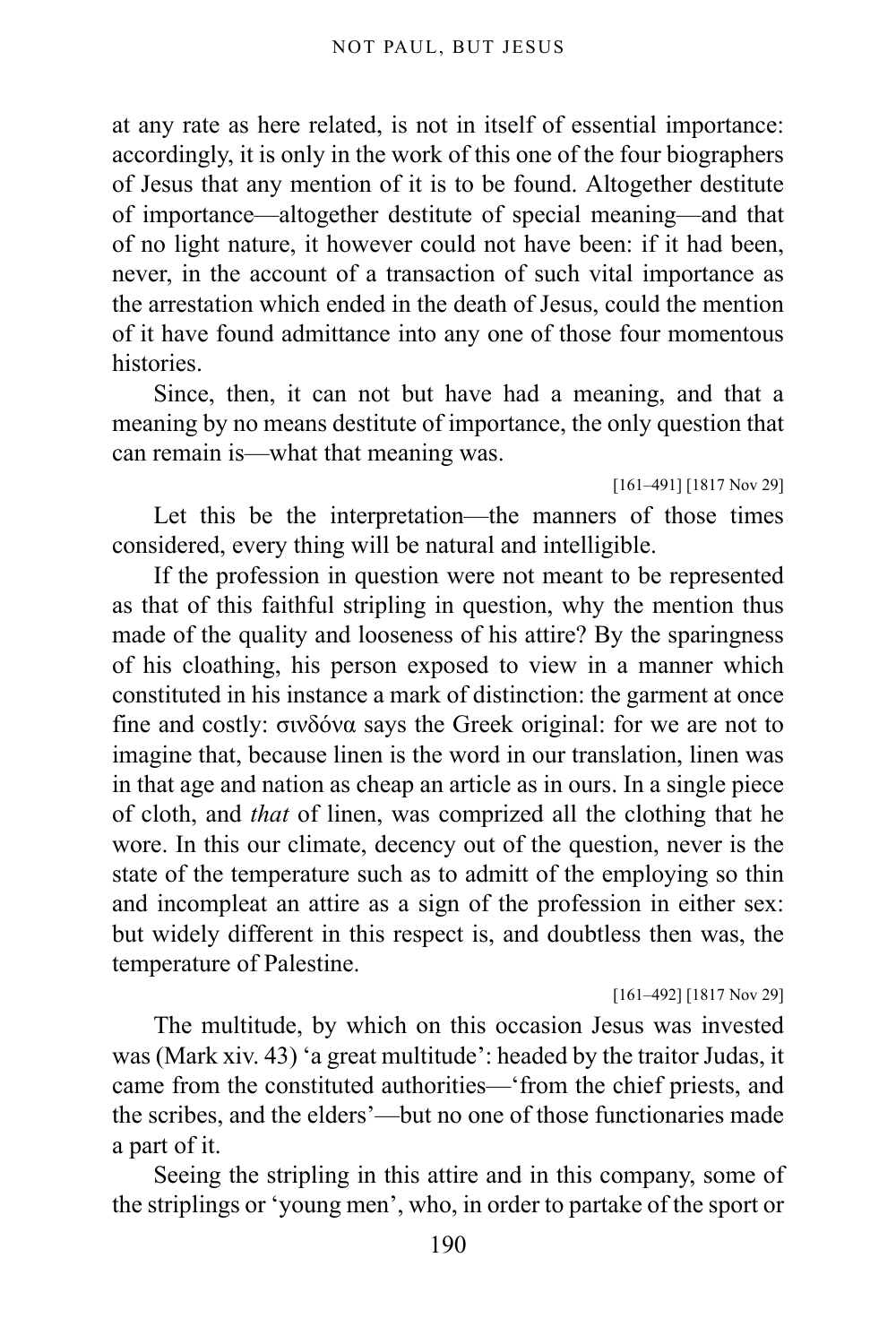*fun*, as the phrase is, whatever it might prove, had joined themselves to the multitude, regarded him, as it should seem—cloathing and the wearer together, as a sort of prize: without incurring any such guilt as that of inhospitality, and perhaps without need of violence, the design formed by them on the person of the wearer might in one sense be not unnaturally of the same complexion as that formed by the inhabitants of the devoted city upon the two mysterious beings who were at once men and angels.<sup>[30](#page-190-0)</sup>

Be this as it may, so far as concerned the garment, it seems to have succeeded: so far as regarded the wearer, not: 'he left the linen cloth and fled fro[m](#page-190-1) them naked: '" those among whom this part of the prize would have been to be shared were, it may well be imagined, not of the class of those among whom a customer might have been expected to be fou[n](#page-190-2)d.<sup>n</sup>

<span id="page-190-1"></span>m Mark xiv. 52.

<span id="page-190-2"></span>n Mark xiv. v. 50. καὶ ἀφέντες αὐτὸν πάντες ἔφυγον. v. 51. Καὶ εις τις νεανίσκος ηκολούθει αὐτῶ περιβεβλημένος σινδόνα ἐπὶ γυμνοῦ, καὶ κρατοῦσιν αὐτόν οί νεανσκοι. 52. ὁ δὲ καταλιπὼν τὴν σινδόνα γυμνὸς ἔφυγεν απ' αυτων.[31](#page-190-3)

'And there followed him' says the authoritative translation: 'And there was following him' would have been a more literal and unambiguous one: the Greek being in the imperfect tense. By the indefinite *there followed*, room is left for the supposition that the stripling had not been originally of the number of Jesus's followers, but had joined him not till after the rest were fled.

[161–493] [1817 Nov 29]

Remains still the question, what application could an incident of this sort be regarded as having to an history so awful as that of the cruel death of Jesus?

<span id="page-190-0"></span><sup>&</sup>lt;sup>30</sup> See the Editorial Appendix to Ch. 10, §. 2  $\P$ 4 [p.147].

<span id="page-190-3"></span> $31$  There are some discrepancies in the reproduction of the Greek text of these verses, which should read as follows: καὶ ἀφέντες αὐτὸν ἔφυγον πάντες. καὶ νεανίσκος τις συνηκολούθει αὐτῶ περιβεβλημένος σινδόνα ἐπὶ γυμνοῦ, καὶ κρατοῦσιν αὐτόν·. ὁ δὲ καταλιπὼν τὴν σινδόνα γυμνὸς ἔφυγεν.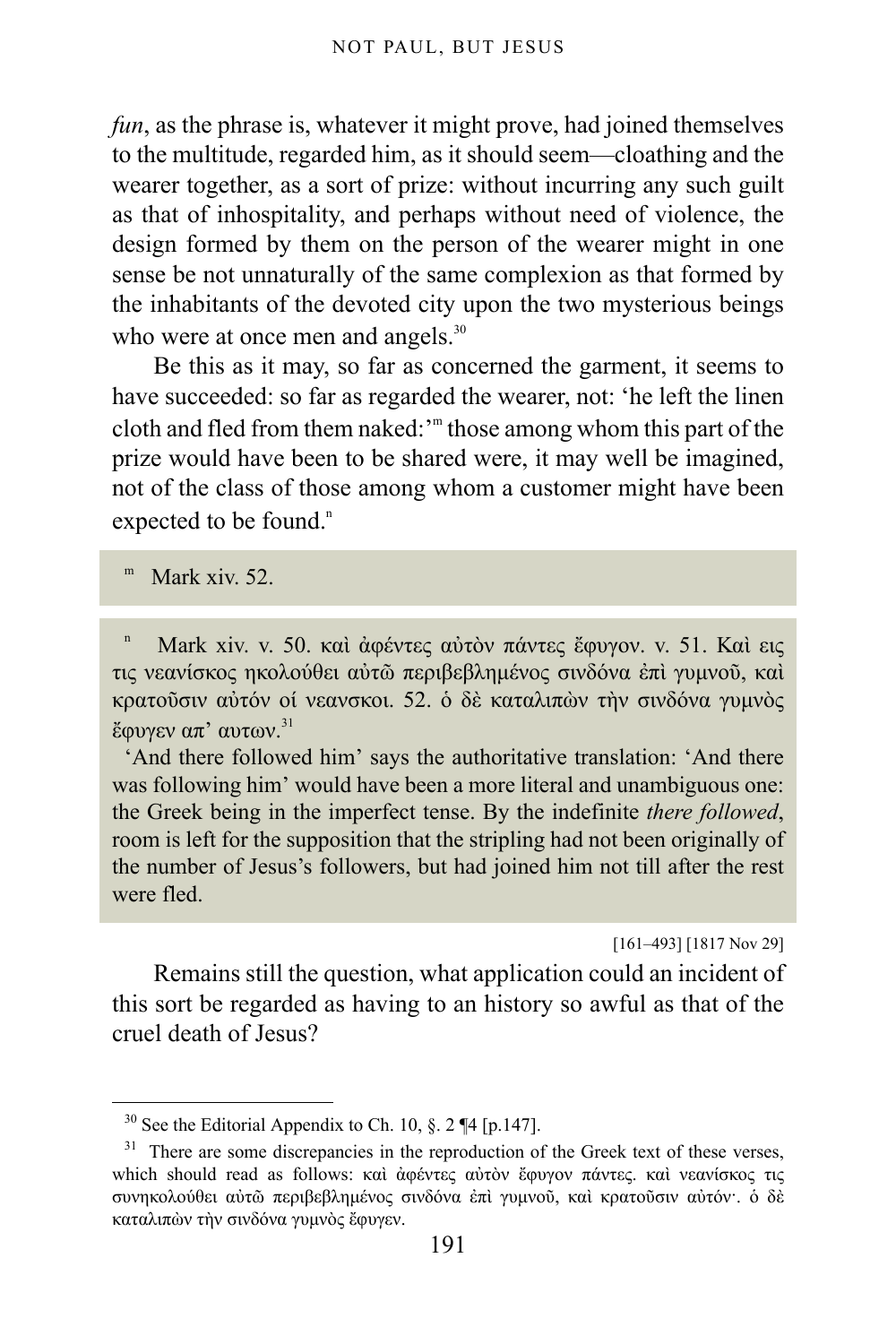The answer seems not very difficult to find. The timidity and consequent mendacity of Saint Peter, the earliest chosen and most confidential of Jesus's twelve selected servants, is not only one of the most remarkable features in the history, but one the details of which are, with every mark of a correspondent sense of its extraordinariness, particularized.<sup>[32](#page-191-0)</sup> With this timidity and backsliding, the fond and unexampled attachment of the nameless stripling forms a most striking contrast.

At the conjuncture in question, the traitor excepted by whom were led on the multitude by which he was apprehended, Jesus was found by the traitor encompassed by all the rest of his disciples. At the first onset, one of them, according to all the four evangelists, being provided with a sword, stood for a moment on the defensive and, aiming a strike at the head of an officer of the police, struck off one of his ears:<sup>[33](#page-191-1)</sup> according to Saint John, this one was Saint Peter. Whoever it was, this boldness neither continued beyond the moment, nor found any one to second it. Peter and the rest 'all forsook him and fled':—Mark xiv. [50]:<sup>[34](#page-191-2)</sup> this is what is written of the disciples. [161–494] [1817 Nov 29]

Followed him this one only of all his attendants—the loosely attired stripling: like *Milton's Abdiel*:

'Among the faithless, faithful only he.'[35](#page-191-3)

On the supposition in question, what was there that, in the unperverted sense of the epithet, could be termed *unnatural*?—any more so than that, on an occasion of peril, Socrates, instead [of] affording, as he is said to have, safety to, should have derived it from the attachment of, Alcibiades.<sup>[36](#page-191-4)</sup>

<span id="page-191-0"></span><sup>&</sup>lt;sup>32</sup> The three denials of Jesus by Peter are recounted in Matthew 26: 69–75; Mark 14: 66– 72; Luke 22: 56–62; and John 18: 17, 25–7.

<span id="page-191-1"></span><sup>33</sup> See Matthew 26: 51; Mark 14: 47; Luke 22: 50; and John 18: 10.

<span id="page-191-2"></span> $34$  MS '51'.

<span id="page-191-3"></span><sup>35</sup> John Milton (1608–74), *Paradise Lost* v. 897. The seraph Abdiel rejected Lucifer's enticements to join in revolt against God, and instead fought against the rebellious angels.

<span id="page-191-4"></span><sup>&</sup>lt;sup>36</sup> At the battle of Potidaea in 432 bc, Socrates is said to have saved the life of the Athenian general and politician Alcibiades (451/0–404/3 bc) whilst in 424 bc, as the defeated Athenians withdrew from the battle of Delium, Alcibiades saved the life of Socrates: see Plato, *Symposium*, 220d; Plutarch, *Life of Alcibiades*, vii. 2–4.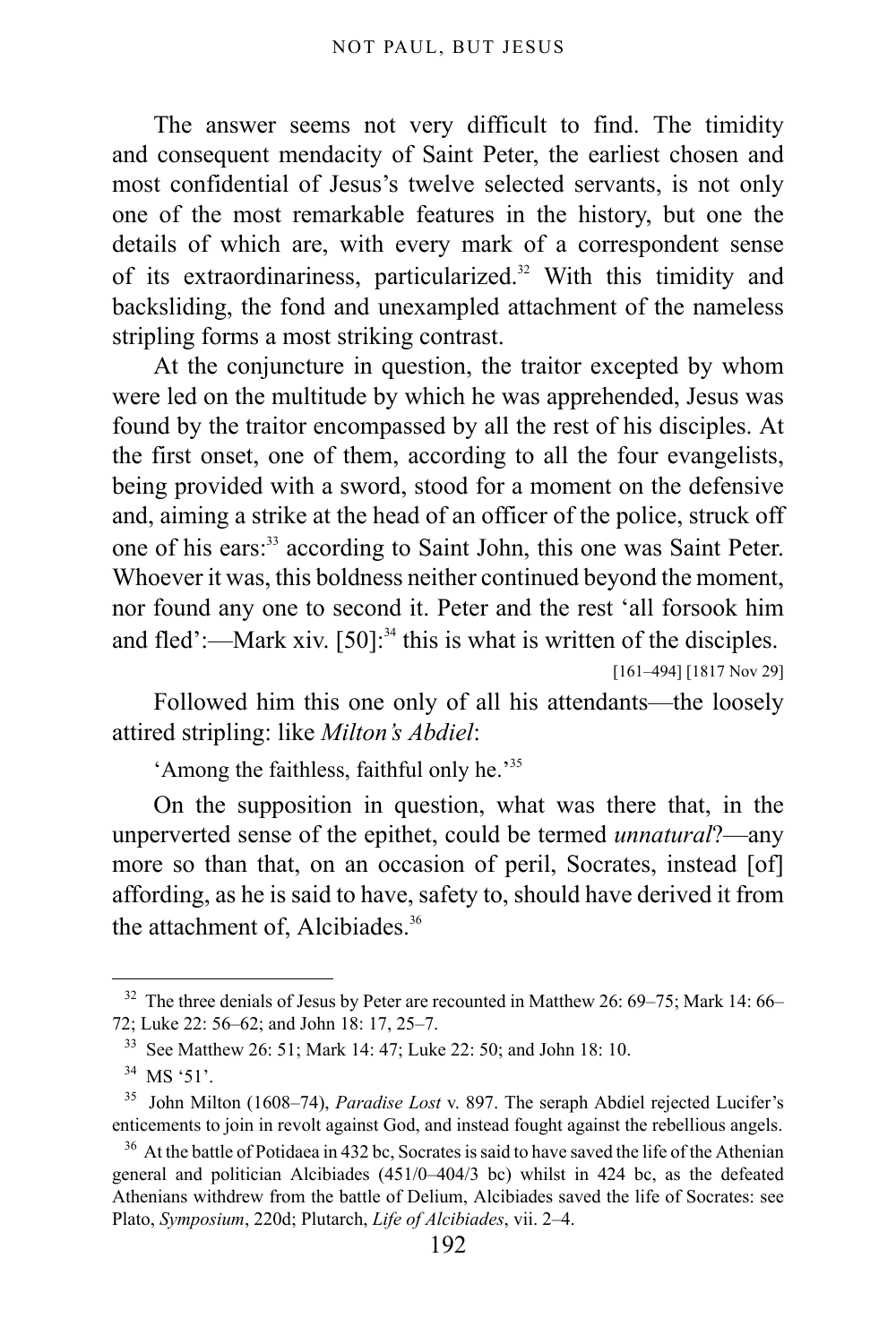There stands the matter upon the face of the Gospel history. If, in the unperverted sense of the word natural, any one there be that can find a more *natural*—or in a word, a more *probable*—interpretation, let him declare it.

### $[161-495]$   $[1817 Nov<sup>r</sup> 30]$

Yes, says somebody—on this occasion, so far as regards steadiness, the strength of the attachment of this stripling, who ever he was, as towards Jesus, in comparison of that of the Apostles, is unhappily out of doubt: and, for argument sake, the fact of his having appertained to the profession in question may be admitted. But as to any countenance shewn him by Jesus—to go no further, where is the proof? or as to his continuing at the time in the exercise of that profession, where is the proof? May it not have been that, at this time, he was a penitent, and that it was in that character he address[ed] himself to Jesus? May not this have been the very first time of his presenting himself?

The answer is—to the supposition that this was his first appearance in the presence of Jesus, the circumstance of his staying by Jesus after he had been deserted by all his apostles in a body, the oldest, most familiar and most confidential among them included, appears as affording a decided negative. If, being among them, he had fled with them, yes: but the fact as reported is—that notwithstanding they had fled, he stayed.

[161–496] [1817 Nov 30]

As to the supposition of repentance on his part—this is as much as to say that he had quitted the exercise [of], and all endeavour to exercise, this obnoxious profession. But the fact could not have been so: the badge of the profession—the sign and invitation it hung out —was at that very time on his back. Had it not been his wish to have it understood that he had not given up [his] profession, he would not have thus continued with the badge of it on his back. He would have substituted to it a garment of ordinary appearance, had it been ever so coarse: sackcloth rather than fine linen would have been the substance of it. Poverty, how abject so ever, could not have stood in the way of a change which every regard for decency and consistency so imperatively called for: the sale of this cloathing, conspicuous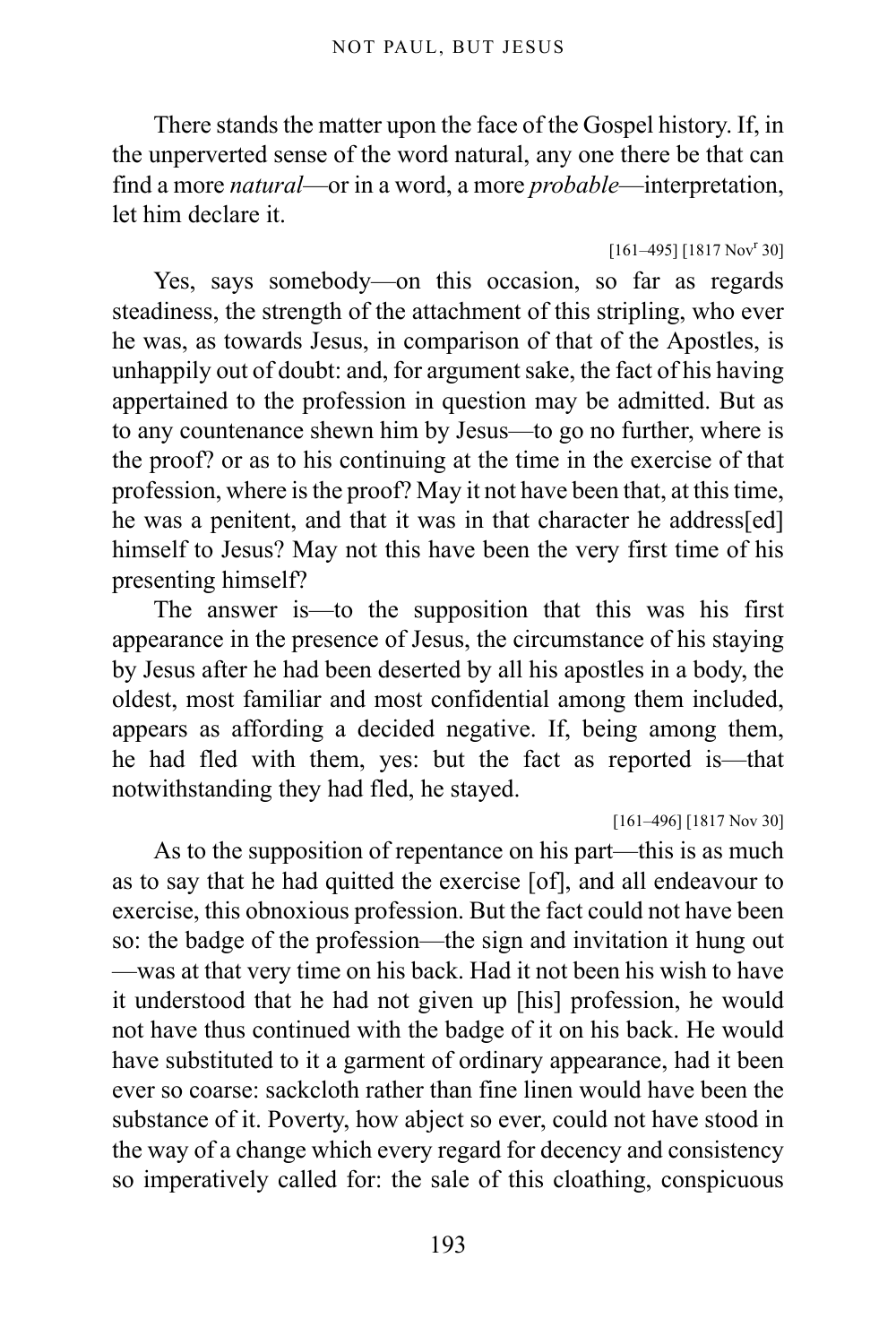enough as it was thus to be held up to everlasting [...?], could not have been insufficient for the change.

[161–497] [1817 Nov 30]

In the acts or discourses of Jesus, had any such marks of reprobation towards the mode of sexuality in question been to be found as may be seen in such abundance in the epistles of Paul in a word, had any one decided mark of reprobation been so to be found as pronounced upon it by Jesus, in the eyes [of] no believer in Jesus could any such body of evidence as hath here been seen [to] present itself be considered as worth regarding. But when the utter absence of all such mark of reprobation is considered, coupled with the urgency of the demand for the most pointed and decided marks of reprobation in a new system of religion promulgated by supernatural authority and by supernatural means, the practice in question being universally spread not only in all the vast regions of the East in which Judaea formed a part, but in the metropolis of the empire and in and about the throne, evidence of this sort, thus standing not only [not] opposed but corroborated, seemed to have that claim to attention which the reader is now in a condition to bestow or withhold, as to him seems reasonable.

[161–498] [1817 Nov 30]

One circumstance there is which surely can scarce fail to present itself as affording a presumptive evidence of a very impressive nature.

The zeal, energy and perseverance with which Paul inculcated the ascetic doctrines are notorious: the circumstances which rendered that doctrine subservient to his system of worldly ambition will presently be brought to view.<sup>[37](#page-193-0)</sup> Yet no where has he had the presumption to attempt finding any support for any such doctrine in Jesus's particular sayings [or] particular acts—or so much as in the known character of Jesus. Why? because at that time of day, his character in this respect was too generally well known: the groundlessness of any such pretence would have been too notorious. [161–499] [1817 Nov 28]

<span id="page-193-0"></span><sup>&</sup>lt;sup>37</sup> In the event, Bentham discussed this topic in 'Not Paul, but Jesus', Volume II.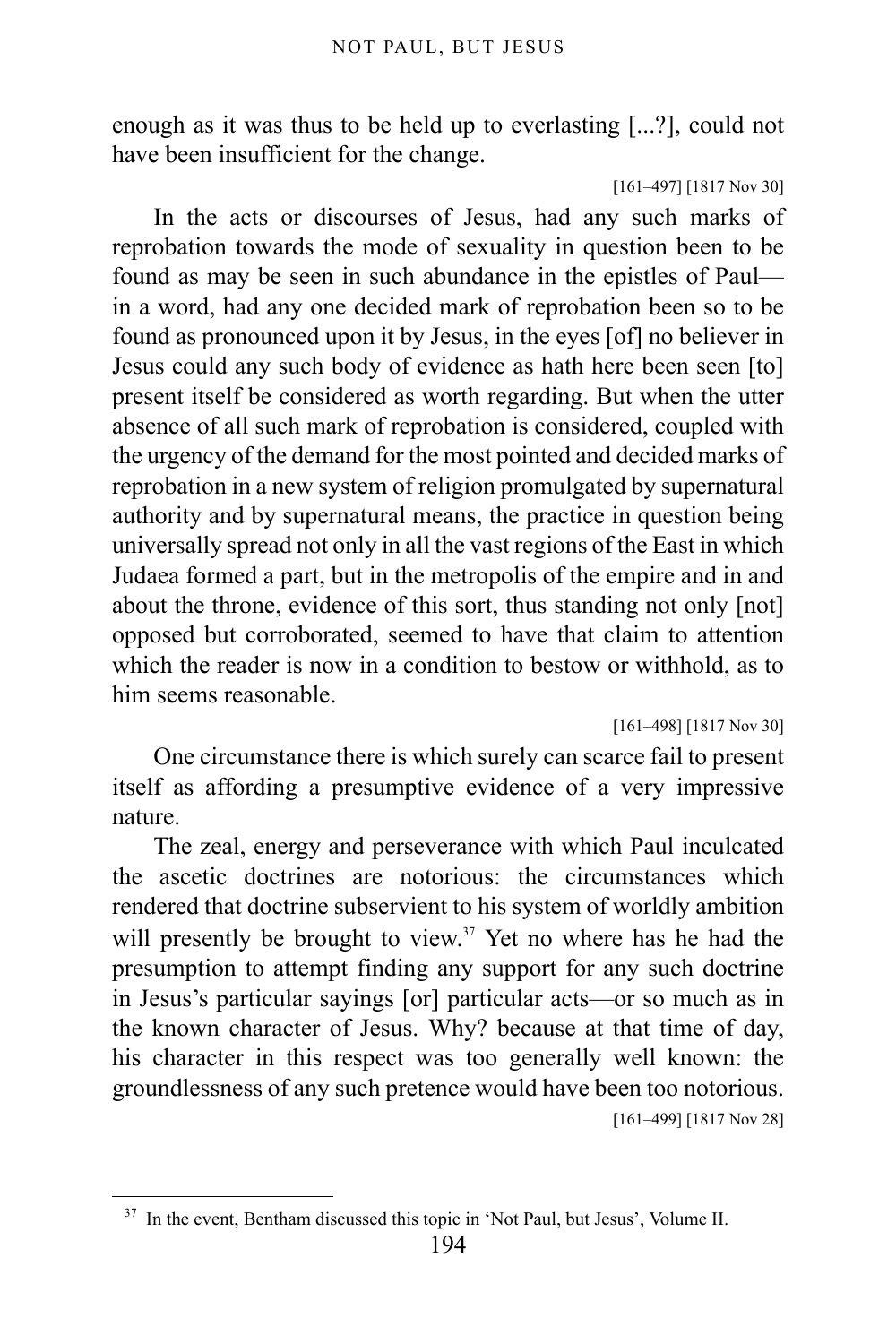Under the impression produced by the laws of which Paul, with his revelation and his asceticism, may be regarded as the prime author, by any believer in Jesus, in whose eyes the species of gratification in question wears the colours of immorality, scarcely would the act in question, be the evidence ever so strong, be regarded as having received the sanction of his practice. But can any reason be found for the supposition that, by Jesus himself, it was regarded in that light? Upon the face of the considerations brought to view in the preceding section, the answer, it is believed, can not be any other than a negative.

It is from the statute of Henry the eighth $38$  that the notions entertained by an Englishman at this time of day have been derived. But Jesus was not an Englishman: but he had not read any such statute as that of Henry the eighth. What he had read was the statute of Moses<sup>[39](#page-194-1)</sup>—of that Moses whom he so justly scorned: what he had seen—what he had been accustomed to see—were the practices under and notwithstanding the act. The persons by whom, whether partakers of the practice or not, he had doubtless been accustomed to see and to hear outrageous vituperation of it were the Pharisees —the hypocrite Stoicks of that nation in [...?] [...?]: those hypocrites whom the system of reform he was occupied in the preaching of had found such violent and unrelenting adversaries.

## §4. *Jesus and Socrates compared in this respect*

[161–500] [1817 Dec 29]

Between Jesus and Socrates not unfrequently has a comparison been made.<sup>[40](#page-194-2)</sup> Character, situation and exit taken together, points of resemblance are certainly not altogether wanting. Whether that which is here in question be to be added to the number, it is for the reader to determine.

As to Socrates—that in the breast of Socrates the propensity had place is beyond dispute. By his two disciples, biographers and

<span id="page-194-0"></span><sup>38</sup> The Buggery Act of 1533 (25 Hen. 8, c. 6).

<span id="page-194-1"></span><sup>39</sup> Leviticus 18: 22; 20: 13.

<span id="page-194-2"></span><sup>40</sup> See, for example, Joseph Priestley, *Socrates and Jesus compared*, London, 1803.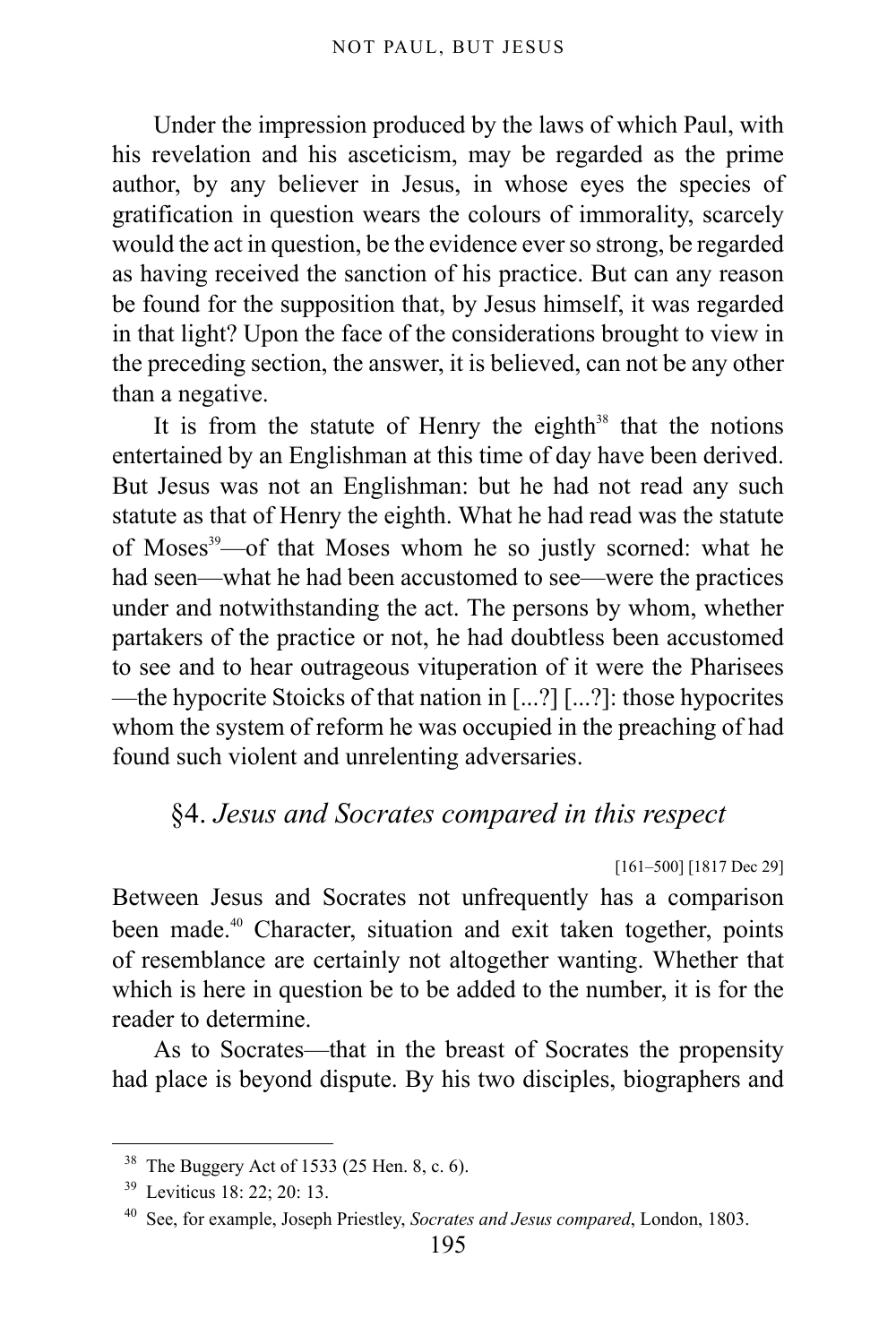worshippers, Xenophon and Plato, [one] or both, it is clearly stated: in the account of one of his conversations, the confession is put into his mouth. It is to do him honour that it is there brought to view: the propensity itself is what he acknowledges: what he professes is that on particular occasions he knows how to impose restraint upon it. Lest by the claims of love in this shape his liberty should be put in peril, and his pedagogic and philosophic pride thereby wounded.

When a beauty in this sex comes within his reach, to imprint a kiss—a kiss which custom would warrant—is to him, as to all around him, an object of desire.

By them, this desire is gratified without scruple. Why? because to them, what might ensue is not an object of apprehension.

By his prudence in respect even of this preliminary gratification, a restraint is put upon this desire: why? because, in his instance, were indulgence to venture thus far, at this point peradventure he might not find it in his power to stop. $41$ 

 $[161 - 502] [1817 \text{ Dec}^r 29]$ 

That there were occasions on which this prudential reserve maintained its ground—the chains thus imposed upon appetite in this form were kept on—thus much he is made to say: that on no occasion they ever dropped off—this is what he is not made to say, nor does any one say for him. That the reverse was true is the persuasion, the expression of which may be seen in abundance in the writers of succeeding times.<sup>[42](#page-195-1)</sup>

<span id="page-195-0"></span><sup>41</sup> See Xenophon, *Memorabilia*, I. iii. 8–14.

<span id="page-195-1"></span><sup>&</sup>lt;sup>42</sup> In the margin, Bentham has noted at this point: 'Juvenal. Martial. Petronius.' Decimus Iunius Iuvenalis, Roman satirist.

The following fragment, with the alternative section titles 'The Epicureans the only philosophers deserving of the name' and 'Jesus an Epicurean: the Pharisees, Stoicks', but which appears to have been abandoned by Bentham, is at UC clxi. 501 (1 January 1818):

<sup>&#</sup>x27;From the days of their founder to the present, Epicurus and those who have discoursed and acted as he is said to have acted ,or at least to have discoursed, constitute a standing but to the invectives of hypocrisy and imbecillity, whether cloathed in the mantle of philosophy or that of religion.

<sup>&#</sup>x27;They have, in a word, been so many utilitarians, or rather non-ascetics: no where have they looked for happiness but where it was to be found: they did not, by pretending to be greater, render themselves less than men: they did never take merit to themselves for an abuse of words: for attaching to a word a sense different from or opposite to every sense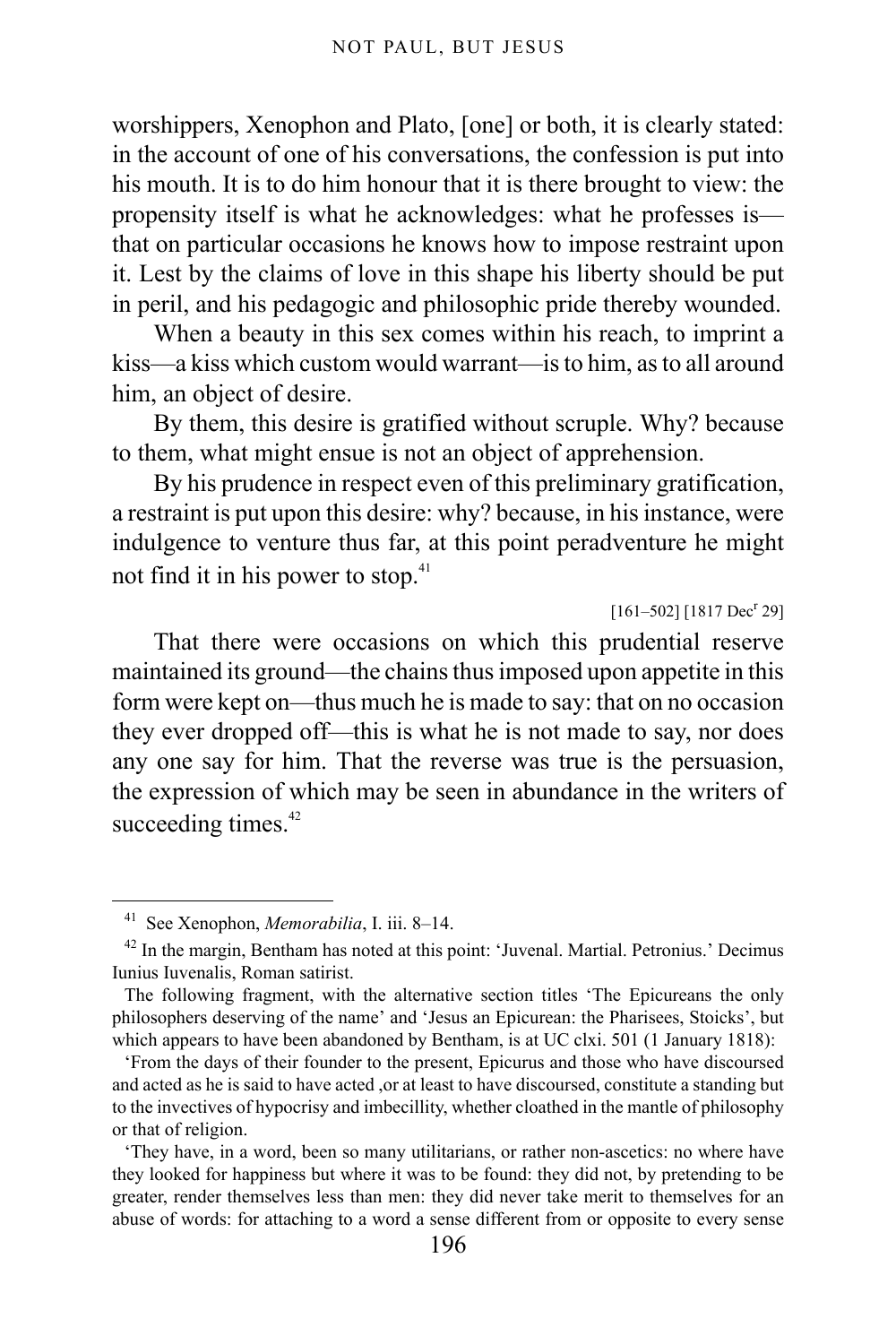### NOT PAUL, BUT JESUS

that they found annexed to it by other people, and giving, as a discovery of their own—a discovery in the principles of morals—this their voluntary blunder.'

In the text, Bentham has noted at this point: ' $\infty$ Concluding sentence.

<sup>&#</sup>x27;From sophistry to plain sense—from imagination to reason—from prejudice to free enquiry—from Paul to Jesus—the appeal is now before the world, and it will judge.'

For the followers of Epicurus (341–270 bc), Greek philosopher, the purpose of philosophy was to secure a happy life.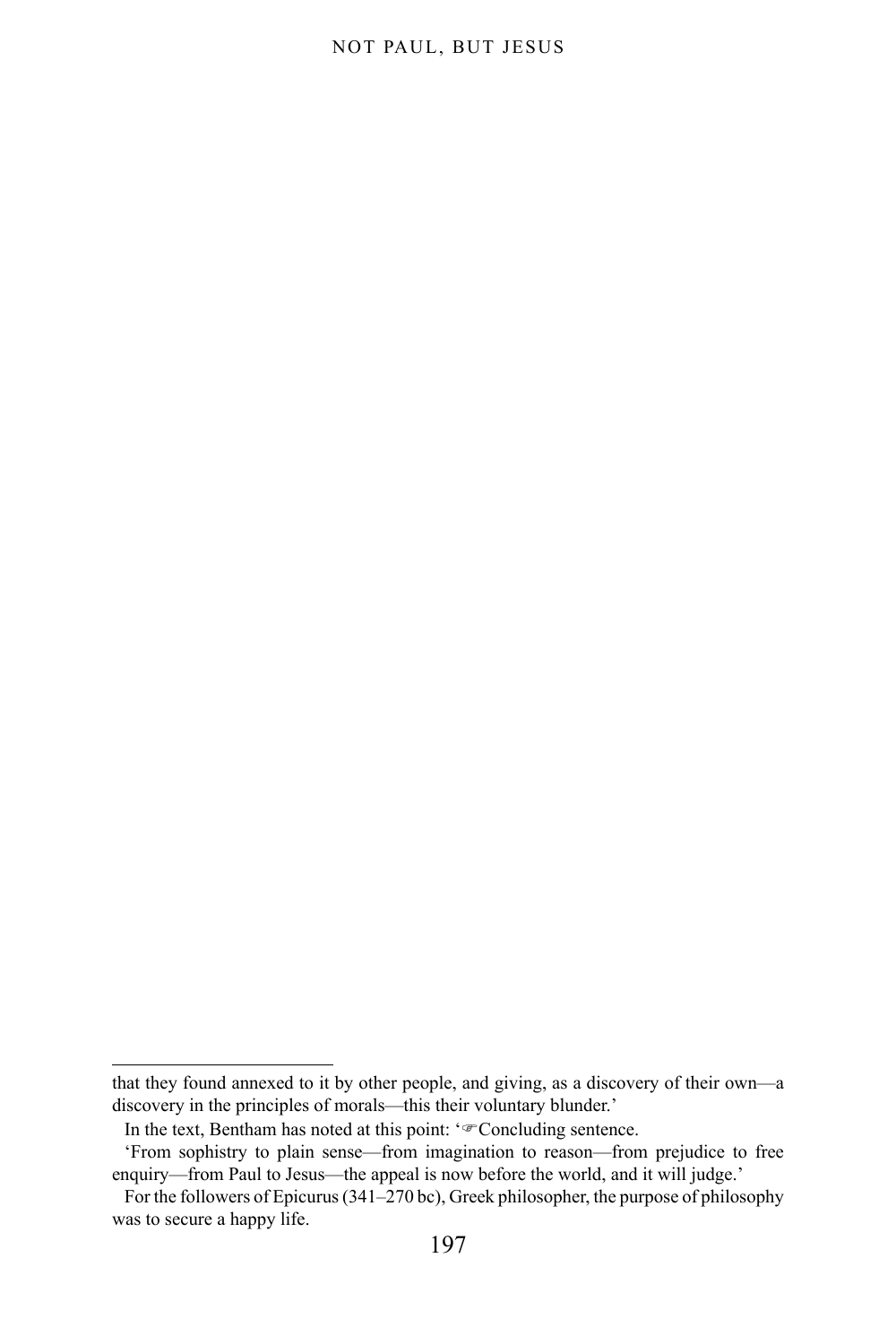# CHAPTER 14. HOW ASCETICISM, NOT BEING PART OF THE RELIGION OF JESUS, CAME TO BE RECEIVED AS SUCH—NON ASCETIC SECTS EXTINGUISHED BY THE ASCETIC

### $[161-503]$   $[1817 \text{ Dec}^r 30]$

Since asceticism forms no part—never formed any part—of the religion taught by Jesus, how comes it (it will naturally be asked) —how comes it from that day to this hour, through a succession of almost eighteen centuries—how comes it to have been regarded —so universally regarded—regarded in all nations and by all sects without exception, as being contained [in] the religion of Jesus?

Answer 1. When a certain state of things has really had place, be the difficulty of accounting for it ever so great, it is not in the power of any such difficulty to cause it not to have had place.

2. But if by accounting for the state of things in question be understood the shewing its analogy to other states of things the existence of which is out of dispute and beyond dispute, in the present instance the difficulty of accounting for the state of things in question has nothing in it that presents itself as singularly formidable.

[161–504] [1817 Dec 30]

It is from Paul that, by all Gentiles—i.e. by all men other than Jews—by all those from whom the European Nations of this day have derived it—that the religion called all along and to this day by the name of *Jesus* have been deriving it. Were it only by means of the name, of this system which he delivered, the system of Jesus is not the less the foundation, howsoever mismatched this part of the superstructure.

In the case of this as of other religions, whatsoever has been the original state of the religion, men, in the rude state of the human mind at the time in which new religions made their appearance—in every instance long before the use of the letter-press—long before the existence of any such art as the art of criticism—were always ready, so long as the name was preserved, to receive amendments of all sorts and suffer them to be added to the original draught, as if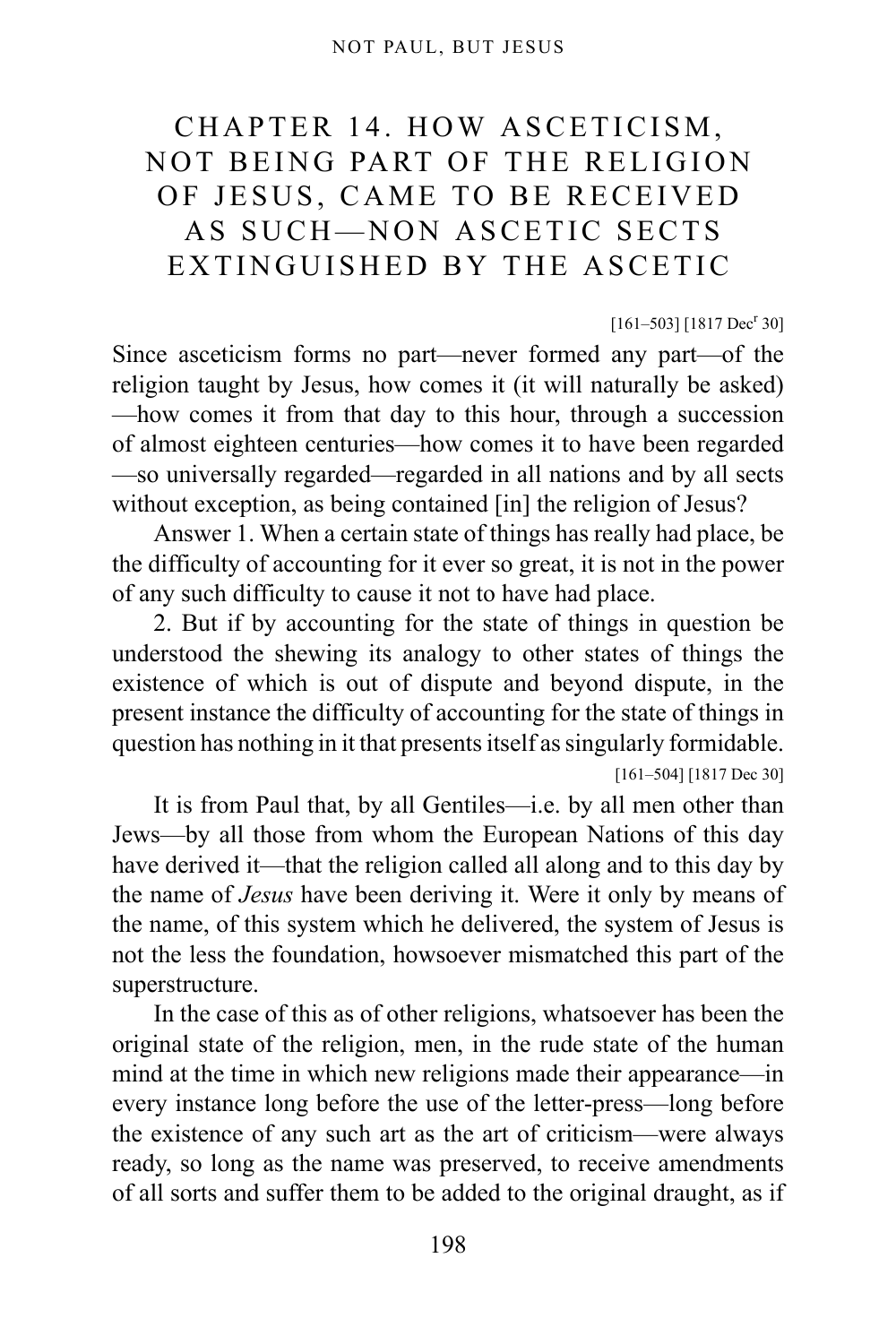from the first they had constituted a part of it. Original draught and amendments—foundation and superstructure—text and comment being thus presented as constituting one whole, were received as such: to identify the one with the other—to bind both together into one whole—a tie of so cobweb a texture as the Conversion Vision $<sup>1</sup>$  $<sup>1</sup>$  $<sup>1</sup>$ </sup> was sufficient: to attempt to draw between the one and the other a line of separation was a task to which neither hearts nor heads were found competent: by the same terrors by which the one was protected from the eye of scrutiny, so likewise was the other.

[161–505] [1817 Dec 30]

By whom soever observation is made, how easy, in the instance of the Church of England religion as delivered in the Church-of-England Catechism, not to mention any other—how easy to them who have in their hands the powers of government—to substitute to any one form of religion any other at pleasure, so as the name is but preserved—how easily in this case diversity to any degree may be effected, so long [a](#page-198-1)s identity is professed<sup>a</sup>—by whom soever it is seen what changes of this sort have been effected, what corruptions have been introduced, even since the presence of the press opened the door to the light of criticism—in a word, even in so much more mature a state of the human mind as that which stands exemplified in these latter times—by who[m]soever the matter is considered in this point of view, whatsoever demand for notice may be recognized, no great cause of wonder will be descried.

#### <span id="page-198-1"></span>a See *Church - of - Englandism and its Catechism examined*. [2](#page-198-2)

If, in these comparatively inquisitive and discerning times, doctrines which are neither Jesus's, nor yet Paul's, may to so great an extent be seen to have been so easily added and even substituted to both, no wonder that, in a region in which Paul was sole ruler —a religion in which it was only through Paul that any part of the religion of Jesus, or so much as the name of Jesus in the character of a founder of a new religion, was known, doctrines which were not

<span id="page-198-0"></span><sup>&</sup>lt;sup>1</sup> i.e. Paul's conversion on the road to Damascus, recounted in Acts 9: 3–9.

<span id="page-198-2"></span><sup>2</sup> *Church-of-Englandism and its Catechism examined*, ed. J.E. Crimmins and C. Fuller, Oxford, 2011 (*CW*), esp. pp. 56–87.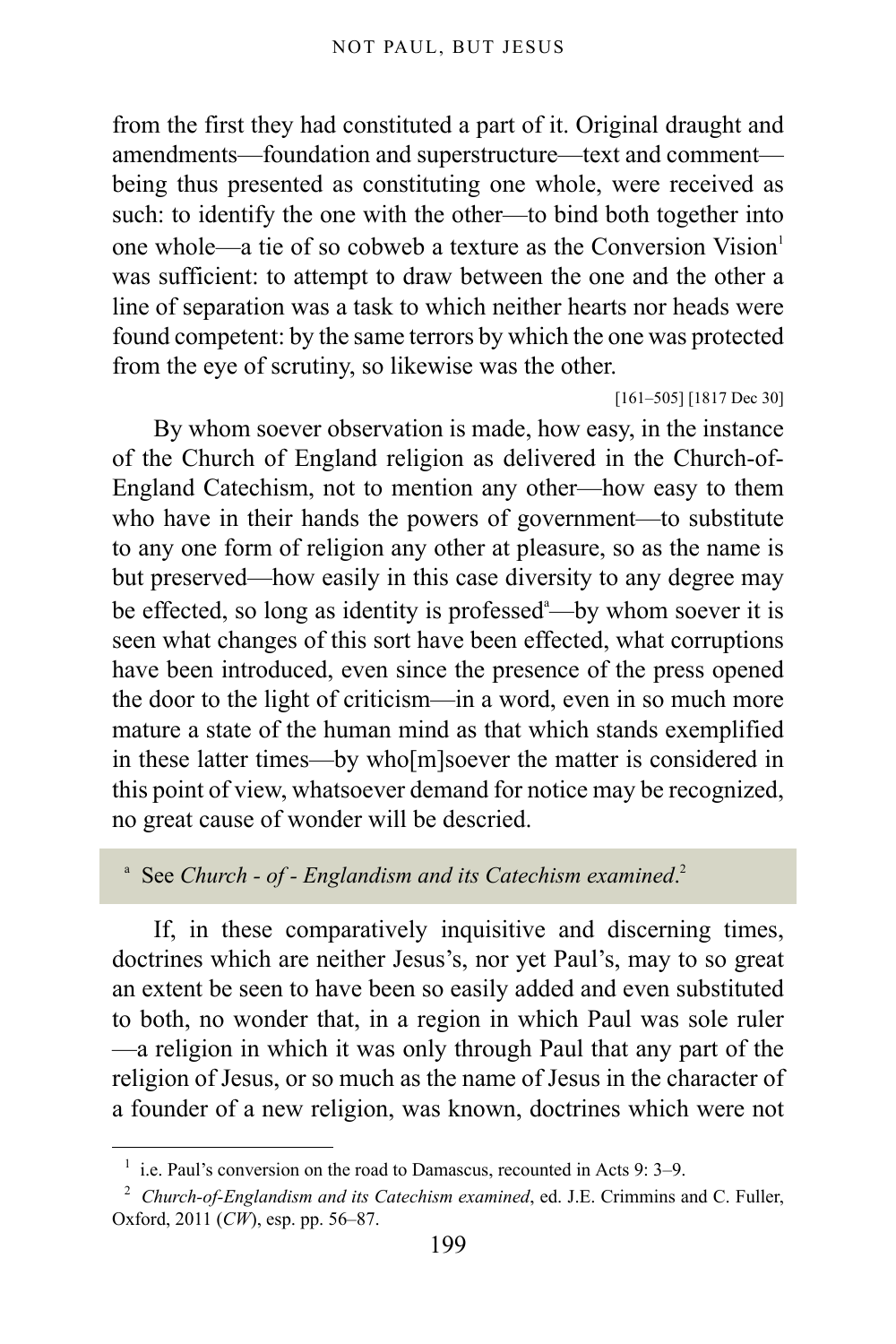Jesus's should, by this same paramount and unrivalled teacher, be caused to be received as Jesus's.

```
[161–506] [1817 Dec 30]
```
Of the exploits of the Apostles among the Gentiles, stories indeed are not wanting: and notwithstanding the assurance derived —not only from the positive account in the Acts, but from the indisputable circumstances of their character and situation as reported in the Gospels—that at any rate for a considerable time after the death of Jesus, and even when all his other disciples and their disciples had been dispersed, they continued at Jerusalem or its vicinity, still by the inventive industry of the Christian writers of succeeding ages, death suffered for having professed belief in any religion being regarded as conclusive evidence of the truth of it, they have been scattered over the face of the known world for the purpose of being supposed to have delivered that conclusive evidence.

If Peter, for example, had not visited Rome, his successor would not at present have reigned over the Christian world—over so large a part of the modern half-spiritual, half-temporal kingdom of Jesus: and so the unlettered fisherman was sent on his posthumous visit to Rome. In the Acts, setting aside a few super-induced decorations, we have seen what appears to have been the real history of the result of his missionary labours among the Gentiles within a circle of some forty or fifty miles radius<sup>[3](#page-199-0)</sup> round Jerusalem. Whether, after doing so little in a country the language and laws and manners of which were his own, this chief of the Apostles would have been likely to find adequate motives (not to speak of means) for any such hopeless enterprize as that of making war upon the established religion of the country with his own unsupported hand in the vast universal metropolis, the language, laws and customs of which were so compleatly strange to him, may be left to be imagined.

 $[161 - 507]$   $[1817 \text{ Dec}^r 30]$ 

From this Peter, in reality or in name, as likewise from James and John and Jude, we possess indeed Epistles bearing the title of *Epistles General*. Epistles General? Yes, but to whom addressed? to those, and to those alone, who were at once able to understand

<span id="page-199-0"></span><sup>&</sup>lt;sup>3</sup> In the margin, Bentham has noted at this point:  $\mathcal{F}$  Measure the distance.'